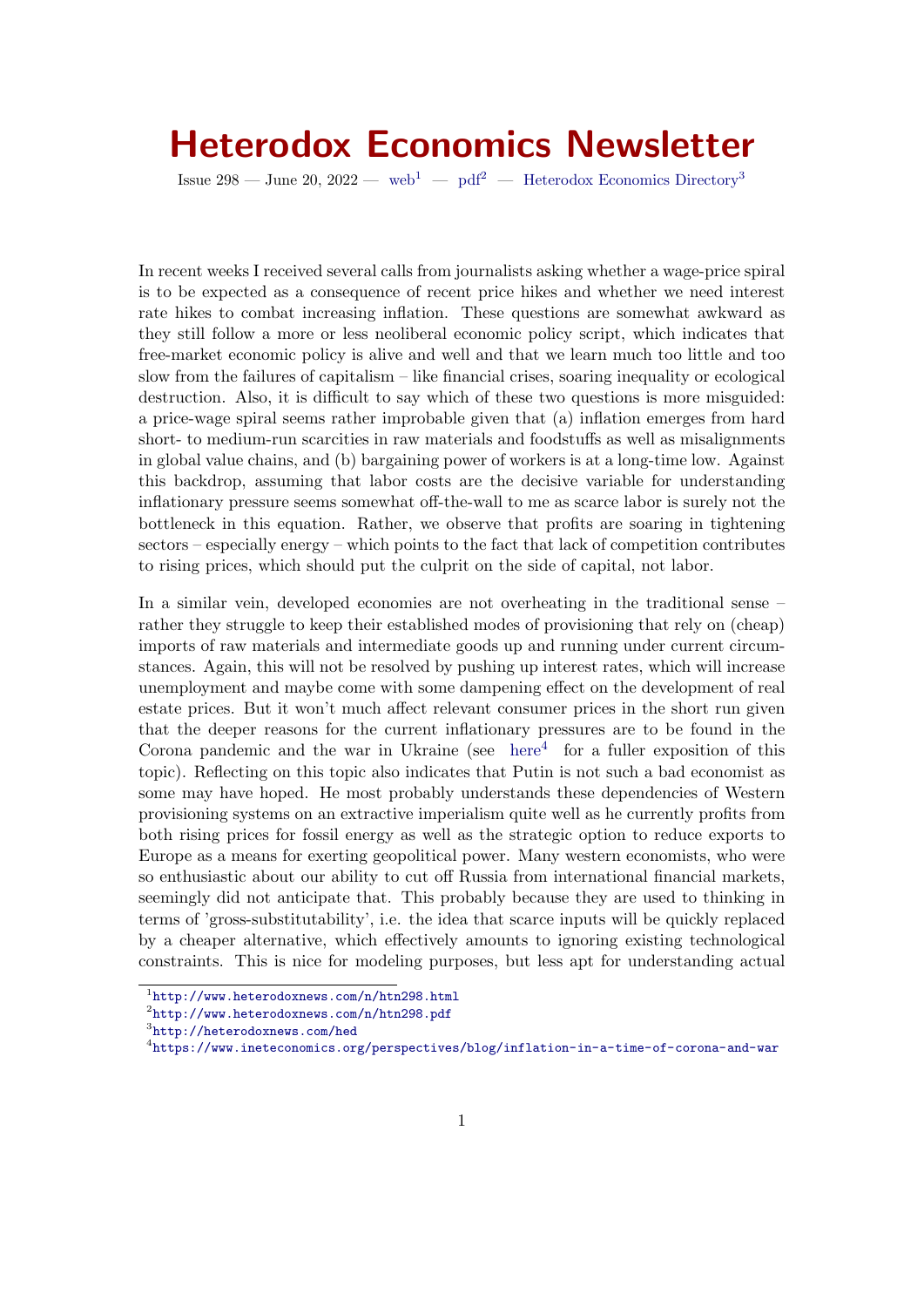production processes. Putin's simple assumption – that much production starts with some primary input that is often difficult to substitute – seems more on the point here, especially in the short- or medium-run.

While it is quite unclear how our global economic system will further evolve from this point, it seems evident to me that we are witnessing a turning point in our economic history: although the idea of an ever-increasing global integration of value chains and provisioning systems might not have fallen out of fashion ideologically, its practical implementation will be much more constrained by geopolitical realities and relationships in the near future. And some parts of the world – Europe especially – will have to reinvent themselves as they are forced to fundamentally rethink their strategies for production and provisioning on a large scale. In my view, being forced to reinvent ourselves is not the worst thing to happen.This could help to bring Europe closer together politically and, more importantly, could serve as a compelling reason to push sustainable structures of production and provisioning, e.g. by more forcefully expanding the production of renewable energy or by engaging in a large-scale restructuring of European traffic systems.

In my humble view, reacting to the unprecedent circumstances we currently observe will require a type of economic thinking that is (a) striving for realism, (b) willing and able to account for changing socio-economic contexts, (c) accurately assessing the heterogeneity of different production processes, and (d) concerned about inclusivity, provisioning for basic needs and an appreciation for the heterogenous impact economic crises have on different individuals and social groups. If I am roughly right on this, we currently observe a historical opportunity for heterodox economics to set some things right. And although our efforts might be too little and come too late, we should, as always, aim to do our best on this!

All the best & keep up the good work!

Jakob

## **Contents**

| <b>Call for Papers</b>                                                        |  |
|-------------------------------------------------------------------------------|--|
| 11th Conference of the Iberian Association of the History of Economic Thought |  |
|                                                                               |  |
| 28th Annual Conference of the EuroMemo Group (London, Sept. 2022)  5          |  |
| Forum for Social Economics: Symposium on "Social Reproduction and Biopol-     |  |
|                                                                               |  |
| International Conference: Power and Knowledge from the 18th Century to        |  |
|                                                                               |  |
|                                                                               |  |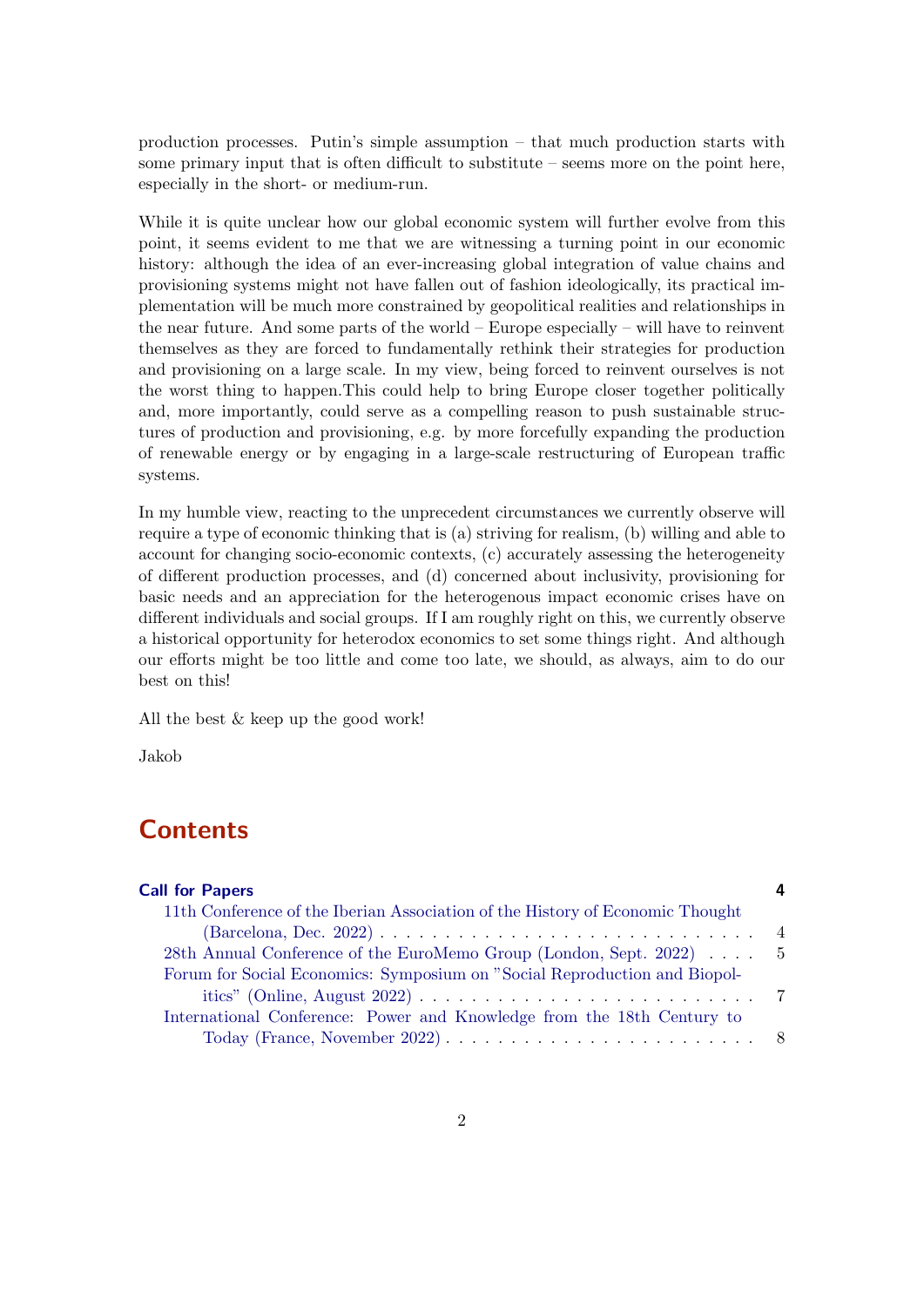| Review of Political Economy: Special Issue on "Supermultiplier and Endoge-                                                                              |    |
|---------------------------------------------------------------------------------------------------------------------------------------------------------|----|
| Ukrainian Association of International Economics: Conference on "Transition"<br>processes in Ukraine after the Russian-Ukrainian war: interdisciplinary | 11 |
| evaluations" (hybrid, Nov. 2022) $\ldots \ldots \ldots \ldots \ldots \ldots \ldots$                                                                     | 12 |
| <b>Call for Participants</b>                                                                                                                            | 14 |
| 24th ESHET Summer School in History of Economic Thought (Strasbourg,                                                                                    |    |
| August-September 2022) $\ldots \ldots \ldots \ldots \ldots \ldots \ldots \ldots \ldots \ldots$                                                          | 14 |
| 2nd Modern Money Theory Summer School (Poznan, Aug. 2022)                                                                                               | 17 |
| 9th International Research Conference on Social Economy (Seoul, July 2023).<br>CPERN mid-term workshop: "Critical Political Economy for a new Global    | 18 |
| Political Economy" (Limerick, July 2022) $\ldots \ldots \ldots \ldots \ldots$                                                                           | 18 |
| Graz Schumpeter: Nancy Cartwright on "Economics, queen of the social sci-                                                                               |    |
|                                                                                                                                                         | 19 |
| MMT 2nd Summer School (Poznań, August 2022)<br>Summer School on Agent-Based Stock-Flow Consistent (AB-SFC) modelling                                    | 20 |
| $(An cona, Sept. 2022) \dots \dots \dots \dots \dots \dots \dots \dots \dots \dots \dots$                                                               | 22 |
| <b>Conference Papers, Reports, and Podcasts</b>                                                                                                         | 23 |
| Recordings from the Second Workshop of Structuralist Development Macroe-                                                                                |    |
|                                                                                                                                                         | 23 |
| <b>Job Postings</b>                                                                                                                                     | 25 |
|                                                                                                                                                         | 25 |
|                                                                                                                                                         | 26 |
| Europa-University Flensburg, Germany                                                                                                                    | 28 |
|                                                                                                                                                         | 29 |
|                                                                                                                                                         | 30 |
|                                                                                                                                                         | 31 |
|                                                                                                                                                         | 32 |
|                                                                                                                                                         | 33 |
|                                                                                                                                                         | 34 |
|                                                                                                                                                         |    |
| <b>Awards</b>                                                                                                                                           | 38 |
|                                                                                                                                                         | 38 |
| Call for Submissions: GAIA Masters Student Paper Award 2023                                                                                             | 39 |
| <b>Journals</b>                                                                                                                                         | 40 |
|                                                                                                                                                         | 40 |
|                                                                                                                                                         | 41 |
|                                                                                                                                                         | 43 |
| Industrial and Corporate Change 31 (3) $\ldots \ldots \ldots \ldots \ldots \ldots \ldots$                                                               | 45 |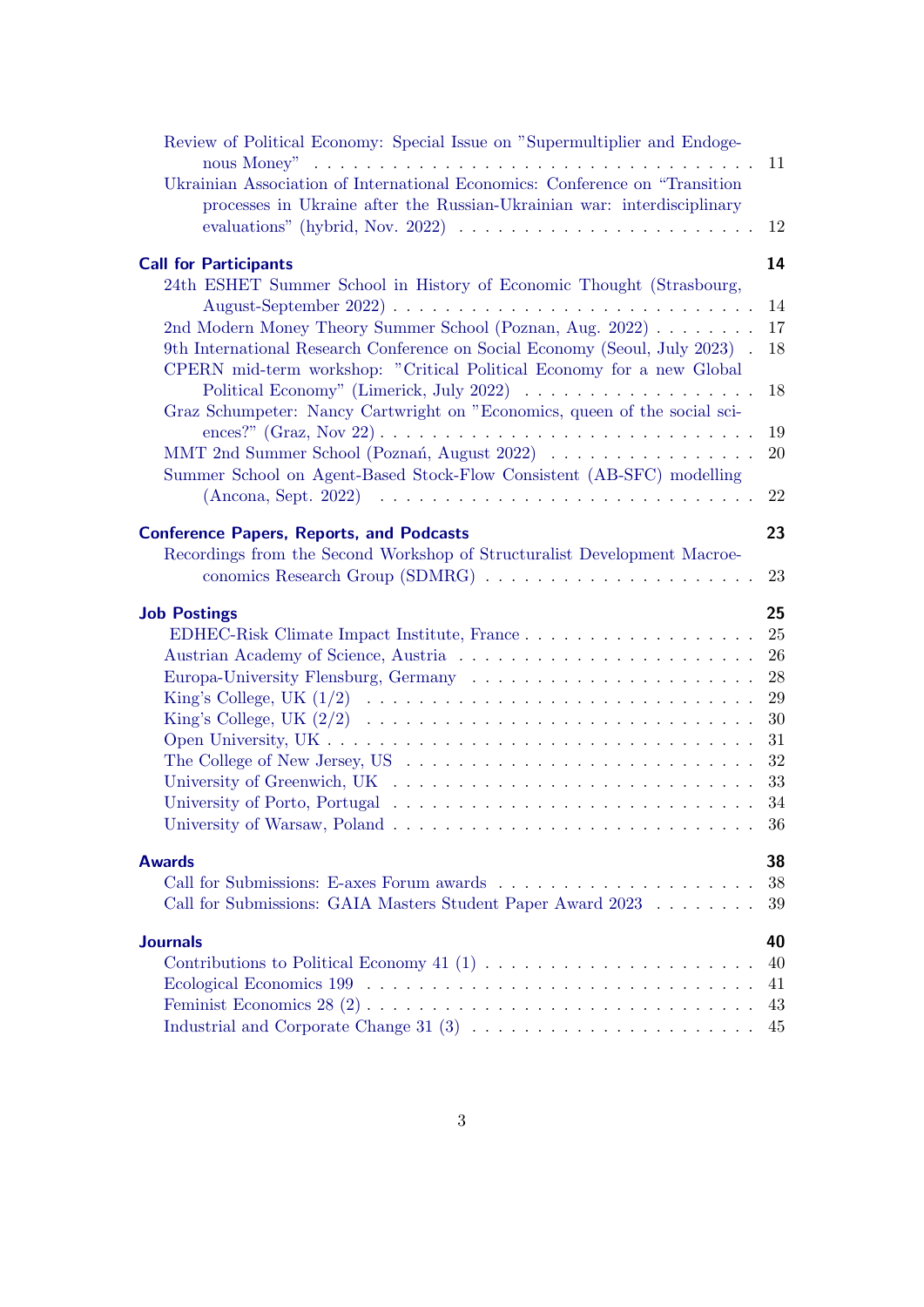| 54                                                                                                    |
|-------------------------------------------------------------------------------------------------------|
| 55                                                                                                    |
| 56                                                                                                    |
| 57<br><b>Books and Book Series</b>                                                                    |
| Digital, Class, Work: Before and During COVID-19<br>57                                                |
| A Monetary and Fiscal History of Latin America, 1960–2017<br>58                                       |
| 59<br>A Revolutionary for Our Time: The Walter Rodney Story                                           |
| 59<br>Abolitionist Socialist Feminism: Radicalizing the Next Revolution                               |
| Boom and Bust: A Global History of Financial Bubbles<br>60                                            |
| 60<br>Bread and Beauty: The Cultural Politics of José Carlos Mariátegui                               |
| Digital, Class, Work: Before and During COVID-19<br>61                                                |
| 62                                                                                                    |
| How to Blow Up a Pipeline: Learning to Fight in a World on Fire $\dots \dots$<br>62                   |
| Microeconomía heterodoxa: Modelos sraffianos y marxistas $\hfill\ldots\ldots\ldots\ldots\ldots$<br>63 |
| 63                                                                                                    |
| 64                                                                                                    |
| The Mismeasure of Progress: Economic Growth and Its Critics<br>64                                     |
| 65<br><b>Heterodox Graduate Programs, Scholarships and Grants</b>                                     |
| New Master's in History of Economic Thought at University of Lyon<br>65                               |
| PhD studentship at The Open University Business School 66                                             |

## <span id="page-3-0"></span>Call for Papers

## <span id="page-3-1"></span>11th Conference of the Iberian Association of the History of Economic Thought (Barcelona, Dec. 2022)

2-3 December 2022 — University of Barcelona, Barcelona, Spain

The biennial conference of the Iberian Association of the History of Economic Thought (AIHPE) will take place at the School of Economics of the University of Barcelona, Spain, the 2-3 December 2022.

Papers on any aspect of the history of economic ideas are welcome, no matter whether within or outside the Iberian geographical framework. Proposals for complete sessions, comprising three or four communications, are particularly encouraged, as well as contri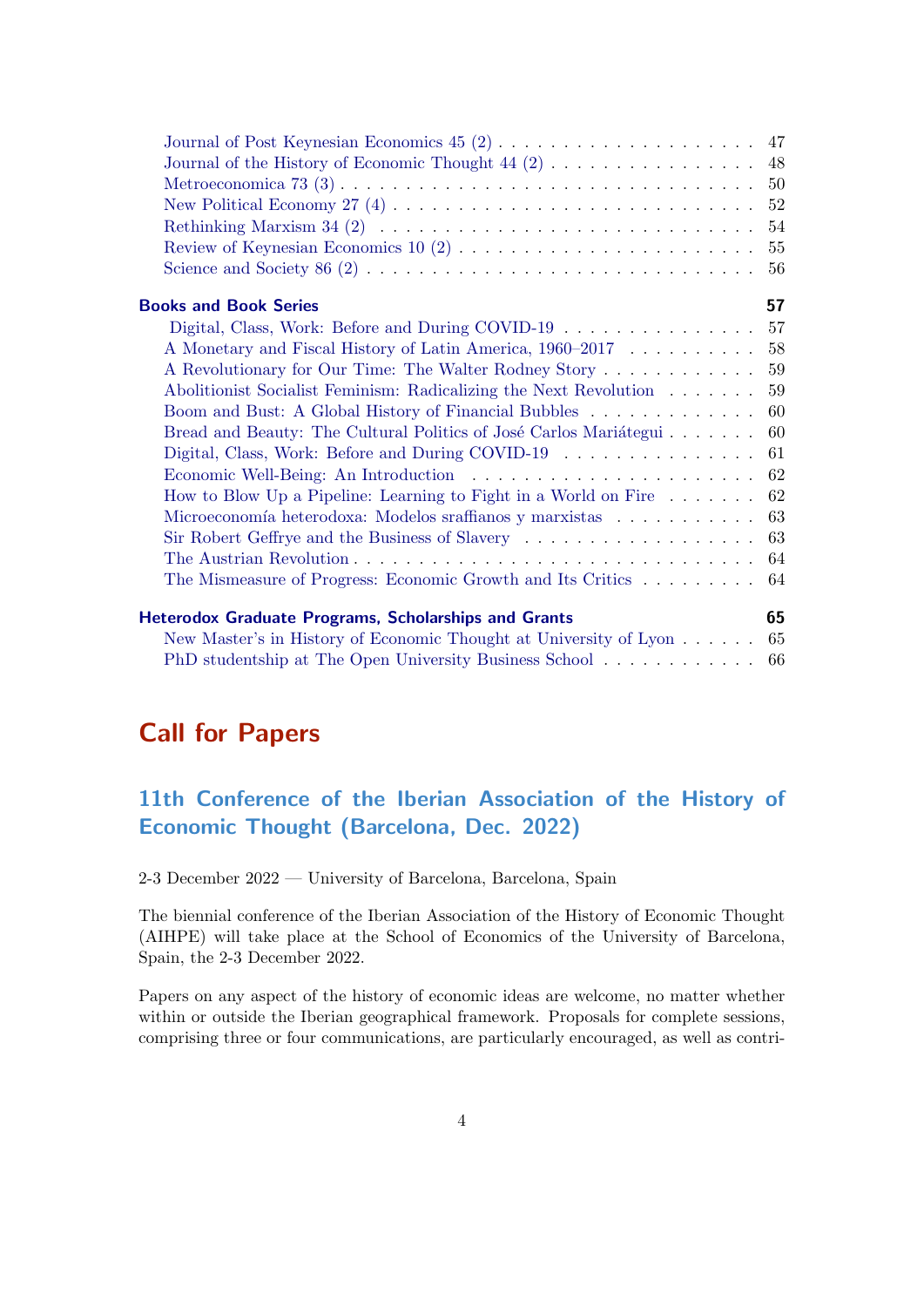butions by PhD students and young scholars. The conference will evoke the legacy of Prof. Ernest Lluch, one of the founders of AIHPE.

- All interested to present individual papers are invited to submit an abstract of 200 words using [this submission form.](https://docs.google.com/forms/d/1KZe5F5vQEflzjMuRBe2hAzoIvny2UyOlDDp_HGAo0CQ/viewform?edit_requested=true)<sup>[5](#page-4-1)</sup>
- Those interested in proposing sessions should send an abstract of 600 words using [the submission form.](https://docs.google.com/forms/d/1sxFGRrX1Or_4qOaTD97KYw4TbKwlaFqtcFYKEYT_DMY/edit)[6](#page-4-2)

Inquiries regarding paper and session proposals should be addressed to Javier San Julian at [jsanjulian@ub.edu](mailto:jsanjulian@ub.edu)<sup>[7](#page-4-3)</sup> .Information about registration, accommodation and general program will be soon provided. More information is also availabe on the official website.

#### Submission Deadline: 15 July 2022

## <span id="page-4-0"></span>28th Annual Conference of the EuroMemo Group (London, Sept. 2022)

2-4 September 2022 — London, UK

### Conference Theme: "The EU and the political economy of global disorder. Struggles for survival, climate and energy Justice"

In cooperation with [Kings College London](https://www.kcl.ac.uk)<sup>[8](#page-4-4)</sup>, the 28th Annual Conference of the [Eu](http://www.euromemo.eu)[roMemo Group](http://www.euromemo.eu)<sup>[9](#page-4-5)</sup> will be held from  $2 - 4$  September 2022 in London. The title of the Conference is  $n$ , The EU and the political economy of global disorder. Struggles for survival, climate and energy Justice". Against the background of multiple and deepening crises, and in particular the war in Ukraine, this year's conference will address the profound implications of on-going geopolitical changes for the future of the EU, with special reference to the much-needed socio-ecological transformation.

We would like to invite you to attend the conference and to submit paper proposals for contributions to the workshops. We invite proposals for papers that address any aspect of the conference theme The EU and the political economy of global disorder. Struggles for survival, climate and energy Justice '. In particular, we encourage submissions that relate to recent European developments that pertain to one of the following topics:

<span id="page-4-1"></span> $^5$ https://docs.google.com/forms/d/1KZe5F5vQEflzjMuRBe2hAzoIvny2UyO1DDp\_HGAo0CQ/viewform? [edit\\_requested=true](https://docs.google.com/forms/d/1KZe5F5vQEflzjMuRBe2hAzoIvny2UyOlDDp_HGAo0CQ/viewform?edit_requested=true)

<span id="page-4-2"></span> $^6$ [https://docs.google.com/forms/d/1sxFGRrX1Or\\_4qOaTD97KYw4TbKwlaFqtcFYKEYT\\_DMY/edit](https://docs.google.com/forms/d/1sxFGRrX1Or_4qOaTD97KYw4TbKwlaFqtcFYKEYT_DMY/edit)

<span id="page-4-4"></span><span id="page-4-3"></span> ${\rm \tau_{mailto}}$ :jsanjulian@ub.edu 8 <https://www.kcl.ac.uk>

<span id="page-4-5"></span> $^{9}$ <http://www.euromemo.eu>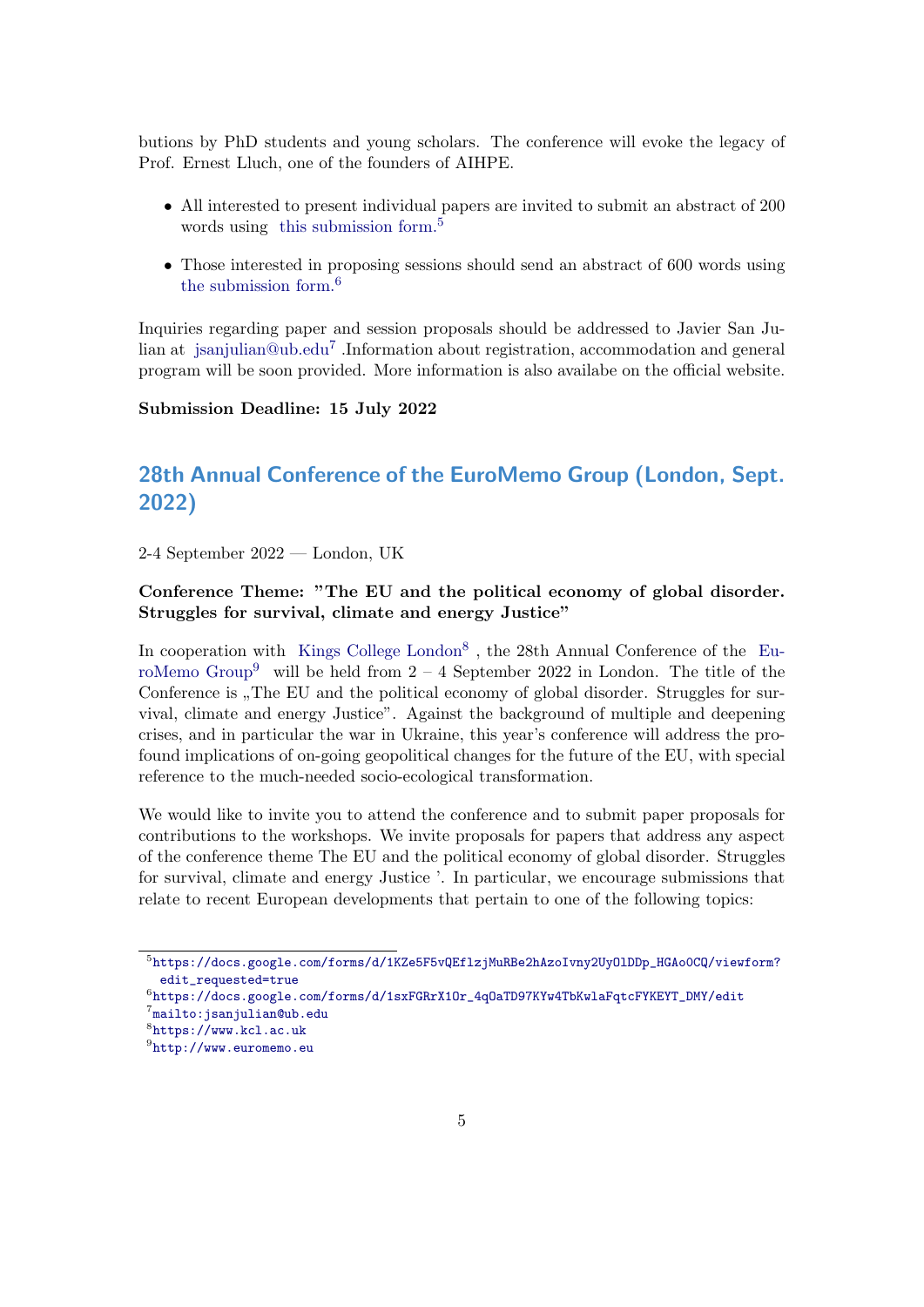- Implications of militarization and increased global divisions for socio-ecological transformation and the European Green Deal;
- Prospects for a new European security order, with particular emphasis on the role of NATO and NATO expansion;
- The conditions required for peace, and opportunities to build alternative global institutions (economic and political)
- The political and economic situation in Eastern Europe, the economic and political agendas of the far- right governments and political forces (e.g. in Hungary and Poland) in the current conjuncture;
- The emergence of a military-industrial policy complex in the EU and the implications of militarization for the financial sector and for public finances;
- The question of survival of the human species amidst the dual threats of war and the climate catastrophe
- Implications of Brexit and other disintegrative tendencies in the EU for European politics
- The return of inflation and its economic as well as social implications;
- The sustainability of debt (public and private), and the needed changes to/reform of the Stability of Growth Pact (SGP)
- The European Green Deal: its state of implementation, its limits and the challenges for achieving the socio-ecological transformation of prevailing production and consumption models
- The Covid-19 crisis: its social impacts, the lessons to be drawn for public health systems, the provisioning of medical and pharmaceutical products; the implications for global health governance.

#### Submission Procedure

We invite proposals for papers on the conference topics from the academic community as well as from (activist) researchers working on European and international issues. Proposals for papers together with a short abstract (maximum 250 words) should be submitted by 30 June 2022 at latest to: [info@euromemo.eu](mailto:info@euromemo.eu)<sup>[10](#page-5-0)</sup>.

We strongly encourage participants to submit short papers (10-12 pages) and to explicitly address policy implications. If you would like to submit an abstract and/ or

<span id="page-5-0"></span> $\overline{10}_{\texttt{mailto:info@euromemo.eu}}$  $\overline{10}_{\texttt{mailto:info@euromemo.eu}}$  $\overline{10}_{\texttt{mailto:info@euromemo.eu}}$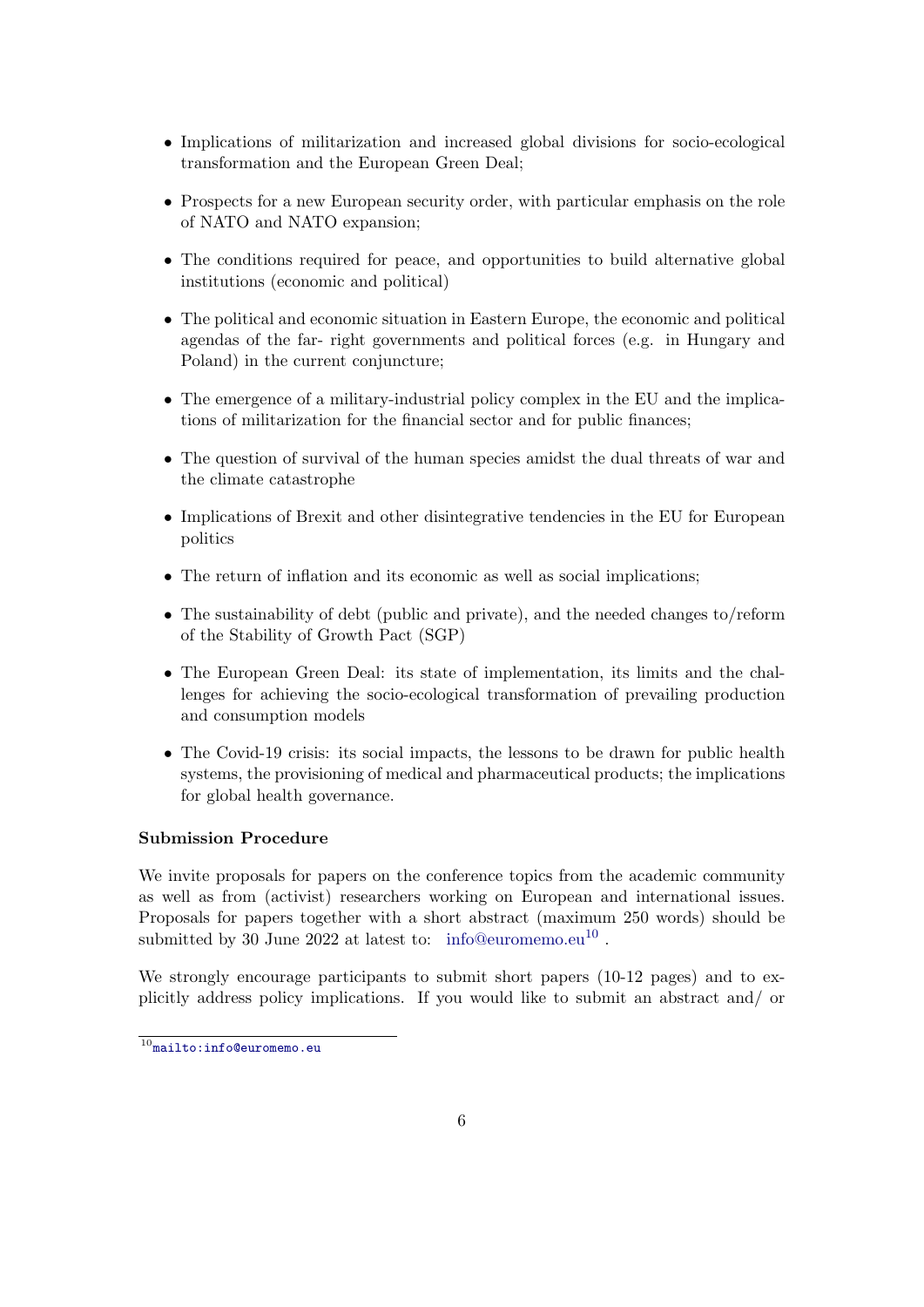participate in the conference, please copy the registration form below into an email and reply to info@euromemo.eu. Please note that there is no deadline for registering for participation only. All submitted abstracts will be reviewed by the Steering Committee of the EuroMemo Group. Accepted papers will be published on the conference website and there is also the possibility to publish papers presented at the conference within the EuroMemo Group Discussion Paper Series.

Submission Deadline (extended): 30 June 2022

## <span id="page-6-0"></span>Forum for Social Economics: Symposium on "Social Reproduction and Biopolitics" (Online, August 2022)

The Forum for Social Economics (FSE) is pleased to invite submission to a symposium on social reproduction and biopolitics. We particularly welcome submission from different disciplines that complement the social-economic perspective and encourage the utilization of different theoretical perspectives and the application of a wide variety of methodological approaches (qualitative, quantitative, and mixed method). Both conceptual and empirical contributions are welcome.

Notes for Prospective Authors: If you are interested in submitting an abstract or have any questions, please email Professor Alicia Girón<sup>[11](#page-6-2)</sup> and/or Prof. Karol Gil Vásquez<sup>[12](#page-6-3)</sup> and confirm your interest. We will be happy to receive your suggestions and/or answer your queries regarding the suitability of your tiopic. The first step is to submit an abstract. Please email paper title and abstract (300 words) to the guest editors no later than 31 August 2022. All papers will be subject to double-blind peer review. All papers must be submitted online through the journal's website at Taylor and Francis/Routledge.

Please read the submission guidelines, and for more information, also please see the Forum for Social Economics' instructions for authors provided in the [journal's webpage](https://www.tandfonline.com/toc/rfse20/current)<sup>[13](#page-6-4)</sup> .

Please find more information in the  $\mathrm{link}^{14}$  $\mathrm{link}^{14}$  $\mathrm{link}^{14}$  $\mathrm{link}^{14}$  $\mathrm{link}^{14}$ .

<span id="page-6-1"></span>Application Deadline: 31 August 2022.

<span id="page-6-2"></span> $11$ <http://alicia@unam.mx>

<span id="page-6-3"></span><sup>12</sup><http://karol.gil-vasquez@nichols.edu>

<span id="page-6-4"></span><sup>13</sup><https://www.tandfonline.com/toc/rfse20/current>

<span id="page-6-5"></span><sup>14</sup>[https://eaepe.org/content/variouscalls/CfP-SOCIAL%20REPRODUCTION%20AND%20BIOPOLITICS.](https://eaepe.org/content/variouscalls/CfP-SOCIAL%20REPRODUCTION%20AND%20BIOPOLITICS.pdf) [pdf](https://eaepe.org/content/variouscalls/CfP-SOCIAL%20REPRODUCTION%20AND%20BIOPOLITICS.pdf)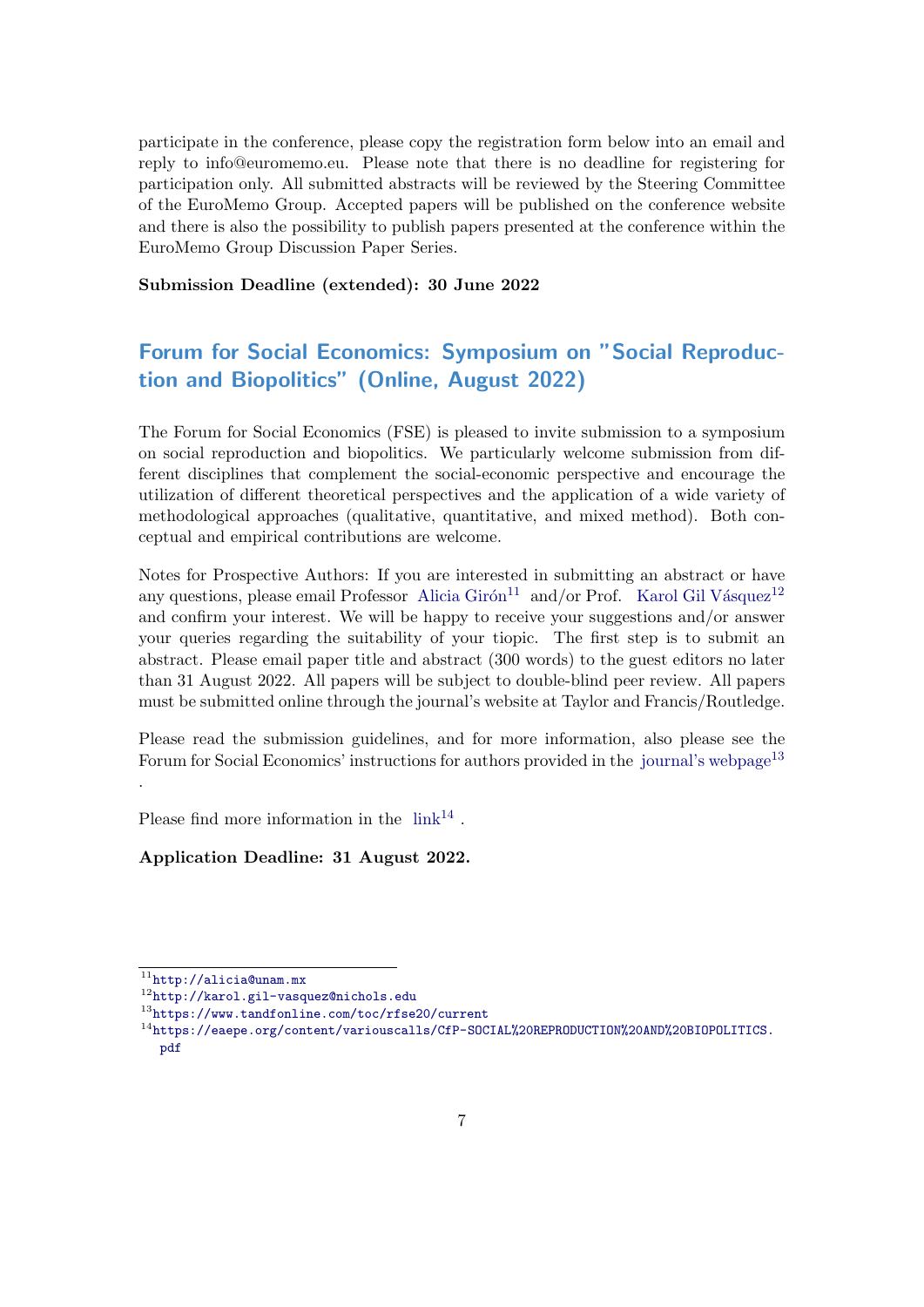## International Conference: Power and Knowledge from the 18th Century to Today (France, November 2022)

24-25 November, 2022 — Nancy, France

### International Conference: Power and Knowledge from the 18th Century to Today

Dating back to the beginnings of Greek democracy and the Platonic conception of the philosopher king, the relations between power and knowledge have recently come back to the fore with the rise of populism or the sanitary crisis. Whether an obstacle to democracy, a means for citizens to control their representatives or a vehicle for regenerating democracy (Mounk, 2018), knowledge now appears, more than ever before, as a constitutive feature of government.

This interdisciplinary conference will seek to explore the implications of such relations since the 18 century and to examine to what extent knowledge may establish, legitimize or discredit the forms and figures of political power.

Alongside the democratic ideal, the specialisation and secularisation of knowledge during the Enlightenment gave rise to conceptions of a social order based on knowledge, be it Robert Owen's utopian schemes, Comtean positivism or the clerisy called for by S. T. Coleridge. As mass democracy spurred the growth and influence of political parties, debating societies and think tanks appeared with the aim of influencing political decision-makers as well as public opinion, precipitating reforms and asserting the dominance of thought over action (Stone & Denham, 2004; Landry, 2021). In the liberal and democratic project, education has come to represent a valuable means of promoting citizenship for reformers ranging from philanthropists, socialists and liberals, to philosophical traditions such as British idealism or American pragmatism (Tyler, 2006; Dewey, 1916). On a broader scale, *cultural critics* or intellectuals have invoked their learning or expertise to purportedly counterbalance institutional power or to exert influence in the public sphere.

That knowledge may imply coercion has been the butt of criticism from multiple traditions. Together with the poststructuralist movement inspired by Michel Foucault or cultural studies, critics of modernity such as Eric Voegelin, hostile to what he deemed a gnostic conception of power, or Carl Schmitt, for whom Hegel's philosophy implied an "educational dictatorship", have concurred in their questioning of Enlightenment optimism, dismissing knowledge as a necessary condition for progress and holding it to be the locus of a political struggle.

The debate has been central to the theorization of disciplines, understood as fields of knowledge that presuppose the existence of "disciples" and therefore some form of authority (Moran, 2002). If the specialisation of knowledge seems inevitably linked to the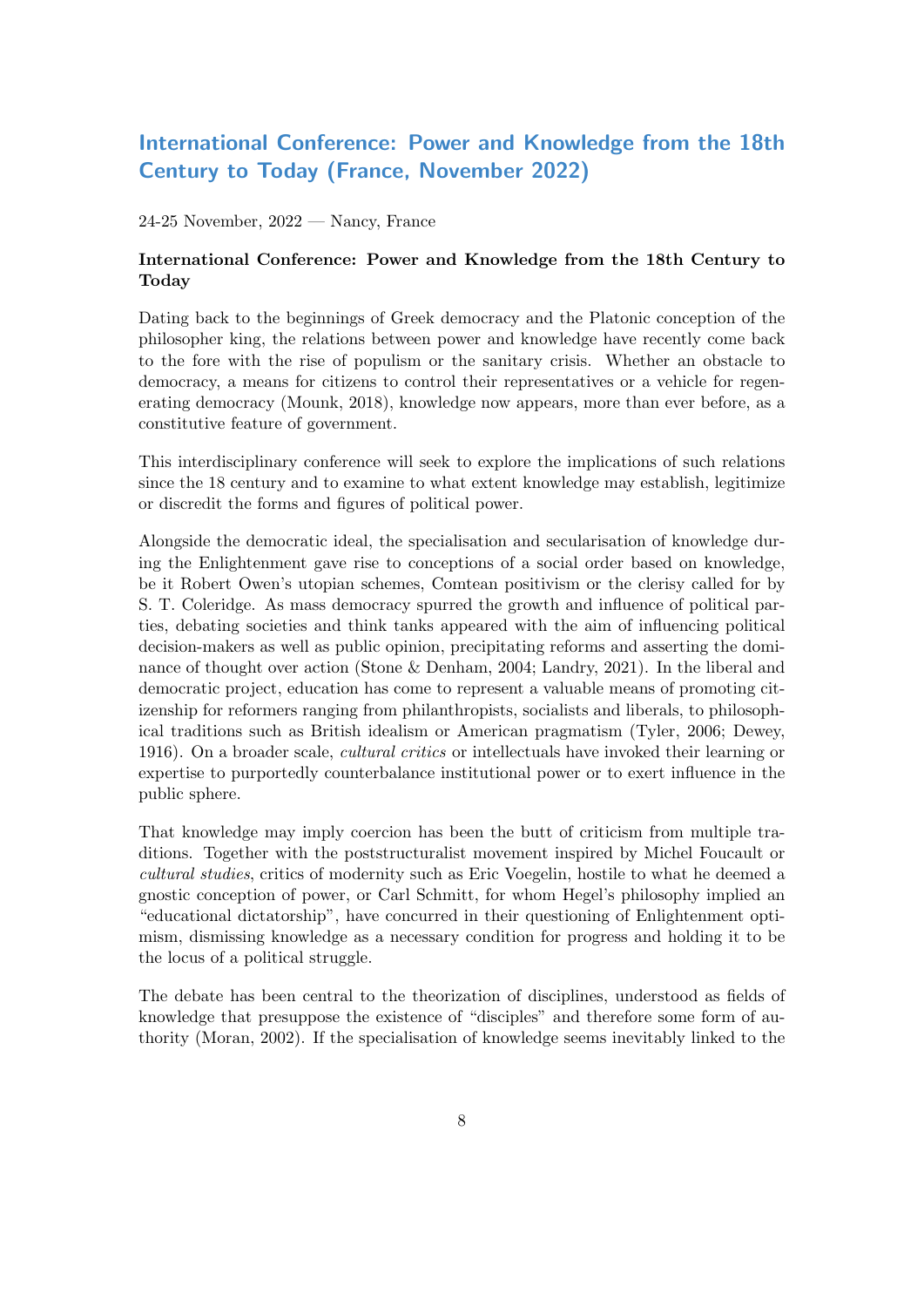world being perceived as increasingly complex, what are the checks on experts' judgements? Can a government reliant on specialised knowledge be genuinely democratic? Can philosophy, as Nietzsche would have it, challenge the claims of objectivity and disinterestedness voiced by "we, scholars"? Or should principles and values regulating knowledge and information in the public sphere be formulated to overcome the current "epistemic tribalism" underlying the surge in disinformation and conspiracy theories (Rauch, 2021)?

Knowledge also stands at the intersection of political power, economic and social policies and ideologies. New Labour governments, for instance, claimed to base their agenda on the knowledge economy while fostering a brand of governance dubbed by some as technocratic or managerial (Dillow, 2007 ; Parry & Protherough, 2002). On this view, the crisis of democracy has been assumed to originate in an intellectual elite's promotion of identities, amounting to  $\ll$  the critical demolition of foundationalism  $\gg$  (Lasch, 1995), or in a system giving birth to  $\ll$  a bloated cognitive class  $\gg$  (Goodhart, 2021). More fundamentally, the Hayekian critique of constructivist rationalism set out in  $\ll$  The Use of Knowledge in Society  $\gg$  (Hayek, 2014) and the Keynesian conception of economic policy (Dow & Hillard, 1995) paved the way for an ongoing debate over the possibility of knowledge serving both social justice and liberty in a democratic regime.

With an interdisciplinary approach, the conference will welcome proposals dealing with the relations between knowledge and power from the 18 century to today: papers can address the history of political and/or economic ideas, intellectual, cultural and political history or political science and sociology.

In-person presentations, in English or in French, will be encouraged but arrangements for remote delivery may be made. A selected number of papers may be published.

#### Papers may discuss, but are not limited to

- Experts, intellectuals, scholars in the public sphere
- Think tanks and debating societies and their relations with rulers, parties and ideologies
- Historiography as a political project
- Political economy as the art of governing and/or economic science in the service of the political (mercantilists, physiocrats, classics, scientific socialists. . . )
- The disciplinary evolution of economics: depoliticisation and politicisation
- Knowledge as constitutive of national identity
- The legitimisation of policies through science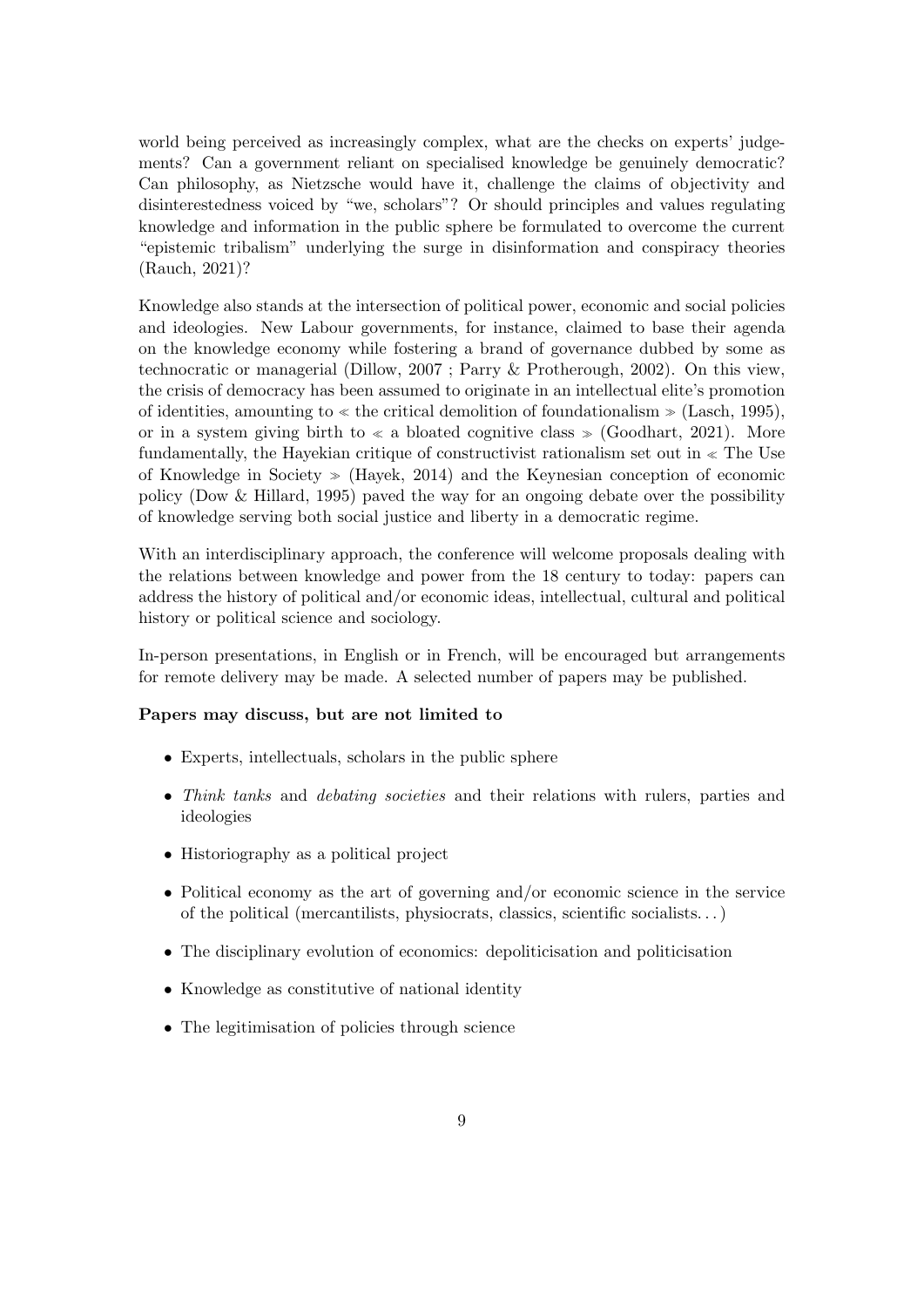- The fashioning of the elite (intellectual trajectories and influences, training,  $Oxbridge$ , the *Ivy League*, the formation of canons...)
- Committed academics and knowledge as a channel for protest: *Cultural Studies* theorists and practitioners, neo-Conservative intellectuals, cultural critics. . .
- The specialisation of knowledge and democratic representation
- Power and knowledge in formal institutions and/or the public sphere

### Submissions

Please send proposals in English or in French (300 words maximum) and a short biography to  $e$ -mail<sup>[15](#page-9-1)</sup> by 24th June 2022. You will be notified early July about the committee's decision.

### Organising committee

- $\bullet$  Vanessa Boullet (Université de Lorraine)
- $\bullet$  Pauline Collombier (Université de Strasbourg)
- Stéphane Guy (Université de Lorraine)
- $\bullet$  Linda Mathlouthi (Université de Lorraine)
- Alice Monter (Université de Lorraine)
- Peterson Nnajiofor (Université de Lorraine)
- Ecem Okan (Université de Lorraine)
- Françoise Orazi (Université Lumière Lyon II)
- Rafal Soborski (Richmond: The American International University in London, UK)
- Colin Tyler (University of Hull, UK)

### <span id="page-9-0"></span>Application Deadline: 24 June 2022

<span id="page-9-1"></span><sup>15</sup><http://powerandknowledge@scienceconf.org>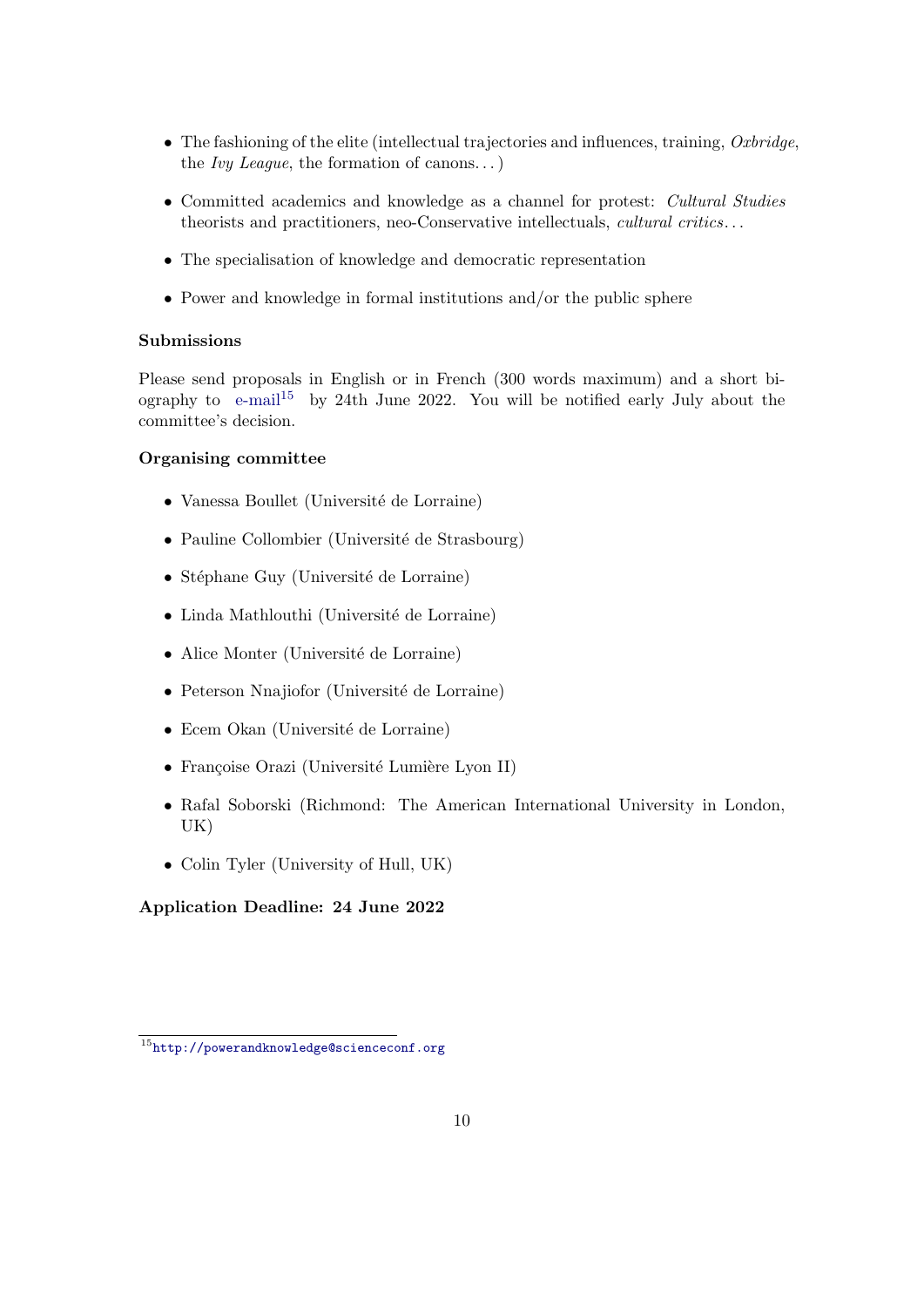## Review of Political Economy: Special Issue on "Supermultiplier and Endogenous Money"

### Special Issue Theme: "Supermultiplier and Endogenous Money"

Special Issue Editor(s): Oscar DeJuán<sup>[16](#page-10-0)</sup>, [Ricardo Summa](mailto:ricardo.summa@ie.ufrj.br)<sup>[17](#page-10-1)</sup>, [Maria Cristina Barbieri](mailto:mariacristina.barbierigoes@uniroma3.it)  $Góes<sup>18</sup>$  $Góes<sup>18</sup>$  $Góes<sup>18</sup>$  and [Riccardo Pariboni](mailto:riccardo.pariboni@unisi.it)<sup>[19](#page-10-3)</sup>

The [Review of Political Economy](https://www.tandfonline.com/journals/crpe20)<sup>[20](#page-10-4)</sup> invites contributions that explore the interrelations between the supermultiplier and the theory of endogenous money. The supermultiplier has recently started to be developed by researchers from other Post-Keynesian strands, besides Sraffians, and is establishing itself as an important component of heterodox Keynesian economics. The supermultiplier proposes that not only actual output but also the trend of productive capacity are determined by effective demand in monetary economies of production.

Both the principle of effective demand and the endogenous money theory are wellestablished foundations of Post-Keynesian economics, and thus perfectly compatible with each other. Recent advances on endogenous money have focused on effective demand, distribution, macroeconomic policies, open economy, and finance. On the other hand, recent analysis on the supermultiplier for its part has focused on theoretical and empirical determinants of demand-led growth and its relationship with income distribution, macroeconomic policies as well as possible constraints to growth. In this sense, both the supermultiplier and endogenous money would appear to be compatible ideas. However, such a research agenda has not been obvious to many scholars, which is the reason we have decided to publish a special issue on this.

This symposium seeks innovative work to explore the interrelations between the supermultiplier and endogenous money theories. We are seeking contributions from a wide range of theoretical approaches, including but not limited to the various strands of post-Keynesian, neo-Schumpeterian and other heterodox schools of economic thought. Papers may present innovative research using empirical, theoretical, or historical methodologies.

Some of the relevant topics to be explored include:

• Endogenous money, supermultiplier and the monetary and financial determinants and constraints of autonomous demand;

<span id="page-10-0"></span> $16$ <mailto:oscar.dejuan@uclm.es>

<span id="page-10-1"></span> $^{17}$  <mailto:ricardo.summa@ie.ufrj.br>

<span id="page-10-2"></span> $^{18}$ <mailto:mariacristina.barbierigoes@uniroma3.it>

<span id="page-10-3"></span> $^{19}$ <mailto:riccardo.pariboni@unisi.it>

<span id="page-10-4"></span><sup>20</sup><https://www.tandfonline.com/journals/crpe20>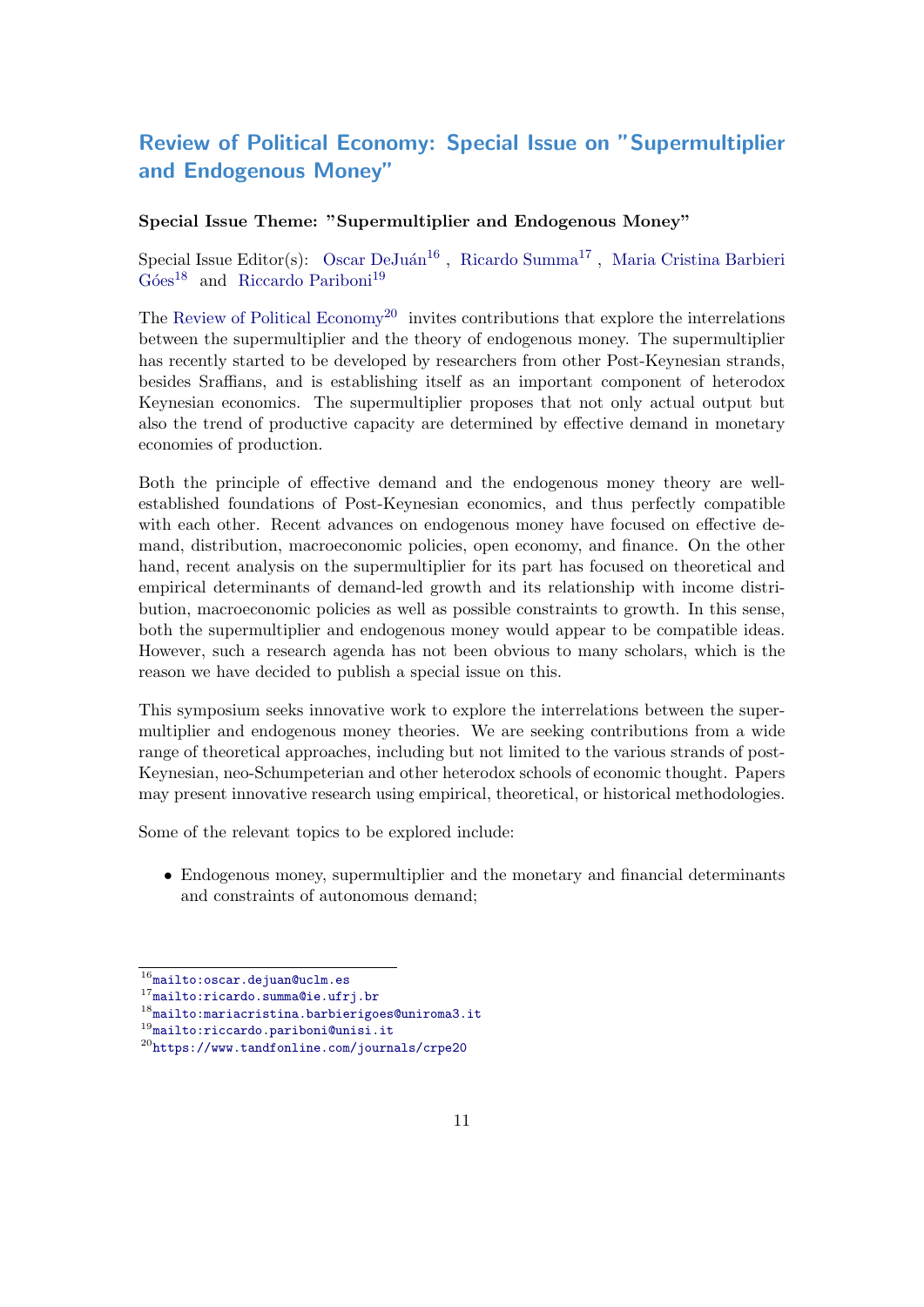- Endogenous money, supermultiplier and its relations with speculation, bubbles, financial fragility, and financial in/stability;
- Endogenous money, supermultiplier and macroeconomic policies;
- Endogenous money, supermultiplier and its interrelations with the Stock-Flow and the Monetary Circuit approaches and typical post-Keynesian models, for instance, balance of payments constraint, developmentalist, neo-Kaleckian models, and others;
- Endogenous money, supermultiplier and the open economy;
- Analysis of the Decarbonization of the economy through the supermultiplier-cum finance;
- The supermultiplier with endogenous money in a disaggregate (input-output) setting.

The issue is planned for April 2024. All papers will undergo a double-blind review process.

### Sbumission

Please submit a letter of interest, with title and abstract of paper via the [online sub](https://accounts.taylorfrancis.com/identity/#/login?authorize=true&client_id=59f21242bb410562f60413514f5108d80ede3086581e834d9027687f7a875502&response_type=code&scope=mail&redirect_uri=http:%2F%2Fapi.taylorandfrancis.com%2Fv1%2Fauthclient%2Fcallback&state=&brand=rptnf&utm_source=CPB&utm_medium=cms&utm_campaign=JPG15743)[mission system.](https://accounts.taylorfrancis.com/identity/#/login?authorize=true&client_id=59f21242bb410562f60413514f5108d80ede3086581e834d9027687f7a875502&response_type=code&scope=mail&redirect_uri=http:%2F%2Fapi.taylorandfrancis.com%2Fv1%2Fauthclient%2Fcallback&state=&brand=rptnf&utm_source=CPB&utm_medium=cms&utm_campaign=JPG15743)<sup>[21](#page-11-1)</sup> For more information please visit [the official website.](https://think.taylorandfrancis.com/special_issues/review-political-economy/?utm_source=TFO&utm_medium=cms&utm_campaign=JPG15743)<sup>[22](#page-11-2)</sup>

Sumbission Deadline: 31 August 2022

## <span id="page-11-0"></span>Ukrainian Association of International Economics: Conference on "Transition processes in Ukraine after the Russian-Ukrainian war: interdisciplinary evaluations" (hybrid, Nov. 2022)

 $24-25$  November  $2022$  — Kyiv, Ukraine and online

Conference Theme: "Transition processes in Ukraine after the Russian-Ukrainian war: interdisciplinary evaluations"

<span id="page-11-1"></span> $21$ [https://accounts.taylorfrancis.com/identity/#/login?authorize=true&client\\_id=](https://accounts.taylorfrancis.com/identity/#/login?authorize=true&client_id=59f21242bb410562f60413514f5108d80ede3086581e834d9027687f7a875502&response_type=code&scope=mail&redirect_uri=http:%2F%2Fapi.taylorandfrancis.com%2Fv1%2Fauthclient%2Fcallback&state=&brand=rptnf&utm_source=CPB&utm_medium=cms&utm_campaign=JPG15743) [59f21242bb410562f60413514f5108d80ede3086581e834d9027687f7a875502&response\\_type=](https://accounts.taylorfrancis.com/identity/#/login?authorize=true&client_id=59f21242bb410562f60413514f5108d80ede3086581e834d9027687f7a875502&response_type=code&scope=mail&redirect_uri=http:%2F%2Fapi.taylorandfrancis.com%2Fv1%2Fauthclient%2Fcallback&state=&brand=rptnf&utm_source=CPB&utm_medium=cms&utm_campaign=JPG15743) [code&scope=mail&redirect\\_uri=http:%2F%2Fapi.taylorandfrancis.com%2Fv1%2Fauthclient%](https://accounts.taylorfrancis.com/identity/#/login?authorize=true&client_id=59f21242bb410562f60413514f5108d80ede3086581e834d9027687f7a875502&response_type=code&scope=mail&redirect_uri=http:%2F%2Fapi.taylorandfrancis.com%2Fv1%2Fauthclient%2Fcallback&state=&brand=rptnf&utm_source=CPB&utm_medium=cms&utm_campaign=JPG15743) [2Fcallback&state=&brand=rptnf&utm\\_source=CPB&utm\\_medium=cms&utm\\_campaign=JPG15743](https://accounts.taylorfrancis.com/identity/#/login?authorize=true&client_id=59f21242bb410562f60413514f5108d80ede3086581e834d9027687f7a875502&response_type=code&scope=mail&redirect_uri=http:%2F%2Fapi.taylorandfrancis.com%2Fv1%2Fauthclient%2Fcallback&state=&brand=rptnf&utm_source=CPB&utm_medium=cms&utm_campaign=JPG15743)

<span id="page-11-2"></span> $^{22}$ [https://think.taylorandfrancis.com/special\\_issues/review-political-economy/?utm\\_](https://think.taylorandfrancis.com/special_issues/review-political-economy/?utm_source=TFO&utm_medium=cms&utm_campaign=JPG15743) [source=TFO&utm\\_medium=cms&utm\\_campaign=JPG15743](https://think.taylorandfrancis.com/special_issues/review-political-economy/?utm_source=TFO&utm_medium=cms&utm_campaign=JPG15743)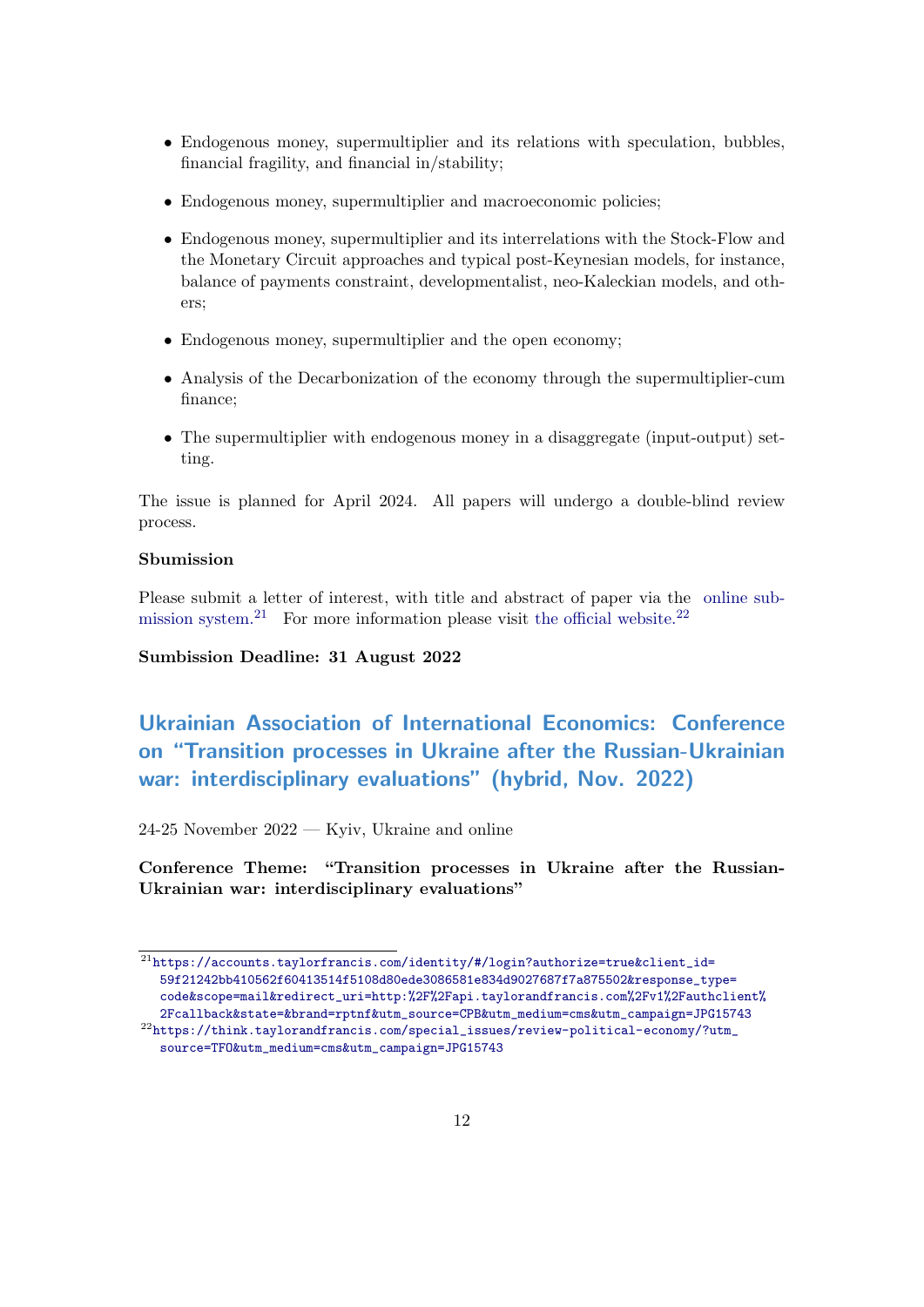[Ukrainian Association of International Economics](http://www.ugouaem.com/eng/)<sup>[23](#page-12-0)</sup> invites to the conference "Transition" processes in Ukraine after the Russian-Ukrainian war: interdisciplinary evaluations" to be held in Kyiv at 24-25 of November 2022 (on-line), language of conference is Ukrainian and English.

From the Heterodox community, we seek to grather new approaches to transformation processes in Ukraine.

The Problems for discussions in framework of transition and heterodox methodology:

. Economy. Renewal of the economy on an advanced social-ecological and informationdigital basis. Creation of economic, financial, intellectual, and psychological conditions for the development of the economy within the optimal timeframe, taking into account domestic needs and external demand for domestic products.

II. Policy. The transformation of domestic politics is focused on further consolidation of the integrity and cohesion of the Ukrainian nation, acquiring new mentalities that were demonstrated during the war. Active participation in European and global geoeconomic and geo-political processes, proposals for improvement of the system of world governance, which was formed as a result of World War II, the Yalta and Potsdam agreements, and is not in line with current realities.

III. The social sphere. The first task of the social sphere in the post-war period is to develop effective mechanisms by making appropriate changes to the legislation to support families that have suffered human losses, loss of housing and other immovable property. In the process of economic renewal and increase of multifactor productivity, the level of wages in Ukraine must reach the level of the neighboring countries (Poland, Slovakia).

IV. Humanitarian policy: education, science, culture and art, religion.

Education. Transformation of educational space at all levels according to key criteria and indicators is getting closer to the norms, standards and institutional mechanisms of the European Union.

Science. Ukrainian science is faced with the task of comprehending the transition, an objective overview of the events of the Russian-Ukrainian war, its socio-economic, militarypolitical and humanitarian consequences.

Culture. The first post-war priorities are the restoration of cultural centres (theatres, museums, libraries, monuments to national heroes, etc.) destroyed by the occupiers.

Religion. In the sphere of religion, to strengthen the positive tendency of the transition from the Moscow Patriarchate to the Ukrainian Orthodox Church and to continue the evolutionary process of church unification.

### Requirements

<span id="page-12-0"></span><sup>23</sup><http://www.ugouaem.com/eng/>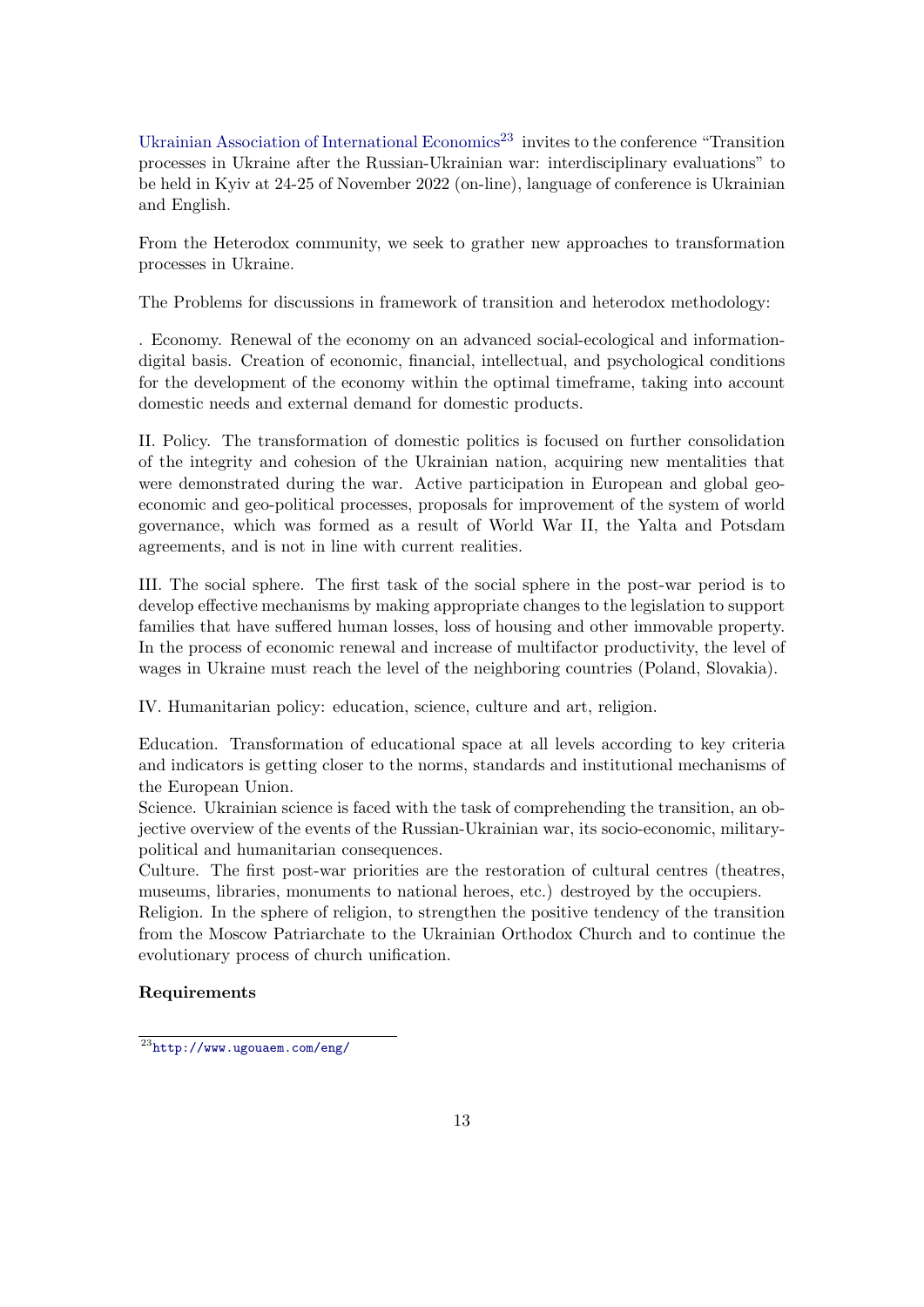Abstracts for the online conference have to be provided before 01.11.2022. Maximum 200 words. It has to be approved by the scientific committee 15.11.2022 Email for applications: [marynahmara@gmail.com](mailto:marynahmara@gmail.com)<sup>[24](#page-13-2)</sup>

For more information please visit [the official website.](http://www.ugouaem.com/eng/)<sup>[25](#page-13-3)</sup>

Submission Deadline: 01 November 2022

## <span id="page-13-0"></span>Call for Participants

## <span id="page-13-1"></span>24th ESHET Summer School in History of Economic Thought (Strasbourg, August-September 2022)

August 29 – September 2, 2022 — Strasbourg, France

We are pleased to announce that the 2022 ESHET Summer School will take place in Strasbourg. It is organised by BETA (University of Strasbourg, CNRS, University of Lorraine) and PHARE (University of Paris 1 - Panthéon-Sorbonne), with the support of the European Society for the History of Economic Thought (ESHET), the University of Strasbourg, the University of Paris 1, the Association Charles Gide pour l'Etude de la Pensée Economique and the Associazione italiana per la storia dell'economia politica (STOREP). The ESHET Summer School is open to PhD students and young scholars (PhD degree obtained after January 2020) in History of Economic Thought, Economic Philosophy or Economic History. Approximately 25 proposals will be selected for presentation, in face-to-face. Previous ESHET Summer Schools have taken place in Paris (2021), Porto (2019), Thessaly (2018) and Como (2017). The full list of past ESHET Summer Schools is available on the [ESHET website](https://www.eshet.net/summer-schools/)<sup>[26](#page-13-4)</sup>.

### Topic of invited lectures: "Inequality and social justice in economics and beyond"

The topic is in line with those of previous Summer Schools. The aim is to bridge the history of economic analysis with more contemporary theoretical reflections, with a particular emphasis on interdisciplinarity in economics. The two (strongly correlated) issues of social justice and inequality are a major preoccupation in the humanities. Social justice is commonly described as the set of norms that define the distribution of resources among the members of a group, and is often referred to as distributive justice. However, the outcome of such a distribution depends on the notion of social

<span id="page-13-2"></span><sup>24</sup><mailto:marynahmara@gmail.com>

<span id="page-13-3"></span><sup>25</sup><http://www.ugouaem.com/eng/>

<span id="page-13-4"></span><sup>26</sup><https://www.eshet.net/summer-schools/>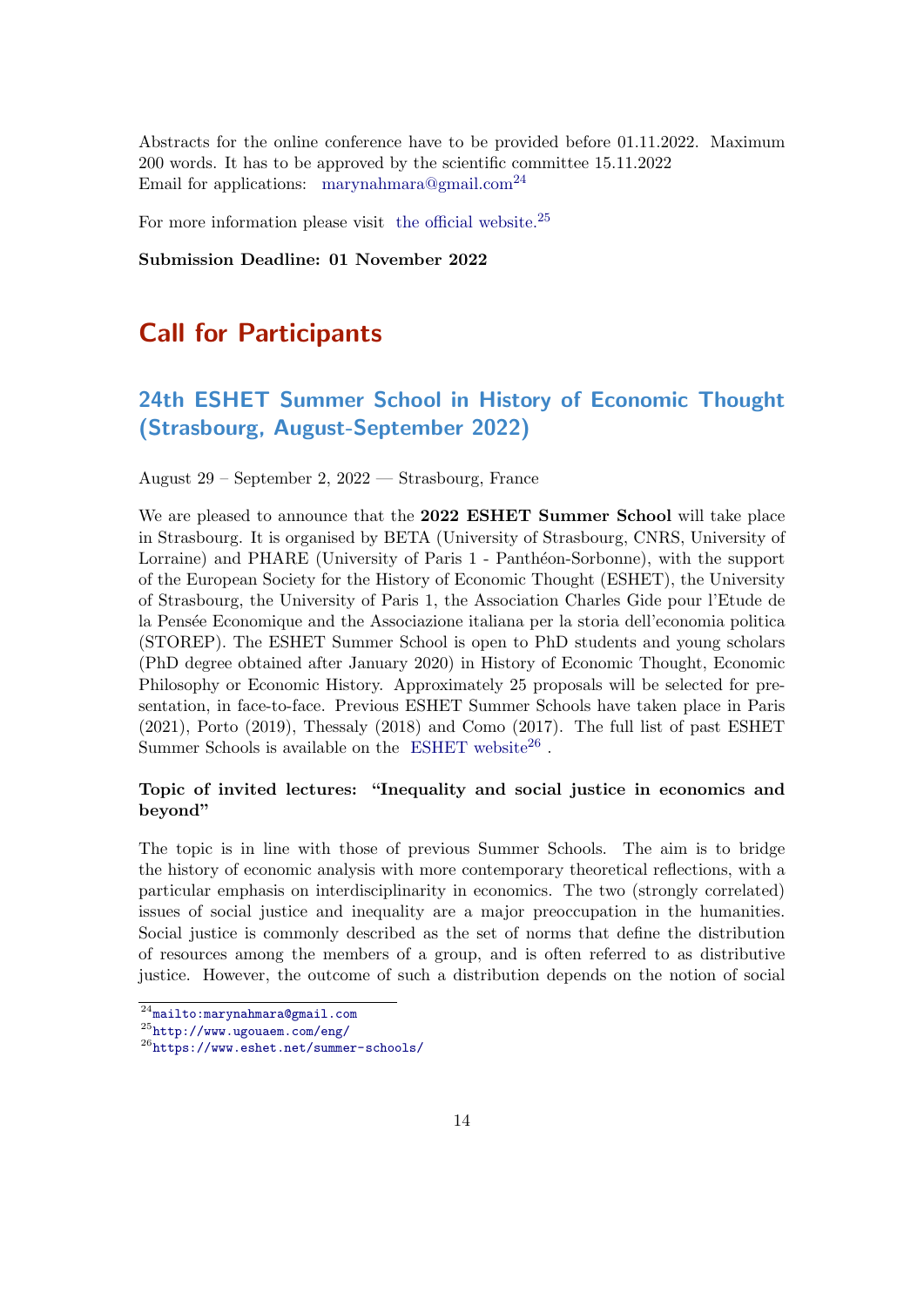justice we retain, which determines the distribution in itself, but also on what resources the society aims to allocate among its members (equalisandum). These two factors ultimately determine the inequalities which are observed in a society. Yet why is it so difficult to describe what equality is, and to fully subscribe to it? Tocqueville denounces the "ardent, insatiable, eternal, invincible" passion that democratic peoples have for equality, a passion that can ultimately make them prefer equality over liberty. Identifying a phenomenon of "liberticidal equality", Tocqueville underlines the difficulty of setting up a just society. In short, one of the main questions in social justice (if not the main) is how to reconcile equality and freedom. As Rawls formulates it in Political Liberalism (1993), "How is it possible for there to exist over time a just and stable society of free and equal citizens, who remain profoundly divided by reasonable religious, philosophical, and moral doctrines?" Besides, isn't the old socialist question about the unequal ownership of the means of production still relevant in our now democratic societies? These are some of the central questions that our modern societies are trying to answer. The aim of this Summer School is to provide young researchers with a theoretical background that could help them think about these issues and appreciate the multiple challenges of economic policy they raise. The topic of social justice is to be studied through different perspectives, historical, normative, and positive. An interdisciplinary perspective will also be considered (philosophy, law, and sociology).

IMPORTANT REMARK. Lectures given by senior scholars will deal with issues related to social justice, but there is no specific topic for the participants of the Summer School. PhD students and young scholars are welcome to send proposals on any topic in the History of Economic Thought, Economic Philosophy or Economic History.

#### Structure of the Program

- Lectures given by senior scholars on topics related to the topic of the Summer School.
- Young scholars' presentations to the members of the scientific committee and invited speakers, thus covering a broad area of expertise. Each presentation will be discussed by another young scholar, followed by a discussion with the audience.
- A personal and privileged one-hour discussion by each participant of the Summer School with a senior scholar on her/his paper, apart from her/his own presentation. These tutorials aim at helping PhD students to prepare their papers for dissemination and publication.

#### Applications

Contributions will be selected from extended abstracts in English of 500 to 1000 words, or full-paper proposals of up to 7500 words. Abstracts (or full papers), a CV, and a letter of recommendation from a supervisor, are to be sent to Herrade Igersheim at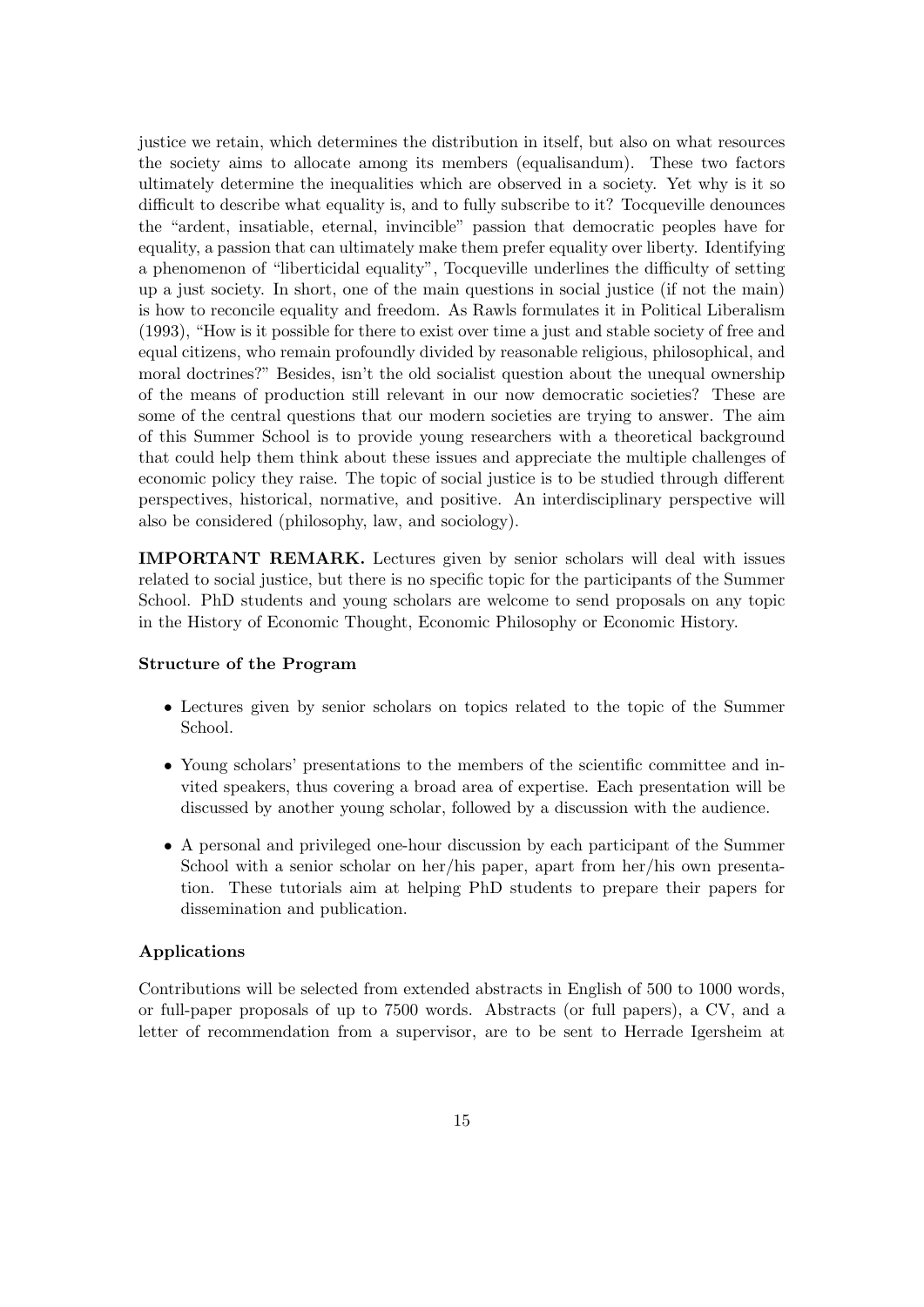### [igersheim@unistra.fr](mailto:igersheim@unistra.fr)[27](#page-15-0)

### Important dates

- Extended Abstract submission deadline: 30th of June, 2022
- Notification of acceptance: 12th of July, 2022
- Full paper submission deadline: 19th of August, 2022

### Venue and accommodation

The Summer School pays for hotel accommodation (four nights, check-in on the 29th of August, checkout on the 2nd of September), daily breakfast and lunch, as well as coffee breaks, social events, and the gala dinner on the 1st of September. Participants are however expected to make their own travel arrangements and pay for their travel costs. There is no registration fee.

Sessions will take place at the Pôle Européen de Gestion et d'Economie (PEGE), 61 avenue de la Forêt Noire, 67000 Strasbourg. Students will be allocated individual rooms in the Centre Culturel St Thomas (2 rue de la Carpe Haute, about 20 minutes walk from the PEGE).

### Local Organising Committee

- Rodolphe Dos Santos Ferreira (BETA, Université de Strasbourg)
- Ragip Ege (BETA, Université de Strasbourg)
- $\bullet$  Philippe Gillig (BETA, Université de Strasbourg)
- Virginie Gouverneur (BETA, Université de Haute-Alsace)
- $\bullet$  Rémy Guichardaz (BETA, Université de Strasbourg)
- Herrade Igersheim (BETA, Université de Strasbourg)
- $\bullet$  Eva Jacob (BETA, Université de Strasbourg)
- $\bullet$  Ivan Mitrouchev (BETA, Université de Strasbourg)
- Sylvie Rivot (BETA, Université de Haute-Alsace)
- Nathalie Sigot (PHARE, Université Paris 1)

<span id="page-15-0"></span> $27$ <mailto:igersheim@unistra.fr>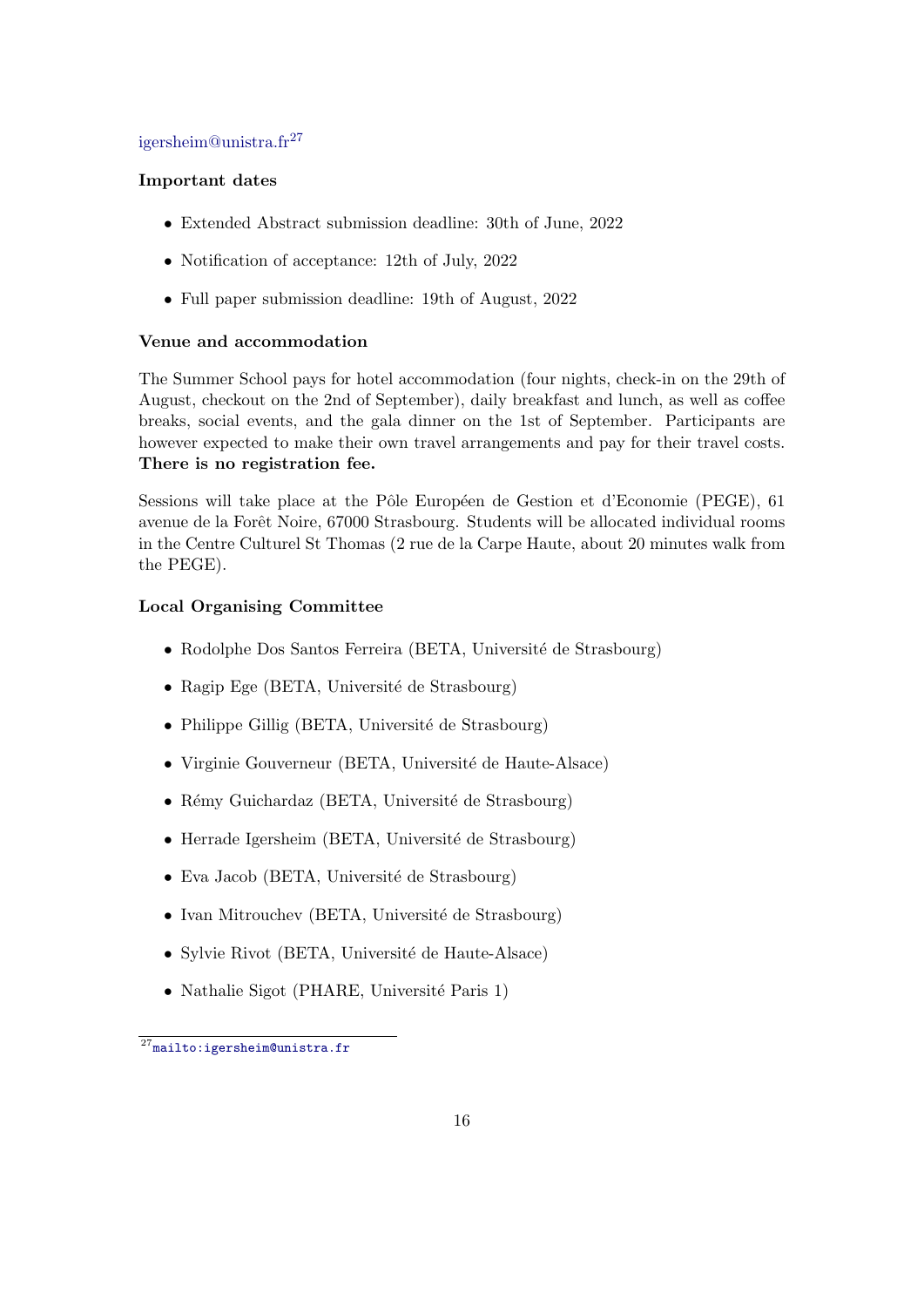Please find more information in the next links: [website](https://beta-economics.fr/evenements/24th-summer-school-in-history-of-economic-thought-economic-philosophy-and-economic-history-campus-unistra/)<sup>[28](#page-16-1)</sup> and summer school [page](https://beta-economics.fr/evenements/24th-summer-school-in-history-of-economic-thought-economic-philosophy-and-economic-history-campus-unistra/)<sup>[29](#page-16-2)</sup>.

### <span id="page-16-0"></span>2nd Modern Money Theory Summer School (Poznan, Aug. 2022)

10-14 August 2022 — Pozna´n, Mostowa 10 Street, Poland

The second edition of the MMT Summer School in Poznań is intended for economics students, PhD students, practitioners and early-career researchers interested in the Modern Monetary Theory. We provide an international learning environment for those interested in deepening their knowledge of the modern money: its origins, the notion of tax-driven money, inflation, modeling MMT's price theory, and the MMT-based policy proposals, such as Job Guarantee and Green New Deal. The School is a hybrid event that features mostly in-person lectures, a special event as well as two online lectures.

#### School's confirmed speakers:

- 1. Dirk Ehnts (Technische Universität Chemnitz)
- 2. Steve Keen (University College London)
- 3. Alexander Valchyshen (University of Missouri-Kansas City)
- 4. Yeva Nersisyan (University of Missouri-Kansas City)
- 5. James Juniper (University of Newcastle)
- 6. Iwo Augustyński (Wroclaw University of Economics and Business)
- 7. Sam Levey (University of Missouri-Kansas City)

#### Online lectures by:

1. L. Randall Wray who will speak on "The Value of Money"

2. Steven Hail who will deliver a lecture on "Modern Monetary Theory and Ecological Economics"

#### Deadline for applications: 8 July, 2022

<span id="page-16-1"></span> $^{28}\rm{https://beta-economics.fr/evenements/24th-summer-school-in-history-of-economic-}$ [thought-economic-philosophy-and-economic-history-campus-unistra/](https://beta-economics.fr/evenements/24th-summer-school-in-history-of-economic-thought-economic-philosophy-and-economic-history-campus-unistra/)

<span id="page-16-2"></span> $^{29}$ [https://beta-economics.fr/evenements/24th-summer-school-in-history-of-economic](https://beta-economics.fr/evenements/24th-summer-school-in-history-of-economic-thought-economic-philosophy-and-economic-history-campus-unistra/)[thought-economic-philosophy-and-economic-history-campus-unistra/](https://beta-economics.fr/evenements/24th-summer-school-in-history-of-economic-thought-economic-philosophy-and-economic-history-campus-unistra/)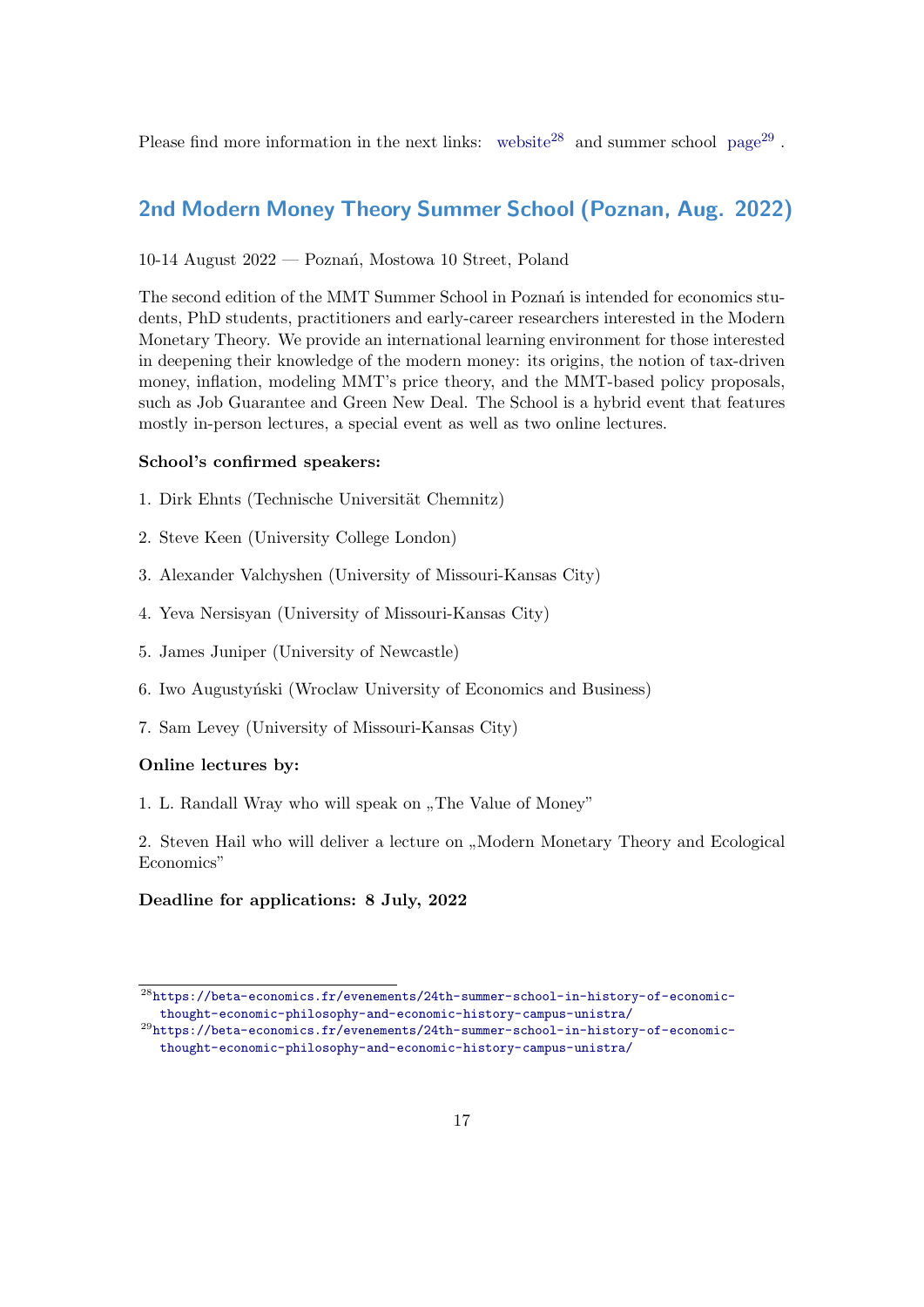For more information check our [event on facebook](https://www.facebook.com/MMT.School.in.Poznan/)<sup>[30](#page-17-2)</sup> as well as our [website](https://fundacjalipinskiego.pl/wydarzenia/mmt-summer-school-2022/)<sup>[31](#page-17-3)</sup>.

## <span id="page-17-0"></span>9th International Research Conference on Social Economy (Seoul, July 2023)

4-6 July 2023 — Seoul, South Korea

The [International Centre of Research and Information on the Public, Social and Cooper](https://www.ciriec.uliege.be/en/)ative Economy  $(CIRIEC)^{32}$  $(CIRIEC)^{32}$  $(CIRIEC)^{32}$  invites scholars to participate in their 9th annual conference on Social Economy. The 2023 edition includes panels on the following sub-topics:

- Democratic Governance
- Partnerships between Public, Private and SSE
- SSE and Environmental Transition
- Statistics and Impact Indicators for the SSE
- SSE and Gig Economy
- SSE's role in reconciliation and reconstruction after the conflicts and natural disasters
- SSE Utopias and Imaginary Narratives
- Gender and SSE

Please visit the conference [page](https://www.ciriec.uliege.be/en/event-ciriec/9th-ciriec-international-research-conference-on-social-economy-seoul-south-koreas-04-06-july-2023/)<sup>[33](#page-17-5)</sup> for more details and updates related to calls for papers.

## <span id="page-17-1"></span>CPERN mid-term workshop: "Critical Political Economy for a new Global Political Economy" (Limerick, July 2022)

22–23 July 2022 — University of Limerick, Limerick, Ireland

<span id="page-17-2"></span><sup>30</sup><https://www.facebook.com/MMT.School.in.Poznan/>

<span id="page-17-3"></span><sup>31</sup><https://fundacjalipinskiego.pl/wydarzenia/mmt-summer-school-2022/>

<span id="page-17-4"></span><sup>32</sup><https://www.ciriec.uliege.be/en/>

<span id="page-17-5"></span><sup>33</sup>[https://www.ciriec.uliege.be/en/event-ciriec/9th-ciriec-international-research](https://www.ciriec.uliege.be/en/event-ciriec/9th-ciriec-international-research-conference-on-social-economy-seoul-south-koreas-04-06-july-2023/)[conference-on-social-economy-seoul-south-koreas-04-06-july-2023/](https://www.ciriec.uliege.be/en/event-ciriec/9th-ciriec-international-research-conference-on-social-economy-seoul-south-koreas-04-06-july-2023/)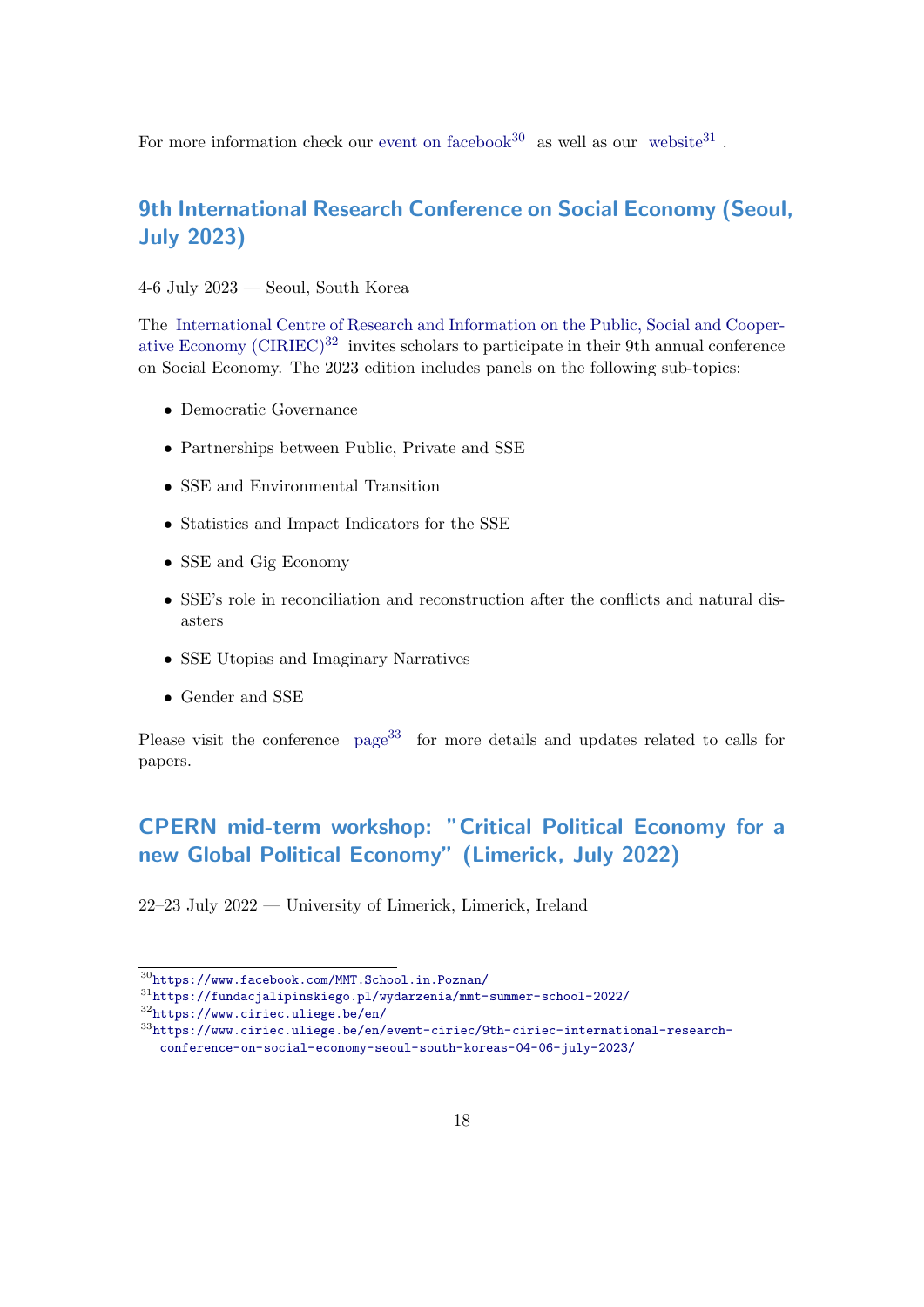The Global Political Economy is now described, depending on who describes it, as "overstimulated", "scarred", "squeezed", "unsustainable", or "jammed up". Commentators routinely cite the threat of stagflation. The (post-)pandemic recovery is considered "K-shaped", with assets inflated, to the benefit of asset holders, whilst livelihoods are (further) degraded. Governments have so far failed to put in place a global Green New Deal. The pandemic has exposed the recklessness of decades of austerity, commercialisation, and under-funding of our health and social care systems. While the populist zeitgeist seems to be waning, its successor on the horizon is yet more tepid neoliberal centrism that seeks only to deter those who hope for egalitarian alternatives. Likewise, within academia, efforts continue to sideline, discourage and, if possible, eliminate critical thinking and our ambitions for social change.

We need a new Global Political Economy, and we need critical political economy to provide the intellectual, methodological, analytical and strategic tools through which to conceptualise, explain and critique the multiple crises we face. The aim of our next  $CPERN<sup>34</sup>$  $CPERN<sup>34</sup>$  $CPERN<sup>34</sup>$  $CPERN<sup>34</sup>$  mid-term workshop is therefore: a Critical Political Economy for a new Global Political Economy.

The CPERN mid-term workshop is the mid-term workshop of the Critical Political Economy Research Network (RN06) of the European Sociological Association. More details and the full programm are available [online.](https://www.europeansociology.org/research-networks/rn06-critical-political-economy)<sup>[35](#page-18-2)</sup>

## <span id="page-18-0"></span>Graz Schumpeter: Nancy Cartwright on "Economics, queen of the social sciences?" (Graz, Nov 22)

7-9 November 2022, Festsaal, Meerscheinschl¨ossl, Mozartgasse 3, 8010 Graz.

Perhaps economics is queen. But if she wants to be 'fruit-bearing' – not just 'light-giving' – she will have to muck in with a motley crew of other sources of social knowledge and social understanding. These lectures will focus not on what we can know in economics but on how what we can know in economics can help in effecting changes in the social world. The lectures will address issues of causal modelling and causal inference and investigate what kinds of evidence can support these. They will explore the limits of rigour and defend the need for interdisciplinarity, tackling the vexed question of what to do when rigour runs out, as it so soon does. In the last decade and more, randomised controlled trials (RCTs) have become the gold standard for causal inference throughout evidence-based policy. They have also made big inroads in economics, especially in development economics. They are praised for the rigour with which they control for statistical bias in data used for causal inference.

<span id="page-18-1"></span><sup>34</sup><https://criticalpoliticaleconomy.net>

<span id="page-18-2"></span><sup>35</sup><https://www.europeansociology.org/research-networks/rn06-critical-political-economy>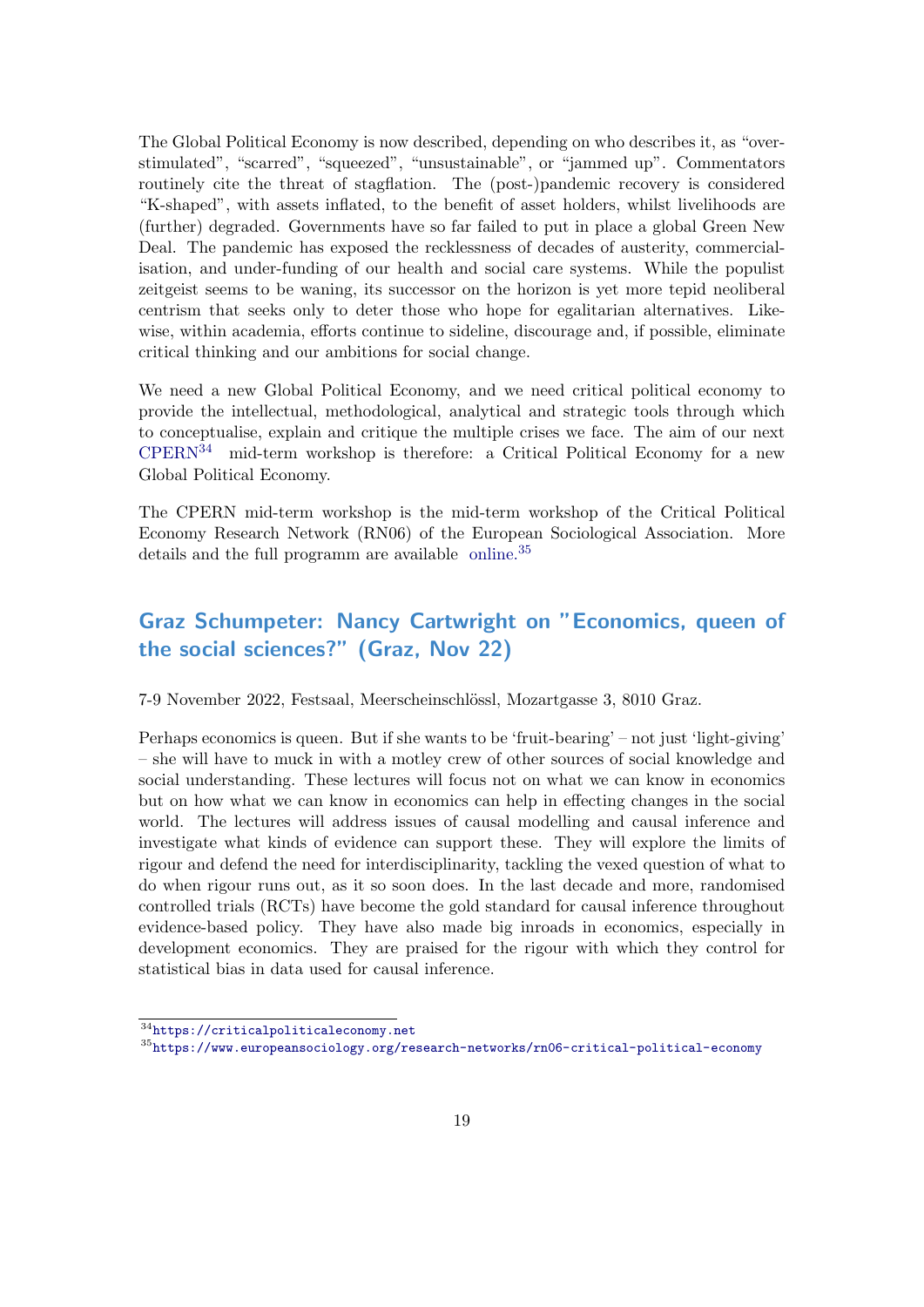I will look in detail at RCTs as an illustration of how soon rigour gives out when we need to choose what to do, with examples from development economics and other policy areas. A second place that economics can be led astray by the charms of rigour is in the use of probabilities, which are endemic in the field. In his 1965 book, The Logic of Statistical Inference, the philosopher Ian Hacking urged that probabilities can only be generated by chance setups. In my 1999 book, The Dappled World: A Study of the Boundaries of Science, I argued that not much of the world that we want to use economics to study can be reliably modelled as a chance set up. And the economists John Kay and Mervyn King in their recent book on decision making under radical uncertainty argue that probabilities only apply in small worlds, which I take to be settings that can be modelled by Hacking's chance setups. Reasoning with probabilities can indeed be rigorous but these authors are this rigour does not reach to much of the large world that we want economics to inform us about. Failing some set of credible rigorous methods for predicting what will happen if we intervene and thereby deciding what to do to effect change, what can we do instead? One option is to produce what I call context-centred single case causal models geared for the setting at hand. In aid of understanding how to provide warrant for such models, I will propose a template for context-centred causal maps. These maps are intended to diagram a variety of different kinds of evidence that all told can support credible models for making predictions about the case at hand. But such a body of evidence can only be vouchsafed by a mix of different methods from different disciplines and different knowledge sources. Hence the need for the motley crew.

So, when it comes to effecting changes in the world, the social sciences are not a pyramid with economics at its apex. Rather they are more like a giant Meccano set with different kinds of pieces to be assembled anew each time for each new setting, where every labourer is equally worthy their hire.

For further information please visit the [website.](https://schumpeter-centre.uni-graz.at/de/termine/graz-schumpeter-lectures/2022-nancy-cartwright/)<sup>[36](#page-19-1)</sup>

### <span id="page-19-0"></span>MMT 2nd Summer School (Poznań, August 2022)

10-14 August  $2022$  — Poznań, Poland

The MMT 2nd Summer School takes place this year in Poznan<sup>o</sup>. The School is jointly organised by Edward Lipinsky Foundation for promoting pluralism in economics and Heterodox publishing house. The School is intended for economics students, PhD students, practitioners and early-career researchers interested in the Modern Monetary Theory. We provide an international learning environment for those interested in deepening their knowledge of the modern money: its origins, the notion of tax-driven money,

<span id="page-19-1"></span><sup>36</sup>[https://schumpeter-centre.uni-graz.at/de/termine/graz-schumpeter-lectures/2022-nancy](https://schumpeter-centre.uni-graz.at/de/termine/graz-schumpeter-lectures/2022-nancy-cartwright/)[cartwright/](https://schumpeter-centre.uni-graz.at/de/termine/graz-schumpeter-lectures/2022-nancy-cartwright/)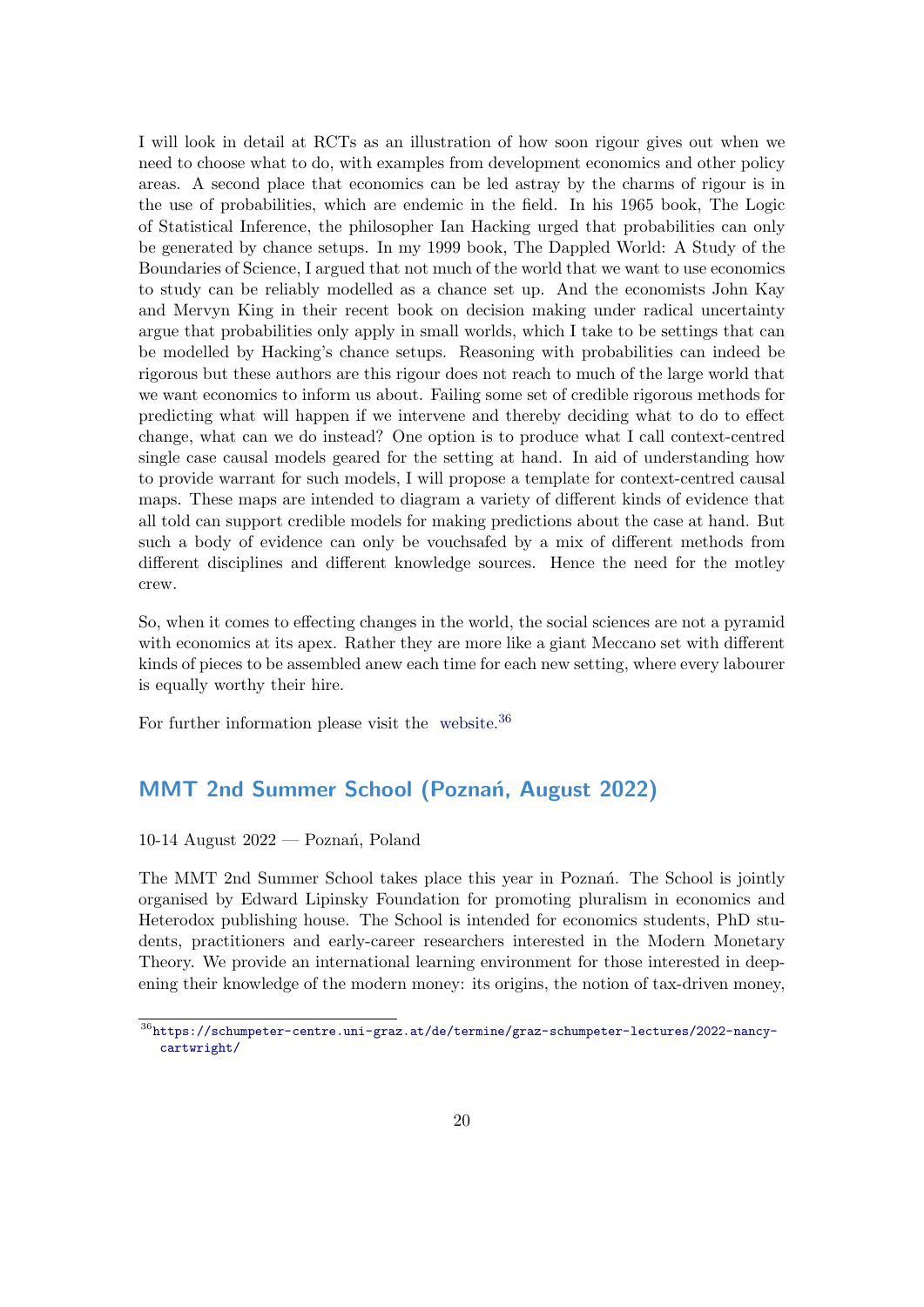inflation, modeling MMT's price theory, and the MMT-based policy proposals, such as Job Guarantee and Green New Deal. The School is a hybrid event that features mostly in-person lectures, a special event as well as two online lectures. The participants will improve their critical thinking and analytical skills by attending lectures on modeling economic cycles, complexity and MMT in Minsky.

Confirmed speakers:

- Dirk Ehnts (Technische Universitat Chemnitz)
- Steve Keen (University College London)
- Alexander Valchyshen (University of Missouri-Kansas City)
- L. Randall Wray (Levy Economics Institute)
- Yeva Nersisyan (University of Missouri-Kansas City)
- James Juniper (University of Newcastle)
- Iwo Augustynski (Wroclaw University of Economics and Business)
- Sam Levey (University of Missouri-Kansas City)
- Steven Hail (Torrens University)

Over five days, participants will have an opportunity of attending lectures, presenting their views and ideas, as well as discussing them with highly competent faculty. They will also take part in the special event that focuses on the climate crisis and how we can pay for a Green New Deal from the MMT perspective. The participants will also improve their critical thinking and analytical skills by attending lectures on modeling economic cycles, complexity and MMT in Minsky.

### Application procedure

We encourage all prospective participants to send us a short Letter of Application (max. 600 words) along with a short CV. Application letter should cover three areas: (i) your economic and possibly research interests; (ii) personal statement outlining your interest in the Summer School; (iii) how did you learn about the MMT.

To apply for the MMT Summer School please follow this  $link^{37}$  $link^{37}$  $link^{37}$  $link^{37}$ . Applicants will be informed about the acceptance decision in mid July 2022.

For more information, please contact the Organizing Team through email:

<span id="page-20-0"></span><sup>37</sup><https://forms.gle/gRXHyrH8e29qLksQA>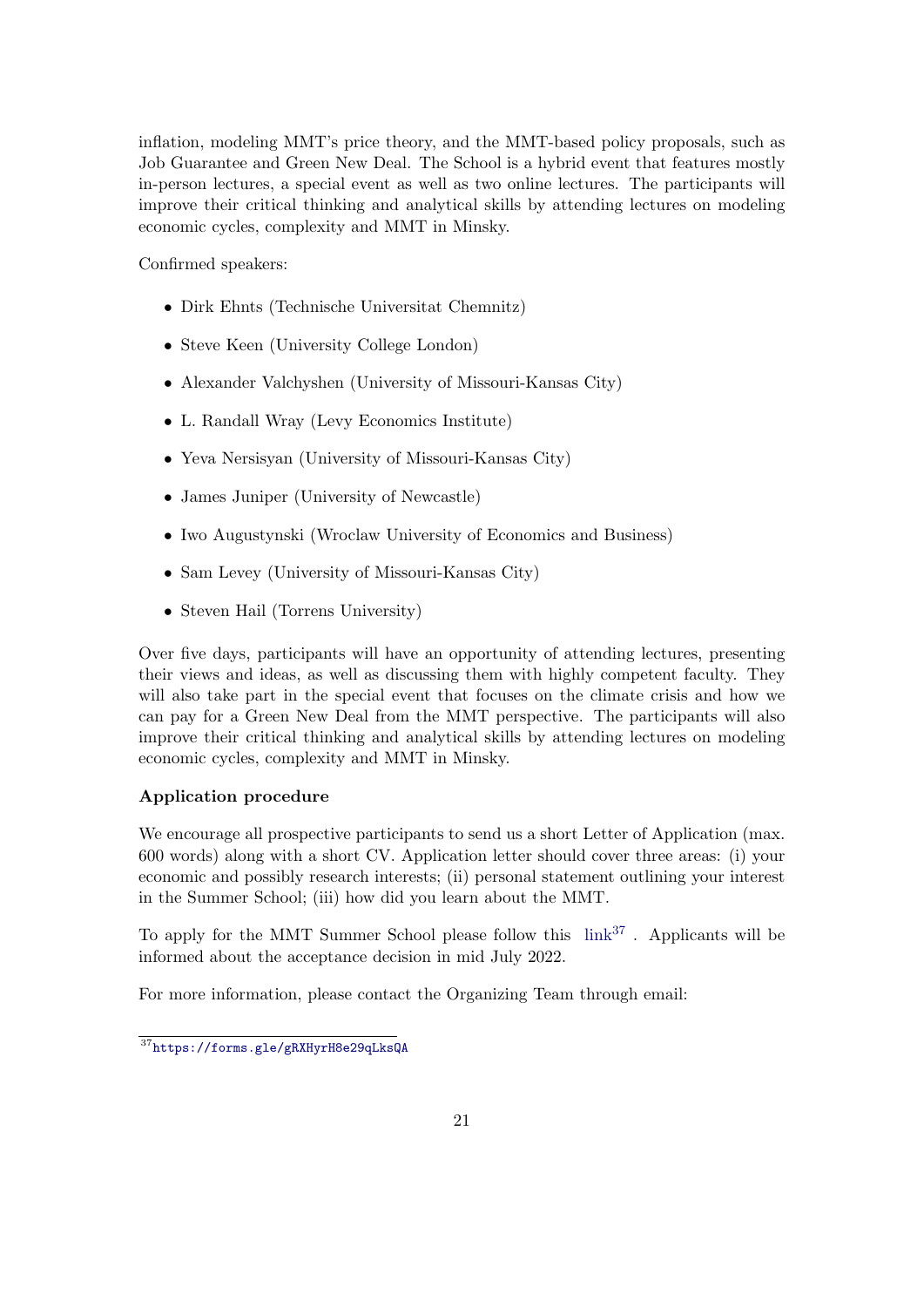- m.czachor@fundacjalipinskiego.pl
- g.bachurewicz@fundacjalipinskiego.pl
- f.lubinski@fundacjalipinskiego.pl
- d.andrejuk@fundacjalipinskiego.pl

The programm and the full call for applications are available [here](https://fundacjalipinskiego.pl/wp-content/uploads/2022/05/mmt_summer-school_call-for-application_2022_05_ost.pdf)<sup>[38](#page-21-1)</sup>.

### Application deadline: 8 July 2022

## <span id="page-21-0"></span>Summer School on Agent-Based Stock-Flow Consistent (AB-SFC) modelling (Ancona, Sept. 2022)

#### 12-16 September 2022 — Ancona, Italy

The Marche Polytechnic University  $(Ancona)^{39}$  $(Ancona)^{39}$  $(Ancona)^{39}$  is organizing a summer school on Agent-Based Stock-Flow Consistent (AB-SFC) modelling from the 12th to the 16th of September 2022. The school will use a "hands-on" perspective: each frontal theoretical lecture will be followed by a laboratory in which the students will have the chance to work firsthand on codes supported by the lecturers of the school. The summer school was conceived for PhD students but it is open to young scholars.

The aim of the school is to help the students start developing the bulk of skills required to become autonomous researcher in this field. The importance of interaction is one of the key insights of the agent-based approach, accordingly the organization will also include numerous occasions for the students to interact and collaborate with one another and with the lecturers to discuss their ongoing researches.

The school is free: the students will be provided with coffee breaks, lunches, and a social dinner. Travels and accommodations are at the expenses of the students.

#### How to Apply

Send a CV, a short motivation letter, and a cover letter by your supervisor to [ab](mailto:absfc2022@gmail.com) $\mathrm{sfc2022@gmail.com^{40}}$  $\mathrm{sfc2022@gmail.com^{40}}$  $\mathrm{sfc2022@gmail.com^{40}}$  $\mathrm{sfc2022@gmail.com^{40}}$  $\mathrm{sfc2022@gmail.com^{40}}$  .

<span id="page-21-1"></span><sup>38</sup>[https://fundacjalipinskiego.pl/wp-content/uploads/2022/05/mmt\\_summer-school\\_call-for](https://fundacjalipinskiego.pl/wp-content/uploads/2022/05/mmt_summer-school_call-for-application_2022_05_ost.pdf)[application\\_2022\\_05\\_ost.pdf](https://fundacjalipinskiego.pl/wp-content/uploads/2022/05/mmt_summer-school_call-for-application_2022_05_ost.pdf)

<span id="page-21-2"></span><sup>39</sup>[https://www.univpm.it/Entra/University\\_1](https://www.univpm.it/Entra/University_1)

<span id="page-21-3"></span><sup>40</sup><mailto:absfc2022@gmail.com>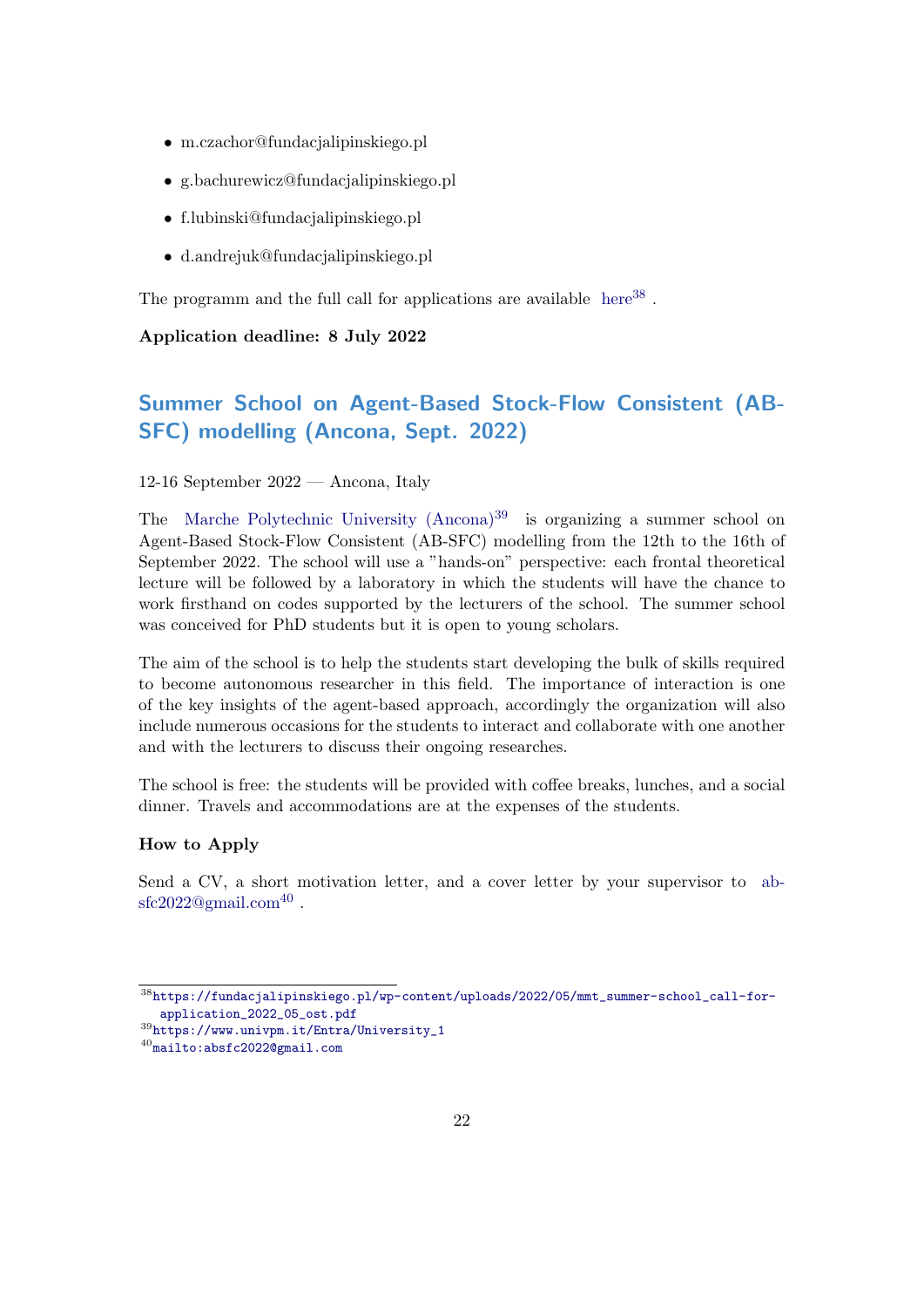The school is organized by the [Department of Management \(DiMA\) of the Univer-](https://www.dm.univpm.it)sità Politecnica delle Marche<sup>[41](#page-22-2)</sup>, in collaboration with the [Department of Economics](https://www.econ.univpm.it/content/department-economics-and-social-sciences?language=en)  $(DiSES)^{42}$  $(DiSES)^{42}$  $(DiSES)^{42}$  $(DiSES)^{42}$ . For more information please visit [the official website.](https://absfc2022.univpm.it/index.php)<sup>[43](#page-22-4)</sup>

Application Deadline: 10 July 2022

## <span id="page-22-0"></span>Conference Papers, Reports, and Podcasts

## <span id="page-22-1"></span>Recordings from the Second Workshop of Structuralist Development Macroeconomics Research Group (SDMRG)

The II International Workshop of the SDMRG ended on friday, june 10. We had 190 people registered at the workshop and 23 papers presented in 7 ordinary sections. We had 3 keynote speakers and 4 special sections. In behalf of the group I would to thanks for PKES for make the divulgation on the event in its workshop. Special thanks to Karster for doing it. I also like to than to the Federal Council fo Economics (COFECON), Regional Council of Economics of Federal District (Corecon-DF) and Federal Council of Economics of the State of Goias (Corecon-Go) for institutional ant technical support. Finally I want to thank Franch Development Agency (AFD), Embassy of India to Brazil and Town Hall of Pirinopolis for organizig three special sections on the workshop

A special section of the PSL QR with the papers of the keynote speakers and some of the special sections will be published soon, also a special section of PAP (Práticaas de Administração Pública) from the Federal University of Santa Maria will be published with a selecta of the papers presented in the ordinary section.

Below you can ve the links to see the key-note spreakes, special and oridnary sections:

- 2nd SDMRG International Workshop June 8th, 2022 (Part 1) Welcome and Keynote speaker of José Antonio Ocampo: [video](https://www.youtube.com/watch?v=cg2D3_PsjTg&t=19s) $44$ 
	- Ordinary Session A: Ecological Structural Change and Financing Ecological Transition: [video](https://www.youtube.com/watch?v=hFJMbotZNic&t=774s)<sup>[45](#page-22-6)</sup>

<span id="page-22-2"></span><sup>41</sup><https://www.dm.univpm.it>

<span id="page-22-3"></span><sup>42</sup>[https://www.econ.univpm.it/content/department-economics-and-social-sciences?language=](https://www.econ.univpm.it/content/department-economics-and-social-sciences?language=en) [en](https://www.econ.univpm.it/content/department-economics-and-social-sciences?language=en)

<span id="page-22-4"></span><sup>43</sup><https://absfc2022.univpm.it/index.php>

<span id="page-22-5"></span><sup>44</sup>[https://www.youtube.com/watch?v=cg2D3\\_PsjTg&t=19s](https://www.youtube.com/watch?v=cg2D3_PsjTg&t=19s)

<span id="page-22-6"></span><sup>45</sup><https://www.youtube.com/watch?v=hFJMbotZNic&t=774s>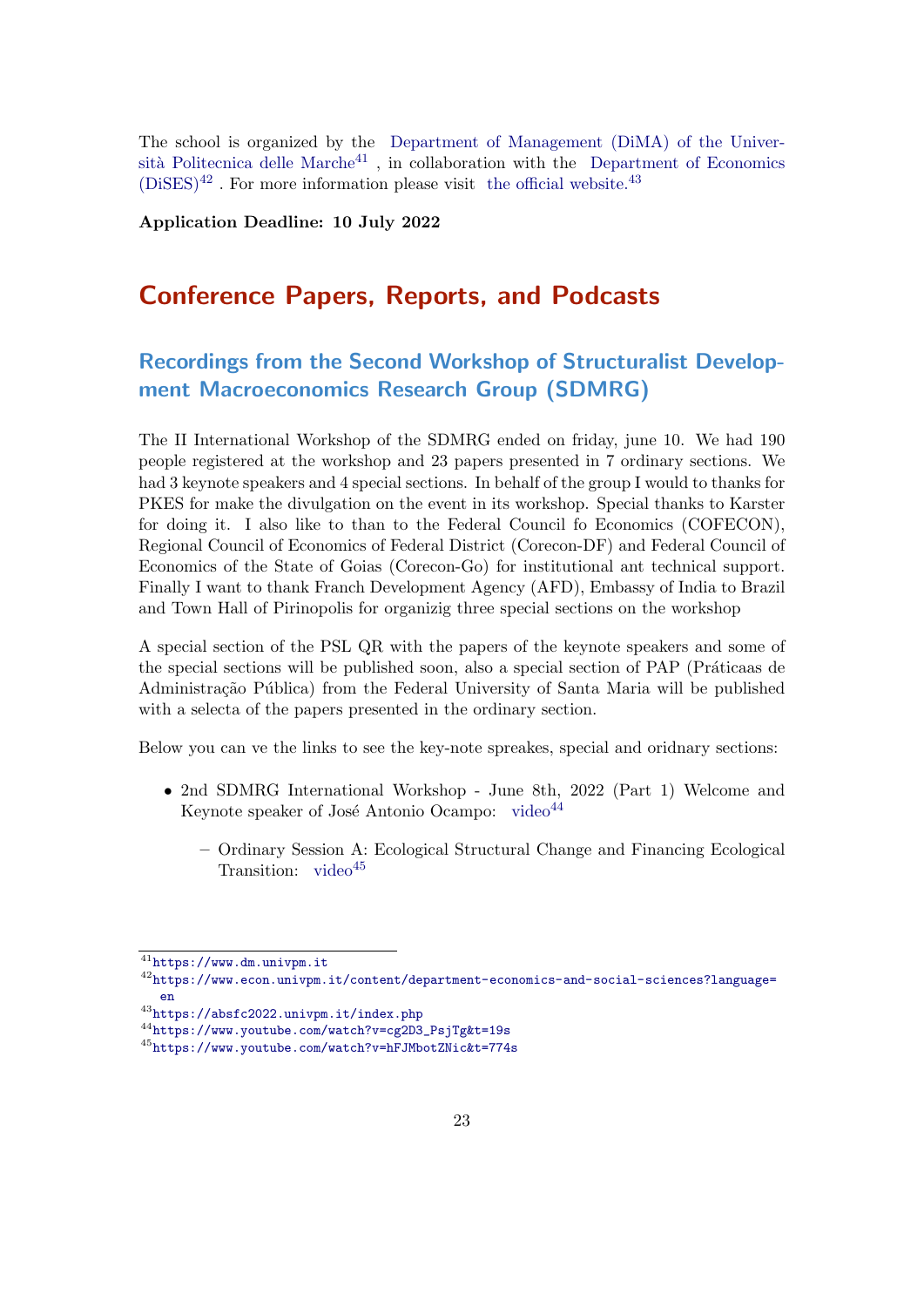- Ordinary Session B: Economic Complexity, Environmental Sustainability and Green Transition:  $video^{46}$  $video^{46}$  $video^{46}$  $video^{46}$
- Ordinary Session C: Employment, Income Inequality and Political Economy of Economic Policy: [video](https://www.youtube.com/watch?v=KO2a_32x6FU&t=5161s)<sup>[47](#page-23-2)</sup>
- 2nd SDMRG International Workshop June 8th, 2022 (Part 2): Special Section of AFD:  $video^{48}$  $video^{48}$  $video^{48}$  $video^{48}$
- 2nd SDMRG International Workshop June 9th, 2022 (Part 1): Keynote Speaker Germana Goimbino : [video](https://www.youtube.com/watch?v=IcdKxmdYT54&t=3963s)<sup>[49](#page-23-4)</sup>
	- Ordinary Session D: Income Distribution, Infrastructure and Financial System:  $video<sup>50</sup>$  $video<sup>50</sup>$  $video<sup>50</sup>$  $video<sup>50</sup>$
	- Ordinary Session E: Structural Change, Export-Led Growth and the Sraffian Supermultiplier:  $video<sup>51</sup>$  $video<sup>51</sup>$  $video<sup>51</sup>$  $video<sup>51</sup>$
- 2nd SDMRG International Workshop June 9th, 2022 (Part 2): Special Section of the Embassy of India to Brazil: [video](https://www.youtube.com/watch?v=xe0BXRMO3TU&t=651s) $52$
- 2nd SDMRG International Workshop June 10th, 2022 (Part 1): Keynote Speaker of Jos´e Gabriel Porcile Meirelles (ECLAC) and Special section on Fiscal Rules and Inflation in Argentina, Brazil and European Union: [video](https://www.youtube.com/watch?v=r7hOu6IZah0&t=132s) $53$ 
	- Ordinary Session F: Financialization and Premature Deindustrialization: [video](https://www.youtube.com/watch?v=tSToHHQHAt8) $54$
	- Ordinary Session G: Business Cycles, Technical Change and Income Distribution: [video](https://www.youtube.com/watch?v=fe8opfU3F6U&t=796s) $55$
- <span id="page-23-0"></span>• 2nd SDMRG International Workshop - June 10th, 2022 (Part 2): Final Considerations with Adalmir Marquetti.: [video](https://www.youtube.com/watch?v=V8vPmPNhO9s&t=19s) $56$

<span id="page-23-1"></span><sup>46</sup>[https://www.youtube.com/watch?v=opRM2YW3b\\_Y&t=942s](https://www.youtube.com/watch?v=opRM2YW3b_Y&t=942s)

<span id="page-23-3"></span><span id="page-23-2"></span><sup>47</sup>[https://www.youtube.com/watch?v=KO2a\\_32x6FU&t=5161s](https://www.youtube.com/watch?v=KO2a_32x6FU&t=5161s) <sup>48</sup><https://www.youtube.com/watch?v=c14rRcpB5Kk&t=3145s>

<span id="page-23-4"></span><sup>49</sup><https://www.youtube.com/watch?v=IcdKxmdYT54&t=3963s>

<span id="page-23-5"></span><sup>50</sup><https://www.youtube.com/watch?v=G5XsdzvItnI&t=1472s>

<span id="page-23-6"></span><sup>51</sup><https://www.youtube.com/watch?v=41Zct3j-erE>

<span id="page-23-7"></span><sup>52</sup><https://www.youtube.com/watch?v=xe0BXRMO3TU&t=651s>

<span id="page-23-8"></span><sup>53</sup><https://www.youtube.com/watch?v=r7hOu6IZah0&t=132s>

<span id="page-23-9"></span><sup>54</sup><https://www.youtube.com/watch?v=tSToHHQHAt8>

<span id="page-23-10"></span><sup>55</sup><https://www.youtube.com/watch?v=fe8opfU3F6U&t=796s>

<span id="page-23-11"></span><sup>56</sup><https://www.youtube.com/watch?v=V8vPmPNhO9s&t=19s>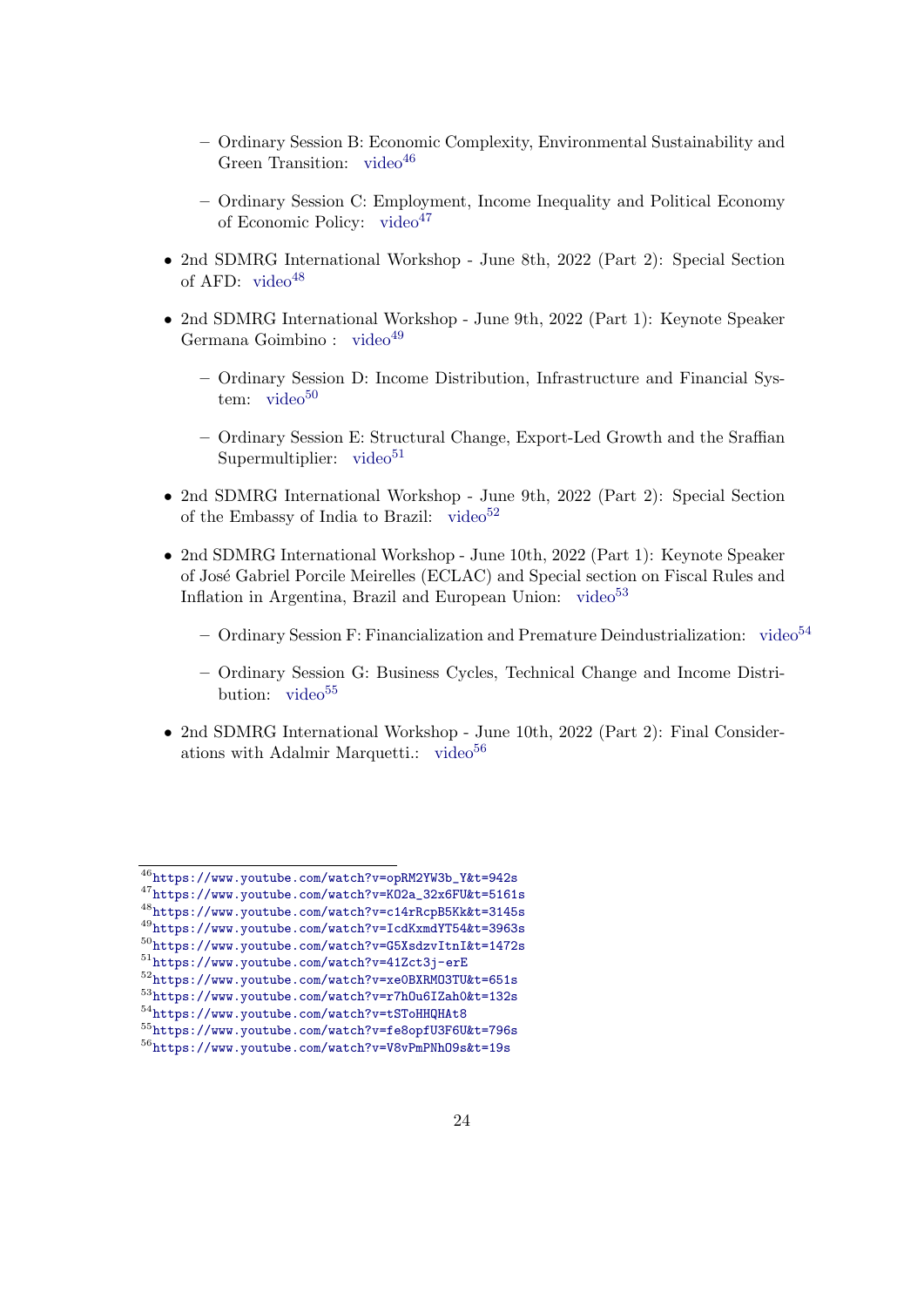## Job Postings

### <span id="page-24-0"></span>EDHEC-Risk Climate Impact Institute, France

### Job title: Senior Economist (Senior Research Engineer Position) – Green Finance Policies for Climate Mitigation and Adaptation

We are looking for a senior research engineer in macroeconomics and/or financial economics for a full-time and permanent position to commence on 1 September 2022 (start date flexible). The researcher will join the EDHEC-Risk Climate Impact Institute (preferably) in Nice, France, to work on green finance and policy evaluation. The successful candidate will join the "Impact of Finance on Climate Change Mitigation and Adaptation" research programme and work under the direct supervision of Irene Monasterolo, PhD, Professor of Climate Finance at EDHEC Business School. The candidate will join a growing, vibrant team of researchers in climate finance with a track record of academic publications in the field. The candidate's work will contribute inform financial supervisors, development finance institutions and the financial industry on issues related to climate financial risk assessment and management.

### Main tasks:

- Strengthen and implement Stock-Flow Consistent models and/or financial network models to perform dynamic balance sheet assessment of green finance policies;
- Perform research and analysis on the impact of green macroprudential policies and financial regulation, including but not limited to systemic risk buffers, on the adjustment in financial risk assessment and on capital reallocation in the lowcarbon transition;
- Contribute to identify potential trade-offs between green macroprudential policies, economic decarbonisation and financial stability;
- Contribute to the analysis of green finance policy complementarities to inform policy design and evaluation;
- Contribute to the writing of academic articles, practitioner-oriented articles, and technical notes.

### Your profile:

• You have a PhD in economics, applied mathematics, statistics, physics or finance, and ideally further research experience in academia or financial institutions;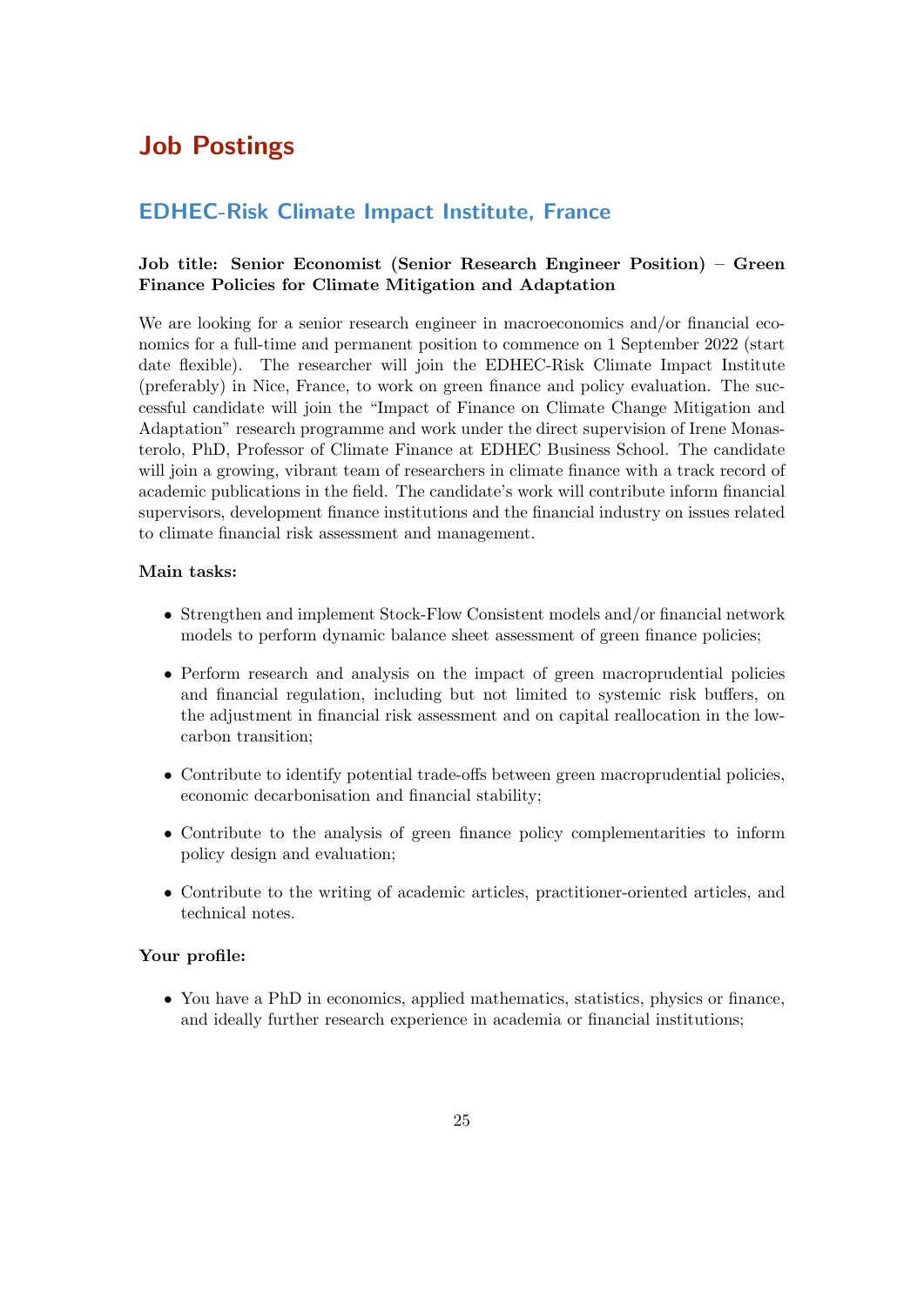- You have a background in topics such as climate economics, sustainable finance and systemic risk, and experience in either Stock-Flow Consistent models, Agent Based Models, and/or network models.
- You have very good understanding of macro- and micro-prudential regulation and monetary policy, and their transmission channels to the economy and finance. You have a good understanding of, and interest in, green finance policies;
- You are highly proficient in macroeconomic and financial modelling, preferably with programming skills in Matlab;
- You have experience working in collaborative research teams bringing together postgraduate students and senior researchers from different specialist backgrounds;
- You are interested to join an interdisciplinary, international team of research, policy and industry experts in climate finance, to collaborate with finance and policy institutions, and to deliver policy relevant-research work;
- You are experienced in writing and publishing scientific literature;
- You are highly proficient in English (written and spoken).

Terms and conditions are competitive. The salary will be determined according to the School pay scale, based on the candidate's qualifications and prior experience.

To apply, please send your CV and a cover letter to the attention of [Irene Monasterolo](http://irene.monasterolo@edhec.edu)<sup>[57](#page-25-1)</sup> and  $\text{ email}^{58}$  $\text{ email}^{58}$  $\text{ email}^{58}$  $\text{ email}^{58}$  $\text{ email}^{58}$ .

Please find more information  $here<sup>59</sup>$  $here<sup>59</sup>$  $here<sup>59</sup>$  $here<sup>59</sup>$ .

### <span id="page-25-0"></span>Austrian Academy of Science, Austria

#### Job title: PhD Student Position (f\*m)

The Vienna Institute of Demography  $(VID)^{60}$  $(VID)^{60}$  $(VID)^{60}$  of the [Austrian Academy of Sciences](https://www.oeaw.ac.at)  $(OeAW)^{61}$  $(OeAW)^{61}$  $(OeAW)^{61}$  $(OeAW)^{61}$ , Austria's leading non-university research and science institution, researches the demographic development in all its dimensions in Austria, Europe and the world and deals with its effects on society, economy and environment. The VID is offering a PhD Student Position (part-time / 30h per week) to join the research group on Eco-

<span id="page-25-1"></span><sup>57</sup><http://irene.monasterolo@edhec.edu>

<span id="page-25-2"></span><sup>58</sup><http://recruitment@edhec-dbd.com>

<span id="page-25-3"></span><sup>59</sup><https://www.linkedin.com/jobs/collections/recommended/?currentJobId=3115347042>

<span id="page-25-5"></span><span id="page-25-4"></span> $60$ <https://www.oeaw.ac.at/vid>  $61$ <https://www.oeaw.ac.at>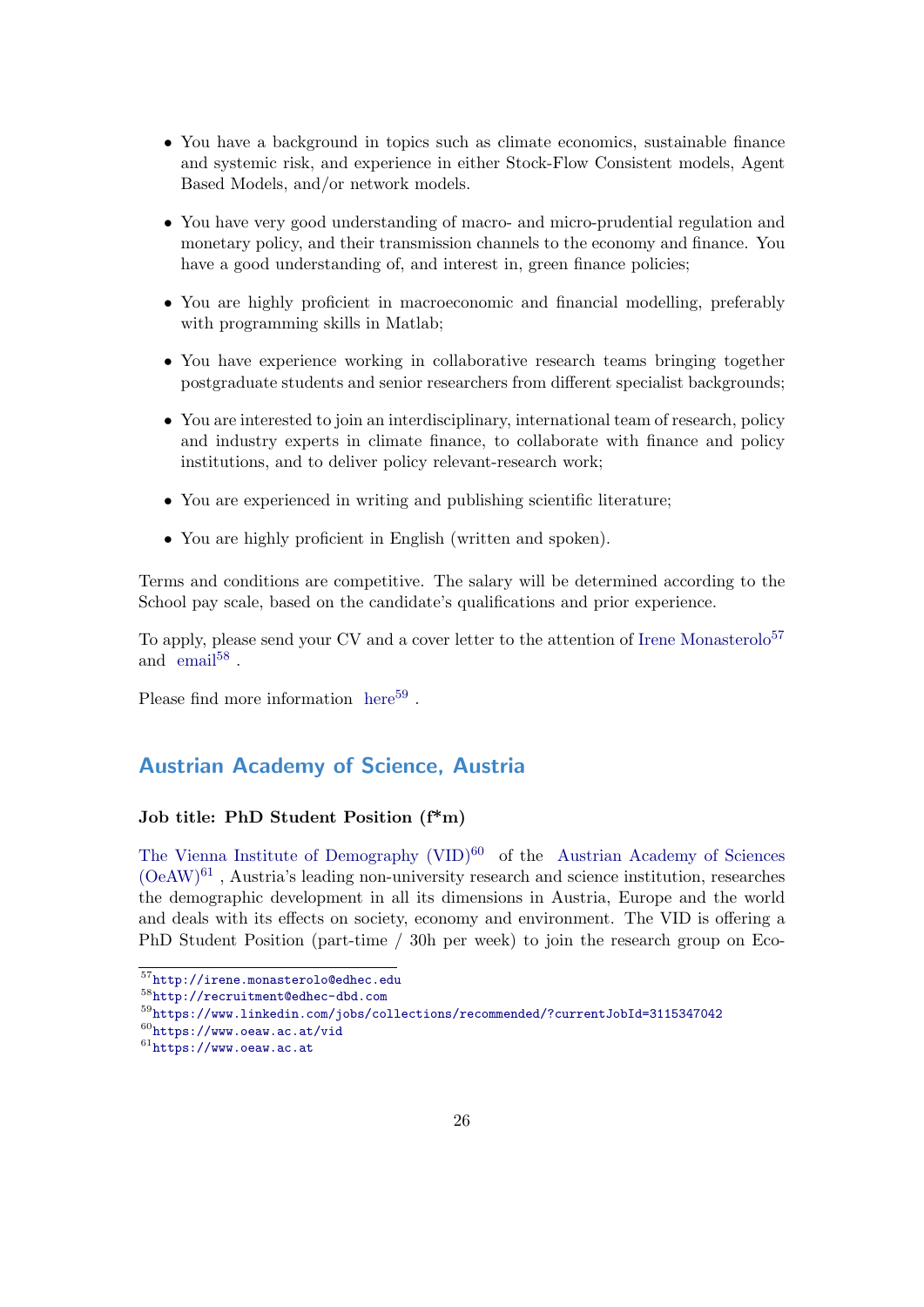nomic Demography in the team of the project "Reducing Inequality Within and Across Generations" (RIWAG) funded by the OeNB Anniversary Fund for a duration of up to 2 years.

### Project description

The candidate will work on the project "Reducing Inequality Within and Across Generations" (RIWAG). The aim of this project is to provide a unified framework for studying and mitigating the economic and demographic consequences of increasing inequality not just in respect to income and wealth but also in respect to health and longevity.

#### Description of the position

The candidate will conduct collaborative research on intra- and intergenerational inequality over the individual life-course from an economic-demographic perspective. The position aims at the continuation and further development of an ongoing research project with tight cross-collaboration across institutions: Vienna Institute of Demography (OeAW), Wittgenstein Centre for Demography and Global Human Capital (IIASA, OeAW, University of Vienna), TU Wien and the International Institute for Applied Systems Analysis (IIASA).

#### Your tasks

- Modelling economic and demographic relationships in lifecycle models
- Integrating heterogeneity and endogenous demographic behaviour into lifecycle models and overlapping generations models
- Writing/ publishing papers
- Presenting the research results in international conferences, seminar, and project meetings
- Collaborating within a multidisciplinary environment

#### Your profile

- PhD student in one of the following areas: economics, mathematics, actuarial science, or demography
- Good skills in any of the following programming languages: Julia, Python, R, Matlab
- Good writing skills and fluency in English
- Being able and willing to immerse quickly into an ongoing research project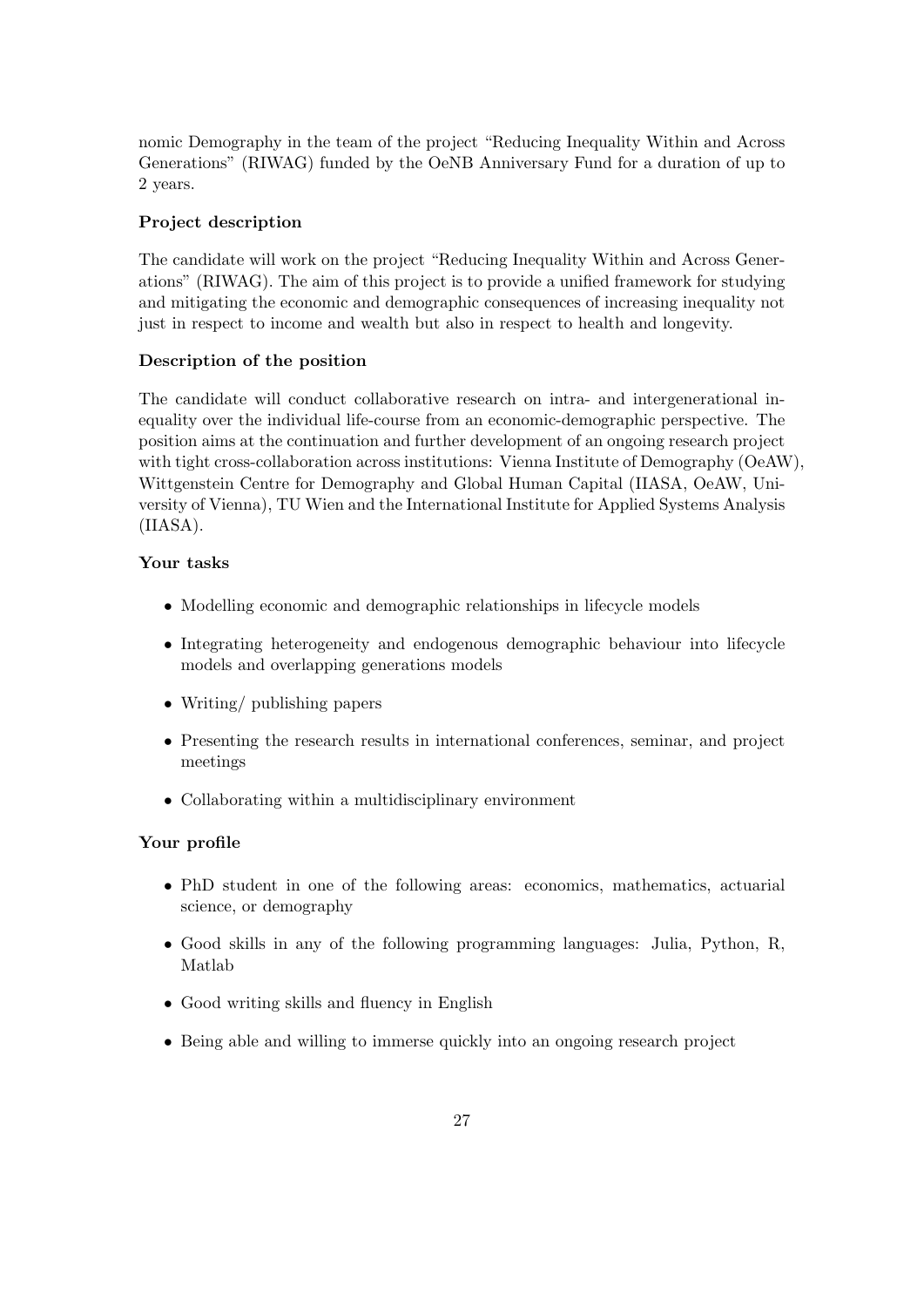• Good planning and organizational skills, for your own work and related activities

### Application Process

The start of employment is September 1, 2022. For this position we offer an annual gross salary of  $\in$  32.297,58 according to collective agreement of the Austrian Academy of Science. Please send your application including a cover letter, CV with names and recommendation of two academic referees, a letter of motivation, a sample of relevant work, degree certificates via e-mail to barbara.simunics@oeaw.ac.at (mentioning Job ID: VID074DOC222) no later than June 24, 2022. Job interviews will take place either physically or via video call. For further information please visit [the official website.](http://www.oeaw.ac.at)[62](#page-27-1)

### Application Deadline: 24 June 2022

## <span id="page-27-0"></span>Europa-University Flensburg, Germany

### Job title: Research Assistant / PhD candidate

The International Institute for Management and Economic Education (IIM) at Europa-Universität Flensburg seeks to fill the following position by October 1, 2022: Research Assistant  $(d/m/w)$  in the Department of Pluralist Economics

An extension of up to three additional years is possible. The department intends to increase the scope of the position should third-party funding become available.

### Thematic orientation

The Department of Pluralist Economics was founded in October 2021 and works on a broad range of topics using theories and methods from different economic and social science research paradigms. It is urgently desired that the future holder of this position collaborates with the departmental team to make a substantial contribution to the field of pluralist economics. Possible topics for the doctorate would include:

- Issues of socio-ecological transformations, especially in its international dimension and in relation to issues of global inequality
- Comparative developmental dynamics in Europe and the world, especially the role of economic complexity and technological change, domestic and internationalinstitutions, and/or structural interdependencies
- A critical-constructive examination of the topic area "post-growth," especially from a global perspective

<span id="page-27-1"></span> $62$ <http://www.oeaw.ac.at>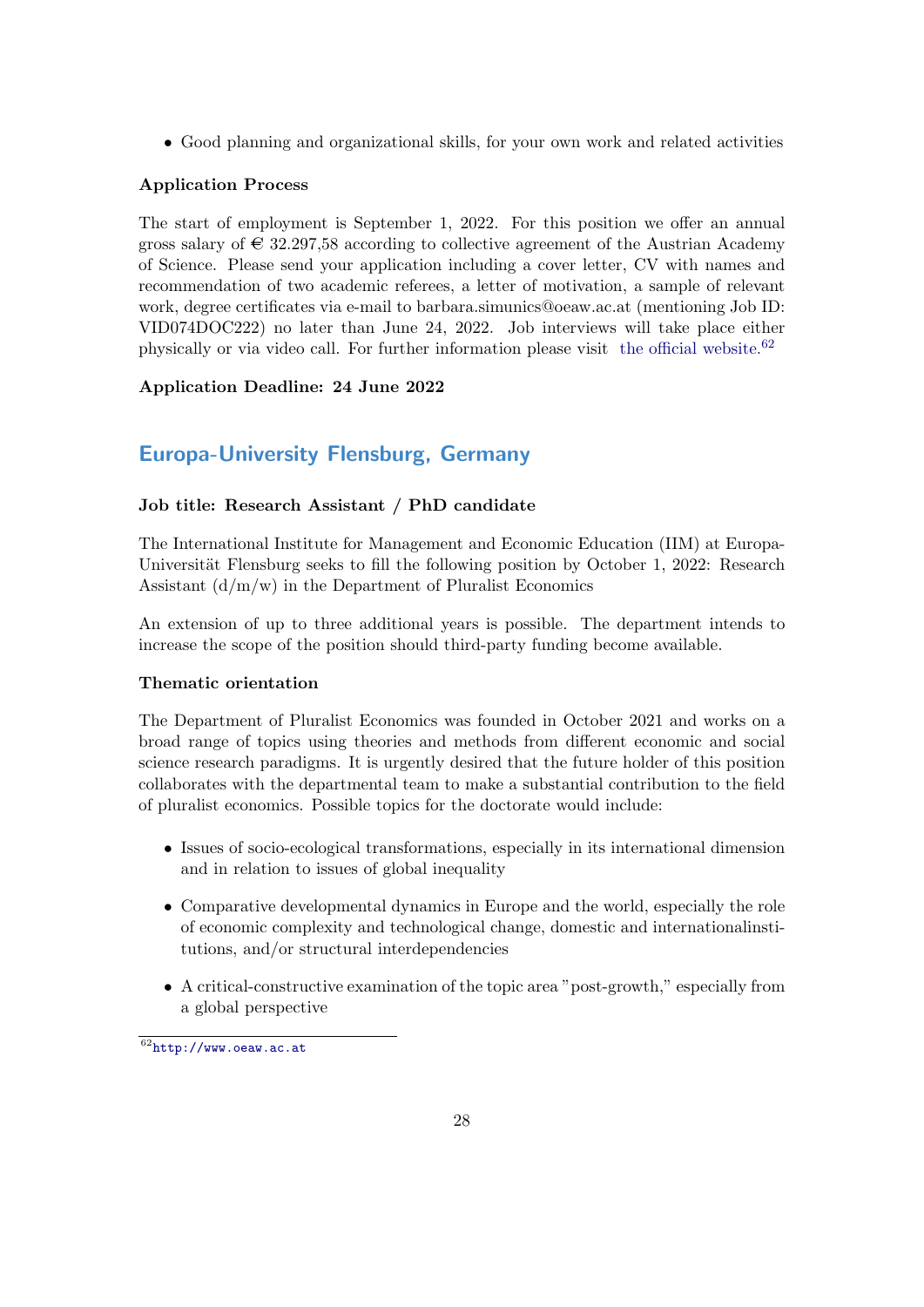- Foundational questions in the philosophy and sociology of pluralist economics
- Empirical analyses of the status quo of economics, especially with regard to its plurality (qualitative and quantitative)

Methodologically, both theoretical and empirical (e.g., econometric) work are possible. If you are unsure whether your interests fit the research agenda of the department, please do not hesitate to consult the department homepage first and, in case of doubt, ask Claudius Gräbner-Radkowitsch directly. Interdisciplinary research approaches are explicitly welcome.

Please find more information  $here<sup>63</sup>$  $here<sup>63</sup>$  $here<sup>63</sup>$  $here<sup>63</sup>$ .

### Application Deadline: 10 July 2022

## <span id="page-28-0"></span>King's College, UK (1/2)

### Job title: Lecturer in International Political Economy with a specialism in Heterodox Economics

The [Department of European and International Studies](https://www.kcl.ac.uk/eis)<sup>[64](#page-28-2)</sup> is recruiting a Lecturer in International Political Economy with a specialism in Heterodox Economics. The post is open in terms of theoretical approach or research topic within the field of heterodox economics, the desire is for methodological expertise in quantitative skills and/or applied statistics. In particular, the post holder is expected to contribute to the teaching of International Economics, Applied Quantitative Methods and/or Applied Statistics, particularly for the BAs in European Politics and International Studies and the MA in International Political Economy offered by the department and the BA in International Relations to which the department contributes. The post holder will contribute to research-led teaching at UG and PGT levels, contribute to advancing the department's research culture and grant capture efforts, and work well with others in the department and across the School and Faculty.

### Requirements

- PhD and first degree in a relevant subject (PhD submitted or completed by time of application)
- Specialism in any area of Heterodox Economics

<span id="page-28-2"></span><span id="page-28-1"></span><sup>63</sup><https://eaepe.org/content/variouscalls/PhD-Position-PluralistEconomics-EUF.pdf> <sup>64</sup><https://www.kcl.ac.uk/eis>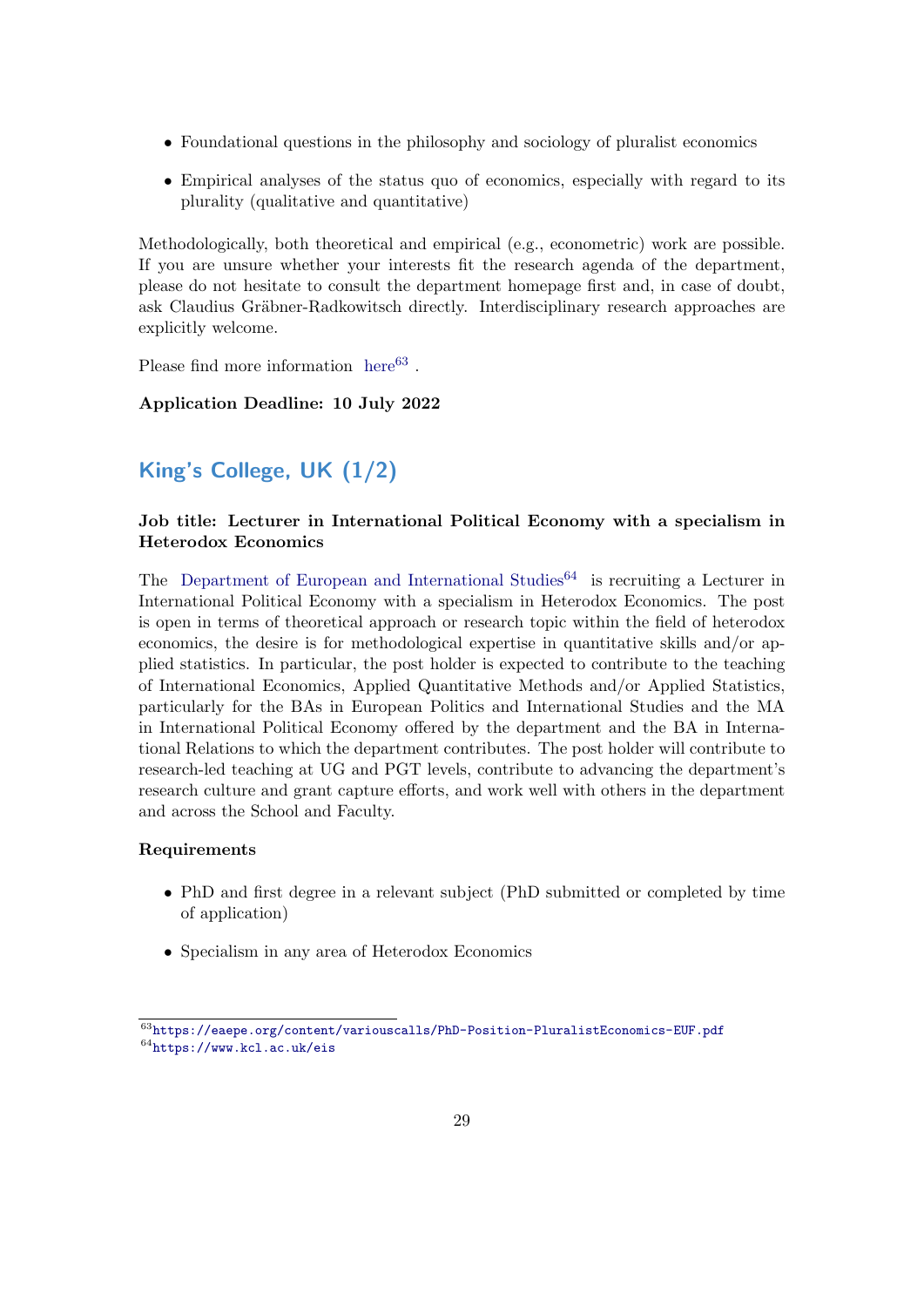- Methodological specialism in Advanced Quantitative Methods and/or Advanced **Statistics**
- Ability to engage in research-led teaching
- University teaching experience
- Clear potential for excellent academic publications record
- Good presentational and communicative skills
- Good organizational and administrative skills
- Ability to supervise student research at BA, MA, and PhD levels
- Ability to provide support and guidance in the supervision and tutoring of Undergraduate and Postgraduate students

All interested and qualified candidates should visit the posting  $page65$  $page65$  for more information and application instructions.

#### Application Deadline: 30 June 2022

## <span id="page-29-0"></span>King's College, UK (2/2)

### Job title: Lecturer in International Political Economy Education

The [Department of European and International Studies](https://www.kcl.ac.uk/eis)<sup>[66](#page-29-2)</sup> is recruiting an AEP Lecturer in International Political Economy. The post is open in terms of theoretical and disciplinary background, the desire is for expertise in the political economy, public policy and/or politics of Europe and/or the European Union. In particular, the post holder is expected to contribute to the delivery of the BA European Politics and the BA European Studies. The post holder will contribute to research-led teaching at UG and PGT levels, contribute to advancing the department's research culture and grant capture efforts, and work well with others in the department and across the School and Faculty.

#### Requirements

• PhD and first degree in a relevant subject (PhD submitted or completed by time of application)

<span id="page-29-1"></span><sup>65</sup>[https://jobs.kcl.ac.uk/gb/en/job/047188/Lecturer-in-International-Political-Economy](https://jobs.kcl.ac.uk/gb/en/job/047188/Lecturer-in-International-Political-Economy-with-specialism-in-Heterodox-Economics)[with-specialism-in-Heterodox-Economics](https://jobs.kcl.ac.uk/gb/en/job/047188/Lecturer-in-International-Political-Economy-with-specialism-in-Heterodox-Economics)

<span id="page-29-2"></span><sup>66</sup><https://www.kcl.ac.uk/eis>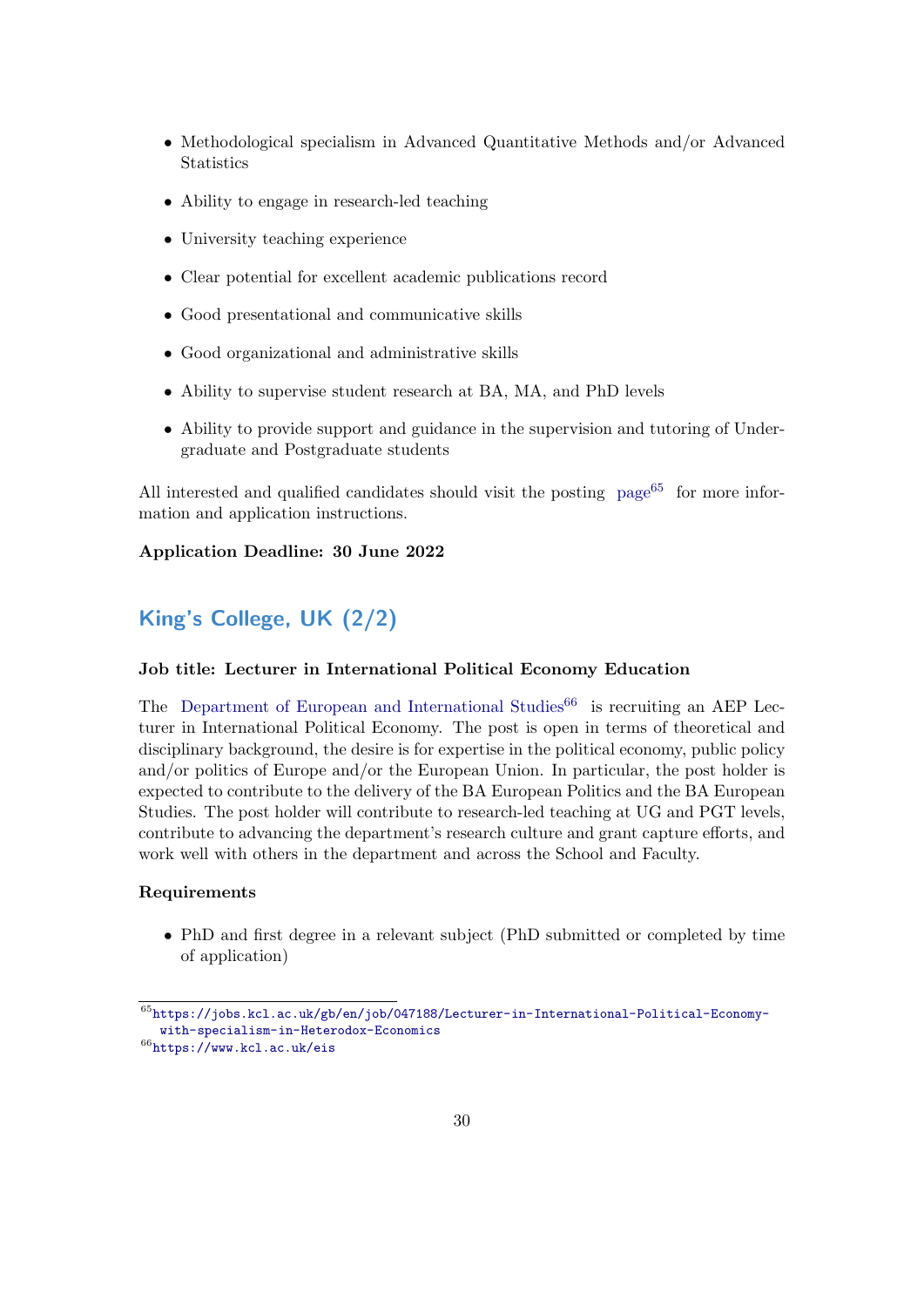- Geographical specialism in Europe and/or the EU
- Ability to engage in research-led teaching
- University teaching experience
- Clear potential for excellent academic publications record
- Good presentational and communicative skills
- Good organisational and administrative skills
- Ability to supervise student research at BA, MA and PhD levels
- Ability to provide support and guidance in the supervision and tutoring of Undergraduate and Postgraduate students

Interested and qualified candidates should visit the posting  $page{67}$  $page{67}$  $page{67}$  $page{67}$  for more information and application instructions.

### Application Deadline: 26 June 2022

## <span id="page-30-0"></span>Open University, UK

### Job tile: PhD studentship at The Open University Business School

The Open University Business and Law Schools invite applications for a number of full-time fully or partially funded PhD studentships beginning 1 February 2023. Fully funded PhD studentships are based on full-time study for three years at the Milton Keynes campus. Full-time students are expected to live within commuting distance of Milton Keynes. Studentships cover tuition fees, a generous research training support grant and a stipend (circa £15,609 per annum) for 36 months.

We would like to highlight the call for submission to our project titled "Asset management over the long run: UK investment trusts after the 1930s". The project sits within the study of the history of portfolio diversification, which is innate in the nature of the circuit of capital. The project also relates to the history of financialization and financial innovation, with a strong potential to contribute to the debates on the political economy of finance. The successful candidate will have the chance to work with historical archives and become familiar with several episodes of economic history and financial instability, as well as with the literature on the major historical shifts in the international financial system.

<span id="page-30-1"></span><sup>67</sup>[https://jobs.kcl.ac.uk/gb/en/job/047187/Lecturer-in-International-Political-Economy-](https://jobs.kcl.ac.uk/gb/en/job/047187/Lecturer-in-International-Political-Economy-Education)[Education](https://jobs.kcl.ac.uk/gb/en/job/047187/Lecturer-in-International-Political-Economy-Education)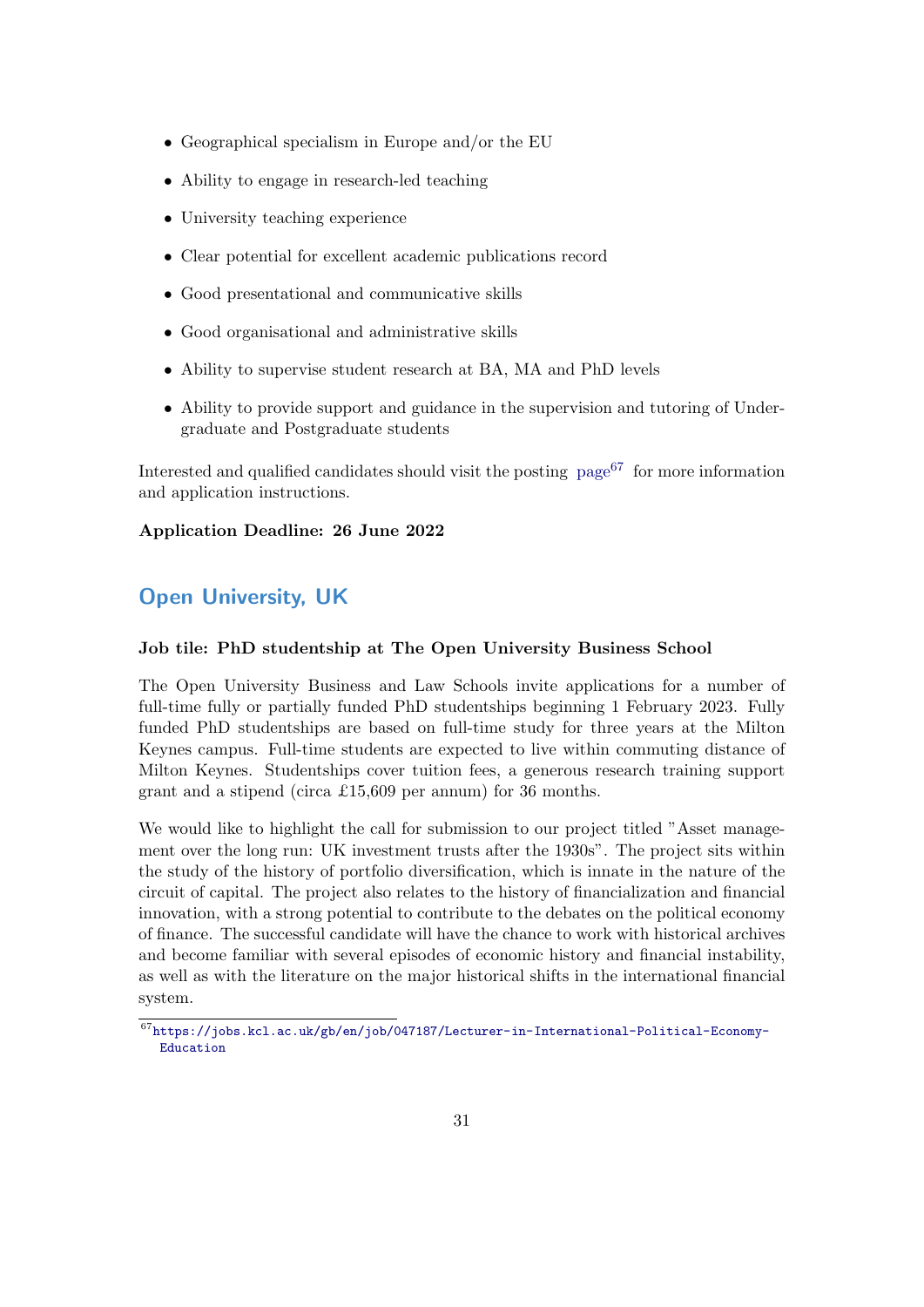Please see [website](https://business-school.open.ac.uk/research/research-degrees/phd-studentships)<sup>[68](#page-31-1)</sup> and [Asset management over the long run - UK investment trusts](https://business-school.open.ac.uk/sites/business-school.open.ac.uk/files/files/DAF01%20Asset%20management%20over%20the%20long%20run%20-%20UK%20investment%20trusts%20after%20the%201930s%20.pdf) after the  $1930s^{69}$  $1930s^{69}$  $1930s^{69}$  or please write to [Daniele Tori](http://daniele.tori@open.ac.uk)<sup>[70](#page-31-3)</sup>.

### Application Deadline: 13 July 2022

### <span id="page-31-0"></span>The College of New Jersey, US

#### Job title: Visiting Assistant Professor

#### Description

To enrich education through diversity, The College of New Jersey is an Equal Opportunity Employer. The College has a strong commitment to achieving diversity among faculty and staff, and strongly encourages women and members of underrepresented groups to apply.

Visiting Instructor - Economics School of Business Academic Year 2022-23

The Department of Economics at The College of New Jersey seeks applications for a visiting instructor position for academic year 2022-2023. The applicant is expected to teach principles of Micro- and Macroeconomics, as well as bring teaching and/or research experience relevant to American and/or European Economic History.

A Ph.D. with independent teaching experience is preferred, but ABD candidates and candidates with a Master's degree and strong relevant experience will also be considered. A commitment to undergraduate education and a desire to serve as an adviser on student research projects is expected.

#### Employer Qualifications:

Final offer of employment is contingent upon the successful completion of background check and reference checks COVID-19 Testing and Compliance - The College has a mandatory COVID-19 vaccination requirement. To learn more, please read the policy here: [COVID-19 Requirements and Protocols](https://hr.tcnj.edu/covid-19-employee-info/)<sup>[71](#page-31-4)</sup>.

#### About the College

<span id="page-31-1"></span> $\overline{^{68}$ <https://business-school.open.ac.uk/research/research-degrees/phd-studentships>

<span id="page-31-2"></span><sup>69</sup>[https://business-school.open.ac.uk/sites/business-school.open.ac.uk/files/files/](https://business-school.open.ac.uk/sites/business-school.open.ac.uk/files/files/DAF01%20Asset%20management%20over%20the%20long%20run%20-%20UK%20investment%20trusts%20after%20the%201930s%20.pdf) [DAF01%20Asset%20management%20over%20the%20long%20run%20-%20UK%20investment%20trusts%](https://business-school.open.ac.uk/sites/business-school.open.ac.uk/files/files/DAF01%20Asset%20management%20over%20the%20long%20run%20-%20UK%20investment%20trusts%20after%20the%201930s%20.pdf) [20after%20the%201930s%20.pdf](https://business-school.open.ac.uk/sites/business-school.open.ac.uk/files/files/DAF01%20Asset%20management%20over%20the%20long%20run%20-%20UK%20investment%20trusts%20after%20the%201930s%20.pdf)

<span id="page-31-3"></span><sup>70</sup><http://daniele.tori@open.ac.uk>

<span id="page-31-4"></span><sup>71</sup><https://hr.tcnj.edu/covid-19-employee-info/>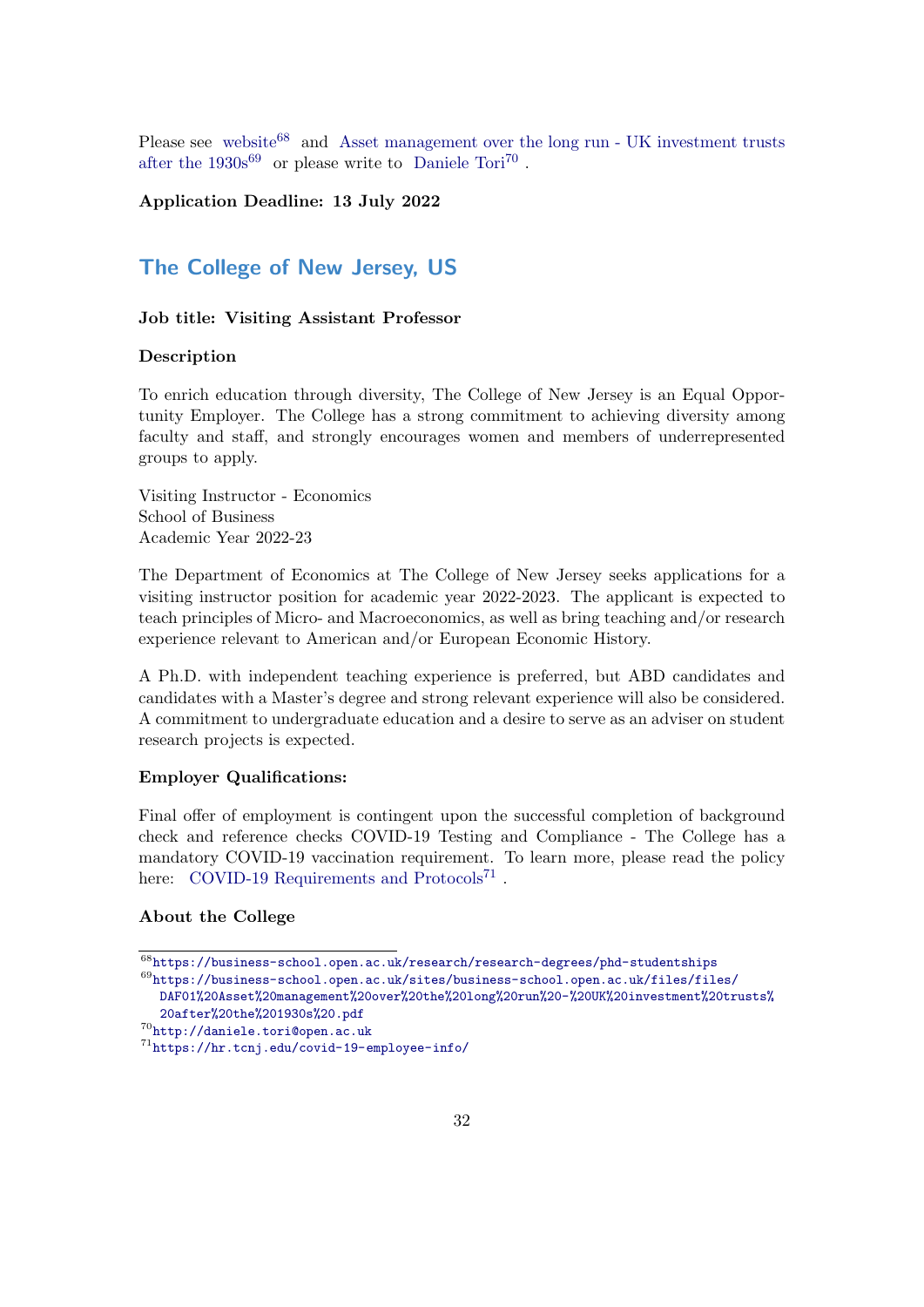The College of New Jersey is widely recognized as an outstanding public college that attracts an exceptional student body. The School of Business offers an AACSB-accredited undergraduate business program to over 1,300 majors. We are located on a beautiful suburban campus that is easily accessible to both New York and Philadelphia. For further information, please visit our [website](http://www.tcnj.edu/{ extasciitilde}business/)<sup>[72](#page-32-1)</sup>.

The College of New Jersey is committed to creating a diverse community that supports its faculty, students and staff. All members of the TCNJ Campus Community share a responsibility for creating and sustaining a learning environment where difference is valued, equity is sought, and inclusiveness is practiced. The College of New Jersey is an equal opportunity employer and encourages applications from women and minorities.

#### To Apply:

Please submit the following online through the TCNJ college employment page: cover letter describing your interests in the position, your curriculum vitae, statement of your teaching philosophy, evidence of teaching effectiveness, graduate transcript, contact information of three references, and a recent sample of your scholarly work. [TCNJ](https://careers.tcnj.edu/) [Employment Home Page](https://careers.tcnj.edu/)<sup>[73](#page-32-2)</sup>.

Please find more information  $here<sup>74</sup>$  $here<sup>74</sup>$  $here<sup>74</sup>$  $here<sup>74</sup>$ .

### <span id="page-32-0"></span>University of Greenwich, UK

#### job title: PhD Position in Economics

[University of Greenwich](https://www.gre.ac.uk)<sup>[75](#page-32-4)</sup> is happy to announce a new and unique opportunity to study for a funded PhD in Economics at the University of Greenwich Business School, while working as a Trainee Economist in Unite's exciting new investigative research department. The application deadline is 4 July 2022 and interviews will be held on 11 July 2022. Candidates are required to submit a Research proposal of 1500 words (excluding references) with their application. This role is being advertised internally and externally. Applications are encouraged from people who are under-represented in the union. We actively encourage women, Black and Asian Ethnic minorities, disabled and LGBT people to apply.

### Application Process

<span id="page-32-1"></span> $\overline{72}$ [http://www.tcnj.edu/{extasciitilde}business/](http://www.tcnj.edu/{ extasciitilde}business/)

<span id="page-32-2"></span><sup>73</sup><https://careers.tcnj.edu/>

<span id="page-32-3"></span><sup>74</sup>[https://www.higheredjobs.com/faculty/details.cfm?JobCode=177943226&Title=Visiting%](https://www.higheredjobs.com/faculty/details.cfm?JobCode=177943226&Title=Visiting%20Assistant%20Professor%20%2D%20Economics) [20Assistant%20Professor%20%2D%20Economics](https://www.higheredjobs.com/faculty/details.cfm?JobCode=177943226&Title=Visiting%20Assistant%20Professor%20%2D%20Economics)

<span id="page-32-4"></span><sup>75</sup><https://www.gre.ac.uk>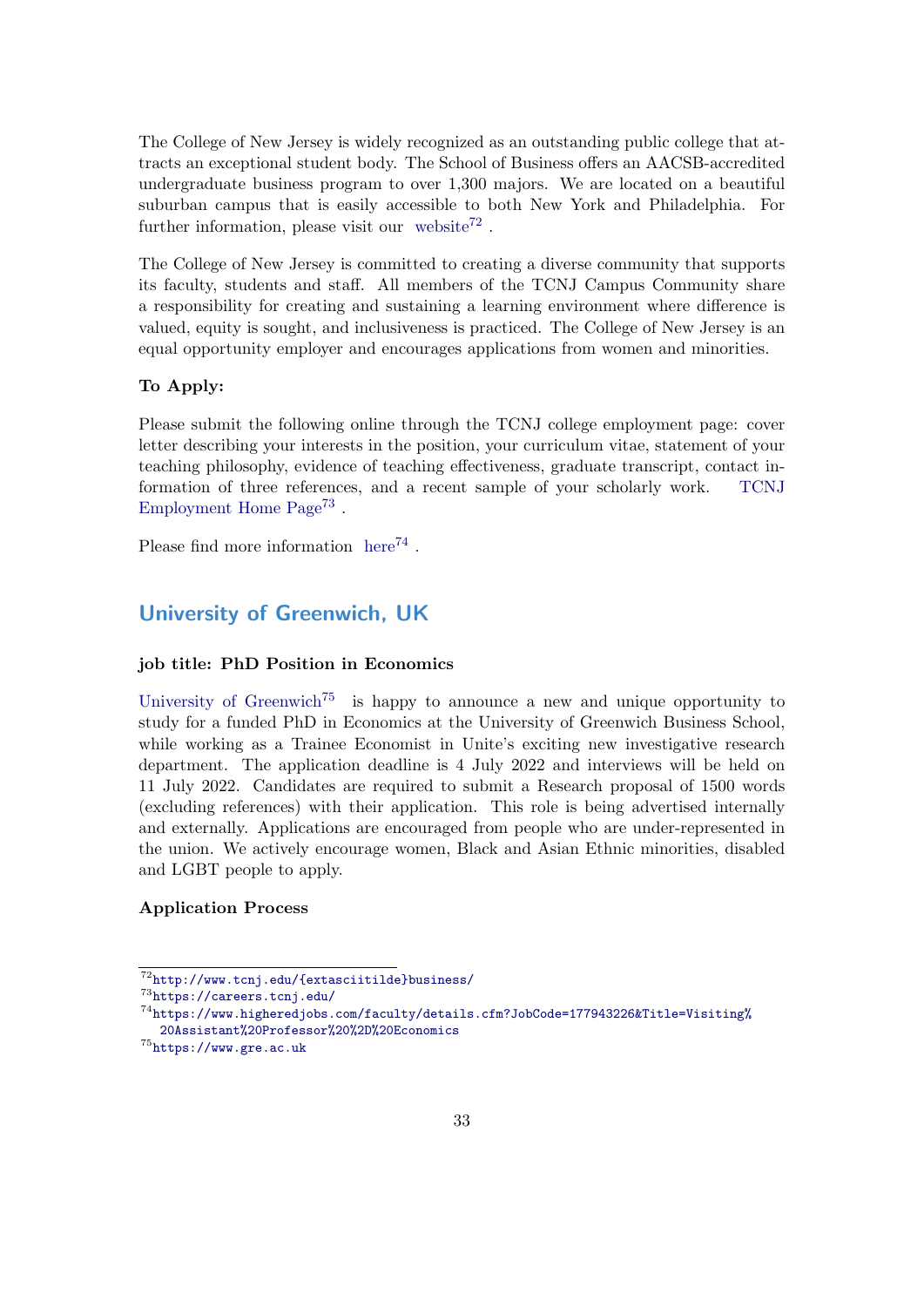Interested applicants are invited to apply by clicking on the green "Apply Now" button [online](https://unitetheunion.current-vacancies.com/Jobs/Advert/2710510?cid=1950)[76](#page-33-1) . A copy of the Job Description and Person Specification can be found in the documents section. For any queries, please email [recruitment@unitetheunion.org](mailto:recruitment@unitetheunion.org)<sup>[77](#page-33-2)</sup>. Please note that the candidates are encouraged to submit a research proposal of 1500 words (excl. references). Potential candidates are encouraged to get in touch with the first supervisor of the PhD, Prof. Ozlem Onaran ( $O.$ Onaran@greenwich.ac.uk<sup>[78](#page-33-3)</sup>).

#### Application Deadline: 04 July 2022

### <span id="page-33-0"></span>University of Porto, Portugal

### Job title: Assistant Professor - Economics

Professor Maria de Fátima de Sousa Basto Vieira, Full Professor at the Faculty of Arts, Vice-Rector of the University of Porto:

Following my order dated 20th May 2022, by delegated power under the Ordinance no. 8378/2021 published in the Official Gazette, 2nd. Series, no. 164, of 24th of August 2021, we are currently inviting applications for the position of an Assistant Professor in the area of Economics of the Faculty of Economics of this University.

The application procedure will remain in force for a period of thirty business days as from the date immediately following the publication of this Notice in the Official Gazette.

#### The applicable legal provisions are as follows:

Articles 37 to 51,  $61^{\circ}$  and  $62-A$ , of the University Teaching Career Statute (ECDU), published in DecreeLaw no. 205/2009, of 31 August, and amended by Law 8/2010, of 13 May; Regulation on Competition for the Recruitment of Full, Associate and Assistant Professor of the University of Porto – Order no 12913/2010, published in the Official Gazette, no. 154, of 10 August and Determination (extract) No 380/2019 which published the Regulation on Competition for the Recruitment of Full, Associate and Assistant Professor of the University of Porto, published in the Official Gazette, no. 64, of 1 april.

#### Eligible candidates:

- Holders of a PhD degree pursuant to article 41-A of the ECDU.
- If a foreign higher education institution has conferred the PhD degree, it must be recognized by a higher education institution in Portugal under of Decree-Law no.

<span id="page-33-2"></span><span id="page-33-1"></span> $^{76}\rm{https://unitetheunion.current-vacancies.com/Jobs/Advert/2710510?cid=1950}$  $^{76}\rm{https://unitetheunion.current-vacancies.com/Jobs/Advert/2710510?cid=1950}$  $^{76}\rm{https://unitetheunion.current-vacancies.com/Jobs/Advert/2710510?cid=1950}$ <sup>77</sup><mailto:recruitment@unitetheunion.org>

<span id="page-33-3"></span><sup>78</sup><mailto:O.Onaran@greenwich.ac.uk>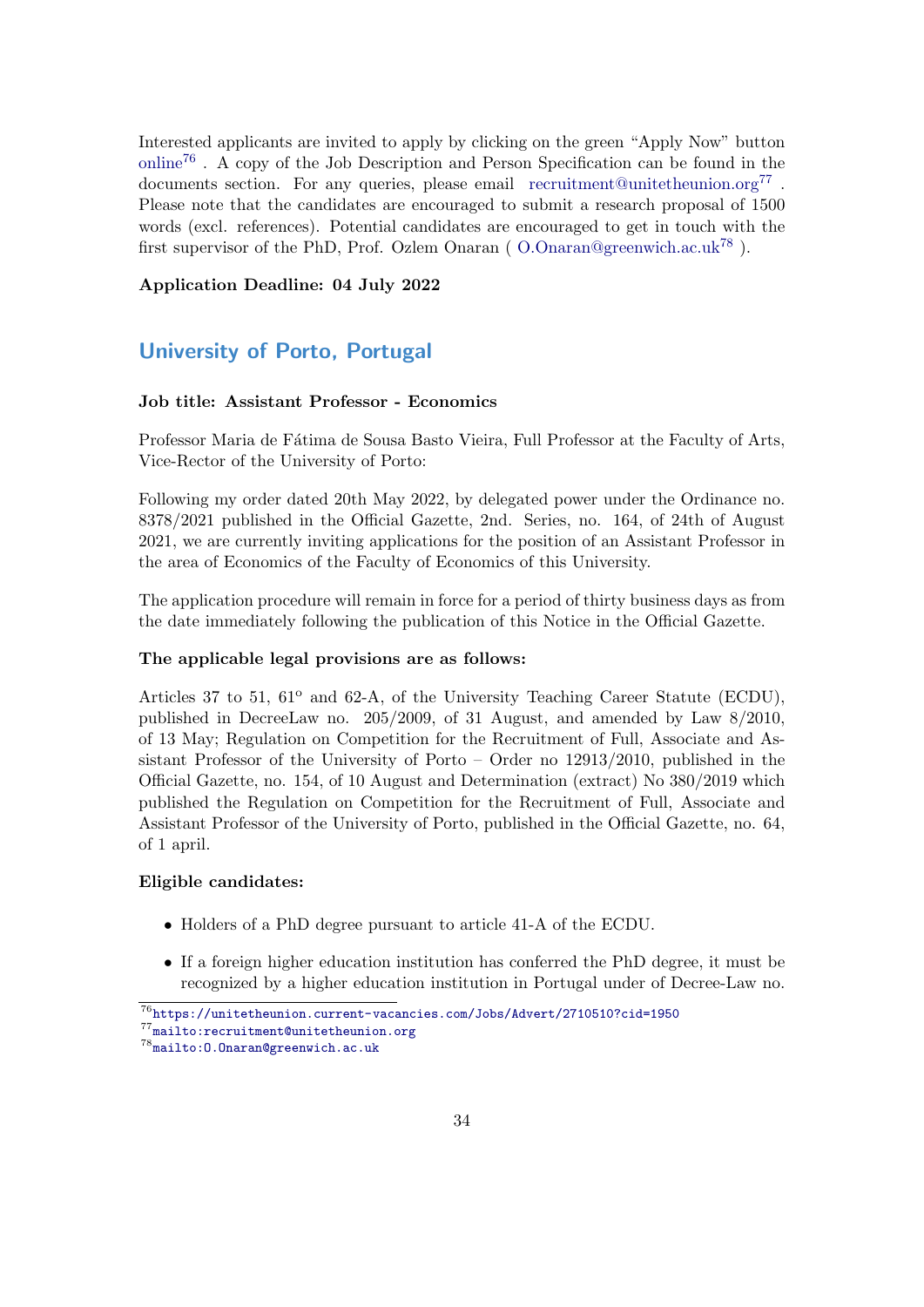66/2018, published in the Official Gazette, of 16 August 2007. This formality must be met by the last day to submit the application.

#### Selection process:

- The ranking of the candidates will be carried out through curricular evaluation, considering the profile of the assistant professor's functions and the potential manifested for the exercise of these functions, namely the scientific and pedagogical activity developed in the disciplinary area of Economics, particularly in the
- domain of Economic and Social History.
- In the aspects of curriculum evaluation identified in point 4, the curricular aspects in the area of Economics should be highlighted, particularly in the field of Economic and Social History.

### Selection Criteria

Absolute merit approval criteria:

- The vote against approval on absolute merit must be based on one or more of the following circumstances:
- If the candidate does not hold a Doctor's degree in the subject area of Economic and Social History or another considered adequate;
- The candidate does not have a curriculum whose merits the jury understands to be of scientific and pedagogical level, research capacity and activity carried out compatible with the disciplinary area and category for which the competition is open;c) If the candidate does not reveal solid competences in at least one of the basic domains of the subject area of Economics-Microeconomics and Macroeconomics;
- The candidate does not present at least 2 articles published, or definitively accepted for publication, in scientific journals indexed in categories 2 to  $4^*$  of the ranking of the Academic Journal Guide of the Chartered Association of Business Schools (ABS), or in both first quartiles of the Journal Citation Reports (JCR) of the Web of Science (WoS), or in the first quartile of the SCImago Journal Rank (SJR). The journals where these articles are published, or definitively accepted for publication, must be indexed in scientific areas:
- Academic Journal Guide da Chartered Association of Business Schools (ABS) (Academic Journal Guide 2021): Business History and Economic History.
- Journal Citation Reports (Clarivate, 2021): Economics; History of Social Sciences.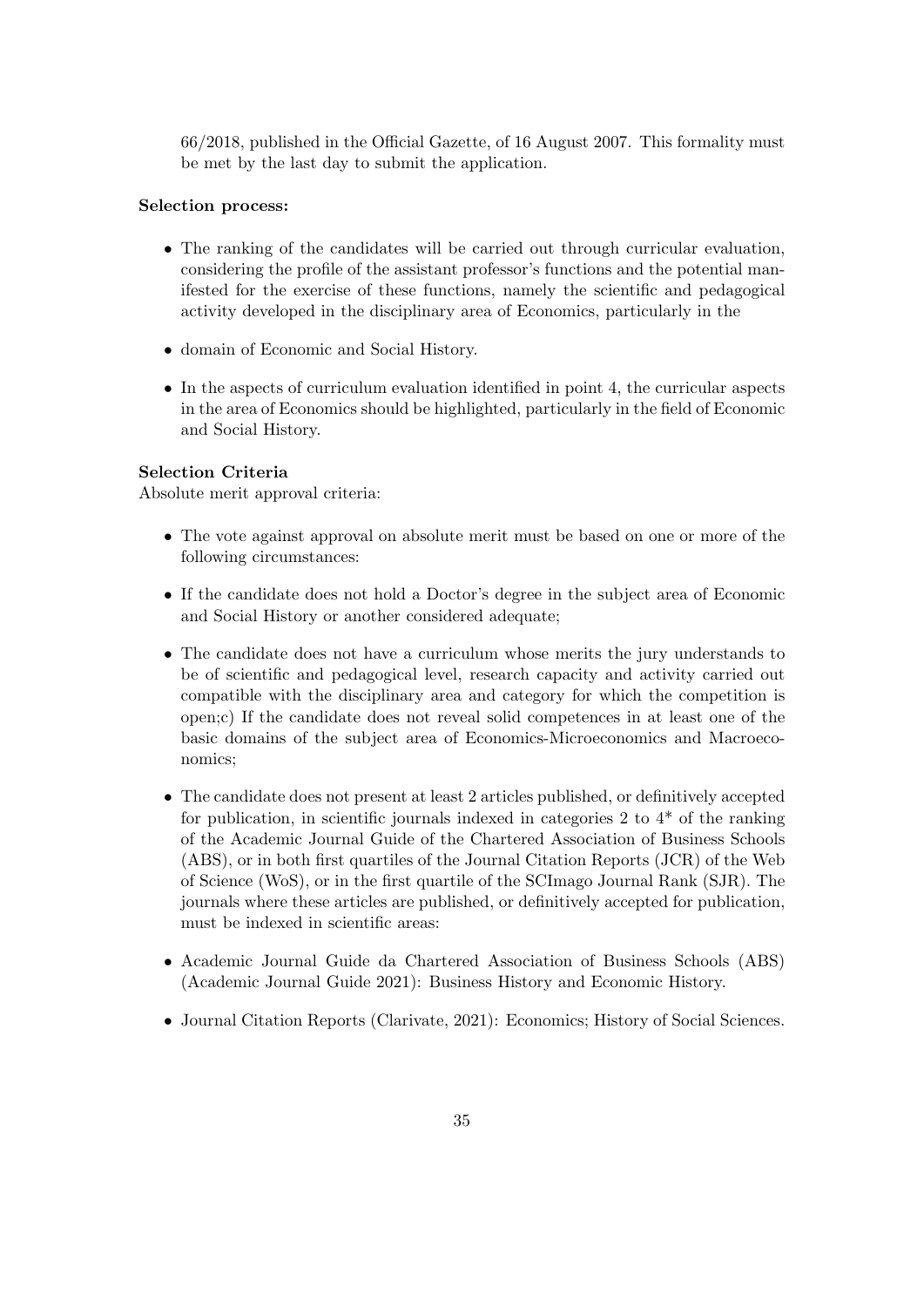- Scimago Journal Rank (Scopus, 2020): Economics and Econometrics; Economics, Econometrics and Finance (miscellaneous); History.
- The Quartile/ Ranking of the journals to be considered is the most recent edition of each bibliographic database, regardless of the year of publication of the article.
- The candidate who is approved by an absolute majority of the voting jury members, in a justified roll call vote, is considered approved on absolute merit, where no abstentions are allowed.

Please find more information [here](https://sigarra.up.pt/spup/pt/noticias_geral.ver_noticia?p_nr=60648)<sup>[79](#page-35-1)</sup>.

### Application Deadline: 21 June 2022.

### <span id="page-35-0"></span>University of Warsaw, Poland

### Job title: Assistant Professor / Postdoctoral Researcher in Science of Science (3 positions available)

We are looking for an assistant professor or a postdoc researcher in the field of scientometrics, science of science, research policy, science policy, sociology of science, economics of science, or science and technology studies (STS).

Successful candidate will participate in the development of the Science Studies Laboratory at the University of Warsaw.

#### Three full-time positions are available.

Period of employment: 36 months: the first contract for 12 months, extended for another 24 months after a positive evaluation (strong prospects of extension to a tenure-track after 36 months, depending on performance and available funding).

Position available: August 2022 (the starting date is negotiable but no later than January 2023).

Closing date for applications: 29.06.2022 (Warsaw time).

#### Job description and responsibilities:

• carrying out research in the field of scientometrics, science of science, research policy, science policy, sociology of science, economics of science or science and technology studies (STS);

<span id="page-35-1"></span> $\frac{79}{79}$ [https://sigarra.up.pt/spup/pt/noticias\\_geral.ver\\_noticia?p\\_nr=60648](https://sigarra.up.pt/spup/pt/noticias_geral.ver_noticia?p_nr=60648)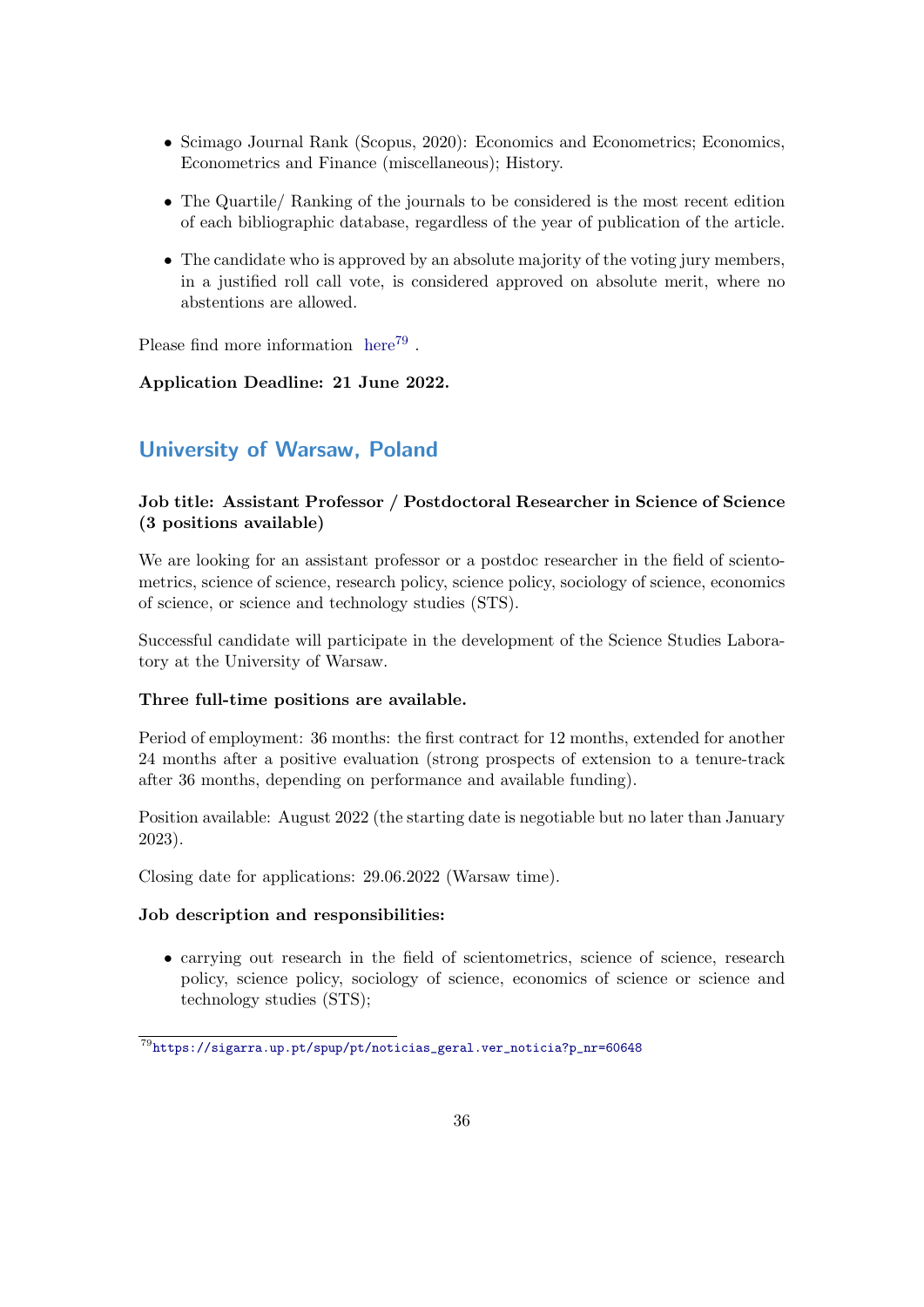- publication of the results of the conducted research, including in the form of scientific publications in leading journals;
- preparation and submission of grant applications for financing external to the University of Warsaw, which is devoted to research related to scientometrics, science of science, research policy, science policy, sociology of science, economics of science or science and technology studies (STS);
- participation in scientific conferences;
- active participation in international cooperation;
- this job does not require teaching (however, it will be possible but not required – for those willing to engage in teaching and advising MA or PhD students).

#### Key requirements:

- doctoral degree in the field of social sciences (or from outside the social sciences if it is related to the thematic scope of the competition, e.g. data science);
- presentation of an original idea for a research project in the field of scientometrics, science of science, research policy, science policy, sociology of science, economics of science or science and technology studies (STS);
- scientific achievements documented by publications in renowned scientific journals:
- good knowledge of quantitative research methods;
- fluent command of spoken and written English;
- fulfillment of the conditions set out in article 113 the Act of 20 July 2018 Law on Higher Education and Science (i.e., Journal of Laws of 2022, item 574) and the Statute of the University of Warsaw (Resolution No. 443 of the Senate of the University of Warsaw, from 26 June 2019, Monitor item 190).

### Desired (not required, but candidates meeting these criteria may be preferred):

- scientific achievements (publications, projects) in the field of scientometrics, science of science, research policy, science policy, sociology of science, economics of science or science and technology studies (STS);
- experience in working with bibliometric or patent data;
- knowledge of Python and/or R programming languages;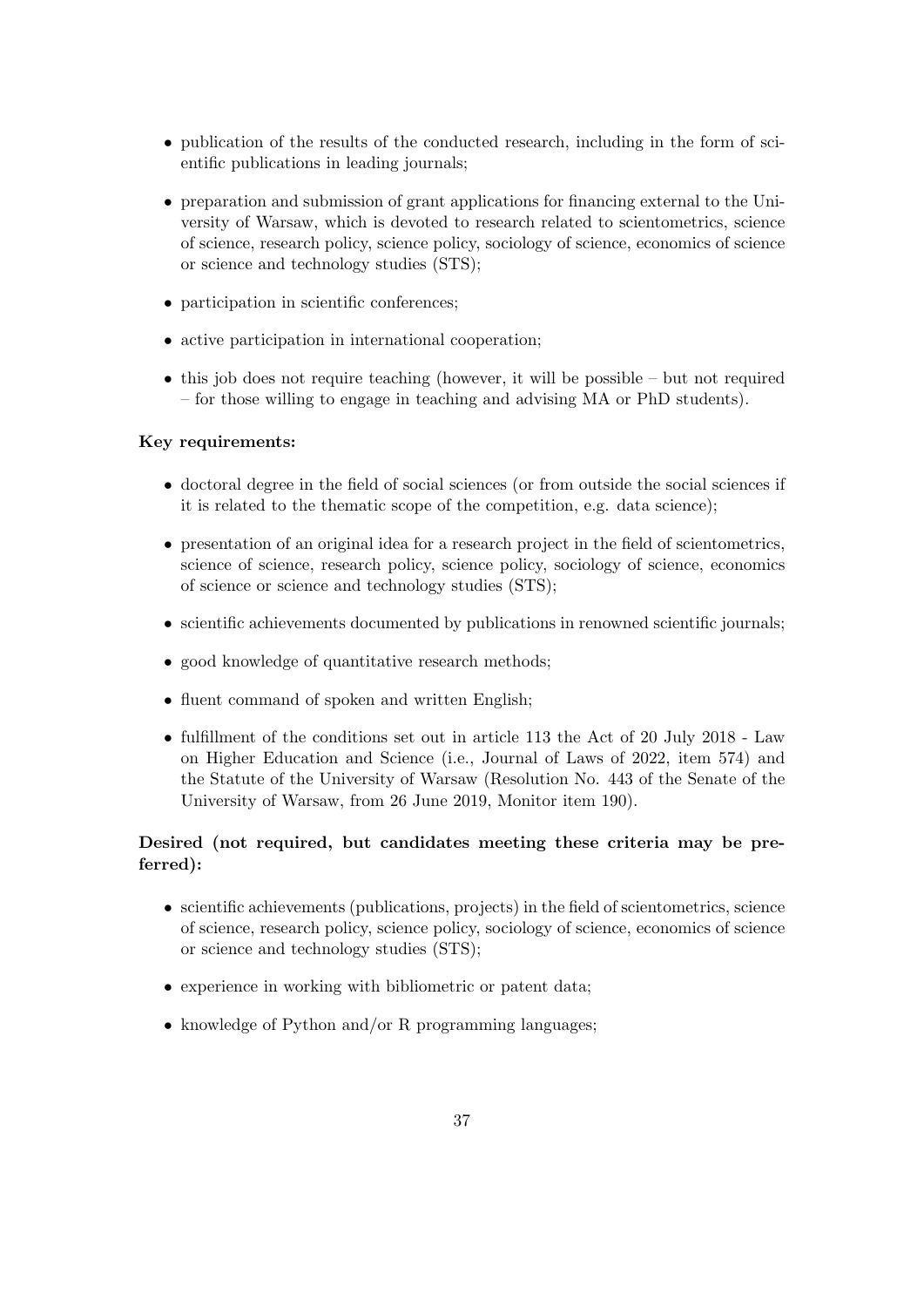- knowledge of machine learning methods;
- experience in working with big data;
- knowledge and experience in the field of data science;
- knowledge of econometric methods;
- knowledge of experimental and quasi-experimental methods in social sciences;
- experience in obtaining funding for research projects;
- teaching experience (especially teaching in English);
- experience in international cooperation.

Please find further information  $here<sup>80</sup>$  $here<sup>80</sup>$  $here<sup>80</sup>$  $here<sup>80</sup>$ .

Application Deadline: 29 June 2022

## <span id="page-37-0"></span>Awards

### <span id="page-37-1"></span>Call for Submissions: E-axes Forum awards

[The E-axes Forum](https://e-axes.org)<sup>[81](#page-37-3)</sup> is a non-profit research organization on macroeconomic policies and sustainability. The E-axes Forum awards an annual prize for outstanding research conducted by young scholars on a topic related to the Forum's mission.

The topic of this year's prize is: "Challenges Climate Change Poses for Central Banks"

Topics of interest include, but are not restricted to:

- How can central bankers best use their balance sheets to promote the transition to net zero?
- How should central banks integrate climate considerations into their lending and collateral frameworks?
- How should monetary policymakers incorporate climate into their regular, periodic decisions?

<span id="page-37-3"></span><span id="page-37-2"></span><sup>80</sup><https://www.lbn.uw.edu.pl/job-opportunities> <sup>81</sup><https://e-axes.org>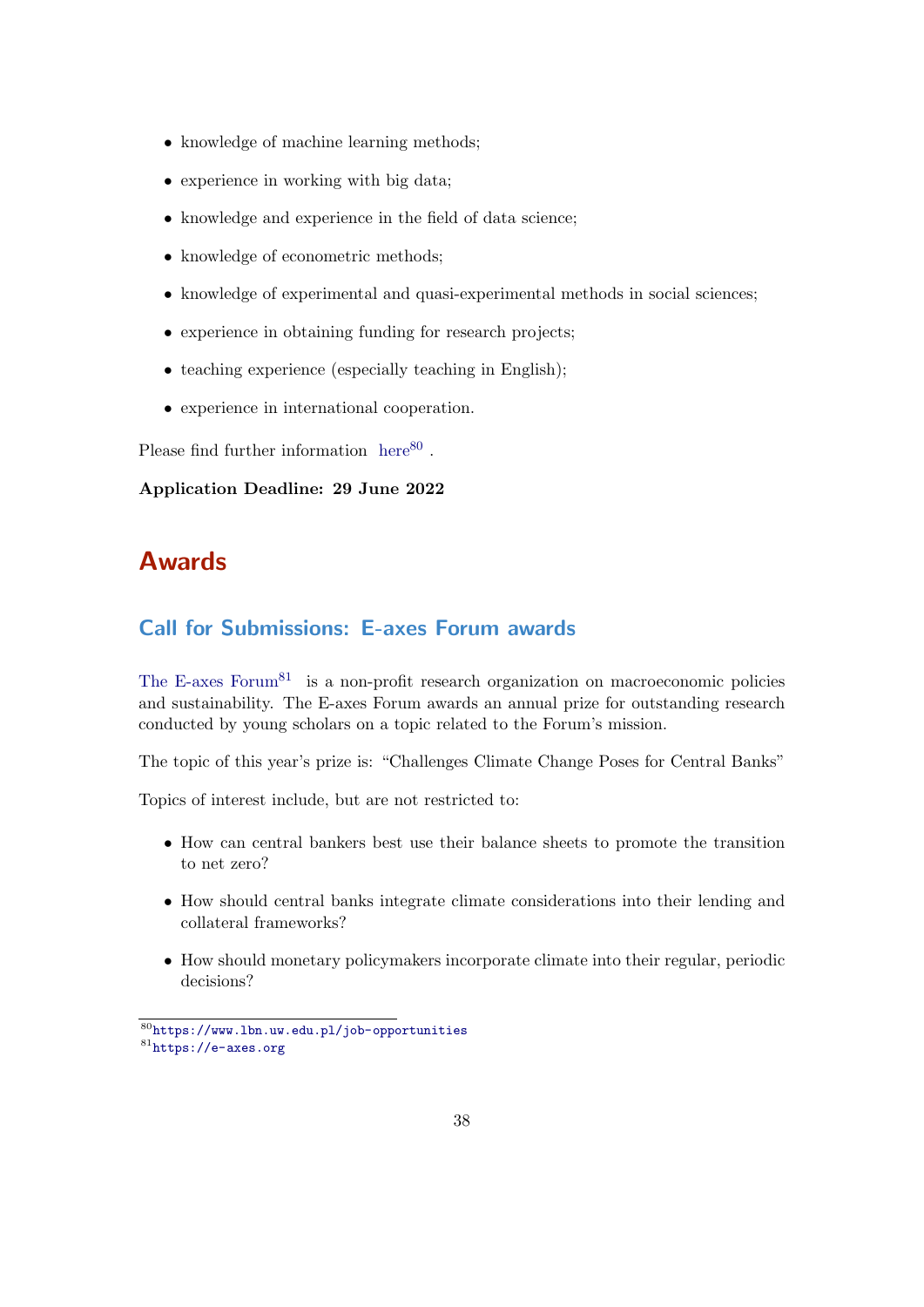• What are the challenges that incomplete and imprecise climate-related data pose for central bank decision-making?

The prize amount is \$5,000 and is intended to support the recipient(s) in their research activities. The total cash award is the same for both single and co-authored papers.

Prize award criteria: E-axes Forum will assess papers using three selection criteria: i) innovative thinking and scientific merit, ii) implications for policymakers, and iii) relevance to the themes described above.

Eligibility requirements: The prize is intended to support young researchers in their early career development. Eligible candidates must either have completed their PhD in 2015 or later; or are completing their PhD in 2022-2023. Applicants must submit a completed but unpublished paper.

Submission procedure: Applications with completed papers and a CV should be submitted by email to [prize@e-axes.org](mailto:prize@e-axes.org)<sup>[82](#page-38-1)</sup> by midnight EDT on September 30th, 2022. The winner of the award will be announced on November 28th. The winner(s) will present their paper during a webinar on December 5th, 2022.

Find more information on the official website [here.](https://e-axes.org/prize/)<sup>[83](#page-38-2)</sup>

### Submission Deadline: 30 September 2022

### <span id="page-38-0"></span>Call for Submissions: GAIA Masters Student Paper Award 2023

The international journal GAIA – Ecological Perspectives for Science and Society invites Masters students to participate in the GAIA Masters Student Paper Award. Masters students are encouraged to submit their results from research-based courses or Masters theses in the field of transdisciplinary environmental and sustainability science. Every year, one article will be selected by a jury as the winner of the GAIA Masters Student Paper Award.

The award is meant to honor research

- which holds relevance for important societal transformations and/or
- which has discovered new paths of inter- and transdisciplinary environmental or sustainability research.

<span id="page-38-2"></span><span id="page-38-1"></span><sup>82</sup><mailto:prize@e-axes.org> <sup>83</sup><https://e-axes.org/prize/>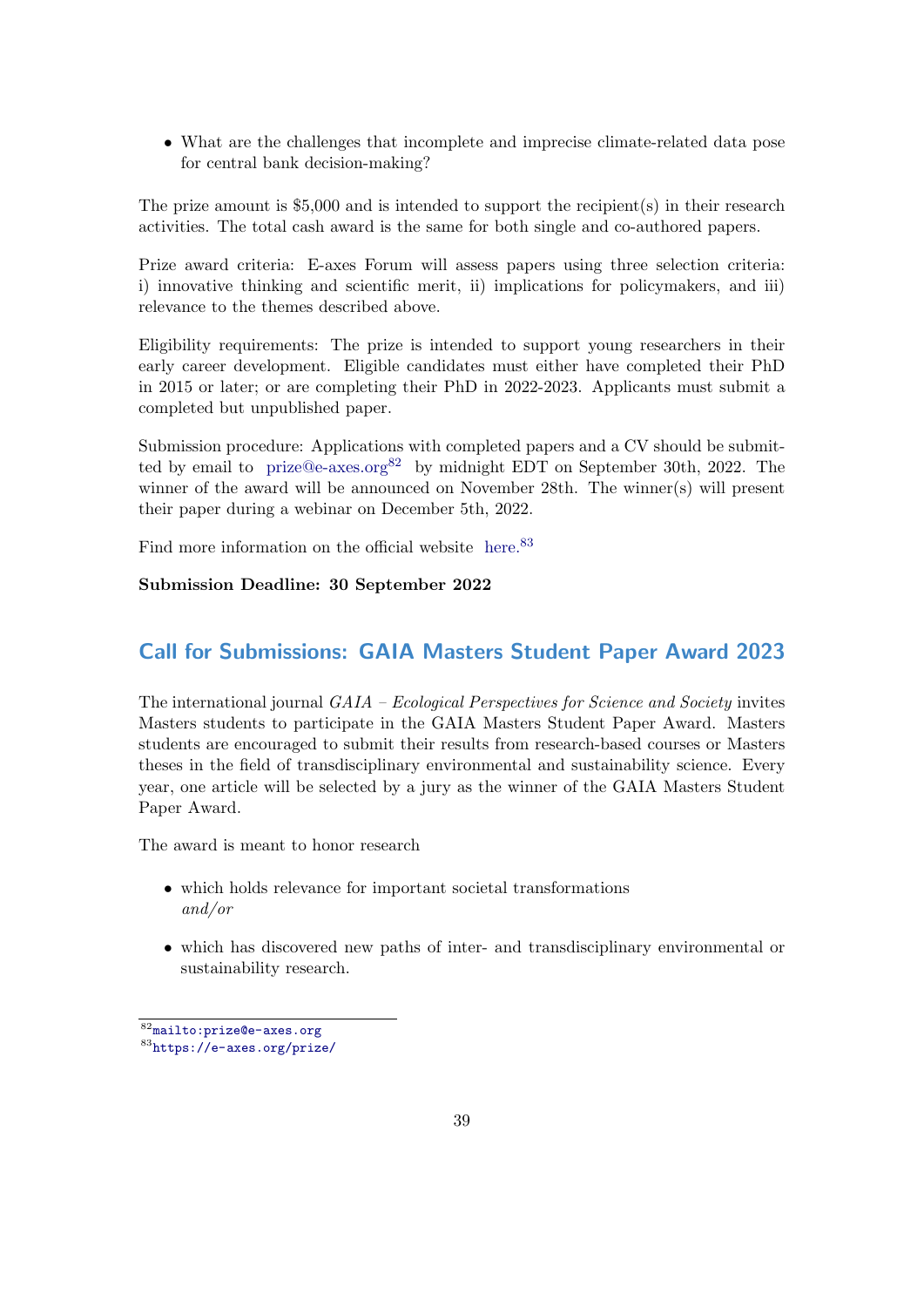The winner will be granted

- a price money of 1'500,- EUR, endowed by the Selbach Environmental Foundation and Dialogik gGmbH
- a free one-year subscription to GAIA, including free online access.

The winner may also be encouraged to submit his/her paper for publication in GAIA. The GAIA Masters Student Paper Award will be presented on the occasion of the GAIA Annual Meeting, held every spring at different locations.

Jury

- [Prof. Dr. Irmi Seidl](https://www.wsl.ch/de/mitarbeitende/seidl.html)<sup>[84](#page-39-2)</sup>, Eidg. Forschungsanstalt WSL, Birmensdorf, CH
- [Prof. Dr. Daniel Fischer](https://www.wur.nl/nl/Personen/Daniel-dr.-D-Daniel-Fischer.htm)<sup>[85](#page-39-3)</sup>, Wageningen Research & University, NL
- $\bullet$  [Jun.-Prof. Dr. Sabrina Hedrich](https://tu-freiberg.de/fakultaet2/bio/arbeitsgruppen/biohydrometallurgie-mikrobiologie/jun-prof-dr-sabrina-hedrich)<sup>[86](#page-39-4)</sup>, TU Bergakademie Freiberg, DE
- Prof. Dr. Renate Hübner<sup>[87](#page-39-5)</sup>,  $AAU$  Klagenfurt, AT
- $\bullet$  [Prof. Dr. Franz Rauch](http://ius.aau.at/mitarbeiterinnen/franzrauch/)<sup>[88](#page-39-6)</sup>, AAU Klagenfurt, AT
- [Dr. Bianca Vienni Baptista](https://tdlab.usys.ethz.ch/team/person-detail.bianca-vienni.html) $^{89}$  $^{89}$  $^{89}$ , ETH Zürich, CH

Please find more information  $here<sup>90</sup>$  $here<sup>90</sup>$  $here<sup>90</sup>$  $here<sup>90</sup>$ .

Submission Deadline: 28 November 2022

## <span id="page-39-0"></span>Journals

### <span id="page-39-1"></span>Contributions to Political Economy 41 (1)

John Eatwell: [Economic Theory and Empirical Evidence](https://click.skem1.com/click/bbu3-2jq0sm-6h9men-63suwhr1/)<sup>[91](#page-39-9)</sup>

<span id="page-39-4"></span><sup>86</sup>[https://tu-freiberg.de/fakultaet2/bio/arbeitsgruppen/biohydrometallurgie-](https://tu-freiberg.de/fakultaet2/bio/arbeitsgruppen/biohydrometallurgie-mikrobiologie/jun-prof-dr-sabrina-hedrich)

[mikrobiologie/jun-prof-dr-sabrina-hedrich](https://tu-freiberg.de/fakultaet2/bio/arbeitsgruppen/biohydrometallurgie-mikrobiologie/jun-prof-dr-sabrina-hedrich)

<span id="page-39-2"></span> $\frac{1}{84}$ <https://www.wsl.ch/de/mitarbeitende/seidl.html>

<span id="page-39-3"></span><sup>85</sup><https://www.wur.nl/nl/Personen/Daniel-dr.-D-Daniel-Fischer.htm>

<span id="page-39-5"></span><sup>87</sup><http://www.uni-klu.ac.at/iff/ogi/inhalt/709.htm>

<span id="page-39-6"></span><sup>88</sup><http://ius.aau.at/mitarbeiterinnen/franzrauch/>

<span id="page-39-7"></span><sup>89</sup><https://tdlab.usys.ethz.ch/team/person-detail.bianca-vienni.html>

<span id="page-39-8"></span><sup>90</sup><https://www.oekom.de/publikationen/zeitschriften/gaia/c-131>

<span id="page-39-9"></span><sup>91</sup><https://click.skem1.com/click/bbu3-2jq0sm-6h9men-63suwhr1/>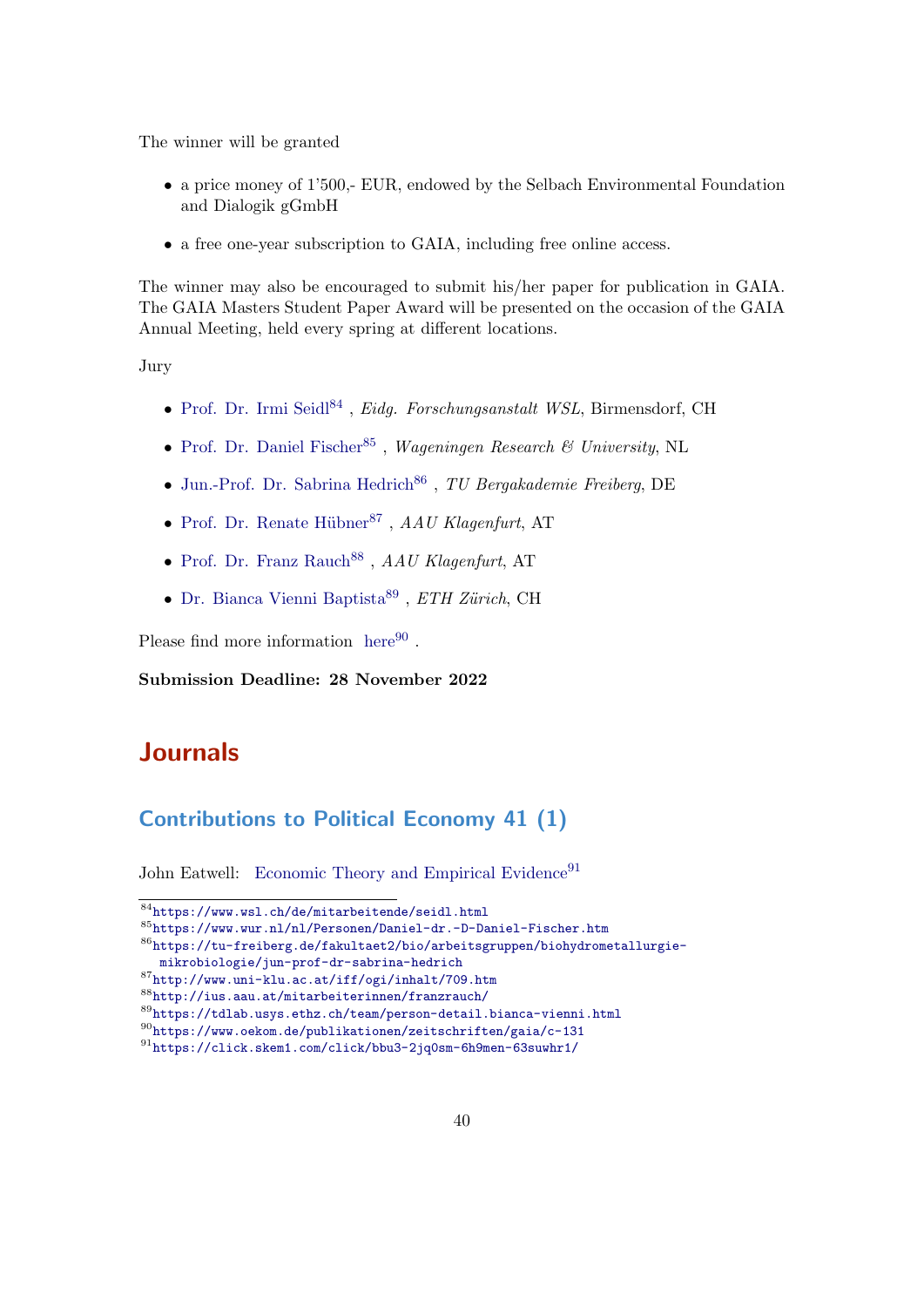Theodore Mariolis; Panagiotis Veltsistas: [Zero Measure Sraffian Economies: New In](https://click.skem1.com/click/bbu3-2jq0sm-6h9mep-63suwhr3/)[sights from Actual Input–Output Tables](https://click.skem1.com/click/bbu3-2jq0sm-6h9mep-63suwhr3/) $92$ 

Jacobo Ferrer-Hernández; Luis Daniel Torres-González: [Some Recent Developments IN](https://click.skem1.com/click/bbu3-2jq0sm-6h9mes-63suwhr6/) [The Explanation of The Empirical Relationship Between Prices and Distribution](https://click.skem1.com/click/bbu3-2jq0sm-6h9mes-63suwhr6/)<sup>[93](#page-40-2)</sup>

Anwar Shaikh: [Marx, Sraffa and Classical Price Theory](https://click.skem1.com/click/bbu3-2jq0sm-6h9mev-63suwhr9/)<sup>[94](#page-40-3)</sup>

Fabio Petri: [What Remains of the Cambridge Critique?](https://click.skem1.com/click/bbu3-2jq0sm-6h9mf0-63suwhr0/)<sup>[95](#page-40-4)</sup> [On Professor Schefold's](https://click.skem1.com/click/bbu3-2jq0sm-6h9mex-63suwhr1/) [Theses](https://click.skem1.com/click/bbu3-2jq0sm-6h9mex-63suwhr1/)<sup>[96](#page-40-5)</sup>

Bertram Schefold: [What Remains of the Cambridge Critique? A New Proposal](https://click.skem1.com/click/bbu3-2jq0sm-6h9mf0-63suwhr0/)<sup>[97](#page-40-6)</sup>

Harvey Gram: [After the Cambridge Controversies: Reflections Old and New](https://click.skem1.com/click/bbu3-2jq0sm-6h9mf2-63suwhr2/)<sup>[98](#page-40-7)</sup>

Edward Nell: [Do Linear Wage-Profit Equations Support Neoclassical Theory?](https://click.skem1.com/click/bbu3-2jq0sm-6h9mf4-63suwhr4/)[99](#page-40-8)

Amit Bhaduri: [Capital Theory and Effective Demand](https://click.skem1.com/click/bbu3-2jq0sm-6h9mf6-63suwhr6/)<sup>[100](#page-40-9)</sup>

Donald J Harris: [Capital, Technology, and Time](https://click.skem1.com/click/bbu3-2jq0sm-6h9mf8-63suwhr8/)<sup>[101](#page-40-10)</sup>

### <span id="page-40-0"></span>Ecological Economics 199

Daniel Bergamo, Olivia Zerbini, Patricia Pinho, Paulo Moutinho: [The Amazon bioe](https://www.sciencedirect.com/science/article/pii/S0921800922001100)[conomy: Beyond the use of forest products](https://www.sciencedirect.com/science/article/pii/S0921800922001100) $102$ 

Nicholas Irwin, David Wolf: [Time is money: Water quality's impact on home liquidity](https://www.sciencedirect.com/science/article/pii/S0921800922001446) [and property values](https://www.sciencedirect.com/science/article/pii/S0921800922001446) $103$ 

Idiano D'Adamo, Massimo Gastaldi, Piergiuseppe Morone: [Solar collective self-consumpt](https://www.sciencedirect.com/science/article/pii/S0921800922001422)ion: Economic analysis of a policy  $mix^{104}$  $mix^{104}$  $mix^{104}$ 

<span id="page-40-1"></span><sup>92</sup><https://click.skem1.com/click/bbu3-2jq0sm-6h9mep-63suwhr3/>

<span id="page-40-2"></span><sup>93</sup><https://click.skem1.com/click/bbu3-2jq0sm-6h9mes-63suwhr6/>

<span id="page-40-3"></span><sup>94</sup><https://click.skem1.com/click/bbu3-2jq0sm-6h9mev-63suwhr9/>

<span id="page-40-5"></span><span id="page-40-4"></span><sup>95</sup><https://click.skem1.com/click/bbu3-2jq0sm-6h9mf0-63suwhr0/> <sup>96</sup><https://click.skem1.com/click/bbu3-2jq0sm-6h9mex-63suwhr1/>

<span id="page-40-6"></span><sup>97</sup><https://click.skem1.com/click/bbu3-2jq0sm-6h9mf0-63suwhr0/>

<span id="page-40-7"></span><sup>98</sup><https://click.skem1.com/click/bbu3-2jq0sm-6h9mf2-63suwhr2/>

<span id="page-40-8"></span><sup>99</sup><https://click.skem1.com/click/bbu3-2jq0sm-6h9mf4-63suwhr4/>

<span id="page-40-9"></span><sup>100</sup><https://click.skem1.com/click/bbu3-2jq0sm-6h9mf6-63suwhr6/>

<span id="page-40-10"></span><sup>101</sup><https://click.skem1.com/click/bbu3-2jq0sm-6h9mf8-63suwhr8/>

<span id="page-40-11"></span><sup>102</sup><https://www.sciencedirect.com/science/article/pii/S0921800922001100>

<span id="page-40-12"></span><sup>103</sup><https://www.sciencedirect.com/science/article/pii/S0921800922001446>

<span id="page-40-13"></span><sup>104</sup><https://www.sciencedirect.com/science/article/pii/S0921800922001422>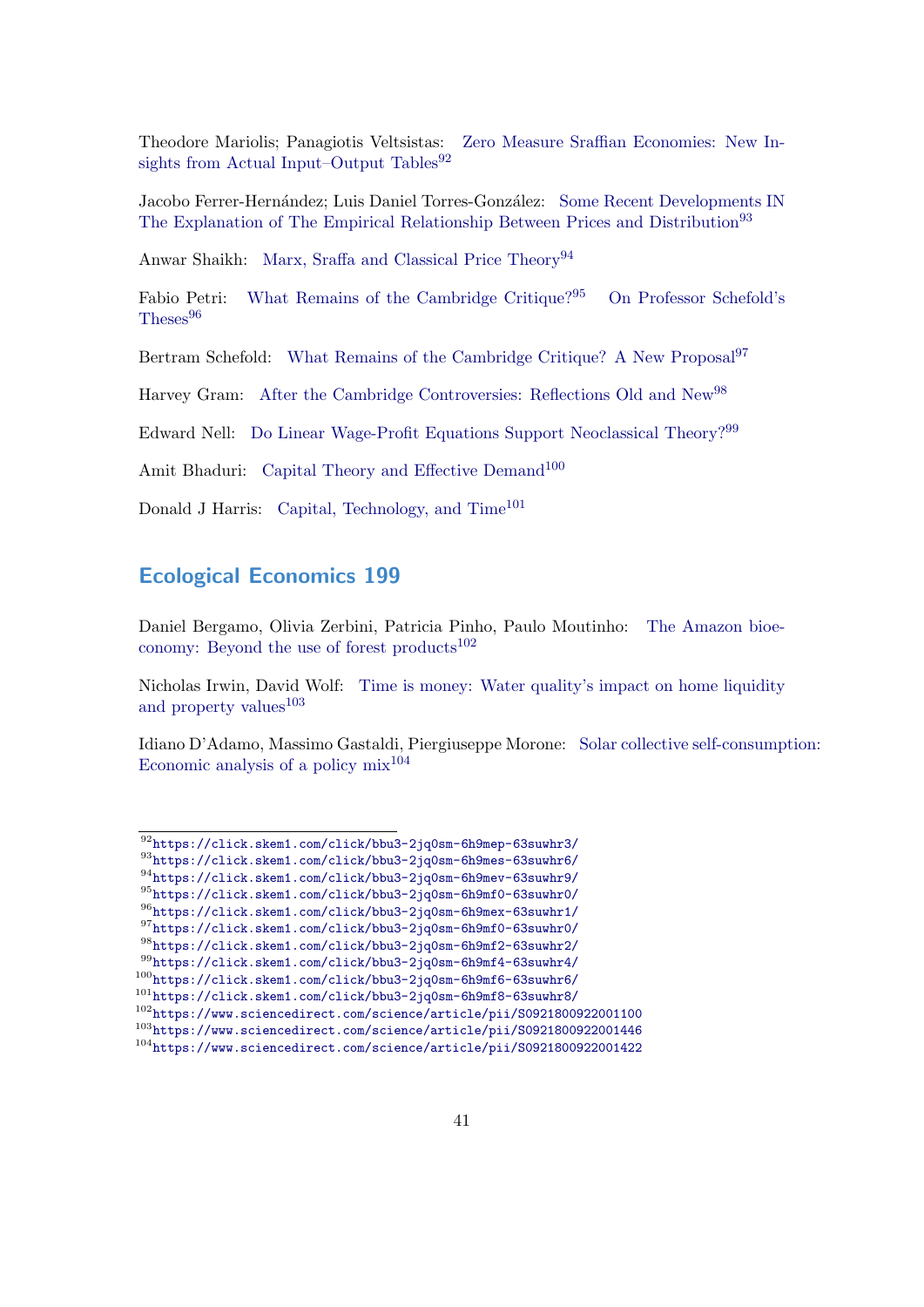Andreas Roos: [Global asymmetries in the rise of solar power: An LCA-based account](https://www.sciencedirect.com/science/article/pii/S092180092200146X) [of ecologically unequal exchange between Germany and China 2002–2018](https://www.sciencedirect.com/science/article/pii/S092180092200146X)[105](#page-41-0)

Janne I. Hukkinen, Jussi T. Eronen, Nina Janasik, Paavo Järvensivu, Roope O. Kaaro-nen: [Coping with policy errors in an era of chronic socio-environmental crises](https://www.sciencedirect.com/science/article/pii/S0921800922001513)<sup>[106](#page-41-1)</sup>

Guilherme de Oliveira, Gilberto Tadeu Lima: [Economic growth as a double-edged](https://www.sciencedirect.com/science/article/pii/S0921800922001112) [sword: The pollution-adjusted Kaldor-Verdoorn effect](https://www.sciencedirect.com/science/article/pii/S0921800922001112)<sup>[107](#page-41-2)</sup>

Maksym Polyakov, Md Sayed Iftekhar, James Fogarty, Joost Buurman: [Renewal of](https://www.sciencedirect.com/science/article/pii/S0921800922001306) [waterways in a dense city creates value for residents](https://www.sciencedirect.com/science/article/pii/S0921800922001306)<sup>[108](#page-41-3)</sup>

Zhe Yang, Qingqing Li, Wenhao Xue, Zhihua Xu: [Impacts of nature reserves on local](https://www.sciencedirect.com/science/article/pii/S0921800922001562) [residents' income in China](https://www.sciencedirect.com/science/article/pii/S0921800922001562)[109](#page-41-4)

Christian Hernández, Gibran Vita: [Carbon footprint analysis of household consumption](https://www.sciencedirect.com/science/article/pii/S0921800922001574) [in greater Guadalajara reveal stark socio-spatial inequalities](https://www.sciencedirect.com/science/article/pii/S0921800922001574)<sup>[110](#page-41-5)</sup>

Per Kristian Rørstad: [Payment for CO2 sequestration affects the Faustmann rotation](https://www.sciencedirect.com/science/article/pii/S0921800922001549) [period in Norway more than albedo payment does](https://www.sciencedirect.com/science/article/pii/S0921800922001549)<sup>[111](#page-41-6)</sup>

Wito Van Oijstaeijen, Steven Van Passel, Phil Back, Jan Cools: [The politics of green](https://www.sciencedirect.com/science/article/pii/S0921800922001550) [infrastructure: A discrete choice experiment with Flemish local decision-makers](https://www.sciencedirect.com/science/article/pii/S0921800922001550) $^{112}$  $^{112}$  $^{112}$ 

Markus Hametner: [Economics without ecology: How the SDGs fail to align socioeco](https://www.sciencedirect.com/science/article/pii/S0921800922001525)[nomic development with environmental sustainability](https://www.sciencedirect.com/science/article/pii/S0921800922001525) $113$ 

Stefan Drews, Ivan Savin, Jeroen C.J.M. van den Bergh, Sergio Villamayor-Tomás: [Cli](https://www.sciencedirect.com/science/article/pii/S0921800922001690)[mate concern and policy acceptance before and after COVID-19](https://www.sciencedirect.com/science/article/pii/S0921800922001690)[114](#page-41-9)

Jiarui Zhang, Daniel J. Phaneuf, Blake A. Schaeffer: [Property values and cyanobacterial](https://www.sciencedirect.com/science/article/pii/S0921800922001434) [algal blooms: Evidence from satellite monitoring of Inland Lakes](https://www.sciencedirect.com/science/article/pii/S0921800922001434)<sup>[115](#page-41-10)</sup>

Jingjing Wang: [Harnessing natural attenuation to reduce CAFOs nitrate emissions:](https://www.sciencedirect.com/science/article/pii/S0921800922001677) [An integrated modeling approach](https://www.sciencedirect.com/science/article/pii/S0921800922001677)<sup>[116](#page-41-11)</sup>

<span id="page-41-11"></span><span id="page-41-10"></span><span id="page-41-9"></span><span id="page-41-8"></span><span id="page-41-7"></span><span id="page-41-6"></span><span id="page-41-5"></span><span id="page-41-4"></span><span id="page-41-3"></span><span id="page-41-2"></span><span id="page-41-1"></span><span id="page-41-0"></span><sup>105</sup><https://www.sciencedirect.com/science/article/pii/S092180092200146X> <sup>106</sup><https://www.sciencedirect.com/science/article/pii/S0921800922001513> <sup>107</sup><https://www.sciencedirect.com/science/article/pii/S0921800922001112> <sup>108</sup><https://www.sciencedirect.com/science/article/pii/S0921800922001306> <sup>109</sup><https://www.sciencedirect.com/science/article/pii/S0921800922001562> <sup>110</sup><https://www.sciencedirect.com/science/article/pii/S0921800922001574> <sup>111</sup><https://www.sciencedirect.com/science/article/pii/S0921800922001549> <sup>112</sup><https://www.sciencedirect.com/science/article/pii/S0921800922001550> <sup>113</sup><https://www.sciencedirect.com/science/article/pii/S0921800922001525> <sup>114</sup><https://www.sciencedirect.com/science/article/pii/S0921800922001690> <sup>115</sup><https://www.sciencedirect.com/science/article/pii/S0921800922001434> <sup>116</sup><https://www.sciencedirect.com/science/article/pii/S0921800922001677>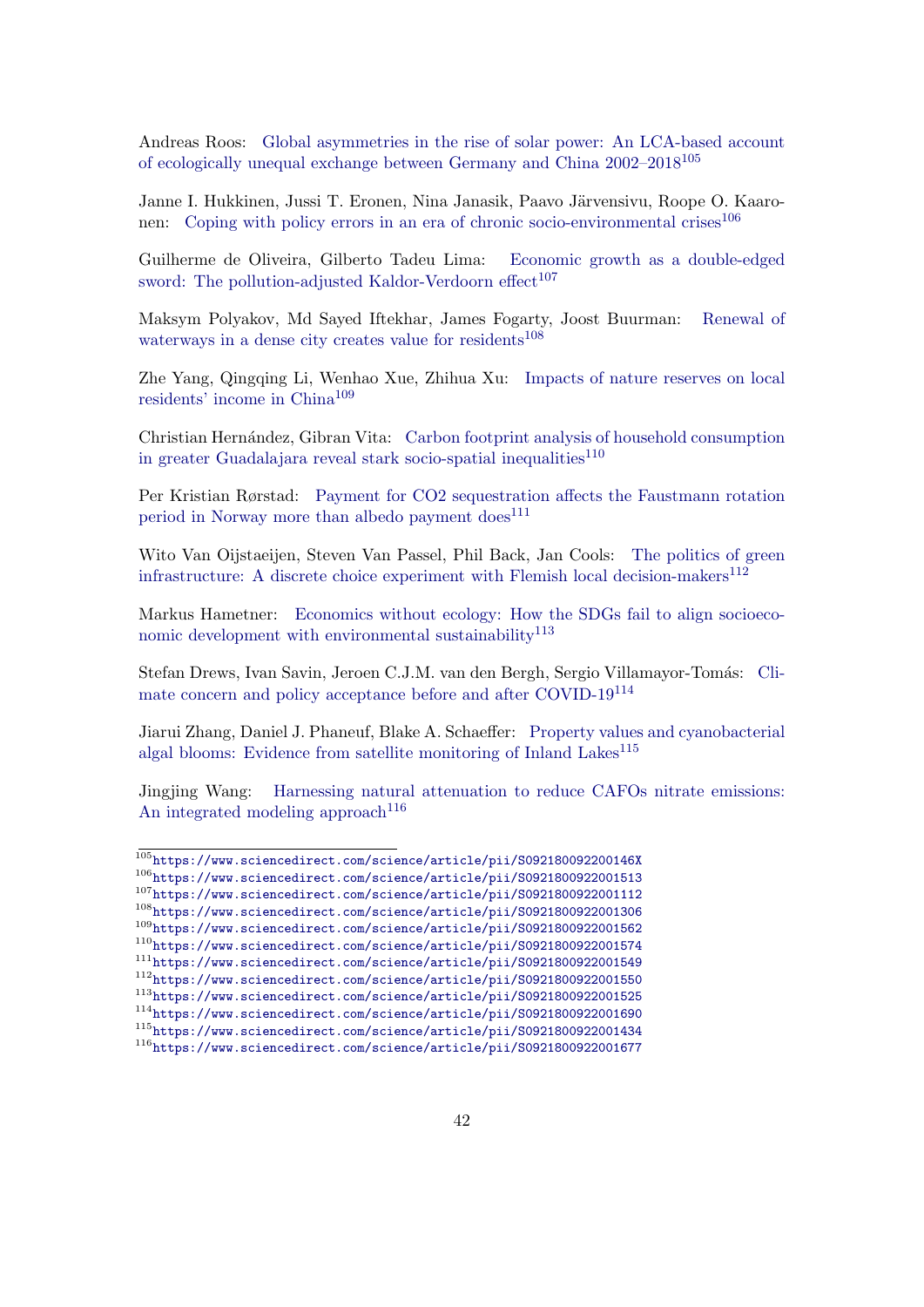Md. Hafiz Iqbal, Ahsan Aziz: [Crop selection as climate change adaptation: A study](https://www.sciencedirect.com/science/article/pii/S0921800922001501) [on Koyra Upazila of Bangladesh](https://www.sciencedirect.com/science/article/pii/S0921800922001501)<sup>[117](#page-42-1)</sup>

Anelí Bongers, Pablo Casas: [The circular economy and the optimal recycling rate: A](https://www.sciencedirect.com/science/article/pii/S0921800922001665) [macroeconomic approach](https://www.sciencedirect.com/science/article/pii/S0921800922001665)<sup>[118](#page-42-2)</sup>

### <span id="page-42-0"></span>Feminist Economics 28 (2)

#### Research Article

Mark Paul, Khaing Zaw & William Darity: [Returns in the Labor Market: A Nuanced](http://url310.tandfonline.com/ls/click?upn=odl8Fji2pFaByYDqV3bjGMQo8st9of2228V6AcSFNq2Y6MdAyQ17-2BnWCG-2BkDRzjfGhrKI9uQ82QNc3i2zEpT51lHDpLe9uPShKOOE36oZJJgGomPbsEcJtEAX46yPALbBU6y_47UfRuHLRkp8L5QyWCIRf-2ByY9yYol5HJbOlo424UasRfhcInymzrLgqMSD0R7GEUe2kkZW-2FuyRHkqY9KG7bCvgxwNa-2BhSVkjGN9xDA7a5x8SRFOHQvPvXROaqmilra99SHkDAnxXey7Agr7AMuidwkU8-2FTmVqOqYoY5pKd9YWvBbN8XpWNJS-2BFSvlicsGm6Gg7xn4iGeXJgLSyJjyjRTumq5q0JwgjJHkvshodN9d057H9GeN-2FGIU-2FehwPpaond0yEzzryeZPcEdwV-2Bx2Oyv5XUFamRLpHlJmGBzLnL9qxWS0HPedXK1V7c1gP59ba6u) [View of Penalties at the Intersection of Race and Gender in the US](http://url310.tandfonline.com/ls/click?upn=odl8Fji2pFaByYDqV3bjGMQo8st9of2228V6AcSFNq2Y6MdAyQ17-2BnWCG-2BkDRzjfGhrKI9uQ82QNc3i2zEpT51lHDpLe9uPShKOOE36oZJJgGomPbsEcJtEAX46yPALbBU6y_47UfRuHLRkp8L5QyWCIRf-2ByY9yYol5HJbOlo424UasRfhcInymzrLgqMSD0R7GEUe2kkZW-2FuyRHkqY9KG7bCvgxwNa-2BhSVkjGN9xDA7a5x8SRFOHQvPvXROaqmilra99SHkDAnxXey7Agr7AMuidwkU8-2FTmVqOqYoY5pKd9YWvBbN8XpWNJS-2BFSvlicsGm6Gg7xn4iGeXJgLSyJjyjRTumq5q0JwgjJHkvshodN9d057H9GeN-2FGIU-2FehwPpaond0yEzzryeZPcEdwV-2Bx2Oyv5XUFamRLpHlJmGBzLnL9qxWS0HPedXK1V7c1gP59ba6u)[119](#page-42-3)

Hanna K. Szymborska: [The Evolution of Gender Wealth Inequality in the United States](http://url310.tandfonline.com/ls/click?upn=odl8Fji2pFaByYDqV3bjGMQo8st9of2228V6AcSFNq2Y6MdAyQ17-2BnWCG-2BkDRzjfGhrKI9uQ82QNc3i2zEpT55-2Be61kfj6UFGtNZtkxec3PboLq6LANuhI-2BQSaaeQdtl--Qe_47UfRuHLRkp8L5QyWCIRf-2ByY9yYol5HJbOlo424UasRfhcInymzrLgqMSD0R7GEUe2kkZW-2FuyRHkqY9KG7bCvgxwNa-2BhSVkjGN9xDA7a5x-2F2WnKEhpN8dXQASAHRB2Bv15-2F1esOHcwN-2FdeFxsbZc7rL-2BIYfz5pILjVXw7-2FE26cutLCtkNOibrrigafyZBaw5r1EWsTOKsds5oXKqTaugLNbnkb0536KYOEp-2BF-2BNqVVCQT8ws38HWUgkQ-2Ff-2B3kSkpqY-2FSJYz5O2qWgKuISiidKcPR1K6TuzRYBkdu8LW85fEyB8-2FZ0elh0oMF8-2B3OpGpC) [in a Changing Institutional Context](http://url310.tandfonline.com/ls/click?upn=odl8Fji2pFaByYDqV3bjGMQo8st9of2228V6AcSFNq2Y6MdAyQ17-2BnWCG-2BkDRzjfGhrKI9uQ82QNc3i2zEpT55-2Be61kfj6UFGtNZtkxec3PboLq6LANuhI-2BQSaaeQdtl--Qe_47UfRuHLRkp8L5QyWCIRf-2ByY9yYol5HJbOlo424UasRfhcInymzrLgqMSD0R7GEUe2kkZW-2FuyRHkqY9KG7bCvgxwNa-2BhSVkjGN9xDA7a5x-2F2WnKEhpN8dXQASAHRB2Bv15-2F1esOHcwN-2FdeFxsbZc7rL-2BIYfz5pILjVXw7-2FE26cutLCtkNOibrrigafyZBaw5r1EWsTOKsds5oXKqTaugLNbnkb0536KYOEp-2BF-2BNqVVCQT8ws38HWUgkQ-2Ff-2B3kSkpqY-2FSJYz5O2qWgKuISiidKcPR1K6TuzRYBkdu8LW85fEyB8-2FZ0elh0oMF8-2B3OpGpC)<sup>[120](#page-42-4)</sup>

Lynda Pickbourn: [Is Migration in Africa always a Household Decision? Consensus and](http://url310.tandfonline.com/ls/click?upn=odl8Fji2pFaByYDqV3bjGMQo8st9of2228V6AcSFNq2Y6MdAyQ17-2BnWCG-2BkDRzjfGhrKI9uQ82QNc3i2zEpT550-2BcsTPHBoFh0MzRu8CnwhfVuy17os7dXF-2B-2B3P8hJ6z0rZ7_47UfRuHLRkp8L5QyWCIRf-2ByY9yYol5HJbOlo424UasRfhcInymzrLgqMSD0R7GEUe2kkZW-2FuyRHkqY9KG7bCvgxwNa-2BhSVkjGN9xDA7a5x8HX1kPzHHsHNmBM9cRBw8uxxdP-2FdvJ9uvgVXzR9VbmVsce1VQmiWu2HMT5pN2y1b5HdGUAFDpKRT5SKjr9MYP6cvrO-2FBdChOuBaopE69OrbrTSBN9BsvKwkwuPRMVz16X-2FTWk-2F2yK5Nfkjr9AfQ7quscd5sIDSag4A1eU1-2Btkk4JSxi9mR2TZBbAA1LeHFjuMJPrz8qohal4mT3KTyoUBC) [Contestation in the Rural–Urban Migration Decisions of Ghanaian Women](http://url310.tandfonline.com/ls/click?upn=odl8Fji2pFaByYDqV3bjGMQo8st9of2228V6AcSFNq2Y6MdAyQ17-2BnWCG-2BkDRzjfGhrKI9uQ82QNc3i2zEpT550-2BcsTPHBoFh0MzRu8CnwhfVuy17os7dXF-2B-2B3P8hJ6z0rZ7_47UfRuHLRkp8L5QyWCIRf-2ByY9yYol5HJbOlo424UasRfhcInymzrLgqMSD0R7GEUe2kkZW-2FuyRHkqY9KG7bCvgxwNa-2BhSVkjGN9xDA7a5x8HX1kPzHHsHNmBM9cRBw8uxxdP-2FdvJ9uvgVXzR9VbmVsce1VQmiWu2HMT5pN2y1b5HdGUAFDpKRT5SKjr9MYP6cvrO-2FBdChOuBaopE69OrbrTSBN9BsvKwkwuPRMVz16X-2FTWk-2F2yK5Nfkjr9AfQ7quscd5sIDSag4A1eU1-2Btkk4JSxi9mR2TZBbAA1LeHFjuMJPrz8qohal4mT3KTyoUBC)<sup>[121](#page-42-5)</sup>

Anna Baranowska-Rataj & Anna Matysiak: [Family Size and Men's Labor Market](http://url310.tandfonline.com/ls/click?upn=odl8Fji2pFaByYDqV3bjGMQo8st9of2228V6AcSFNq2Y6MdAyQ17-2BnWCG-2BkDRzjfGhrKI9uQ82QNc3i2zEpT5-2FnH5L-2FDzkZcQNAUoPdBeWxZYUqE5hEfUSkkKL6FGr1zsVRB_47UfRuHLRkp8L5QyWCIRf-2ByY9yYol5HJbOlo424UasRfhcInymzrLgqMSD0R7GEUe2kkZW-2FuyRHkqY9KG7bCvgxwNa-2BhSVkjGN9xDA7a5x8GvEoiJPzKdQqw7pOqWQkJv-2Bt-2BncAIWQNDklpmGbHZ6tLXjBzEzZNogdbM4WKgb1m-2BgGcFC7JiJ-2FkUt9TWlzbNxfy9tgWTz-2FWYLmwkvNlh-2FrQlZos-2BehMrrX2Uu6FpZDu4J4gwawH-2BKsDL1mI4r7T3X3-2FJqCiScl4xwWjmfUor7NtY3-2FvSYwHfpoqQB-2Ff9Ua3lZe8ZGKwNKd-2FRykcZhWmy) [Outcomes: Do Social Beliefs About Men's Roles in the Family Matter?](http://url310.tandfonline.com/ls/click?upn=odl8Fji2pFaByYDqV3bjGMQo8st9of2228V6AcSFNq2Y6MdAyQ17-2BnWCG-2BkDRzjfGhrKI9uQ82QNc3i2zEpT5-2FnH5L-2FDzkZcQNAUoPdBeWxZYUqE5hEfUSkkKL6FGr1zsVRB_47UfRuHLRkp8L5QyWCIRf-2ByY9yYol5HJbOlo424UasRfhcInymzrLgqMSD0R7GEUe2kkZW-2FuyRHkqY9KG7bCvgxwNa-2BhSVkjGN9xDA7a5x8GvEoiJPzKdQqw7pOqWQkJv-2Bt-2BncAIWQNDklpmGbHZ6tLXjBzEzZNogdbM4WKgb1m-2BgGcFC7JiJ-2FkUt9TWlzbNxfy9tgWTz-2FWYLmwkvNlh-2FrQlZos-2BehMrrX2Uu6FpZDu4J4gwawH-2BKsDL1mI4r7T3X3-2FJqCiScl4xwWjmfUor7NtY3-2FvSYwHfpoqQB-2Ff9Ua3lZe8ZGKwNKd-2FRykcZhWmy)[122](#page-42-6)

<span id="page-42-3"></span><sup>119</sup>[http://url310.tandfonline.com/ls/click?upn=odl8Fji2pFaByYDqV3bjGMQo8st9of2228V6AcSFNq2Y](http://url310.tandfonline.com/ls/click?upn=odl8Fji2pFaByYDqV3bjGMQo8st9of2228V6AcSFNq2Y6MdAyQ17-2BnWCG-2BkDRzjfGhrKI9uQ82QNc3i2zEpT51lHDpLe9uPShKOOE36oZJJgGomPbsEcJtEAX46yPALbBU6y_47UfRuHLRkp8L5QyWCIRf-2ByY9yYol5HJbOlo424UasRfhcInymzrLgqMSD0R7GEUe2kkZW-2FuyRHkqY9KG7bCvgxwNa-2BhSVkjGN9xDA7a5x8SRFOHQvPvXROaqmilra99SHkDAnxXey7Agr7AMuidwkU8-2FTmVqOqYoY5pKd9YWvBbN8XpWNJS-2BFSvlicsGm6Gg7xn4iGeXJgLSyJjyjRTumq5q0JwgjJHkvshodN9d057H9GeN-2FGIU-2FehwPpaond0yEzzryeZPcEdwV-2Bx2Oyv5XUFamRLpHlJmGBzLnL9qxWS0HPedXK1V7c1gP59ba6u)6MdAyQ17- [2BnWCG-2BkDRzjfGhrKI9uQ82QNc3i2zEpT51lHDpLe9uPShKOOE36oZJJgGomPbsEcJtEAX46yPALbBU6y\\_](http://url310.tandfonline.com/ls/click?upn=odl8Fji2pFaByYDqV3bjGMQo8st9of2228V6AcSFNq2Y6MdAyQ17-2BnWCG-2BkDRzjfGhrKI9uQ82QNc3i2zEpT51lHDpLe9uPShKOOE36oZJJgGomPbsEcJtEAX46yPALbBU6y_47UfRuHLRkp8L5QyWCIRf-2ByY9yYol5HJbOlo424UasRfhcInymzrLgqMSD0R7GEUe2kkZW-2FuyRHkqY9KG7bCvgxwNa-2BhSVkjGN9xDA7a5x8SRFOHQvPvXROaqmilra99SHkDAnxXey7Agr7AMuidwkU8-2FTmVqOqYoY5pKd9YWvBbN8XpWNJS-2BFSvlicsGm6Gg7xn4iGeXJgLSyJjyjRTumq5q0JwgjJHkvshodN9d057H9GeN-2FGIU-2FehwPpaond0yEzzryeZPcEdwV-2Bx2Oyv5XUFamRLpHlJmGBzLnL9qxWS0HPedXK1V7c1gP59ba6u) [47UfRuHLRkp8L5QyWCIRf-2ByY9yYol5HJbOlo424UasRfhcInymzrLgqMSD0R7GEUe2kkZW-](http://url310.tandfonline.com/ls/click?upn=odl8Fji2pFaByYDqV3bjGMQo8st9of2228V6AcSFNq2Y6MdAyQ17-2BnWCG-2BkDRzjfGhrKI9uQ82QNc3i2zEpT51lHDpLe9uPShKOOE36oZJJgGomPbsEcJtEAX46yPALbBU6y_47UfRuHLRkp8L5QyWCIRf-2ByY9yYol5HJbOlo424UasRfhcInymzrLgqMSD0R7GEUe2kkZW-2FuyRHkqY9KG7bCvgxwNa-2BhSVkjGN9xDA7a5x8SRFOHQvPvXROaqmilra99SHkDAnxXey7Agr7AMuidwkU8-2FTmVqOqYoY5pKd9YWvBbN8XpWNJS-2BFSvlicsGm6Gg7xn4iGeXJgLSyJjyjRTumq5q0JwgjJHkvshodN9d057H9GeN-2FGIU-2FehwPpaond0yEzzryeZPcEdwV-2Bx2Oyv5XUFamRLpHlJmGBzLnL9qxWS0HPedXK1V7c1gP59ba6u)[2FuyRHkqY9KG7bCvgxwNa-2BhSVkjGN9xDA7a5x8SRFOHQvPvXROaqmilra99SHkDAnxXey7Agr7AMuidwkU8-](http://url310.tandfonline.com/ls/click?upn=odl8Fji2pFaByYDqV3bjGMQo8st9of2228V6AcSFNq2Y6MdAyQ17-2BnWCG-2BkDRzjfGhrKI9uQ82QNc3i2zEpT51lHDpLe9uPShKOOE36oZJJgGomPbsEcJtEAX46yPALbBU6y_47UfRuHLRkp8L5QyWCIRf-2ByY9yYol5HJbOlo424UasRfhcInymzrLgqMSD0R7GEUe2kkZW-2FuyRHkqY9KG7bCvgxwNa-2BhSVkjGN9xDA7a5x8SRFOHQvPvXROaqmilra99SHkDAnxXey7Agr7AMuidwkU8-2FTmVqOqYoY5pKd9YWvBbN8XpWNJS-2BFSvlicsGm6Gg7xn4iGeXJgLSyJjyjRTumq5q0JwgjJHkvshodN9d057H9GeN-2FGIU-2FehwPpaond0yEzzryeZPcEdwV-2Bx2Oyv5XUFamRLpHlJmGBzLnL9qxWS0HPedXK1V7c1gP59ba6u) [2FTmVqOqYoY5pKd9YWvBbN8XpWNJS-2BFSvlicsGm6Gg7xn4iGeXJgLSyJjyjRTumq5q0JwgjJHkvshodN9d05](http://url310.tandfonline.com/ls/click?upn=odl8Fji2pFaByYDqV3bjGMQo8st9of2228V6AcSFNq2Y6MdAyQ17-2BnWCG-2BkDRzjfGhrKI9uQ82QNc3i2zEpT51lHDpLe9uPShKOOE36oZJJgGomPbsEcJtEAX46yPALbBU6y_47UfRuHLRkp8L5QyWCIRf-2ByY9yYol5HJbOlo424UasRfhcInymzrLgqMSD0R7GEUe2kkZW-2FuyRHkqY9KG7bCvgxwNa-2BhSVkjGN9xDA7a5x8SRFOHQvPvXROaqmilra99SHkDAnxXey7Agr7AMuidwkU8-2FTmVqOqYoY5pKd9YWvBbN8XpWNJS-2BFSvlicsGm6Gg7xn4iGeXJgLSyJjyjRTumq5q0JwgjJHkvshodN9d057H9GeN-2FGIU-2FehwPpaond0yEzzryeZPcEdwV-2Bx2Oyv5XUFamRLpHlJmGBzLnL9qxWS0HPedXK1V7c1gP59ba6u)7H9GeN-[2FGIU-2FehwPpaond0yEzzryeZPcEdwV-2Bx2Oyv5XUFamRLpHlJmGBzLnL9qxWS0HPedXK1V7c1gP59ba6u](http://url310.tandfonline.com/ls/click?upn=odl8Fji2pFaByYDqV3bjGMQo8st9of2228V6AcSFNq2Y6MdAyQ17-2BnWCG-2BkDRzjfGhrKI9uQ82QNc3i2zEpT51lHDpLe9uPShKOOE36oZJJgGomPbsEcJtEAX46yPALbBU6y_47UfRuHLRkp8L5QyWCIRf-2ByY9yYol5HJbOlo424UasRfhcInymzrLgqMSD0R7GEUe2kkZW-2FuyRHkqY9KG7bCvgxwNa-2BhSVkjGN9xDA7a5x8SRFOHQvPvXROaqmilra99SHkDAnxXey7Agr7AMuidwkU8-2FTmVqOqYoY5pKd9YWvBbN8XpWNJS-2BFSvlicsGm6Gg7xn4iGeXJgLSyJjyjRTumq5q0JwgjJHkvshodN9d057H9GeN-2FGIU-2FehwPpaond0yEzzryeZPcEdwV-2Bx2Oyv5XUFamRLpHlJmGBzLnL9qxWS0HPedXK1V7c1gP59ba6u)

<span id="page-42-4"></span><sup>120</sup>[http://url310.tandfonline.com/ls/click?upn=odl8Fji2pFaByYDqV3bjGMQo8st9of2228V6AcSFNq2Y](http://url310.tandfonline.com/ls/click?upn=odl8Fji2pFaByYDqV3bjGMQo8st9of2228V6AcSFNq2Y6MdAyQ17-2BnWCG-2BkDRzjfGhrKI9uQ82QNc3i2zEpT55-2Be61kfj6UFGtNZtkxec3PboLq6LANuhI-2BQSaaeQdtl--Qe_47UfRuHLRkp8L5QyWCIRf-2ByY9yYol5HJbOlo424UasRfhcInymzrLgqMSD0R7GEUe2kkZW-2FuyRHkqY9KG7bCvgxwNa-2BhSVkjGN9xDA7a5x-2F2WnKEhpN8dXQASAHRB2Bv15-2F1esOHcwN-2FdeFxsbZc7rL-2BIYfz5pILjVXw7-2FE26cutLCtkNOibrrigafyZBaw5r1EWsTOKsds5oXKqTaugLNbnkb0536KYOEp-2BF-2BNqVVCQT8ws38HWUgkQ-2Ff-2B3kSkpqY-2FSJYz5O2qWgKuISiidKcPR1K6TuzRYBkdu8LW85fEyB8-2FZ0elh0oMF8-2B3OpGpC)6MdAyQ17- [2BnWCG-2BkDRzjfGhrKI9uQ82QNc3i2zEpT55-2Be61kfj6UFGtNZtkxec3PboLq6LANuhI-2BQSaaeQdtl--](http://url310.tandfonline.com/ls/click?upn=odl8Fji2pFaByYDqV3bjGMQo8st9of2228V6AcSFNq2Y6MdAyQ17-2BnWCG-2BkDRzjfGhrKI9uQ82QNc3i2zEpT55-2Be61kfj6UFGtNZtkxec3PboLq6LANuhI-2BQSaaeQdtl--Qe_47UfRuHLRkp8L5QyWCIRf-2ByY9yYol5HJbOlo424UasRfhcInymzrLgqMSD0R7GEUe2kkZW-2FuyRHkqY9KG7bCvgxwNa-2BhSVkjGN9xDA7a5x-2F2WnKEhpN8dXQASAHRB2Bv15-2F1esOHcwN-2FdeFxsbZc7rL-2BIYfz5pILjVXw7-2FE26cutLCtkNOibrrigafyZBaw5r1EWsTOKsds5oXKqTaugLNbnkb0536KYOEp-2BF-2BNqVVCQT8ws38HWUgkQ-2Ff-2B3kSkpqY-2FSJYz5O2qWgKuISiidKcPR1K6TuzRYBkdu8LW85fEyB8-2FZ0elh0oMF8-2B3OpGpC) [Qe\\_47UfRuHLRkp8L5QyWCIRf-2ByY9yYol5HJbOlo424UasRfhcInymzrLgqMSD0R7GEUe2kkZW-](http://url310.tandfonline.com/ls/click?upn=odl8Fji2pFaByYDqV3bjGMQo8st9of2228V6AcSFNq2Y6MdAyQ17-2BnWCG-2BkDRzjfGhrKI9uQ82QNc3i2zEpT55-2Be61kfj6UFGtNZtkxec3PboLq6LANuhI-2BQSaaeQdtl--Qe_47UfRuHLRkp8L5QyWCIRf-2ByY9yYol5HJbOlo424UasRfhcInymzrLgqMSD0R7GEUe2kkZW-2FuyRHkqY9KG7bCvgxwNa-2BhSVkjGN9xDA7a5x-2F2WnKEhpN8dXQASAHRB2Bv15-2F1esOHcwN-2FdeFxsbZc7rL-2BIYfz5pILjVXw7-2FE26cutLCtkNOibrrigafyZBaw5r1EWsTOKsds5oXKqTaugLNbnkb0536KYOEp-2BF-2BNqVVCQT8ws38HWUgkQ-2Ff-2B3kSkpqY-2FSJYz5O2qWgKuISiidKcPR1K6TuzRYBkdu8LW85fEyB8-2FZ0elh0oMF8-2B3OpGpC)[2FuyRHkqY9KG7bCvgxwNa-2BhSVkjGN9xDA7a5x-2F2WnKEhpN8dXQASAHRB2Bv15-2F1esOHcwN-](http://url310.tandfonline.com/ls/click?upn=odl8Fji2pFaByYDqV3bjGMQo8st9of2228V6AcSFNq2Y6MdAyQ17-2BnWCG-2BkDRzjfGhrKI9uQ82QNc3i2zEpT55-2Be61kfj6UFGtNZtkxec3PboLq6LANuhI-2BQSaaeQdtl--Qe_47UfRuHLRkp8L5QyWCIRf-2ByY9yYol5HJbOlo424UasRfhcInymzrLgqMSD0R7GEUe2kkZW-2FuyRHkqY9KG7bCvgxwNa-2BhSVkjGN9xDA7a5x-2F2WnKEhpN8dXQASAHRB2Bv15-2F1esOHcwN-2FdeFxsbZc7rL-2BIYfz5pILjVXw7-2FE26cutLCtkNOibrrigafyZBaw5r1EWsTOKsds5oXKqTaugLNbnkb0536KYOEp-2BF-2BNqVVCQT8ws38HWUgkQ-2Ff-2B3kSkpqY-2FSJYz5O2qWgKuISiidKcPR1K6TuzRYBkdu8LW85fEyB8-2FZ0elh0oMF8-2B3OpGpC)[2FdeFxsbZc7rL-2BIYfz5pILjVXw7-2FE26cutLCtkNOibrrigafyZBaw5r1EWsTOKsds5oXKqTaugLNbnkb05](http://url310.tandfonline.com/ls/click?upn=odl8Fji2pFaByYDqV3bjGMQo8st9of2228V6AcSFNq2Y6MdAyQ17-2BnWCG-2BkDRzjfGhrKI9uQ82QNc3i2zEpT55-2Be61kfj6UFGtNZtkxec3PboLq6LANuhI-2BQSaaeQdtl--Qe_47UfRuHLRkp8L5QyWCIRf-2ByY9yYol5HJbOlo424UasRfhcInymzrLgqMSD0R7GEUe2kkZW-2FuyRHkqY9KG7bCvgxwNa-2BhSVkjGN9xDA7a5x-2F2WnKEhpN8dXQASAHRB2Bv15-2F1esOHcwN-2FdeFxsbZc7rL-2BIYfz5pILjVXw7-2FE26cutLCtkNOibrrigafyZBaw5r1EWsTOKsds5oXKqTaugLNbnkb0536KYOEp-2BF-2BNqVVCQT8ws38HWUgkQ-2Ff-2B3kSkpqY-2FSJYz5O2qWgKuISiidKcPR1K6TuzRYBkdu8LW85fEyB8-2FZ0elh0oMF8-2B3OpGpC)36KYOEp-[2BF-2BNqVVCQT8ws38HWUgkQ-2Ff-2B3kSkpqY-2FSJYz5O2qWgKuISiidKcPR1K6TuzRYBkdu8LW85fEyB8-](http://url310.tandfonline.com/ls/click?upn=odl8Fji2pFaByYDqV3bjGMQo8st9of2228V6AcSFNq2Y6MdAyQ17-2BnWCG-2BkDRzjfGhrKI9uQ82QNc3i2zEpT55-2Be61kfj6UFGtNZtkxec3PboLq6LANuhI-2BQSaaeQdtl--Qe_47UfRuHLRkp8L5QyWCIRf-2ByY9yYol5HJbOlo424UasRfhcInymzrLgqMSD0R7GEUe2kkZW-2FuyRHkqY9KG7bCvgxwNa-2BhSVkjGN9xDA7a5x-2F2WnKEhpN8dXQASAHRB2Bv15-2F1esOHcwN-2FdeFxsbZc7rL-2BIYfz5pILjVXw7-2FE26cutLCtkNOibrrigafyZBaw5r1EWsTOKsds5oXKqTaugLNbnkb0536KYOEp-2BF-2BNqVVCQT8ws38HWUgkQ-2Ff-2B3kSkpqY-2FSJYz5O2qWgKuISiidKcPR1K6TuzRYBkdu8LW85fEyB8-2FZ0elh0oMF8-2B3OpGpC) [2FZ0elh0oMF8-2B3OpGpC](http://url310.tandfonline.com/ls/click?upn=odl8Fji2pFaByYDqV3bjGMQo8st9of2228V6AcSFNq2Y6MdAyQ17-2BnWCG-2BkDRzjfGhrKI9uQ82QNc3i2zEpT55-2Be61kfj6UFGtNZtkxec3PboLq6LANuhI-2BQSaaeQdtl--Qe_47UfRuHLRkp8L5QyWCIRf-2ByY9yYol5HJbOlo424UasRfhcInymzrLgqMSD0R7GEUe2kkZW-2FuyRHkqY9KG7bCvgxwNa-2BhSVkjGN9xDA7a5x-2F2WnKEhpN8dXQASAHRB2Bv15-2F1esOHcwN-2FdeFxsbZc7rL-2BIYfz5pILjVXw7-2FE26cutLCtkNOibrrigafyZBaw5r1EWsTOKsds5oXKqTaugLNbnkb0536KYOEp-2BF-2BNqVVCQT8ws38HWUgkQ-2Ff-2B3kSkpqY-2FSJYz5O2qWgKuISiidKcPR1K6TuzRYBkdu8LW85fEyB8-2FZ0elh0oMF8-2B3OpGpC)

<span id="page-42-5"></span><sup>121</sup>[http://url310.tandfonline.com/ls/click?upn=odl8Fji2pFaByYDqV3bjGMQo8st9of2228V6AcSFNq2Y](http://url310.tandfonline.com/ls/click?upn=odl8Fji2pFaByYDqV3bjGMQo8st9of2228V6AcSFNq2Y6MdAyQ17-2BnWCG-2BkDRzjfGhrKI9uQ82QNc3i2zEpT550-2BcsTPHBoFh0MzRu8CnwhfVuy17os7dXF-2B-2B3P8hJ6z0rZ7_47UfRuHLRkp8L5QyWCIRf-2ByY9yYol5HJbOlo424UasRfhcInymzrLgqMSD0R7GEUe2kkZW-2FuyRHkqY9KG7bCvgxwNa-2BhSVkjGN9xDA7a5x8HX1kPzHHsHNmBM9cRBw8uxxdP-2FdvJ9uvgVXzR9VbmVsce1VQmiWu2HMT5pN2y1b5HdGUAFDpKRT5SKjr9MYP6cvrO-2FBdChOuBaopE69OrbrTSBN9BsvKwkwuPRMVz16X-2FTWk-2F2yK5Nfkjr9AfQ7quscd5sIDSag4A1eU1-2Btkk4JSxi9mR2TZBbAA1LeHFjuMJPrz8qohal4mT3KTyoUBC)6MdAyQ17- [2BnWCG-2BkDRzjfGhrKI9uQ82QNc3i2zEpT550-2BcsTPHBoFh0MzRu8CnwhfVuy17os7dXF-2B-](http://url310.tandfonline.com/ls/click?upn=odl8Fji2pFaByYDqV3bjGMQo8st9of2228V6AcSFNq2Y6MdAyQ17-2BnWCG-2BkDRzjfGhrKI9uQ82QNc3i2zEpT550-2BcsTPHBoFh0MzRu8CnwhfVuy17os7dXF-2B-2B3P8hJ6z0rZ7_47UfRuHLRkp8L5QyWCIRf-2ByY9yYol5HJbOlo424UasRfhcInymzrLgqMSD0R7GEUe2kkZW-2FuyRHkqY9KG7bCvgxwNa-2BhSVkjGN9xDA7a5x8HX1kPzHHsHNmBM9cRBw8uxxdP-2FdvJ9uvgVXzR9VbmVsce1VQmiWu2HMT5pN2y1b5HdGUAFDpKRT5SKjr9MYP6cvrO-2FBdChOuBaopE69OrbrTSBN9BsvKwkwuPRMVz16X-2FTWk-2F2yK5Nfkjr9AfQ7quscd5sIDSag4A1eU1-2Btkk4JSxi9mR2TZBbAA1LeHFjuMJPrz8qohal4mT3KTyoUBC)[2B3P8hJ6z0rZ7\\_47UfRuHLRkp8L5QyWCIRf-2ByY9yYol5HJbOlo424UasRfhcInymzrLgqMSD0R7GEUe2kkZW](http://url310.tandfonline.com/ls/click?upn=odl8Fji2pFaByYDqV3bjGMQo8st9of2228V6AcSFNq2Y6MdAyQ17-2BnWCG-2BkDRzjfGhrKI9uQ82QNc3i2zEpT550-2BcsTPHBoFh0MzRu8CnwhfVuy17os7dXF-2B-2B3P8hJ6z0rZ7_47UfRuHLRkp8L5QyWCIRf-2ByY9yYol5HJbOlo424UasRfhcInymzrLgqMSD0R7GEUe2kkZW-2FuyRHkqY9KG7bCvgxwNa-2BhSVkjGN9xDA7a5x8HX1kPzHHsHNmBM9cRBw8uxxdP-2FdvJ9uvgVXzR9VbmVsce1VQmiWu2HMT5pN2y1b5HdGUAFDpKRT5SKjr9MYP6cvrO-2FBdChOuBaopE69OrbrTSBN9BsvKwkwuPRMVz16X-2FTWk-2F2yK5Nfkjr9AfQ7quscd5sIDSag4A1eU1-2Btkk4JSxi9mR2TZBbAA1LeHFjuMJPrz8qohal4mT3KTyoUBC)-[2FuyRHkqY9KG7bCvgxwNa-2BhSVkjGN9xDA7a5x8HX1kPzHHsHNmBM9cRBw8uxxdP-](http://url310.tandfonline.com/ls/click?upn=odl8Fji2pFaByYDqV3bjGMQo8st9of2228V6AcSFNq2Y6MdAyQ17-2BnWCG-2BkDRzjfGhrKI9uQ82QNc3i2zEpT550-2BcsTPHBoFh0MzRu8CnwhfVuy17os7dXF-2B-2B3P8hJ6z0rZ7_47UfRuHLRkp8L5QyWCIRf-2ByY9yYol5HJbOlo424UasRfhcInymzrLgqMSD0R7GEUe2kkZW-2FuyRHkqY9KG7bCvgxwNa-2BhSVkjGN9xDA7a5x8HX1kPzHHsHNmBM9cRBw8uxxdP-2FdvJ9uvgVXzR9VbmVsce1VQmiWu2HMT5pN2y1b5HdGUAFDpKRT5SKjr9MYP6cvrO-2FBdChOuBaopE69OrbrTSBN9BsvKwkwuPRMVz16X-2FTWk-2F2yK5Nfkjr9AfQ7quscd5sIDSag4A1eU1-2Btkk4JSxi9mR2TZBbAA1LeHFjuMJPrz8qohal4mT3KTyoUBC)[2FdvJ9uvgVXzR9VbmVsce1VQmiWu2HMT5pN2y1b5HdGUAFDpKRT5SKjr9MYP6cvrO-](http://url310.tandfonline.com/ls/click?upn=odl8Fji2pFaByYDqV3bjGMQo8st9of2228V6AcSFNq2Y6MdAyQ17-2BnWCG-2BkDRzjfGhrKI9uQ82QNc3i2zEpT550-2BcsTPHBoFh0MzRu8CnwhfVuy17os7dXF-2B-2B3P8hJ6z0rZ7_47UfRuHLRkp8L5QyWCIRf-2ByY9yYol5HJbOlo424UasRfhcInymzrLgqMSD0R7GEUe2kkZW-2FuyRHkqY9KG7bCvgxwNa-2BhSVkjGN9xDA7a5x8HX1kPzHHsHNmBM9cRBw8uxxdP-2FdvJ9uvgVXzR9VbmVsce1VQmiWu2HMT5pN2y1b5HdGUAFDpKRT5SKjr9MYP6cvrO-2FBdChOuBaopE69OrbrTSBN9BsvKwkwuPRMVz16X-2FTWk-2F2yK5Nfkjr9AfQ7quscd5sIDSag4A1eU1-2Btkk4JSxi9mR2TZBbAA1LeHFjuMJPrz8qohal4mT3KTyoUBC)[2FBdChOuBaopE69OrbrTSBN9BsvKwkwuPRMVz16X-2FTWk-2F2yK5Nfkjr9AfQ7quscd5sIDSag4A1eU1-](http://url310.tandfonline.com/ls/click?upn=odl8Fji2pFaByYDqV3bjGMQo8st9of2228V6AcSFNq2Y6MdAyQ17-2BnWCG-2BkDRzjfGhrKI9uQ82QNc3i2zEpT550-2BcsTPHBoFh0MzRu8CnwhfVuy17os7dXF-2B-2B3P8hJ6z0rZ7_47UfRuHLRkp8L5QyWCIRf-2ByY9yYol5HJbOlo424UasRfhcInymzrLgqMSD0R7GEUe2kkZW-2FuyRHkqY9KG7bCvgxwNa-2BhSVkjGN9xDA7a5x8HX1kPzHHsHNmBM9cRBw8uxxdP-2FdvJ9uvgVXzR9VbmVsce1VQmiWu2HMT5pN2y1b5HdGUAFDpKRT5SKjr9MYP6cvrO-2FBdChOuBaopE69OrbrTSBN9BsvKwkwuPRMVz16X-2FTWk-2F2yK5Nfkjr9AfQ7quscd5sIDSag4A1eU1-2Btkk4JSxi9mR2TZBbAA1LeHFjuMJPrz8qohal4mT3KTyoUBC) [2Btkk4JSxi9mR2TZBbAA1LeHFjuMJPrz8qohal4mT3KTyoUBC](http://url310.tandfonline.com/ls/click?upn=odl8Fji2pFaByYDqV3bjGMQo8st9of2228V6AcSFNq2Y6MdAyQ17-2BnWCG-2BkDRzjfGhrKI9uQ82QNc3i2zEpT550-2BcsTPHBoFh0MzRu8CnwhfVuy17os7dXF-2B-2B3P8hJ6z0rZ7_47UfRuHLRkp8L5QyWCIRf-2ByY9yYol5HJbOlo424UasRfhcInymzrLgqMSD0R7GEUe2kkZW-2FuyRHkqY9KG7bCvgxwNa-2BhSVkjGN9xDA7a5x8HX1kPzHHsHNmBM9cRBw8uxxdP-2FdvJ9uvgVXzR9VbmVsce1VQmiWu2HMT5pN2y1b5HdGUAFDpKRT5SKjr9MYP6cvrO-2FBdChOuBaopE69OrbrTSBN9BsvKwkwuPRMVz16X-2FTWk-2F2yK5Nfkjr9AfQ7quscd5sIDSag4A1eU1-2Btkk4JSxi9mR2TZBbAA1LeHFjuMJPrz8qohal4mT3KTyoUBC)

<span id="page-42-1"></span><sup>117</sup><https://www.sciencedirect.com/science/article/pii/S0921800922001501>

<span id="page-42-2"></span><sup>118</sup><https://www.sciencedirect.com/science/article/pii/S0921800922001665>

<span id="page-42-6"></span><sup>122</sup>[http://url310.tandfonline.com/ls/click?upn=odl8Fji2pFaByYDqV3bjGMQo8st9of2228V6AcSFNq2Y](http://url310.tandfonline.com/ls/click?upn=odl8Fji2pFaByYDqV3bjGMQo8st9of2228V6AcSFNq2Y6MdAyQ17-2BnWCG-2BkDRzjfGhrKI9uQ82QNc3i2zEpT5-2FnH5L-2FDzkZcQNAUoPdBeWxZYUqE5hEfUSkkKL6FGr1zsVRB_47UfRuHLRkp8L5QyWCIRf-2ByY9yYol5HJbOlo424UasRfhcInymzrLgqMSD0R7GEUe2kkZW-2FuyRHkqY9KG7bCvgxwNa-2BhSVkjGN9xDA7a5x8GvEoiJPzKdQqw7pOqWQkJv-2Bt-2BncAIWQNDklpmGbHZ6tLXjBzEzZNogdbM4WKgb1m-2BgGcFC7JiJ-2FkUt9TWlzbNxfy9tgWTz-2FWYLmwkvNlh-2FrQlZos-2BehMrrX2Uu6FpZDu4J4gwawH-2BKsDL1mI4r7T3X3-2FJqCiScl4xwWjmfUor7NtY3-2FvSYwHfpoqQB-2Ff9Ua3lZe8ZGKwNKd-2FRykcZhWmy)6MdAyQ17- [2BnWCG-2BkDRzjfGhrKI9uQ82QNc3i2zEpT5-2FnH5L-2FDzkZcQNAUoPdBeWxZYUqE5hEfUSkkKL6FGr1zsVR](http://url310.tandfonline.com/ls/click?upn=odl8Fji2pFaByYDqV3bjGMQo8st9of2228V6AcSFNq2Y6MdAyQ17-2BnWCG-2BkDRzjfGhrKI9uQ82QNc3i2zEpT5-2FnH5L-2FDzkZcQNAUoPdBeWxZYUqE5hEfUSkkKL6FGr1zsVRB_47UfRuHLRkp8L5QyWCIRf-2ByY9yYol5HJbOlo424UasRfhcInymzrLgqMSD0R7GEUe2kkZW-2FuyRHkqY9KG7bCvgxwNa-2BhSVkjGN9xDA7a5x8GvEoiJPzKdQqw7pOqWQkJv-2Bt-2BncAIWQNDklpmGbHZ6tLXjBzEzZNogdbM4WKgb1m-2BgGcFC7JiJ-2FkUt9TWlzbNxfy9tgWTz-2FWYLmwkvNlh-2FrQlZos-2BehMrrX2Uu6FpZDu4J4gwawH-2BKsDL1mI4r7T3X3-2FJqCiScl4xwWjmfUor7NtY3-2FvSYwHfpoqQB-2Ff9Ua3lZe8ZGKwNKd-2FRykcZhWmy)B\_ [47UfRuHLRkp8L5QyWCIRf-2ByY9yYol5HJbOlo424UasRfhcInymzrLgqMSD0R7GEUe2kkZW-](http://url310.tandfonline.com/ls/click?upn=odl8Fji2pFaByYDqV3bjGMQo8st9of2228V6AcSFNq2Y6MdAyQ17-2BnWCG-2BkDRzjfGhrKI9uQ82QNc3i2zEpT5-2FnH5L-2FDzkZcQNAUoPdBeWxZYUqE5hEfUSkkKL6FGr1zsVRB_47UfRuHLRkp8L5QyWCIRf-2ByY9yYol5HJbOlo424UasRfhcInymzrLgqMSD0R7GEUe2kkZW-2FuyRHkqY9KG7bCvgxwNa-2BhSVkjGN9xDA7a5x8GvEoiJPzKdQqw7pOqWQkJv-2Bt-2BncAIWQNDklpmGbHZ6tLXjBzEzZNogdbM4WKgb1m-2BgGcFC7JiJ-2FkUt9TWlzbNxfy9tgWTz-2FWYLmwkvNlh-2FrQlZos-2BehMrrX2Uu6FpZDu4J4gwawH-2BKsDL1mI4r7T3X3-2FJqCiScl4xwWjmfUor7NtY3-2FvSYwHfpoqQB-2Ff9Ua3lZe8ZGKwNKd-2FRykcZhWmy)[2FuyRHkqY9KG7bCvgxwNa-2BhSVkjGN9xDA7a5x8GvEoiJPzKdQqw7pOqWQkJv-2Bt-](http://url310.tandfonline.com/ls/click?upn=odl8Fji2pFaByYDqV3bjGMQo8st9of2228V6AcSFNq2Y6MdAyQ17-2BnWCG-2BkDRzjfGhrKI9uQ82QNc3i2zEpT5-2FnH5L-2FDzkZcQNAUoPdBeWxZYUqE5hEfUSkkKL6FGr1zsVRB_47UfRuHLRkp8L5QyWCIRf-2ByY9yYol5HJbOlo424UasRfhcInymzrLgqMSD0R7GEUe2kkZW-2FuyRHkqY9KG7bCvgxwNa-2BhSVkjGN9xDA7a5x8GvEoiJPzKdQqw7pOqWQkJv-2Bt-2BncAIWQNDklpmGbHZ6tLXjBzEzZNogdbM4WKgb1m-2BgGcFC7JiJ-2FkUt9TWlzbNxfy9tgWTz-2FWYLmwkvNlh-2FrQlZos-2BehMrrX2Uu6FpZDu4J4gwawH-2BKsDL1mI4r7T3X3-2FJqCiScl4xwWjmfUor7NtY3-2FvSYwHfpoqQB-2Ff9Ua3lZe8ZGKwNKd-2FRykcZhWmy)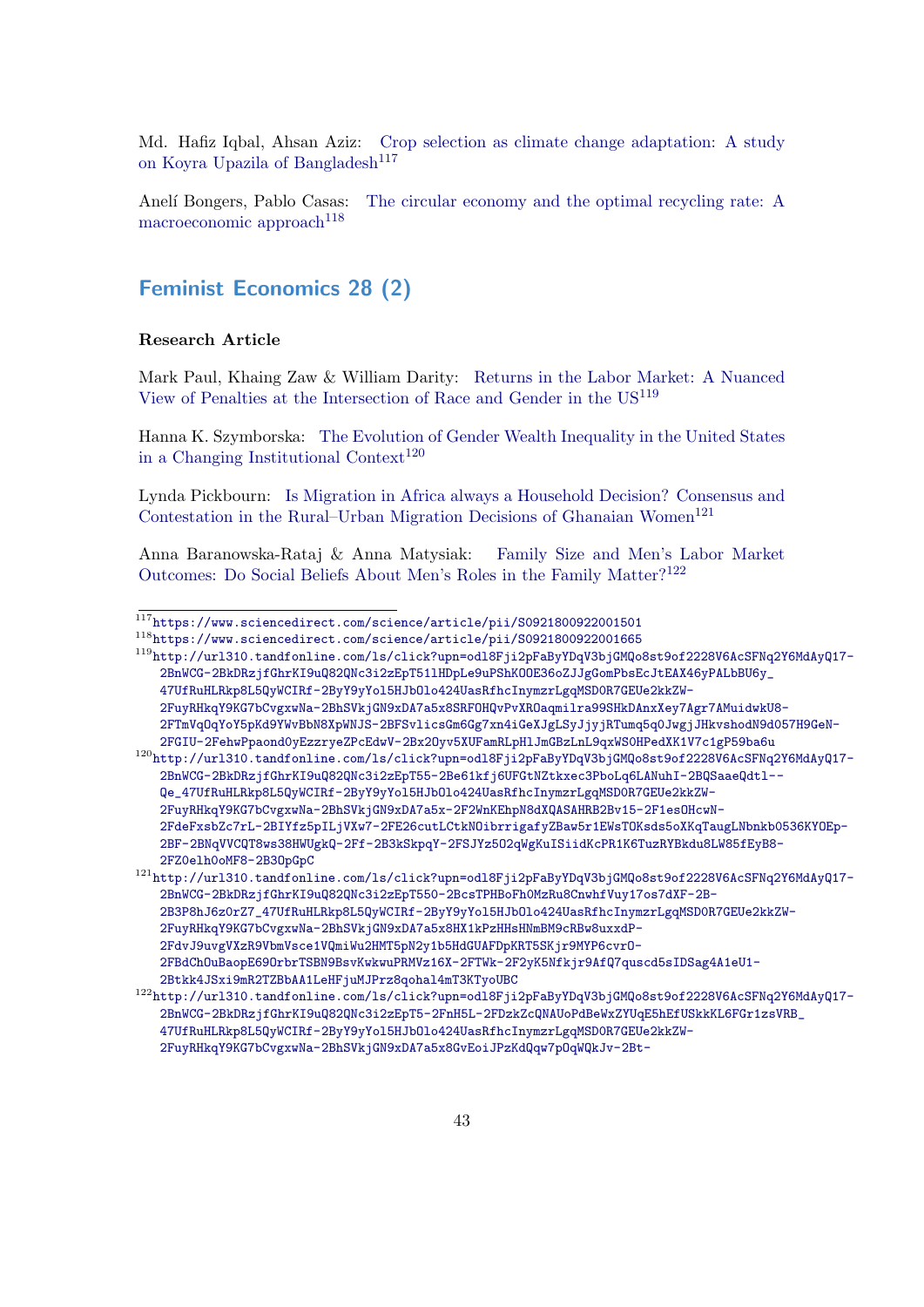Hasan Tekgüç & Bengi Akbulut: [A Multidimensional Approach to the Gender Gap in](http://url310.tandfonline.com/ls/click?upn=odl8Fji2pFaByYDqV3bjGMQo8st9of2228V6AcSFNq2Y6MdAyQ17-2BnWCG-2BkDRzjfGhrKI9uQ82QNc3i2zEpT5-2FnH5L-2FDzkZcQNAUoPdBeWxZYUqE5hEfUSkkKL6FGr1zsVRB_47UfRuHLRkp8L5QyWCIRf-2ByY9yYol5HJbOlo424UasRfhcInymzrLgqMSD0R7GEUe2kkZW-2FuyRHkqY9KG7bCvgxwNa-2BhSVkjGN9xDA7a5x8GvEoiJPzKdQqw7pOqWQkJv-2Bt-2BncAIWQNDklpmGbHZ6tLXjBzEzZNogdbM4WKgb1m-2BgGcFC7JiJ-2FkUt9TWlzbNxfy9tgWTz-2FWYLmwkvNlh-2FrQlZos-2BehMrrX2Uu6FpZDu4J4gwawH-2BKsDL1mI4r7T3X3-2FJqCiScl4xwWjmfUor7NtY3-2FvSYwHfpoqQB-2Ff9Ua3lZe8ZGKwNKd-2FRykcZhWmy) [Poverty: An Application for Turkey](http://url310.tandfonline.com/ls/click?upn=odl8Fji2pFaByYDqV3bjGMQo8st9of2228V6AcSFNq2Y6MdAyQ17-2BnWCG-2BkDRzjfGhrKI9uQ82QNc3i2zEpT5-2FnH5L-2FDzkZcQNAUoPdBeWxZYUqE5hEfUSkkKL6FGr1zsVRB_47UfRuHLRkp8L5QyWCIRf-2ByY9yYol5HJbOlo424UasRfhcInymzrLgqMSD0R7GEUe2kkZW-2FuyRHkqY9KG7bCvgxwNa-2BhSVkjGN9xDA7a5x8GvEoiJPzKdQqw7pOqWQkJv-2Bt-2BncAIWQNDklpmGbHZ6tLXjBzEzZNogdbM4WKgb1m-2BgGcFC7JiJ-2FkUt9TWlzbNxfy9tgWTz-2FWYLmwkvNlh-2FrQlZos-2BehMrrX2Uu6FpZDu4J4gwawH-2BKsDL1mI4r7T3X3-2FJqCiScl4xwWjmfUor7NtY3-2FvSYwHfpoqQB-2Ff9Ua3lZe8ZGKwNKd-2FRykcZhWmy)<sup>[123](#page-43-0)</sup>

[Ozlem Onaran, Cem Oyvat & Eurydice Fotopoulou:](http://url310.tandfonline.com/ls/click?upn=odl8Fji2pFaByYDqV3bjGMQo8st9of2228V6AcSFNq2Y6MdAyQ17-2BnWCG-2BkDRzjfGhrKI9uQ82QNc3i2zEpT5-2FnH5L-2FDzkZcQNAUoPdBeWxZYUqE5hEfUSkkKL6FGr1zsVRB_47UfRuHLRkp8L5QyWCIRf-2ByY9yYol5HJbOlo424UasRfhcInymzrLgqMSD0R7GEUe2kkZW-2FuyRHkqY9KG7bCvgxwNa-2BhSVkjGN9xDA7a5x8GvEoiJPzKdQqw7pOqWQkJv-2Bt-2BncAIWQNDklpmGbHZ6tLXjBzEzZNogdbM4WKgb1m-2BgGcFC7JiJ-2FkUt9TWlzbNxfy9tgWTz-2FWYLmwkvNlh-2FrQlZos-2BehMrrX2Uu6FpZDu4J4gwawH-2BKsDL1mI4r7T3X3-2FJqCiScl4xwWjmfUor7NtY3-2FvSYwHfpoqQB-2Ff9Ua3lZe8ZGKwNKd-2FRykcZhWmy) ¨ [A Macroeconomic Analysis of the](http://url310.tandfonline.com/ls/click?upn=odl8Fji2pFaByYDqV3bjGMQo8st9of2228V6AcSFNq2Y6MdAyQ17-2BnWCG-2BkDRzjfGhrKI9uQ82QNc3i2zEpT53GrupqBJcXd4kN5H1JtbTnzpxwiq5gZspDucDIhbS41_2Cx_47UfRuHLRkp8L5QyWCIRf-2ByY9yYol5HJbOlo424UasRfhcInymzrLgqMSD0R7GEUe2kkZW-2FuyRHkqY9KG7bCvgxwNa-2BhSVkjGN9xDA7a5x-2Bq562EnvxXmRIhKgiL4DfNM2yZVZiaTlrM42zXS1EO-2FO-2BZq6IjrLVlv98ZoU56YwxUDHbumawl1dCOAv6s6eFB7UXmPKP5q5wrDGPNjV0k50qfeH98fPqbwkAYOigFN28Tym-2BB8O-2BrJfR3QgXAZxcNPWq2iO63e9APlqiRMJ65hOPRQEQp6fv5l0XGCRWKHvZKSAZHDDxnDb1oLr-2Bp677P) [Effects of Gender Inequality, Wages, and Public Social Infrastructure: The Case of the](http://url310.tandfonline.com/ls/click?upn=odl8Fji2pFaByYDqV3bjGMQo8st9of2228V6AcSFNq2Y6MdAyQ17-2BnWCG-2BkDRzjfGhrKI9uQ82QNc3i2zEpT5-2FnH5L-2FDzkZcQNAUoPdBeWxZYUqE5hEfUSkkKL6FGr1zsVRB_47UfRuHLRkp8L5QyWCIRf-2ByY9yYol5HJbOlo424UasRfhcInymzrLgqMSD0R7GEUe2kkZW-2FuyRHkqY9KG7bCvgxwNa-2BhSVkjGN9xDA7a5x8GvEoiJPzKdQqw7pOqWQkJv-2Bt-2BncAIWQNDklpmGbHZ6tLXjBzEzZNogdbM4WKgb1m-2BgGcFC7JiJ-2FkUt9TWlzbNxfy9tgWTz-2FWYLmwkvNlh-2FrQlZos-2BehMrrX2Uu6FpZDu4J4gwawH-2BKsDL1mI4r7T3X3-2FJqCiScl4xwWjmfUor7NtY3-2FvSYwHfpoqQB-2Ff9Ua3lZe8ZGKwNKd-2FRykcZhWmy)  $IJK$ <sup>[124](#page-43-1)</sup>

Felix M. Muchomba & Neeraj Kaushal: [Gender Differences in Immigrant Assimilation](http://url310.tandfonline.com/ls/click?upn=odl8Fji2pFaByYDqV3bjGMQo8st9of2228V6AcSFNq2Y6MdAyQ17-2BnWCG-2BkDRzjfGhrKI9uQ82QNc3i2zEpT5-2FnH5L-2FDzkZcQNAUoPdBeWxZYUqE5hEfUSkkKL6FGr1zsVRB_47UfRuHLRkp8L5QyWCIRf-2ByY9yYol5HJbOlo424UasRfhcInymzrLgqMSD0R7GEUe2kkZW-2FuyRHkqY9KG7bCvgxwNa-2BhSVkjGN9xDA7a5x8GvEoiJPzKdQqw7pOqWQkJv-2Bt-2BncAIWQNDklpmGbHZ6tLXjBzEzZNogdbM4WKgb1m-2BgGcFC7JiJ-2FkUt9TWlzbNxfy9tgWTz-2FWYLmwkvNlh-2FrQlZos-2BehMrrX2Uu6FpZDu4J4gwawH-2BKsDL1mI4r7T3X3-2FJqCiScl4xwWjmfUor7NtY3-2FvSYwHfpoqQB-2Ff9Ua3lZe8ZGKwNKd-2FRykcZhWmy) [Activities in the US: Evidence from Time-Use Data](http://url310.tandfonline.com/ls/click?upn=odl8Fji2pFaByYDqV3bjGMQo8st9of2228V6AcSFNq2Y6MdAyQ17-2BnWCG-2BkDRzjfGhrKI9uQ82QNc3i2zEpT5-2FnH5L-2FDzkZcQNAUoPdBeWxZYUqE5hEfUSkkKL6FGr1zsVRB_47UfRuHLRkp8L5QyWCIRf-2ByY9yYol5HJbOlo424UasRfhcInymzrLgqMSD0R7GEUe2kkZW-2FuyRHkqY9KG7bCvgxwNa-2BhSVkjGN9xDA7a5x8GvEoiJPzKdQqw7pOqWQkJv-2Bt-2BncAIWQNDklpmGbHZ6tLXjBzEzZNogdbM4WKgb1m-2BgGcFC7JiJ-2FkUt9TWlzbNxfy9tgWTz-2FWYLmwkvNlh-2FrQlZos-2BehMrrX2Uu6FpZDu4J4gwawH-2BKsDL1mI4r7T3X3-2FJqCiScl4xwWjmfUor7NtY3-2FvSYwHfpoqQB-2Ff9Ua3lZe8ZGKwNKd-2FRykcZhWmy)<sup>[125](#page-43-2)</sup>

Vivek Pandey & Abhishek Gupta: [Can Multi-Sectoral Development Interventions Boost](http://url310.tandfonline.com/ls/click?upn=odl8Fji2pFaByYDqV3bjGMQo8st9of2228V6AcSFNq2Y6MdAyQ17-2BnWCG-2BkDRzjfGhrKI9uQ82QNc3i2zEpT5-2FnH5L-2FDzkZcQNAUoPdBeWxZYUqE5hEfUSkkKL6FGr1zsVRB_47UfRuHLRkp8L5QyWCIRf-2ByY9yYol5HJbOlo424UasRfhcInymzrLgqMSD0R7GEUe2kkZW-2FuyRHkqY9KG7bCvgxwNa-2BhSVkjGN9xDA7a5x8GvEoiJPzKdQqw7pOqWQkJv-2Bt-2BncAIWQNDklpmGbHZ6tLXjBzEzZNogdbM4WKgb1m-2BgGcFC7JiJ-2FkUt9TWlzbNxfy9tgWTz-2FWYLmwkvNlh-2FrQlZos-2BehMrrX2Uu6FpZDu4J4gwawH-2BKsDL1mI4r7T3X3-2FJqCiScl4xwWjmfUor7NtY3-2FvSYwHfpoqQB-2Ff9Ua3lZe8ZGKwNKd-2FRykcZhWmy) [Livelihoods and Women's Labor Supply? Evidence from NRLM in India](http://url310.tandfonline.com/ls/click?upn=odl8Fji2pFaByYDqV3bjGMQo8st9of2228V6AcSFNq2Y6MdAyQ17-2BnWCG-2BkDRzjfGhrKI9uQ82QNc3i2zEpT5-2FnH5L-2FDzkZcQNAUoPdBeWxZYUqE5hEfUSkkKL6FGr1zsVRB_47UfRuHLRkp8L5QyWCIRf-2ByY9yYol5HJbOlo424UasRfhcInymzrLgqMSD0R7GEUe2kkZW-2FuyRHkqY9KG7bCvgxwNa-2BhSVkjGN9xDA7a5x8GvEoiJPzKdQqw7pOqWQkJv-2Bt-2BncAIWQNDklpmGbHZ6tLXjBzEzZNogdbM4WKgb1m-2BgGcFC7JiJ-2FkUt9TWlzbNxfy9tgWTz-2FWYLmwkvNlh-2FrQlZos-2BehMrrX2Uu6FpZDu4J4gwawH-2BKsDL1mI4r7T3X3-2FJqCiScl4xwWjmfUor7NtY3-2FvSYwHfpoqQB-2Ff9Ua3lZe8ZGKwNKd-2FRykcZhWmy)[126](#page-43-3)

[Ragui Assaad, Caroline Krafft & Irene Selwaness:](http://url310.tandfonline.com/ls/click?upn=odl8Fji2pFaByYDqV3bjGMQo8st9of2228V6AcSFNq2Y6MdAyQ17-2BnWCG-2BkDRzjfGhrKI9uQ82QNc3i2zEpT5-2FnH5L-2FDzkZcQNAUoPdBeWxZYUqE5hEfUSkkKL6FGr1zsVRB_47UfRuHLRkp8L5QyWCIRf-2ByY9yYol5HJbOlo424UasRfhcInymzrLgqMSD0R7GEUe2kkZW-2FuyRHkqY9KG7bCvgxwNa-2BhSVkjGN9xDA7a5x8GvEoiJPzKdQqw7pOqWQkJv-2Bt-2BncAIWQNDklpmGbHZ6tLXjBzEzZNogdbM4WKgb1m-2BgGcFC7JiJ-2FkUt9TWlzbNxfy9tgWTz-2FWYLmwkvNlh-2FrQlZos-2BehMrrX2Uu6FpZDu4J4gwawH-2BKsDL1mI4r7T3X3-2FJqCiScl4xwWjmfUor7NtY3-2FvSYwHfpoqQB-2Ff9Ua3lZe8ZGKwNKd-2FRykcZhWmy) [The Impact of Marriage on Women's](http://url310.tandfonline.com/ls/click?upn=odl8Fji2pFaByYDqV3bjGMQo8st9of2228V6AcSFNq2Y6MdAyQ17-2BnWCG-2BkDRzjfGhrKI9uQ82QNc3i2zEpT5-2FipOAsJVUsX-2B4BgPe-2FFQeka7CC-2BD1qoxdL3PUaOhcg3ajoQ_47UfRuHLRkp8L5QyWCIRf-2ByY9yYol5HJbOlo424UasRfhcInymzrLgqMSD0R7GEUe2kkZW-2FuyRHkqY9KG7bCvgxwNa-2BhSVkjGN9xDA7a5x8uvIEzQ7sljzNDjDrBtCkhpISBzBmbU0iPlhpaQKdmnEZ1becfju6eNj75P5-2FK8uNk6LOJd0tMbZBaxxW3uPJzgQ5StvyTsF-2B97iTYL7pi9LO0IjYoteyr9tB-2Fj4SNO3ny8kHDAoa7fmi2rfWK5kZQk2MtI4QqHEbdSUoX40nN8eF-2BuPaKWlb5r4abvIcGXbe9SwBAs4d5KnN4cOmE1jyK) [Employment in the Middle East and North Africa](http://url310.tandfonline.com/ls/click?upn=odl8Fji2pFaByYDqV3bjGMQo8st9of2228V6AcSFNq2Y6MdAyQ17-2BnWCG-2BkDRzjfGhrKI9uQ82QNc3i2zEpT5-2FnH5L-2FDzkZcQNAUoPdBeWxZYUqE5hEfUSkkKL6FGr1zsVRB_47UfRuHLRkp8L5QyWCIRf-2ByY9yYol5HJbOlo424UasRfhcInymzrLgqMSD0R7GEUe2kkZW-2FuyRHkqY9KG7bCvgxwNa-2BhSVkjGN9xDA7a5x8GvEoiJPzKdQqw7pOqWQkJv-2Bt-2BncAIWQNDklpmGbHZ6tLXjBzEzZNogdbM4WKgb1m-2BgGcFC7JiJ-2FkUt9TWlzbNxfy9tgWTz-2FWYLmwkvNlh-2FrQlZos-2BehMrrX2Uu6FpZDu4J4gwawH-2BKsDL1mI4r7T3X3-2FJqCiScl4xwWjmfUor7NtY3-2FvSYwHfpoqQB-2Ff9Ua3lZe8ZGKwNKd-2FRykcZhWmy)<sup>[127](#page-43-4)</sup>

<span id="page-43-0"></span><sup>123</sup>[http://url310.tandfonline.com/ls/click?upn=odl8Fji2pFaByYDqV3bjGMQo8st9of2228V6AcSFNq2Y](http://url310.tandfonline.com/ls/click?upn=odl8Fji2pFaByYDqV3bjGMQo8st9of2228V6AcSFNq2Y6MdAyQ17-2BnWCG-2BkDRzjfGhrKI9uQ82QNc3i2zEpT5-2BV97IIYfT41qd8ucbbvK0QMCTFkl9jQZluQaEZoSfnHLrm-_47UfRuHLRkp8L5QyWCIRf-2ByY9yYol5HJbOlo424UasRfhcInymzrLgqMSD0R7GEUe2kkZW-2FuyRHkqY9KG7bCvgxwNa-2BhSVkjGN9xDA7a5x9hAAwmjxi0m58w5votANACs8f9FpoSurO4pcowwcP5g4ZuslzDPajbYIjMXHXPCPLARPxp-2F24Z8EGHJJVbAqGo6vTotFJgenqzJvEFWqdZdIqajuY9U53P2o7UyUetJzJPqOcTP8MZqEAilFk9TRZK-2FTyU0-2BJnC-2Fo0c2Wves9Az8zDAtoguGDlr94fW5BbYSZrVWwxvV2htN1OqKrpVpJU)6MdAyQ17-

[<sup>2</sup>BncAIWQNDklpmGbHZ6tLXjBzEzZNogdbM4WKgb1m-2BgGcFC7JiJ-2FkUt9TWlzbNxfy9tgWTz-](http://url310.tandfonline.com/ls/click?upn=odl8Fji2pFaByYDqV3bjGMQo8st9of2228V6AcSFNq2Y6MdAyQ17-2BnWCG-2BkDRzjfGhrKI9uQ82QNc3i2zEpT5-2FnH5L-2FDzkZcQNAUoPdBeWxZYUqE5hEfUSkkKL6FGr1zsVRB_47UfRuHLRkp8L5QyWCIRf-2ByY9yYol5HJbOlo424UasRfhcInymzrLgqMSD0R7GEUe2kkZW-2FuyRHkqY9KG7bCvgxwNa-2BhSVkjGN9xDA7a5x8GvEoiJPzKdQqw7pOqWQkJv-2Bt-2BncAIWQNDklpmGbHZ6tLXjBzEzZNogdbM4WKgb1m-2BgGcFC7JiJ-2FkUt9TWlzbNxfy9tgWTz-2FWYLmwkvNlh-2FrQlZos-2BehMrrX2Uu6FpZDu4J4gwawH-2BKsDL1mI4r7T3X3-2FJqCiScl4xwWjmfUor7NtY3-2FvSYwHfpoqQB-2Ff9Ua3lZe8ZGKwNKd-2FRykcZhWmy)[2FWYLmwkvNlh-2FrQlZos-2BehMrrX2Uu6FpZDu4J4gwawH-2BKsDL1mI4r7T3X3-](http://url310.tandfonline.com/ls/click?upn=odl8Fji2pFaByYDqV3bjGMQo8st9of2228V6AcSFNq2Y6MdAyQ17-2BnWCG-2BkDRzjfGhrKI9uQ82QNc3i2zEpT5-2FnH5L-2FDzkZcQNAUoPdBeWxZYUqE5hEfUSkkKL6FGr1zsVRB_47UfRuHLRkp8L5QyWCIRf-2ByY9yYol5HJbOlo424UasRfhcInymzrLgqMSD0R7GEUe2kkZW-2FuyRHkqY9KG7bCvgxwNa-2BhSVkjGN9xDA7a5x8GvEoiJPzKdQqw7pOqWQkJv-2Bt-2BncAIWQNDklpmGbHZ6tLXjBzEzZNogdbM4WKgb1m-2BgGcFC7JiJ-2FkUt9TWlzbNxfy9tgWTz-2FWYLmwkvNlh-2FrQlZos-2BehMrrX2Uu6FpZDu4J4gwawH-2BKsDL1mI4r7T3X3-2FJqCiScl4xwWjmfUor7NtY3-2FvSYwHfpoqQB-2Ff9Ua3lZe8ZGKwNKd-2FRykcZhWmy) [2FJqCiScl4xwWjmfUor7NtY3-2FvSYwHfpoqQB-2Ff9Ua3lZe8ZGKwNKd-2FRykcZhWmy](http://url310.tandfonline.com/ls/click?upn=odl8Fji2pFaByYDqV3bjGMQo8st9of2228V6AcSFNq2Y6MdAyQ17-2BnWCG-2BkDRzjfGhrKI9uQ82QNc3i2zEpT5-2FnH5L-2FDzkZcQNAUoPdBeWxZYUqE5hEfUSkkKL6FGr1zsVRB_47UfRuHLRkp8L5QyWCIRf-2ByY9yYol5HJbOlo424UasRfhcInymzrLgqMSD0R7GEUe2kkZW-2FuyRHkqY9KG7bCvgxwNa-2BhSVkjGN9xDA7a5x8GvEoiJPzKdQqw7pOqWQkJv-2Bt-2BncAIWQNDklpmGbHZ6tLXjBzEzZNogdbM4WKgb1m-2BgGcFC7JiJ-2FkUt9TWlzbNxfy9tgWTz-2FWYLmwkvNlh-2FrQlZos-2BehMrrX2Uu6FpZDu4J4gwawH-2BKsDL1mI4r7T3X3-2FJqCiScl4xwWjmfUor7NtY3-2FvSYwHfpoqQB-2Ff9Ua3lZe8ZGKwNKd-2FRykcZhWmy)

[<sup>2</sup>BnWCG-2BkDRzjfGhrKI9uQ82QNc3i2zEpT5-2BV97IIYfT41qd8ucbbvK0QMCTFkl9jQZluQaEZoSfnHLrm-](http://url310.tandfonline.com/ls/click?upn=odl8Fji2pFaByYDqV3bjGMQo8st9of2228V6AcSFNq2Y6MdAyQ17-2BnWCG-2BkDRzjfGhrKI9uQ82QNc3i2zEpT5-2BV97IIYfT41qd8ucbbvK0QMCTFkl9jQZluQaEZoSfnHLrm-_47UfRuHLRkp8L5QyWCIRf-2ByY9yYol5HJbOlo424UasRfhcInymzrLgqMSD0R7GEUe2kkZW-2FuyRHkqY9KG7bCvgxwNa-2BhSVkjGN9xDA7a5x9hAAwmjxi0m58w5votANACs8f9FpoSurO4pcowwcP5g4ZuslzDPajbYIjMXHXPCPLARPxp-2F24Z8EGHJJVbAqGo6vTotFJgenqzJvEFWqdZdIqajuY9U53P2o7UyUetJzJPqOcTP8MZqEAilFk9TRZK-2FTyU0-2BJnC-2Fo0c2Wves9Az8zDAtoguGDlr94fW5BbYSZrVWwxvV2htN1OqKrpVpJU) [\\_47UfRuHLRkp8L5QyWCIRf-2ByY9yYol5HJbOlo424UasRfhcInymzrLgqMSD0R7GEUe2kkZW-](http://url310.tandfonline.com/ls/click?upn=odl8Fji2pFaByYDqV3bjGMQo8st9of2228V6AcSFNq2Y6MdAyQ17-2BnWCG-2BkDRzjfGhrKI9uQ82QNc3i2zEpT5-2BV97IIYfT41qd8ucbbvK0QMCTFkl9jQZluQaEZoSfnHLrm-_47UfRuHLRkp8L5QyWCIRf-2ByY9yYol5HJbOlo424UasRfhcInymzrLgqMSD0R7GEUe2kkZW-2FuyRHkqY9KG7bCvgxwNa-2BhSVkjGN9xDA7a5x9hAAwmjxi0m58w5votANACs8f9FpoSurO4pcowwcP5g4ZuslzDPajbYIjMXHXPCPLARPxp-2F24Z8EGHJJVbAqGo6vTotFJgenqzJvEFWqdZdIqajuY9U53P2o7UyUetJzJPqOcTP8MZqEAilFk9TRZK-2FTyU0-2BJnC-2Fo0c2Wves9Az8zDAtoguGDlr94fW5BbYSZrVWwxvV2htN1OqKrpVpJU)[2FuyRHkqY9KG7bCvgxwNa-2BhSVkjGN9xDA7a5x9hAAwmjxi0m58w5votANACs8f9FpoSurO4pcowwcP5g4Zus](http://url310.tandfonline.com/ls/click?upn=odl8Fji2pFaByYDqV3bjGMQo8st9of2228V6AcSFNq2Y6MdAyQ17-2BnWCG-2BkDRzjfGhrKI9uQ82QNc3i2zEpT5-2BV97IIYfT41qd8ucbbvK0QMCTFkl9jQZluQaEZoSfnHLrm-_47UfRuHLRkp8L5QyWCIRf-2ByY9yYol5HJbOlo424UasRfhcInymzrLgqMSD0R7GEUe2kkZW-2FuyRHkqY9KG7bCvgxwNa-2BhSVkjGN9xDA7a5x9hAAwmjxi0m58w5votANACs8f9FpoSurO4pcowwcP5g4ZuslzDPajbYIjMXHXPCPLARPxp-2F24Z8EGHJJVbAqGo6vTotFJgenqzJvEFWqdZdIqajuY9U53P2o7UyUetJzJPqOcTP8MZqEAilFk9TRZK-2FTyU0-2BJnC-2Fo0c2Wves9Az8zDAtoguGDlr94fW5BbYSZrVWwxvV2htN1OqKrpVpJU)lzDPajbYIjMXHXPCPL [2F24Z8EGHJJVbAqGo6vTotFJgenqzJvEFWqdZdIqajuY9U53P2o7UyUetJzJPqOcTP8MZqEAilFk9TRZK-](http://url310.tandfonline.com/ls/click?upn=odl8Fji2pFaByYDqV3bjGMQo8st9of2228V6AcSFNq2Y6MdAyQ17-2BnWCG-2BkDRzjfGhrKI9uQ82QNc3i2zEpT5-2BV97IIYfT41qd8ucbbvK0QMCTFkl9jQZluQaEZoSfnHLrm-_47UfRuHLRkp8L5QyWCIRf-2ByY9yYol5HJbOlo424UasRfhcInymzrLgqMSD0R7GEUe2kkZW-2FuyRHkqY9KG7bCvgxwNa-2BhSVkjGN9xDA7a5x9hAAwmjxi0m58w5votANACs8f9FpoSurO4pcowwcP5g4ZuslzDPajbYIjMXHXPCPLARPxp-2F24Z8EGHJJVbAqGo6vTotFJgenqzJvEFWqdZdIqajuY9U53P2o7UyUetJzJPqOcTP8MZqEAilFk9TRZK-2FTyU0-2BJnC-2Fo0c2Wves9Az8zDAtoguGDlr94fW5BbYSZrVWwxvV2htN1OqKrpVpJU)[2FTyU0-2BJnC-2Fo0c2Wves9Az8zDAtoguGDlr94fW5BbYSZrVWwxvV2htN1OqKrpVpJU](http://url310.tandfonline.com/ls/click?upn=odl8Fji2pFaByYDqV3bjGMQo8st9of2228V6AcSFNq2Y6MdAyQ17-2BnWCG-2BkDRzjfGhrKI9uQ82QNc3i2zEpT5-2BV97IIYfT41qd8ucbbvK0QMCTFkl9jQZluQaEZoSfnHLrm-_47UfRuHLRkp8L5QyWCIRf-2ByY9yYol5HJbOlo424UasRfhcInymzrLgqMSD0R7GEUe2kkZW-2FuyRHkqY9KG7bCvgxwNa-2BhSVkjGN9xDA7a5x9hAAwmjxi0m58w5votANACs8f9FpoSurO4pcowwcP5g4ZuslzDPajbYIjMXHXPCPLARPxp-2F24Z8EGHJJVbAqGo6vTotFJgenqzJvEFWqdZdIqajuY9U53P2o7UyUetJzJPqOcTP8MZqEAilFk9TRZK-2FTyU0-2BJnC-2Fo0c2Wves9Az8zDAtoguGDlr94fW5BbYSZrVWwxvV2htN1OqKrpVpJU)

<span id="page-43-1"></span><sup>124</sup>[http://url310.tandfonline.com/ls/click?upn=odl8Fji2pFaByYDqV3bjGMQo8st9of2228V6AcSFNq2Y](http://url310.tandfonline.com/ls/click?upn=odl8Fji2pFaByYDqV3bjGMQo8st9of2228V6AcSFNq2Y6MdAyQ17-2BnWCG-2BkDRzjfGhrKI9uQ82QNc3i2zEpT53GrupqBJcXd4kN5H1JtbTnzpxwiq5gZspDucDIhbS41_2Cx_47UfRuHLRkp8L5QyWCIRf-2ByY9yYol5HJbOlo424UasRfhcInymzrLgqMSD0R7GEUe2kkZW-2FuyRHkqY9KG7bCvgxwNa-2BhSVkjGN9xDA7a5x-2Bq562EnvxXmRIhKgiL4DfNM2yZVZiaTlrM42zXS1EO-2FO-2BZq6IjrLVlv98ZoU56YwxUDHbumawl1dCOAv6s6eFB7UXmPKP5q5wrDGPNjV0k50qfeH98fPqbwkAYOigFN28Tym-2BB8O-2BrJfR3QgXAZxcNPWq2iO63e9APlqiRMJ65hOPRQEQp6fv5l0XGCRWKHvZKSAZHDDxnDb1oLr-2Bp677P)6MdAyQ17- [2BnWCG-2BkDRzjfGhrKI9uQ82QNc3i2zEpT53GrupqBJcXd4kN5H1JtbTnzpxwiq5gZspDucDIhbS41\\_](http://url310.tandfonline.com/ls/click?upn=odl8Fji2pFaByYDqV3bjGMQo8st9of2228V6AcSFNq2Y6MdAyQ17-2BnWCG-2BkDRzjfGhrKI9uQ82QNc3i2zEpT53GrupqBJcXd4kN5H1JtbTnzpxwiq5gZspDucDIhbS41_2Cx_47UfRuHLRkp8L5QyWCIRf-2ByY9yYol5HJbOlo424UasRfhcInymzrLgqMSD0R7GEUe2kkZW-2FuyRHkqY9KG7bCvgxwNa-2BhSVkjGN9xDA7a5x-2Bq562EnvxXmRIhKgiL4DfNM2yZVZiaTlrM42zXS1EO-2FO-2BZq6IjrLVlv98ZoU56YwxUDHbumawl1dCOAv6s6eFB7UXmPKP5q5wrDGPNjV0k50qfeH98fPqbwkAYOigFN28Tym-2BB8O-2BrJfR3QgXAZxcNPWq2iO63e9APlqiRMJ65hOPRQEQp6fv5l0XGCRWKHvZKSAZHDDxnDb1oLr-2Bp677P) [2Cx\\_47UfRuHLRkp8L5QyWCIRf-2ByY9yYol5HJbOlo424UasRfhcInymzrLgqMSD0R7GEUe2kkZW-](http://url310.tandfonline.com/ls/click?upn=odl8Fji2pFaByYDqV3bjGMQo8st9of2228V6AcSFNq2Y6MdAyQ17-2BnWCG-2BkDRzjfGhrKI9uQ82QNc3i2zEpT53GrupqBJcXd4kN5H1JtbTnzpxwiq5gZspDucDIhbS41_2Cx_47UfRuHLRkp8L5QyWCIRf-2ByY9yYol5HJbOlo424UasRfhcInymzrLgqMSD0R7GEUe2kkZW-2FuyRHkqY9KG7bCvgxwNa-2BhSVkjGN9xDA7a5x-2Bq562EnvxXmRIhKgiL4DfNM2yZVZiaTlrM42zXS1EO-2FO-2BZq6IjrLVlv98ZoU56YwxUDHbumawl1dCOAv6s6eFB7UXmPKP5q5wrDGPNjV0k50qfeH98fPqbwkAYOigFN28Tym-2BB8O-2BrJfR3QgXAZxcNPWq2iO63e9APlqiRMJ65hOPRQEQp6fv5l0XGCRWKHvZKSAZHDDxnDb1oLr-2Bp677P)[2FuyRHkqY9KG7bCvgxwNa-2BhSVkjGN9xDA7a5x-2Bq562EnvxXmRIhKgiL4DfNM2yZVZiaTlrM42zXS1EO-](http://url310.tandfonline.com/ls/click?upn=odl8Fji2pFaByYDqV3bjGMQo8st9of2228V6AcSFNq2Y6MdAyQ17-2BnWCG-2BkDRzjfGhrKI9uQ82QNc3i2zEpT53GrupqBJcXd4kN5H1JtbTnzpxwiq5gZspDucDIhbS41_2Cx_47UfRuHLRkp8L5QyWCIRf-2ByY9yYol5HJbOlo424UasRfhcInymzrLgqMSD0R7GEUe2kkZW-2FuyRHkqY9KG7bCvgxwNa-2BhSVkjGN9xDA7a5x-2Bq562EnvxXmRIhKgiL4DfNM2yZVZiaTlrM42zXS1EO-2FO-2BZq6IjrLVlv98ZoU56YwxUDHbumawl1dCOAv6s6eFB7UXmPKP5q5wrDGPNjV0k50qfeH98fPqbwkAYOigFN28Tym-2BB8O-2BrJfR3QgXAZxcNPWq2iO63e9APlqiRMJ65hOPRQEQp6fv5l0XGCRWKHvZKSAZHDDxnDb1oLr-2Bp677P)[2FO-2BZq6IjrLVlv98ZoU56YwxUDHbumawl1dCOAv6s6eFB7UXmPKP5q5wrDGPNjV0k50qfeH98fPqbwkAYOig](http://url310.tandfonline.com/ls/click?upn=odl8Fji2pFaByYDqV3bjGMQo8st9of2228V6AcSFNq2Y6MdAyQ17-2BnWCG-2BkDRzjfGhrKI9uQ82QNc3i2zEpT53GrupqBJcXd4kN5H1JtbTnzpxwiq5gZspDucDIhbS41_2Cx_47UfRuHLRkp8L5QyWCIRf-2ByY9yYol5HJbOlo424UasRfhcInymzrLgqMSD0R7GEUe2kkZW-2FuyRHkqY9KG7bCvgxwNa-2BhSVkjGN9xDA7a5x-2Bq562EnvxXmRIhKgiL4DfNM2yZVZiaTlrM42zXS1EO-2FO-2BZq6IjrLVlv98ZoU56YwxUDHbumawl1dCOAv6s6eFB7UXmPKP5q5wrDGPNjV0k50qfeH98fPqbwkAYOigFN28Tym-2BB8O-2BrJfR3QgXAZxcNPWq2iO63e9APlqiRMJ65hOPRQEQp6fv5l0XGCRWKHvZKSAZHDDxnDb1oLr-2Bp677P)FN28Tym-[2BB8O-2BrJfR3QgXAZxcNPWq2iO63e9APlqiRMJ65hOPRQEQp6fv5l0XGCRWKHvZKSAZHDDxnDb1oLr-](http://url310.tandfonline.com/ls/click?upn=odl8Fji2pFaByYDqV3bjGMQo8st9of2228V6AcSFNq2Y6MdAyQ17-2BnWCG-2BkDRzjfGhrKI9uQ82QNc3i2zEpT53GrupqBJcXd4kN5H1JtbTnzpxwiq5gZspDucDIhbS41_2Cx_47UfRuHLRkp8L5QyWCIRf-2ByY9yYol5HJbOlo424UasRfhcInymzrLgqMSD0R7GEUe2kkZW-2FuyRHkqY9KG7bCvgxwNa-2BhSVkjGN9xDA7a5x-2Bq562EnvxXmRIhKgiL4DfNM2yZVZiaTlrM42zXS1EO-2FO-2BZq6IjrLVlv98ZoU56YwxUDHbumawl1dCOAv6s6eFB7UXmPKP5q5wrDGPNjV0k50qfeH98fPqbwkAYOigFN28Tym-2BB8O-2BrJfR3QgXAZxcNPWq2iO63e9APlqiRMJ65hOPRQEQp6fv5l0XGCRWKHvZKSAZHDDxnDb1oLr-2Bp677P)[2Bp677P](http://url310.tandfonline.com/ls/click?upn=odl8Fji2pFaByYDqV3bjGMQo8st9of2228V6AcSFNq2Y6MdAyQ17-2BnWCG-2BkDRzjfGhrKI9uQ82QNc3i2zEpT53GrupqBJcXd4kN5H1JtbTnzpxwiq5gZspDucDIhbS41_2Cx_47UfRuHLRkp8L5QyWCIRf-2ByY9yYol5HJbOlo424UasRfhcInymzrLgqMSD0R7GEUe2kkZW-2FuyRHkqY9KG7bCvgxwNa-2BhSVkjGN9xDA7a5x-2Bq562EnvxXmRIhKgiL4DfNM2yZVZiaTlrM42zXS1EO-2FO-2BZq6IjrLVlv98ZoU56YwxUDHbumawl1dCOAv6s6eFB7UXmPKP5q5wrDGPNjV0k50qfeH98fPqbwkAYOigFN28Tym-2BB8O-2BrJfR3QgXAZxcNPWq2iO63e9APlqiRMJ65hOPRQEQp6fv5l0XGCRWKHvZKSAZHDDxnDb1oLr-2Bp677P)

<span id="page-43-2"></span><sup>125</sup>[http://url310.tandfonline.com/ls/click?upn=odl8Fji2pFaByYDqV3bjGMQo8st9of2228V6AcSFNq2Y](http://url310.tandfonline.com/ls/click?upn=odl8Fji2pFaByYDqV3bjGMQo8st9of2228V6AcSFNq2Y6MdAyQ17-2BnWCG-2BkDRzjfGhrKI9uQ82QNc3i2zEpT55LddAQspS2ZajSD2sJ6jw-2Bopu2HDFIJMgg276fybYi7oUmA_47UfRuHLRkp8L5QyWCIRf-2ByY9yYol5HJbOlo424UasRfhcInymzrLgqMSD0R7GEUe2kkZW-2FuyRHkqY9KG7bCvgxwNa-2BhSVkjGN9xDA7a5x-2B116sllv0GfD-2BikA9tXTdDP7gAgulj3eDPKDUCb-2BJF5USofHusRl6lQisgMKH8Hz9oEs42jB-2F-2FspjmtJKvYrMMc8SoYoWQIpdtne2yauPguJdshx-2FCFJjaHFkdzTt4mzslRZTRXuYn21dxDTLYe3TERWd-2Fe-2Bynq4soux7Fv0BFstaKq3xxUgctMfPbjOW8kCve9IUoTrF4dICi9mgXuLFc)6MdAyQ17- [2BnWCG-2BkDRzjfGhrKI9uQ82QNc3i2zEpT55LddAQspS2ZajSD2sJ6jw-2Bopu2HDFIJMgg276fybYi7oUmA\\_](http://url310.tandfonline.com/ls/click?upn=odl8Fji2pFaByYDqV3bjGMQo8st9of2228V6AcSFNq2Y6MdAyQ17-2BnWCG-2BkDRzjfGhrKI9uQ82QNc3i2zEpT55LddAQspS2ZajSD2sJ6jw-2Bopu2HDFIJMgg276fybYi7oUmA_47UfRuHLRkp8L5QyWCIRf-2ByY9yYol5HJbOlo424UasRfhcInymzrLgqMSD0R7GEUe2kkZW-2FuyRHkqY9KG7bCvgxwNa-2BhSVkjGN9xDA7a5x-2B116sllv0GfD-2BikA9tXTdDP7gAgulj3eDPKDUCb-2BJF5USofHusRl6lQisgMKH8Hz9oEs42jB-2F-2FspjmtJKvYrMMc8SoYoWQIpdtne2yauPguJdshx-2FCFJjaHFkdzTt4mzslRZTRXuYn21dxDTLYe3TERWd-2Fe-2Bynq4soux7Fv0BFstaKq3xxUgctMfPbjOW8kCve9IUoTrF4dICi9mgXuLFc) [47UfRuHLRkp8L5QyWCIRf-2ByY9yYol5HJbOlo424UasRfhcInymzrLgqMSD0R7GEUe2kkZW-](http://url310.tandfonline.com/ls/click?upn=odl8Fji2pFaByYDqV3bjGMQo8st9of2228V6AcSFNq2Y6MdAyQ17-2BnWCG-2BkDRzjfGhrKI9uQ82QNc3i2zEpT55LddAQspS2ZajSD2sJ6jw-2Bopu2HDFIJMgg276fybYi7oUmA_47UfRuHLRkp8L5QyWCIRf-2ByY9yYol5HJbOlo424UasRfhcInymzrLgqMSD0R7GEUe2kkZW-2FuyRHkqY9KG7bCvgxwNa-2BhSVkjGN9xDA7a5x-2B116sllv0GfD-2BikA9tXTdDP7gAgulj3eDPKDUCb-2BJF5USofHusRl6lQisgMKH8Hz9oEs42jB-2F-2FspjmtJKvYrMMc8SoYoWQIpdtne2yauPguJdshx-2FCFJjaHFkdzTt4mzslRZTRXuYn21dxDTLYe3TERWd-2Fe-2Bynq4soux7Fv0BFstaKq3xxUgctMfPbjOW8kCve9IUoTrF4dICi9mgXuLFc)[2FuyRHkqY9KG7bCvgxwNa-2BhSVkjGN9xDA7a5x-2B116sllv0GfD-2BikA9tXTdDP7gAgulj3eDPKDUCb-](http://url310.tandfonline.com/ls/click?upn=odl8Fji2pFaByYDqV3bjGMQo8st9of2228V6AcSFNq2Y6MdAyQ17-2BnWCG-2BkDRzjfGhrKI9uQ82QNc3i2zEpT55LddAQspS2ZajSD2sJ6jw-2Bopu2HDFIJMgg276fybYi7oUmA_47UfRuHLRkp8L5QyWCIRf-2ByY9yYol5HJbOlo424UasRfhcInymzrLgqMSD0R7GEUe2kkZW-2FuyRHkqY9KG7bCvgxwNa-2BhSVkjGN9xDA7a5x-2B116sllv0GfD-2BikA9tXTdDP7gAgulj3eDPKDUCb-2BJF5USofHusRl6lQisgMKH8Hz9oEs42jB-2F-2FspjmtJKvYrMMc8SoYoWQIpdtne2yauPguJdshx-2FCFJjaHFkdzTt4mzslRZTRXuYn21dxDTLYe3TERWd-2Fe-2Bynq4soux7Fv0BFstaKq3xxUgctMfPbjOW8kCve9IUoTrF4dICi9mgXuLFc)[2BJF5USofHusRl6lQisgMKH8Hz9oEs42jB-2F-2FspjmtJKvYrMMc8SoYoWQIpdtne2yauPguJdshx-](http://url310.tandfonline.com/ls/click?upn=odl8Fji2pFaByYDqV3bjGMQo8st9of2228V6AcSFNq2Y6MdAyQ17-2BnWCG-2BkDRzjfGhrKI9uQ82QNc3i2zEpT55LddAQspS2ZajSD2sJ6jw-2Bopu2HDFIJMgg276fybYi7oUmA_47UfRuHLRkp8L5QyWCIRf-2ByY9yYol5HJbOlo424UasRfhcInymzrLgqMSD0R7GEUe2kkZW-2FuyRHkqY9KG7bCvgxwNa-2BhSVkjGN9xDA7a5x-2B116sllv0GfD-2BikA9tXTdDP7gAgulj3eDPKDUCb-2BJF5USofHusRl6lQisgMKH8Hz9oEs42jB-2F-2FspjmtJKvYrMMc8SoYoWQIpdtne2yauPguJdshx-2FCFJjaHFkdzTt4mzslRZTRXuYn21dxDTLYe3TERWd-2Fe-2Bynq4soux7Fv0BFstaKq3xxUgctMfPbjOW8kCve9IUoTrF4dICi9mgXuLFc)[2FCFJjaHFkdzTt4mzslRZTRXuYn21dxDTLYe3TERWd-2Fe-2Bynq4soux7Fv0BFstaKq3xxUgctMfPbjOW8kCve9IUoTrF4dICi9mgXuLFc](http://url310.tandfonline.com/ls/click?upn=odl8Fji2pFaByYDqV3bjGMQo8st9of2228V6AcSFNq2Y6MdAyQ17-2BnWCG-2BkDRzjfGhrKI9uQ82QNc3i2zEpT55LddAQspS2ZajSD2sJ6jw-2Bopu2HDFIJMgg276fybYi7oUmA_47UfRuHLRkp8L5QyWCIRf-2ByY9yYol5HJbOlo424UasRfhcInymzrLgqMSD0R7GEUe2kkZW-2FuyRHkqY9KG7bCvgxwNa-2BhSVkjGN9xDA7a5x-2B116sllv0GfD-2BikA9tXTdDP7gAgulj3eDPKDUCb-2BJF5USofHusRl6lQisgMKH8Hz9oEs42jB-2F-2FspjmtJKvYrMMc8SoYoWQIpdtne2yauPguJdshx-2FCFJjaHFkdzTt4mzslRZTRXuYn21dxDTLYe3TERWd-2Fe-2Bynq4soux7Fv0BFstaKq3xxUgctMfPbjOW8kCve9IUoTrF4dICi9mgXuLFc)

<span id="page-43-3"></span><sup>126</sup>[http://url310.tandfonline.com/ls/click?upn=odl8Fji2pFaByYDqV3bjGMQo8st9of2228V6AcSFNq2Y](http://url310.tandfonline.com/ls/click?upn=odl8Fji2pFaByYDqV3bjGMQo8st9of2228V6AcSFNq2Y6MdAyQ17-2BnWCG-2BkDRzjfGhrKI9uQ82QNc3i2zEpT538S6KTqsW-2FzLvM7EVlGMSBbBDH0kyZ7EPGHnz8nw1u1QDnY_47UfRuHLRkp8L5QyWCIRf-2ByY9yYol5HJbOlo424UasRfhcInymzrLgqMSD0R7GEUe2kkZW-2FuyRHkqY9KG7bCvgxwNa-2BhSVkjGN9xDA7a5x-2Bsny-2BGcduW0lVDwGyRhGbrFvKjAyth2upG-2BVVJ-2FlWuKwYFpaWCX5TvLl0G8B-2BAXrDkINOHuyw10PcbNOvTdnmou4s8YlLIK2sWkjwKuBWQTJg4i5f9v8SOmRNkzjzvdNoFtBRY0XDZwl3OavCy2OXO-2F6Uk1zJELshQ-2BRtEsIBNuJcUL4Nk8LUx6ej-2Fp6c-2FKe-2BOS4Blz6kKZqOQy0vLDXJB)6MdAyQ17- [2BnWCG-2BkDRzjfGhrKI9uQ82QNc3i2zEpT538S6KTqsW-2FzLvM7EVlGMSBbBDH0kyZ7EPGHnz8nw1u1QDnY\\_](http://url310.tandfonline.com/ls/click?upn=odl8Fji2pFaByYDqV3bjGMQo8st9of2228V6AcSFNq2Y6MdAyQ17-2BnWCG-2BkDRzjfGhrKI9uQ82QNc3i2zEpT538S6KTqsW-2FzLvM7EVlGMSBbBDH0kyZ7EPGHnz8nw1u1QDnY_47UfRuHLRkp8L5QyWCIRf-2ByY9yYol5HJbOlo424UasRfhcInymzrLgqMSD0R7GEUe2kkZW-2FuyRHkqY9KG7bCvgxwNa-2BhSVkjGN9xDA7a5x-2Bsny-2BGcduW0lVDwGyRhGbrFvKjAyth2upG-2BVVJ-2FlWuKwYFpaWCX5TvLl0G8B-2BAXrDkINOHuyw10PcbNOvTdnmou4s8YlLIK2sWkjwKuBWQTJg4i5f9v8SOmRNkzjzvdNoFtBRY0XDZwl3OavCy2OXO-2F6Uk1zJELshQ-2BRtEsIBNuJcUL4Nk8LUx6ej-2Fp6c-2FKe-2BOS4Blz6kKZqOQy0vLDXJB) [47UfRuHLRkp8L5QyWCIRf-2ByY9yYol5HJbOlo424UasRfhcInymzrLgqMSD0R7GEUe2kkZW-](http://url310.tandfonline.com/ls/click?upn=odl8Fji2pFaByYDqV3bjGMQo8st9of2228V6AcSFNq2Y6MdAyQ17-2BnWCG-2BkDRzjfGhrKI9uQ82QNc3i2zEpT538S6KTqsW-2FzLvM7EVlGMSBbBDH0kyZ7EPGHnz8nw1u1QDnY_47UfRuHLRkp8L5QyWCIRf-2ByY9yYol5HJbOlo424UasRfhcInymzrLgqMSD0R7GEUe2kkZW-2FuyRHkqY9KG7bCvgxwNa-2BhSVkjGN9xDA7a5x-2Bsny-2BGcduW0lVDwGyRhGbrFvKjAyth2upG-2BVVJ-2FlWuKwYFpaWCX5TvLl0G8B-2BAXrDkINOHuyw10PcbNOvTdnmou4s8YlLIK2sWkjwKuBWQTJg4i5f9v8SOmRNkzjzvdNoFtBRY0XDZwl3OavCy2OXO-2F6Uk1zJELshQ-2BRtEsIBNuJcUL4Nk8LUx6ej-2Fp6c-2FKe-2BOS4Blz6kKZqOQy0vLDXJB)[2FuyRHkqY9KG7bCvgxwNa-2BhSVkjGN9xDA7a5x-2Bsny-2BGcduW0lVDwGyRhGbrFvKjAyth2upG-2BVVJ-](http://url310.tandfonline.com/ls/click?upn=odl8Fji2pFaByYDqV3bjGMQo8st9of2228V6AcSFNq2Y6MdAyQ17-2BnWCG-2BkDRzjfGhrKI9uQ82QNc3i2zEpT538S6KTqsW-2FzLvM7EVlGMSBbBDH0kyZ7EPGHnz8nw1u1QDnY_47UfRuHLRkp8L5QyWCIRf-2ByY9yYol5HJbOlo424UasRfhcInymzrLgqMSD0R7GEUe2kkZW-2FuyRHkqY9KG7bCvgxwNa-2BhSVkjGN9xDA7a5x-2Bsny-2BGcduW0lVDwGyRhGbrFvKjAyth2upG-2BVVJ-2FlWuKwYFpaWCX5TvLl0G8B-2BAXrDkINOHuyw10PcbNOvTdnmou4s8YlLIK2sWkjwKuBWQTJg4i5f9v8SOmRNkzjzvdNoFtBRY0XDZwl3OavCy2OXO-2F6Uk1zJELshQ-2BRtEsIBNuJcUL4Nk8LUx6ej-2Fp6c-2FKe-2BOS4Blz6kKZqOQy0vLDXJB)2FlWuKwYFpaWCX5TvL10G8B-2BAXrDkINOHuyw10PcbNOvTdnmou4s8YlLIK2sWkjwKuBWQTJg4i5f9v8SOmRNkzjzvdNoFtBRY0XDZwl [2F6Uk1zJELshQ-2BRtEsIBNuJcUL4Nk8LUx6ej-2Fp6c-2FKe-2BOS4Blz6kKZqOQy0vLDXJB](http://url310.tandfonline.com/ls/click?upn=odl8Fji2pFaByYDqV3bjGMQo8st9of2228V6AcSFNq2Y6MdAyQ17-2BnWCG-2BkDRzjfGhrKI9uQ82QNc3i2zEpT538S6KTqsW-2FzLvM7EVlGMSBbBDH0kyZ7EPGHnz8nw1u1QDnY_47UfRuHLRkp8L5QyWCIRf-2ByY9yYol5HJbOlo424UasRfhcInymzrLgqMSD0R7GEUe2kkZW-2FuyRHkqY9KG7bCvgxwNa-2BhSVkjGN9xDA7a5x-2Bsny-2BGcduW0lVDwGyRhGbrFvKjAyth2upG-2BVVJ-2FlWuKwYFpaWCX5TvLl0G8B-2BAXrDkINOHuyw10PcbNOvTdnmou4s8YlLIK2sWkjwKuBWQTJg4i5f9v8SOmRNkzjzvdNoFtBRY0XDZwl3OavCy2OXO-2F6Uk1zJELshQ-2BRtEsIBNuJcUL4Nk8LUx6ej-2Fp6c-2FKe-2BOS4Blz6kKZqOQy0vLDXJB)

<span id="page-43-4"></span><sup>127</sup>[http://url310.tandfonline.com/ls/click?upn=odl8Fji2pFaByYDqV3bjGMQo8st9of2228V6AcSFNq2Y](http://url310.tandfonline.com/ls/click?upn=odl8Fji2pFaByYDqV3bjGMQo8st9of2228V6AcSFNq2Y6MdAyQ17-2BnWCG-2BkDRzjfGhrKI9uQ82QNc3i2zEpT5-2FipOAsJVUsX-2B4BgPe-2FFQeka7CC-2BD1qoxdL3PUaOhcg3ajoQ_47UfRuHLRkp8L5QyWCIRf-2ByY9yYol5HJbOlo424UasRfhcInymzrLgqMSD0R7GEUe2kkZW-2FuyRHkqY9KG7bCvgxwNa-2BhSVkjGN9xDA7a5x8uvIEzQ7sljzNDjDrBtCkhpISBzBmbU0iPlhpaQKdmnEZ1becfju6eNj75P5-2FK8uNk6LOJd0tMbZBaxxW3uPJzgQ5StvyTsF-2B97iTYL7pi9LO0IjYoteyr9tB-2Fj4SNO3ny8kHDAoa7fmi2rfWK5kZQk2MtI4QqHEbdSUoX40nN8eF-2BuPaKWlb5r4abvIcGXbe9SwBAs4d5KnN4cOmE1jyK)6MdAyQ17- [2BnWCG-2BkDRzjfGhrKI9uQ82QNc3i2zEpT5-2FipOAsJVUsX-2B4BgPe-2FFQeka7CC-](http://url310.tandfonline.com/ls/click?upn=odl8Fji2pFaByYDqV3bjGMQo8st9of2228V6AcSFNq2Y6MdAyQ17-2BnWCG-2BkDRzjfGhrKI9uQ82QNc3i2zEpT5-2FipOAsJVUsX-2B4BgPe-2FFQeka7CC-2BD1qoxdL3PUaOhcg3ajoQ_47UfRuHLRkp8L5QyWCIRf-2ByY9yYol5HJbOlo424UasRfhcInymzrLgqMSD0R7GEUe2kkZW-2FuyRHkqY9KG7bCvgxwNa-2BhSVkjGN9xDA7a5x8uvIEzQ7sljzNDjDrBtCkhpISBzBmbU0iPlhpaQKdmnEZ1becfju6eNj75P5-2FK8uNk6LOJd0tMbZBaxxW3uPJzgQ5StvyTsF-2B97iTYL7pi9LO0IjYoteyr9tB-2Fj4SNO3ny8kHDAoa7fmi2rfWK5kZQk2MtI4QqHEbdSUoX40nN8eF-2BuPaKWlb5r4abvIcGXbe9SwBAs4d5KnN4cOmE1jyK)[2BD1qoxdL3PUaOhcg3ajoQ\\_47UfRuHLRkp8L5QyWCIRf-2ByY9yYol5HJbOlo424UasRfhcInymzrLgqMSD0R7](http://url310.tandfonline.com/ls/click?upn=odl8Fji2pFaByYDqV3bjGMQo8st9of2228V6AcSFNq2Y6MdAyQ17-2BnWCG-2BkDRzjfGhrKI9uQ82QNc3i2zEpT5-2FipOAsJVUsX-2B4BgPe-2FFQeka7CC-2BD1qoxdL3PUaOhcg3ajoQ_47UfRuHLRkp8L5QyWCIRf-2ByY9yYol5HJbOlo424UasRfhcInymzrLgqMSD0R7GEUe2kkZW-2FuyRHkqY9KG7bCvgxwNa-2BhSVkjGN9xDA7a5x8uvIEzQ7sljzNDjDrBtCkhpISBzBmbU0iPlhpaQKdmnEZ1becfju6eNj75P5-2FK8uNk6LOJd0tMbZBaxxW3uPJzgQ5StvyTsF-2B97iTYL7pi9LO0IjYoteyr9tB-2Fj4SNO3ny8kHDAoa7fmi2rfWK5kZQk2MtI4QqHEbdSUoX40nN8eF-2BuPaKWlb5r4abvIcGXbe9SwBAs4d5KnN4cOmE1jyK)GEUe2kkZW-[2FuyRHkqY9KG7bCvgxwNa-2BhSVkjGN9xDA7a5x8uvIEzQ7sljzNDjDrBtCkhpISBzBmbU0iPlhpaQKdmnEZ1b](http://url310.tandfonline.com/ls/click?upn=odl8Fji2pFaByYDqV3bjGMQo8st9of2228V6AcSFNq2Y6MdAyQ17-2BnWCG-2BkDRzjfGhrKI9uQ82QNc3i2zEpT5-2FipOAsJVUsX-2B4BgPe-2FFQeka7CC-2BD1qoxdL3PUaOhcg3ajoQ_47UfRuHLRkp8L5QyWCIRf-2ByY9yYol5HJbOlo424UasRfhcInymzrLgqMSD0R7GEUe2kkZW-2FuyRHkqY9KG7bCvgxwNa-2BhSVkjGN9xDA7a5x8uvIEzQ7sljzNDjDrBtCkhpISBzBmbU0iPlhpaQKdmnEZ1becfju6eNj75P5-2FK8uNk6LOJd0tMbZBaxxW3uPJzgQ5StvyTsF-2B97iTYL7pi9LO0IjYoteyr9tB-2Fj4SNO3ny8kHDAoa7fmi2rfWK5kZQk2MtI4QqHEbdSUoX40nN8eF-2BuPaKWlb5r4abvIcGXbe9SwBAs4d5KnN4cOmE1jyK)ecfju6eNj75P5- [2FK8uNk6LOJd0tMbZBaxxW3uPJzgQ5StvyTsF-2B97iTYL7pi9LO0IjYoteyr9tB-](http://url310.tandfonline.com/ls/click?upn=odl8Fji2pFaByYDqV3bjGMQo8st9of2228V6AcSFNq2Y6MdAyQ17-2BnWCG-2BkDRzjfGhrKI9uQ82QNc3i2zEpT5-2FipOAsJVUsX-2B4BgPe-2FFQeka7CC-2BD1qoxdL3PUaOhcg3ajoQ_47UfRuHLRkp8L5QyWCIRf-2ByY9yYol5HJbOlo424UasRfhcInymzrLgqMSD0R7GEUe2kkZW-2FuyRHkqY9KG7bCvgxwNa-2BhSVkjGN9xDA7a5x8uvIEzQ7sljzNDjDrBtCkhpISBzBmbU0iPlhpaQKdmnEZ1becfju6eNj75P5-2FK8uNk6LOJd0tMbZBaxxW3uPJzgQ5StvyTsF-2B97iTYL7pi9LO0IjYoteyr9tB-2Fj4SNO3ny8kHDAoa7fmi2rfWK5kZQk2MtI4QqHEbdSUoX40nN8eF-2BuPaKWlb5r4abvIcGXbe9SwBAs4d5KnN4cOmE1jyK)[2Fj4SNO3ny8kHDAoa7fmi2rfWK5kZQk2MtI4QqHEbdSUoX40nN8eF-2BuPaKWlb5r4abvIcGXbe9SwBAs4d5KnN4cOmE1jyK](http://url310.tandfonline.com/ls/click?upn=odl8Fji2pFaByYDqV3bjGMQo8st9of2228V6AcSFNq2Y6MdAyQ17-2BnWCG-2BkDRzjfGhrKI9uQ82QNc3i2zEpT5-2FipOAsJVUsX-2B4BgPe-2FFQeka7CC-2BD1qoxdL3PUaOhcg3ajoQ_47UfRuHLRkp8L5QyWCIRf-2ByY9yYol5HJbOlo424UasRfhcInymzrLgqMSD0R7GEUe2kkZW-2FuyRHkqY9KG7bCvgxwNa-2BhSVkjGN9xDA7a5x8uvIEzQ7sljzNDjDrBtCkhpISBzBmbU0iPlhpaQKdmnEZ1becfju6eNj75P5-2FK8uNk6LOJd0tMbZBaxxW3uPJzgQ5StvyTsF-2B97iTYL7pi9LO0IjYoteyr9tB-2Fj4SNO3ny8kHDAoa7fmi2rfWK5kZQk2MtI4QqHEbdSUoX40nN8eF-2BuPaKWlb5r4abvIcGXbe9SwBAs4d5KnN4cOmE1jyK)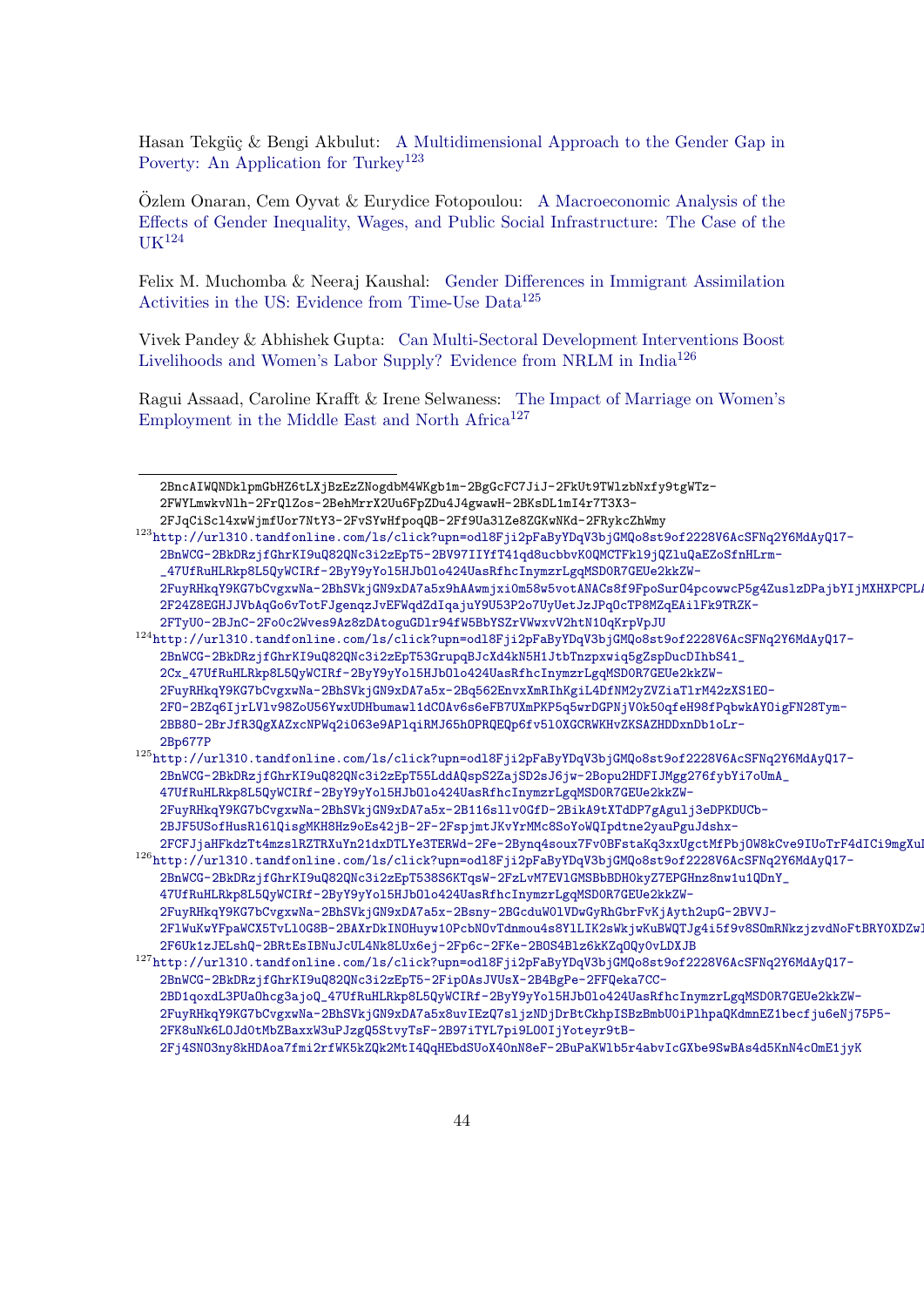Jennifer C. Olmsted & Edward A. Sayre: [Gender and Mandated Benefits: The Impact](http://url310.tandfonline.com/ls/click?upn=odl8Fji2pFaByYDqV3bjGMQo8st9of2228V6AcSFNq2Y6MdAyQ17-2BnWCG-2BkDRzjfGhrKI9uQ82QNc3i2zEpT57P9N29n2alcnlvbADTGRHmx-2FbJ-2FqFdZqJboOx3FLH5wjZKj_47UfRuHLRkp8L5QyWCIRf-2ByY9yYol5HJbOlo424UasRfhcInymzrLgqMSD0R7GEUe2kkZW-2FuyRHkqY9KG7bCvgxwNa-2BhSVkjGN9xDA7a5x-2BF19GTmhEX8GcIFW1oanZZXXIS4OdGQP1eiE5-2FyGwMyFRnbXvkiDJJl7N8Wj5QvcYMskR4B-2F0tL9BZGxkmJFblPJ0UZYmOm2y4aN173rcOnPH7bpVvDOAgs7TfH8KUi6nXZZbpckyUnBcXEn1ZVAht-2Flv-2FCB6XcU7WYbePcKNe9aUnaVPWp3x9C8UaAhrVz0Vg6b9CbZz4Hvm5YRyEIjHb) [of Israeli Reserve Duty on Wages](http://url310.tandfonline.com/ls/click?upn=odl8Fji2pFaByYDqV3bjGMQo8st9of2228V6AcSFNq2Y6MdAyQ17-2BnWCG-2BkDRzjfGhrKI9uQ82QNc3i2zEpT57P9N29n2alcnlvbADTGRHmx-2FbJ-2FqFdZqJboOx3FLH5wjZKj_47UfRuHLRkp8L5QyWCIRf-2ByY9yYol5HJbOlo424UasRfhcInymzrLgqMSD0R7GEUe2kkZW-2FuyRHkqY9KG7bCvgxwNa-2BhSVkjGN9xDA7a5x-2BF19GTmhEX8GcIFW1oanZZXXIS4OdGQP1eiE5-2FyGwMyFRnbXvkiDJJl7N8Wj5QvcYMskR4B-2F0tL9BZGxkmJFblPJ0UZYmOm2y4aN173rcOnPH7bpVvDOAgs7TfH8KUi6nXZZbpckyUnBcXEn1ZVAht-2Flv-2FCB6XcU7WYbePcKNe9aUnaVPWp3x9C8UaAhrVz0Vg6b9CbZz4Hvm5YRyEIjHb)<sup>[128](#page-44-1)</sup>

Jing Liu, Liangshu Qi & Yanyan Xiong: [Non-Parental Childcare Services and Time](http://url310.tandfonline.com/ls/click?upn=odl8Fji2pFaByYDqV3bjGMQo8st9of2228V6AcSFNq2Y6MdAyQ17-2BnWCG-2BkDRzjfGhrKI9uQ82QNc3i2zEpT53wlKHedQy5X-2FLEQBfUJy3s81BBhpdrR5X9MRj-2FZdSr2HPqL_47UfRuHLRkp8L5QyWCIRf-2ByY9yYol5HJbOlo424UasRfhcInymzrLgqMSD0R7GEUe2kkZW-2FuyRHkqY9KG7bCvgxwNa-2BhSVkjGN9xDA7a5x8cTdunNeLEvXGQeS4nmBCk3iulkt0kmJEtY-2BX6vY4ESEpHsZvSV-2FKZFG0nFPCYE6rOah1tuioUEF5e9v2bs3z8LpxRCu-2BNO4Jcb93sx37MERhlpX-2F7Q5HehNjPubr45FWVoOMreYsszr3iQqTiUCmjaFLMmGpztswHqfntXRH8EImJXayuYi0DE40Iok7S7zumE7TPZZteABtZuFm8s4RP) [Allocation of Mothers with Young Children in China](http://url310.tandfonline.com/ls/click?upn=odl8Fji2pFaByYDqV3bjGMQo8st9of2228V6AcSFNq2Y6MdAyQ17-2BnWCG-2BkDRzjfGhrKI9uQ82QNc3i2zEpT53wlKHedQy5X-2FLEQBfUJy3s81BBhpdrR5X9MRj-2FZdSr2HPqL_47UfRuHLRkp8L5QyWCIRf-2ByY9yYol5HJbOlo424UasRfhcInymzrLgqMSD0R7GEUe2kkZW-2FuyRHkqY9KG7bCvgxwNa-2BhSVkjGN9xDA7a5x8cTdunNeLEvXGQeS4nmBCk3iulkt0kmJEtY-2BX6vY4ESEpHsZvSV-2FKZFG0nFPCYE6rOah1tuioUEF5e9v2bs3z8LpxRCu-2BNO4Jcb93sx37MERhlpX-2F7Q5HehNjPubr45FWVoOMreYsszr3iQqTiUCmjaFLMmGpztswHqfntXRH8EImJXayuYi0DE40Iok7S7zumE7TPZZteABtZuFm8s4RP)[129](#page-44-2)

Radka Dudová: [Cash for Care as Special Money: The Meaning and Uses of the Care](http://url310.tandfonline.com/ls/click?upn=odl8Fji2pFaByYDqV3bjGMQo8st9of2228V6AcSFNq2Y6MdAyQ17-2BnWCG-2BkDRzjfGhrKI9uQ82QNc3i2zEpT5wyEhKbP1tu7lwKi-2FmBJn4ffWB9OPLf-2BvEmXuDefOW2T-BUp_47UfRuHLRkp8L5QyWCIRf-2ByY9yYol5HJbOlo424UasRfhcInymzrLgqMSD0R7GEUe2kkZW-2FuyRHkqY9KG7bCvgxwNa-2BhSVkjGN9xDA7a5x-2FaEZPAoKYIeg7PGPu06P7VDiyqpEId18mymaSgY2MT-2Bs17eWgo-2B7DFR5Z-2F7xA-2BUlJq5hFnkn1usJWjCkBdNRdMdfQjOjrWkZHaHBxbKwvDlHDi-2BtMbzwjcVfYwxbb-2BEIGUgaBpc6OKgA3cHgPnVKBokD-2FeLz0gIz8CA8PfH8Hld0mDVBE-2FDUhzZSbvV-2FLKDI1Blyw5rB-2Bgjh-2BTkoxxu2NU) [Allowance in Close Relationships in the Czech Republic](http://url310.tandfonline.com/ls/click?upn=odl8Fji2pFaByYDqV3bjGMQo8st9of2228V6AcSFNq2Y6MdAyQ17-2BnWCG-2BkDRzjfGhrKI9uQ82QNc3i2zEpT5wyEhKbP1tu7lwKi-2FmBJn4ffWB9OPLf-2BvEmXuDefOW2T-BUp_47UfRuHLRkp8L5QyWCIRf-2ByY9yYol5HJbOlo424UasRfhcInymzrLgqMSD0R7GEUe2kkZW-2FuyRHkqY9KG7bCvgxwNa-2BhSVkjGN9xDA7a5x-2FaEZPAoKYIeg7PGPu06P7VDiyqpEId18mymaSgY2MT-2Bs17eWgo-2B7DFR5Z-2F7xA-2BUlJq5hFnkn1usJWjCkBdNRdMdfQjOjrWkZHaHBxbKwvDlHDi-2BtMbzwjcVfYwxbb-2BEIGUgaBpc6OKgA3cHgPnVKBokD-2FeLz0gIz8CA8PfH8Hld0mDVBE-2FDUhzZSbvV-2FLKDI1Blyw5rB-2Bgjh-2BTkoxxu2NU)<sup>[130](#page-44-3)</sup>

### Corrections:

 $\text{Correction}^{131}$  $\text{Correction}^{131}$  $\text{Correction}^{131}$  $\text{Correction}^{131}$  $\text{Correction}^{131}$ 

### <span id="page-44-0"></span>Industrial and Corporate Change 31 (3)

Editor's Choice: Richard R Nelson: [The economic system question revisited](https://click.skem1.com/click/bbu3-2jhoh3-4qnag5-63suwhr9/)<sup>[132](#page-44-5)</sup>

Stijn Kelchtermans; Daniel Neicu; Reinhilde Veugelers: [Off the beaten path: what](https://click.skem1.com/click/bbu3-2jhoh3-4qnaew-63suwhr3/) [drives scientists' entry into new fields?](https://click.skem1.com/click/bbu3-2jhoh3-4qnaew-63suwhr3/)<sup>[133](#page-44-6)</sup>

<span id="page-44-3"></span><span id="page-44-2"></span><span id="page-44-1"></span><sup>128</sup>[http://url310.tandfonline.com/ls/click?upn=odl8Fji2pFaByYDqV3bjGMQo8st9of2228V6AcSFNq2Y](http://url310.tandfonline.com/ls/click?upn=odl8Fji2pFaByYDqV3bjGMQo8st9of2228V6AcSFNq2Y6MdAyQ17-2BnWCG-2BkDRzjfGhrKI9uQ82QNc3i2zEpT57P9N29n2alcnlvbADTGRHmx-2FbJ-2FqFdZqJboOx3FLH5wjZKj_47UfRuHLRkp8L5QyWCIRf-2ByY9yYol5HJbOlo424UasRfhcInymzrLgqMSD0R7GEUe2kkZW-2FuyRHkqY9KG7bCvgxwNa-2BhSVkjGN9xDA7a5x-2BF19GTmhEX8GcIFW1oanZZXXIS4OdGQP1eiE5-2FyGwMyFRnbXvkiDJJl7N8Wj5QvcYMskR4B-2F0tL9BZGxkmJFblPJ0UZYmOm2y4aN173rcOnPH7bpVvDOAgs7TfH8KUi6nXZZbpckyUnBcXEn1ZVAht-2Flv-2FCB6XcU7WYbePcKNe9aUnaVPWp3x9C8UaAhrVz0Vg6b9CbZz4Hvm5YRyEIjHb)6MdAyQ17- [2BnWCG-2BkDRzjfGhrKI9uQ82QNc3i2zEpT57P9N29n2alcnlvbADTGRHmx-2FbJ-](http://url310.tandfonline.com/ls/click?upn=odl8Fji2pFaByYDqV3bjGMQo8st9of2228V6AcSFNq2Y6MdAyQ17-2BnWCG-2BkDRzjfGhrKI9uQ82QNc3i2zEpT57P9N29n2alcnlvbADTGRHmx-2FbJ-2FqFdZqJboOx3FLH5wjZKj_47UfRuHLRkp8L5QyWCIRf-2ByY9yYol5HJbOlo424UasRfhcInymzrLgqMSD0R7GEUe2kkZW-2FuyRHkqY9KG7bCvgxwNa-2BhSVkjGN9xDA7a5x-2BF19GTmhEX8GcIFW1oanZZXXIS4OdGQP1eiE5-2FyGwMyFRnbXvkiDJJl7N8Wj5QvcYMskR4B-2F0tL9BZGxkmJFblPJ0UZYmOm2y4aN173rcOnPH7bpVvDOAgs7TfH8KUi6nXZZbpckyUnBcXEn1ZVAht-2Flv-2FCB6XcU7WYbePcKNe9aUnaVPWp3x9C8UaAhrVz0Vg6b9CbZz4Hvm5YRyEIjHb)[2FqFdZqJboOx3FLH5wjZKj\\_47UfRuHLRkp8L5QyWCIRf-2ByY9yYol5HJbOlo424UasRfhcInymzrLgqMSD0R7](http://url310.tandfonline.com/ls/click?upn=odl8Fji2pFaByYDqV3bjGMQo8st9of2228V6AcSFNq2Y6MdAyQ17-2BnWCG-2BkDRzjfGhrKI9uQ82QNc3i2zEpT57P9N29n2alcnlvbADTGRHmx-2FbJ-2FqFdZqJboOx3FLH5wjZKj_47UfRuHLRkp8L5QyWCIRf-2ByY9yYol5HJbOlo424UasRfhcInymzrLgqMSD0R7GEUe2kkZW-2FuyRHkqY9KG7bCvgxwNa-2BhSVkjGN9xDA7a5x-2BF19GTmhEX8GcIFW1oanZZXXIS4OdGQP1eiE5-2FyGwMyFRnbXvkiDJJl7N8Wj5QvcYMskR4B-2F0tL9BZGxkmJFblPJ0UZYmOm2y4aN173rcOnPH7bpVvDOAgs7TfH8KUi6nXZZbpckyUnBcXEn1ZVAht-2Flv-2FCB6XcU7WYbePcKNe9aUnaVPWp3x9C8UaAhrVz0Vg6b9CbZz4Hvm5YRyEIjHb)GEUe2kkZW-[2FuyRHkqY9KG7bCvgxwNa-2BhSVkjGN9xDA7a5x-2BF19GTmhEX8GcIFW1oanZZXXIS4OdGQP1eiE5-](http://url310.tandfonline.com/ls/click?upn=odl8Fji2pFaByYDqV3bjGMQo8st9of2228V6AcSFNq2Y6MdAyQ17-2BnWCG-2BkDRzjfGhrKI9uQ82QNc3i2zEpT57P9N29n2alcnlvbADTGRHmx-2FbJ-2FqFdZqJboOx3FLH5wjZKj_47UfRuHLRkp8L5QyWCIRf-2ByY9yYol5HJbOlo424UasRfhcInymzrLgqMSD0R7GEUe2kkZW-2FuyRHkqY9KG7bCvgxwNa-2BhSVkjGN9xDA7a5x-2BF19GTmhEX8GcIFW1oanZZXXIS4OdGQP1eiE5-2FyGwMyFRnbXvkiDJJl7N8Wj5QvcYMskR4B-2F0tL9BZGxkmJFblPJ0UZYmOm2y4aN173rcOnPH7bpVvDOAgs7TfH8KUi6nXZZbpckyUnBcXEn1ZVAht-2Flv-2FCB6XcU7WYbePcKNe9aUnaVPWp3x9C8UaAhrVz0Vg6b9CbZz4Hvm5YRyEIjHb) 2FyGwMyFRnbXvkiDJJ17N8Wj5QvcYMskR4B-2F0tL9BZGxkmJFblPJ0UZYmOm2y4aN173rcOnPH7bpVvDOAgs7TfH8KUi6nXZZbpckyUi [2Flv-2FCB6XcU7WYbePcKNe9aUnaVPWp3x9C8UaAhrVz0Vg6b9CbZz4Hvm5YRyEIjHb](http://url310.tandfonline.com/ls/click?upn=odl8Fji2pFaByYDqV3bjGMQo8st9of2228V6AcSFNq2Y6MdAyQ17-2BnWCG-2BkDRzjfGhrKI9uQ82QNc3i2zEpT57P9N29n2alcnlvbADTGRHmx-2FbJ-2FqFdZqJboOx3FLH5wjZKj_47UfRuHLRkp8L5QyWCIRf-2ByY9yYol5HJbOlo424UasRfhcInymzrLgqMSD0R7GEUe2kkZW-2FuyRHkqY9KG7bCvgxwNa-2BhSVkjGN9xDA7a5x-2BF19GTmhEX8GcIFW1oanZZXXIS4OdGQP1eiE5-2FyGwMyFRnbXvkiDJJl7N8Wj5QvcYMskR4B-2F0tL9BZGxkmJFblPJ0UZYmOm2y4aN173rcOnPH7bpVvDOAgs7TfH8KUi6nXZZbpckyUnBcXEn1ZVAht-2Flv-2FCB6XcU7WYbePcKNe9aUnaVPWp3x9C8UaAhrVz0Vg6b9CbZz4Hvm5YRyEIjHb) <sup>129</sup>[http://url310.tandfonline.com/ls/click?upn=odl8Fji2pFaByYDqV3bjGMQo8st9of2228V6AcSFNq2Y](http://url310.tandfonline.com/ls/click?upn=odl8Fji2pFaByYDqV3bjGMQo8st9of2228V6AcSFNq2Y6MdAyQ17-2BnWCG-2BkDRzjfGhrKI9uQ82QNc3i2zEpT53wlKHedQy5X-2FLEQBfUJy3s81BBhpdrR5X9MRj-2FZdSr2HPqL_47UfRuHLRkp8L5QyWCIRf-2ByY9yYol5HJbOlo424UasRfhcInymzrLgqMSD0R7GEUe2kkZW-2FuyRHkqY9KG7bCvgxwNa-2BhSVkjGN9xDA7a5x8cTdunNeLEvXGQeS4nmBCk3iulkt0kmJEtY-2BX6vY4ESEpHsZvSV-2FKZFG0nFPCYE6rOah1tuioUEF5e9v2bs3z8LpxRCu-2BNO4Jcb93sx37MERhlpX-2F7Q5HehNjPubr45FWVoOMreYsszr3iQqTiUCmjaFLMmGpztswHqfntXRH8EImJXayuYi0DE40Iok7S7zumE7TPZZteABtZuFm8s4RP)6MdAyQ17- [2BnWCG-2BkDRzjfGhrKI9uQ82QNc3i2zEpT53wlKHedQy5X-2FLEQBfUJy3s81BBhpdrR5X9MRj-](http://url310.tandfonline.com/ls/click?upn=odl8Fji2pFaByYDqV3bjGMQo8st9of2228V6AcSFNq2Y6MdAyQ17-2BnWCG-2BkDRzjfGhrKI9uQ82QNc3i2zEpT53wlKHedQy5X-2FLEQBfUJy3s81BBhpdrR5X9MRj-2FZdSr2HPqL_47UfRuHLRkp8L5QyWCIRf-2ByY9yYol5HJbOlo424UasRfhcInymzrLgqMSD0R7GEUe2kkZW-2FuyRHkqY9KG7bCvgxwNa-2BhSVkjGN9xDA7a5x8cTdunNeLEvXGQeS4nmBCk3iulkt0kmJEtY-2BX6vY4ESEpHsZvSV-2FKZFG0nFPCYE6rOah1tuioUEF5e9v2bs3z8LpxRCu-2BNO4Jcb93sx37MERhlpX-2F7Q5HehNjPubr45FWVoOMreYsszr3iQqTiUCmjaFLMmGpztswHqfntXRH8EImJXayuYi0DE40Iok7S7zumE7TPZZteABtZuFm8s4RP)[2FZdSr2HPqL\\_47UfRuHLRkp8L5QyWCIRf-2ByY9yYol5HJbOlo424UasRfhcInymzrLgqMSD0R7GEUe2kkZW-](http://url310.tandfonline.com/ls/click?upn=odl8Fji2pFaByYDqV3bjGMQo8st9of2228V6AcSFNq2Y6MdAyQ17-2BnWCG-2BkDRzjfGhrKI9uQ82QNc3i2zEpT53wlKHedQy5X-2FLEQBfUJy3s81BBhpdrR5X9MRj-2FZdSr2HPqL_47UfRuHLRkp8L5QyWCIRf-2ByY9yYol5HJbOlo424UasRfhcInymzrLgqMSD0R7GEUe2kkZW-2FuyRHkqY9KG7bCvgxwNa-2BhSVkjGN9xDA7a5x8cTdunNeLEvXGQeS4nmBCk3iulkt0kmJEtY-2BX6vY4ESEpHsZvSV-2FKZFG0nFPCYE6rOah1tuioUEF5e9v2bs3z8LpxRCu-2BNO4Jcb93sx37MERhlpX-2F7Q5HehNjPubr45FWVoOMreYsszr3iQqTiUCmjaFLMmGpztswHqfntXRH8EImJXayuYi0DE40Iok7S7zumE7TPZZteABtZuFm8s4RP)[2FuyRHkqY9KG7bCvgxwNa-2BhSVkjGN9xDA7a5x8cTdunNeLEvXGQeS4nmBCk3iulkt0kmJEtY-](http://url310.tandfonline.com/ls/click?upn=odl8Fji2pFaByYDqV3bjGMQo8st9of2228V6AcSFNq2Y6MdAyQ17-2BnWCG-2BkDRzjfGhrKI9uQ82QNc3i2zEpT53wlKHedQy5X-2FLEQBfUJy3s81BBhpdrR5X9MRj-2FZdSr2HPqL_47UfRuHLRkp8L5QyWCIRf-2ByY9yYol5HJbOlo424UasRfhcInymzrLgqMSD0R7GEUe2kkZW-2FuyRHkqY9KG7bCvgxwNa-2BhSVkjGN9xDA7a5x8cTdunNeLEvXGQeS4nmBCk3iulkt0kmJEtY-2BX6vY4ESEpHsZvSV-2FKZFG0nFPCYE6rOah1tuioUEF5e9v2bs3z8LpxRCu-2BNO4Jcb93sx37MERhlpX-2F7Q5HehNjPubr45FWVoOMreYsszr3iQqTiUCmjaFLMmGpztswHqfntXRH8EImJXayuYi0DE40Iok7S7zumE7TPZZteABtZuFm8s4RP)[2BX6vY4ESEpHsZvSV-2FKZFG0nFPCYE6rOah1tuioUEF5e9v2bs3z8LpxRCu-2BNO4Jcb93sx37MERhlpX-](http://url310.tandfonline.com/ls/click?upn=odl8Fji2pFaByYDqV3bjGMQo8st9of2228V6AcSFNq2Y6MdAyQ17-2BnWCG-2BkDRzjfGhrKI9uQ82QNc3i2zEpT53wlKHedQy5X-2FLEQBfUJy3s81BBhpdrR5X9MRj-2FZdSr2HPqL_47UfRuHLRkp8L5QyWCIRf-2ByY9yYol5HJbOlo424UasRfhcInymzrLgqMSD0R7GEUe2kkZW-2FuyRHkqY9KG7bCvgxwNa-2BhSVkjGN9xDA7a5x8cTdunNeLEvXGQeS4nmBCk3iulkt0kmJEtY-2BX6vY4ESEpHsZvSV-2FKZFG0nFPCYE6rOah1tuioUEF5e9v2bs3z8LpxRCu-2BNO4Jcb93sx37MERhlpX-2F7Q5HehNjPubr45FWVoOMreYsszr3iQqTiUCmjaFLMmGpztswHqfntXRH8EImJXayuYi0DE40Iok7S7zumE7TPZZteABtZuFm8s4RP)[2F7Q5HehNjPubr45FWVoOMreYsszr3iQqTiUCmjaFLMmGpztswHqfntXRH8EImJXayuYi0DE40Iok7S7zumE7TPZZteABtZuFm8s4RP](http://url310.tandfonline.com/ls/click?upn=odl8Fji2pFaByYDqV3bjGMQo8st9of2228V6AcSFNq2Y6MdAyQ17-2BnWCG-2BkDRzjfGhrKI9uQ82QNc3i2zEpT53wlKHedQy5X-2FLEQBfUJy3s81BBhpdrR5X9MRj-2FZdSr2HPqL_47UfRuHLRkp8L5QyWCIRf-2ByY9yYol5HJbOlo424UasRfhcInymzrLgqMSD0R7GEUe2kkZW-2FuyRHkqY9KG7bCvgxwNa-2BhSVkjGN9xDA7a5x8cTdunNeLEvXGQeS4nmBCk3iulkt0kmJEtY-2BX6vY4ESEpHsZvSV-2FKZFG0nFPCYE6rOah1tuioUEF5e9v2bs3z8LpxRCu-2BNO4Jcb93sx37MERhlpX-2F7Q5HehNjPubr45FWVoOMreYsszr3iQqTiUCmjaFLMmGpztswHqfntXRH8EImJXayuYi0DE40Iok7S7zumE7TPZZteABtZuFm8s4RP) <sup>130</sup>[http://url310.tandfonline.com/ls/click?upn=odl8Fji2pFaByYDqV3bjGMQo8st9of2228V6AcSFNq2Y](http://url310.tandfonline.com/ls/click?upn=odl8Fji2pFaByYDqV3bjGMQo8st9of2228V6AcSFNq2Y6MdAyQ17-2BnWCG-2BkDRzjfGhrKI9uQ82QNc3i2zEpT5wyEhKbP1tu7lwKi-2FmBJn4ffWB9OPLf-2BvEmXuDefOW2T-BUp_47UfRuHLRkp8L5QyWCIRf-2ByY9yYol5HJbOlo424UasRfhcInymzrLgqMSD0R7GEUe2kkZW-2FuyRHkqY9KG7bCvgxwNa-2BhSVkjGN9xDA7a5x-2FaEZPAoKYIeg7PGPu06P7VDiyqpEId18mymaSgY2MT-2Bs17eWgo-2B7DFR5Z-2F7xA-2BUlJq5hFnkn1usJWjCkBdNRdMdfQjOjrWkZHaHBxbKwvDlHDi-2BtMbzwjcVfYwxbb-2BEIGUgaBpc6OKgA3cHgPnVKBokD-2FeLz0gIz8CA8PfH8Hld0mDVBE-2FDUhzZSbvV-2FLKDI1Blyw5rB-2Bgjh-2BTkoxxu2NU)6MdAyQ17- [2BnWCG-2BkDRzjfGhrKI9uQ82QNc3i2zEpT5wyEhKbP1tu7lwKi-2FmBJn4ffWB9OPLf-2BvEmXuDefOW2T-](http://url310.tandfonline.com/ls/click?upn=odl8Fji2pFaByYDqV3bjGMQo8st9of2228V6AcSFNq2Y6MdAyQ17-2BnWCG-2BkDRzjfGhrKI9uQ82QNc3i2zEpT5wyEhKbP1tu7lwKi-2FmBJn4ffWB9OPLf-2BvEmXuDefOW2T-BUp_47UfRuHLRkp8L5QyWCIRf-2ByY9yYol5HJbOlo424UasRfhcInymzrLgqMSD0R7GEUe2kkZW-2FuyRHkqY9KG7bCvgxwNa-2BhSVkjGN9xDA7a5x-2FaEZPAoKYIeg7PGPu06P7VDiyqpEId18mymaSgY2MT-2Bs17eWgo-2B7DFR5Z-2F7xA-2BUlJq5hFnkn1usJWjCkBdNRdMdfQjOjrWkZHaHBxbKwvDlHDi-2BtMbzwjcVfYwxbb-2BEIGUgaBpc6OKgA3cHgPnVKBokD-2FeLz0gIz8CA8PfH8Hld0mDVBE-2FDUhzZSbvV-2FLKDI1Blyw5rB-2Bgjh-2BTkoxxu2NU)[BUp\\_47UfRuHLRkp8L5QyWCIRf-2ByY9yYol5HJbOlo424UasRfhcInymzrLgqMSD0R7GEUe2kkZW-](http://url310.tandfonline.com/ls/click?upn=odl8Fji2pFaByYDqV3bjGMQo8st9of2228V6AcSFNq2Y6MdAyQ17-2BnWCG-2BkDRzjfGhrKI9uQ82QNc3i2zEpT5wyEhKbP1tu7lwKi-2FmBJn4ffWB9OPLf-2BvEmXuDefOW2T-BUp_47UfRuHLRkp8L5QyWCIRf-2ByY9yYol5HJbOlo424UasRfhcInymzrLgqMSD0R7GEUe2kkZW-2FuyRHkqY9KG7bCvgxwNa-2BhSVkjGN9xDA7a5x-2FaEZPAoKYIeg7PGPu06P7VDiyqpEId18mymaSgY2MT-2Bs17eWgo-2B7DFR5Z-2F7xA-2BUlJq5hFnkn1usJWjCkBdNRdMdfQjOjrWkZHaHBxbKwvDlHDi-2BtMbzwjcVfYwxbb-2BEIGUgaBpc6OKgA3cHgPnVKBokD-2FeLz0gIz8CA8PfH8Hld0mDVBE-2FDUhzZSbvV-2FLKDI1Blyw5rB-2Bgjh-2BTkoxxu2NU)[2FuyRHkqY9KG7bCvgxwNa-2BhSVkjGN9xDA7a5x-2FaEZPAoKYIeg7PGPu06P7VDiyqpEId18mymaSgY2MT-](http://url310.tandfonline.com/ls/click?upn=odl8Fji2pFaByYDqV3bjGMQo8st9of2228V6AcSFNq2Y6MdAyQ17-2BnWCG-2BkDRzjfGhrKI9uQ82QNc3i2zEpT5wyEhKbP1tu7lwKi-2FmBJn4ffWB9OPLf-2BvEmXuDefOW2T-BUp_47UfRuHLRkp8L5QyWCIRf-2ByY9yYol5HJbOlo424UasRfhcInymzrLgqMSD0R7GEUe2kkZW-2FuyRHkqY9KG7bCvgxwNa-2BhSVkjGN9xDA7a5x-2FaEZPAoKYIeg7PGPu06P7VDiyqpEId18mymaSgY2MT-2Bs17eWgo-2B7DFR5Z-2F7xA-2BUlJq5hFnkn1usJWjCkBdNRdMdfQjOjrWkZHaHBxbKwvDlHDi-2BtMbzwjcVfYwxbb-2BEIGUgaBpc6OKgA3cHgPnVKBokD-2FeLz0gIz8CA8PfH8Hld0mDVBE-2FDUhzZSbvV-2FLKDI1Blyw5rB-2Bgjh-2BTkoxxu2NU)[2Bs17eWgo-2B7DFR5Z-2F7xA-2BUlJq5hFnkn1usJWjCkBdNRdMdfQjOjrWkZHaHBxbKwvDlHDi-](http://url310.tandfonline.com/ls/click?upn=odl8Fji2pFaByYDqV3bjGMQo8st9of2228V6AcSFNq2Y6MdAyQ17-2BnWCG-2BkDRzjfGhrKI9uQ82QNc3i2zEpT5wyEhKbP1tu7lwKi-2FmBJn4ffWB9OPLf-2BvEmXuDefOW2T-BUp_47UfRuHLRkp8L5QyWCIRf-2ByY9yYol5HJbOlo424UasRfhcInymzrLgqMSD0R7GEUe2kkZW-2FuyRHkqY9KG7bCvgxwNa-2BhSVkjGN9xDA7a5x-2FaEZPAoKYIeg7PGPu06P7VDiyqpEId18mymaSgY2MT-2Bs17eWgo-2B7DFR5Z-2F7xA-2BUlJq5hFnkn1usJWjCkBdNRdMdfQjOjrWkZHaHBxbKwvDlHDi-2BtMbzwjcVfYwxbb-2BEIGUgaBpc6OKgA3cHgPnVKBokD-2FeLz0gIz8CA8PfH8Hld0mDVBE-2FDUhzZSbvV-2FLKDI1Blyw5rB-2Bgjh-2BTkoxxu2NU)[2BtMbzwjcVfYwxbb-2BEIGUgaBpc6OKgA3cHgPnVKBokD-2FeLz0gIz8CA8PfH8Hld0mDVBE-2FDUhzZSbvV-](http://url310.tandfonline.com/ls/click?upn=odl8Fji2pFaByYDqV3bjGMQo8st9of2228V6AcSFNq2Y6MdAyQ17-2BnWCG-2BkDRzjfGhrKI9uQ82QNc3i2zEpT5wyEhKbP1tu7lwKi-2FmBJn4ffWB9OPLf-2BvEmXuDefOW2T-BUp_47UfRuHLRkp8L5QyWCIRf-2ByY9yYol5HJbOlo424UasRfhcInymzrLgqMSD0R7GEUe2kkZW-2FuyRHkqY9KG7bCvgxwNa-2BhSVkjGN9xDA7a5x-2FaEZPAoKYIeg7PGPu06P7VDiyqpEId18mymaSgY2MT-2Bs17eWgo-2B7DFR5Z-2F7xA-2BUlJq5hFnkn1usJWjCkBdNRdMdfQjOjrWkZHaHBxbKwvDlHDi-2BtMbzwjcVfYwxbb-2BEIGUgaBpc6OKgA3cHgPnVKBokD-2FeLz0gIz8CA8PfH8Hld0mDVBE-2FDUhzZSbvV-2FLKDI1Blyw5rB-2Bgjh-2BTkoxxu2NU)[2FLKDI1Blyw5rB-2Bgjh-2BTkoxxu2NU](http://url310.tandfonline.com/ls/click?upn=odl8Fji2pFaByYDqV3bjGMQo8st9of2228V6AcSFNq2Y6MdAyQ17-2BnWCG-2BkDRzjfGhrKI9uQ82QNc3i2zEpT5wyEhKbP1tu7lwKi-2FmBJn4ffWB9OPLf-2BvEmXuDefOW2T-BUp_47UfRuHLRkp8L5QyWCIRf-2ByY9yYol5HJbOlo424UasRfhcInymzrLgqMSD0R7GEUe2kkZW-2FuyRHkqY9KG7bCvgxwNa-2BhSVkjGN9xDA7a5x-2FaEZPAoKYIeg7PGPu06P7VDiyqpEId18mymaSgY2MT-2Bs17eWgo-2B7DFR5Z-2F7xA-2BUlJq5hFnkn1usJWjCkBdNRdMdfQjOjrWkZHaHBxbKwvDlHDi-2BtMbzwjcVfYwxbb-2BEIGUgaBpc6OKgA3cHgPnVKBokD-2FeLz0gIz8CA8PfH8Hld0mDVBE-2FDUhzZSbvV-2FLKDI1Blyw5rB-2Bgjh-2BTkoxxu2NU) <sup>131</sup>[http://url310.tandfonline.com/ls/click?upn=odl8Fji2pFaByYDqV3bjGMQo8st9of2228V6AcSFNq2Y](http://url310.tandfonline.com/ls/click?upn=odl8Fji2pFaByYDqV3bjGMQo8st9of2228V6AcSFNq2Y6MdAyQ17-2BnWCG-2BkDRzjfGhrKI9uQ82QNc3i2zEpT56kdNu-2BxTjb3t21-2BnphIi-2BjN-2BVvvcq8OULc-2F-2BHUexro6Euw__47UfRuHLRkp8L5QyWCIRf-2ByY9yYol5HJbOlo424UasRfhcInymzrLgqMSD0R7GEUe2kkZW-2FuyRHkqY9KG7bCvgxwNa-2BhSVkjGN9xDA7a5x9RxZ58SpvEPMh8VAlvYRuHFO-2BRU72tjuSjBtEe8jFbqXG3uG9cvXAAHGjhxTuN4KdHFurf1NwbTQdD82QvIkRPt-2FrGNFtAegfBtONTSmXlyXnF84JVAGyA-2FcCdigqJxJRUIIdVpPehwUivuSwRlmTHNZCXEAzUn-2FmkHtUcsIb-2FB9I7kByqt-2F7eZVt9drCXvC8qlf1IYVfZP8bh2c3z6iAB)6MdAyQ17- [2BnWCG-2BkDRzjfGhrKI9uQ82QNc3i2zEpT56kdNu-2BxTjb3t21-2BnphIi-2BjN-2BVvvcq8OULc-2F-](http://url310.tandfonline.com/ls/click?upn=odl8Fji2pFaByYDqV3bjGMQo8st9of2228V6AcSFNq2Y6MdAyQ17-2BnWCG-2BkDRzjfGhrKI9uQ82QNc3i2zEpT56kdNu-2BxTjb3t21-2BnphIi-2BjN-2BVvvcq8OULc-2F-2BHUexro6Euw__47UfRuHLRkp8L5QyWCIRf-2ByY9yYol5HJbOlo424UasRfhcInymzrLgqMSD0R7GEUe2kkZW-2FuyRHkqY9KG7bCvgxwNa-2BhSVkjGN9xDA7a5x9RxZ58SpvEPMh8VAlvYRuHFO-2BRU72tjuSjBtEe8jFbqXG3uG9cvXAAHGjhxTuN4KdHFurf1NwbTQdD82QvIkRPt-2FrGNFtAegfBtONTSmXlyXnF84JVAGyA-2FcCdigqJxJRUIIdVpPehwUivuSwRlmTHNZCXEAzUn-2FmkHtUcsIb-2FB9I7kByqt-2F7eZVt9drCXvC8qlf1IYVfZP8bh2c3z6iAB)[2BHUexro6Euw\\_\\_47UfRuHLRkp8L5QyWCIRf-2ByY9yYol5HJbOlo424UasRfhcInymzrLgqMSD0R7GEUe2kkZW](http://url310.tandfonline.com/ls/click?upn=odl8Fji2pFaByYDqV3bjGMQo8st9of2228V6AcSFNq2Y6MdAyQ17-2BnWCG-2BkDRzjfGhrKI9uQ82QNc3i2zEpT56kdNu-2BxTjb3t21-2BnphIi-2BjN-2BVvvcq8OULc-2F-2BHUexro6Euw__47UfRuHLRkp8L5QyWCIRf-2ByY9yYol5HJbOlo424UasRfhcInymzrLgqMSD0R7GEUe2kkZW-2FuyRHkqY9KG7bCvgxwNa-2BhSVkjGN9xDA7a5x9RxZ58SpvEPMh8VAlvYRuHFO-2BRU72tjuSjBtEe8jFbqXG3uG9cvXAAHGjhxTuN4KdHFurf1NwbTQdD82QvIkRPt-2FrGNFtAegfBtONTSmXlyXnF84JVAGyA-2FcCdigqJxJRUIIdVpPehwUivuSwRlmTHNZCXEAzUn-2FmkHtUcsIb-2FB9I7kByqt-2F7eZVt9drCXvC8qlf1IYVfZP8bh2c3z6iAB)-[2FuyRHkqY9KG7bCvgxwNa-2BhSVkjGN9xDA7a5x9RxZ58SpvEPMh8VAlvYRuHFO-](http://url310.tandfonline.com/ls/click?upn=odl8Fji2pFaByYDqV3bjGMQo8st9of2228V6AcSFNq2Y6MdAyQ17-2BnWCG-2BkDRzjfGhrKI9uQ82QNc3i2zEpT56kdNu-2BxTjb3t21-2BnphIi-2BjN-2BVvvcq8OULc-2F-2BHUexro6Euw__47UfRuHLRkp8L5QyWCIRf-2ByY9yYol5HJbOlo424UasRfhcInymzrLgqMSD0R7GEUe2kkZW-2FuyRHkqY9KG7bCvgxwNa-2BhSVkjGN9xDA7a5x9RxZ58SpvEPMh8VAlvYRuHFO-2BRU72tjuSjBtEe8jFbqXG3uG9cvXAAHGjhxTuN4KdHFurf1NwbTQdD82QvIkRPt-2FrGNFtAegfBtONTSmXlyXnF84JVAGyA-2FcCdigqJxJRUIIdVpPehwUivuSwRlmTHNZCXEAzUn-2FmkHtUcsIb-2FB9I7kByqt-2F7eZVt9drCXvC8qlf1IYVfZP8bh2c3z6iAB)[2BRU72tjuSjBtEe8jFbqXG3uG9cvXAAHGjhxTuN4KdHFurf1NwbTQdD82QvIkRPt-](http://url310.tandfonline.com/ls/click?upn=odl8Fji2pFaByYDqV3bjGMQo8st9of2228V6AcSFNq2Y6MdAyQ17-2BnWCG-2BkDRzjfGhrKI9uQ82QNc3i2zEpT56kdNu-2BxTjb3t21-2BnphIi-2BjN-2BVvvcq8OULc-2F-2BHUexro6Euw__47UfRuHLRkp8L5QyWCIRf-2ByY9yYol5HJbOlo424UasRfhcInymzrLgqMSD0R7GEUe2kkZW-2FuyRHkqY9KG7bCvgxwNa-2BhSVkjGN9xDA7a5x9RxZ58SpvEPMh8VAlvYRuHFO-2BRU72tjuSjBtEe8jFbqXG3uG9cvXAAHGjhxTuN4KdHFurf1NwbTQdD82QvIkRPt-2FrGNFtAegfBtONTSmXlyXnF84JVAGyA-2FcCdigqJxJRUIIdVpPehwUivuSwRlmTHNZCXEAzUn-2FmkHtUcsIb-2FB9I7kByqt-2F7eZVt9drCXvC8qlf1IYVfZP8bh2c3z6iAB)[2FrGNFtAegfBtONTSmXlyXnF84JVAGyA-2FcCdigqJxJRUIIdVpPehwUivuSwRlmTHNZCXEAzUn-](http://url310.tandfonline.com/ls/click?upn=odl8Fji2pFaByYDqV3bjGMQo8st9of2228V6AcSFNq2Y6MdAyQ17-2BnWCG-2BkDRzjfGhrKI9uQ82QNc3i2zEpT56kdNu-2BxTjb3t21-2BnphIi-2BjN-2BVvvcq8OULc-2F-2BHUexro6Euw__47UfRuHLRkp8L5QyWCIRf-2ByY9yYol5HJbOlo424UasRfhcInymzrLgqMSD0R7GEUe2kkZW-2FuyRHkqY9KG7bCvgxwNa-2BhSVkjGN9xDA7a5x9RxZ58SpvEPMh8VAlvYRuHFO-2BRU72tjuSjBtEe8jFbqXG3uG9cvXAAHGjhxTuN4KdHFurf1NwbTQdD82QvIkRPt-2FrGNFtAegfBtONTSmXlyXnF84JVAGyA-2FcCdigqJxJRUIIdVpPehwUivuSwRlmTHNZCXEAzUn-2FmkHtUcsIb-2FB9I7kByqt-2F7eZVt9drCXvC8qlf1IYVfZP8bh2c3z6iAB)[2FmkHtUcsIb-2FB9I7kByqt-2F7eZVt9drCXvC8qlf1IYVfZP8bh2c3z6iAB](http://url310.tandfonline.com/ls/click?upn=odl8Fji2pFaByYDqV3bjGMQo8st9of2228V6AcSFNq2Y6MdAyQ17-2BnWCG-2BkDRzjfGhrKI9uQ82QNc3i2zEpT56kdNu-2BxTjb3t21-2BnphIi-2BjN-2BVvvcq8OULc-2F-2BHUexro6Euw__47UfRuHLRkp8L5QyWCIRf-2ByY9yYol5HJbOlo424UasRfhcInymzrLgqMSD0R7GEUe2kkZW-2FuyRHkqY9KG7bCvgxwNa-2BhSVkjGN9xDA7a5x9RxZ58SpvEPMh8VAlvYRuHFO-2BRU72tjuSjBtEe8jFbqXG3uG9cvXAAHGjhxTuN4KdHFurf1NwbTQdD82QvIkRPt-2FrGNFtAegfBtONTSmXlyXnF84JVAGyA-2FcCdigqJxJRUIIdVpPehwUivuSwRlmTHNZCXEAzUn-2FmkHtUcsIb-2FB9I7kByqt-2F7eZVt9drCXvC8qlf1IYVfZP8bh2c3z6iAB) <sup>132</sup><https://click.skem1.com/click/bbu3-2jhoh3-4qnag5-63suwhr9/>

<span id="page-44-6"></span><span id="page-44-5"></span><span id="page-44-4"></span><sup>133</sup><https://click.skem1.com/click/bbu3-2jhoh3-4qnaew-63suwhr3/>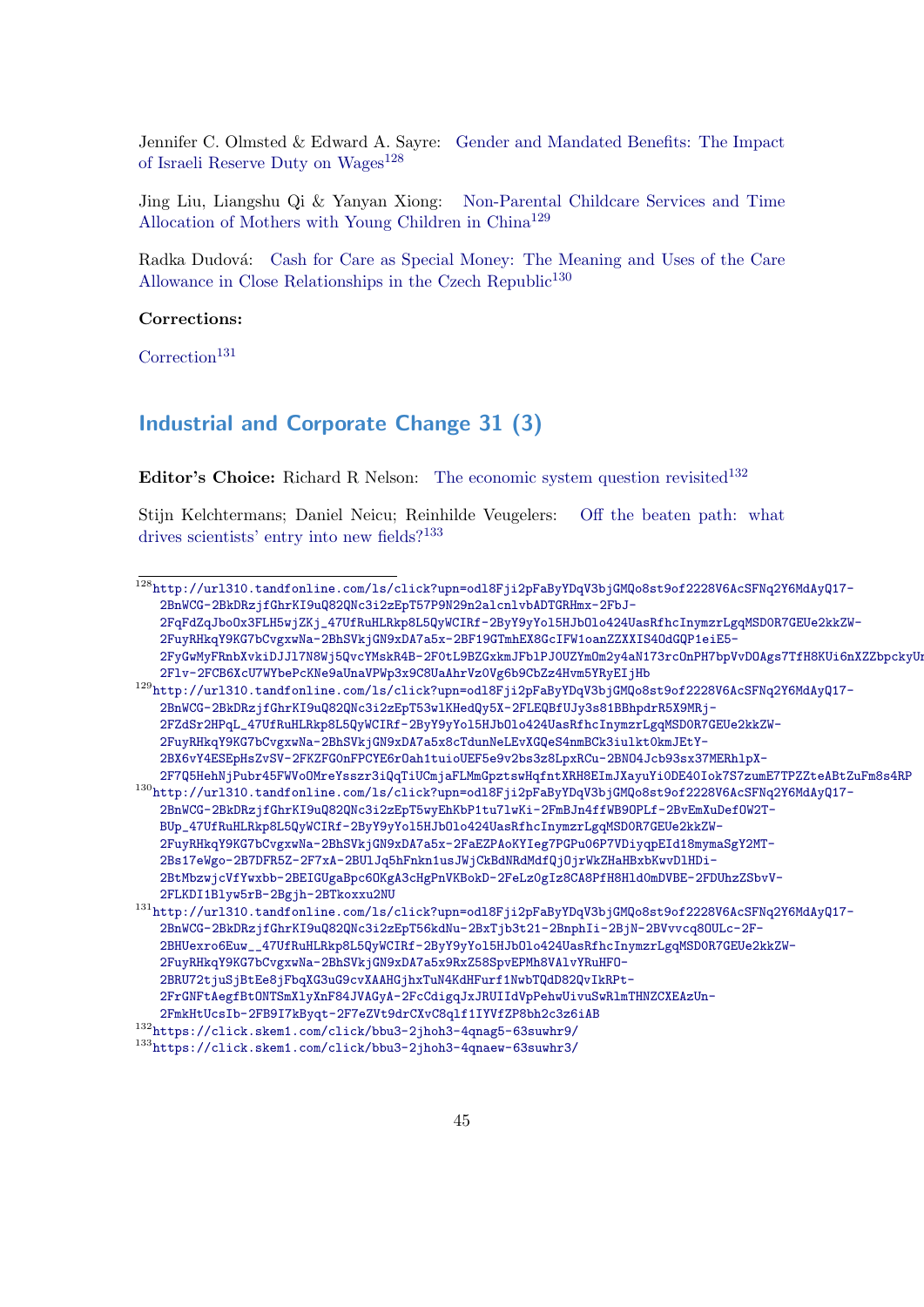Diego Zunino: [Influence of genetic factors and institutional environment on entrepreneuri](https://click.skem1.com/click/bbu3-2jhoh3-4qnaf0-63suwhr3/)al activity: evidence from a twin study in  $Italy<sup>134</sup>$  $Italy<sup>134</sup>$  $Italy<sup>134</sup>$ 

Hussain Muhammad; Stefania Migliori; Sana Mohsni: [Corporate governance and R&D](https://click.skem1.com/click/bbu3-2jhoh3-4qnaf2-63suwhr5/) [investment: the role of debt financing](https://click.skem1.com/click/bbu3-2jhoh3-4qnaf2-63suwhr5/)<sup>[135](#page-45-2)</sup>

Beniamino Callegari; Christophe Feder: [The long-term economic effects of pandemics:](https://click.skem1.com/click/bbu3-2jhoh3-4qnaf6-63suwhr9/) [toward an evolutionary approach](https://click.skem1.com/click/bbu3-2jhoh3-4qnaf6-63suwhr9/)<sup>[136](#page-45-3)</sup>

Octavio Escobar; Olivier Lamotte; Ana Colovic; Pierre-Xavier Meschi: [Impact of sourc](https://click.skem1.com/click/bbu3-2jhoh3-4qnaf9-63suwhr2/)[ing from the informal economy on the export likelihood and performance of emerging](https://click.skem1.com/click/bbu3-2jhoh3-4qnaf9-63suwhr2/) [economy firms](https://click.skem1.com/click/bbu3-2jhoh3-4qnaf9-63suwhr2/)<sup>[137](#page-45-4)</sup>

Marco Caliendo; Frank M Fossen; Alexander S Kritikos: [Personality characteristics](https://click.skem1.com/click/bbu3-2jhoh3-4qnaff-63suwhr7/) [and the decision to hire](https://click.skem1.com/click/bbu3-2jhoh3-4qnaff-63suwhr7/)<sup>[138](#page-45-5)</sup>

Xinwei Shi; Christopher Williams; Dylan Sutherland; Ke Rong: [Patent- and trademark](https://click.skem1.com/click/bbu3-2jhoh3-4qnafj-63suwhr1/)[seeking outward foreign direct investment by Chinese firms: The role of business group](https://click.skem1.com/click/bbu3-2jhoh3-4qnafj-63suwhr1/) [affiliation](https://click.skem1.com/click/bbu3-2jhoh3-4qnafj-63suwhr1/)<sup>[139](#page-45-6)</sup>

Giovanna Magnani; Stefano Denicolai; Bent Petersen:  $I^{140}$  $I^{140}$  $I^{140}$  $I^{140}$  [nternationalization, value](https://click.skem1.com/click/bbu3-2jhoh3-4qnafo-63suwhr6/)[chain configuration, and the adoption of additive manufacturing technologies](https://click.skem1.com/click/bbu3-2jhoh3-4qnafo-63suwhr6/)<sup>[141](#page-45-8)</sup>

Shih-Chang Hung; Jiun-Yan Lai; John S Liu: [Mapping technological trajectories as the](https://click.skem1.com/click/bbu3-2jhoh3-4qnafs-63suwhr0/) [main paths of knowledge flow: Evidence from printers](https://click.skem1.com/click/bbu3-2jhoh3-4qnafs-63suwhr0/) $^{142}$  $^{142}$  $^{142}$ 

Filippo Bontadini; Rinaldo Evangelista; Valentina Meliciani; Maria Savona: [P](http://click.skem1.com/click/bbu3-2jhoh3-4qnafw-63suwhr4/)<sup>[143](#page-45-10)</sup> [at](https://click.skem1.com/click/bbu3-2jhoh3-4qnafw-63suwhr4/)[terns of integration in global value chains and the changing structure of employment in](https://click.skem1.com/click/bbu3-2jhoh3-4qnafw-63suwhr4/)  $Europe<sup>144</sup>$  $Europe<sup>144</sup>$  $Europe<sup>144</sup>$  $Europe<sup>144</sup>$ 

Giacomo Domini; Daniele Moschella: [Reallocation and productivity during the Great](https://click.skem1.com/click/bbu3-2jhoh3-4qnag2-63suwhr6/) Recession: evidence from French manufacturing  $f_{\text{rms}}^{145}$  $f_{\text{rms}}^{145}$  $f_{\text{rms}}^{145}$ 

<span id="page-45-1"></span><span id="page-45-0"></span><sup>134</sup><https://click.skem1.com/click/bbu3-2jhoh3-4qnaf0-63suwhr3/>

<span id="page-45-2"></span><sup>135</sup><https://click.skem1.com/click/bbu3-2jhoh3-4qnaf2-63suwhr5/>

<span id="page-45-4"></span><span id="page-45-3"></span><sup>136</sup><https://click.skem1.com/click/bbu3-2jhoh3-4qnaf6-63suwhr9/> <sup>137</sup><https://click.skem1.com/click/bbu3-2jhoh3-4qnaf9-63suwhr2/>

<span id="page-45-5"></span><sup>138</sup><https://click.skem1.com/click/bbu3-2jhoh3-4qnaff-63suwhr7/>

<span id="page-45-6"></span><sup>139</sup><https://click.skem1.com/click/bbu3-2jhoh3-4qnafj-63suwhr1/>

<span id="page-45-7"></span><sup>140</sup><http://click.skem1.com/click/bbu3-2jhoh3-4qnafo-63suwhr6/>

<span id="page-45-8"></span><sup>141</sup><https://click.skem1.com/click/bbu3-2jhoh3-4qnafo-63suwhr6/>

<span id="page-45-9"></span><sup>142</sup><https://click.skem1.com/click/bbu3-2jhoh3-4qnafs-63suwhr0/>

<span id="page-45-11"></span><span id="page-45-10"></span> $^{143}\text{http://click.stem1.com/click/bbu3-2jhoh3-4qnafw-63suvhr4/}$ <sup>144</sup><https://click.skem1.com/click/bbu3-2jhoh3-4qnafw-63suwhr4/>

<span id="page-45-12"></span><sup>145</sup><https://click.skem1.com/click/bbu3-2jhoh3-4qnag2-63suwhr6/>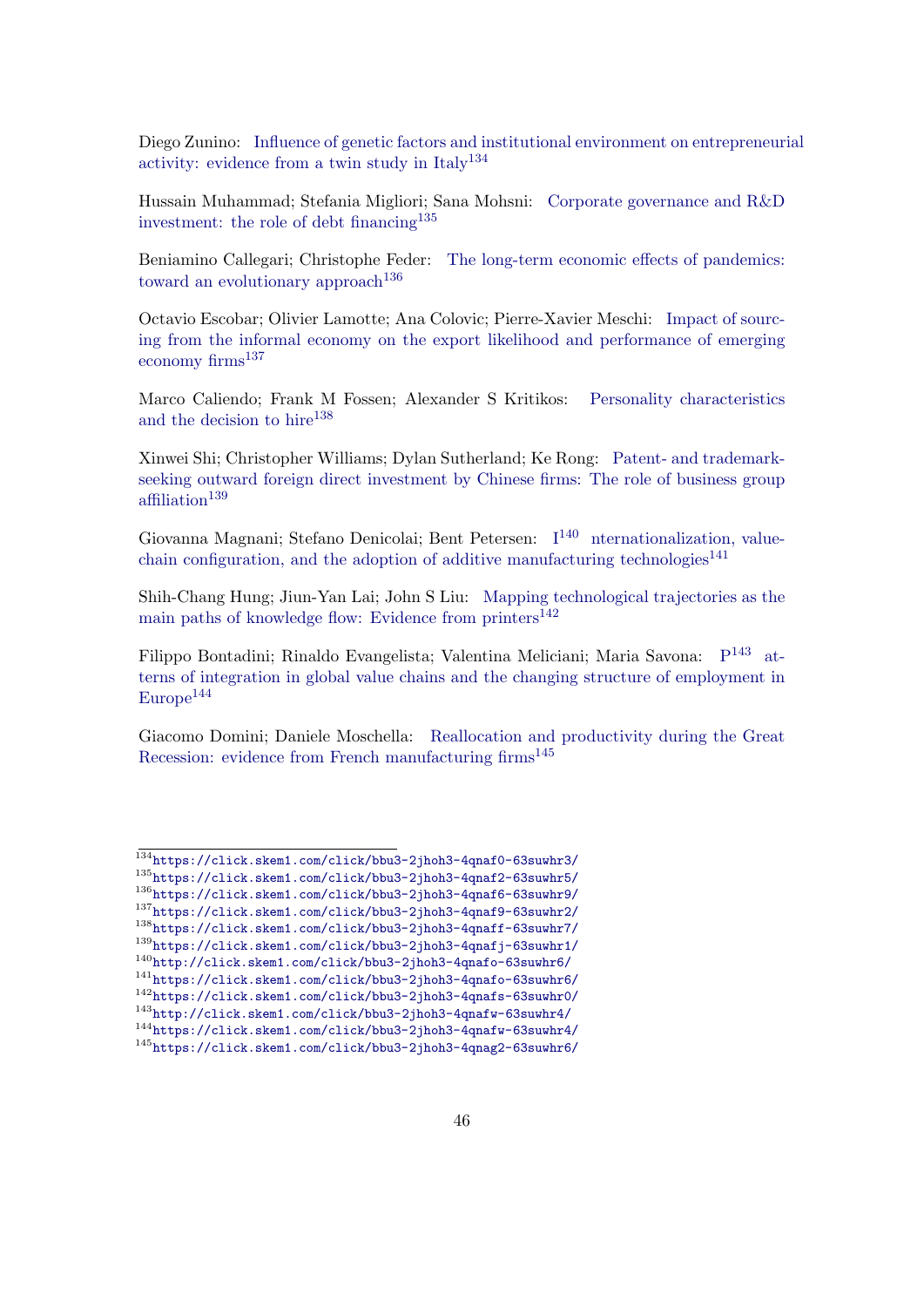### Journal of Post Keynesian Economics 45 (2)

Selwyn Cornish & John Hawkins: [Remembering Geoff Harcourt \(1931–2021\): a post-](http://url310.tandfonline.com/ls/click?upn=odl8Fji2pFaByYDqV3bjGMQo8st9of2228V6AcSFNq2Y6MdAyQ17-2BnWCG-2BkDRzjfcgC0aXKEgqbe3tabJw1wrvsH86N9UOYG0fd8AijcwVHlX1T6J1Mqlc4OiHzZMg308wcQpElQ-2FwlsPBDHMT-2BvOA-3D-3Dn7ig_47UfRuHLRkp8L5QyWCIRf-2ByY9yYol5HJbOlo424UasRfhcInymzrLgqMSD0R7GEUSZz4X4vhxHsAxdBKFab-2F3uKIYPb-2BOCUpiOiV-2BIxBfFdRSI8OSW0IkW9B7M-2FXdpmru0lc3Hyc17V7NIsMdhqFBTnVomgK-2BhGHJanxz6Pdi6B-2FxaQC-2BuGbhXFxNQnikbiqsYmEgxOgrp16irnaKzF6FbXuL7P4WjLkwG-2B9wNb8E5e1RbtUuncr2kcr5Gh6-2BKqiud38Sy2NHNPWO270r8svJx0-2FkNtsm3FQJqcX56fNQQfW6z91S7B3swgM-2FnbIoMXr)[Keynesian pioneer](http://url310.tandfonline.com/ls/click?upn=odl8Fji2pFaByYDqV3bjGMQo8st9of2228V6AcSFNq2Y6MdAyQ17-2BnWCG-2BkDRzjfcgC0aXKEgqbe3tabJw1wrvsH86N9UOYG0fd8AijcwVHlX1T6J1Mqlc4OiHzZMg308wcQpElQ-2FwlsPBDHMT-2BvOA-3D-3Dn7ig_47UfRuHLRkp8L5QyWCIRf-2ByY9yYol5HJbOlo424UasRfhcInymzrLgqMSD0R7GEUSZz4X4vhxHsAxdBKFab-2F3uKIYPb-2BOCUpiOiV-2BIxBfFdRSI8OSW0IkW9B7M-2FXdpmru0lc3Hyc17V7NIsMdhqFBTnVomgK-2BhGHJanxz6Pdi6B-2FxaQC-2BuGbhXFxNQnikbiqsYmEgxOgrp16irnaKzF6FbXuL7P4WjLkwG-2B9wNb8E5e1RbtUuncr2kcr5Gh6-2BKqiud38Sy2NHNPWO270r8svJx0-2FkNtsm3FQJqcX56fNQQfW6z91S7B3swgM-2FnbIoMXr) $146$ 

Yerin Yu & Jung-In Jo: [Financialization of South Korean non-financial firms: an empir](http://url310.tandfonline.com/ls/click?upn=odl8Fji2pFaByYDqV3bjGMQo8st9of2228V6AcSFNq2Y6MdAyQ17-2BnWCG-2BkDRzjfcgC0aXKEgqbe3tabJw1wrh54UdXQXSgpPDyJIhDBtDYPRKwW0H44-2B03SGt4-2Boxxr8LwV-2Fr5P-2FXdfudfqodnS3w-3D-3DLBQf_47UfRuHLRkp8L5QyWCIRf-2ByY9yYol5HJbOlo424UasRfhcInymzrLgqMSD0R7GEUSZz4X4vhxHsAxdBKFab-2F3uKIYPb-2BOCUpiOiV-2BIxBfFfryIUBA6pKbux2jzCNPRnuWAOaBfvqEJqvsGRR8jT3S7DPmzmnrWOnGb8DB7ixflriyZZ2GkqXFZoHboKSyHYlP-2BY6FcBYcT-2BRVZvjBPMq0B-2FXaLlXxE59mXkA9z0tiUjYtvoKieYyU94o8tQniPKNli3OaZ-2B0qCgUvNxprOf07krCCIgBmubxPxhkJ9j50zybDo-2BMaOPwnOzoVfCgHt2H)[ical analysis of the impacts on firms' real and research and development investments](http://url310.tandfonline.com/ls/click?upn=odl8Fji2pFaByYDqV3bjGMQo8st9of2228V6AcSFNq2Y6MdAyQ17-2BnWCG-2BkDRzjfcgC0aXKEgqbe3tabJw1wrh54UdXQXSgpPDyJIhDBtDYPRKwW0H44-2B03SGt4-2Boxxr8LwV-2Fr5P-2FXdfudfqodnS3w-3D-3DLBQf_47UfRuHLRkp8L5QyWCIRf-2ByY9yYol5HJbOlo424UasRfhcInymzrLgqMSD0R7GEUSZz4X4vhxHsAxdBKFab-2F3uKIYPb-2BOCUpiOiV-2BIxBfFfryIUBA6pKbux2jzCNPRnuWAOaBfvqEJqvsGRR8jT3S7DPmzmnrWOnGb8DB7ixflriyZZ2GkqXFZoHboKSyHYlP-2BY6FcBYcT-2BRVZvjBPMq0B-2FXaLlXxE59mXkA9z0tiUjYtvoKieYyU94o8tQniPKNli3OaZ-2B0qCgUvNxprOf07krCCIgBmubxPxhkJ9j50zybDo-2BMaOPwnOzoVfCgHt2H)<sup>[147](#page-46-1)</sup>

Alice Nicole Sindzingre & Fabrice Tricou: [Six forms of hierarchy for a theoretical](http://url310.tandfonline.com/ls/click?upn=odl8Fji2pFaByYDqV3bjGMQo8st9of2228V6AcSFNq2Y6MdAyQ17-2BnWCG-2BkDRzjfcgC0aXKEgqbe3tabJw1wrv34-2Fbq0GMiFRKrn3A72-2F9j6VZUO8NXYuQvSOoJeK1UEzDpCtom5on87gR-2FAbVhMmw-3D-3DO4EL_47UfRuHLRkp8L5QyWCIRf-2ByY9yYol5HJbOlo424UasRfhcInymzrLgqMSD0R7GEUSZz4X4vhxHsAxdBKFab-2F3uKIYPb-2BOCUpiOiV-2BIxBfFeWkeabjIIysczoZxe6ZgWLVdLX4BBtCsCKLeFTCdQOwFUhdKDgOZfMKtMilLNCEDoecA3fCbdqYatU3HbyAyI6IcX8qH-2FoE8zUsT35Q4VtCx9c1rSTQwK4VNKQHc0MjqF1Q8vBsdhA2JX3bN0JfzX6Xsks7jqcAMwuvk6eKWYHIaOWfg0aAJNDOSVKBVCeyoZP-2FfH-2F6XhYck26iWkecY8J) [analysis of capitalism](http://url310.tandfonline.com/ls/click?upn=odl8Fji2pFaByYDqV3bjGMQo8st9of2228V6AcSFNq2Y6MdAyQ17-2BnWCG-2BkDRzjfcgC0aXKEgqbe3tabJw1wrv34-2Fbq0GMiFRKrn3A72-2F9j6VZUO8NXYuQvSOoJeK1UEzDpCtom5on87gR-2FAbVhMmw-3D-3DO4EL_47UfRuHLRkp8L5QyWCIRf-2ByY9yYol5HJbOlo424UasRfhcInymzrLgqMSD0R7GEUSZz4X4vhxHsAxdBKFab-2F3uKIYPb-2BOCUpiOiV-2BIxBfFeWkeabjIIysczoZxe6ZgWLVdLX4BBtCsCKLeFTCdQOwFUhdKDgOZfMKtMilLNCEDoecA3fCbdqYatU3HbyAyI6IcX8qH-2FoE8zUsT35Q4VtCx9c1rSTQwK4VNKQHc0MjqF1Q8vBsdhA2JX3bN0JfzX6Xsks7jqcAMwuvk6eKWYHIaOWfg0aAJNDOSVKBVCeyoZP-2FfH-2F6XhYck26iWkecY8J)[148](#page-46-2)

John T. Harvey: [Testing Keynes' aggregate investment function](http://url310.tandfonline.com/ls/click?upn=odl8Fji2pFaByYDqV3bjGMQo8st9of2228V6AcSFNq2Y6MdAyQ17-2BnWCG-2BkDRzjfcgC0aXKEgqbe3tabJw1wrnR4eIMjWex6GsgXjOFhkuwIOtElufXaX8nQ3BJbtX3vkjN9cKC7zDwlQRmZiBQSLA-3D-3DiQH1_47UfRuHLRkp8L5QyWCIRf-2ByY9yYol5HJbOlo424UasRfhcInymzrLgqMSD0R7GEUSZz4X4vhxHsAxdBKFab-2F3uKIYPb-2BOCUpiOiV-2BIxBfFfQ5ewlRjhsjZ6qHV46aFKd8G7nzLdy5Axaz6vN32Ke-2FxyKiT5z-2BzVQHzOPmmno77S-2BfKpG0-2BAMMQ2HQO6Ixtq-2BtFHK31wFKRxBc6yWmq7Cp9Ab15BnYwY-2FQpNIELImHB8TjvdpOgo4o-2FbZde1GF5I2XjaMi2ntAAc78Ff2sTIERr8eBknchZvz2saiRKw-2BNk5WabEyBwrl6qkOK0aVB-2BTM)<sup>[149](#page-46-3)</sup>

Fiona Maclachlan: [The case for the public provisioning of the payments system](http://url310.tandfonline.com/ls/click?upn=odl8Fji2pFaByYDqV3bjGMQo8st9of2228V6AcSFNq2Y6MdAyQ17-2BnWCG-2BkDRzjfcgC0aXKEgqbe3tabJw1wrgKESZQB1vO40-2BR0rrQrMsSspDm7MwlKlKCQEHFzHrIdk3xf1DreeiU1wG33sj2rDw-3D-3Dk5kM_47UfRuHLRkp8L5QyWCIRf-2ByY9yYol5HJbOlo424UasRfhcInymzrLgqMSD0R7GEUSZz4X4vhxHsAxdBKFab-2F3uKIYPb-2BOCUpiOiV-2BIxBfFff0r4lVPqEdhUdp5ZO3cGugdThk5-2F6gzOt5ExAeve6Fsa3NVTH1XVEvv1litmJGr-2BumDyiLAxSJ2Bporxg1kAsKtPXsCWaAiovOyPkVGBeeBEOyrexEJfzvTp4zEsJ0YKv7xmN4e4B5c7CLBVWtsPsrJilrAu3khb4dVZV31VEbuWIvSsZLC2H4aFPXfmUvbFPLsBvvyrfpGDXYbbhiF25)<sup>[150](#page-46-4)</sup>

Ivan Rozmainsky, Yuliana Kovezina & Anna Klimenko: [An empirical application of](http://url310.tandfonline.com/ls/click?upn=odl8Fji2pFaByYDqV3bjGMQo8st9of2228V6AcSFNq2Y6MdAyQ17-2BnWCG-2BkDRzjfcgC0aXKEgqbe3tabJw1wrnI8WBZbw807cPN4f-2B0srywCtdtiweEce6-2FUYBIt60NaK5LDV0RJiLRFL6R8Vi29Vg-3D-3DYwBl_47UfRuHLRkp8L5QyWCIRf-2ByY9yYol5HJbOlo424UasRfhcInymzrLgqMSD0R7GEUSZz4X4vhxHsAxdBKFab-2F3uKIYPb-2BOCUpiOiV-2BIxBfFdFMB3Q3-2FuXxfBhA4IT-2Fr7Grc1KMuZoGLT4YH4l4eq8uBH-2Fiz8LoHjICU7p6W-2FQ-2BPMyEcisCAN2gKnZVDsv-2B6BGM-2B9P9Dt46lcJLhOmYxCtAdvyqGtiUW0eIzEB1M48XBMJrr1vF3MSc7B8vPVhPo02KXRYNlVyDv-2FErypDQ-2FI9scqJ99ELxHCiceEPYQeP6Thi9XGdWeKE52K-2Fk-2BgCHwio) [the financial instability hypothesis based on data from the Dutch non-financial private](http://url310.tandfonline.com/ls/click?upn=odl8Fji2pFaByYDqV3bjGMQo8st9of2228V6AcSFNq2Y6MdAyQ17-2BnWCG-2BkDRzjfcgC0aXKEgqbe3tabJw1wrnI8WBZbw807cPN4f-2B0srywCtdtiweEce6-2FUYBIt60NaK5LDV0RJiLRFL6R8Vi29Vg-3D-3DYwBl_47UfRuHLRkp8L5QyWCIRf-2ByY9yYol5HJbOlo424UasRfhcInymzrLgqMSD0R7GEUSZz4X4vhxHsAxdBKFab-2F3uKIYPb-2BOCUpiOiV-2BIxBfFdFMB3Q3-2FuXxfBhA4IT-2Fr7Grc1KMuZoGLT4YH4l4eq8uBH-2Fiz8LoHjICU7p6W-2FQ-2BPMyEcisCAN2gKnZVDsv-2B6BGM-2B9P9Dt46lcJLhOmYxCtAdvyqGtiUW0eIzEB1M48XBMJrr1vF3MSc7B8vPVhPo02KXRYNlVyDv-2FErypDQ-2FI9scqJ99ELxHCiceEPYQeP6Thi9XGdWeKE52K-2Fk-2BgCHwio)

<span id="page-46-0"></span> $\frac{146}{146}$  [http://url310.tandfonline.com/ls/click?upn=odl8Fji2pFaByYDqV3bjGMQo8st9of2228V6AcSFNq2Y](http://url310.tandfonline.com/ls/click?upn=odl8Fji2pFaByYDqV3bjGMQo8st9of2228V6AcSFNq2Y6MdAyQ17-2BnWCG-2BkDRzjfcgC0aXKEgqbe3tabJw1wrnI8WBZbw807cPN4f-2B0srywCtdtiweEce6-2FUYBIt60NaK5LDV0RJiLRFL6R8Vi29Vg-3D-3DYwBl_47UfRuHLRkp8L5QyWCIRf-2ByY9yYol5HJbOlo424UasRfhcInymzrLgqMSD0R7GEUSZz4X4vhxHsAxdBKFab-2F3uKIYPb-2BOCUpiOiV-2BIxBfFdFMB3Q3-2FuXxfBhA4IT-2Fr7Grc1KMuZoGLT4YH4l4eq8uBH-2Fiz8LoHjICU7p6W-2FQ-2BPMyEcisCAN2gKnZVDsv-2B6BGM-2B9P9Dt46lcJLhOmYxCtAdvyqGtiUW0eIzEB1M48XBMJrr1vF3MSc7B8vPVhPo02KXRYNlVyDv-2FErypDQ-2FI9scqJ99ELxHCiceEPYQeP6Thi9XGdWeKE52K-2Fk-2BgCHwio)6MdAyQ17-[2BnWCG-2BkDRzjfcgC0aXKEgqbe3tabJw1wrvsH86N9UOYG0fd8AijcwVHlX1T6J1Mqlc4OiHzZMg308wcQpEl](http://url310.tandfonline.com/ls/click?upn=odl8Fji2pFaByYDqV3bjGMQo8st9of2228V6AcSFNq2Y6MdAyQ17-2BnWCG-2BkDRzjfcgC0aXKEgqbe3tabJw1wrnI8WBZbw807cPN4f-2B0srywCtdtiweEce6-2FUYBIt60NaK5LDV0RJiLRFL6R8Vi29Vg-3D-3DYwBl_47UfRuHLRkp8L5QyWCIRf-2ByY9yYol5HJbOlo424UasRfhcInymzrLgqMSD0R7GEUSZz4X4vhxHsAxdBKFab-2F3uKIYPb-2BOCUpiOiV-2BIxBfFdFMB3Q3-2FuXxfBhA4IT-2Fr7Grc1KMuZoGLT4YH4l4eq8uBH-2Fiz8LoHjICU7p6W-2FQ-2BPMyEcisCAN2gKnZVDsv-2B6BGM-2B9P9Dt46lcJLhOmYxCtAdvyqGtiUW0eIzEB1M48XBMJrr1vF3MSc7B8vPVhPo02KXRYNlVyDv-2FErypDQ-2FI9scqJ99ELxHCiceEPYQeP6Thi9XGdWeKE52K-2Fk-2BgCHwio)Q-[2FwlsPBDHMT-2BvOA-3D-3Dn7ig\\_47UfRuHLRkp8L5QyWCIRf-2ByY9yYol5HJbOlo424UasRfhcInymzrLgqM](http://url310.tandfonline.com/ls/click?upn=odl8Fji2pFaByYDqV3bjGMQo8st9of2228V6AcSFNq2Y6MdAyQ17-2BnWCG-2BkDRzjfcgC0aXKEgqbe3tabJw1wrnI8WBZbw807cPN4f-2B0srywCtdtiweEce6-2FUYBIt60NaK5LDV0RJiLRFL6R8Vi29Vg-3D-3DYwBl_47UfRuHLRkp8L5QyWCIRf-2ByY9yYol5HJbOlo424UasRfhcInymzrLgqMSD0R7GEUSZz4X4vhxHsAxdBKFab-2F3uKIYPb-2BOCUpiOiV-2BIxBfFdFMB3Q3-2FuXxfBhA4IT-2Fr7Grc1KMuZoGLT4YH4l4eq8uBH-2Fiz8LoHjICU7p6W-2FQ-2BPMyEcisCAN2gKnZVDsv-2B6BGM-2B9P9Dt46lcJLhOmYxCtAdvyqGtiUW0eIzEB1M48XBMJrr1vF3MSc7B8vPVhPo02KXRYNlVyDv-2FErypDQ-2FI9scqJ99ELxHCiceEPYQeP6Thi9XGdWeKE52K-2Fk-2BgCHwio)SDOR7GEUSZz4X4vhxH [2F3uKIYPb-2BOCUpiOiV-2BIxBfFdRSI8OSW0IkW9B7M-2FXdpmru0lc3Hyc17V7NIsMdhqFBTnVomgK-](http://url310.tandfonline.com/ls/click?upn=odl8Fji2pFaByYDqV3bjGMQo8st9of2228V6AcSFNq2Y6MdAyQ17-2BnWCG-2BkDRzjfcgC0aXKEgqbe3tabJw1wrnI8WBZbw807cPN4f-2B0srywCtdtiweEce6-2FUYBIt60NaK5LDV0RJiLRFL6R8Vi29Vg-3D-3DYwBl_47UfRuHLRkp8L5QyWCIRf-2ByY9yYol5HJbOlo424UasRfhcInymzrLgqMSD0R7GEUSZz4X4vhxHsAxdBKFab-2F3uKIYPb-2BOCUpiOiV-2BIxBfFdFMB3Q3-2FuXxfBhA4IT-2Fr7Grc1KMuZoGLT4YH4l4eq8uBH-2Fiz8LoHjICU7p6W-2FQ-2BPMyEcisCAN2gKnZVDsv-2B6BGM-2B9P9Dt46lcJLhOmYxCtAdvyqGtiUW0eIzEB1M48XBMJrr1vF3MSc7B8vPVhPo02KXRYNlVyDv-2FErypDQ-2FI9scqJ99ELxHCiceEPYQeP6Thi9XGdWeKE52K-2Fk-2BgCHwio)[2BhGHJanxz6Pdi6B-2FxaQC-2BuGbhXFxNQnikbiqsYmEgxOgrp16irnaKzF6FbXuL7P4WjLkwG-](http://url310.tandfonline.com/ls/click?upn=odl8Fji2pFaByYDqV3bjGMQo8st9of2228V6AcSFNq2Y6MdAyQ17-2BnWCG-2BkDRzjfcgC0aXKEgqbe3tabJw1wrnI8WBZbw807cPN4f-2B0srywCtdtiweEce6-2FUYBIt60NaK5LDV0RJiLRFL6R8Vi29Vg-3D-3DYwBl_47UfRuHLRkp8L5QyWCIRf-2ByY9yYol5HJbOlo424UasRfhcInymzrLgqMSD0R7GEUSZz4X4vhxHsAxdBKFab-2F3uKIYPb-2BOCUpiOiV-2BIxBfFdFMB3Q3-2FuXxfBhA4IT-2Fr7Grc1KMuZoGLT4YH4l4eq8uBH-2Fiz8LoHjICU7p6W-2FQ-2BPMyEcisCAN2gKnZVDsv-2B6BGM-2B9P9Dt46lcJLhOmYxCtAdvyqGtiUW0eIzEB1M48XBMJrr1vF3MSc7B8vPVhPo02KXRYNlVyDv-2FErypDQ-2FI9scqJ99ELxHCiceEPYQeP6Thi9XGdWeKE52K-2Fk-2BgCHwio)[2B9wNb8E5e1RbtUuncr2kcr5Gh6-2BKqiud38Sy2NHNPWO270r8svJx0-2FkNtsm3FQJqcX56fNQQfW6z91S7B](http://url310.tandfonline.com/ls/click?upn=odl8Fji2pFaByYDqV3bjGMQo8st9of2228V6AcSFNq2Y6MdAyQ17-2BnWCG-2BkDRzjfcgC0aXKEgqbe3tabJw1wrnI8WBZbw807cPN4f-2B0srywCtdtiweEce6-2FUYBIt60NaK5LDV0RJiLRFL6R8Vi29Vg-3D-3DYwBl_47UfRuHLRkp8L5QyWCIRf-2ByY9yYol5HJbOlo424UasRfhcInymzrLgqMSD0R7GEUSZz4X4vhxHsAxdBKFab-2F3uKIYPb-2BOCUpiOiV-2BIxBfFdFMB3Q3-2FuXxfBhA4IT-2Fr7Grc1KMuZoGLT4YH4l4eq8uBH-2Fiz8LoHjICU7p6W-2FQ-2BPMyEcisCAN2gKnZVDsv-2B6BGM-2B9P9Dt46lcJLhOmYxCtAdvyqGtiUW0eIzEB1M48XBMJrr1vF3MSc7B8vPVhPo02KXRYNlVyDv-2FErypDQ-2FI9scqJ99ELxHCiceEPYQeP6Thi9XGdWeKE52K-2Fk-2BgCHwio)3swgM-[2FnbIoMXr](http://url310.tandfonline.com/ls/click?upn=odl8Fji2pFaByYDqV3bjGMQo8st9of2228V6AcSFNq2Y6MdAyQ17-2BnWCG-2BkDRzjfcgC0aXKEgqbe3tabJw1wrnI8WBZbw807cPN4f-2B0srywCtdtiweEce6-2FUYBIt60NaK5LDV0RJiLRFL6R8Vi29Vg-3D-3DYwBl_47UfRuHLRkp8L5QyWCIRf-2ByY9yYol5HJbOlo424UasRfhcInymzrLgqMSD0R7GEUSZz4X4vhxHsAxdBKFab-2F3uKIYPb-2BOCUpiOiV-2BIxBfFdFMB3Q3-2FuXxfBhA4IT-2Fr7Grc1KMuZoGLT4YH4l4eq8uBH-2Fiz8LoHjICU7p6W-2FQ-2BPMyEcisCAN2gKnZVDsv-2B6BGM-2B9P9Dt46lcJLhOmYxCtAdvyqGtiUW0eIzEB1M48XBMJrr1vF3MSc7B8vPVhPo02KXRYNlVyDv-2FErypDQ-2FI9scqJ99ELxHCiceEPYQeP6Thi9XGdWeKE52K-2Fk-2BgCHwio)

<span id="page-46-1"></span> $^{147}\text{http://url310.tandfonline.com/ls/click?upn=od18Fji2pFaByYDqV3bjGMQo8st9of2228V6ACSFNq2Y6MdAyQ17-$ [2BnWCG-2BkDRzjfcgC0aXKEgqbe3tabJw1wrh54UdXQXSgpPDyJIhDBtDYPRKwW0H44-](http://url310.tandfonline.com/ls/click?upn=odl8Fji2pFaByYDqV3bjGMQo8st9of2228V6AcSFNq2Y6MdAyQ17-2BnWCG-2BkDRzjfcgC0aXKEgqbe3tabJw1wrnI8WBZbw807cPN4f-2B0srywCtdtiweEce6-2FUYBIt60NaK5LDV0RJiLRFL6R8Vi29Vg-3D-3DYwBl_47UfRuHLRkp8L5QyWCIRf-2ByY9yYol5HJbOlo424UasRfhcInymzrLgqMSD0R7GEUSZz4X4vhxHsAxdBKFab-2F3uKIYPb-2BOCUpiOiV-2BIxBfFdFMB3Q3-2FuXxfBhA4IT-2Fr7Grc1KMuZoGLT4YH4l4eq8uBH-2Fiz8LoHjICU7p6W-2FQ-2BPMyEcisCAN2gKnZVDsv-2B6BGM-2B9P9Dt46lcJLhOmYxCtAdvyqGtiUW0eIzEB1M48XBMJrr1vF3MSc7B8vPVhPo02KXRYNlVyDv-2FErypDQ-2FI9scqJ99ELxHCiceEPYQeP6Thi9XGdWeKE52K-2Fk-2BgCHwio) [2B03SGt4-2Boxxr8LwV-2Fr5P-2FXdfudfqodnS3w-3D-3DLBQf\\_47UfRuHLRkp8L5QyWCIRf-](http://url310.tandfonline.com/ls/click?upn=odl8Fji2pFaByYDqV3bjGMQo8st9of2228V6AcSFNq2Y6MdAyQ17-2BnWCG-2BkDRzjfcgC0aXKEgqbe3tabJw1wrnI8WBZbw807cPN4f-2B0srywCtdtiweEce6-2FUYBIt60NaK5LDV0RJiLRFL6R8Vi29Vg-3D-3DYwBl_47UfRuHLRkp8L5QyWCIRf-2ByY9yYol5HJbOlo424UasRfhcInymzrLgqMSD0R7GEUSZz4X4vhxHsAxdBKFab-2F3uKIYPb-2BOCUpiOiV-2BIxBfFdFMB3Q3-2FuXxfBhA4IT-2Fr7Grc1KMuZoGLT4YH4l4eq8uBH-2Fiz8LoHjICU7p6W-2FQ-2BPMyEcisCAN2gKnZVDsv-2B6BGM-2B9P9Dt46lcJLhOmYxCtAdvyqGtiUW0eIzEB1M48XBMJrr1vF3MSc7B8vPVhPo02KXRYNlVyDv-2FErypDQ-2FI9scqJ99ELxHCiceEPYQeP6Thi9XGdWeKE52K-2Fk-2BgCHwio)[2ByY9yYol5HJbOlo424UasRfhcInymzrLgqMSD0R7GEUSZz4X4vhxHsAxdBKFab-2F3uKIYPb-2BOCUpiOiV-](http://url310.tandfonline.com/ls/click?upn=odl8Fji2pFaByYDqV3bjGMQo8st9of2228V6AcSFNq2Y6MdAyQ17-2BnWCG-2BkDRzjfcgC0aXKEgqbe3tabJw1wrnI8WBZbw807cPN4f-2B0srywCtdtiweEce6-2FUYBIt60NaK5LDV0RJiLRFL6R8Vi29Vg-3D-3DYwBl_47UfRuHLRkp8L5QyWCIRf-2ByY9yYol5HJbOlo424UasRfhcInymzrLgqMSD0R7GEUSZz4X4vhxHsAxdBKFab-2F3uKIYPb-2BOCUpiOiV-2BIxBfFdFMB3Q3-2FuXxfBhA4IT-2Fr7Grc1KMuZoGLT4YH4l4eq8uBH-2Fiz8LoHjICU7p6W-2FQ-2BPMyEcisCAN2gKnZVDsv-2B6BGM-2B9P9Dt46lcJLhOmYxCtAdvyqGtiUW0eIzEB1M48XBMJrr1vF3MSc7B8vPVhPo02KXRYNlVyDv-2FErypDQ-2FI9scqJ99ELxHCiceEPYQeP6Thi9XGdWeKE52K-2Fk-2BgCHwio)[2BIxBfFfryIUBA6pKbux2jzCNPRnuWAOaBfvqEJqvsGRR8jT3S7DPmzmnrWOnGb8DB7ixflriyZZ2GkqXFZoHb](http://url310.tandfonline.com/ls/click?upn=odl8Fji2pFaByYDqV3bjGMQo8st9of2228V6AcSFNq2Y6MdAyQ17-2BnWCG-2BkDRzjfcgC0aXKEgqbe3tabJw1wrnI8WBZbw807cPN4f-2B0srywCtdtiweEce6-2FUYBIt60NaK5LDV0RJiLRFL6R8Vi29Vg-3D-3DYwBl_47UfRuHLRkp8L5QyWCIRf-2ByY9yYol5HJbOlo424UasRfhcInymzrLgqMSD0R7GEUSZz4X4vhxHsAxdBKFab-2F3uKIYPb-2BOCUpiOiV-2BIxBfFdFMB3Q3-2FuXxfBhA4IT-2Fr7Grc1KMuZoGLT4YH4l4eq8uBH-2Fiz8LoHjICU7p6W-2FQ-2BPMyEcisCAN2gKnZVDsv-2B6BGM-2B9P9Dt46lcJLhOmYxCtAdvyqGtiUW0eIzEB1M48XBMJrr1vF3MSc7B8vPVhPo02KXRYNlVyDv-2FErypDQ-2FI9scqJ99ELxHCiceEPYQeP6Thi9XGdWeKE52K-2Fk-2BgCHwio)oKSyHYlP-[2BY6FcBYcT-2BRVZvjBPMq0B-2FXaLlXxE59mXkA9z0tiUjYtvoKieYyU94o8tQniPKNli3OaZ-](http://url310.tandfonline.com/ls/click?upn=odl8Fji2pFaByYDqV3bjGMQo8st9of2228V6AcSFNq2Y6MdAyQ17-2BnWCG-2BkDRzjfcgC0aXKEgqbe3tabJw1wrnI8WBZbw807cPN4f-2B0srywCtdtiweEce6-2FUYBIt60NaK5LDV0RJiLRFL6R8Vi29Vg-3D-3DYwBl_47UfRuHLRkp8L5QyWCIRf-2ByY9yYol5HJbOlo424UasRfhcInymzrLgqMSD0R7GEUSZz4X4vhxHsAxdBKFab-2F3uKIYPb-2BOCUpiOiV-2BIxBfFdFMB3Q3-2FuXxfBhA4IT-2Fr7Grc1KMuZoGLT4YH4l4eq8uBH-2Fiz8LoHjICU7p6W-2FQ-2BPMyEcisCAN2gKnZVDsv-2B6BGM-2B9P9Dt46lcJLhOmYxCtAdvyqGtiUW0eIzEB1M48XBMJrr1vF3MSc7B8vPVhPo02KXRYNlVyDv-2FErypDQ-2FI9scqJ99ELxHCiceEPYQeP6Thi9XGdWeKE52K-2Fk-2BgCHwio)[2B0qCgUvNxprOf07krCCIgBmubxPxhkJ9j50zybDo-2BMaOPwnOzoVfCgHt2H](http://url310.tandfonline.com/ls/click?upn=odl8Fji2pFaByYDqV3bjGMQo8st9of2228V6AcSFNq2Y6MdAyQ17-2BnWCG-2BkDRzjfcgC0aXKEgqbe3tabJw1wrnI8WBZbw807cPN4f-2B0srywCtdtiweEce6-2FUYBIt60NaK5LDV0RJiLRFL6R8Vi29Vg-3D-3DYwBl_47UfRuHLRkp8L5QyWCIRf-2ByY9yYol5HJbOlo424UasRfhcInymzrLgqMSD0R7GEUSZz4X4vhxHsAxdBKFab-2F3uKIYPb-2BOCUpiOiV-2BIxBfFdFMB3Q3-2FuXxfBhA4IT-2Fr7Grc1KMuZoGLT4YH4l4eq8uBH-2Fiz8LoHjICU7p6W-2FQ-2BPMyEcisCAN2gKnZVDsv-2B6BGM-2B9P9Dt46lcJLhOmYxCtAdvyqGtiUW0eIzEB1M48XBMJrr1vF3MSc7B8vPVhPo02KXRYNlVyDv-2FErypDQ-2FI9scqJ99ELxHCiceEPYQeP6Thi9XGdWeKE52K-2Fk-2BgCHwio)

<span id="page-46-2"></span><sup>148</sup>[http://url310.tandfonline.com/ls/click?upn=odl8Fji2pFaByYDqV3bjGMQo8st9of2228V6AcSFNq2Y](http://url310.tandfonline.com/ls/click?upn=odl8Fji2pFaByYDqV3bjGMQo8st9of2228V6AcSFNq2Y6MdAyQ17-2BnWCG-2BkDRzjfcgC0aXKEgqbe3tabJw1wrnI8WBZbw807cPN4f-2B0srywCtdtiweEce6-2FUYBIt60NaK5LDV0RJiLRFL6R8Vi29Vg-3D-3DYwBl_47UfRuHLRkp8L5QyWCIRf-2ByY9yYol5HJbOlo424UasRfhcInymzrLgqMSD0R7GEUSZz4X4vhxHsAxdBKFab-2F3uKIYPb-2BOCUpiOiV-2BIxBfFdFMB3Q3-2FuXxfBhA4IT-2Fr7Grc1KMuZoGLT4YH4l4eq8uBH-2Fiz8LoHjICU7p6W-2FQ-2BPMyEcisCAN2gKnZVDsv-2B6BGM-2B9P9Dt46lcJLhOmYxCtAdvyqGtiUW0eIzEB1M48XBMJrr1vF3MSc7B8vPVhPo02KXRYNlVyDv-2FErypDQ-2FI9scqJ99ELxHCiceEPYQeP6Thi9XGdWeKE52K-2Fk-2BgCHwio)6MdAyQ17- [2BnWCG-2BkDRzjfcgC0aXKEgqbe3tabJw1wrv34-2Fbq0GMiFRKrn3A72-2F9j6VZUO8NXYuQvSOoJeK1UEzDp](http://url310.tandfonline.com/ls/click?upn=odl8Fji2pFaByYDqV3bjGMQo8st9of2228V6AcSFNq2Y6MdAyQ17-2BnWCG-2BkDRzjfcgC0aXKEgqbe3tabJw1wrnI8WBZbw807cPN4f-2B0srywCtdtiweEce6-2FUYBIt60NaK5LDV0RJiLRFL6R8Vi29Vg-3D-3DYwBl_47UfRuHLRkp8L5QyWCIRf-2ByY9yYol5HJbOlo424UasRfhcInymzrLgqMSD0R7GEUSZz4X4vhxHsAxdBKFab-2F3uKIYPb-2BOCUpiOiV-2BIxBfFdFMB3Q3-2FuXxfBhA4IT-2Fr7Grc1KMuZoGLT4YH4l4eq8uBH-2Fiz8LoHjICU7p6W-2FQ-2BPMyEcisCAN2gKnZVDsv-2B6BGM-2B9P9Dt46lcJLhOmYxCtAdvyqGtiUW0eIzEB1M48XBMJrr1vF3MSc7B8vPVhPo02KXRYNlVyDv-2FErypDQ-2FI9scqJ99ELxHCiceEPYQeP6Thi9XGdWeKE52K-2Fk-2BgCHwio)Ctom5on87gR-[2FAbVhMmw-3D-3DO4EL\\_47UfRuHLRkp8L5QyWCIRf-2ByY9yYol5HJbOlo424UasRfhcInymzrLgqMSD0R7GEU](http://url310.tandfonline.com/ls/click?upn=odl8Fji2pFaByYDqV3bjGMQo8st9of2228V6AcSFNq2Y6MdAyQ17-2BnWCG-2BkDRzjfcgC0aXKEgqbe3tabJw1wrnI8WBZbw807cPN4f-2B0srywCtdtiweEce6-2FUYBIt60NaK5LDV0RJiLRFL6R8Vi29Vg-3D-3DYwBl_47UfRuHLRkp8L5QyWCIRf-2ByY9yYol5HJbOlo424UasRfhcInymzrLgqMSD0R7GEUSZz4X4vhxHsAxdBKFab-2F3uKIYPb-2BOCUpiOiV-2BIxBfFdFMB3Q3-2FuXxfBhA4IT-2Fr7Grc1KMuZoGLT4YH4l4eq8uBH-2Fiz8LoHjICU7p6W-2FQ-2BPMyEcisCAN2gKnZVDsv-2B6BGM-2B9P9Dt46lcJLhOmYxCtAdvyqGtiUW0eIzEB1M48XBMJrr1vF3MSc7B8vPVhPo02KXRYNlVyDv-2FErypDQ-2FI9scqJ99ELxHCiceEPYQeP6Thi9XGdWeKE52K-2Fk-2BgCHwio)SZz4X4vhxHsAxdBKFab-[2F3uKIYPb-2BOCUpiOiV-2BIxBfFeWkeabjIIysczoZxe6ZgWLVdLX4BBtCsCKLeFTCdQOwFUhdKDgOZfMKtMi](http://url310.tandfonline.com/ls/click?upn=odl8Fji2pFaByYDqV3bjGMQo8st9of2228V6AcSFNq2Y6MdAyQ17-2BnWCG-2BkDRzjfcgC0aXKEgqbe3tabJw1wrnI8WBZbw807cPN4f-2B0srywCtdtiweEce6-2FUYBIt60NaK5LDV0RJiLRFL6R8Vi29Vg-3D-3DYwBl_47UfRuHLRkp8L5QyWCIRf-2ByY9yYol5HJbOlo424UasRfhcInymzrLgqMSD0R7GEUSZz4X4vhxHsAxdBKFab-2F3uKIYPb-2BOCUpiOiV-2BIxBfFdFMB3Q3-2FuXxfBhA4IT-2Fr7Grc1KMuZoGLT4YH4l4eq8uBH-2Fiz8LoHjICU7p6W-2FQ-2BPMyEcisCAN2gKnZVDsv-2B6BGM-2B9P9Dt46lcJLhOmYxCtAdvyqGtiUW0eIzEB1M48XBMJrr1vF3MSc7B8vPVhPo02KXRYNlVyDv-2FErypDQ-2FI9scqJ99ELxHCiceEPYQeP6Thi9XGdWeKE52K-2Fk-2BgCHwio)lLNCEDoecA3fCbdqYa [2FoE8zUsT35Q4VtCx9c1rSTQwK4VNKQHc0MjqF1Q8vBsdhA2JX3bN0JfzX6Xsks7jqcAMwuvk6eKWYHIaOWfg0](http://url310.tandfonline.com/ls/click?upn=odl8Fji2pFaByYDqV3bjGMQo8st9of2228V6AcSFNq2Y6MdAyQ17-2BnWCG-2BkDRzjfcgC0aXKEgqbe3tabJw1wrnI8WBZbw807cPN4f-2B0srywCtdtiweEce6-2FUYBIt60NaK5LDV0RJiLRFL6R8Vi29Vg-3D-3DYwBl_47UfRuHLRkp8L5QyWCIRf-2ByY9yYol5HJbOlo424UasRfhcInymzrLgqMSD0R7GEUSZz4X4vhxHsAxdBKFab-2F3uKIYPb-2BOCUpiOiV-2BIxBfFdFMB3Q3-2FuXxfBhA4IT-2Fr7Grc1KMuZoGLT4YH4l4eq8uBH-2Fiz8LoHjICU7p6W-2FQ-2BPMyEcisCAN2gKnZVDsv-2B6BGM-2B9P9Dt46lcJLhOmYxCtAdvyqGtiUW0eIzEB1M48XBMJrr1vF3MSc7B8vPVhPo02KXRYNlVyDv-2FErypDQ-2FI9scqJ99ELxHCiceEPYQeP6Thi9XGdWeKE52K-2Fk-2BgCHwio)aAJNDOSVKBVCeyoZP-[2FfH-2F6XhYck26iWkecY8J](http://url310.tandfonline.com/ls/click?upn=odl8Fji2pFaByYDqV3bjGMQo8st9of2228V6AcSFNq2Y6MdAyQ17-2BnWCG-2BkDRzjfcgC0aXKEgqbe3tabJw1wrnI8WBZbw807cPN4f-2B0srywCtdtiweEce6-2FUYBIt60NaK5LDV0RJiLRFL6R8Vi29Vg-3D-3DYwBl_47UfRuHLRkp8L5QyWCIRf-2ByY9yYol5HJbOlo424UasRfhcInymzrLgqMSD0R7GEUSZz4X4vhxHsAxdBKFab-2F3uKIYPb-2BOCUpiOiV-2BIxBfFdFMB3Q3-2FuXxfBhA4IT-2Fr7Grc1KMuZoGLT4YH4l4eq8uBH-2Fiz8LoHjICU7p6W-2FQ-2BPMyEcisCAN2gKnZVDsv-2B6BGM-2B9P9Dt46lcJLhOmYxCtAdvyqGtiUW0eIzEB1M48XBMJrr1vF3MSc7B8vPVhPo02KXRYNlVyDv-2FErypDQ-2FI9scqJ99ELxHCiceEPYQeP6Thi9XGdWeKE52K-2Fk-2BgCHwio)

<span id="page-46-3"></span> $^{149}\rm{http://ur1310.tandfonline.com/ls/click?upn=od18Fji2pFaByYDqV3bjGMQo8st9of2228V6ACSFNq2Y6MdAyQ17-$ [2BnWCG-2BkDRzjfcgC0aXKEgqbe3tabJw1wrnR4eIMjWex6GsgXjOFhkuwIOtElufXaX8nQ3BJbtX3vkjN9cKC](http://url310.tandfonline.com/ls/click?upn=odl8Fji2pFaByYDqV3bjGMQo8st9of2228V6AcSFNq2Y6MdAyQ17-2BnWCG-2BkDRzjfcgC0aXKEgqbe3tabJw1wrnI8WBZbw807cPN4f-2B0srywCtdtiweEce6-2FUYBIt60NaK5LDV0RJiLRFL6R8Vi29Vg-3D-3DYwBl_47UfRuHLRkp8L5QyWCIRf-2ByY9yYol5HJbOlo424UasRfhcInymzrLgqMSD0R7GEUSZz4X4vhxHsAxdBKFab-2F3uKIYPb-2BOCUpiOiV-2BIxBfFdFMB3Q3-2FuXxfBhA4IT-2Fr7Grc1KMuZoGLT4YH4l4eq8uBH-2Fiz8LoHjICU7p6W-2FQ-2BPMyEcisCAN2gKnZVDsv-2B6BGM-2B9P9Dt46lcJLhOmYxCtAdvyqGtiUW0eIzEB1M48XBMJrr1vF3MSc7B8vPVhPo02KXRYNlVyDv-2FErypDQ-2FI9scqJ99ELxHCiceEPYQeP6Thi9XGdWeKE52K-2Fk-2BgCHwio)7zDwlQRmZiBQSLA-[3D-3DiQH1\\_47UfRuHLRkp8L5QyWCIRf-2ByY9yYol5HJbOlo424UasRfhcInymzrLgqMSD0R7GEUSZz4X4vhxH](http://url310.tandfonline.com/ls/click?upn=odl8Fji2pFaByYDqV3bjGMQo8st9of2228V6AcSFNq2Y6MdAyQ17-2BnWCG-2BkDRzjfcgC0aXKEgqbe3tabJw1wrnI8WBZbw807cPN4f-2B0srywCtdtiweEce6-2FUYBIt60NaK5LDV0RJiLRFL6R8Vi29Vg-3D-3DYwBl_47UfRuHLRkp8L5QyWCIRf-2ByY9yYol5HJbOlo424UasRfhcInymzrLgqMSD0R7GEUSZz4X4vhxHsAxdBKFab-2F3uKIYPb-2BOCUpiOiV-2BIxBfFdFMB3Q3-2FuXxfBhA4IT-2Fr7Grc1KMuZoGLT4YH4l4eq8uBH-2Fiz8LoHjICU7p6W-2FQ-2BPMyEcisCAN2gKnZVDsv-2B6BGM-2B9P9Dt46lcJLhOmYxCtAdvyqGtiUW0eIzEB1M48XBMJrr1vF3MSc7B8vPVhPo02KXRYNlVyDv-2FErypDQ-2FI9scqJ99ELxHCiceEPYQeP6Thi9XGdWeKE52K-2Fk-2BgCHwio)sAxdBKFab-[2F3uKIYPb-2BOCUpiOiV-2BIxBfFfQ5ewlRjhsjZ6qHV46aFKd8G7nzLdy5Axaz6vN32Ke-2FxyKiT5z-](http://url310.tandfonline.com/ls/click?upn=odl8Fji2pFaByYDqV3bjGMQo8st9of2228V6AcSFNq2Y6MdAyQ17-2BnWCG-2BkDRzjfcgC0aXKEgqbe3tabJw1wrnI8WBZbw807cPN4f-2B0srywCtdtiweEce6-2FUYBIt60NaK5LDV0RJiLRFL6R8Vi29Vg-3D-3DYwBl_47UfRuHLRkp8L5QyWCIRf-2ByY9yYol5HJbOlo424UasRfhcInymzrLgqMSD0R7GEUSZz4X4vhxHsAxdBKFab-2F3uKIYPb-2BOCUpiOiV-2BIxBfFdFMB3Q3-2FuXxfBhA4IT-2Fr7Grc1KMuZoGLT4YH4l4eq8uBH-2Fiz8LoHjICU7p6W-2FQ-2BPMyEcisCAN2gKnZVDsv-2B6BGM-2B9P9Dt46lcJLhOmYxCtAdvyqGtiUW0eIzEB1M48XBMJrr1vF3MSc7B8vPVhPo02KXRYNlVyDv-2FErypDQ-2FI9scqJ99ELxHCiceEPYQeP6Thi9XGdWeKE52K-2Fk-2BgCHwio)[2BzVQHzOPmmno77S-2BfKpG0-2BAMMQ2HQO6Ixtq-2BtFHK31wFKRxBc6yWmq7Cp9Ab15BnYwY-](http://url310.tandfonline.com/ls/click?upn=odl8Fji2pFaByYDqV3bjGMQo8st9of2228V6AcSFNq2Y6MdAyQ17-2BnWCG-2BkDRzjfcgC0aXKEgqbe3tabJw1wrnI8WBZbw807cPN4f-2B0srywCtdtiweEce6-2FUYBIt60NaK5LDV0RJiLRFL6R8Vi29Vg-3D-3DYwBl_47UfRuHLRkp8L5QyWCIRf-2ByY9yYol5HJbOlo424UasRfhcInymzrLgqMSD0R7GEUSZz4X4vhxHsAxdBKFab-2F3uKIYPb-2BOCUpiOiV-2BIxBfFdFMB3Q3-2FuXxfBhA4IT-2Fr7Grc1KMuZoGLT4YH4l4eq8uBH-2Fiz8LoHjICU7p6W-2FQ-2BPMyEcisCAN2gKnZVDsv-2B6BGM-2B9P9Dt46lcJLhOmYxCtAdvyqGtiUW0eIzEB1M48XBMJrr1vF3MSc7B8vPVhPo02KXRYNlVyDv-2FErypDQ-2FI9scqJ99ELxHCiceEPYQeP6Thi9XGdWeKE52K-2Fk-2BgCHwio)[2FQpNIELImHB8TjvdpOgo4o-2FbZde1GF5I2XjaMi2ntAAc78Ff2sTIERr8eBknchZvz2saiRKw-](http://url310.tandfonline.com/ls/click?upn=odl8Fji2pFaByYDqV3bjGMQo8st9of2228V6AcSFNq2Y6MdAyQ17-2BnWCG-2BkDRzjfcgC0aXKEgqbe3tabJw1wrnI8WBZbw807cPN4f-2B0srywCtdtiweEce6-2FUYBIt60NaK5LDV0RJiLRFL6R8Vi29Vg-3D-3DYwBl_47UfRuHLRkp8L5QyWCIRf-2ByY9yYol5HJbOlo424UasRfhcInymzrLgqMSD0R7GEUSZz4X4vhxHsAxdBKFab-2F3uKIYPb-2BOCUpiOiV-2BIxBfFdFMB3Q3-2FuXxfBhA4IT-2Fr7Grc1KMuZoGLT4YH4l4eq8uBH-2Fiz8LoHjICU7p6W-2FQ-2BPMyEcisCAN2gKnZVDsv-2B6BGM-2B9P9Dt46lcJLhOmYxCtAdvyqGtiUW0eIzEB1M48XBMJrr1vF3MSc7B8vPVhPo02KXRYNlVyDv-2FErypDQ-2FI9scqJ99ELxHCiceEPYQeP6Thi9XGdWeKE52K-2Fk-2BgCHwio)[2BNk5WabEyBwrl6qkOK0aVB-2BTM](http://url310.tandfonline.com/ls/click?upn=odl8Fji2pFaByYDqV3bjGMQo8st9of2228V6AcSFNq2Y6MdAyQ17-2BnWCG-2BkDRzjfcgC0aXKEgqbe3tabJw1wrnI8WBZbw807cPN4f-2B0srywCtdtiweEce6-2FUYBIt60NaK5LDV0RJiLRFL6R8Vi29Vg-3D-3DYwBl_47UfRuHLRkp8L5QyWCIRf-2ByY9yYol5HJbOlo424UasRfhcInymzrLgqMSD0R7GEUSZz4X4vhxHsAxdBKFab-2F3uKIYPb-2BOCUpiOiV-2BIxBfFdFMB3Q3-2FuXxfBhA4IT-2Fr7Grc1KMuZoGLT4YH4l4eq8uBH-2Fiz8LoHjICU7p6W-2FQ-2BPMyEcisCAN2gKnZVDsv-2B6BGM-2B9P9Dt46lcJLhOmYxCtAdvyqGtiUW0eIzEB1M48XBMJrr1vF3MSc7B8vPVhPo02KXRYNlVyDv-2FErypDQ-2FI9scqJ99ELxHCiceEPYQeP6Thi9XGdWeKE52K-2Fk-2BgCHwio)

<span id="page-46-4"></span><sup>150</sup>[http://url310.tandfonline.com/ls/click?upn=odl8Fji2pFaByYDqV3bjGMQo8st9of2228V6AcSFNq2Y](http://url310.tandfonline.com/ls/click?upn=odl8Fji2pFaByYDqV3bjGMQo8st9of2228V6AcSFNq2Y6MdAyQ17-2BnWCG-2BkDRzjfcgC0aXKEgqbe3tabJw1wrnI8WBZbw807cPN4f-2B0srywCtdtiweEce6-2FUYBIt60NaK5LDV0RJiLRFL6R8Vi29Vg-3D-3DYwBl_47UfRuHLRkp8L5QyWCIRf-2ByY9yYol5HJbOlo424UasRfhcInymzrLgqMSD0R7GEUSZz4X4vhxHsAxdBKFab-2F3uKIYPb-2BOCUpiOiV-2BIxBfFdFMB3Q3-2FuXxfBhA4IT-2Fr7Grc1KMuZoGLT4YH4l4eq8uBH-2Fiz8LoHjICU7p6W-2FQ-2BPMyEcisCAN2gKnZVDsv-2B6BGM-2B9P9Dt46lcJLhOmYxCtAdvyqGtiUW0eIzEB1M48XBMJrr1vF3MSc7B8vPVhPo02KXRYNlVyDv-2FErypDQ-2FI9scqJ99ELxHCiceEPYQeP6Thi9XGdWeKE52K-2Fk-2BgCHwio)6MdAyQ17- [2BnWCG-2BkDRzjfcgC0aXKEgqbe3tabJw1wrgKESZQB1vO40-2BR0rrQrMsSspDm7MwlKlKCQEHFzHrIdk3xf1](http://url310.tandfonline.com/ls/click?upn=odl8Fji2pFaByYDqV3bjGMQo8st9of2228V6AcSFNq2Y6MdAyQ17-2BnWCG-2BkDRzjfcgC0aXKEgqbe3tabJw1wrnI8WBZbw807cPN4f-2B0srywCtdtiweEce6-2FUYBIt60NaK5LDV0RJiLRFL6R8Vi29Vg-3D-3DYwBl_47UfRuHLRkp8L5QyWCIRf-2ByY9yYol5HJbOlo424UasRfhcInymzrLgqMSD0R7GEUSZz4X4vhxHsAxdBKFab-2F3uKIYPb-2BOCUpiOiV-2BIxBfFdFMB3Q3-2FuXxfBhA4IT-2Fr7Grc1KMuZoGLT4YH4l4eq8uBH-2Fiz8LoHjICU7p6W-2FQ-2BPMyEcisCAN2gKnZVDsv-2B6BGM-2B9P9Dt46lcJLhOmYxCtAdvyqGtiUW0eIzEB1M48XBMJrr1vF3MSc7B8vPVhPo02KXRYNlVyDv-2FErypDQ-2FI9scqJ99ELxHCiceEPYQeP6Thi9XGdWeKE52K-2Fk-2BgCHwio)DreeiU1wG33sj2rDw-[3D-3Dk5kM\\_47UfRuHLRkp8L5QyWCIRf-2ByY9yYol5HJbOlo424UasRfhcInymzrLgqMSD0R7GEUSZz4X4vhxH](http://url310.tandfonline.com/ls/click?upn=odl8Fji2pFaByYDqV3bjGMQo8st9of2228V6AcSFNq2Y6MdAyQ17-2BnWCG-2BkDRzjfcgC0aXKEgqbe3tabJw1wrnI8WBZbw807cPN4f-2B0srywCtdtiweEce6-2FUYBIt60NaK5LDV0RJiLRFL6R8Vi29Vg-3D-3DYwBl_47UfRuHLRkp8L5QyWCIRf-2ByY9yYol5HJbOlo424UasRfhcInymzrLgqMSD0R7GEUSZz4X4vhxHsAxdBKFab-2F3uKIYPb-2BOCUpiOiV-2BIxBfFdFMB3Q3-2FuXxfBhA4IT-2Fr7Grc1KMuZoGLT4YH4l4eq8uBH-2Fiz8LoHjICU7p6W-2FQ-2BPMyEcisCAN2gKnZVDsv-2B6BGM-2B9P9Dt46lcJLhOmYxCtAdvyqGtiUW0eIzEB1M48XBMJrr1vF3MSc7B8vPVhPo02KXRYNlVyDv-2FErypDQ-2FI9scqJ99ELxHCiceEPYQeP6Thi9XGdWeKE52K-2Fk-2BgCHwio)sAxdBKFab-[2F3uKIYPb-2BOCUpiOiV-2BIxBfFff0r4lVPqEdhUdp5ZO3cGugdThk5-2F6gzOt5ExAeve6Fsa3NVTH1XVEvv](http://url310.tandfonline.com/ls/click?upn=odl8Fji2pFaByYDqV3bjGMQo8st9of2228V6AcSFNq2Y6MdAyQ17-2BnWCG-2BkDRzjfcgC0aXKEgqbe3tabJw1wrnI8WBZbw807cPN4f-2B0srywCtdtiweEce6-2FUYBIt60NaK5LDV0RJiLRFL6R8Vi29Vg-3D-3DYwBl_47UfRuHLRkp8L5QyWCIRf-2ByY9yYol5HJbOlo424UasRfhcInymzrLgqMSD0R7GEUSZz4X4vhxHsAxdBKFab-2F3uKIYPb-2BOCUpiOiV-2BIxBfFdFMB3Q3-2FuXxfBhA4IT-2Fr7Grc1KMuZoGLT4YH4l4eq8uBH-2Fiz8LoHjICU7p6W-2FQ-2BPMyEcisCAN2gKnZVDsv-2B6BGM-2B9P9Dt46lcJLhOmYxCtAdvyqGtiUW0eIzEB1M48XBMJrr1vF3MSc7B8vPVhPo02KXRYNlVyDv-2FErypDQ-2FI9scqJ99ELxHCiceEPYQeP6Thi9XGdWeKE52K-2Fk-2BgCHwio)1litmJGr-[2BumDyiLAxSJ2Bporxg1kAsKtPXsCWaAiovOyPkVGBeeBEOyrexEJfzvTp4zEsJ0YKv7xmN4e4B5c7CLBVWts](http://url310.tandfonline.com/ls/click?upn=odl8Fji2pFaByYDqV3bjGMQo8st9of2228V6AcSFNq2Y6MdAyQ17-2BnWCG-2BkDRzjfcgC0aXKEgqbe3tabJw1wrnI8WBZbw807cPN4f-2B0srywCtdtiweEce6-2FUYBIt60NaK5LDV0RJiLRFL6R8Vi29Vg-3D-3DYwBl_47UfRuHLRkp8L5QyWCIRf-2ByY9yYol5HJbOlo424UasRfhcInymzrLgqMSD0R7GEUSZz4X4vhxHsAxdBKFab-2F3uKIYPb-2BOCUpiOiV-2BIxBfFdFMB3Q3-2FuXxfBhA4IT-2Fr7Grc1KMuZoGLT4YH4l4eq8uBH-2Fiz8LoHjICU7p6W-2FQ-2BPMyEcisCAN2gKnZVDsv-2B6BGM-2B9P9Dt46lcJLhOmYxCtAdvyqGtiUW0eIzEB1M48XBMJrr1vF3MSc7B8vPVhPo02KXRYNlVyDv-2FErypDQ-2FI9scqJ99ELxHCiceEPYQeP6Thi9XGdWeKE52K-2Fk-2BgCHwio)PsrJilrAu3khb4dVZV3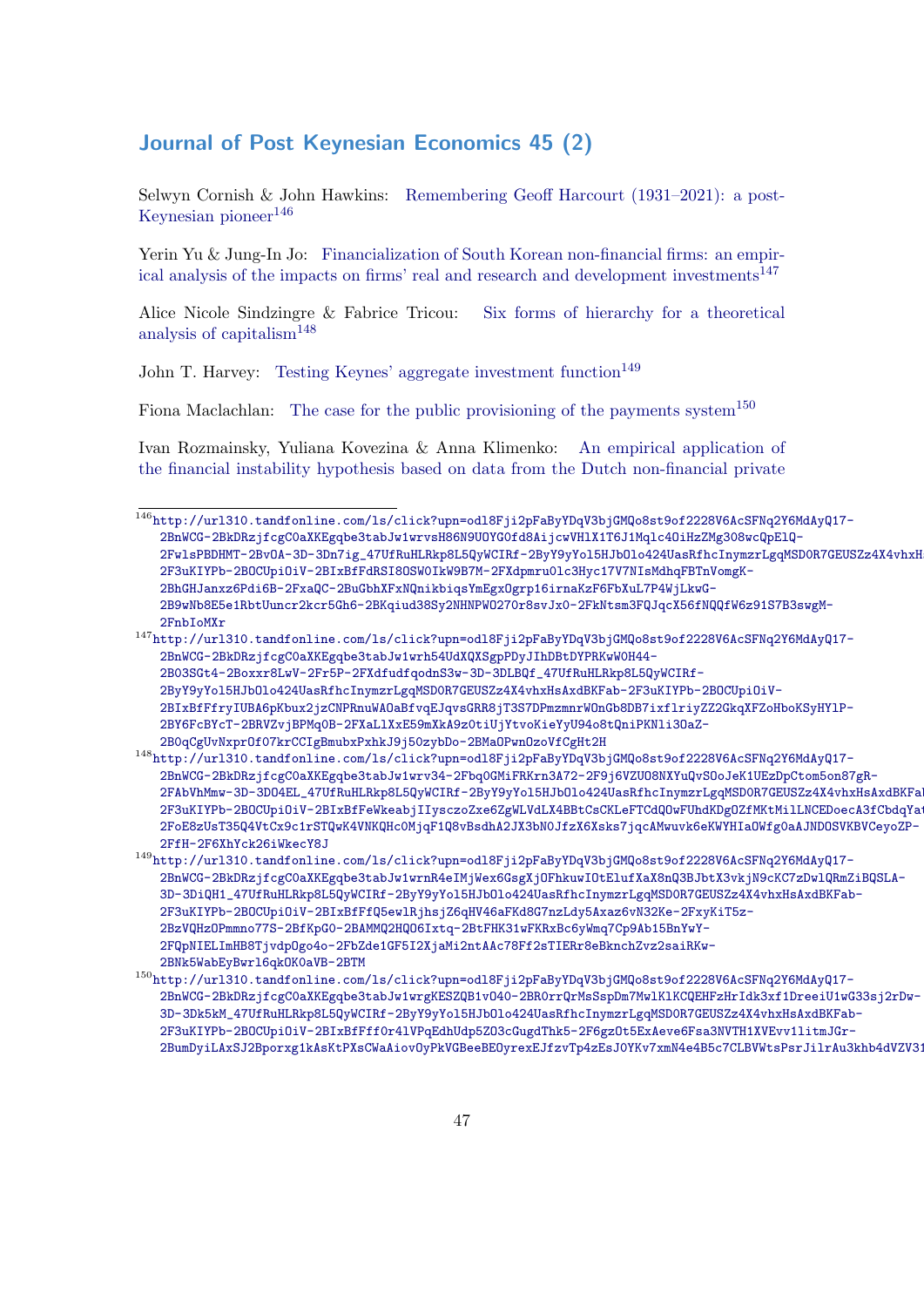[sector](http://url310.tandfonline.com/ls/click?upn=odl8Fji2pFaByYDqV3bjGMQo8st9of2228V6AcSFNq2Y6MdAyQ17-2BnWCG-2BkDRzjfcgC0aXKEgqbe3tabJw1wrnI8WBZbw807cPN4f-2B0srywCtdtiweEce6-2FUYBIt60NaK5LDV0RJiLRFL6R8Vi29Vg-3D-3DYwBl_47UfRuHLRkp8L5QyWCIRf-2ByY9yYol5HJbOlo424UasRfhcInymzrLgqMSD0R7GEUSZz4X4vhxHsAxdBKFab-2F3uKIYPb-2BOCUpiOiV-2BIxBfFdFMB3Q3-2FuXxfBhA4IT-2Fr7Grc1KMuZoGLT4YH4l4eq8uBH-2Fiz8LoHjICU7p6W-2FQ-2BPMyEcisCAN2gKnZVDsv-2B6BGM-2B9P9Dt46lcJLhOmYxCtAdvyqGtiUW0eIzEB1M48XBMJrr1vF3MSc7B8vPVhPo02KXRYNlVyDv-2FErypDQ-2FI9scqJ99ELxHCiceEPYQeP6Thi9XGdWeKE52K-2Fk-2BgCHwio)<sup>[151](#page-47-1)</sup>

George Pantelopoulos: [Cross-border payments, global imbalances and involuntary con-](http://url310.tandfonline.com/ls/click?upn=odl8Fji2pFaByYDqV3bjGMQo8st9of2228V6AcSFNq2Y6MdAyQ17-2BnWCG-2BkDRzjfcgC0aXKEgqbe3tabJw1wrtgbqzxyT6gkpLphUXf-2Ba7nafex-2Bm4U64P-2BmsDzHjdys67hUu17FyK0-2Fx29TEP5mwA-3D-3DsDzf_47UfRuHLRkp8L5QyWCIRf-2ByY9yYol5HJbOlo424UasRfhcInymzrLgqMSD0R7GEUSZz4X4vhxHsAxdBKFab-2F3uKIYPb-2BOCUpiOiV-2BIxBfFdAJninvs8Ep6MCdvXorq89z5PAOj4NL5U9BsoCbcaz3-2Fmyz-2BfEpGixe-2BfnjOTsGz6xN7VUTlTe5QIQM7Mfruu0GV7rbPbsyvLlW4t59UAPb6MsaxjV8UAg4TDETqTBb-2FhfxgAo4-2FFW3G8owllRghl9VgGHqV5WOh89soJDlQb1U97S005LeoS2NydKQh6m62DINbSceuNGlQ0dJDpPSN2F) $strains<sup>152</sup>$  $strains<sup>152</sup>$  $strains<sup>152</sup>$ 

Stefano Sgambati: [Historicizing the money of account—a rejoinder](http://url310.tandfonline.com/ls/click?upn=odl8Fji2pFaByYDqV3bjGMQo8st9of2228V6AcSFNq2Y6MdAyQ17-2BnWCG-2BkDRzjfcgC0aXKEgqbe3tabJw1wrmC7ENtwr6Xxs1d8nGFlH9KhT5UowuoyEVS077ZhcbnuUzIgbc-2B9wqGA54D9btzF8A-3D-3D2c9j_47UfRuHLRkp8L5QyWCIRf-2ByY9yYol5HJbOlo424UasRfhcInymzrLgqMSD0R7GEUSZz4X4vhxHsAxdBKFab-2F3uKIYPb-2BOCUpiOiV-2BIxBfFfU9Vq-2FCR5ewo8oVurJaXE-2FjCnMmE70tzqDBvCgsUKQmzEfnu8uWxqLp0TTh6C2rdlm-2BaTWPctIePuMUyL1v-2BubVcMYt2Zevdkgxht0WYV75IyFYQHJc8wA-2BwwSkTMKm5mXDfpwyRKck1I9grqU-2BR56YpEg0J-2FcQVqJICp4uyNGhkNrLXMBfaNeM-2F3sOHrnN4nlCFkd1J7O1PzAaEyGJsir)<sup>[153](#page-47-3)</sup>

### <span id="page-47-0"></span>Journal of the History of Economic Thought 44 (2)

Antonella Rancan: [THE "PLACE OF THE PHILLIPS CURVE" IN MACROECONO-](https://www.cambridge.org/core/journals/journal-of-the-history-of-economic-thought/article/place-of-the-phillips-curve-in-macroeconometric-models-the-case-of-the-federal-reserve-boards-model-19661980s/8CF545EABBA326340244947CE7CB21C4)[METRIC MODELS: THE CASE OF THE FEDERAL RESERVE BOARD'S MODEL](https://www.cambridge.org/core/journals/journal-of-the-history-of-economic-thought/article/place-of-the-phillips-curve-in-macroeconometric-models-the-case-of-the-federal-reserve-boards-model-19661980s/8CF545EABBA326340244947CE7CB21C4)  $(1966-1980s)^{154}$  $(1966-1980s)^{154}$  $(1966-1980s)^{154}$ 

Paul Oslington: [THE ECONOMICS OF BERNARD LONERGAN: CONTEXT, MOD-](https://www.cambridge.org/core/journals/journal-of-the-history-of-economic-thought/article/abs/economics-of-bernard-lonergan-context-modeling-and-assessment/EBBA66FA8585AB78DF7DD188F92B12CA)[ELING, AND ASSESSMENT](https://www.cambridge.org/core/journals/journal-of-the-history-of-economic-thought/article/abs/economics-of-bernard-lonergan-context-modeling-and-assessment/EBBA66FA8585AB78DF7DD188F92B12CA)[155](#page-47-5)

Carlos Eduardo Suprinyak: [NICHOLAS GEORGESCU-ROEGEN, DEVELOPMENT](https://www.cambridge.org/core/journals/journal-of-the-history-of-economic-thought/article/abs/nicholas-georgescuroegen-development-economist/CCA1107C39380D2EBD893218D4558244) [ECONOMIST](https://www.cambridge.org/core/journals/journal-of-the-history-of-economic-thought/article/abs/nicholas-georgescuroegen-development-economist/CCA1107C39380D2EBD893218D4558244)<sup>[156](#page-47-6)</sup>

<span id="page-47-1"></span><sup>151</sup>[http://url310.tandfonline.com/ls/click?upn=odl8Fji2pFaByYDqV3bjGMQo8st9of2228V6AcSFNq2Y](http://url310.tandfonline.com/ls/click?upn=odl8Fji2pFaByYDqV3bjGMQo8st9of2228V6AcSFNq2Y6MdAyQ17-2BnWCG-2BkDRzjfcgC0aXKEgqbe3tabJw1wrnI8WBZbw807cPN4f-2B0srywCtdtiweEce6-2FUYBIt60NaK5LDV0RJiLRFL6R8Vi29Vg-3D-3DYwBl_47UfRuHLRkp8L5QyWCIRf-2ByY9yYol5HJbOlo424UasRfhcInymzrLgqMSD0R7GEUSZz4X4vhxHsAxdBKFab-2F3uKIYPb-2BOCUpiOiV-2BIxBfFdFMB3Q3-2FuXxfBhA4IT-2Fr7Grc1KMuZoGLT4YH4l4eq8uBH-2Fiz8LoHjICU7p6W-2FQ-2BPMyEcisCAN2gKnZVDsv-2B6BGM-2B9P9Dt46lcJLhOmYxCtAdvyqGtiUW0eIzEB1M48XBMJrr1vF3MSc7B8vPVhPo02KXRYNlVyDv-2FErypDQ-2FI9scqJ99ELxHCiceEPYQeP6Thi9XGdWeKE52K-2Fk-2BgCHwio)6MdAyQ17- [2BnWCG-2BkDRzjfcgC0aXKEgqbe3tabJw1wrnI8WBZbw807cPN4f-2B0srywCtdtiweEce6-](http://url310.tandfonline.com/ls/click?upn=odl8Fji2pFaByYDqV3bjGMQo8st9of2228V6AcSFNq2Y6MdAyQ17-2BnWCG-2BkDRzjfcgC0aXKEgqbe3tabJw1wrnI8WBZbw807cPN4f-2B0srywCtdtiweEce6-2FUYBIt60NaK5LDV0RJiLRFL6R8Vi29Vg-3D-3DYwBl_47UfRuHLRkp8L5QyWCIRf-2ByY9yYol5HJbOlo424UasRfhcInymzrLgqMSD0R7GEUSZz4X4vhxHsAxdBKFab-2F3uKIYPb-2BOCUpiOiV-2BIxBfFdFMB3Q3-2FuXxfBhA4IT-2Fr7Grc1KMuZoGLT4YH4l4eq8uBH-2Fiz8LoHjICU7p6W-2FQ-2BPMyEcisCAN2gKnZVDsv-2B6BGM-2B9P9Dt46lcJLhOmYxCtAdvyqGtiUW0eIzEB1M48XBMJrr1vF3MSc7B8vPVhPo02KXRYNlVyDv-2FErypDQ-2FI9scqJ99ELxHCiceEPYQeP6Thi9XGdWeKE52K-2Fk-2BgCHwio) [2FUYBIt60NaK5LDV0RJiLRFL6R8Vi29Vg-3D-3DYwBl\\_47UfRuHLRkp8L5QyWCIRf-](http://url310.tandfonline.com/ls/click?upn=odl8Fji2pFaByYDqV3bjGMQo8st9of2228V6AcSFNq2Y6MdAyQ17-2BnWCG-2BkDRzjfcgC0aXKEgqbe3tabJw1wrnI8WBZbw807cPN4f-2B0srywCtdtiweEce6-2FUYBIt60NaK5LDV0RJiLRFL6R8Vi29Vg-3D-3DYwBl_47UfRuHLRkp8L5QyWCIRf-2ByY9yYol5HJbOlo424UasRfhcInymzrLgqMSD0R7GEUSZz4X4vhxHsAxdBKFab-2F3uKIYPb-2BOCUpiOiV-2BIxBfFdFMB3Q3-2FuXxfBhA4IT-2Fr7Grc1KMuZoGLT4YH4l4eq8uBH-2Fiz8LoHjICU7p6W-2FQ-2BPMyEcisCAN2gKnZVDsv-2B6BGM-2B9P9Dt46lcJLhOmYxCtAdvyqGtiUW0eIzEB1M48XBMJrr1vF3MSc7B8vPVhPo02KXRYNlVyDv-2FErypDQ-2FI9scqJ99ELxHCiceEPYQeP6Thi9XGdWeKE52K-2Fk-2BgCHwio)[2ByY9yYol5HJbOlo424UasRfhcInymzrLgqMSD0R7GEUSZz4X4vhxHsAxdBKFab-2F3uKIYPb-2BOCUpiOiV-](http://url310.tandfonline.com/ls/click?upn=odl8Fji2pFaByYDqV3bjGMQo8st9of2228V6AcSFNq2Y6MdAyQ17-2BnWCG-2BkDRzjfcgC0aXKEgqbe3tabJw1wrnI8WBZbw807cPN4f-2B0srywCtdtiweEce6-2FUYBIt60NaK5LDV0RJiLRFL6R8Vi29Vg-3D-3DYwBl_47UfRuHLRkp8L5QyWCIRf-2ByY9yYol5HJbOlo424UasRfhcInymzrLgqMSD0R7GEUSZz4X4vhxHsAxdBKFab-2F3uKIYPb-2BOCUpiOiV-2BIxBfFdFMB3Q3-2FuXxfBhA4IT-2Fr7Grc1KMuZoGLT4YH4l4eq8uBH-2Fiz8LoHjICU7p6W-2FQ-2BPMyEcisCAN2gKnZVDsv-2B6BGM-2B9P9Dt46lcJLhOmYxCtAdvyqGtiUW0eIzEB1M48XBMJrr1vF3MSc7B8vPVhPo02KXRYNlVyDv-2FErypDQ-2FI9scqJ99ELxHCiceEPYQeP6Thi9XGdWeKE52K-2Fk-2BgCHwio)[2BIxBfFdFMB3Q3-2FuXxfBhA4IT-2Fr7Grc1KMuZoGLT4YH4l4eq8uBH-2Fiz8LoHjICU7p6W-2FQ-](http://url310.tandfonline.com/ls/click?upn=odl8Fji2pFaByYDqV3bjGMQo8st9of2228V6AcSFNq2Y6MdAyQ17-2BnWCG-2BkDRzjfcgC0aXKEgqbe3tabJw1wrnI8WBZbw807cPN4f-2B0srywCtdtiweEce6-2FUYBIt60NaK5LDV0RJiLRFL6R8Vi29Vg-3D-3DYwBl_47UfRuHLRkp8L5QyWCIRf-2ByY9yYol5HJbOlo424UasRfhcInymzrLgqMSD0R7GEUSZz4X4vhxHsAxdBKFab-2F3uKIYPb-2BOCUpiOiV-2BIxBfFdFMB3Q3-2FuXxfBhA4IT-2Fr7Grc1KMuZoGLT4YH4l4eq8uBH-2Fiz8LoHjICU7p6W-2FQ-2BPMyEcisCAN2gKnZVDsv-2B6BGM-2B9P9Dt46lcJLhOmYxCtAdvyqGtiUW0eIzEB1M48XBMJrr1vF3MSc7B8vPVhPo02KXRYNlVyDv-2FErypDQ-2FI9scqJ99ELxHCiceEPYQeP6Thi9XGdWeKE52K-2Fk-2BgCHwio)[2BPMyEcisCAN2gKnZVDsv-2B6BGM-2B9P9Dt46lcJLhOmYxCtAdvyqGtiUW0eIzEB1M48XBMJrr1vF3MSc7B8v](http://url310.tandfonline.com/ls/click?upn=odl8Fji2pFaByYDqV3bjGMQo8st9of2228V6AcSFNq2Y6MdAyQ17-2BnWCG-2BkDRzjfcgC0aXKEgqbe3tabJw1wrnI8WBZbw807cPN4f-2B0srywCtdtiweEce6-2FUYBIt60NaK5LDV0RJiLRFL6R8Vi29Vg-3D-3DYwBl_47UfRuHLRkp8L5QyWCIRf-2ByY9yYol5HJbOlo424UasRfhcInymzrLgqMSD0R7GEUSZz4X4vhxHsAxdBKFab-2F3uKIYPb-2BOCUpiOiV-2BIxBfFdFMB3Q3-2FuXxfBhA4IT-2Fr7Grc1KMuZoGLT4YH4l4eq8uBH-2Fiz8LoHjICU7p6W-2FQ-2BPMyEcisCAN2gKnZVDsv-2B6BGM-2B9P9Dt46lcJLhOmYxCtAdvyqGtiUW0eIzEB1M48XBMJrr1vF3MSc7B8vPVhPo02KXRYNlVyDv-2FErypDQ-2FI9scqJ99ELxHCiceEPYQeP6Thi9XGdWeKE52K-2Fk-2BgCHwio)PVhPo02KXRYNlVyDv-[2FErypDQ-2FI9scqJ99ELxHCiceEPYQeP6Thi9XGdWeKE52K-2Fk-2BgCHwio](http://url310.tandfonline.com/ls/click?upn=odl8Fji2pFaByYDqV3bjGMQo8st9of2228V6AcSFNq2Y6MdAyQ17-2BnWCG-2BkDRzjfcgC0aXKEgqbe3tabJw1wrnI8WBZbw807cPN4f-2B0srywCtdtiweEce6-2FUYBIt60NaK5LDV0RJiLRFL6R8Vi29Vg-3D-3DYwBl_47UfRuHLRkp8L5QyWCIRf-2ByY9yYol5HJbOlo424UasRfhcInymzrLgqMSD0R7GEUSZz4X4vhxHsAxdBKFab-2F3uKIYPb-2BOCUpiOiV-2BIxBfFdFMB3Q3-2FuXxfBhA4IT-2Fr7Grc1KMuZoGLT4YH4l4eq8uBH-2Fiz8LoHjICU7p6W-2FQ-2BPMyEcisCAN2gKnZVDsv-2B6BGM-2B9P9Dt46lcJLhOmYxCtAdvyqGtiUW0eIzEB1M48XBMJrr1vF3MSc7B8vPVhPo02KXRYNlVyDv-2FErypDQ-2FI9scqJ99ELxHCiceEPYQeP6Thi9XGdWeKE52K-2Fk-2BgCHwio)

<span id="page-47-2"></span><sup>152</sup>[http://url310.tandfonline.com/ls/click?upn=odl8Fji2pFaByYDqV3bjGMQo8st9of2228V6AcSFNq2Y](http://url310.tandfonline.com/ls/click?upn=odl8Fji2pFaByYDqV3bjGMQo8st9of2228V6AcSFNq2Y6MdAyQ17-2BnWCG-2BkDRzjfcgC0aXKEgqbe3tabJw1wrtgbqzxyT6gkpLphUXf-2Ba7nafex-2Bm4U64P-2BmsDzHjdys67hUu17FyK0-2Fx29TEP5mwA-3D-3DsDzf_47UfRuHLRkp8L5QyWCIRf-2ByY9yYol5HJbOlo424UasRfhcInymzrLgqMSD0R7GEUSZz4X4vhxHsAxdBKFab-2F3uKIYPb-2BOCUpiOiV-2BIxBfFdAJninvs8Ep6MCdvXorq89z5PAOj4NL5U9BsoCbcaz3-2Fmyz-2BfEpGixe-2BfnjOTsGz6xN7VUTlTe5QIQM7Mfruu0GV7rbPbsyvLlW4t59UAPb6MsaxjV8UAg4TDETqTBb-2FhfxgAo4-2FFW3G8owllRghl9VgGHqV5WOh89soJDlQb1U97S005LeoS2NydKQh6m62DINbSceuNGlQ0dJDpPSN2F)6MdAyQ17- [2BnWCG-2BkDRzjfcgC0aXKEgqbe3tabJw1wrtgbqzxyT6gkpLphUXf-2Ba7nafex-2Bm4U64P-](http://url310.tandfonline.com/ls/click?upn=odl8Fji2pFaByYDqV3bjGMQo8st9of2228V6AcSFNq2Y6MdAyQ17-2BnWCG-2BkDRzjfcgC0aXKEgqbe3tabJw1wrtgbqzxyT6gkpLphUXf-2Ba7nafex-2Bm4U64P-2BmsDzHjdys67hUu17FyK0-2Fx29TEP5mwA-3D-3DsDzf_47UfRuHLRkp8L5QyWCIRf-2ByY9yYol5HJbOlo424UasRfhcInymzrLgqMSD0R7GEUSZz4X4vhxHsAxdBKFab-2F3uKIYPb-2BOCUpiOiV-2BIxBfFdAJninvs8Ep6MCdvXorq89z5PAOj4NL5U9BsoCbcaz3-2Fmyz-2BfEpGixe-2BfnjOTsGz6xN7VUTlTe5QIQM7Mfruu0GV7rbPbsyvLlW4t59UAPb6MsaxjV8UAg4TDETqTBb-2FhfxgAo4-2FFW3G8owllRghl9VgGHqV5WOh89soJDlQb1U97S005LeoS2NydKQh6m62DINbSceuNGlQ0dJDpPSN2F)[2BmsDzHjdys67hUu17FyK0-2Fx29TEP5mwA-3D-3DsDzf\\_47UfRuHLRkp8L5QyWCIRf-](http://url310.tandfonline.com/ls/click?upn=odl8Fji2pFaByYDqV3bjGMQo8st9of2228V6AcSFNq2Y6MdAyQ17-2BnWCG-2BkDRzjfcgC0aXKEgqbe3tabJw1wrtgbqzxyT6gkpLphUXf-2Ba7nafex-2Bm4U64P-2BmsDzHjdys67hUu17FyK0-2Fx29TEP5mwA-3D-3DsDzf_47UfRuHLRkp8L5QyWCIRf-2ByY9yYol5HJbOlo424UasRfhcInymzrLgqMSD0R7GEUSZz4X4vhxHsAxdBKFab-2F3uKIYPb-2BOCUpiOiV-2BIxBfFdAJninvs8Ep6MCdvXorq89z5PAOj4NL5U9BsoCbcaz3-2Fmyz-2BfEpGixe-2BfnjOTsGz6xN7VUTlTe5QIQM7Mfruu0GV7rbPbsyvLlW4t59UAPb6MsaxjV8UAg4TDETqTBb-2FhfxgAo4-2FFW3G8owllRghl9VgGHqV5WOh89soJDlQb1U97S005LeoS2NydKQh6m62DINbSceuNGlQ0dJDpPSN2F)[2ByY9yYol5HJbOlo424UasRfhcInymzrLgqMSD0R7GEUSZz4X4vhxHsAxdBKFab-2F3uKIYPb-](http://url310.tandfonline.com/ls/click?upn=odl8Fji2pFaByYDqV3bjGMQo8st9of2228V6AcSFNq2Y6MdAyQ17-2BnWCG-2BkDRzjfcgC0aXKEgqbe3tabJw1wrtgbqzxyT6gkpLphUXf-2Ba7nafex-2Bm4U64P-2BmsDzHjdys67hUu17FyK0-2Fx29TEP5mwA-3D-3DsDzf_47UfRuHLRkp8L5QyWCIRf-2ByY9yYol5HJbOlo424UasRfhcInymzrLgqMSD0R7GEUSZz4X4vhxHsAxdBKFab-2F3uKIYPb-2BOCUpiOiV-2BIxBfFdAJninvs8Ep6MCdvXorq89z5PAOj4NL5U9BsoCbcaz3-2Fmyz-2BfEpGixe-2BfnjOTsGz6xN7VUTlTe5QIQM7Mfruu0GV7rbPbsyvLlW4t59UAPb6MsaxjV8UAg4TDETqTBb-2FhfxgAo4-2FFW3G8owllRghl9VgGHqV5WOh89soJDlQb1U97S005LeoS2NydKQh6m62DINbSceuNGlQ0dJDpPSN2F)[2BOCUpiOiV-2BIxBfFdAJninvs8Ep6MCdvXorq89z5PAOj4NL5U9BsoCbcaz3-2Fmyz-2BfEpGixe-](http://url310.tandfonline.com/ls/click?upn=odl8Fji2pFaByYDqV3bjGMQo8st9of2228V6AcSFNq2Y6MdAyQ17-2BnWCG-2BkDRzjfcgC0aXKEgqbe3tabJw1wrtgbqzxyT6gkpLphUXf-2Ba7nafex-2Bm4U64P-2BmsDzHjdys67hUu17FyK0-2Fx29TEP5mwA-3D-3DsDzf_47UfRuHLRkp8L5QyWCIRf-2ByY9yYol5HJbOlo424UasRfhcInymzrLgqMSD0R7GEUSZz4X4vhxHsAxdBKFab-2F3uKIYPb-2BOCUpiOiV-2BIxBfFdAJninvs8Ep6MCdvXorq89z5PAOj4NL5U9BsoCbcaz3-2Fmyz-2BfEpGixe-2BfnjOTsGz6xN7VUTlTe5QIQM7Mfruu0GV7rbPbsyvLlW4t59UAPb6MsaxjV8UAg4TDETqTBb-2FhfxgAo4-2FFW3G8owllRghl9VgGHqV5WOh89soJDlQb1U97S005LeoS2NydKQh6m62DINbSceuNGlQ0dJDpPSN2F)[2BfnjOTsGz6xN7VUTlTe5QIQM7Mfruu0GV7rbPbsyvLlW4t59UAPb6MsaxjV8UAg4TDETqTBb-2FhfxgAo4-](http://url310.tandfonline.com/ls/click?upn=odl8Fji2pFaByYDqV3bjGMQo8st9of2228V6AcSFNq2Y6MdAyQ17-2BnWCG-2BkDRzjfcgC0aXKEgqbe3tabJw1wrtgbqzxyT6gkpLphUXf-2Ba7nafex-2Bm4U64P-2BmsDzHjdys67hUu17FyK0-2Fx29TEP5mwA-3D-3DsDzf_47UfRuHLRkp8L5QyWCIRf-2ByY9yYol5HJbOlo424UasRfhcInymzrLgqMSD0R7GEUSZz4X4vhxHsAxdBKFab-2F3uKIYPb-2BOCUpiOiV-2BIxBfFdAJninvs8Ep6MCdvXorq89z5PAOj4NL5U9BsoCbcaz3-2Fmyz-2BfEpGixe-2BfnjOTsGz6xN7VUTlTe5QIQM7Mfruu0GV7rbPbsyvLlW4t59UAPb6MsaxjV8UAg4TDETqTBb-2FhfxgAo4-2FFW3G8owllRghl9VgGHqV5WOh89soJDlQb1U97S005LeoS2NydKQh6m62DINbSceuNGlQ0dJDpPSN2F) [2FFW3G8owllRghl9VgGHqV5WOh89soJDlQb1U97S005LeoS2NydKQh6m62DINbSceuNGlQ0dJDpPSN2F](http://url310.tandfonline.com/ls/click?upn=odl8Fji2pFaByYDqV3bjGMQo8st9of2228V6AcSFNq2Y6MdAyQ17-2BnWCG-2BkDRzjfcgC0aXKEgqbe3tabJw1wrtgbqzxyT6gkpLphUXf-2Ba7nafex-2Bm4U64P-2BmsDzHjdys67hUu17FyK0-2Fx29TEP5mwA-3D-3DsDzf_47UfRuHLRkp8L5QyWCIRf-2ByY9yYol5HJbOlo424UasRfhcInymzrLgqMSD0R7GEUSZz4X4vhxHsAxdBKFab-2F3uKIYPb-2BOCUpiOiV-2BIxBfFdAJninvs8Ep6MCdvXorq89z5PAOj4NL5U9BsoCbcaz3-2Fmyz-2BfEpGixe-2BfnjOTsGz6xN7VUTlTe5QIQM7Mfruu0GV7rbPbsyvLlW4t59UAPb6MsaxjV8UAg4TDETqTBb-2FhfxgAo4-2FFW3G8owllRghl9VgGHqV5WOh89soJDlQb1U97S005LeoS2NydKQh6m62DINbSceuNGlQ0dJDpPSN2F)

<span id="page-47-3"></span><sup>153</sup>[http://url310.tandfonline.com/ls/click?upn=odl8Fji2pFaByYDqV3bjGMQo8st9of2228V6AcSFNq2Y](http://url310.tandfonline.com/ls/click?upn=odl8Fji2pFaByYDqV3bjGMQo8st9of2228V6AcSFNq2Y6MdAyQ17-2BnWCG-2BkDRzjfcgC0aXKEgqbe3tabJw1wrmC7ENtwr6Xxs1d8nGFlH9KhT5UowuoyEVS077ZhcbnuUzIgbc-2B9wqGA54D9btzF8A-3D-3D2c9j_47UfRuHLRkp8L5QyWCIRf-2ByY9yYol5HJbOlo424UasRfhcInymzrLgqMSD0R7GEUSZz4X4vhxHsAxdBKFab-2F3uKIYPb-2BOCUpiOiV-2BIxBfFfU9Vq-2FCR5ewo8oVurJaXE-2FjCnMmE70tzqDBvCgsUKQmzEfnu8uWxqLp0TTh6C2rdlm-2BaTWPctIePuMUyL1v-2BubVcMYt2Zevdkgxht0WYV75IyFYQHJc8wA-2BwwSkTMKm5mXDfpwyRKck1I9grqU-2BR56YpEg0J-2FcQVqJICp4uyNGhkNrLXMBfaNeM-2F3sOHrnN4nlCFkd1J7O1PzAaEyGJsir)6MdAyQ17- [2BnWCG-2BkDRzjfcgC0aXKEgqbe3tabJw1wrmC7ENtwr6Xxs1d8nGFlH9KhT5UowuoyEVS077ZhcbnuUzIgbc-](http://url310.tandfonline.com/ls/click?upn=odl8Fji2pFaByYDqV3bjGMQo8st9of2228V6AcSFNq2Y6MdAyQ17-2BnWCG-2BkDRzjfcgC0aXKEgqbe3tabJw1wrmC7ENtwr6Xxs1d8nGFlH9KhT5UowuoyEVS077ZhcbnuUzIgbc-2B9wqGA54D9btzF8A-3D-3D2c9j_47UfRuHLRkp8L5QyWCIRf-2ByY9yYol5HJbOlo424UasRfhcInymzrLgqMSD0R7GEUSZz4X4vhxHsAxdBKFab-2F3uKIYPb-2BOCUpiOiV-2BIxBfFfU9Vq-2FCR5ewo8oVurJaXE-2FjCnMmE70tzqDBvCgsUKQmzEfnu8uWxqLp0TTh6C2rdlm-2BaTWPctIePuMUyL1v-2BubVcMYt2Zevdkgxht0WYV75IyFYQHJc8wA-2BwwSkTMKm5mXDfpwyRKck1I9grqU-2BR56YpEg0J-2FcQVqJICp4uyNGhkNrLXMBfaNeM-2F3sOHrnN4nlCFkd1J7O1PzAaEyGJsir)2B9wqGA54D9btzF8A-3D-3D2c9j\_47UfRuHLRkp8L5QyWCIRf-2ByY9yYo15HJbOlo424UasRfhcInymzrLgqMSD0R7GEUSZz4X4vhxH [2F3uKIYPb-2BOCUpiOiV-2BIxBfFfU9Vq-2FCR5ewo8oVurJaXE-2FjCnMmE70tzqDBvCgsUKQmzEfnu8uWxqL](http://url310.tandfonline.com/ls/click?upn=odl8Fji2pFaByYDqV3bjGMQo8st9of2228V6AcSFNq2Y6MdAyQ17-2BnWCG-2BkDRzjfcgC0aXKEgqbe3tabJw1wrmC7ENtwr6Xxs1d8nGFlH9KhT5UowuoyEVS077ZhcbnuUzIgbc-2B9wqGA54D9btzF8A-3D-3D2c9j_47UfRuHLRkp8L5QyWCIRf-2ByY9yYol5HJbOlo424UasRfhcInymzrLgqMSD0R7GEUSZz4X4vhxHsAxdBKFab-2F3uKIYPb-2BOCUpiOiV-2BIxBfFfU9Vq-2FCR5ewo8oVurJaXE-2FjCnMmE70tzqDBvCgsUKQmzEfnu8uWxqLp0TTh6C2rdlm-2BaTWPctIePuMUyL1v-2BubVcMYt2Zevdkgxht0WYV75IyFYQHJc8wA-2BwwSkTMKm5mXDfpwyRKck1I9grqU-2BR56YpEg0J-2FcQVqJICp4uyNGhkNrLXMBfaNeM-2F3sOHrnN4nlCFkd1J7O1PzAaEyGJsir)p0TTh6C2rdlm-[2BaTWPctIePuMUyL1v-2BubVcMYt2Zevdkgxht0WYV75IyFYQHJc8wA-2BwwSkTMKm5mXDfpwyRKck1I9grqU-](http://url310.tandfonline.com/ls/click?upn=odl8Fji2pFaByYDqV3bjGMQo8st9of2228V6AcSFNq2Y6MdAyQ17-2BnWCG-2BkDRzjfcgC0aXKEgqbe3tabJw1wrmC7ENtwr6Xxs1d8nGFlH9KhT5UowuoyEVS077ZhcbnuUzIgbc-2B9wqGA54D9btzF8A-3D-3D2c9j_47UfRuHLRkp8L5QyWCIRf-2ByY9yYol5HJbOlo424UasRfhcInymzrLgqMSD0R7GEUSZz4X4vhxHsAxdBKFab-2F3uKIYPb-2BOCUpiOiV-2BIxBfFfU9Vq-2FCR5ewo8oVurJaXE-2FjCnMmE70tzqDBvCgsUKQmzEfnu8uWxqLp0TTh6C2rdlm-2BaTWPctIePuMUyL1v-2BubVcMYt2Zevdkgxht0WYV75IyFYQHJc8wA-2BwwSkTMKm5mXDfpwyRKck1I9grqU-2BR56YpEg0J-2FcQVqJICp4uyNGhkNrLXMBfaNeM-2F3sOHrnN4nlCFkd1J7O1PzAaEyGJsir)[2BR56YpEg0J-2FcQVqJICp4uyNGhkNrLXMBfaNeM-2F3sOHrnN4nlCFkd1J7O1PzAaEyGJsir](http://url310.tandfonline.com/ls/click?upn=odl8Fji2pFaByYDqV3bjGMQo8st9of2228V6AcSFNq2Y6MdAyQ17-2BnWCG-2BkDRzjfcgC0aXKEgqbe3tabJw1wrmC7ENtwr6Xxs1d8nGFlH9KhT5UowuoyEVS077ZhcbnuUzIgbc-2B9wqGA54D9btzF8A-3D-3D2c9j_47UfRuHLRkp8L5QyWCIRf-2ByY9yYol5HJbOlo424UasRfhcInymzrLgqMSD0R7GEUSZz4X4vhxHsAxdBKFab-2F3uKIYPb-2BOCUpiOiV-2BIxBfFfU9Vq-2FCR5ewo8oVurJaXE-2FjCnMmE70tzqDBvCgsUKQmzEfnu8uWxqLp0TTh6C2rdlm-2BaTWPctIePuMUyL1v-2BubVcMYt2Zevdkgxht0WYV75IyFYQHJc8wA-2BwwSkTMKm5mXDfpwyRKck1I9grqU-2BR56YpEg0J-2FcQVqJICp4uyNGhkNrLXMBfaNeM-2F3sOHrnN4nlCFkd1J7O1PzAaEyGJsir)

<span id="page-47-4"></span><sup>154</sup>[https://www.cambridge.org/core/journals/journal-of-the-history-of-economic-thought/](https://www.cambridge.org/core/journals/journal-of-the-history-of-economic-thought/article/place-of-the-phillips-curve-in-macroeconometric-models-the-case-of-the-federal-reserve-boards-model-19661980s/8CF545EABBA326340244947CE7CB21C4) [article/place-of-the-phillips-curve-in-macroeconometric-models-the-case-of-the](https://www.cambridge.org/core/journals/journal-of-the-history-of-economic-thought/article/place-of-the-phillips-curve-in-macroeconometric-models-the-case-of-the-federal-reserve-boards-model-19661980s/8CF545EABBA326340244947CE7CB21C4)[federal-reserve-boards-model-19661980s/8CF545EABBA326340244947CE7CB21C4](https://www.cambridge.org/core/journals/journal-of-the-history-of-economic-thought/article/place-of-the-phillips-curve-in-macroeconometric-models-the-case-of-the-federal-reserve-boards-model-19661980s/8CF545EABBA326340244947CE7CB21C4)

<span id="page-47-5"></span> $^{155}\mathrm{https://www.cambridge.org/core/journals/journal-of-the-history-of-economic-}$ [thought/article/abs/economics-of-bernard-lonergan-context-modeling-and-assessment/](https://www.cambridge.org/core/journals/journal-of-the-history-of-economic-thought/article/abs/economics-of-bernard-lonergan-context-modeling-and-assessment/EBBA66FA8585AB78DF7DD188F92B12CA) [EBBA66FA8585AB78DF7DD188F92B12CA](https://www.cambridge.org/core/journals/journal-of-the-history-of-economic-thought/article/abs/economics-of-bernard-lonergan-context-modeling-and-assessment/EBBA66FA8585AB78DF7DD188F92B12CA)

<span id="page-47-6"></span> $^{156}\rm{https://www.cambridge.org/core/journals/journal-of-the-history-of-economic-}$ [thought/article/abs/nicholas-georgescuroegen-development-economist/](https://www.cambridge.org/core/journals/journal-of-the-history-of-economic-thought/article/abs/nicholas-georgescuroegen-development-economist/CCA1107C39380D2EBD893218D4558244) [CCA1107C39380D2EBD893218D4558244](https://www.cambridge.org/core/journals/journal-of-the-history-of-economic-thought/article/abs/nicholas-georgescuroegen-development-economist/CCA1107C39380D2EBD893218D4558244)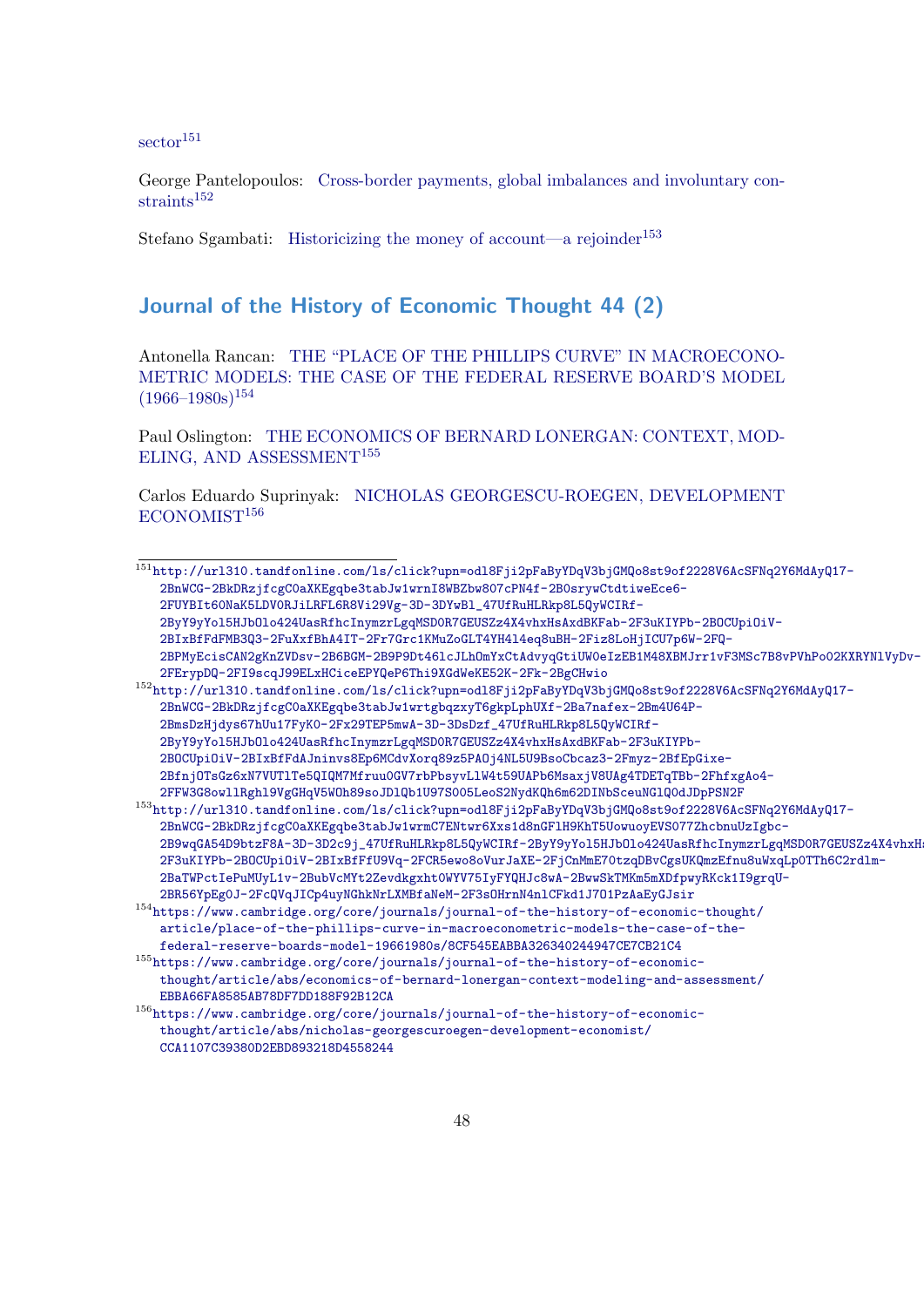Luiz Felipe Bruzzi Curi and Alexandre Mendes Cunha: [THE DISSEMINATION OF](https://www.cambridge.org/core/journals/journal-of-the-history-of-economic-thought/article/abs/dissemination-of-public-economics-in-brazil-at-the-turn-of-the-twentieth-century-rui-barbosa-between-lawmaking-and-policymaking/B3C4C45BC2132B71A9B6E2344DFF62D0) [PUBLIC ECONOMICS IN BRAZIL AT THE TURN OF THE TWENTIETH CEN-](https://www.cambridge.org/core/journals/journal-of-the-history-of-economic-thought/article/abs/dissemination-of-public-economics-in-brazil-at-the-turn-of-the-twentieth-century-rui-barbosa-between-lawmaking-and-policymaking/B3C4C45BC2132B71A9B6E2344DFF62D0)[TURY: RUI BARBOSA BETWEEN LAW-MAKING AND POLICY-MAKING](https://www.cambridge.org/core/journals/journal-of-the-history-of-economic-thought/article/abs/dissemination-of-public-economics-in-brazil-at-the-turn-of-the-twentieth-century-rui-barbosa-between-lawmaking-and-policymaking/B3C4C45BC2132B71A9B6E2344DFF62D0)[157](#page-48-0)

Paolo Santori: [IDLENESS AND THE VERY SPARING HAND OF GOD: THE INVIS-](https://www.cambridge.org/core/journals/journal-of-the-history-of-economic-thought/article/abs/idleness-and-the-very-sparing-hand-of-god-the-invisible-tie-between-humes-dialogues-concerning-natural-religion-and-smiths-wealth-of-nations/66FA02E6F7BA4BEF60AEA8ED3D945C5D)[IBLE TIE BETWEEN HUME'S DIALOGUES CONCERNING NATURAL RELIGION](https://www.cambridge.org/core/journals/journal-of-the-history-of-economic-thought/article/abs/idleness-and-the-very-sparing-hand-of-god-the-invisible-tie-between-humes-dialogues-concerning-natural-religion-and-smiths-wealth-of-nations/66FA02E6F7BA4BEF60AEA8ED3D945C5D) [AND SMITH'S WEALTH OF NATIONS](https://www.cambridge.org/core/journals/journal-of-the-history-of-economic-thought/article/abs/idleness-and-the-very-sparing-hand-of-god-the-invisible-tie-between-humes-dialogues-concerning-natural-religion-and-smiths-wealth-of-nations/66FA02E6F7BA4BEF60AEA8ED3D945C5D)<sup>[158](#page-48-1)</sup>

Maria Pia Paganelli and Fabrizio Simon: [CRIME AND PUNISHMENT: ADAM](https://www.cambridge.org/core/journals/journal-of-the-history-of-economic-thought/article/crime-and-punishment-adam-smiths-theory-of-sentimental-law-and-economics/AB54CEBCE45BA45AE4D6CC773016EFB4) [SMITH'S THEORY OF SENTIMENTAL LAW AND ECONOMICS](https://www.cambridge.org/core/journals/journal-of-the-history-of-economic-thought/article/crime-and-punishment-adam-smiths-theory-of-sentimental-law-and-economics/AB54CEBCE45BA45AE4D6CC773016EFB4)<sup>[159](#page-48-2)</sup>

Harro Maas: [JHET INTERVIEWS: MARGARET SCHABAS](https://www.cambridge.org/core/journals/journal-of-the-history-of-economic-thought/article/jhet-interviews-margaret-schabas/2457A89047F982BCE0AA575AE51158AF)<sup>[160](#page-48-3)</sup>

Daniel Kuehn: [Nina Banks, ed., Democracy, Race, and Justice: The Speeches and](https://www.cambridge.org/core/journals/journal-of-the-history-of-economic-thought/article/abs/nina-banks-ed-democracy-race-and-justice-the-speeches-and-writings-of-sadie-t-m-alexander-london-yale-university-press-2021-pp-320-30-hardcover-isbn-9780300246704/2406BE458056851A3772D456BC993689) [Writings of Sadie T. M. Alexander \(London: Yale University Press, 2021\), pp. 320, \\$30](https://www.cambridge.org/core/journals/journal-of-the-history-of-economic-thought/article/abs/nina-banks-ed-democracy-race-and-justice-the-speeches-and-writings-of-sadie-t-m-alexander-london-yale-university-press-2021-pp-320-30-hardcover-isbn-9780300246704/2406BE458056851A3772D456BC993689) [\(hardcover\). ISBN: 9780300246704](https://www.cambridge.org/core/journals/journal-of-the-history-of-economic-thought/article/abs/nina-banks-ed-democracy-race-and-justice-the-speeches-and-writings-of-sadie-t-m-alexander-london-yale-university-press-2021-pp-320-30-hardcover-isbn-9780300246704/2406BE458056851A3772D456BC993689)[161](#page-48-4)

Ana Maria Bianchi: [Michele Alacevich, Albert O. Hirschman: An Intellectual Biog](https://www.cambridge.org/core/journals/journal-of-the-history-of-economic-thought/article/abs/michele-alacevich-albert-o-hirschman-an-intellectual-biography-new-york-columbia-university-press-2021-pp-352-35-hardcover-isbn-9780231199827/52B28D0F2236CF11D53C9FBDDBE2F050)[raphy \(New York: Columbia University Press, 2021\), pp. 352, \\$35 \(hardcover\). ISBN:](https://www.cambridge.org/core/journals/journal-of-the-history-of-economic-thought/article/abs/michele-alacevich-albert-o-hirschman-an-intellectual-biography-new-york-columbia-university-press-2021-pp-352-35-hardcover-isbn-9780231199827/52B28D0F2236CF11D53C9FBDDBE2F050) [9780231199827](https://www.cambridge.org/core/journals/journal-of-the-history-of-economic-thought/article/abs/michele-alacevich-albert-o-hirschman-an-intellectual-biography-new-york-columbia-university-press-2021-pp-352-35-hardcover-isbn-9780231199827/52B28D0F2236CF11D53C9FBDDBE2F050)[162](#page-48-5)

Mikayla Novak: [Peter J. Boettke, The Struggle for a Better World \(Arlington: Mer](https://www.cambridge.org/core/journals/journal-of-the-history-of-economic-thought/article/abs/peter-j-boettke-the-struggle-for-a-better-world-arlington-mercatus-center-at-george-mason-university-2021-pp-340-3495-hardcover-isbn-9781942951865/5A5CEE2F110A2D4BE669BF082D48E50A)[catus Center at George Mason University, 2021\), pp. 340, \\$34.95 \(hardcover\). ISBN:](https://www.cambridge.org/core/journals/journal-of-the-history-of-economic-thought/article/abs/peter-j-boettke-the-struggle-for-a-better-world-arlington-mercatus-center-at-george-mason-university-2021-pp-340-3495-hardcover-isbn-9781942951865/5A5CEE2F110A2D4BE669BF082D48E50A) [9781942951865.](https://www.cambridge.org/core/journals/journal-of-the-history-of-economic-thought/article/abs/peter-j-boettke-the-struggle-for-a-better-world-arlington-mercatus-center-at-george-mason-university-2021-pp-340-3495-hardcover-isbn-9781942951865/5A5CEE2F110A2D4BE669BF082D48E50A)[163](#page-48-6)

<span id="page-48-3"></span> $^{160}\rm{https://www.cambridge.org/core/journals/journal-of-the-history-of-economic-thought/}$  $^{160}\rm{https://www.cambridge.org/core/journals/journal-of-the-history-of-economic-thought/}$  $^{160}\rm{https://www.cambridge.org/core/journals/journal-of-the-history-of-economic-thought/}$ [article/jhet-interviews-margaret-schabas/2457A89047F982BCE0AA575AE51158AF](https://www.cambridge.org/core/journals/journal-of-the-history-of-economic-thought/article/jhet-interviews-margaret-schabas/2457A89047F982BCE0AA575AE51158AF)

<span id="page-48-4"></span><sup>161</sup>[https://www.cambridge.org/core/journals/journal-of-the-history-of-economic-thought/](https://www.cambridge.org/core/journals/journal-of-the-history-of-economic-thought/article/abs/nina-banks-ed-democracy-race-and-justice-the-speeches-and-writings-of-sadie-t-m-alexander-london-yale-university-press-2021-pp-320-30-hardcover-isbn-9780300246704/2406BE458056851A3772D456BC993689) [article/abs/nina-banks-ed-democracy-race-and-justice-the-speeches-and-writings-of](https://www.cambridge.org/core/journals/journal-of-the-history-of-economic-thought/article/abs/nina-banks-ed-democracy-race-and-justice-the-speeches-and-writings-of-sadie-t-m-alexander-london-yale-university-press-2021-pp-320-30-hardcover-isbn-9780300246704/2406BE458056851A3772D456BC993689)[sadie-t-m-alexander-london-yale-university-press-2021-pp-320-30-hardcover-isbn-](https://www.cambridge.org/core/journals/journal-of-the-history-of-economic-thought/article/abs/nina-banks-ed-democracy-race-and-justice-the-speeches-and-writings-of-sadie-t-m-alexander-london-yale-university-press-2021-pp-320-30-hardcover-isbn-9780300246704/2406BE458056851A3772D456BC993689)[9780300246704/2406BE458056851A3772D456BC993689](https://www.cambridge.org/core/journals/journal-of-the-history-of-economic-thought/article/abs/nina-banks-ed-democracy-race-and-justice-the-speeches-and-writings-of-sadie-t-m-alexander-london-yale-university-press-2021-pp-320-30-hardcover-isbn-9780300246704/2406BE458056851A3772D456BC993689)

<span id="page-48-5"></span> $^{162}\rm{https://www.cambridge.org/core/journals/journal-of-the-history-of-economic-thought/}$  $^{162}\rm{https://www.cambridge.org/core/journals/journal-of-the-history-of-economic-thought/}$  $^{162}\rm{https://www.cambridge.org/core/journals/journal-of-the-history-of-economic-thought/}$ [article/abs/michele-alacevich-albert-o-hirschman-an-intellectual-biography-new](https://www.cambridge.org/core/journals/journal-of-the-history-of-economic-thought/article/abs/michele-alacevich-albert-o-hirschman-an-intellectual-biography-new-york-columbia-university-press-2021-pp-352-35-hardcover-isbn-9780231199827/52B28D0F2236CF11D53C9FBDDBE2F050)[york-columbia-university-press-2021-pp-352-35-hardcover-isbn-9780231199827/](https://www.cambridge.org/core/journals/journal-of-the-history-of-economic-thought/article/abs/michele-alacevich-albert-o-hirschman-an-intellectual-biography-new-york-columbia-university-press-2021-pp-352-35-hardcover-isbn-9780231199827/52B28D0F2236CF11D53C9FBDDBE2F050) [52B28D0F2236CF11D53C9FBDDBE2F050](https://www.cambridge.org/core/journals/journal-of-the-history-of-economic-thought/article/abs/michele-alacevich-albert-o-hirschman-an-intellectual-biography-new-york-columbia-university-press-2021-pp-352-35-hardcover-isbn-9780231199827/52B28D0F2236CF11D53C9FBDDBE2F050)

<span id="page-48-6"></span> $^{163}\rm{https://www.cambridge.org/core/journals/journal-of-the-history-of-economic-thought/}$  $^{163}\rm{https://www.cambridge.org/core/journals/journal-of-the-history-of-economic-thought/}$  $^{163}\rm{https://www.cambridge.org/core/journals/journal-of-the-history-of-economic-thought/}$ [article/abs/peter-j-boettke-the-struggle-for-a-better-world-arlington-mercatus](https://www.cambridge.org/core/journals/journal-of-the-history-of-economic-thought/article/abs/peter-j-boettke-the-struggle-for-a-better-world-arlington-mercatus-center-at-george-mason-university-2021-pp-340-3495-hardcover-isbn-9781942951865/5A5CEE2F110A2D4BE669BF082D48E50A)[center-at-george-mason-university-2021-pp-340-3495-hardcover-isbn-9781942951865/](https://www.cambridge.org/core/journals/journal-of-the-history-of-economic-thought/article/abs/peter-j-boettke-the-struggle-for-a-better-world-arlington-mercatus-center-at-george-mason-university-2021-pp-340-3495-hardcover-isbn-9781942951865/5A5CEE2F110A2D4BE669BF082D48E50A) [5A5CEE2F110A2D4BE669BF082D48E50A](https://www.cambridge.org/core/journals/journal-of-the-history-of-economic-thought/article/abs/peter-j-boettke-the-struggle-for-a-better-world-arlington-mercatus-center-at-george-mason-university-2021-pp-340-3495-hardcover-isbn-9781942951865/5A5CEE2F110A2D4BE669BF082D48E50A)

<span id="page-48-0"></span><sup>157</sup>[https://www.cambridge.org/core/journals/journal-of-the-history-of-economic](https://www.cambridge.org/core/journals/journal-of-the-history-of-economic-thought/article/abs/dissemination-of-public-economics-in-brazil-at-the-turn-of-the-twentieth-century-rui-barbosa-between-lawmaking-and-policymaking/B3C4C45BC2132B71A9B6E2344DFF62D0)[thought/article/abs/dissemination-of-public-economics-in-brazil-at-the-turn](https://www.cambridge.org/core/journals/journal-of-the-history-of-economic-thought/article/abs/dissemination-of-public-economics-in-brazil-at-the-turn-of-the-twentieth-century-rui-barbosa-between-lawmaking-and-policymaking/B3C4C45BC2132B71A9B6E2344DFF62D0)[of-the-twentieth-century-rui-barbosa-between-lawmaking-and-policymaking/](https://www.cambridge.org/core/journals/journal-of-the-history-of-economic-thought/article/abs/dissemination-of-public-economics-in-brazil-at-the-turn-of-the-twentieth-century-rui-barbosa-between-lawmaking-and-policymaking/B3C4C45BC2132B71A9B6E2344DFF62D0) [B3C4C45BC2132B71A9B6E2344DFF62D0](https://www.cambridge.org/core/journals/journal-of-the-history-of-economic-thought/article/abs/dissemination-of-public-economics-in-brazil-at-the-turn-of-the-twentieth-century-rui-barbosa-between-lawmaking-and-policymaking/B3C4C45BC2132B71A9B6E2344DFF62D0)

<span id="page-48-1"></span><sup>158</sup>[https://www.cambridge.org/core/journals/journal-of-the-history-of-economic](https://www.cambridge.org/core/journals/journal-of-the-history-of-economic-thought/article/abs/idleness-and-the-very-sparing-hand-of-god-the-invisible-tie-between-humes-dialogues-concerning-natural-religion-and-smiths-wealth-of-nations/66FA02E6F7BA4BEF60AEA8ED3D945C5D)[thought/article/abs/idleness-and-the-very-sparing-hand-of-god-the-invisible](https://www.cambridge.org/core/journals/journal-of-the-history-of-economic-thought/article/abs/idleness-and-the-very-sparing-hand-of-god-the-invisible-tie-between-humes-dialogues-concerning-natural-religion-and-smiths-wealth-of-nations/66FA02E6F7BA4BEF60AEA8ED3D945C5D)[tie-between-humes-dialogues-concerning-natural-religion-and-smiths-wealth-of](https://www.cambridge.org/core/journals/journal-of-the-history-of-economic-thought/article/abs/idleness-and-the-very-sparing-hand-of-god-the-invisible-tie-between-humes-dialogues-concerning-natural-religion-and-smiths-wealth-of-nations/66FA02E6F7BA4BEF60AEA8ED3D945C5D)[nations/66FA02E6F7BA4BEF60AEA8ED3D945C5D](https://www.cambridge.org/core/journals/journal-of-the-history-of-economic-thought/article/abs/idleness-and-the-very-sparing-hand-of-god-the-invisible-tie-between-humes-dialogues-concerning-natural-religion-and-smiths-wealth-of-nations/66FA02E6F7BA4BEF60AEA8ED3D945C5D)

<span id="page-48-2"></span> $^{159}\rm{https://www.cambridge.org/core/journals/journal-of-the-history-of-economic-}$ [thought/article/crime-and-punishment-adam-smiths-theory-of-sentimental-law-and](https://www.cambridge.org/core/journals/journal-of-the-history-of-economic-thought/article/crime-and-punishment-adam-smiths-theory-of-sentimental-law-and-economics/AB54CEBCE45BA45AE4D6CC773016EFB4)[economics/AB54CEBCE45BA45AE4D6CC773016EFB4](https://www.cambridge.org/core/journals/journal-of-the-history-of-economic-thought/article/crime-and-punishment-adam-smiths-theory-of-sentimental-law-and-economics/AB54CEBCE45BA45AE4D6CC773016EFB4)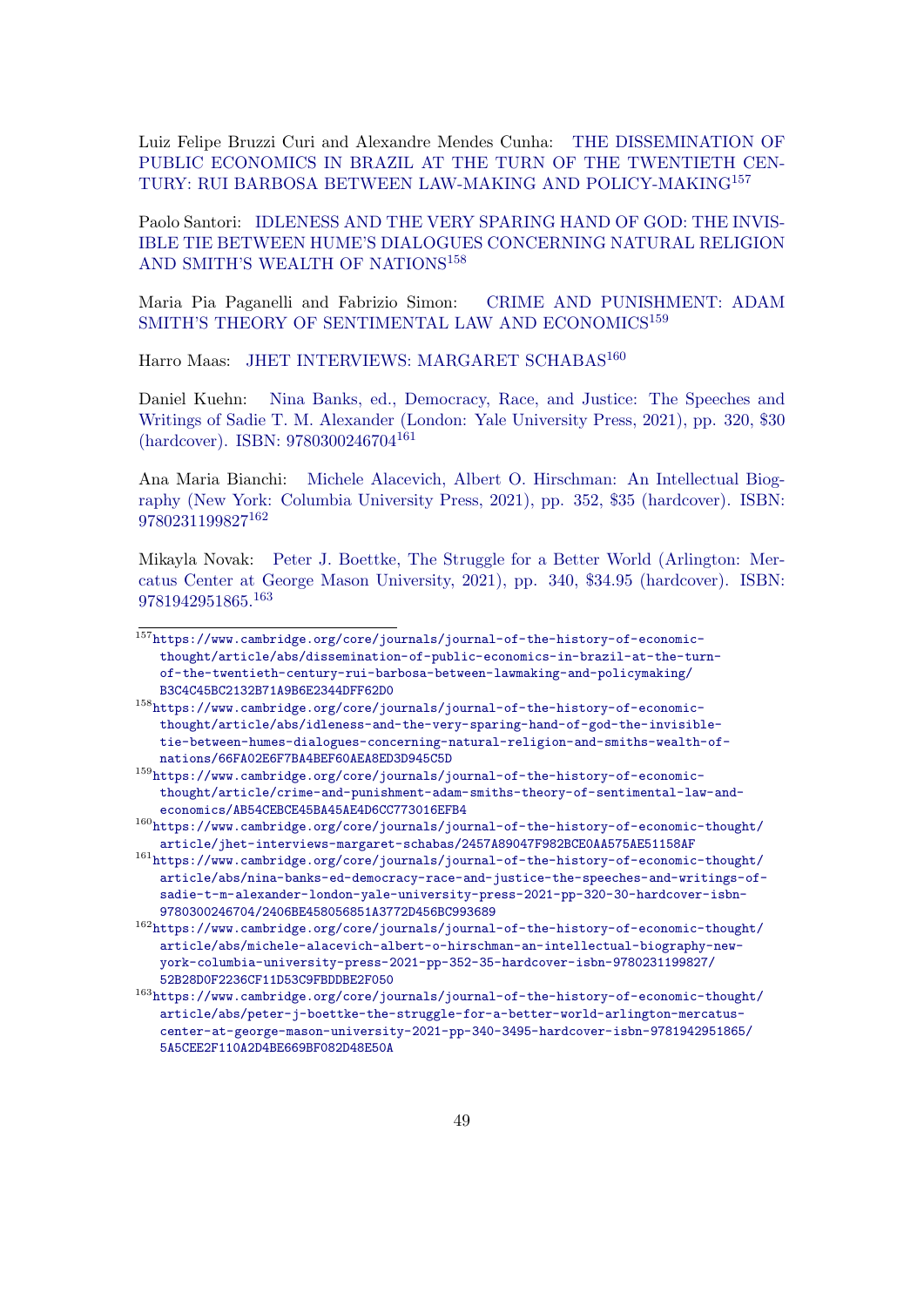Tiago Mata: [Kevin Deane and Elisa van Waeyenberge, eds., Recharting the History](https://www.cambridge.org/core/journals/journal-of-the-history-of-economic-thought/article/abs/kevin-deane-and-elisa-van-waeyenberge-eds-recharting-the-history-of-economic-thought-london-red-globe-press-2020-pp-341-7895-paperback-isbn-9781137605245/FFBC841FCE303BB0B0FCC5E5F44E4A0E) [of Economic Thought \(London: Red Globe Press, 2020\), pp. 341, \\$78.95 \(paperback\).](https://www.cambridge.org/core/journals/journal-of-the-history-of-economic-thought/article/abs/kevin-deane-and-elisa-van-waeyenberge-eds-recharting-the-history-of-economic-thought-london-red-globe-press-2020-pp-341-7895-paperback-isbn-9781137605245/FFBC841FCE303BB0B0FCC5E5F44E4A0E) [ISBN: 9781137605245.](https://www.cambridge.org/core/journals/journal-of-the-history-of-economic-thought/article/abs/kevin-deane-and-elisa-van-waeyenberge-eds-recharting-the-history-of-economic-thought-london-red-globe-press-2020-pp-341-7895-paperback-isbn-9781137605245/FFBC841FCE303BB0B0FCC5E5F44E4A0E)[164](#page-49-1)

Sharmin Khodaiji: [Ajit Sinha and Alex M. Thomas, eds., Pluralistic Economics and](https://www.cambridge.org/core/journals/journal-of-the-history-of-economic-thought/article/abs/ajit-sinha-and-alex-m-thomas-eds-pluralistic-economics-and-its-history-first-south-asia-edition-london-and-new-york-routledge-2019-pp-x-298-160-hardcover-isbn-9781138090033/E44AC08F077EC8CE3B851CC510572D03) [Its History, First South Asia edition \(London and New York: Routledge, 2019\), pp. x](https://www.cambridge.org/core/journals/journal-of-the-history-of-economic-thought/article/abs/ajit-sinha-and-alex-m-thomas-eds-pluralistic-economics-and-its-history-first-south-asia-edition-london-and-new-york-routledge-2019-pp-x-298-160-hardcover-isbn-9781138090033/E44AC08F077EC8CE3B851CC510572D03)  $+$  298, \$160 (hardcover). ISBN: 9781138090033.<sup>[165](#page-49-2)</sup>

### <span id="page-49-0"></span>Metroeconomica 73 (3)

Jessica Reale: [Interbank market and funding liquidity risk in a stock-flow consistent](http://el.wiley.com/ls/click?upn=3P-2FFNDAGSso-2BACQqCJSxZQYXuyDFuSyQWVXTOVuATZfE2ZYhBvN14MKB0KVXOLGO8obGng7vSyli3t-2BN6pmyphFab0LHwZcP25fwP4m3hM44uGo70oSc7rCjUz-2BJJC41R7WvwqWmMgbXA7ZS4fVGor7ceVSXYyLgL0KWh-2FcK3mLWdBxi1xazRN9cxiG7PuB2OTyaxIXOvj-2BsE0ah4qWYh7T8UR5clZVHwAo4WJUxu5h4zRnmyz52vcsjIwS2NHPbtLPJfX887C-2FLZ-2BXb6RwFQO4SitdiPQwr8k7HZjzsvzvEZqE7x0ozRsG3aN4-2F-2BEZa5Zr-2F08o3nYBLkOiooZ-2BmCf-2FjDyUHnlhOh7sdovevzxMyPOll2s7n5bIhn9jM8S7vB2mMa2yC8d4NWRYUxoDe5g4Eblk5nejpcWvzUmybSC8-3Dcbqw_47UfRuHLRkp8L5QyWCIRf-2ByY9yYol5HJbOlo424UasRfhcInymzrLgqMSD0R7GEU8gFfTdr9e4vdGU0fCKXEI1mr2cb5wdq2vXxLBZwpAIzBcEAhfBP-2FkXrKU9PZO1UEiP7ersE95-2FWS3LsPJXvY8PHrvt-2ByO9WBZPLCkJvrO-2Bztaiw5qsYngtqNsyuwjyWCj00VHRPx2ybPucvRHVepvayLYGgAZO1oG1oBcQ5pZ4qMil8WwNEwcRDnZwJld9uuU8dE2HOOOgE3YaFkxV9i1slDmvVhMSGKibPlb1hTCgh1K7cJ-2BzXb6tTvQM5cHAZq)  $model<sup>166</sup>$  $model<sup>166</sup>$  $model<sup>166</sup>$  $model<sup>166</sup>$ 

Simone Marsiglio, Nahid Masoudi: [Reclamation of a resource extraction site: A differ](http://el.wiley.com/ls/click?upn=3P-2FFNDAGSso-2BACQqCJSxZQYXuyDFuSyQWVXTOVuATZfE2ZYhBvN14MKB0KVXOLGO8obGng7vSyli3t-2BN6pmyphFab0LHwZcP25fwP4m3hM44uGo70oSc7rCjUz-2BJJC41R7WvwqWmMgbXA7ZS4fVGor7ceVSXYyLgL0KWh-2FcK3mLWdBxi1xazRN9cxiG7PuB2OTyaxIXOvj-2BsE0ah4qWYh7T8UR5clZVHwAo4WJUxu5h4zRnmyz52vcsjIwS2NHPbtLPJfX887C-2FLZ-2BXb6RwFQO4SitdiPQwr8k7HZjzsvzvEZqE7x0ozRsG3aN4-2F-2BEZaubxkGZA83wCxDBL6ouSRc8-2Fjq92Ta694cfJmL9tc3aobUU-2FLcv3KrWZTuvu9hZXK6Tz31PzlG91705h71kOkCuRug3tcQ5e5iNxzyVjnIL0-3Du0XW_47UfRuHLRkp8L5QyWCIRf-2ByY9yYol5HJbOlo424UasRfhcInymzrLgqMSD0R7GEU8gFfTdr9e4vdGU0fCKXEI1mr2cb5wdq2vXxLBZwpAIw7ECPmIjN5VxzhIiyX7-2FI-2FvU8yF-2B0-2FcBdo3wQJ2OmECHBUrTdTrPBAp1RP8XReUtgjFy93b2nZnLXDYY639mfnaX4SRXm2JtDbCqNz4OvJKBKwe-2FJjPfXNblgVkxHVRrDF91AiesjUGqvhbNmZUylm5Nu-2Fclv3QUWn0oxGMQo4eHD49ceLMv2xUg76PpaHotPibSgg2UzCIshvI6EKLNa8)[ential game approach](http://el.wiley.com/ls/click?upn=3P-2FFNDAGSso-2BACQqCJSxZQYXuyDFuSyQWVXTOVuATZfE2ZYhBvN14MKB0KVXOLGO8obGng7vSyli3t-2BN6pmyphFab0LHwZcP25fwP4m3hM44uGo70oSc7rCjUz-2BJJC41R7WvwqWmMgbXA7ZS4fVGor7ceVSXYyLgL0KWh-2FcK3mLWdBxi1xazRN9cxiG7PuB2OTyaxIXOvj-2BsE0ah4qWYh7T8UR5clZVHwAo4WJUxu5h4zRnmyz52vcsjIwS2NHPbtLPJfX887C-2FLZ-2BXb6RwFQO4SitdiPQwr8k7HZjzsvzvEZqE7x0ozRsG3aN4-2F-2BEZaubxkGZA83wCxDBL6ouSRc8-2Fjq92Ta694cfJmL9tc3aobUU-2FLcv3KrWZTuvu9hZXK6Tz31PzlG91705h71kOkCuRug3tcQ5e5iNxzyVjnIL0-3Du0XW_47UfRuHLRkp8L5QyWCIRf-2ByY9yYol5HJbOlo424UasRfhcInymzrLgqMSD0R7GEU8gFfTdr9e4vdGU0fCKXEI1mr2cb5wdq2vXxLBZwpAIw7ECPmIjN5VxzhIiyX7-2FI-2FvU8yF-2B0-2FcBdo3wQJ2OmECHBUrTdTrPBAp1RP8XReUtgjFy93b2nZnLXDYY639mfnaX4SRXm2JtDbCqNz4OvJKBKwe-2FJjPfXNblgVkxHVRrDF91AiesjUGqvhbNmZUylm5Nu-2Fclv3QUWn0oxGMQo4eHD49ceLMv2xUg76PpaHotPibSgg2UzCIshvI6EKLNa8)<sup>[167](#page-49-4)</sup>

Massimo A. De Francesco, Neri Salvadori: [Bertrand–Edgeworth oligopoly: Charac](http://el.wiley.com/ls/click?upn=3P-2FFNDAGSso-2BACQqCJSxZQYXuyDFuSyQWVXTOVuATZfE2ZYhBvN14MKB0KVXOLGO8obGng7vSyli3t-2BN6pmyphFab0LHwZcP25fwP4m3hM44uGo70oSc7rCjUz-2BJJC41R7WvwqWmMgbXA7ZS4fVGor7ceVSXYyLgL0KWh-2FcK3mLWdBxi1xazRN9cxiG7PuB2OTyaxIXOvj-2BsE0ah4qWYh7T8UR5clZVHwAo4WJUxu5h4zRnmyz52vcsjIwS2NHPbtLPJfX887C-2FLZ-2BXb6RwFQO4SitdiPQwr8k7HZjzsvzvEZqE7x0ozRsG3aN4-2F-2BEZa1Z1oTLjoYU13ML26jn76NNU6rdPrnVUdemTWhrfav2MjSE9QALc2dbglBy3Nj9C-2FfWr4PZLa9-2B3tUGGII5sf-2Frfot4vQEhG28BshLq-2FgEMY-3DFRo3_47UfRuHLRkp8L5QyWCIRf-2ByY9yYol5HJbOlo424UasRfhcInymzrLgqMSD0R7GEU8gFfTdr9e4vdGU0fCKXEI1mr2cb5wdq2vXxLBZwpAIwJLMJtoIuphLDncVsjrEdNs9oJchk8g4k6JO53V7QiqkN0oDBAyKxMhyfiSUIxL1p8du-2FJQpUxWFEJ4k5nWdX0crnBBaNf1BQLCwcDdh9CinWWVZrGxfZqeNFmuClz8Y4WB2eCDu-2FvysizG5O19dEEYaCg8HnV9JpwlaGMBYW0lNAHf8YhhtDCTO3N8x9dFISfgrkSA5-2FXSqKCdgPB-2BuhY)[terization of mixed strategy equilibria when some firms are large and the others are](http://el.wiley.com/ls/click?upn=3P-2FFNDAGSso-2BACQqCJSxZQYXuyDFuSyQWVXTOVuATZfE2ZYhBvN14MKB0KVXOLGO8obGng7vSyli3t-2BN6pmyphFab0LHwZcP25fwP4m3hM44uGo70oSc7rCjUz-2BJJC41R7WvwqWmMgbXA7ZS4fVGor7ceVSXYyLgL0KWh-2FcK3mLWdBxi1xazRN9cxiG7PuB2OTyaxIXOvj-2BsE0ah4qWYh7T8UR5clZVHwAo4WJUxu5h4zRnmyz52vcsjIwS2NHPbtLPJfX887C-2FLZ-2BXb6RwFQO4SitdiPQwr8k7HZjzsvzvEZqE7x0ozRsG3aN4-2F-2BEZa1Z1oTLjoYU13ML26jn76NNU6rdPrnVUdemTWhrfav2MjSE9QALc2dbglBy3Nj9C-2FfWr4PZLa9-2B3tUGGII5sf-2Frfot4vQEhG28BshLq-2FgEMY-3DFRo3_47UfRuHLRkp8L5QyWCIRf-2ByY9yYol5HJbOlo424UasRfhcInymzrLgqMSD0R7GEU8gFfTdr9e4vdGU0fCKXEI1mr2cb5wdq2vXxLBZwpAIwJLMJtoIuphLDncVsjrEdNs9oJchk8g4k6JO53V7QiqkN0oDBAyKxMhyfiSUIxL1p8du-2FJQpUxWFEJ4k5nWdX0crnBBaNf1BQLCwcDdh9CinWWVZrGxfZqeNFmuClz8Y4WB2eCDu-2FvysizG5O19dEEYaCg8HnV9JpwlaGMBYW0lNAHf8YhhtDCTO3N8x9dFISfgrkSA5-2FXSqKCdgPB-2BuhY)  $small<sup>168</sup>$  $small<sup>168</sup>$  $small<sup>168</sup>$  $small<sup>168</sup>$ 

<span id="page-49-1"></span> $^{164}\rm{https://www.cambridge.org/core/journals/journal-of-the-history-of-economic-thought/}$  $^{164}\rm{https://www.cambridge.org/core/journals/journal-of-the-history-of-economic-thought/}$  $^{164}\rm{https://www.cambridge.org/core/journals/journal-of-the-history-of-economic-thought/}$ [article/abs/kevin-deane-and-elisa-van-waeyenberge-eds-recharting-the-history](https://www.cambridge.org/core/journals/journal-of-the-history-of-economic-thought/article/abs/kevin-deane-and-elisa-van-waeyenberge-eds-recharting-the-history-of-economic-thought-london-red-globe-press-2020-pp-341-7895-paperback-isbn-9781137605245/FFBC841FCE303BB0B0FCC5E5F44E4A0E)[of-economic-thought-london-red-globe-press-2020-pp-341-7895-paperback-isbn-](https://www.cambridge.org/core/journals/journal-of-the-history-of-economic-thought/article/abs/kevin-deane-and-elisa-van-waeyenberge-eds-recharting-the-history-of-economic-thought-london-red-globe-press-2020-pp-341-7895-paperback-isbn-9781137605245/FFBC841FCE303BB0B0FCC5E5F44E4A0E)[9781137605245/FFBC841FCE303BB0B0FCC5E5F44E4A0E](https://www.cambridge.org/core/journals/journal-of-the-history-of-economic-thought/article/abs/kevin-deane-and-elisa-van-waeyenberge-eds-recharting-the-history-of-economic-thought-london-red-globe-press-2020-pp-341-7895-paperback-isbn-9781137605245/FFBC841FCE303BB0B0FCC5E5F44E4A0E)

<span id="page-49-2"></span> $^{165}\rm{https://www.cambridge.org/core/journals/journal-of-the-history-of-economic-thought/}$  $^{165}\rm{https://www.cambridge.org/core/journals/journal-of-the-history-of-economic-thought/}$  $^{165}\rm{https://www.cambridge.org/core/journals/journal-of-the-history-of-economic-thought/}$ [article/abs/ajit-sinha-and-alex-m-thomas-eds-pluralistic-economics-and-its-history](https://www.cambridge.org/core/journals/journal-of-the-history-of-economic-thought/article/abs/ajit-sinha-and-alex-m-thomas-eds-pluralistic-economics-and-its-history-first-south-asia-edition-london-and-new-york-routledge-2019-pp-x-298-160-hardcover-isbn-9781138090033/E44AC08F077EC8CE3B851CC510572D03)[first-south-asia-edition-london-and-new-york-routledge-2019-pp-x-298-160-hardcover](https://www.cambridge.org/core/journals/journal-of-the-history-of-economic-thought/article/abs/ajit-sinha-and-alex-m-thomas-eds-pluralistic-economics-and-its-history-first-south-asia-edition-london-and-new-york-routledge-2019-pp-x-298-160-hardcover-isbn-9781138090033/E44AC08F077EC8CE3B851CC510572D03)[isbn-9781138090033/E44AC08F077EC8CE3B851CC510572D03](https://www.cambridge.org/core/journals/journal-of-the-history-of-economic-thought/article/abs/ajit-sinha-and-alex-m-thomas-eds-pluralistic-economics-and-its-history-first-south-asia-edition-london-and-new-york-routledge-2019-pp-x-298-160-hardcover-isbn-9781138090033/E44AC08F077EC8CE3B851CC510572D03)

<span id="page-49-3"></span> $^{166}$ [http://el.wiley.com/ls/click?upn=3P-2FFNDAGSso-2BACQqCJSxZQYXuyDFuSyQWVXTOVuATZfE2ZYhBv](http://el.wiley.com/ls/click?upn=3P-2FFNDAGSso-2BACQqCJSxZQYXuyDFuSyQWVXTOVuATZfE2ZYhBvN14MKB0KVXOLGO8obGng7vSyli3t-2BN6pmyphFab0LHwZcP25fwP4m3hM44uGo70oSc7rCjUz-2BJJC41R7WvwqWmMgbXA7ZS4fVGor7ceVSXYyLgL0KWh-2FcK3mLWdBxi1xazRN9cxiG7PuB2OTyaxIXOvj-2BsE0ah4qWYh7T8UR5clZVHwAo4WJUxu5h4zRnmyz52vcsjIwS2NHPbtLPJfX887C-2FLZ-2BXb6RwFQO4SitdiPQwr8k7HZjzsvzvEZqE7x0ozRsG3aN4-2F-2BEZa5Zr-2F08o3nYBLkOiooZ-2BmCf-2FjDyUHnlhOh7sdovevzxMyPOll2s7n5bIhn9jM8S7vB2mMa2yC8d4NWRYUxoDe5g4Eblk5nejpcWvzUmybSC8-3Dcbqw_47UfRuHLRkp8L5QyWCIRf-2ByY9yYol5HJbOlo424UasRfhcInymzrLgqMSD0R7GEU8gFfTdr9e4vdGU0fCKXEI1mr2cb5wdq2vXxLBZwpAIzBcEAhfBP-2FkXrKU9PZO1UEiP7ersE95-2FWS3LsPJXvY8PHrvt-2ByO9WBZPLCkJvrO-2Bztaiw5qsYngtqNsyuwjyWCj00VHRPx2ybPucvRHVepvayLYGgAZO1oG1oBcQ5pZ4qMil8WwNEwcRDnZwJld9uuU8dE2HOOOgE3YaFkxV9i1slDmvVhMSGKibPlb1hTCgh1K7cJ-2BzXb6tTvQM5cHAZq)N14MKB0KVXOLGO8obG [2BN6pmyphFab0LHwZcP25fwP4m3hM44uGo70oSc7rCjUz-2BJJC41R7WvwqWmMgbXA7ZS4fVGor7ceVSXYyLgL](http://el.wiley.com/ls/click?upn=3P-2FFNDAGSso-2BACQqCJSxZQYXuyDFuSyQWVXTOVuATZfE2ZYhBvN14MKB0KVXOLGO8obGng7vSyli3t-2BN6pmyphFab0LHwZcP25fwP4m3hM44uGo70oSc7rCjUz-2BJJC41R7WvwqWmMgbXA7ZS4fVGor7ceVSXYyLgL0KWh-2FcK3mLWdBxi1xazRN9cxiG7PuB2OTyaxIXOvj-2BsE0ah4qWYh7T8UR5clZVHwAo4WJUxu5h4zRnmyz52vcsjIwS2NHPbtLPJfX887C-2FLZ-2BXb6RwFQO4SitdiPQwr8k7HZjzsvzvEZqE7x0ozRsG3aN4-2F-2BEZa5Zr-2F08o3nYBLkOiooZ-2BmCf-2FjDyUHnlhOh7sdovevzxMyPOll2s7n5bIhn9jM8S7vB2mMa2yC8d4NWRYUxoDe5g4Eblk5nejpcWvzUmybSC8-3Dcbqw_47UfRuHLRkp8L5QyWCIRf-2ByY9yYol5HJbOlo424UasRfhcInymzrLgqMSD0R7GEU8gFfTdr9e4vdGU0fCKXEI1mr2cb5wdq2vXxLBZwpAIzBcEAhfBP-2FkXrKU9PZO1UEiP7ersE95-2FWS3LsPJXvY8PHrvt-2ByO9WBZPLCkJvrO-2Bztaiw5qsYngtqNsyuwjyWCj00VHRPx2ybPucvRHVepvayLYGgAZO1oG1oBcQ5pZ4qMil8WwNEwcRDnZwJld9uuU8dE2HOOOgE3YaFkxV9i1slDmvVhMSGKibPlb1hTCgh1K7cJ-2BzXb6tTvQM5cHAZq)0KWh-[2FcK3mLWdBxi1xazRN9cxiG7PuB2OTyaxIXOvj-2BsE0ah4qWYh7T8UR5clZVHwAo4WJUxu5h4zRnmyz52vcsj](http://el.wiley.com/ls/click?upn=3P-2FFNDAGSso-2BACQqCJSxZQYXuyDFuSyQWVXTOVuATZfE2ZYhBvN14MKB0KVXOLGO8obGng7vSyli3t-2BN6pmyphFab0LHwZcP25fwP4m3hM44uGo70oSc7rCjUz-2BJJC41R7WvwqWmMgbXA7ZS4fVGor7ceVSXYyLgL0KWh-2FcK3mLWdBxi1xazRN9cxiG7PuB2OTyaxIXOvj-2BsE0ah4qWYh7T8UR5clZVHwAo4WJUxu5h4zRnmyz52vcsjIwS2NHPbtLPJfX887C-2FLZ-2BXb6RwFQO4SitdiPQwr8k7HZjzsvzvEZqE7x0ozRsG3aN4-2F-2BEZa5Zr-2F08o3nYBLkOiooZ-2BmCf-2FjDyUHnlhOh7sdovevzxMyPOll2s7n5bIhn9jM8S7vB2mMa2yC8d4NWRYUxoDe5g4Eblk5nejpcWvzUmybSC8-3Dcbqw_47UfRuHLRkp8L5QyWCIRf-2ByY9yYol5HJbOlo424UasRfhcInymzrLgqMSD0R7GEU8gFfTdr9e4vdGU0fCKXEI1mr2cb5wdq2vXxLBZwpAIzBcEAhfBP-2FkXrKU9PZO1UEiP7ersE95-2FWS3LsPJXvY8PHrvt-2ByO9WBZPLCkJvrO-2Bztaiw5qsYngtqNsyuwjyWCj00VHRPx2ybPucvRHVepvayLYGgAZO1oG1oBcQ5pZ4qMil8WwNEwcRDnZwJld9uuU8dE2HOOOgE3YaFkxV9i1slDmvVhMSGKibPlb1hTCgh1K7cJ-2BzXb6tTvQM5cHAZq)IwS2NHPbtLPJfX887C-[2FLZ-2BXb6RwFQO4SitdiPQwr8k7HZjzsvzvEZqE7x0ozRsG3aN4-2F-2BEZa5Zr-2F08o3nYBLkOiooZ-](http://el.wiley.com/ls/click?upn=3P-2FFNDAGSso-2BACQqCJSxZQYXuyDFuSyQWVXTOVuATZfE2ZYhBvN14MKB0KVXOLGO8obGng7vSyli3t-2BN6pmyphFab0LHwZcP25fwP4m3hM44uGo70oSc7rCjUz-2BJJC41R7WvwqWmMgbXA7ZS4fVGor7ceVSXYyLgL0KWh-2FcK3mLWdBxi1xazRN9cxiG7PuB2OTyaxIXOvj-2BsE0ah4qWYh7T8UR5clZVHwAo4WJUxu5h4zRnmyz52vcsjIwS2NHPbtLPJfX887C-2FLZ-2BXb6RwFQO4SitdiPQwr8k7HZjzsvzvEZqE7x0ozRsG3aN4-2F-2BEZa5Zr-2F08o3nYBLkOiooZ-2BmCf-2FjDyUHnlhOh7sdovevzxMyPOll2s7n5bIhn9jM8S7vB2mMa2yC8d4NWRYUxoDe5g4Eblk5nejpcWvzUmybSC8-3Dcbqw_47UfRuHLRkp8L5QyWCIRf-2ByY9yYol5HJbOlo424UasRfhcInymzrLgqMSD0R7GEU8gFfTdr9e4vdGU0fCKXEI1mr2cb5wdq2vXxLBZwpAIzBcEAhfBP-2FkXrKU9PZO1UEiP7ersE95-2FWS3LsPJXvY8PHrvt-2ByO9WBZPLCkJvrO-2Bztaiw5qsYngtqNsyuwjyWCj00VHRPx2ybPucvRHVepvayLYGgAZO1oG1oBcQ5pZ4qMil8WwNEwcRDnZwJld9uuU8dE2HOOOgE3YaFkxV9i1slDmvVhMSGKibPlb1hTCgh1K7cJ-2BzXb6tTvQM5cHAZq)[2BmCf-2FjDyUHnlhOh7sdovevzxMyPOll2s7n5bIhn9jM8S7vB2mMa2yC8d4NWRYUxoDe5g4Eblk5nejpcWvzU](http://el.wiley.com/ls/click?upn=3P-2FFNDAGSso-2BACQqCJSxZQYXuyDFuSyQWVXTOVuATZfE2ZYhBvN14MKB0KVXOLGO8obGng7vSyli3t-2BN6pmyphFab0LHwZcP25fwP4m3hM44uGo70oSc7rCjUz-2BJJC41R7WvwqWmMgbXA7ZS4fVGor7ceVSXYyLgL0KWh-2FcK3mLWdBxi1xazRN9cxiG7PuB2OTyaxIXOvj-2BsE0ah4qWYh7T8UR5clZVHwAo4WJUxu5h4zRnmyz52vcsjIwS2NHPbtLPJfX887C-2FLZ-2BXb6RwFQO4SitdiPQwr8k7HZjzsvzvEZqE7x0ozRsG3aN4-2F-2BEZa5Zr-2F08o3nYBLkOiooZ-2BmCf-2FjDyUHnlhOh7sdovevzxMyPOll2s7n5bIhn9jM8S7vB2mMa2yC8d4NWRYUxoDe5g4Eblk5nejpcWvzUmybSC8-3Dcbqw_47UfRuHLRkp8L5QyWCIRf-2ByY9yYol5HJbOlo424UasRfhcInymzrLgqMSD0R7GEU8gFfTdr9e4vdGU0fCKXEI1mr2cb5wdq2vXxLBZwpAIzBcEAhfBP-2FkXrKU9PZO1UEiP7ersE95-2FWS3LsPJXvY8PHrvt-2ByO9WBZPLCkJvrO-2Bztaiw5qsYngtqNsyuwjyWCj00VHRPx2ybPucvRHVepvayLYGgAZO1oG1oBcQ5pZ4qMil8WwNEwcRDnZwJld9uuU8dE2HOOOgE3YaFkxV9i1slDmvVhMSGKibPlb1hTCgh1K7cJ-2BzXb6tTvQM5cHAZq)mybSC8- 3Dcbqw\_47UfRuHLRkp8L5QyWCIRf-2ByY9yYo15HJb0lo424UasRfhcInymzrLgqMSD0R7GEU8gFfTdr9e4vdGU0fCKXEI1mr2cb5wdq [2FkXrKU9PZO1UEiP7ersE95-2FWS3LsPJXvY8PHrvt-2ByO9WBZPLCkJvrO-](http://el.wiley.com/ls/click?upn=3P-2FFNDAGSso-2BACQqCJSxZQYXuyDFuSyQWVXTOVuATZfE2ZYhBvN14MKB0KVXOLGO8obGng7vSyli3t-2BN6pmyphFab0LHwZcP25fwP4m3hM44uGo70oSc7rCjUz-2BJJC41R7WvwqWmMgbXA7ZS4fVGor7ceVSXYyLgL0KWh-2FcK3mLWdBxi1xazRN9cxiG7PuB2OTyaxIXOvj-2BsE0ah4qWYh7T8UR5clZVHwAo4WJUxu5h4zRnmyz52vcsjIwS2NHPbtLPJfX887C-2FLZ-2BXb6RwFQO4SitdiPQwr8k7HZjzsvzvEZqE7x0ozRsG3aN4-2F-2BEZa5Zr-2F08o3nYBLkOiooZ-2BmCf-2FjDyUHnlhOh7sdovevzxMyPOll2s7n5bIhn9jM8S7vB2mMa2yC8d4NWRYUxoDe5g4Eblk5nejpcWvzUmybSC8-3Dcbqw_47UfRuHLRkp8L5QyWCIRf-2ByY9yYol5HJbOlo424UasRfhcInymzrLgqMSD0R7GEU8gFfTdr9e4vdGU0fCKXEI1mr2cb5wdq2vXxLBZwpAIzBcEAhfBP-2FkXrKU9PZO1UEiP7ersE95-2FWS3LsPJXvY8PHrvt-2ByO9WBZPLCkJvrO-2Bztaiw5qsYngtqNsyuwjyWCj00VHRPx2ybPucvRHVepvayLYGgAZO1oG1oBcQ5pZ4qMil8WwNEwcRDnZwJld9uuU8dE2HOOOgE3YaFkxV9i1slDmvVhMSGKibPlb1hTCgh1K7cJ-2BzXb6tTvQM5cHAZq)[2Bztaiw5qsYngtqNsyuwjyWCj00VHRPx2ybPucvRHVepvayLYGgAZO1oG1oBcQ5pZ4qMil8WwNEwcRDnZwJld9](http://el.wiley.com/ls/click?upn=3P-2FFNDAGSso-2BACQqCJSxZQYXuyDFuSyQWVXTOVuATZfE2ZYhBvN14MKB0KVXOLGO8obGng7vSyli3t-2BN6pmyphFab0LHwZcP25fwP4m3hM44uGo70oSc7rCjUz-2BJJC41R7WvwqWmMgbXA7ZS4fVGor7ceVSXYyLgL0KWh-2FcK3mLWdBxi1xazRN9cxiG7PuB2OTyaxIXOvj-2BsE0ah4qWYh7T8UR5clZVHwAo4WJUxu5h4zRnmyz52vcsjIwS2NHPbtLPJfX887C-2FLZ-2BXb6RwFQO4SitdiPQwr8k7HZjzsvzvEZqE7x0ozRsG3aN4-2F-2BEZa5Zr-2F08o3nYBLkOiooZ-2BmCf-2FjDyUHnlhOh7sdovevzxMyPOll2s7n5bIhn9jM8S7vB2mMa2yC8d4NWRYUxoDe5g4Eblk5nejpcWvzUmybSC8-3Dcbqw_47UfRuHLRkp8L5QyWCIRf-2ByY9yYol5HJbOlo424UasRfhcInymzrLgqMSD0R7GEU8gFfTdr9e4vdGU0fCKXEI1mr2cb5wdq2vXxLBZwpAIzBcEAhfBP-2FkXrKU9PZO1UEiP7ersE95-2FWS3LsPJXvY8PHrvt-2ByO9WBZPLCkJvrO-2Bztaiw5qsYngtqNsyuwjyWCj00VHRPx2ybPucvRHVepvayLYGgAZO1oG1oBcQ5pZ4qMil8WwNEwcRDnZwJld9uuU8dE2HOOOgE3YaFkxV9i1slDmvVhMSGKibPlb1hTCgh1K7cJ-2BzXb6tTvQM5cHAZq)uuU8dE2H000gE3YaFk: [2BzXb6tTvQM5cHAZq](http://el.wiley.com/ls/click?upn=3P-2FFNDAGSso-2BACQqCJSxZQYXuyDFuSyQWVXTOVuATZfE2ZYhBvN14MKB0KVXOLGO8obGng7vSyli3t-2BN6pmyphFab0LHwZcP25fwP4m3hM44uGo70oSc7rCjUz-2BJJC41R7WvwqWmMgbXA7ZS4fVGor7ceVSXYyLgL0KWh-2FcK3mLWdBxi1xazRN9cxiG7PuB2OTyaxIXOvj-2BsE0ah4qWYh7T8UR5clZVHwAo4WJUxu5h4zRnmyz52vcsjIwS2NHPbtLPJfX887C-2FLZ-2BXb6RwFQO4SitdiPQwr8k7HZjzsvzvEZqE7x0ozRsG3aN4-2F-2BEZa5Zr-2F08o3nYBLkOiooZ-2BmCf-2FjDyUHnlhOh7sdovevzxMyPOll2s7n5bIhn9jM8S7vB2mMa2yC8d4NWRYUxoDe5g4Eblk5nejpcWvzUmybSC8-3Dcbqw_47UfRuHLRkp8L5QyWCIRf-2ByY9yYol5HJbOlo424UasRfhcInymzrLgqMSD0R7GEU8gFfTdr9e4vdGU0fCKXEI1mr2cb5wdq2vXxLBZwpAIzBcEAhfBP-2FkXrKU9PZO1UEiP7ersE95-2FWS3LsPJXvY8PHrvt-2ByO9WBZPLCkJvrO-2Bztaiw5qsYngtqNsyuwjyWCj00VHRPx2ybPucvRHVepvayLYGgAZO1oG1oBcQ5pZ4qMil8WwNEwcRDnZwJld9uuU8dE2HOOOgE3YaFkxV9i1slDmvVhMSGKibPlb1hTCgh1K7cJ-2BzXb6tTvQM5cHAZq)

<span id="page-49-4"></span><sup>167</sup>[http://el.wiley.com/ls/click?upn=3P-2FFNDAGSso-2BACQqCJSxZQYXuyDFuSyQWVXTOVuATZfE2ZYhBv](http://el.wiley.com/ls/click?upn=3P-2FFNDAGSso-2BACQqCJSxZQYXuyDFuSyQWVXTOVuATZfE2ZYhBvN14MKB0KVXOLGO8obGng7vSyli3t-2BN6pmyphFab0LHwZcP25fwP4m3hM44uGo70oSc7rCjUz-2BJJC41R7WvwqWmMgbXA7ZS4fVGor7ceVSXYyLgL0KWh-2FcK3mLWdBxi1xazRN9cxiG7PuB2OTyaxIXOvj-2BsE0ah4qWYh7T8UR5clZVHwAo4WJUxu5h4zRnmyz52vcsjIwS2NHPbtLPJfX887C-2FLZ-2BXb6RwFQO4SitdiPQwr8k7HZjzsvzvEZqE7x0ozRsG3aN4-2F-2BEZaubxkGZA83wCxDBL6ouSRc8-2Fjq92Ta694cfJmL9tc3aobUU-2FLcv3KrWZTuvu9hZXK6Tz31PzlG91705h71kOkCuRug3tcQ5e5iNxzyVjnIL0-3Du0XW_47UfRuHLRkp8L5QyWCIRf-2ByY9yYol5HJbOlo424UasRfhcInymzrLgqMSD0R7GEU8gFfTdr9e4vdGU0fCKXEI1mr2cb5wdq2vXxLBZwpAIw7ECPmIjN5VxzhIiyX7-2FI-2FvU8yF-2B0-2FcBdo3wQJ2OmECHBUrTdTrPBAp1RP8XReUtgjFy93b2nZnLXDYY639mfnaX4SRXm2JtDbCqNz4OvJKBKwe-2FJjPfXNblgVkxHVRrDF91AiesjUGqvhbNmZUylm5Nu-2Fclv3QUWn0oxGMQo4eHD49ceLMv2xUg76PpaHotPibSgg2UzCIshvI6EKLNa8)N14MKB0KVXOLGO8obG [2BN6pmyphFab0LHwZcP25fwP4m3hM44uGo70oSc7rCjUz-2BJJC41R7WvwqWmMgbXA7ZS4fVGor7ceVSXYyLgL](http://el.wiley.com/ls/click?upn=3P-2FFNDAGSso-2BACQqCJSxZQYXuyDFuSyQWVXTOVuATZfE2ZYhBvN14MKB0KVXOLGO8obGng7vSyli3t-2BN6pmyphFab0LHwZcP25fwP4m3hM44uGo70oSc7rCjUz-2BJJC41R7WvwqWmMgbXA7ZS4fVGor7ceVSXYyLgL0KWh-2FcK3mLWdBxi1xazRN9cxiG7PuB2OTyaxIXOvj-2BsE0ah4qWYh7T8UR5clZVHwAo4WJUxu5h4zRnmyz52vcsjIwS2NHPbtLPJfX887C-2FLZ-2BXb6RwFQO4SitdiPQwr8k7HZjzsvzvEZqE7x0ozRsG3aN4-2F-2BEZaubxkGZA83wCxDBL6ouSRc8-2Fjq92Ta694cfJmL9tc3aobUU-2FLcv3KrWZTuvu9hZXK6Tz31PzlG91705h71kOkCuRug3tcQ5e5iNxzyVjnIL0-3Du0XW_47UfRuHLRkp8L5QyWCIRf-2ByY9yYol5HJbOlo424UasRfhcInymzrLgqMSD0R7GEU8gFfTdr9e4vdGU0fCKXEI1mr2cb5wdq2vXxLBZwpAIw7ECPmIjN5VxzhIiyX7-2FI-2FvU8yF-2B0-2FcBdo3wQJ2OmECHBUrTdTrPBAp1RP8XReUtgjFy93b2nZnLXDYY639mfnaX4SRXm2JtDbCqNz4OvJKBKwe-2FJjPfXNblgVkxHVRrDF91AiesjUGqvhbNmZUylm5Nu-2Fclv3QUWn0oxGMQo4eHD49ceLMv2xUg76PpaHotPibSgg2UzCIshvI6EKLNa8)0KWh-[2FcK3mLWdBxi1xazRN9cxiG7PuB2OTyaxIXOvj-2BsE0ah4qWYh7T8UR5clZVHwAo4WJUxu5h4zRnmyz52vcsj](http://el.wiley.com/ls/click?upn=3P-2FFNDAGSso-2BACQqCJSxZQYXuyDFuSyQWVXTOVuATZfE2ZYhBvN14MKB0KVXOLGO8obGng7vSyli3t-2BN6pmyphFab0LHwZcP25fwP4m3hM44uGo70oSc7rCjUz-2BJJC41R7WvwqWmMgbXA7ZS4fVGor7ceVSXYyLgL0KWh-2FcK3mLWdBxi1xazRN9cxiG7PuB2OTyaxIXOvj-2BsE0ah4qWYh7T8UR5clZVHwAo4WJUxu5h4zRnmyz52vcsjIwS2NHPbtLPJfX887C-2FLZ-2BXb6RwFQO4SitdiPQwr8k7HZjzsvzvEZqE7x0ozRsG3aN4-2F-2BEZaubxkGZA83wCxDBL6ouSRc8-2Fjq92Ta694cfJmL9tc3aobUU-2FLcv3KrWZTuvu9hZXK6Tz31PzlG91705h71kOkCuRug3tcQ5e5iNxzyVjnIL0-3Du0XW_47UfRuHLRkp8L5QyWCIRf-2ByY9yYol5HJbOlo424UasRfhcInymzrLgqMSD0R7GEU8gFfTdr9e4vdGU0fCKXEI1mr2cb5wdq2vXxLBZwpAIw7ECPmIjN5VxzhIiyX7-2FI-2FvU8yF-2B0-2FcBdo3wQJ2OmECHBUrTdTrPBAp1RP8XReUtgjFy93b2nZnLXDYY639mfnaX4SRXm2JtDbCqNz4OvJKBKwe-2FJjPfXNblgVkxHVRrDF91AiesjUGqvhbNmZUylm5Nu-2Fclv3QUWn0oxGMQo4eHD49ceLMv2xUg76PpaHotPibSgg2UzCIshvI6EKLNa8)IwS2NHPbtLPJfX887C-[2FLZ-2BXb6RwFQO4SitdiPQwr8k7HZjzsvzvEZqE7x0ozRsG3aN4-2F-2BEZaubxkGZA83wCxDBL6ouSRc8-](http://el.wiley.com/ls/click?upn=3P-2FFNDAGSso-2BACQqCJSxZQYXuyDFuSyQWVXTOVuATZfE2ZYhBvN14MKB0KVXOLGO8obGng7vSyli3t-2BN6pmyphFab0LHwZcP25fwP4m3hM44uGo70oSc7rCjUz-2BJJC41R7WvwqWmMgbXA7ZS4fVGor7ceVSXYyLgL0KWh-2FcK3mLWdBxi1xazRN9cxiG7PuB2OTyaxIXOvj-2BsE0ah4qWYh7T8UR5clZVHwAo4WJUxu5h4zRnmyz52vcsjIwS2NHPbtLPJfX887C-2FLZ-2BXb6RwFQO4SitdiPQwr8k7HZjzsvzvEZqE7x0ozRsG3aN4-2F-2BEZaubxkGZA83wCxDBL6ouSRc8-2Fjq92Ta694cfJmL9tc3aobUU-2FLcv3KrWZTuvu9hZXK6Tz31PzlG91705h71kOkCuRug3tcQ5e5iNxzyVjnIL0-3Du0XW_47UfRuHLRkp8L5QyWCIRf-2ByY9yYol5HJbOlo424UasRfhcInymzrLgqMSD0R7GEU8gFfTdr9e4vdGU0fCKXEI1mr2cb5wdq2vXxLBZwpAIw7ECPmIjN5VxzhIiyX7-2FI-2FvU8yF-2B0-2FcBdo3wQJ2OmECHBUrTdTrPBAp1RP8XReUtgjFy93b2nZnLXDYY639mfnaX4SRXm2JtDbCqNz4OvJKBKwe-2FJjPfXNblgVkxHVRrDF91AiesjUGqvhbNmZUylm5Nu-2Fclv3QUWn0oxGMQo4eHD49ceLMv2xUg76PpaHotPibSgg2UzCIshvI6EKLNa8) [2Fjq92Ta694cfJmL9tc3aobUU-2FLcv3KrWZTuvu9hZXK6Tz31PzlG91705h71kOkCuRug3tcQ5e5iNxzyVjnI](http://el.wiley.com/ls/click?upn=3P-2FFNDAGSso-2BACQqCJSxZQYXuyDFuSyQWVXTOVuATZfE2ZYhBvN14MKB0KVXOLGO8obGng7vSyli3t-2BN6pmyphFab0LHwZcP25fwP4m3hM44uGo70oSc7rCjUz-2BJJC41R7WvwqWmMgbXA7ZS4fVGor7ceVSXYyLgL0KWh-2FcK3mLWdBxi1xazRN9cxiG7PuB2OTyaxIXOvj-2BsE0ah4qWYh7T8UR5clZVHwAo4WJUxu5h4zRnmyz52vcsjIwS2NHPbtLPJfX887C-2FLZ-2BXb6RwFQO4SitdiPQwr8k7HZjzsvzvEZqE7x0ozRsG3aN4-2F-2BEZaubxkGZA83wCxDBL6ouSRc8-2Fjq92Ta694cfJmL9tc3aobUU-2FLcv3KrWZTuvu9hZXK6Tz31PzlG91705h71kOkCuRug3tcQ5e5iNxzyVjnIL0-3Du0XW_47UfRuHLRkp8L5QyWCIRf-2ByY9yYol5HJbOlo424UasRfhcInymzrLgqMSD0R7GEU8gFfTdr9e4vdGU0fCKXEI1mr2cb5wdq2vXxLBZwpAIw7ECPmIjN5VxzhIiyX7-2FI-2FvU8yF-2B0-2FcBdo3wQJ2OmECHBUrTdTrPBAp1RP8XReUtgjFy93b2nZnLXDYY639mfnaX4SRXm2JtDbCqNz4OvJKBKwe-2FJjPfXNblgVkxHVRrDF91AiesjUGqvhbNmZUylm5Nu-2Fclv3QUWn0oxGMQo4eHD49ceLMv2xUg76PpaHotPibSgg2UzCIshvI6EKLNa8)L0- [3Du0XW\\_47UfRuHLRkp8L5QyWCIRf-2ByY9yYol5HJbOlo424UasRfhcInymzrLgqMSD0R7GEU8gFfTdr9e4vdG](http://el.wiley.com/ls/click?upn=3P-2FFNDAGSso-2BACQqCJSxZQYXuyDFuSyQWVXTOVuATZfE2ZYhBvN14MKB0KVXOLGO8obGng7vSyli3t-2BN6pmyphFab0LHwZcP25fwP4m3hM44uGo70oSc7rCjUz-2BJJC41R7WvwqWmMgbXA7ZS4fVGor7ceVSXYyLgL0KWh-2FcK3mLWdBxi1xazRN9cxiG7PuB2OTyaxIXOvj-2BsE0ah4qWYh7T8UR5clZVHwAo4WJUxu5h4zRnmyz52vcsjIwS2NHPbtLPJfX887C-2FLZ-2BXb6RwFQO4SitdiPQwr8k7HZjzsvzvEZqE7x0ozRsG3aN4-2F-2BEZaubxkGZA83wCxDBL6ouSRc8-2Fjq92Ta694cfJmL9tc3aobUU-2FLcv3KrWZTuvu9hZXK6Tz31PzlG91705h71kOkCuRug3tcQ5e5iNxzyVjnIL0-3Du0XW_47UfRuHLRkp8L5QyWCIRf-2ByY9yYol5HJbOlo424UasRfhcInymzrLgqMSD0R7GEU8gFfTdr9e4vdGU0fCKXEI1mr2cb5wdq2vXxLBZwpAIw7ECPmIjN5VxzhIiyX7-2FI-2FvU8yF-2B0-2FcBdo3wQJ2OmECHBUrTdTrPBAp1RP8XReUtgjFy93b2nZnLXDYY639mfnaX4SRXm2JtDbCqNz4OvJKBKwe-2FJjPfXNblgVkxHVRrDF91AiesjUGqvhbNmZUylm5Nu-2Fclv3QUWn0oxGMQo4eHD49ceLMv2xUg76PpaHotPibSgg2UzCIshvI6EKLNa8)U0fCKXEI1mr2cb5wdq; [2FI-2FvU8yF-2B0-2FcBdo3wQJ2OmECHBUrTdTrPBAp1RP8XReUtgjFy93b2nZnLXDYY639mfnaX4SRXm2JtDb](http://el.wiley.com/ls/click?upn=3P-2FFNDAGSso-2BACQqCJSxZQYXuyDFuSyQWVXTOVuATZfE2ZYhBvN14MKB0KVXOLGO8obGng7vSyli3t-2BN6pmyphFab0LHwZcP25fwP4m3hM44uGo70oSc7rCjUz-2BJJC41R7WvwqWmMgbXA7ZS4fVGor7ceVSXYyLgL0KWh-2FcK3mLWdBxi1xazRN9cxiG7PuB2OTyaxIXOvj-2BsE0ah4qWYh7T8UR5clZVHwAo4WJUxu5h4zRnmyz52vcsjIwS2NHPbtLPJfX887C-2FLZ-2BXb6RwFQO4SitdiPQwr8k7HZjzsvzvEZqE7x0ozRsG3aN4-2F-2BEZaubxkGZA83wCxDBL6ouSRc8-2Fjq92Ta694cfJmL9tc3aobUU-2FLcv3KrWZTuvu9hZXK6Tz31PzlG91705h71kOkCuRug3tcQ5e5iNxzyVjnIL0-3Du0XW_47UfRuHLRkp8L5QyWCIRf-2ByY9yYol5HJbOlo424UasRfhcInymzrLgqMSD0R7GEU8gFfTdr9e4vdGU0fCKXEI1mr2cb5wdq2vXxLBZwpAIw7ECPmIjN5VxzhIiyX7-2FI-2FvU8yF-2B0-2FcBdo3wQJ2OmECHBUrTdTrPBAp1RP8XReUtgjFy93b2nZnLXDYY639mfnaX4SRXm2JtDbCqNz4OvJKBKwe-2FJjPfXNblgVkxHVRrDF91AiesjUGqvhbNmZUylm5Nu-2Fclv3QUWn0oxGMQo4eHD49ceLMv2xUg76PpaHotPibSgg2UzCIshvI6EKLNa8)CqNz4OvJKBKwe-[2FJjPfXNblgVkxHVRrDF91AiesjUGqvhbNmZUylm5Nu-2Fclv3QUWn0oxGMQo4eHD49ceLMv2xUg76PpaHotPibSgg2UzCIshvI6EKLNa8](http://el.wiley.com/ls/click?upn=3P-2FFNDAGSso-2BACQqCJSxZQYXuyDFuSyQWVXTOVuATZfE2ZYhBvN14MKB0KVXOLGO8obGng7vSyli3t-2BN6pmyphFab0LHwZcP25fwP4m3hM44uGo70oSc7rCjUz-2BJJC41R7WvwqWmMgbXA7ZS4fVGor7ceVSXYyLgL0KWh-2FcK3mLWdBxi1xazRN9cxiG7PuB2OTyaxIXOvj-2BsE0ah4qWYh7T8UR5clZVHwAo4WJUxu5h4zRnmyz52vcsjIwS2NHPbtLPJfX887C-2FLZ-2BXb6RwFQO4SitdiPQwr8k7HZjzsvzvEZqE7x0ozRsG3aN4-2F-2BEZaubxkGZA83wCxDBL6ouSRc8-2Fjq92Ta694cfJmL9tc3aobUU-2FLcv3KrWZTuvu9hZXK6Tz31PzlG91705h71kOkCuRug3tcQ5e5iNxzyVjnIL0-3Du0XW_47UfRuHLRkp8L5QyWCIRf-2ByY9yYol5HJbOlo424UasRfhcInymzrLgqMSD0R7GEU8gFfTdr9e4vdGU0fCKXEI1mr2cb5wdq2vXxLBZwpAIw7ECPmIjN5VxzhIiyX7-2FI-2FvU8yF-2B0-2FcBdo3wQJ2OmECHBUrTdTrPBAp1RP8XReUtgjFy93b2nZnLXDYY639mfnaX4SRXm2JtDbCqNz4OvJKBKwe-2FJjPfXNblgVkxHVRrDF91AiesjUGqvhbNmZUylm5Nu-2Fclv3QUWn0oxGMQo4eHD49ceLMv2xUg76PpaHotPibSgg2UzCIshvI6EKLNa8)

<span id="page-49-5"></span> $168$ [http://el.wiley.com/ls/click?upn=3P-2FFNDAGSso-2BACQqCJSxZQYXuyDFuSyQWVXTOVuATZfE2ZYhBv](http://el.wiley.com/ls/click?upn=3P-2FFNDAGSso-2BACQqCJSxZQYXuyDFuSyQWVXTOVuATZfE2ZYhBvN14MKB0KVXOLGO8obGng7vSyli3t-2BN6pmyphFab0LHwZcP25fwP4m3hM44uGo70oSc7rCjUz-2BJJC41R7WvwqWmMgbXA7ZS4fVGor7ceVSXYyLgL0KWh-2FcK3mLWdBxi1xazRN9cxiG7PuB2OTyaxIXOvj-2BsE0ah4qWYh7T8UR5clZVHwAo4WJUxu5h4zRnmyz52vcsjIwS2NHPbtLPJfX887C-2FLZ-2BXb6RwFQO4SitdiPQwr8k7HZjzsvzvEZqE7x0ozRsG3aN4-2F-2BEZa1Z1oTLjoYU13ML26jn76NNU6rdPrnVUdemTWhrfav2MjSE9QALc2dbglBy3Nj9C-2FfWr4PZLa9-2B3tUGGII5sf-2Frfot4vQEhG28BshLq-2FgEMY-3DFRo3_47UfRuHLRkp8L5QyWCIRf-2ByY9yYol5HJbOlo424UasRfhcInymzrLgqMSD0R7GEU8gFfTdr9e4vdGU0fCKXEI1mr2cb5wdq2vXxLBZwpAIwJLMJtoIuphLDncVsjrEdNs9oJchk8g4k6JO53V7QiqkN0oDBAyKxMhyfiSUIxL1p8du-2FJQpUxWFEJ4k5nWdX0crnBBaNf1BQLCwcDdh9CinWWVZrGxfZqeNFmuClz8Y4WB2eCDu-2FvysizG5O19dEEYaCg8HnV9JpwlaGMBYW0lNAHf8YhhtDCTO3N8x9dFISfgrkSA5-2FXSqKCdgPB-2BuhY)N14MKB0KVXOLGO8obG [2BN6pmyphFab0LHwZcP25fwP4m3hM44uGo70oSc7rCjUz-2BJJC41R7WvwqWmMgbXA7ZS4fVGor7ceVSXYyLgL](http://el.wiley.com/ls/click?upn=3P-2FFNDAGSso-2BACQqCJSxZQYXuyDFuSyQWVXTOVuATZfE2ZYhBvN14MKB0KVXOLGO8obGng7vSyli3t-2BN6pmyphFab0LHwZcP25fwP4m3hM44uGo70oSc7rCjUz-2BJJC41R7WvwqWmMgbXA7ZS4fVGor7ceVSXYyLgL0KWh-2FcK3mLWdBxi1xazRN9cxiG7PuB2OTyaxIXOvj-2BsE0ah4qWYh7T8UR5clZVHwAo4WJUxu5h4zRnmyz52vcsjIwS2NHPbtLPJfX887C-2FLZ-2BXb6RwFQO4SitdiPQwr8k7HZjzsvzvEZqE7x0ozRsG3aN4-2F-2BEZa1Z1oTLjoYU13ML26jn76NNU6rdPrnVUdemTWhrfav2MjSE9QALc2dbglBy3Nj9C-2FfWr4PZLa9-2B3tUGGII5sf-2Frfot4vQEhG28BshLq-2FgEMY-3DFRo3_47UfRuHLRkp8L5QyWCIRf-2ByY9yYol5HJbOlo424UasRfhcInymzrLgqMSD0R7GEU8gFfTdr9e4vdGU0fCKXEI1mr2cb5wdq2vXxLBZwpAIwJLMJtoIuphLDncVsjrEdNs9oJchk8g4k6JO53V7QiqkN0oDBAyKxMhyfiSUIxL1p8du-2FJQpUxWFEJ4k5nWdX0crnBBaNf1BQLCwcDdh9CinWWVZrGxfZqeNFmuClz8Y4WB2eCDu-2FvysizG5O19dEEYaCg8HnV9JpwlaGMBYW0lNAHf8YhhtDCTO3N8x9dFISfgrkSA5-2FXSqKCdgPB-2BuhY)0KWh-[2FcK3mLWdBxi1xazRN9cxiG7PuB2OTyaxIXOvj-2BsE0ah4qWYh7T8UR5clZVHwAo4WJUxu5h4zRnmyz52vcsj](http://el.wiley.com/ls/click?upn=3P-2FFNDAGSso-2BACQqCJSxZQYXuyDFuSyQWVXTOVuATZfE2ZYhBvN14MKB0KVXOLGO8obGng7vSyli3t-2BN6pmyphFab0LHwZcP25fwP4m3hM44uGo70oSc7rCjUz-2BJJC41R7WvwqWmMgbXA7ZS4fVGor7ceVSXYyLgL0KWh-2FcK3mLWdBxi1xazRN9cxiG7PuB2OTyaxIXOvj-2BsE0ah4qWYh7T8UR5clZVHwAo4WJUxu5h4zRnmyz52vcsjIwS2NHPbtLPJfX887C-2FLZ-2BXb6RwFQO4SitdiPQwr8k7HZjzsvzvEZqE7x0ozRsG3aN4-2F-2BEZa1Z1oTLjoYU13ML26jn76NNU6rdPrnVUdemTWhrfav2MjSE9QALc2dbglBy3Nj9C-2FfWr4PZLa9-2B3tUGGII5sf-2Frfot4vQEhG28BshLq-2FgEMY-3DFRo3_47UfRuHLRkp8L5QyWCIRf-2ByY9yYol5HJbOlo424UasRfhcInymzrLgqMSD0R7GEU8gFfTdr9e4vdGU0fCKXEI1mr2cb5wdq2vXxLBZwpAIwJLMJtoIuphLDncVsjrEdNs9oJchk8g4k6JO53V7QiqkN0oDBAyKxMhyfiSUIxL1p8du-2FJQpUxWFEJ4k5nWdX0crnBBaNf1BQLCwcDdh9CinWWVZrGxfZqeNFmuClz8Y4WB2eCDu-2FvysizG5O19dEEYaCg8HnV9JpwlaGMBYW0lNAHf8YhhtDCTO3N8x9dFISfgrkSA5-2FXSqKCdgPB-2BuhY)IwS2NHPbtLPJfX887C-2FLZ-2BXb6RwFQ04SitdiPQwr8k7HZjzsvzvEZqE7x0ozRsG3aN4-2F-2BEZa1Z1oTLjoYU13ML26jn76NNU6rdPrnVUdemTWhrfav2M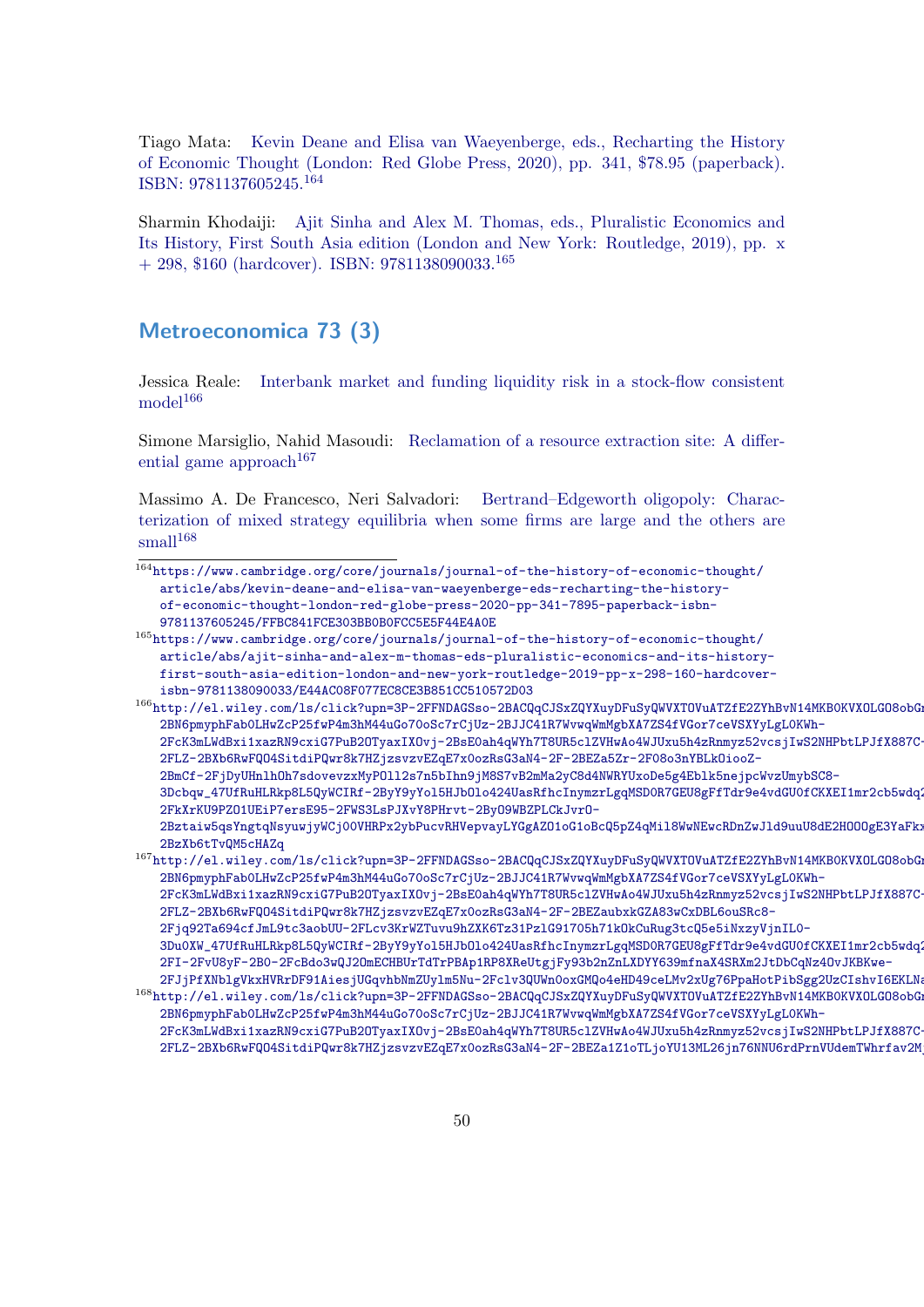Santiago José Gahn, Alejandro González: [On the empirical content of the convergence](http://el.wiley.com/ls/click?upn=3P-2FFNDAGSso-2BACQqCJSxZQYXuyDFuSyQWVXTOVuATZfE2ZYhBvN14MKB0KVXOLGO8obGng7vSyli3t-2BN6pmyphFab0LHwZcP25fwP4m3hM44uGo70oSc7rCjUz-2BJJC41R7WvwqWmMgbXA7ZS4fVGor7ceVSXYyLgL0KWh-2FcK3mLWdBxi1xazRN9cxiG7PuB2OTyaxIXOvj-2BsE0ah4qWYh7T8UR5clZVHwAo4WJUxu5h4zRnmyz52vcsjIwS2NHPbtLPJfX887C-2FLZ-2BXb6RwFQO4SitdiPQwr8k7HZjzsvzvEZqE7x0ozRsG3aN4-2F-2BEZa1Z1oTLjoYU13ML26jn76NNU6rdPrnVUdemTWhrfav2MjSE9QALc2dbglBy3Nj9C-2FfWr4PZLa9-2B3tUGGII5sf-2Frfot4vQEhG28BshLq-2FgEMY-3DFRo3_47UfRuHLRkp8L5QyWCIRf-2ByY9yYol5HJbOlo424UasRfhcInymzrLgqMSD0R7GEU8gFfTdr9e4vdGU0fCKXEI1mr2cb5wdq2vXxLBZwpAIwJLMJtoIuphLDncVsjrEdNs9oJchk8g4k6JO53V7QiqkN0oDBAyKxMhyfiSUIxL1p8du-2FJQpUxWFEJ4k5nWdX0crnBBaNf1BQLCwcDdh9CinWWVZrGxfZqeNFmuClz8Y4WB2eCDu-2FvysizG5O19dEEYaCg8HnV9JpwlaGMBYW0lNAHf8YhhtDCTO3N8x9dFISfgrkSA5-2FXSqKCdgPB-2BuhY) [debate: Cross-country evidence on growth and capacity utilisation](http://el.wiley.com/ls/click?upn=3P-2FFNDAGSso-2BACQqCJSxZQYXuyDFuSyQWVXTOVuATZfE2ZYhBvN14MKB0KVXOLGO8obGng7vSyli3t-2BN6pmyphFab0LHwZcP25fwP4m3hM44uGo70oSc7rCjUz-2BJJC41R7WvwqWmMgbXA7ZS4fVGor7ceVSXYyLgL0KWh-2FcK3mLWdBxi1xazRN9cxiG7PuB2OTyaxIXOvj-2BsE0ah4qWYh7T8UR5clZVHwAo4WJUxu5h4zRnmyz52vcsjIwS2NHPbtLPJfX887C-2FLZ-2BXb6RwFQO4SitdiPQwr8k7HZjzsvzvEZqE7x0ozRsG3aN4-2F-2BEZa1Z1oTLjoYU13ML26jn76NNU6rdPrnVUdemTWhrfav2MjSE9QALc2dbglBy3Nj9C-2FfWr4PZLa9-2B3tUGGII5sf-2Frfot4vQEhG28BshLq-2FgEMY-3DFRo3_47UfRuHLRkp8L5QyWCIRf-2ByY9yYol5HJbOlo424UasRfhcInymzrLgqMSD0R7GEU8gFfTdr9e4vdGU0fCKXEI1mr2cb5wdq2vXxLBZwpAIwJLMJtoIuphLDncVsjrEdNs9oJchk8g4k6JO53V7QiqkN0oDBAyKxMhyfiSUIxL1p8du-2FJQpUxWFEJ4k5nWdX0crnBBaNf1BQLCwcDdh9CinWWVZrGxfZqeNFmuClz8Y4WB2eCDu-2FvysizG5O19dEEYaCg8HnV9JpwlaGMBYW0lNAHf8YhhtDCTO3N8x9dFISfgrkSA5-2FXSqKCdgPB-2BuhY)<sup>[169](#page-50-0)</sup>

Takamitsu Kurita, Patrick James: [The Canadian–US dollar exchange rate over the four](http://el.wiley.com/ls/click?upn=3P-2FFNDAGSso-2BACQqCJSxZQYXuyDFuSyQWVXTOVuATZfE2ZYhBvN14MKB0KVXOLGO8obGng7vSyli3t-2BN6pmyphFab0LHwZcP25fwP4m3hM44uGo70oSc7rCjUz-2BJJC41R7WvwqWmMgbXA7ZS4fVGor7ceVSXYyLgL0KWh-2FcK3mLWdBxi1xazRN9cxiG7PuB2OTyaxIXOvj-2BsE0ah4qWYh7T8UR5clZVHwAo4WJUxu5h4zRnmyz52vcsjIwS2NHPbtLPJfX887C-2FLZ-2BXb6RwFQO4SitdiPQwr8k7HZjzsvzvEZqE7x0ozRsG3aN4-2F-2BEZa1Z1oTLjoYU13ML26jn76NNU6rdPrnVUdemTWhrfav2MjSE9QALc2dbglBy3Nj9C-2FfWr4PZLa9-2B3tUGGII5sf-2Frfot4vQEhG28BshLq-2FgEMY-3DFRo3_47UfRuHLRkp8L5QyWCIRf-2ByY9yYol5HJbOlo424UasRfhcInymzrLgqMSD0R7GEU8gFfTdr9e4vdGU0fCKXEI1mr2cb5wdq2vXxLBZwpAIwJLMJtoIuphLDncVsjrEdNs9oJchk8g4k6JO53V7QiqkN0oDBAyKxMhyfiSUIxL1p8du-2FJQpUxWFEJ4k5nWdX0crnBBaNf1BQLCwcDdh9CinWWVZrGxfZqeNFmuClz8Y4WB2eCDu-2FvysizG5O19dEEYaCg8HnV9JpwlaGMBYW0lNAHf8YhhtDCTO3N8x9dFISfgrkSA5-2FXSqKCdgPB-2BuhY) [decades of the post-Bretton Woods float: An econometric study allowing for structural](http://el.wiley.com/ls/click?upn=3P-2FFNDAGSso-2BACQqCJSxZQYXuyDFuSyQWVXTOVuATZfE2ZYhBvN14MKB0KVXOLGO8obGng7vSyli3t-2BN6pmyphFab0LHwZcP25fwP4m3hM44uGo70oSc7rCjUz-2BJJC41R7WvwqWmMgbXA7ZS4fVGor7ceVSXYyLgL0KWh-2FcK3mLWdBxi1xazRN9cxiG7PuB2OTyaxIXOvj-2BsE0ah4qWYh7T8UR5clZVHwAo4WJUxu5h4zRnmyz52vcsjIwS2NHPbtLPJfX887C-2FLZ-2BXb6RwFQO4SitdiPQwr8k7HZjzsvzvEZqE7x0ozRsG3aN4-2F-2BEZa1Z1oTLjoYU13ML26jn76NNU6rdPrnVUdemTWhrfav2MjSE9QALc2dbglBy3Nj9C-2FfWr4PZLa9-2B3tUGGII5sf-2Frfot4vQEhG28BshLq-2FgEMY-3DFRo3_47UfRuHLRkp8L5QyWCIRf-2ByY9yYol5HJbOlo424UasRfhcInymzrLgqMSD0R7GEU8gFfTdr9e4vdGU0fCKXEI1mr2cb5wdq2vXxLBZwpAIwJLMJtoIuphLDncVsjrEdNs9oJchk8g4k6JO53V7QiqkN0oDBAyKxMhyfiSUIxL1p8du-2FJQpUxWFEJ4k5nWdX0crnBBaNf1BQLCwcDdh9CinWWVZrGxfZqeNFmuClz8Y4WB2eCDu-2FvysizG5O19dEEYaCg8HnV9JpwlaGMBYW0lNAHf8YhhtDCTO3N8x9dFISfgrkSA5-2FXSqKCdgPB-2BuhY)  $breaks<sup>170</sup>$  $breaks<sup>170</sup>$  $breaks<sup>170</sup>$  $breaks<sup>170</sup>$ 

Gilbert L. Skillman: [The Nash bargaining solution in labor market analysis](http://el.wiley.com/ls/click?upn=3P-2FFNDAGSso-2BACQqCJSxZQYXuyDFuSyQWVXTOVuATZfE2ZYhBvN14MKB0KVXOLGO8obGng7vSyli3t-2BN6pmyphFab0LHwZcP25fwP4m3hM44uGo70oSc7rCjUz-2BJJC41R7WvwqWmMgbXA7ZS4fVGor7ceVSXYyLgL0KWh-2FcK3mLWdBxi1xazRN9cxiG7PuB2OTyaxIXOvj-2BsE0ah4qWYh7T8UR5clZVHwAo4WJUxu5h4zRnmyz52vcsjIwS2NHPbtLPJfX887C-2FLZ-2BXb6RwFQO4SitdiPQwr8k7HZjzsvzvEZqE7x0ozRsG3aN4-2F-2BEZa1Z1oTLjoYU13ML26jn76NNU6rdPrnVUdemTWhrfav2MjSE9QALc2dbglBy3Nj9C-2FfWr4PZLa9-2B3tUGGII5sf-2Frfot4vQEhG28BshLq-2FgEMY-3DFRo3_47UfRuHLRkp8L5QyWCIRf-2ByY9yYol5HJbOlo424UasRfhcInymzrLgqMSD0R7GEU8gFfTdr9e4vdGU0fCKXEI1mr2cb5wdq2vXxLBZwpAIwJLMJtoIuphLDncVsjrEdNs9oJchk8g4k6JO53V7QiqkN0oDBAyKxMhyfiSUIxL1p8du-2FJQpUxWFEJ4k5nWdX0crnBBaNf1BQLCwcDdh9CinWWVZrGxfZqeNFmuClz8Y4WB2eCDu-2FvysizG5O19dEEYaCg8HnV9JpwlaGMBYW0lNAHf8YhhtDCTO3N8x9dFISfgrkSA5-2FXSqKCdgPB-2BuhY)<sup>[171](#page-50-2)</sup>

José Pedro Bastos Neves, Willi Semmler: [Credit, output and financial stress: A non](http://el.wiley.com/ls/click?upn=3P-2FFNDAGSso-2BACQqCJSxZQYXuyDFuSyQWVXTOVuATZfE2ZYhBvN14MKB0KVXOLGO8obGng7vSyli3t-2BN6pmyphFab0LHwZcP25fwP4m3hM44uGo70oSc7rCjUz-2BJJC41R7WvwqWmMgbXA7ZS4fVGor7ceVSXYyLgL0KWh-2FcK3mLWdBxi1xazRN9cxiG7PuB2OTyaxIXOvj-2BsE0ah4qWYh7T8UR5clZVHwAo4WJUxu5h4zRnmyz52vcsjIwS2NHPbtLPJfX887C-2FLZ-2BXb6RwFQO4SitdiPQwr8k7HZjzsvzvEZqE7x0ozRsG3aN4-2F-2BEZa1Z1oTLjoYU13ML26jn76NNU6rdPrnVUdemTWhrfav2MjSE9QALc2dbglBy3Nj9C-2FfWr4PZLa9-2B3tUGGII5sf-2Frfot4vQEhG28BshLq-2FgEMY-3DFRo3_47UfRuHLRkp8L5QyWCIRf-2ByY9yYol5HJbOlo424UasRfhcInymzrLgqMSD0R7GEU8gFfTdr9e4vdGU0fCKXEI1mr2cb5wdq2vXxLBZwpAIwJLMJtoIuphLDncVsjrEdNs9oJchk8g4k6JO53V7QiqkN0oDBAyKxMhyfiSUIxL1p8du-2FJQpUxWFEJ4k5nWdX0crnBBaNf1BQLCwcDdh9CinWWVZrGxfZqeNFmuClz8Y4WB2eCDu-2FvysizG5O19dEEYaCg8HnV9JpwlaGMBYW0lNAHf8YhhtDCTO3N8x9dFISfgrkSA5-2FXSqKCdgPB-2BuhY)[linear LVSTAR application to Brazil](http://el.wiley.com/ls/click?upn=3P-2FFNDAGSso-2BACQqCJSxZQYXuyDFuSyQWVXTOVuATZfE2ZYhBvN14MKB0KVXOLGO8obGng7vSyli3t-2BN6pmyphFab0LHwZcP25fwP4m3hM44uGo70oSc7rCjUz-2BJJC41R7WvwqWmMgbXA7ZS4fVGor7ceVSXYyLgL0KWh-2FcK3mLWdBxi1xazRN9cxiG7PuB2OTyaxIXOvj-2BsE0ah4qWYh7T8UR5clZVHwAo4WJUxu5h4zRnmyz52vcsjIwS2NHPbtLPJfX887C-2FLZ-2BXb6RwFQO4SitdiPQwr8k7HZjzsvzvEZqE7x0ozRsG3aN4-2F-2BEZa1Z1oTLjoYU13ML26jn76NNU6rdPrnVUdemTWhrfav2MjSE9QALc2dbglBy3Nj9C-2FfWr4PZLa9-2B3tUGGII5sf-2Frfot4vQEhG28BshLq-2FgEMY-3DFRo3_47UfRuHLRkp8L5QyWCIRf-2ByY9yYol5HJbOlo424UasRfhcInymzrLgqMSD0R7GEU8gFfTdr9e4vdGU0fCKXEI1mr2cb5wdq2vXxLBZwpAIwJLMJtoIuphLDncVsjrEdNs9oJchk8g4k6JO53V7QiqkN0oDBAyKxMhyfiSUIxL1p8du-2FJQpUxWFEJ4k5nWdX0crnBBaNf1BQLCwcDdh9CinWWVZrGxfZqeNFmuClz8Y4WB2eCDu-2FvysizG5O19dEEYaCg8HnV9JpwlaGMBYW0lNAHf8YhhtDCTO3N8x9dFISfgrkSA5-2FXSqKCdgPB-2BuhY)<sup>[172](#page-50-3)</sup>

<span id="page-50-2"></span>[2FKEpzcw7lo2GgQOVdewNPpp3rBEpeFxSJGDE9WTH37ZZSgaqHpz3ZfXs9Gn3GWr4QHzXORPns3e](http://el.wiley.com/ls/click?upn=3P-2FFNDAGSso-2BACQqCJSxZQYXuyDFuSyQWVXTOVuATZfE2ZYhBvN14MKB0KVXOLGO8obGng7vSyli3t-2BN6pmyphFab0LHwZcP25fwP4m3hM44uGo70oSc7rCjUz-2BJJC41R7WvwqWmMgbXA7ZS4fVGor7ceVSXYyLgL0KWh-2FcK3mLWdBxi1xazRN9cxiG7PuB2OTyaxIXOvj-2BsE0ah4qWYh7T8UR5clZVHwAo4WJUxu5h4zRnmyz52vcsjIwS2NHPbtLPJfX887C-2FLZ-2BXb6RwFQO4SitdiPQwr8k7HZjzsvzvEZqE7x0ozRsG3aN4-2F-2BEZatyFHWYN171exnQJ8K4ZNezYtXBff3LKoMLM49JMJCIR1yVIxWzzDT-2B3fnLhVNSnnFV5YlukdbFPZfZOrcfCCjk-2BPvkUtuM4CvWxjLlm23VE-3D7QEg_47UfRuHLRkp8L5QyWCIRf-2ByY9yYol5HJbOlo424UasRfhcInymzrLgqMSD0R7GEU8gFfTdr9e4vdGU0fCKXEI1mr2cb5wdq2vXxLBZwpAIzJ2VoYSTH3hzwfIegow3EyuhQxgbmJfzIKcQSoc7YaEfFNRLTI3LoiCJCYOGfDyJ8qoTLLo4-2BZ9lwzvh-2BozcTLQr7gYCvfHCPHC9wgjh7pVtbOh3wkcgAlcj-2FJRsMeVYVkdvYNDGYuA-2FKEpzcw7lo2GgQOVdewNPpp3rBEpeFxSJGDE9WTH37ZZSgaqHpz3ZfXs9Gn3GWr4QHzXORPns3e)

[<sup>2</sup>FfWr4PZLa9-2B3tUGGII5sf-2Frfot4vQEhG28BshLq-2FgEMY-3DFRo3\\_47UfRuHLRkp8L5QyWCIRf-](http://el.wiley.com/ls/click?upn=3P-2FFNDAGSso-2BACQqCJSxZQYXuyDFuSyQWVXTOVuATZfE2ZYhBvN14MKB0KVXOLGO8obGng7vSyli3t-2BN6pmyphFab0LHwZcP25fwP4m3hM44uGo70oSc7rCjUz-2BJJC41R7WvwqWmMgbXA7ZS4fVGor7ceVSXYyLgL0KWh-2FcK3mLWdBxi1xazRN9cxiG7PuB2OTyaxIXOvj-2BsE0ah4qWYh7T8UR5clZVHwAo4WJUxu5h4zRnmyz52vcsjIwS2NHPbtLPJfX887C-2FLZ-2BXb6RwFQO4SitdiPQwr8k7HZjzsvzvEZqE7x0ozRsG3aN4-2F-2BEZa1Z1oTLjoYU13ML26jn76NNU6rdPrnVUdemTWhrfav2MjSE9QALc2dbglBy3Nj9C-2FfWr4PZLa9-2B3tUGGII5sf-2Frfot4vQEhG28BshLq-2FgEMY-3DFRo3_47UfRuHLRkp8L5QyWCIRf-2ByY9yYol5HJbOlo424UasRfhcInymzrLgqMSD0R7GEU8gFfTdr9e4vdGU0fCKXEI1mr2cb5wdq2vXxLBZwpAIwJLMJtoIuphLDncVsjrEdNs9oJchk8g4k6JO53V7QiqkN0oDBAyKxMhyfiSUIxL1p8du-2FJQpUxWFEJ4k5nWdX0crnBBaNf1BQLCwcDdh9CinWWVZrGxfZqeNFmuClz8Y4WB2eCDu-2FvysizG5O19dEEYaCg8HnV9JpwlaGMBYW0lNAHf8YhhtDCTO3N8x9dFISfgrkSA5-2FXSqKCdgPB-2BuhY)

<sup>2</sup>ByY9yYo15HJbOlo424UasRfhcInymzrLgqMSDOR7GEU8gFfTdr9e4vdGU0fCKXEI1mr2cb5wdq2vXxLBZwpAIwJLMJtoIuphLDncVsj1 [2FJQpUxWFEJ4k5nWdX0crnBBaNf1BQLCwcDdh9CinWWVZrGxfZqeNFmuClz8Y4WB2eCDu-](http://el.wiley.com/ls/click?upn=3P-2FFNDAGSso-2BACQqCJSxZQYXuyDFuSyQWVXTOVuATZfE2ZYhBvN14MKB0KVXOLGO8obGng7vSyli3t-2BN6pmyphFab0LHwZcP25fwP4m3hM44uGo70oSc7rCjUz-2BJJC41R7WvwqWmMgbXA7ZS4fVGor7ceVSXYyLgL0KWh-2FcK3mLWdBxi1xazRN9cxiG7PuB2OTyaxIXOvj-2BsE0ah4qWYh7T8UR5clZVHwAo4WJUxu5h4zRnmyz52vcsjIwS2NHPbtLPJfX887C-2FLZ-2BXb6RwFQO4SitdiPQwr8k7HZjzsvzvEZqE7x0ozRsG3aN4-2F-2BEZa1Z1oTLjoYU13ML26jn76NNU6rdPrnVUdemTWhrfav2MjSE9QALc2dbglBy3Nj9C-2FfWr4PZLa9-2B3tUGGII5sf-2Frfot4vQEhG28BshLq-2FgEMY-3DFRo3_47UfRuHLRkp8L5QyWCIRf-2ByY9yYol5HJbOlo424UasRfhcInymzrLgqMSD0R7GEU8gFfTdr9e4vdGU0fCKXEI1mr2cb5wdq2vXxLBZwpAIwJLMJtoIuphLDncVsjrEdNs9oJchk8g4k6JO53V7QiqkN0oDBAyKxMhyfiSUIxL1p8du-2FJQpUxWFEJ4k5nWdX0crnBBaNf1BQLCwcDdh9CinWWVZrGxfZqeNFmuClz8Y4WB2eCDu-2FvysizG5O19dEEYaCg8HnV9JpwlaGMBYW0lNAHf8YhhtDCTO3N8x9dFISfgrkSA5-2FXSqKCdgPB-2BuhY)

<span id="page-50-0"></span>[<sup>2</sup>FvysizG5O19dEEYaCg8HnV9JpwlaGMBYW0lNAHf8YhhtDCTO3N8x9dFISfgrkSA5-2FXSqKCdgPB-2BuhY](http://el.wiley.com/ls/click?upn=3P-2FFNDAGSso-2BACQqCJSxZQYXuyDFuSyQWVXTOVuATZfE2ZYhBvN14MKB0KVXOLGO8obGng7vSyli3t-2BN6pmyphFab0LHwZcP25fwP4m3hM44uGo70oSc7rCjUz-2BJJC41R7WvwqWmMgbXA7ZS4fVGor7ceVSXYyLgL0KWh-2FcK3mLWdBxi1xazRN9cxiG7PuB2OTyaxIXOvj-2BsE0ah4qWYh7T8UR5clZVHwAo4WJUxu5h4zRnmyz52vcsjIwS2NHPbtLPJfX887C-2FLZ-2BXb6RwFQO4SitdiPQwr8k7HZjzsvzvEZqE7x0ozRsG3aN4-2F-2BEZa1Z1oTLjoYU13ML26jn76NNU6rdPrnVUdemTWhrfav2MjSE9QALc2dbglBy3Nj9C-2FfWr4PZLa9-2B3tUGGII5sf-2Frfot4vQEhG28BshLq-2FgEMY-3DFRo3_47UfRuHLRkp8L5QyWCIRf-2ByY9yYol5HJbOlo424UasRfhcInymzrLgqMSD0R7GEU8gFfTdr9e4vdGU0fCKXEI1mr2cb5wdq2vXxLBZwpAIwJLMJtoIuphLDncVsjrEdNs9oJchk8g4k6JO53V7QiqkN0oDBAyKxMhyfiSUIxL1p8du-2FJQpUxWFEJ4k5nWdX0crnBBaNf1BQLCwcDdh9CinWWVZrGxfZqeNFmuClz8Y4WB2eCDu-2FvysizG5O19dEEYaCg8HnV9JpwlaGMBYW0lNAHf8YhhtDCTO3N8x9dFISfgrkSA5-2FXSqKCdgPB-2BuhY)

<sup>169</sup>[http://el.wiley.com/ls/click?upn=3P-2FFNDAGSso-2BACQqCJSxZQYXuyDFuSyQWVXTOVuATZfE2ZYhBv](http://el.wiley.com/ls/click?upn=3P-2FFNDAGSso-2BACQqCJSxZQYXuyDFuSyQWVXTOVuATZfE2ZYhBvN14MKB0KVXOLGO8obGng7vSyli3t-2BN6pmyphFab0LHwZcP25fwP4m3hM44uGo70oSc7rCjUz-2BJJC41R7WvwqWmMgbXA7ZS4fVGor7ceVSXYyLgL0KWh-2FcK3mLWdBxi1xazRN9cxiG7PuB2OTyaxIXOvj-2BsE0ah4qWYh7T8UR5clZVHwAo4WJUxu5h4zRnmyz52vcsjIwS2NHPbtLPJfX887C-2FLZ-2BXb6RwFQO4SitdiPQwr8k7HZjzsvzvEZqE7x0ozRsG3aN4-2F-2BEZaAWO6sfakt9VG4s3tMMMSWsKE99-2B7k-2B-2Fu9WuU6ayAAUdbkwony0cAU6fHvAiur0BedWr8Dvwm7oKg2ulbeE-2FfUMqL-2BSWHj3MsURpQnLHJxzE-3D7JVH_47UfRuHLRkp8L5QyWCIRf-2ByY9yYol5HJbOlo424UasRfhcInymzrLgqMSD0R7GEU8gFfTdr9e4vdGU0fCKXEI1mr2cb5wdq2vXxLBZwpAIz2Owv4tQpshO7cnmeTGice8B7zluZEirxl9nD8zH39LXr2xkxTMpyL8xhUP-2FHSkuUaAmEqHvbAEeKPBi2DWBJoS3nCYae22TtjifcnifqJw5jxpvBi0gEg-2BM1ScbiZM0ZzZtSQfJuYhnfwKdYNb1tuPFKTEny86RWlaI-2BnJTbPjitSzqV6U0-2FaQhFjpQasaAsgB4GQ-2BnDgm-2F3UQpWXs3gB)N14MKB0KVXOLGO8obG [2BN6pmyphFab0LHwZcP25fwP4m3hM44uGo70oSc7rCjUz-2BJJC41R7WvwqWmMgbXA7ZS4fVGor7ceVSXYyLgL](http://el.wiley.com/ls/click?upn=3P-2FFNDAGSso-2BACQqCJSxZQYXuyDFuSyQWVXTOVuATZfE2ZYhBvN14MKB0KVXOLGO8obGng7vSyli3t-2BN6pmyphFab0LHwZcP25fwP4m3hM44uGo70oSc7rCjUz-2BJJC41R7WvwqWmMgbXA7ZS4fVGor7ceVSXYyLgL0KWh-2FcK3mLWdBxi1xazRN9cxiG7PuB2OTyaxIXOvj-2BsE0ah4qWYh7T8UR5clZVHwAo4WJUxu5h4zRnmyz52vcsjIwS2NHPbtLPJfX887C-2FLZ-2BXb6RwFQO4SitdiPQwr8k7HZjzsvzvEZqE7x0ozRsG3aN4-2F-2BEZaAWO6sfakt9VG4s3tMMMSWsKE99-2B7k-2B-2Fu9WuU6ayAAUdbkwony0cAU6fHvAiur0BedWr8Dvwm7oKg2ulbeE-2FfUMqL-2BSWHj3MsURpQnLHJxzE-3D7JVH_47UfRuHLRkp8L5QyWCIRf-2ByY9yYol5HJbOlo424UasRfhcInymzrLgqMSD0R7GEU8gFfTdr9e4vdGU0fCKXEI1mr2cb5wdq2vXxLBZwpAIz2Owv4tQpshO7cnmeTGice8B7zluZEirxl9nD8zH39LXr2xkxTMpyL8xhUP-2FHSkuUaAmEqHvbAEeKPBi2DWBJoS3nCYae22TtjifcnifqJw5jxpvBi0gEg-2BM1ScbiZM0ZzZtSQfJuYhnfwKdYNb1tuPFKTEny86RWlaI-2BnJTbPjitSzqV6U0-2FaQhFjpQasaAsgB4GQ-2BnDgm-2F3UQpWXs3gB)0KWh-

[<sup>2</sup>FcK3mLWdBxi1xazRN9cxiG7PuB2OTyaxIXOvj-2BsE0ah4qWYh7T8UR5clZVHwAo4WJUxu5h4zRnmyz52vcsj](http://el.wiley.com/ls/click?upn=3P-2FFNDAGSso-2BACQqCJSxZQYXuyDFuSyQWVXTOVuATZfE2ZYhBvN14MKB0KVXOLGO8obGng7vSyli3t-2BN6pmyphFab0LHwZcP25fwP4m3hM44uGo70oSc7rCjUz-2BJJC41R7WvwqWmMgbXA7ZS4fVGor7ceVSXYyLgL0KWh-2FcK3mLWdBxi1xazRN9cxiG7PuB2OTyaxIXOvj-2BsE0ah4qWYh7T8UR5clZVHwAo4WJUxu5h4zRnmyz52vcsjIwS2NHPbtLPJfX887C-2FLZ-2BXb6RwFQO4SitdiPQwr8k7HZjzsvzvEZqE7x0ozRsG3aN4-2F-2BEZaAWO6sfakt9VG4s3tMMMSWsKE99-2B7k-2B-2Fu9WuU6ayAAUdbkwony0cAU6fHvAiur0BedWr8Dvwm7oKg2ulbeE-2FfUMqL-2BSWHj3MsURpQnLHJxzE-3D7JVH_47UfRuHLRkp8L5QyWCIRf-2ByY9yYol5HJbOlo424UasRfhcInymzrLgqMSD0R7GEU8gFfTdr9e4vdGU0fCKXEI1mr2cb5wdq2vXxLBZwpAIz2Owv4tQpshO7cnmeTGice8B7zluZEirxl9nD8zH39LXr2xkxTMpyL8xhUP-2FHSkuUaAmEqHvbAEeKPBi2DWBJoS3nCYae22TtjifcnifqJw5jxpvBi0gEg-2BM1ScbiZM0ZzZtSQfJuYhnfwKdYNb1tuPFKTEny86RWlaI-2BnJTbPjitSzqV6U0-2FaQhFjpQasaAsgB4GQ-2BnDgm-2F3UQpWXs3gB)IwS2NHPbtLPJfX887C-[2FLZ-2BXb6RwFQO4SitdiPQwr8k7HZjzsvzvEZqE7x0ozRsG3aN4-2F-2BEZaAWO6sfakt9VG4s3tMMMSWsKE9](http://el.wiley.com/ls/click?upn=3P-2FFNDAGSso-2BACQqCJSxZQYXuyDFuSyQWVXTOVuATZfE2ZYhBvN14MKB0KVXOLGO8obGng7vSyli3t-2BN6pmyphFab0LHwZcP25fwP4m3hM44uGo70oSc7rCjUz-2BJJC41R7WvwqWmMgbXA7ZS4fVGor7ceVSXYyLgL0KWh-2FcK3mLWdBxi1xazRN9cxiG7PuB2OTyaxIXOvj-2BsE0ah4qWYh7T8UR5clZVHwAo4WJUxu5h4zRnmyz52vcsjIwS2NHPbtLPJfX887C-2FLZ-2BXb6RwFQO4SitdiPQwr8k7HZjzsvzvEZqE7x0ozRsG3aN4-2F-2BEZaAWO6sfakt9VG4s3tMMMSWsKE99-2B7k-2B-2Fu9WuU6ayAAUdbkwony0cAU6fHvAiur0BedWr8Dvwm7oKg2ulbeE-2FfUMqL-2BSWHj3MsURpQnLHJxzE-3D7JVH_47UfRuHLRkp8L5QyWCIRf-2ByY9yYol5HJbOlo424UasRfhcInymzrLgqMSD0R7GEU8gFfTdr9e4vdGU0fCKXEI1mr2cb5wdq2vXxLBZwpAIz2Owv4tQpshO7cnmeTGice8B7zluZEirxl9nD8zH39LXr2xkxTMpyL8xhUP-2FHSkuUaAmEqHvbAEeKPBi2DWBJoS3nCYae22TtjifcnifqJw5jxpvBi0gEg-2BM1ScbiZM0ZzZtSQfJuYhnfwKdYNb1tuPFKTEny86RWlaI-2BnJTbPjitSzqV6U0-2FaQhFjpQasaAsgB4GQ-2BnDgm-2F3UQpWXs3gB)9-

[<sup>2</sup>B7k-2B-2Fu9WuU6ayAAUdbkwony0cAU6fHvAiur0BedWr8Dvwm7oKg2ulbeE-2FfUMqL-](http://el.wiley.com/ls/click?upn=3P-2FFNDAGSso-2BACQqCJSxZQYXuyDFuSyQWVXTOVuATZfE2ZYhBvN14MKB0KVXOLGO8obGng7vSyli3t-2BN6pmyphFab0LHwZcP25fwP4m3hM44uGo70oSc7rCjUz-2BJJC41R7WvwqWmMgbXA7ZS4fVGor7ceVSXYyLgL0KWh-2FcK3mLWdBxi1xazRN9cxiG7PuB2OTyaxIXOvj-2BsE0ah4qWYh7T8UR5clZVHwAo4WJUxu5h4zRnmyz52vcsjIwS2NHPbtLPJfX887C-2FLZ-2BXb6RwFQO4SitdiPQwr8k7HZjzsvzvEZqE7x0ozRsG3aN4-2F-2BEZaAWO6sfakt9VG4s3tMMMSWsKE99-2B7k-2B-2Fu9WuU6ayAAUdbkwony0cAU6fHvAiur0BedWr8Dvwm7oKg2ulbeE-2FfUMqL-2BSWHj3MsURpQnLHJxzE-3D7JVH_47UfRuHLRkp8L5QyWCIRf-2ByY9yYol5HJbOlo424UasRfhcInymzrLgqMSD0R7GEU8gFfTdr9e4vdGU0fCKXEI1mr2cb5wdq2vXxLBZwpAIz2Owv4tQpshO7cnmeTGice8B7zluZEirxl9nD8zH39LXr2xkxTMpyL8xhUP-2FHSkuUaAmEqHvbAEeKPBi2DWBJoS3nCYae22TtjifcnifqJw5jxpvBi0gEg-2BM1ScbiZM0ZzZtSQfJuYhnfwKdYNb1tuPFKTEny86RWlaI-2BnJTbPjitSzqV6U0-2FaQhFjpQasaAsgB4GQ-2BnDgm-2F3UQpWXs3gB)

<sup>2</sup>BSWHj3MsURpQnLHJxzE-3D7JVH\_47UfRuHLRkp8L5QyWCIRf-2ByY9yYo15HJbOlo424UasRfhcInymzrLgqMSDOR7GEU8gFfTdr9e4 [2FHSkuUaAmEqHvbAEeKPBi2DWBJoS3nCYae22TtjifcnifqJw5jxpvBi0gEg-](http://el.wiley.com/ls/click?upn=3P-2FFNDAGSso-2BACQqCJSxZQYXuyDFuSyQWVXTOVuATZfE2ZYhBvN14MKB0KVXOLGO8obGng7vSyli3t-2BN6pmyphFab0LHwZcP25fwP4m3hM44uGo70oSc7rCjUz-2BJJC41R7WvwqWmMgbXA7ZS4fVGor7ceVSXYyLgL0KWh-2FcK3mLWdBxi1xazRN9cxiG7PuB2OTyaxIXOvj-2BsE0ah4qWYh7T8UR5clZVHwAo4WJUxu5h4zRnmyz52vcsjIwS2NHPbtLPJfX887C-2FLZ-2BXb6RwFQO4SitdiPQwr8k7HZjzsvzvEZqE7x0ozRsG3aN4-2F-2BEZaAWO6sfakt9VG4s3tMMMSWsKE99-2B7k-2B-2Fu9WuU6ayAAUdbkwony0cAU6fHvAiur0BedWr8Dvwm7oKg2ulbeE-2FfUMqL-2BSWHj3MsURpQnLHJxzE-3D7JVH_47UfRuHLRkp8L5QyWCIRf-2ByY9yYol5HJbOlo424UasRfhcInymzrLgqMSD0R7GEU8gFfTdr9e4vdGU0fCKXEI1mr2cb5wdq2vXxLBZwpAIz2Owv4tQpshO7cnmeTGice8B7zluZEirxl9nD8zH39LXr2xkxTMpyL8xhUP-2FHSkuUaAmEqHvbAEeKPBi2DWBJoS3nCYae22TtjifcnifqJw5jxpvBi0gEg-2BM1ScbiZM0ZzZtSQfJuYhnfwKdYNb1tuPFKTEny86RWlaI-2BnJTbPjitSzqV6U0-2FaQhFjpQasaAsgB4GQ-2BnDgm-2F3UQpWXs3gB)

[<sup>2</sup>BM1ScbiZM0ZzZtSQfJuYhnfwKdYNb1tuPFKTEny86RWlaI-2BnJTbPjitSzqV6U0-](http://el.wiley.com/ls/click?upn=3P-2FFNDAGSso-2BACQqCJSxZQYXuyDFuSyQWVXTOVuATZfE2ZYhBvN14MKB0KVXOLGO8obGng7vSyli3t-2BN6pmyphFab0LHwZcP25fwP4m3hM44uGo70oSc7rCjUz-2BJJC41R7WvwqWmMgbXA7ZS4fVGor7ceVSXYyLgL0KWh-2FcK3mLWdBxi1xazRN9cxiG7PuB2OTyaxIXOvj-2BsE0ah4qWYh7T8UR5clZVHwAo4WJUxu5h4zRnmyz52vcsjIwS2NHPbtLPJfX887C-2FLZ-2BXb6RwFQO4SitdiPQwr8k7HZjzsvzvEZqE7x0ozRsG3aN4-2F-2BEZaAWO6sfakt9VG4s3tMMMSWsKE99-2B7k-2B-2Fu9WuU6ayAAUdbkwony0cAU6fHvAiur0BedWr8Dvwm7oKg2ulbeE-2FfUMqL-2BSWHj3MsURpQnLHJxzE-3D7JVH_47UfRuHLRkp8L5QyWCIRf-2ByY9yYol5HJbOlo424UasRfhcInymzrLgqMSD0R7GEU8gFfTdr9e4vdGU0fCKXEI1mr2cb5wdq2vXxLBZwpAIz2Owv4tQpshO7cnmeTGice8B7zluZEirxl9nD8zH39LXr2xkxTMpyL8xhUP-2FHSkuUaAmEqHvbAEeKPBi2DWBJoS3nCYae22TtjifcnifqJw5jxpvBi0gEg-2BM1ScbiZM0ZzZtSQfJuYhnfwKdYNb1tuPFKTEny86RWlaI-2BnJTbPjitSzqV6U0-2FaQhFjpQasaAsgB4GQ-2BnDgm-2F3UQpWXs3gB)

[<sup>2</sup>FaQhFjpQasaAsgB4GQ-2BnDgm-2F3UQpWXs3gB](http://el.wiley.com/ls/click?upn=3P-2FFNDAGSso-2BACQqCJSxZQYXuyDFuSyQWVXTOVuATZfE2ZYhBvN14MKB0KVXOLGO8obGng7vSyli3t-2BN6pmyphFab0LHwZcP25fwP4m3hM44uGo70oSc7rCjUz-2BJJC41R7WvwqWmMgbXA7ZS4fVGor7ceVSXYyLgL0KWh-2FcK3mLWdBxi1xazRN9cxiG7PuB2OTyaxIXOvj-2BsE0ah4qWYh7T8UR5clZVHwAo4WJUxu5h4zRnmyz52vcsjIwS2NHPbtLPJfX887C-2FLZ-2BXb6RwFQO4SitdiPQwr8k7HZjzsvzvEZqE7x0ozRsG3aN4-2F-2BEZaAWO6sfakt9VG4s3tMMMSWsKE99-2B7k-2B-2Fu9WuU6ayAAUdbkwony0cAU6fHvAiur0BedWr8Dvwm7oKg2ulbeE-2FfUMqL-2BSWHj3MsURpQnLHJxzE-3D7JVH_47UfRuHLRkp8L5QyWCIRf-2ByY9yYol5HJbOlo424UasRfhcInymzrLgqMSD0R7GEU8gFfTdr9e4vdGU0fCKXEI1mr2cb5wdq2vXxLBZwpAIz2Owv4tQpshO7cnmeTGice8B7zluZEirxl9nD8zH39LXr2xkxTMpyL8xhUP-2FHSkuUaAmEqHvbAEeKPBi2DWBJoS3nCYae22TtjifcnifqJw5jxpvBi0gEg-2BM1ScbiZM0ZzZtSQfJuYhnfwKdYNb1tuPFKTEny86RWlaI-2BnJTbPjitSzqV6U0-2FaQhFjpQasaAsgB4GQ-2BnDgm-2F3UQpWXs3gB)

<span id="page-50-1"></span><sup>170</sup>[http://el.wiley.com/ls/click?upn=3P-2FFNDAGSso-2BACQqCJSxZQYXuyDFuSyQWVXTOVuATZfE2ZYhBv](http://el.wiley.com/ls/click?upn=3P-2FFNDAGSso-2BACQqCJSxZQYXuyDFuSyQWVXTOVuATZfE2ZYhBvN14MKB0KVXOLGO8obGng7vSyli3t-2BN6pmyphFab0LHwZcP25fwP4m3hM44uGo70oSc7rCjUz-2BJJC41R7WvwqWmMgbXA7ZS4fVGor7ceVSXYyLgL0KWh-2FcK3mLWdBxi1xazRN9cxiG7PuB2OTyaxIXOvj-2BsE0ah4qWYh7T8UR5clZVHwAo4WJUxu5h4zRnmyz52vcsjIwS2NHPbtLPJfX887C-2FLZ-2BXb6RwFQO4SitdiPQwr8k7HZjzsvzvEZqE7x0ozRsG3aN4-2F-2BEZatyFHWYN171exnQJ8K4ZNezYtXBff3LKoMLM49JMJCIR1yVIxWzzDT-2B3fnLhVNSnnFV5YlukdbFPZfZOrcfCCjk-2BPvkUtuM4CvWxjLlm23VE-3D7QEg_47UfRuHLRkp8L5QyWCIRf-2ByY9yYol5HJbOlo424UasRfhcInymzrLgqMSD0R7GEU8gFfTdr9e4vdGU0fCKXEI1mr2cb5wdq2vXxLBZwpAIzJ2VoYSTH3hzwfIegow3EyuhQxgbmJfzIKcQSoc7YaEfFNRLTI3LoiCJCYOGfDyJ8qoTLLo4-2BZ9lwzvh-2BozcTLQr7gYCvfHCPHC9wgjh7pVtbOh3wkcgAlcj-2FJRsMeVYVkdvYNDGYuA-2FKEpzcw7lo2GgQOVdewNPpp3rBEpeFxSJGDE9WTH37ZZSgaqHpz3ZfXs9Gn3GWr4QHzXORPns3e)N14MKB0KVXOLGO8obG [2BN6pmyphFab0LHwZcP25fwP4m3hM44uGo70oSc7rCjUz-2BJJC41R7WvwqWmMgbXA7ZS4fVGor7ceVSXYyLgL](http://el.wiley.com/ls/click?upn=3P-2FFNDAGSso-2BACQqCJSxZQYXuyDFuSyQWVXTOVuATZfE2ZYhBvN14MKB0KVXOLGO8obGng7vSyli3t-2BN6pmyphFab0LHwZcP25fwP4m3hM44uGo70oSc7rCjUz-2BJJC41R7WvwqWmMgbXA7ZS4fVGor7ceVSXYyLgL0KWh-2FcK3mLWdBxi1xazRN9cxiG7PuB2OTyaxIXOvj-2BsE0ah4qWYh7T8UR5clZVHwAo4WJUxu5h4zRnmyz52vcsjIwS2NHPbtLPJfX887C-2FLZ-2BXb6RwFQO4SitdiPQwr8k7HZjzsvzvEZqE7x0ozRsG3aN4-2F-2BEZatyFHWYN171exnQJ8K4ZNezYtXBff3LKoMLM49JMJCIR1yVIxWzzDT-2B3fnLhVNSnnFV5YlukdbFPZfZOrcfCCjk-2BPvkUtuM4CvWxjLlm23VE-3D7QEg_47UfRuHLRkp8L5QyWCIRf-2ByY9yYol5HJbOlo424UasRfhcInymzrLgqMSD0R7GEU8gFfTdr9e4vdGU0fCKXEI1mr2cb5wdq2vXxLBZwpAIzJ2VoYSTH3hzwfIegow3EyuhQxgbmJfzIKcQSoc7YaEfFNRLTI3LoiCJCYOGfDyJ8qoTLLo4-2BZ9lwzvh-2BozcTLQr7gYCvfHCPHC9wgjh7pVtbOh3wkcgAlcj-2FJRsMeVYVkdvYNDGYuA-2FKEpzcw7lo2GgQOVdewNPpp3rBEpeFxSJGDE9WTH37ZZSgaqHpz3ZfXs9Gn3GWr4QHzXORPns3e)0KWh-[2FcK3mLWdBxi1xazRN9cxiG7PuB2OTyaxIXOvj-2BsE0ah4qWYh7T8UR5clZVHwAo4WJUxu5h4zRnmyz52vcsj](http://el.wiley.com/ls/click?upn=3P-2FFNDAGSso-2BACQqCJSxZQYXuyDFuSyQWVXTOVuATZfE2ZYhBvN14MKB0KVXOLGO8obGng7vSyli3t-2BN6pmyphFab0LHwZcP25fwP4m3hM44uGo70oSc7rCjUz-2BJJC41R7WvwqWmMgbXA7ZS4fVGor7ceVSXYyLgL0KWh-2FcK3mLWdBxi1xazRN9cxiG7PuB2OTyaxIXOvj-2BsE0ah4qWYh7T8UR5clZVHwAo4WJUxu5h4zRnmyz52vcsjIwS2NHPbtLPJfX887C-2FLZ-2BXb6RwFQO4SitdiPQwr8k7HZjzsvzvEZqE7x0ozRsG3aN4-2F-2BEZatyFHWYN171exnQJ8K4ZNezYtXBff3LKoMLM49JMJCIR1yVIxWzzDT-2B3fnLhVNSnnFV5YlukdbFPZfZOrcfCCjk-2BPvkUtuM4CvWxjLlm23VE-3D7QEg_47UfRuHLRkp8L5QyWCIRf-2ByY9yYol5HJbOlo424UasRfhcInymzrLgqMSD0R7GEU8gFfTdr9e4vdGU0fCKXEI1mr2cb5wdq2vXxLBZwpAIzJ2VoYSTH3hzwfIegow3EyuhQxgbmJfzIKcQSoc7YaEfFNRLTI3LoiCJCYOGfDyJ8qoTLLo4-2BZ9lwzvh-2BozcTLQr7gYCvfHCPHC9wgjh7pVtbOh3wkcgAlcj-2FJRsMeVYVkdvYNDGYuA-2FKEpzcw7lo2GgQOVdewNPpp3rBEpeFxSJGDE9WTH37ZZSgaqHpz3ZfXs9Gn3GWr4QHzXORPns3e)IwS2NHPbtLPJfX887C-2FLZ-2BXb6RwFQ04SitdiPQwr8k7HZjzsvzvEZqE7x0ozRsG3aN4-2F-2BEZatyFHWYN171exnQJ8K4ZNezYtXBff3LKoMLM49JMJCIR [2B3fnLhVNSnnFV5YlukdbFPZfZOrcfCCjk-2BPvkUtuM4CvWxjLlm23VE-3D7QEg\\_](http://el.wiley.com/ls/click?upn=3P-2FFNDAGSso-2BACQqCJSxZQYXuyDFuSyQWVXTOVuATZfE2ZYhBvN14MKB0KVXOLGO8obGng7vSyli3t-2BN6pmyphFab0LHwZcP25fwP4m3hM44uGo70oSc7rCjUz-2BJJC41R7WvwqWmMgbXA7ZS4fVGor7ceVSXYyLgL0KWh-2FcK3mLWdBxi1xazRN9cxiG7PuB2OTyaxIXOvj-2BsE0ah4qWYh7T8UR5clZVHwAo4WJUxu5h4zRnmyz52vcsjIwS2NHPbtLPJfX887C-2FLZ-2BXb6RwFQO4SitdiPQwr8k7HZjzsvzvEZqE7x0ozRsG3aN4-2F-2BEZatyFHWYN171exnQJ8K4ZNezYtXBff3LKoMLM49JMJCIR1yVIxWzzDT-2B3fnLhVNSnnFV5YlukdbFPZfZOrcfCCjk-2BPvkUtuM4CvWxjLlm23VE-3D7QEg_47UfRuHLRkp8L5QyWCIRf-2ByY9yYol5HJbOlo424UasRfhcInymzrLgqMSD0R7GEU8gFfTdr9e4vdGU0fCKXEI1mr2cb5wdq2vXxLBZwpAIzJ2VoYSTH3hzwfIegow3EyuhQxgbmJfzIKcQSoc7YaEfFNRLTI3LoiCJCYOGfDyJ8qoTLLo4-2BZ9lwzvh-2BozcTLQr7gYCvfHCPHC9wgjh7pVtbOh3wkcgAlcj-2FJRsMeVYVkdvYNDGYuA-2FKEpzcw7lo2GgQOVdewNPpp3rBEpeFxSJGDE9WTH37ZZSgaqHpz3ZfXs9Gn3GWr4QHzXORPns3e) 47UfRuHLRkp8L5QyWCIRf-2ByY9yYo15HJb01o424UasRfhcInymzrLgqMSD0R7GEU8gFfTdr9e4vdGU0fCKXEI1mr2cb5wdq2vXxLBZ [2BZ9lwzvh-2BozcTLQr7gYCvfHCPHC9wgjh7pVtbOh3wkcgAlcj-2FJRsMeVYVkdvYNDGYuA-](http://el.wiley.com/ls/click?upn=3P-2FFNDAGSso-2BACQqCJSxZQYXuyDFuSyQWVXTOVuATZfE2ZYhBvN14MKB0KVXOLGO8obGng7vSyli3t-2BN6pmyphFab0LHwZcP25fwP4m3hM44uGo70oSc7rCjUz-2BJJC41R7WvwqWmMgbXA7ZS4fVGor7ceVSXYyLgL0KWh-2FcK3mLWdBxi1xazRN9cxiG7PuB2OTyaxIXOvj-2BsE0ah4qWYh7T8UR5clZVHwAo4WJUxu5h4zRnmyz52vcsjIwS2NHPbtLPJfX887C-2FLZ-2BXb6RwFQO4SitdiPQwr8k7HZjzsvzvEZqE7x0ozRsG3aN4-2F-2BEZatyFHWYN171exnQJ8K4ZNezYtXBff3LKoMLM49JMJCIR1yVIxWzzDT-2B3fnLhVNSnnFV5YlukdbFPZfZOrcfCCjk-2BPvkUtuM4CvWxjLlm23VE-3D7QEg_47UfRuHLRkp8L5QyWCIRf-2ByY9yYol5HJbOlo424UasRfhcInymzrLgqMSD0R7GEU8gFfTdr9e4vdGU0fCKXEI1mr2cb5wdq2vXxLBZwpAIzJ2VoYSTH3hzwfIegow3EyuhQxgbmJfzIKcQSoc7YaEfFNRLTI3LoiCJCYOGfDyJ8qoTLLo4-2BZ9lwzvh-2BozcTLQr7gYCvfHCPHC9wgjh7pVtbOh3wkcgAlcj-2FJRsMeVYVkdvYNDGYuA-2FKEpzcw7lo2GgQOVdewNPpp3rBEpeFxSJGDE9WTH37ZZSgaqHpz3ZfXs9Gn3GWr4QHzXORPns3e)

<sup>171</sup>[http://el.wiley.com/ls/click?upn=3P-2FFNDAGSso-2BACQqCJSxZQYXuyDFuSyQWVXTOVuATZfE2ZYhBv](http://el.wiley.com/ls/click?upn=3P-2FFNDAGSso-2BACQqCJSxZQYXuyDFuSyQWVXTOVuATZfE2ZYhBvN14MKB0KVXOLGO8obGng7vSyli3t-2BN6pmyphFab0LHwZcP25fwP4m3hM44uGo70oSc7rCjUz-2BJJC41R7WvwqWmMgbXA7ZS4fVGor7ceVSXYyLgL0KWh-2FcK3mLWdBxi1xazRN9cxiG7PuB2OTyaxIXOvj-2BsE0ah4qWYh7T8UR5clZVHwAo4WJUxu5h4zRnmyz52vcsjIwS2NHPbtLPJfX887C-2FLZ-2BXb6RwFQO4SitdiPQwr8k7HZjzsvzvEZqE7x0ozRsG3aN4-2F-2BEZaEmDWYIN8Zrdgp-2Fn2HWyrlfDQMasT4XYG03HE39IvTNoePNk5J0vhGSfAPZgo8kH6vmQvhpcKwQMrzMuMotWHn4QmNooJJ8UrdMBplJfk-2BGg-3DUvlF_47UfRuHLRkp8L5QyWCIRf-2ByY9yYol5HJbOlo424UasRfhcInymzrLgqMSD0R7GEU8gFfTdr9e4vdGU0fCKXEI1mr2cb5wdq2vXxLBZwpAIwine2PYSDKjDVnwDSYQjm5nn6Qf-2B0Cw39T0H125I6gXyTsbPMJz0CIutD-2F9kh6xZiX26BjlyprhIqNcPlZEt-2BP1YYD90sr53yFjcqhMg9irzjmQHZ-2FQcNAmV8sNPguGdQtuZk9VS8U36VhAHcWwOjhZuK-2FBVPC2OXdR3kYOWrWsnwuivFNg-2Bo92kheIghpudBITAmfdVHy1B1EbQl4jTP-2B)N14MKB0KVXOLGO8obG [2BN6pmyphFab0LHwZcP25fwP4m3hM44uGo70oSc7rCjUz-2BJJC41R7WvwqWmMgbXA7ZS4fVGor7ceVSXYyLgL](http://el.wiley.com/ls/click?upn=3P-2FFNDAGSso-2BACQqCJSxZQYXuyDFuSyQWVXTOVuATZfE2ZYhBvN14MKB0KVXOLGO8obGng7vSyli3t-2BN6pmyphFab0LHwZcP25fwP4m3hM44uGo70oSc7rCjUz-2BJJC41R7WvwqWmMgbXA7ZS4fVGor7ceVSXYyLgL0KWh-2FcK3mLWdBxi1xazRN9cxiG7PuB2OTyaxIXOvj-2BsE0ah4qWYh7T8UR5clZVHwAo4WJUxu5h4zRnmyz52vcsjIwS2NHPbtLPJfX887C-2FLZ-2BXb6RwFQO4SitdiPQwr8k7HZjzsvzvEZqE7x0ozRsG3aN4-2F-2BEZaEmDWYIN8Zrdgp-2Fn2HWyrlfDQMasT4XYG03HE39IvTNoePNk5J0vhGSfAPZgo8kH6vmQvhpcKwQMrzMuMotWHn4QmNooJJ8UrdMBplJfk-2BGg-3DUvlF_47UfRuHLRkp8L5QyWCIRf-2ByY9yYol5HJbOlo424UasRfhcInymzrLgqMSD0R7GEU8gFfTdr9e4vdGU0fCKXEI1mr2cb5wdq2vXxLBZwpAIwine2PYSDKjDVnwDSYQjm5nn6Qf-2B0Cw39T0H125I6gXyTsbPMJz0CIutD-2F9kh6xZiX26BjlyprhIqNcPlZEt-2BP1YYD90sr53yFjcqhMg9irzjmQHZ-2FQcNAmV8sNPguGdQtuZk9VS8U36VhAHcWwOjhZuK-2FBVPC2OXdR3kYOWrWsnwuivFNg-2Bo92kheIghpudBITAmfdVHy1B1EbQl4jTP-2B)0KWh-[2FcK3mLWdBxi1xazRN9cxiG7PuB2OTyaxIXOvj-2BsE0ah4qWYh7T8UR5clZVHwAo4WJUxu5h4zRnmyz52vcsj](http://el.wiley.com/ls/click?upn=3P-2FFNDAGSso-2BACQqCJSxZQYXuyDFuSyQWVXTOVuATZfE2ZYhBvN14MKB0KVXOLGO8obGng7vSyli3t-2BN6pmyphFab0LHwZcP25fwP4m3hM44uGo70oSc7rCjUz-2BJJC41R7WvwqWmMgbXA7ZS4fVGor7ceVSXYyLgL0KWh-2FcK3mLWdBxi1xazRN9cxiG7PuB2OTyaxIXOvj-2BsE0ah4qWYh7T8UR5clZVHwAo4WJUxu5h4zRnmyz52vcsjIwS2NHPbtLPJfX887C-2FLZ-2BXb6RwFQO4SitdiPQwr8k7HZjzsvzvEZqE7x0ozRsG3aN4-2F-2BEZaEmDWYIN8Zrdgp-2Fn2HWyrlfDQMasT4XYG03HE39IvTNoePNk5J0vhGSfAPZgo8kH6vmQvhpcKwQMrzMuMotWHn4QmNooJJ8UrdMBplJfk-2BGg-3DUvlF_47UfRuHLRkp8L5QyWCIRf-2ByY9yYol5HJbOlo424UasRfhcInymzrLgqMSD0R7GEU8gFfTdr9e4vdGU0fCKXEI1mr2cb5wdq2vXxLBZwpAIwine2PYSDKjDVnwDSYQjm5nn6Qf-2B0Cw39T0H125I6gXyTsbPMJz0CIutD-2F9kh6xZiX26BjlyprhIqNcPlZEt-2BP1YYD90sr53yFjcqhMg9irzjmQHZ-2FQcNAmV8sNPguGdQtuZk9VS8U36VhAHcWwOjhZuK-2FBVPC2OXdR3kYOWrWsnwuivFNg-2Bo92kheIghpudBITAmfdVHy1B1EbQl4jTP-2B)IwS2NHPbtLPJfX887C-[2FLZ-2BXb6RwFQO4SitdiPQwr8k7HZjzsvzvEZqE7x0ozRsG3aN4-2F-2BEZaEmDWYIN8Zrdgp-](http://el.wiley.com/ls/click?upn=3P-2FFNDAGSso-2BACQqCJSxZQYXuyDFuSyQWVXTOVuATZfE2ZYhBvN14MKB0KVXOLGO8obGng7vSyli3t-2BN6pmyphFab0LHwZcP25fwP4m3hM44uGo70oSc7rCjUz-2BJJC41R7WvwqWmMgbXA7ZS4fVGor7ceVSXYyLgL0KWh-2FcK3mLWdBxi1xazRN9cxiG7PuB2OTyaxIXOvj-2BsE0ah4qWYh7T8UR5clZVHwAo4WJUxu5h4zRnmyz52vcsjIwS2NHPbtLPJfX887C-2FLZ-2BXb6RwFQO4SitdiPQwr8k7HZjzsvzvEZqE7x0ozRsG3aN4-2F-2BEZaEmDWYIN8Zrdgp-2Fn2HWyrlfDQMasT4XYG03HE39IvTNoePNk5J0vhGSfAPZgo8kH6vmQvhpcKwQMrzMuMotWHn4QmNooJJ8UrdMBplJfk-2BGg-3DUvlF_47UfRuHLRkp8L5QyWCIRf-2ByY9yYol5HJbOlo424UasRfhcInymzrLgqMSD0R7GEU8gFfTdr9e4vdGU0fCKXEI1mr2cb5wdq2vXxLBZwpAIwine2PYSDKjDVnwDSYQjm5nn6Qf-2B0Cw39T0H125I6gXyTsbPMJz0CIutD-2F9kh6xZiX26BjlyprhIqNcPlZEt-2BP1YYD90sr53yFjcqhMg9irzjmQHZ-2FQcNAmV8sNPguGdQtuZk9VS8U36VhAHcWwOjhZuK-2FBVPC2OXdR3kYOWrWsnwuivFNg-2Bo92kheIghpudBITAmfdVHy1B1EbQl4jTP-2B)[2Fn2HWyrlfDQMasT4XYG03HE39IvTNoePNk5J0vhGSfAPZgo8kH6vmQvhpcKwQMrzMuMotWHn4QmNooJJ8UrdM](http://el.wiley.com/ls/click?upn=3P-2FFNDAGSso-2BACQqCJSxZQYXuyDFuSyQWVXTOVuATZfE2ZYhBvN14MKB0KVXOLGO8obGng7vSyli3t-2BN6pmyphFab0LHwZcP25fwP4m3hM44uGo70oSc7rCjUz-2BJJC41R7WvwqWmMgbXA7ZS4fVGor7ceVSXYyLgL0KWh-2FcK3mLWdBxi1xazRN9cxiG7PuB2OTyaxIXOvj-2BsE0ah4qWYh7T8UR5clZVHwAo4WJUxu5h4zRnmyz52vcsjIwS2NHPbtLPJfX887C-2FLZ-2BXb6RwFQO4SitdiPQwr8k7HZjzsvzvEZqE7x0ozRsG3aN4-2F-2BEZaEmDWYIN8Zrdgp-2Fn2HWyrlfDQMasT4XYG03HE39IvTNoePNk5J0vhGSfAPZgo8kH6vmQvhpcKwQMrzMuMotWHn4QmNooJJ8UrdMBplJfk-2BGg-3DUvlF_47UfRuHLRkp8L5QyWCIRf-2ByY9yYol5HJbOlo424UasRfhcInymzrLgqMSD0R7GEU8gFfTdr9e4vdGU0fCKXEI1mr2cb5wdq2vXxLBZwpAIwine2PYSDKjDVnwDSYQjm5nn6Qf-2B0Cw39T0H125I6gXyTsbPMJz0CIutD-2F9kh6xZiX26BjlyprhIqNcPlZEt-2BP1YYD90sr53yFjcqhMg9irzjmQHZ-2FQcNAmV8sNPguGdQtuZk9VS8U36VhAHcWwOjhZuK-2FBVPC2OXdR3kYOWrWsnwuivFNg-2Bo92kheIghpudBITAmfdVHy1B1EbQl4jTP-2B)BplJfk-2BGg-3DUvlF\_47UfRuHLRkp8L5QyWCIRf-2ByY9yYol5HJb0lo424UasRfhcInymzrLgqMSD0R7GEU8gFfTdr9e4vdGU0fCKXEI1mr2c [2B0Cw39T0H125I6gXyTsbPMJz0CIutD-2F9kh6xZiX26BjlyprhIqNcPlZEt-](http://el.wiley.com/ls/click?upn=3P-2FFNDAGSso-2BACQqCJSxZQYXuyDFuSyQWVXTOVuATZfE2ZYhBvN14MKB0KVXOLGO8obGng7vSyli3t-2BN6pmyphFab0LHwZcP25fwP4m3hM44uGo70oSc7rCjUz-2BJJC41R7WvwqWmMgbXA7ZS4fVGor7ceVSXYyLgL0KWh-2FcK3mLWdBxi1xazRN9cxiG7PuB2OTyaxIXOvj-2BsE0ah4qWYh7T8UR5clZVHwAo4WJUxu5h4zRnmyz52vcsjIwS2NHPbtLPJfX887C-2FLZ-2BXb6RwFQO4SitdiPQwr8k7HZjzsvzvEZqE7x0ozRsG3aN4-2F-2BEZaEmDWYIN8Zrdgp-2Fn2HWyrlfDQMasT4XYG03HE39IvTNoePNk5J0vhGSfAPZgo8kH6vmQvhpcKwQMrzMuMotWHn4QmNooJJ8UrdMBplJfk-2BGg-3DUvlF_47UfRuHLRkp8L5QyWCIRf-2ByY9yYol5HJbOlo424UasRfhcInymzrLgqMSD0R7GEU8gFfTdr9e4vdGU0fCKXEI1mr2cb5wdq2vXxLBZwpAIwine2PYSDKjDVnwDSYQjm5nn6Qf-2B0Cw39T0H125I6gXyTsbPMJz0CIutD-2F9kh6xZiX26BjlyprhIqNcPlZEt-2BP1YYD90sr53yFjcqhMg9irzjmQHZ-2FQcNAmV8sNPguGdQtuZk9VS8U36VhAHcWwOjhZuK-2FBVPC2OXdR3kYOWrWsnwuivFNg-2Bo92kheIghpudBITAmfdVHy1B1EbQl4jTP-2B)[2BP1YYD90sr53yFjcqhMg9irzjmQHZ-2FQcNAmV8sNPguGdQtuZk9VS8U36VhAHcWwOjhZuK-](http://el.wiley.com/ls/click?upn=3P-2FFNDAGSso-2BACQqCJSxZQYXuyDFuSyQWVXTOVuATZfE2ZYhBvN14MKB0KVXOLGO8obGng7vSyli3t-2BN6pmyphFab0LHwZcP25fwP4m3hM44uGo70oSc7rCjUz-2BJJC41R7WvwqWmMgbXA7ZS4fVGor7ceVSXYyLgL0KWh-2FcK3mLWdBxi1xazRN9cxiG7PuB2OTyaxIXOvj-2BsE0ah4qWYh7T8UR5clZVHwAo4WJUxu5h4zRnmyz52vcsjIwS2NHPbtLPJfX887C-2FLZ-2BXb6RwFQO4SitdiPQwr8k7HZjzsvzvEZqE7x0ozRsG3aN4-2F-2BEZaEmDWYIN8Zrdgp-2Fn2HWyrlfDQMasT4XYG03HE39IvTNoePNk5J0vhGSfAPZgo8kH6vmQvhpcKwQMrzMuMotWHn4QmNooJJ8UrdMBplJfk-2BGg-3DUvlF_47UfRuHLRkp8L5QyWCIRf-2ByY9yYol5HJbOlo424UasRfhcInymzrLgqMSD0R7GEU8gFfTdr9e4vdGU0fCKXEI1mr2cb5wdq2vXxLBZwpAIwine2PYSDKjDVnwDSYQjm5nn6Qf-2B0Cw39T0H125I6gXyTsbPMJz0CIutD-2F9kh6xZiX26BjlyprhIqNcPlZEt-2BP1YYD90sr53yFjcqhMg9irzjmQHZ-2FQcNAmV8sNPguGdQtuZk9VS8U36VhAHcWwOjhZuK-2FBVPC2OXdR3kYOWrWsnwuivFNg-2Bo92kheIghpudBITAmfdVHy1B1EbQl4jTP-2B)[2FBVPC2OXdR3kYOWrWsnwuivFNg-2Bo92kheIghpudBITAmfdVHy1B1EbQl4jTP-2B](http://el.wiley.com/ls/click?upn=3P-2FFNDAGSso-2BACQqCJSxZQYXuyDFuSyQWVXTOVuATZfE2ZYhBvN14MKB0KVXOLGO8obGng7vSyli3t-2BN6pmyphFab0LHwZcP25fwP4m3hM44uGo70oSc7rCjUz-2BJJC41R7WvwqWmMgbXA7ZS4fVGor7ceVSXYyLgL0KWh-2FcK3mLWdBxi1xazRN9cxiG7PuB2OTyaxIXOvj-2BsE0ah4qWYh7T8UR5clZVHwAo4WJUxu5h4zRnmyz52vcsjIwS2NHPbtLPJfX887C-2FLZ-2BXb6RwFQO4SitdiPQwr8k7HZjzsvzvEZqE7x0ozRsG3aN4-2F-2BEZaEmDWYIN8Zrdgp-2Fn2HWyrlfDQMasT4XYG03HE39IvTNoePNk5J0vhGSfAPZgo8kH6vmQvhpcKwQMrzMuMotWHn4QmNooJJ8UrdMBplJfk-2BGg-3DUvlF_47UfRuHLRkp8L5QyWCIRf-2ByY9yYol5HJbOlo424UasRfhcInymzrLgqMSD0R7GEU8gFfTdr9e4vdGU0fCKXEI1mr2cb5wdq2vXxLBZwpAIwine2PYSDKjDVnwDSYQjm5nn6Qf-2B0Cw39T0H125I6gXyTsbPMJz0CIutD-2F9kh6xZiX26BjlyprhIqNcPlZEt-2BP1YYD90sr53yFjcqhMg9irzjmQHZ-2FQcNAmV8sNPguGdQtuZk9VS8U36VhAHcWwOjhZuK-2FBVPC2OXdR3kYOWrWsnwuivFNg-2Bo92kheIghpudBITAmfdVHy1B1EbQl4jTP-2B)

<span id="page-50-3"></span><sup>172</sup>[http://el.wiley.com/ls/click?upn=3P-2FFNDAGSso-2BACQqCJSxZQYXuyDFuSyQWVXTOVuATZfE2ZYhBv](http://el.wiley.com/ls/click?upn=3P-2FFNDAGSso-2BACQqCJSxZQYXuyDFuSyQWVXTOVuATZfE2ZYhBvN14MKB0KVXOLGO8obGng7vSyli3t-2BN6pmyphFab0LHwZcP25fwP4m3hM44uGo70oSc7rCjUz-2BJJC41R7WvwqWmMgbXA7ZS4fVGor7ceVSXYyLgL0KWh-2FcK3mLWdBxi1xazRN9cxiG7PuB2OTyaxIXOvj-2BsE0ah4qWYh7T8UR5clZVHwAo4WJUxu5h4zRnmyz52vcsjIwS2NHPbtLPJfX887C-2FLZ-2BXb6RwFQO4SitdiPQwr8k7HZjzsvzvEZqE7x0ozRsG3aN4-2F-2BEZaA4KpGmyxzmcVi-2B-2BBYfob4OI21iFqa99dH4jb37lUXDhAiXiGratqH-2BmdxXWyo8P9SJDjKQkovtKoiXiVBSCGCxQ66ejojP-2BGPHgMxo8jdtI-3DSMjf_47UfRuHLRkp8L5QyWCIRf-2ByY9yYol5HJbOlo424UasRfhcInymzrLgqMSD0R7GEU8gFfTdr9e4vdGU0fCKXEI1mr2cb5wdq2vXxLBZwpAIyCAapKW5Z5mYmwXhWLqdhDH4d-2BaTis7yP9lWFAOSRS8omGccVU81AaumZNQ9U70Jc8scHR-2Bn97bFQMDiz68lj-2FFH99fkVBgOH1hCwIc8p-2B9kGbKqAm8ePVQRPv9Q-2BAyxY4pKH3jGVka7DtT8EXRK2vjRPBuFCNO8gL5aeDCm5xm0Chkc6AhzBjMBCn7BIx2GmQpD-2FDZ5ggqBFmzW5hJ6sH)N14MKB0KVXOLGO8obG [2BN6pmyphFab0LHwZcP25fwP4m3hM44uGo70oSc7rCjUz-2BJJC41R7WvwqWmMgbXA7ZS4fVGor7ceVSXYyLgL](http://el.wiley.com/ls/click?upn=3P-2FFNDAGSso-2BACQqCJSxZQYXuyDFuSyQWVXTOVuATZfE2ZYhBvN14MKB0KVXOLGO8obGng7vSyli3t-2BN6pmyphFab0LHwZcP25fwP4m3hM44uGo70oSc7rCjUz-2BJJC41R7WvwqWmMgbXA7ZS4fVGor7ceVSXYyLgL0KWh-2FcK3mLWdBxi1xazRN9cxiG7PuB2OTyaxIXOvj-2BsE0ah4qWYh7T8UR5clZVHwAo4WJUxu5h4zRnmyz52vcsjIwS2NHPbtLPJfX887C-2FLZ-2BXb6RwFQO4SitdiPQwr8k7HZjzsvzvEZqE7x0ozRsG3aN4-2F-2BEZaA4KpGmyxzmcVi-2B-2BBYfob4OI21iFqa99dH4jb37lUXDhAiXiGratqH-2BmdxXWyo8P9SJDjKQkovtKoiXiVBSCGCxQ66ejojP-2BGPHgMxo8jdtI-3DSMjf_47UfRuHLRkp8L5QyWCIRf-2ByY9yYol5HJbOlo424UasRfhcInymzrLgqMSD0R7GEU8gFfTdr9e4vdGU0fCKXEI1mr2cb5wdq2vXxLBZwpAIyCAapKW5Z5mYmwXhWLqdhDH4d-2BaTis7yP9lWFAOSRS8omGccVU81AaumZNQ9U70Jc8scHR-2Bn97bFQMDiz68lj-2FFH99fkVBgOH1hCwIc8p-2B9kGbKqAm8ePVQRPv9Q-2BAyxY4pKH3jGVka7DtT8EXRK2vjRPBuFCNO8gL5aeDCm5xm0Chkc6AhzBjMBCn7BIx2GmQpD-2FDZ5ggqBFmzW5hJ6sH)0KWh-[2FcK3mLWdBxi1xazRN9cxiG7PuB2OTyaxIXOvj-2BsE0ah4qWYh7T8UR5clZVHwAo4WJUxu5h4zRnmyz52vcsj](http://el.wiley.com/ls/click?upn=3P-2FFNDAGSso-2BACQqCJSxZQYXuyDFuSyQWVXTOVuATZfE2ZYhBvN14MKB0KVXOLGO8obGng7vSyli3t-2BN6pmyphFab0LHwZcP25fwP4m3hM44uGo70oSc7rCjUz-2BJJC41R7WvwqWmMgbXA7ZS4fVGor7ceVSXYyLgL0KWh-2FcK3mLWdBxi1xazRN9cxiG7PuB2OTyaxIXOvj-2BsE0ah4qWYh7T8UR5clZVHwAo4WJUxu5h4zRnmyz52vcsjIwS2NHPbtLPJfX887C-2FLZ-2BXb6RwFQO4SitdiPQwr8k7HZjzsvzvEZqE7x0ozRsG3aN4-2F-2BEZaA4KpGmyxzmcVi-2B-2BBYfob4OI21iFqa99dH4jb37lUXDhAiXiGratqH-2BmdxXWyo8P9SJDjKQkovtKoiXiVBSCGCxQ66ejojP-2BGPHgMxo8jdtI-3DSMjf_47UfRuHLRkp8L5QyWCIRf-2ByY9yYol5HJbOlo424UasRfhcInymzrLgqMSD0R7GEU8gFfTdr9e4vdGU0fCKXEI1mr2cb5wdq2vXxLBZwpAIyCAapKW5Z5mYmwXhWLqdhDH4d-2BaTis7yP9lWFAOSRS8omGccVU81AaumZNQ9U70Jc8scHR-2Bn97bFQMDiz68lj-2FFH99fkVBgOH1hCwIc8p-2B9kGbKqAm8ePVQRPv9Q-2BAyxY4pKH3jGVka7DtT8EXRK2vjRPBuFCNO8gL5aeDCm5xm0Chkc6AhzBjMBCn7BIx2GmQpD-2FDZ5ggqBFmzW5hJ6sH)IwS2NHPbtLPJfX887C-[2FLZ-2BXb6RwFQO4SitdiPQwr8k7HZjzsvzvEZqE7x0ozRsG3aN4-2F-2BEZaA4KpGmyxzmcVi-2B-](http://el.wiley.com/ls/click?upn=3P-2FFNDAGSso-2BACQqCJSxZQYXuyDFuSyQWVXTOVuATZfE2ZYhBvN14MKB0KVXOLGO8obGng7vSyli3t-2BN6pmyphFab0LHwZcP25fwP4m3hM44uGo70oSc7rCjUz-2BJJC41R7WvwqWmMgbXA7ZS4fVGor7ceVSXYyLgL0KWh-2FcK3mLWdBxi1xazRN9cxiG7PuB2OTyaxIXOvj-2BsE0ah4qWYh7T8UR5clZVHwAo4WJUxu5h4zRnmyz52vcsjIwS2NHPbtLPJfX887C-2FLZ-2BXb6RwFQO4SitdiPQwr8k7HZjzsvzvEZqE7x0ozRsG3aN4-2F-2BEZaA4KpGmyxzmcVi-2B-2BBYfob4OI21iFqa99dH4jb37lUXDhAiXiGratqH-2BmdxXWyo8P9SJDjKQkovtKoiXiVBSCGCxQ66ejojP-2BGPHgMxo8jdtI-3DSMjf_47UfRuHLRkp8L5QyWCIRf-2ByY9yYol5HJbOlo424UasRfhcInymzrLgqMSD0R7GEU8gFfTdr9e4vdGU0fCKXEI1mr2cb5wdq2vXxLBZwpAIyCAapKW5Z5mYmwXhWLqdhDH4d-2BaTis7yP9lWFAOSRS8omGccVU81AaumZNQ9U70Jc8scHR-2Bn97bFQMDiz68lj-2FFH99fkVBgOH1hCwIc8p-2B9kGbKqAm8ePVQRPv9Q-2BAyxY4pKH3jGVka7DtT8EXRK2vjRPBuFCNO8gL5aeDCm5xm0Chkc6AhzBjMBCn7BIx2GmQpD-2FDZ5ggqBFmzW5hJ6sH)[2BBYfob4OI21iFqa99dH4jb37lUXDhAiXiGratqH-2BmdxXWyo8P9SJDjKQkovtKoiXiVBSCGCxQ66ejojP-](http://el.wiley.com/ls/click?upn=3P-2FFNDAGSso-2BACQqCJSxZQYXuyDFuSyQWVXTOVuATZfE2ZYhBvN14MKB0KVXOLGO8obGng7vSyli3t-2BN6pmyphFab0LHwZcP25fwP4m3hM44uGo70oSc7rCjUz-2BJJC41R7WvwqWmMgbXA7ZS4fVGor7ceVSXYyLgL0KWh-2FcK3mLWdBxi1xazRN9cxiG7PuB2OTyaxIXOvj-2BsE0ah4qWYh7T8UR5clZVHwAo4WJUxu5h4zRnmyz52vcsjIwS2NHPbtLPJfX887C-2FLZ-2BXb6RwFQO4SitdiPQwr8k7HZjzsvzvEZqE7x0ozRsG3aN4-2F-2BEZaA4KpGmyxzmcVi-2B-2BBYfob4OI21iFqa99dH4jb37lUXDhAiXiGratqH-2BmdxXWyo8P9SJDjKQkovtKoiXiVBSCGCxQ66ejojP-2BGPHgMxo8jdtI-3DSMjf_47UfRuHLRkp8L5QyWCIRf-2ByY9yYol5HJbOlo424UasRfhcInymzrLgqMSD0R7GEU8gFfTdr9e4vdGU0fCKXEI1mr2cb5wdq2vXxLBZwpAIyCAapKW5Z5mYmwXhWLqdhDH4d-2BaTis7yP9lWFAOSRS8omGccVU81AaumZNQ9U70Jc8scHR-2Bn97bFQMDiz68lj-2FFH99fkVBgOH1hCwIc8p-2B9kGbKqAm8ePVQRPv9Q-2BAyxY4pKH3jGVka7DtT8EXRK2vjRPBuFCNO8gL5aeDCm5xm0Chkc6AhzBjMBCn7BIx2GmQpD-2FDZ5ggqBFmzW5hJ6sH)

<sup>2</sup>BGPHgMxo8jdtI-3DSMjf\_47UfRuHLRkp8L5QyWCIRf-2ByY9yYol5HJb0lo424UasRfhcInymzrLgqMSD0R7GEU8gFfTdr9e4vdGU0f [2BaTis7yP9lWFAOSRS8omGccVU81AaumZNQ9U70Jc8scHR-2Bn97bFQMDiz68lj-](http://el.wiley.com/ls/click?upn=3P-2FFNDAGSso-2BACQqCJSxZQYXuyDFuSyQWVXTOVuATZfE2ZYhBvN14MKB0KVXOLGO8obGng7vSyli3t-2BN6pmyphFab0LHwZcP25fwP4m3hM44uGo70oSc7rCjUz-2BJJC41R7WvwqWmMgbXA7ZS4fVGor7ceVSXYyLgL0KWh-2FcK3mLWdBxi1xazRN9cxiG7PuB2OTyaxIXOvj-2BsE0ah4qWYh7T8UR5clZVHwAo4WJUxu5h4zRnmyz52vcsjIwS2NHPbtLPJfX887C-2FLZ-2BXb6RwFQO4SitdiPQwr8k7HZjzsvzvEZqE7x0ozRsG3aN4-2F-2BEZaA4KpGmyxzmcVi-2B-2BBYfob4OI21iFqa99dH4jb37lUXDhAiXiGratqH-2BmdxXWyo8P9SJDjKQkovtKoiXiVBSCGCxQ66ejojP-2BGPHgMxo8jdtI-3DSMjf_47UfRuHLRkp8L5QyWCIRf-2ByY9yYol5HJbOlo424UasRfhcInymzrLgqMSD0R7GEU8gFfTdr9e4vdGU0fCKXEI1mr2cb5wdq2vXxLBZwpAIyCAapKW5Z5mYmwXhWLqdhDH4d-2BaTis7yP9lWFAOSRS8omGccVU81AaumZNQ9U70Jc8scHR-2Bn97bFQMDiz68lj-2FFH99fkVBgOH1hCwIc8p-2B9kGbKqAm8ePVQRPv9Q-2BAyxY4pKH3jGVka7DtT8EXRK2vjRPBuFCNO8gL5aeDCm5xm0Chkc6AhzBjMBCn7BIx2GmQpD-2FDZ5ggqBFmzW5hJ6sH)

[<sup>2</sup>FFH99fkVBgOH1hCwIc8p-2B9kGbKqAm8ePVQRPv9Q-2BAyxY4pKH3jGVka7DtT8EXRK2vjRPBuFCNO8gL5aeD](http://el.wiley.com/ls/click?upn=3P-2FFNDAGSso-2BACQqCJSxZQYXuyDFuSyQWVXTOVuATZfE2ZYhBvN14MKB0KVXOLGO8obGng7vSyli3t-2BN6pmyphFab0LHwZcP25fwP4m3hM44uGo70oSc7rCjUz-2BJJC41R7WvwqWmMgbXA7ZS4fVGor7ceVSXYyLgL0KWh-2FcK3mLWdBxi1xazRN9cxiG7PuB2OTyaxIXOvj-2BsE0ah4qWYh7T8UR5clZVHwAo4WJUxu5h4zRnmyz52vcsjIwS2NHPbtLPJfX887C-2FLZ-2BXb6RwFQO4SitdiPQwr8k7HZjzsvzvEZqE7x0ozRsG3aN4-2F-2BEZaA4KpGmyxzmcVi-2B-2BBYfob4OI21iFqa99dH4jb37lUXDhAiXiGratqH-2BmdxXWyo8P9SJDjKQkovtKoiXiVBSCGCxQ66ejojP-2BGPHgMxo8jdtI-3DSMjf_47UfRuHLRkp8L5QyWCIRf-2ByY9yYol5HJbOlo424UasRfhcInymzrLgqMSD0R7GEU8gFfTdr9e4vdGU0fCKXEI1mr2cb5wdq2vXxLBZwpAIyCAapKW5Z5mYmwXhWLqdhDH4d-2BaTis7yP9lWFAOSRS8omGccVU81AaumZNQ9U70Jc8scHR-2Bn97bFQMDiz68lj-2FFH99fkVBgOH1hCwIc8p-2B9kGbKqAm8ePVQRPv9Q-2BAyxY4pKH3jGVka7DtT8EXRK2vjRPBuFCNO8gL5aeDCm5xm0Chkc6AhzBjMBCn7BIx2GmQpD-2FDZ5ggqBFmzW5hJ6sH)Cm5xm0Chkc6AhzBjMB [2FDZ5ggqBFmzW5hJ6sH](http://el.wiley.com/ls/click?upn=3P-2FFNDAGSso-2BACQqCJSxZQYXuyDFuSyQWVXTOVuATZfE2ZYhBvN14MKB0KVXOLGO8obGng7vSyli3t-2BN6pmyphFab0LHwZcP25fwP4m3hM44uGo70oSc7rCjUz-2BJJC41R7WvwqWmMgbXA7ZS4fVGor7ceVSXYyLgL0KWh-2FcK3mLWdBxi1xazRN9cxiG7PuB2OTyaxIXOvj-2BsE0ah4qWYh7T8UR5clZVHwAo4WJUxu5h4zRnmyz52vcsjIwS2NHPbtLPJfX887C-2FLZ-2BXb6RwFQO4SitdiPQwr8k7HZjzsvzvEZqE7x0ozRsG3aN4-2F-2BEZaA4KpGmyxzmcVi-2B-2BBYfob4OI21iFqa99dH4jb37lUXDhAiXiGratqH-2BmdxXWyo8P9SJDjKQkovtKoiXiVBSCGCxQ66ejojP-2BGPHgMxo8jdtI-3DSMjf_47UfRuHLRkp8L5QyWCIRf-2ByY9yYol5HJbOlo424UasRfhcInymzrLgqMSD0R7GEU8gFfTdr9e4vdGU0fCKXEI1mr2cb5wdq2vXxLBZwpAIyCAapKW5Z5mYmwXhWLqdhDH4d-2BaTis7yP9lWFAOSRS8omGccVU81AaumZNQ9U70Jc8scHR-2Bn97bFQMDiz68lj-2FFH99fkVBgOH1hCwIc8p-2B9kGbKqAm8ePVQRPv9Q-2BAyxY4pKH3jGVka7DtT8EXRK2vjRPBuFCNO8gL5aeDCm5xm0Chkc6AhzBjMBCn7BIx2GmQpD-2FDZ5ggqBFmzW5hJ6sH)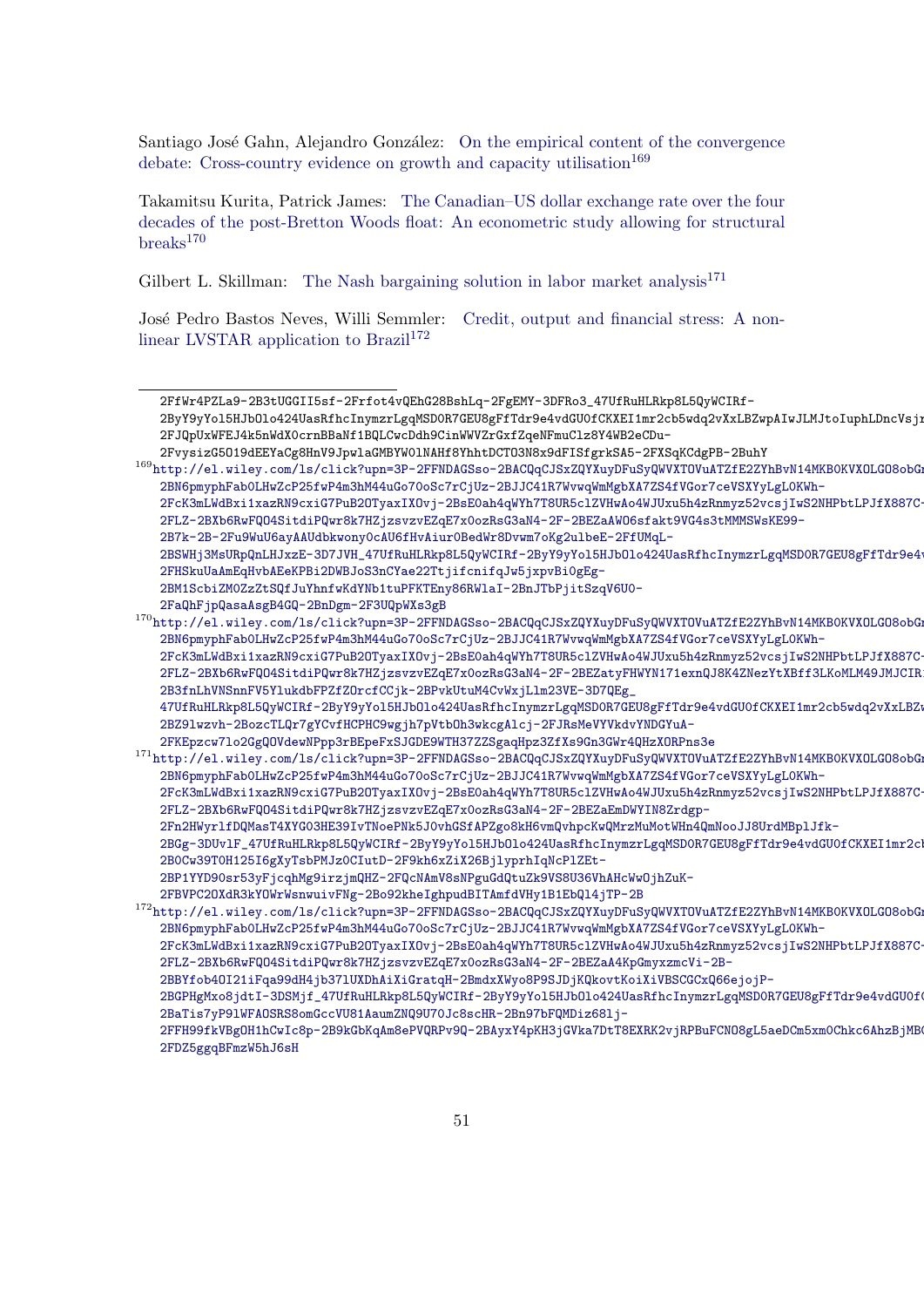Leila Davis, Joao Paulo A. de Souza: [Churning and profitability in the U.S. corporate](http://el.wiley.com/ls/click?upn=3P-2FFNDAGSso-2BACQqCJSxZQYXuyDFuSyQWVXTOVuATZfE2ZYhBvN14MKB0KVXOLGO8obGng7vSyli3t-2BN6pmyphFab0LHwZcP25fwP4m3hM44uGo70oSc7rCjUz-2BJJC41R7WvwqWmMgbXA7ZS4fVGor7ceVSXYyLgL0KWh-2FcK3mLWdBxi1xazRN9cxiG7PuB2OTyaxIXOvj-2BsE0ah4qWYh7T8UR5clZVHwAo4WJUxu5h4zRnmyz52vcsjIwS2NHPbtLPJfX887C-2FLZ-2BXb6RwFQO4SitdiPQwr8k7HZjzsvzvEZqE7x0ozRsG3aN4-2F-2BEZaodSln9w-2FzpdUe9VHRy5G0knxQn6s7gXPRPSwsool-2BrF4UOxNt8UMXs0-2FdNd9L7m0OBQcNMKzCf1rx0j4MnWZMZWParFhPI3Fi-2BO5jWFJ3zU-3Dx4Xp_47UfRuHLRkp8L5QyWCIRf-2ByY9yYol5HJbOlo424UasRfhcInymzrLgqMSD0R7GEU8gFfTdr9e4vdGU0fCKXEI1mr2cb5wdq2vXxLBZwpAIwEDNUY-2BJ4FqEo50Hl0FfeIZjkz5H4KZWJ-2FrE1ZHe-2B69V264aVzzweFDccGzNJEdHgnDCebiWTw2rUh83yQMRVuz5tPjmgXqEiDwdn7pTnDdTyYUPoB-2BJL9cRiDls9Yi-2FvPxOk7wE3BPwRcDEIYNWYV3pzXaBzWFWU7jzBW3Pn-2BJKucKAjwkXwEYihhUA7KzkGXFIPXDoStOWtKQm8Z0voJ) [sector](http://el.wiley.com/ls/click?upn=3P-2FFNDAGSso-2BACQqCJSxZQYXuyDFuSyQWVXTOVuATZfE2ZYhBvN14MKB0KVXOLGO8obGng7vSyli3t-2BN6pmyphFab0LHwZcP25fwP4m3hM44uGo70oSc7rCjUz-2BJJC41R7WvwqWmMgbXA7ZS4fVGor7ceVSXYyLgL0KWh-2FcK3mLWdBxi1xazRN9cxiG7PuB2OTyaxIXOvj-2BsE0ah4qWYh7T8UR5clZVHwAo4WJUxu5h4zRnmyz52vcsjIwS2NHPbtLPJfX887C-2FLZ-2BXb6RwFQO4SitdiPQwr8k7HZjzsvzvEZqE7x0ozRsG3aN4-2F-2BEZaodSln9w-2FzpdUe9VHRy5G0knxQn6s7gXPRPSwsool-2BrF4UOxNt8UMXs0-2FdNd9L7m0OBQcNMKzCf1rx0j4MnWZMZWParFhPI3Fi-2BO5jWFJ3zU-3Dx4Xp_47UfRuHLRkp8L5QyWCIRf-2ByY9yYol5HJbOlo424UasRfhcInymzrLgqMSD0R7GEU8gFfTdr9e4vdGU0fCKXEI1mr2cb5wdq2vXxLBZwpAIwEDNUY-2BJ4FqEo50Hl0FfeIZjkz5H4KZWJ-2FrE1ZHe-2B69V264aVzzweFDccGzNJEdHgnDCebiWTw2rUh83yQMRVuz5tPjmgXqEiDwdn7pTnDdTyYUPoB-2BJL9cRiDls9Yi-2FvPxOk7wE3BPwRcDEIYNWYV3pzXaBzWFWU7jzBW3Pn-2BJKucKAjwkXwEYihhUA7KzkGXFIPXDoStOWtKQm8Z0voJ)<sup>[173](#page-51-1)</sup>

## <span id="page-51-0"></span>New Political Economy 27 (4)

Jean-Baptiste Velut, Gabriel Siles-Brügge & Louise Dalingwater: [Rethinking the Dy](http://url310.tandfonline.com/ls/click?upn=odl8Fji2pFaByYDqV3bjGMQo8st9of2228V6AcSFNq2Y6MdAyQ17-2BnWCG-2BkDRzjfbEy6NyJahuFnhX3UB1890AvoyzAO1Tb7SdGgHShaeL4ggSxjexw2Z-2B4kZeMAQ-2FNR1yLa_47UfRuHLRkp8L5QyWCIRf-2ByY9yYol5HJbOlo424UasRfhcInymzrLgqMSD0R7GEUQ27fkhWUMloSuVjRzVVChwjemYo52pqLc6U0uoIOTjVPE0u3czwRYDRhcMIDGiyx9vVuO5mlDUHecpljfbiVTZjPnZ9lZmKDO5FRqfe0GXaSbF3iRXUG-2BcIGLp192wm-2FG46xnY49yOKx5hd1DkZhkOjrZRywEPR5LN7xR-2B90SrSAFU05NF3o5pph1ig9YHjKQcluzOvJyy9ySV2KtiOPMUHPBNIlppNIYP4aKfTGMjs-3D)[namics of Inclusion and Exclusion in Trade Politics](http://url310.tandfonline.com/ls/click?upn=odl8Fji2pFaByYDqV3bjGMQo8st9of2228V6AcSFNq2Y6MdAyQ17-2BnWCG-2BkDRzjfbEy6NyJahuFnhX3UB1890AvoyzAO1Tb7SdGgHShaeL4ggSxjexw2Z-2B4kZeMAQ-2FNR1yLa_47UfRuHLRkp8L5QyWCIRf-2ByY9yYol5HJbOlo424UasRfhcInymzrLgqMSD0R7GEUQ27fkhWUMloSuVjRzVVChwjemYo52pqLc6U0uoIOTjVPE0u3czwRYDRhcMIDGiyx9vVuO5mlDUHecpljfbiVTZjPnZ9lZmKDO5FRqfe0GXaSbF3iRXUG-2BcIGLp192wm-2FG46xnY49yOKx5hd1DkZhkOjrZRywEPR5LN7xR-2B90SrSAFU05NF3o5pph1ig9YHjKQcluzOvJyy9ySV2KtiOPMUHPBNIlppNIYP4aKfTGMjs-3D)<sup>[174](#page-51-2)</sup>

Ferdi De Ville & Niels Gheyle: [Small Firms as the Main Beneficiaries of Trade Agree](http://url310.tandfonline.com/ls/click?upn=odl8Fji2pFaByYDqV3bjGMQo8st9of2228V6AcSFNq2Y6MdAyQ17-2BnWCG-2BkDRzjfbEy6NyJahuFnhX3UB1890C9fkA49Btkd4ib7soTOFhkAvzzOGVpySDIdlL1Ue81-2FMssT_47UfRuHLRkp8L5QyWCIRf-2ByY9yYol5HJbOlo424UasRfhcInymzrLgqMSD0R7GEUQ27fkhWUMloSuVjRzVVChwjemYo52pqLc6U0uoIOTjWRrEEo4dlCc9c4AQkXGXr6U37tFeXZtDn82BtJK8N7r0vMccCISM-2ByOjrNyEXcb4yO5YXrw-2F-2BMb-2BdKJOyuWT4a7RqVukiAiketbFV71YUDAaw3l1Y3F2zvSOfhV8qoIdHs3LxuFbzwTcthTOux5i0PJIfqlyzfcsPlpY4e3KtqLYUBAe6SQWd1lS9-2FwSeN4CQ-3D)[ments? A Framing Analysis of European Commission Discourse](http://url310.tandfonline.com/ls/click?upn=odl8Fji2pFaByYDqV3bjGMQo8st9of2228V6AcSFNq2Y6MdAyQ17-2BnWCG-2BkDRzjfbEy6NyJahuFnhX3UB1890C9fkA49Btkd4ib7soTOFhkAvzzOGVpySDIdlL1Ue81-2FMssT_47UfRuHLRkp8L5QyWCIRf-2ByY9yYol5HJbOlo424UasRfhcInymzrLgqMSD0R7GEUQ27fkhWUMloSuVjRzVVChwjemYo52pqLc6U0uoIOTjWRrEEo4dlCc9c4AQkXGXr6U37tFeXZtDn82BtJK8N7r0vMccCISM-2ByOjrNyEXcb4yO5YXrw-2F-2BMb-2BdKJOyuWT4a7RqVukiAiketbFV71YUDAaw3l1Y3F2zvSOfhV8qoIdHs3LxuFbzwTcthTOux5i0PJIfqlyzfcsPlpY4e3KtqLYUBAe6SQWd1lS9-2FwSeN4CQ-3D)<sup>[175](#page-51-3)</sup>

Jean-Baptiste Velut: [Transparency in US Trade Policymaking: Inclusive Design or](http://url310.tandfonline.com/ls/click?upn=odl8Fji2pFaByYDqV3bjGMQo8st9of2228V6AcSFNq2Y6MdAyQ17-2BnWCG-2BkDRzjfbEy6NyJahuFnhX3UB1890KdIC7seYz0sqjg2yfaEIV4tBsutbQbnezHkWNFy6x733506_47UfRuHLRkp8L5QyWCIRf-2ByY9yYol5HJbOlo424UasRfhcInymzrLgqMSD0R7GEUQ27fkhWUMloSuVjRzVVChwjemYo52pqLc6U0uoIOTjU-2FR9zAd1lskOV5lg2diV6FBzfXSuLRJVk3mLmCW4QnC7NSSQi86aHR-2BAS68p5Fba8swrc77auHibBsMThGxfsaJUSItJehYwjNHJXeCw4-2BUgOCu0QG1zZJtnaeFx8bn1NF-2BLz71XNiN1Xn6Ezk4ELhYu7iWA3geWVjzGWkttOdybAdExVTwa-2FEre5yAPfWzoU-3D) [Exclusionary Process?](http://url310.tandfonline.com/ls/click?upn=odl8Fji2pFaByYDqV3bjGMQo8st9of2228V6AcSFNq2Y6MdAyQ17-2BnWCG-2BkDRzjfbEy6NyJahuFnhX3UB1890KdIC7seYz0sqjg2yfaEIV4tBsutbQbnezHkWNFy6x733506_47UfRuHLRkp8L5QyWCIRf-2ByY9yYol5HJbOlo424UasRfhcInymzrLgqMSD0R7GEUQ27fkhWUMloSuVjRzVVChwjemYo52pqLc6U0uoIOTjU-2FR9zAd1lskOV5lg2diV6FBzfXSuLRJVk3mLmCW4QnC7NSSQi86aHR-2BAS68p5Fba8swrc77auHibBsMThGxfsaJUSItJehYwjNHJXeCw4-2BUgOCu0QG1zZJtnaeFx8bn1NF-2BLz71XNiN1Xn6Ezk4ELhYu7iWA3geWVjzGWkttOdybAdExVTwa-2FEre5yAPfWzoU-3D)[176](#page-51-4)

Lotte Drieghe, Jan Orbie, Diana Potjomkina & Jamal Shahin: [Participation of Civil](http://url310.tandfonline.com/ls/click?upn=odl8Fji2pFaByYDqV3bjGMQo8st9of2228V6AcSFNq2Y6MdAyQ17-2BnWCG-2BkDRzjfbEy6NyJahuFnhX3UB1890FBdgX-2B3T4-2Fm3n7Vlz3f2ZYwvMM9ENoDj5xENKop4mypBTEu_47UfRuHLRkp8L5QyWCIRf-2ByY9yYol5HJbOlo424UasRfhcInymzrLgqMSD0R7GEUQ27fkhWUMloSuVjRzVVChwjemYo52pqLc6U0uoIOTjXMwou-2FK9o-2BGPxIUbbUz9V5Tb59N44FRsMbDNZxVCCTPorjXy1WvwMGVM2-2Bh3gqTFnlAZgEW2drG-2F3SEVXfnNB9JBvs-2FRFn891P-2FLWCVwDu5k-2BUkG9CktC-2F89bNlXRrlZl2OhaLNFs6rDr1QiAqXq4bxVll7oGLvgt-2BiXBgIBMIg42zoZVHPDQ8RoKTcaLytSQ-3D) [Society in EU Trade Policy Making: How Inclusive is Inclusion?](http://url310.tandfonline.com/ls/click?upn=odl8Fji2pFaByYDqV3bjGMQo8st9of2228V6AcSFNq2Y6MdAyQ17-2BnWCG-2BkDRzjfbEy6NyJahuFnhX3UB1890FBdgX-2B3T4-2Fm3n7Vlz3f2ZYwvMM9ENoDj5xENKop4mypBTEu_47UfRuHLRkp8L5QyWCIRf-2ByY9yYol5HJbOlo424UasRfhcInymzrLgqMSD0R7GEUQ27fkhWUMloSuVjRzVVChwjemYo52pqLc6U0uoIOTjXMwou-2FK9o-2BGPxIUbbUz9V5Tb59N44FRsMbDNZxVCCTPorjXy1WvwMGVM2-2Bh3gqTFnlAZgEW2drG-2F3SEVXfnNB9JBvs-2FRFn891P-2FLWCVwDu5k-2BUkG9CktC-2F89bNlXRrlZl2OhaLNFs6rDr1QiAqXq4bxVll7oGLvgt-2BiXBgIBMIg42zoZVHPDQ8RoKTcaLytSQ-3D)[177](#page-51-5)

[2FzpdUe9VHRy5G0knxQn6s7gXPRPSwsool-2BrF4UOxNt8UMXs0-2FdNd9L7m0OBQcNMKzCf1rx0j4MnWZMZWP](http://el.wiley.com/ls/click?upn=3P-2FFNDAGSso-2BACQqCJSxZQYXuyDFuSyQWVXTOVuATZfE2ZYhBvN14MKB0KVXOLGO8obGng7vSyli3t-2BN6pmyphFab0LHwZcP25fwP4m3hM44uGo70oSc7rCjUz-2BJJC41R7WvwqWmMgbXA7ZS4fVGor7ceVSXYyLgL0KWh-2FcK3mLWdBxi1xazRN9cxiG7PuB2OTyaxIXOvj-2BsE0ah4qWYh7T8UR5clZVHwAo4WJUxu5h4zRnmyz52vcsjIwS2NHPbtLPJfX887C-2FLZ-2BXb6RwFQO4SitdiPQwr8k7HZjzsvzvEZqE7x0ozRsG3aN4-2F-2BEZaodSln9w-2FzpdUe9VHRy5G0knxQn6s7gXPRPSwsool-2BrF4UOxNt8UMXs0-2FdNd9L7m0OBQcNMKzCf1rx0j4MnWZMZWParFhPI3Fi-2BO5jWFJ3zU-3Dx4Xp_47UfRuHLRkp8L5QyWCIRf-2ByY9yYol5HJbOlo424UasRfhcInymzrLgqMSD0R7GEU8gFfTdr9e4vdGU0fCKXEI1mr2cb5wdq2vXxLBZwpAIwEDNUY-2BJ4FqEo50Hl0FfeIZjkz5H4KZWJ-2FrE1ZHe-2B69V264aVzzweFDccGzNJEdHgnDCebiWTw2rUh83yQMRVuz5tPjmgXqEiDwdn7pTnDdTyYUPoB-2BJL9cRiDls9Yi-2FvPxOk7wE3BPwRcDEIYNWYV3pzXaBzWFWU7jzBW3Pn-2BJKucKAjwkXwEYihhUA7KzkGXFIPXDoStOWtKQm8Z0voJ)arFhPI3Fi-

2BO5jWFJ3zU-3Dx4Xp\_47UfRuHLRkp8L5QyWCIRf-2ByY9yYo15HJbOlo424UasRfhcInymzrLgqMSD0R7GEU8gFfTdr9e4vdGU0fCKX [2BJ4FqEo50Hl0FfeIZjkz5H4KZWJ-2FrE1ZHe-2B69V264aVzzweFDccGzNJEdHgnDCebiWTw2rUh83yQMRVuz](http://el.wiley.com/ls/click?upn=3P-2FFNDAGSso-2BACQqCJSxZQYXuyDFuSyQWVXTOVuATZfE2ZYhBvN14MKB0KVXOLGO8obGng7vSyli3t-2BN6pmyphFab0LHwZcP25fwP4m3hM44uGo70oSc7rCjUz-2BJJC41R7WvwqWmMgbXA7ZS4fVGor7ceVSXYyLgL0KWh-2FcK3mLWdBxi1xazRN9cxiG7PuB2OTyaxIXOvj-2BsE0ah4qWYh7T8UR5clZVHwAo4WJUxu5h4zRnmyz52vcsjIwS2NHPbtLPJfX887C-2FLZ-2BXb6RwFQO4SitdiPQwr8k7HZjzsvzvEZqE7x0ozRsG3aN4-2F-2BEZaodSln9w-2FzpdUe9VHRy5G0knxQn6s7gXPRPSwsool-2BrF4UOxNt8UMXs0-2FdNd9L7m0OBQcNMKzCf1rx0j4MnWZMZWParFhPI3Fi-2BO5jWFJ3zU-3Dx4Xp_47UfRuHLRkp8L5QyWCIRf-2ByY9yYol5HJbOlo424UasRfhcInymzrLgqMSD0R7GEU8gFfTdr9e4vdGU0fCKXEI1mr2cb5wdq2vXxLBZwpAIwEDNUY-2BJ4FqEo50Hl0FfeIZjkz5H4KZWJ-2FrE1ZHe-2B69V264aVzzweFDccGzNJEdHgnDCebiWTw2rUh83yQMRVuz5tPjmgXqEiDwdn7pTnDdTyYUPoB-2BJL9cRiDls9Yi-2FvPxOk7wE3BPwRcDEIYNWYV3pzXaBzWFWU7jzBW3Pn-2BJKucKAjwkXwEYihhUA7KzkGXFIPXDoStOWtKQm8Z0voJ)5tPjmgXqEiDwdn7pTn [2BJL9cRiDls9Yi-2FvPxOk7wE3BPwRcDEIYNWYV3pzXaBzWFWU7jzBW3Pn-2BJKucKAjwkXwEYihhUA7KzkGXFIPXDoStOWtKQm8Z0voJ](http://el.wiley.com/ls/click?upn=3P-2FFNDAGSso-2BACQqCJSxZQYXuyDFuSyQWVXTOVuATZfE2ZYhBvN14MKB0KVXOLGO8obGng7vSyli3t-2BN6pmyphFab0LHwZcP25fwP4m3hM44uGo70oSc7rCjUz-2BJJC41R7WvwqWmMgbXA7ZS4fVGor7ceVSXYyLgL0KWh-2FcK3mLWdBxi1xazRN9cxiG7PuB2OTyaxIXOvj-2BsE0ah4qWYh7T8UR5clZVHwAo4WJUxu5h4zRnmyz52vcsjIwS2NHPbtLPJfX887C-2FLZ-2BXb6RwFQO4SitdiPQwr8k7HZjzsvzvEZqE7x0ozRsG3aN4-2F-2BEZaodSln9w-2FzpdUe9VHRy5G0knxQn6s7gXPRPSwsool-2BrF4UOxNt8UMXs0-2FdNd9L7m0OBQcNMKzCf1rx0j4MnWZMZWParFhPI3Fi-2BO5jWFJ3zU-3Dx4Xp_47UfRuHLRkp8L5QyWCIRf-2ByY9yYol5HJbOlo424UasRfhcInymzrLgqMSD0R7GEU8gFfTdr9e4vdGU0fCKXEI1mr2cb5wdq2vXxLBZwpAIwEDNUY-2BJ4FqEo50Hl0FfeIZjkz5H4KZWJ-2FrE1ZHe-2B69V264aVzzweFDccGzNJEdHgnDCebiWTw2rUh83yQMRVuz5tPjmgXqEiDwdn7pTnDdTyYUPoB-2BJL9cRiDls9Yi-2FvPxOk7wE3BPwRcDEIYNWYV3pzXaBzWFWU7jzBW3Pn-2BJKucKAjwkXwEYihhUA7KzkGXFIPXDoStOWtKQm8Z0voJ) <sup>174</sup>[http://url310.tandfonline.com/ls/click?upn=odl8Fji2pFaByYDqV3bjGMQo8st9of2228V6AcSFNq2Y](http://url310.tandfonline.com/ls/click?upn=odl8Fji2pFaByYDqV3bjGMQo8st9of2228V6AcSFNq2Y6MdAyQ17-2BnWCG-2BkDRzjfbEy6NyJahuFnhX3UB1890AvoyzAO1Tb7SdGgHShaeL4ggSxjexw2Z-2B4kZeMAQ-2FNR1yLa_47UfRuHLRkp8L5QyWCIRf-2ByY9yYol5HJbOlo424UasRfhcInymzrLgqMSD0R7GEUQ27fkhWUMloSuVjRzVVChwjemYo52pqLc6U0uoIOTjVPE0u3czwRYDRhcMIDGiyx9vVuO5mlDUHecpljfbiVTZjPnZ9lZmKDO5FRqfe0GXaSbF3iRXUG-2BcIGLp192wm-2FG46xnY49yOKx5hd1DkZhkOjrZRywEPR5LN7xR-2B90SrSAFU05NF3o5pph1ig9YHjKQcluzOvJyy9ySV2KtiOPMUHPBNIlppNIYP4aKfTGMjs-3D)6MdAyQ17-

<span id="page-51-2"></span>[2BnWCG-2BkDRzjfbEy6NyJahuFnhX3UB1890AvoyzAO1Tb7SdGgHShaeL4ggSxjexw2Z-2B4kZeMAQ-](http://url310.tandfonline.com/ls/click?upn=odl8Fji2pFaByYDqV3bjGMQo8st9of2228V6AcSFNq2Y6MdAyQ17-2BnWCG-2BkDRzjfbEy6NyJahuFnhX3UB1890AvoyzAO1Tb7SdGgHShaeL4ggSxjexw2Z-2B4kZeMAQ-2FNR1yLa_47UfRuHLRkp8L5QyWCIRf-2ByY9yYol5HJbOlo424UasRfhcInymzrLgqMSD0R7GEUQ27fkhWUMloSuVjRzVVChwjemYo52pqLc6U0uoIOTjVPE0u3czwRYDRhcMIDGiyx9vVuO5mlDUHecpljfbiVTZjPnZ9lZmKDO5FRqfe0GXaSbF3iRXUG-2BcIGLp192wm-2FG46xnY49yOKx5hd1DkZhkOjrZRywEPR5LN7xR-2B90SrSAFU05NF3o5pph1ig9YHjKQcluzOvJyy9ySV2KtiOPMUHPBNIlppNIYP4aKfTGMjs-3D)2FNR1yLa\_47UfRuHLRkp8L5QyWCIRf-2ByY9yYo15HJb0lo424UasRfhcInymzrLgqMSD0R7GEUQ27fkhWUMloSuVjRzVVChwjemYo52p [2BcIGLp192wm-2FG46xnY49yOKx5hd1DkZhkOjrZRywEPR5LN7xR-2B90SrSAFU05NF3o5pph1ig9YHjKQcluz](http://url310.tandfonline.com/ls/click?upn=odl8Fji2pFaByYDqV3bjGMQo8st9of2228V6AcSFNq2Y6MdAyQ17-2BnWCG-2BkDRzjfbEy6NyJahuFnhX3UB1890AvoyzAO1Tb7SdGgHShaeL4ggSxjexw2Z-2B4kZeMAQ-2FNR1yLa_47UfRuHLRkp8L5QyWCIRf-2ByY9yYol5HJbOlo424UasRfhcInymzrLgqMSD0R7GEUQ27fkhWUMloSuVjRzVVChwjemYo52pqLc6U0uoIOTjVPE0u3czwRYDRhcMIDGiyx9vVuO5mlDUHecpljfbiVTZjPnZ9lZmKDO5FRqfe0GXaSbF3iRXUG-2BcIGLp192wm-2FG46xnY49yOKx5hd1DkZhkOjrZRywEPR5LN7xR-2B90SrSAFU05NF3o5pph1ig9YHjKQcluzOvJyy9ySV2KtiOPMUHPBNIlppNIYP4aKfTGMjs-3D)OvJyy9ySV2KtiOPMUH [3D](http://url310.tandfonline.com/ls/click?upn=odl8Fji2pFaByYDqV3bjGMQo8st9of2228V6AcSFNq2Y6MdAyQ17-2BnWCG-2BkDRzjfbEy6NyJahuFnhX3UB1890AvoyzAO1Tb7SdGgHShaeL4ggSxjexw2Z-2B4kZeMAQ-2FNR1yLa_47UfRuHLRkp8L5QyWCIRf-2ByY9yYol5HJbOlo424UasRfhcInymzrLgqMSD0R7GEUQ27fkhWUMloSuVjRzVVChwjemYo52pqLc6U0uoIOTjVPE0u3czwRYDRhcMIDGiyx9vVuO5mlDUHecpljfbiVTZjPnZ9lZmKDO5FRqfe0GXaSbF3iRXUG-2BcIGLp192wm-2FG46xnY49yOKx5hd1DkZhkOjrZRywEPR5LN7xR-2B90SrSAFU05NF3o5pph1ig9YHjKQcluzOvJyy9ySV2KtiOPMUHPBNIlppNIYP4aKfTGMjs-3D)

<span id="page-51-3"></span><sup>175</sup>[http://url310.tandfonline.com/ls/click?upn=odl8Fji2pFaByYDqV3bjGMQo8st9of2228V6AcSFNq2Y](http://url310.tandfonline.com/ls/click?upn=odl8Fji2pFaByYDqV3bjGMQo8st9of2228V6AcSFNq2Y6MdAyQ17-2BnWCG-2BkDRzjfbEy6NyJahuFnhX3UB1890C9fkA49Btkd4ib7soTOFhkAvzzOGVpySDIdlL1Ue81-2FMssT_47UfRuHLRkp8L5QyWCIRf-2ByY9yYol5HJbOlo424UasRfhcInymzrLgqMSD0R7GEUQ27fkhWUMloSuVjRzVVChwjemYo52pqLc6U0uoIOTjWRrEEo4dlCc9c4AQkXGXr6U37tFeXZtDn82BtJK8N7r0vMccCISM-2ByOjrNyEXcb4yO5YXrw-2F-2BMb-2BdKJOyuWT4a7RqVukiAiketbFV71YUDAaw3l1Y3F2zvSOfhV8qoIdHs3LxuFbzwTcthTOux5i0PJIfqlyzfcsPlpY4e3KtqLYUBAe6SQWd1lS9-2FwSeN4CQ-3D)6MdAyQ17- [2BnWCG-2BkDRzjfbEy6NyJahuFnhX3UB1890C9fkA49Btkd4ib7soTOFhkAvzzOGVpySDIdlL1Ue81-](http://url310.tandfonline.com/ls/click?upn=odl8Fji2pFaByYDqV3bjGMQo8st9of2228V6AcSFNq2Y6MdAyQ17-2BnWCG-2BkDRzjfbEy6NyJahuFnhX3UB1890C9fkA49Btkd4ib7soTOFhkAvzzOGVpySDIdlL1Ue81-2FMssT_47UfRuHLRkp8L5QyWCIRf-2ByY9yYol5HJbOlo424UasRfhcInymzrLgqMSD0R7GEUQ27fkhWUMloSuVjRzVVChwjemYo52pqLc6U0uoIOTjWRrEEo4dlCc9c4AQkXGXr6U37tFeXZtDn82BtJK8N7r0vMccCISM-2ByOjrNyEXcb4yO5YXrw-2F-2BMb-2BdKJOyuWT4a7RqVukiAiketbFV71YUDAaw3l1Y3F2zvSOfhV8qoIdHs3LxuFbzwTcthTOux5i0PJIfqlyzfcsPlpY4e3KtqLYUBAe6SQWd1lS9-2FwSeN4CQ-3D) 2FMssT\_47UfRuHLRkp8L5QyWCIRf-2ByY9yYo15HJb0lo424UasRfhcInymzrLgqMSD0R7GEUQ27fkhWUMloSuVjRzVVChwjemYo52pq [2ByOjrNyEXcb4yO5YXrw-2F-2BMb-2BdKJOyuWT4a7RqVukiAiketbFV71YUDAaw3l1Y3F2zvSOfhV8qoIdHs3](http://url310.tandfonline.com/ls/click?upn=odl8Fji2pFaByYDqV3bjGMQo8st9of2228V6AcSFNq2Y6MdAyQ17-2BnWCG-2BkDRzjfbEy6NyJahuFnhX3UB1890C9fkA49Btkd4ib7soTOFhkAvzzOGVpySDIdlL1Ue81-2FMssT_47UfRuHLRkp8L5QyWCIRf-2ByY9yYol5HJbOlo424UasRfhcInymzrLgqMSD0R7GEUQ27fkhWUMloSuVjRzVVChwjemYo52pqLc6U0uoIOTjWRrEEo4dlCc9c4AQkXGXr6U37tFeXZtDn82BtJK8N7r0vMccCISM-2ByOjrNyEXcb4yO5YXrw-2F-2BMb-2BdKJOyuWT4a7RqVukiAiketbFV71YUDAaw3l1Y3F2zvSOfhV8qoIdHs3LxuFbzwTcthTOux5i0PJIfqlyzfcsPlpY4e3KtqLYUBAe6SQWd1lS9-2FwSeN4CQ-3D)LxuFbzwTcthTOux5i0 [2FwSeN4CQ-3D](http://url310.tandfonline.com/ls/click?upn=odl8Fji2pFaByYDqV3bjGMQo8st9of2228V6AcSFNq2Y6MdAyQ17-2BnWCG-2BkDRzjfbEy6NyJahuFnhX3UB1890C9fkA49Btkd4ib7soTOFhkAvzzOGVpySDIdlL1Ue81-2FMssT_47UfRuHLRkp8L5QyWCIRf-2ByY9yYol5HJbOlo424UasRfhcInymzrLgqMSD0R7GEUQ27fkhWUMloSuVjRzVVChwjemYo52pqLc6U0uoIOTjWRrEEo4dlCc9c4AQkXGXr6U37tFeXZtDn82BtJK8N7r0vMccCISM-2ByOjrNyEXcb4yO5YXrw-2F-2BMb-2BdKJOyuWT4a7RqVukiAiketbFV71YUDAaw3l1Y3F2zvSOfhV8qoIdHs3LxuFbzwTcthTOux5i0PJIfqlyzfcsPlpY4e3KtqLYUBAe6SQWd1lS9-2FwSeN4CQ-3D)

<span id="page-51-4"></span> $^{176}\text{http://url310.tandfonline.com/ls/click?upn=od18Fji2pFaByYDqV3bjGMQo8st9of2228V6AcSFMq2Y6MdAyQ17-$ [2BnWCG-2BkDRzjfbEy6NyJahuFnhX3UB1890KdIC7seYz0sqjg2yfaEIV4tBsutbQbnezHkWNFy6x733506\\_](http://url310.tandfonline.com/ls/click?upn=odl8Fji2pFaByYDqV3bjGMQo8st9of2228V6AcSFNq2Y6MdAyQ17-2BnWCG-2BkDRzjfbEy6NyJahuFnhX3UB1890KdIC7seYz0sqjg2yfaEIV4tBsutbQbnezHkWNFy6x733506_47UfRuHLRkp8L5QyWCIRf-2ByY9yYol5HJbOlo424UasRfhcInymzrLgqMSD0R7GEUQ27fkhWUMloSuVjRzVVChwjemYo52pqLc6U0uoIOTjU-2FR9zAd1lskOV5lg2diV6FBzfXSuLRJVk3mLmCW4QnC7NSSQi86aHR-2BAS68p5Fba8swrc77auHibBsMThGxfsaJUSItJehYwjNHJXeCw4-2BUgOCu0QG1zZJtnaeFx8bn1NF-2BLz71XNiN1Xn6Ezk4ELhYu7iWA3geWVjzGWkttOdybAdExVTwa-2FEre5yAPfWzoU-3D) 47UfRuHLRkp8L5QyWCIRf-2ByY9yYo15HJbOlo424UasRfhcInymzrLgqMSD0R7GEUQ27fkhWUMloSuVjRzVVChwjemYo52pqLc6U0uol [2FR9zAd1lskOV5lg2diV6FBzfXSuLRJVk3mLmCW4QnC7NSSQi86aHR-2BAS68p5Fba8swrc77auHibBsMThGxf](http://url310.tandfonline.com/ls/click?upn=odl8Fji2pFaByYDqV3bjGMQo8st9of2228V6AcSFNq2Y6MdAyQ17-2BnWCG-2BkDRzjfbEy6NyJahuFnhX3UB1890KdIC7seYz0sqjg2yfaEIV4tBsutbQbnezHkWNFy6x733506_47UfRuHLRkp8L5QyWCIRf-2ByY9yYol5HJbOlo424UasRfhcInymzrLgqMSD0R7GEUQ27fkhWUMloSuVjRzVVChwjemYo52pqLc6U0uoIOTjU-2FR9zAd1lskOV5lg2diV6FBzfXSuLRJVk3mLmCW4QnC7NSSQi86aHR-2BAS68p5Fba8swrc77auHibBsMThGxfsaJUSItJehYwjNHJXeCw4-2BUgOCu0QG1zZJtnaeFx8bn1NF-2BLz71XNiN1Xn6Ezk4ELhYu7iWA3geWVjzGWkttOdybAdExVTwa-2FEre5yAPfWzoU-3D)saJUSItJehYwjNHJXeCw4- [2BUgOCu0QG1zZJtnaeFx8bn1NF-2BLz71XNiN1Xn6Ezk4ELhYu7iWA3geWVjzGWkttOdybAdExVTwa-](http://url310.tandfonline.com/ls/click?upn=odl8Fji2pFaByYDqV3bjGMQo8st9of2228V6AcSFNq2Y6MdAyQ17-2BnWCG-2BkDRzjfbEy6NyJahuFnhX3UB1890KdIC7seYz0sqjg2yfaEIV4tBsutbQbnezHkWNFy6x733506_47UfRuHLRkp8L5QyWCIRf-2ByY9yYol5HJbOlo424UasRfhcInymzrLgqMSD0R7GEUQ27fkhWUMloSuVjRzVVChwjemYo52pqLc6U0uoIOTjU-2FR9zAd1lskOV5lg2diV6FBzfXSuLRJVk3mLmCW4QnC7NSSQi86aHR-2BAS68p5Fba8swrc77auHibBsMThGxfsaJUSItJehYwjNHJXeCw4-2BUgOCu0QG1zZJtnaeFx8bn1NF-2BLz71XNiN1Xn6Ezk4ELhYu7iWA3geWVjzGWkttOdybAdExVTwa-2FEre5yAPfWzoU-3D)[2FEre5yAPfWzoU-3D](http://url310.tandfonline.com/ls/click?upn=odl8Fji2pFaByYDqV3bjGMQo8st9of2228V6AcSFNq2Y6MdAyQ17-2BnWCG-2BkDRzjfbEy6NyJahuFnhX3UB1890KdIC7seYz0sqjg2yfaEIV4tBsutbQbnezHkWNFy6x733506_47UfRuHLRkp8L5QyWCIRf-2ByY9yYol5HJbOlo424UasRfhcInymzrLgqMSD0R7GEUQ27fkhWUMloSuVjRzVVChwjemYo52pqLc6U0uoIOTjU-2FR9zAd1lskOV5lg2diV6FBzfXSuLRJVk3mLmCW4QnC7NSSQi86aHR-2BAS68p5Fba8swrc77auHibBsMThGxfsaJUSItJehYwjNHJXeCw4-2BUgOCu0QG1zZJtnaeFx8bn1NF-2BLz71XNiN1Xn6Ezk4ELhYu7iWA3geWVjzGWkttOdybAdExVTwa-2FEre5yAPfWzoU-3D)

<span id="page-51-5"></span><sup>177</sup>[http://url310.tandfonline.com/ls/click?upn=odl8Fji2pFaByYDqV3bjGMQo8st9of2228V6AcSFNq2Y](http://url310.tandfonline.com/ls/click?upn=odl8Fji2pFaByYDqV3bjGMQo8st9of2228V6AcSFNq2Y6MdAyQ17-2BnWCG-2BkDRzjfbEy6NyJahuFnhX3UB1890FBdgX-2B3T4-2Fm3n7Vlz3f2ZYwvMM9ENoDj5xENKop4mypBTEu_47UfRuHLRkp8L5QyWCIRf-2ByY9yYol5HJbOlo424UasRfhcInymzrLgqMSD0R7GEUQ27fkhWUMloSuVjRzVVChwjemYo52pqLc6U0uoIOTjXMwou-2FK9o-2BGPxIUbbUz9V5Tb59N44FRsMbDNZxVCCTPorjXy1WvwMGVM2-2Bh3gqTFnlAZgEW2drG-2F3SEVXfnNB9JBvs-2FRFn891P-2FLWCVwDu5k-2BUkG9CktC-2F89bNlXRrlZl2OhaLNFs6rDr1QiAqXq4bxVll7oGLvgt-2BiXBgIBMIg42zoZVHPDQ8RoKTcaLytSQ-3D)6MdAyQ17- [2BnWCG-2BkDRzjfbEy6NyJahuFnhX3UB1890FBdgX-2B3T4-2Fm3n7Vlz3f2ZYwvMM9ENoDj5xENKop4mypBTE](http://url310.tandfonline.com/ls/click?upn=odl8Fji2pFaByYDqV3bjGMQo8st9of2228V6AcSFNq2Y6MdAyQ17-2BnWCG-2BkDRzjfbEy6NyJahuFnhX3UB1890FBdgX-2B3T4-2Fm3n7Vlz3f2ZYwvMM9ENoDj5xENKop4mypBTEu_47UfRuHLRkp8L5QyWCIRf-2ByY9yYol5HJbOlo424UasRfhcInymzrLgqMSD0R7GEUQ27fkhWUMloSuVjRzVVChwjemYo52pqLc6U0uoIOTjXMwou-2FK9o-2BGPxIUbbUz9V5Tb59N44FRsMbDNZxVCCTPorjXy1WvwMGVM2-2Bh3gqTFnlAZgEW2drG-2F3SEVXfnNB9JBvs-2FRFn891P-2FLWCVwDu5k-2BUkG9CktC-2F89bNlXRrlZl2OhaLNFs6rDr1QiAqXq4bxVll7oGLvgt-2BiXBgIBMIg42zoZVHPDQ8RoKTcaLytSQ-3D)u\_ 47UfRuHLRkp8L5QyWCIRf-2ByY9yYo15HJb01o424UasRfhcInymzrLgqMSD0R7GEUQ27fkhWUMloSuVjRzVVChwjemYo52pqLc6U0uo [2FK9o-2BGPxIUbbUz9V5Tb59N44FRsMbDNZxVCCTPorjXy1WvwMGVM2-2Bh3gqTFnlAZgEW2drG-](http://url310.tandfonline.com/ls/click?upn=odl8Fji2pFaByYDqV3bjGMQo8st9of2228V6AcSFNq2Y6MdAyQ17-2BnWCG-2BkDRzjfbEy6NyJahuFnhX3UB1890FBdgX-2B3T4-2Fm3n7Vlz3f2ZYwvMM9ENoDj5xENKop4mypBTEu_47UfRuHLRkp8L5QyWCIRf-2ByY9yYol5HJbOlo424UasRfhcInymzrLgqMSD0R7GEUQ27fkhWUMloSuVjRzVVChwjemYo52pqLc6U0uoIOTjXMwou-2FK9o-2BGPxIUbbUz9V5Tb59N44FRsMbDNZxVCCTPorjXy1WvwMGVM2-2Bh3gqTFnlAZgEW2drG-2F3SEVXfnNB9JBvs-2FRFn891P-2FLWCVwDu5k-2BUkG9CktC-2F89bNlXRrlZl2OhaLNFs6rDr1QiAqXq4bxVll7oGLvgt-2BiXBgIBMIg42zoZVHPDQ8RoKTcaLytSQ-3D)[2F3SEVXfnNB9JBvs-2FRFn891P-2FLWCVwDu5k-2BUkG9CktC-2F89bNlXRrlZl2OhaLNFs6rDr1QiAqXq4bxV](http://url310.tandfonline.com/ls/click?upn=odl8Fji2pFaByYDqV3bjGMQo8st9of2228V6AcSFNq2Y6MdAyQ17-2BnWCG-2BkDRzjfbEy6NyJahuFnhX3UB1890FBdgX-2B3T4-2Fm3n7Vlz3f2ZYwvMM9ENoDj5xENKop4mypBTEu_47UfRuHLRkp8L5QyWCIRf-2ByY9yYol5HJbOlo424UasRfhcInymzrLgqMSD0R7GEUQ27fkhWUMloSuVjRzVVChwjemYo52pqLc6U0uoIOTjXMwou-2FK9o-2BGPxIUbbUz9V5Tb59N44FRsMbDNZxVCCTPorjXy1WvwMGVM2-2Bh3gqTFnlAZgEW2drG-2F3SEVXfnNB9JBvs-2FRFn891P-2FLWCVwDu5k-2BUkG9CktC-2F89bNlXRrlZl2OhaLNFs6rDr1QiAqXq4bxVll7oGLvgt-2BiXBgIBMIg42zoZVHPDQ8RoKTcaLytSQ-3D)ll7oGLvgt-[2BiXBgIBMIg42zoZVHPDQ8RoKTcaLytSQ-3D](http://url310.tandfonline.com/ls/click?upn=odl8Fji2pFaByYDqV3bjGMQo8st9of2228V6AcSFNq2Y6MdAyQ17-2BnWCG-2BkDRzjfbEy6NyJahuFnhX3UB1890FBdgX-2B3T4-2Fm3n7Vlz3f2ZYwvMM9ENoDj5xENKop4mypBTEu_47UfRuHLRkp8L5QyWCIRf-2ByY9yYol5HJbOlo424UasRfhcInymzrLgqMSD0R7GEUQ27fkhWUMloSuVjRzVVChwjemYo52pqLc6U0uoIOTjXMwou-2FK9o-2BGPxIUbbUz9V5Tb59N44FRsMbDNZxVCCTPorjXy1WvwMGVM2-2Bh3gqTFnlAZgEW2drG-2F3SEVXfnNB9JBvs-2FRFn891P-2FLWCVwDu5k-2BUkG9CktC-2F89bNlXRrlZl2OhaLNFs6rDr1QiAqXq4bxVll7oGLvgt-2BiXBgIBMIg42zoZVHPDQ8RoKTcaLytSQ-3D)

<span id="page-51-1"></span> $173$ [http://el.wiley.com/ls/click?upn=3P-2FFNDAGSso-2BACQqCJSxZQYXuyDFuSyQWVXTOVuATZfE2ZYhBv](http://el.wiley.com/ls/click?upn=3P-2FFNDAGSso-2BACQqCJSxZQYXuyDFuSyQWVXTOVuATZfE2ZYhBvN14MKB0KVXOLGO8obGng7vSyli3t-2BN6pmyphFab0LHwZcP25fwP4m3hM44uGo70oSc7rCjUz-2BJJC41R7WvwqWmMgbXA7ZS4fVGor7ceVSXYyLgL0KWh-2FcK3mLWdBxi1xazRN9cxiG7PuB2OTyaxIXOvj-2BsE0ah4qWYh7T8UR5clZVHwAo4WJUxu5h4zRnmyz52vcsjIwS2NHPbtLPJfX887C-2FLZ-2BXb6RwFQO4SitdiPQwr8k7HZjzsvzvEZqE7x0ozRsG3aN4-2F-2BEZaodSln9w-2FzpdUe9VHRy5G0knxQn6s7gXPRPSwsool-2BrF4UOxNt8UMXs0-2FdNd9L7m0OBQcNMKzCf1rx0j4MnWZMZWParFhPI3Fi-2BO5jWFJ3zU-3Dx4Xp_47UfRuHLRkp8L5QyWCIRf-2ByY9yYol5HJbOlo424UasRfhcInymzrLgqMSD0R7GEU8gFfTdr9e4vdGU0fCKXEI1mr2cb5wdq2vXxLBZwpAIwEDNUY-2BJ4FqEo50Hl0FfeIZjkz5H4KZWJ-2FrE1ZHe-2B69V264aVzzweFDccGzNJEdHgnDCebiWTw2rUh83yQMRVuz5tPjmgXqEiDwdn7pTnDdTyYUPoB-2BJL9cRiDls9Yi-2FvPxOk7wE3BPwRcDEIYNWYV3pzXaBzWFWU7jzBW3Pn-2BJKucKAjwkXwEYihhUA7KzkGXFIPXDoStOWtKQm8Z0voJ)N14MKB0KVXOLGO8obG [2BN6pmyphFab0LHwZcP25fwP4m3hM44uGo70oSc7rCjUz-2BJJC41R7WvwqWmMgbXA7ZS4fVGor7ceVSXYyLgL](http://el.wiley.com/ls/click?upn=3P-2FFNDAGSso-2BACQqCJSxZQYXuyDFuSyQWVXTOVuATZfE2ZYhBvN14MKB0KVXOLGO8obGng7vSyli3t-2BN6pmyphFab0LHwZcP25fwP4m3hM44uGo70oSc7rCjUz-2BJJC41R7WvwqWmMgbXA7ZS4fVGor7ceVSXYyLgL0KWh-2FcK3mLWdBxi1xazRN9cxiG7PuB2OTyaxIXOvj-2BsE0ah4qWYh7T8UR5clZVHwAo4WJUxu5h4zRnmyz52vcsjIwS2NHPbtLPJfX887C-2FLZ-2BXb6RwFQO4SitdiPQwr8k7HZjzsvzvEZqE7x0ozRsG3aN4-2F-2BEZaodSln9w-2FzpdUe9VHRy5G0knxQn6s7gXPRPSwsool-2BrF4UOxNt8UMXs0-2FdNd9L7m0OBQcNMKzCf1rx0j4MnWZMZWParFhPI3Fi-2BO5jWFJ3zU-3Dx4Xp_47UfRuHLRkp8L5QyWCIRf-2ByY9yYol5HJbOlo424UasRfhcInymzrLgqMSD0R7GEU8gFfTdr9e4vdGU0fCKXEI1mr2cb5wdq2vXxLBZwpAIwEDNUY-2BJ4FqEo50Hl0FfeIZjkz5H4KZWJ-2FrE1ZHe-2B69V264aVzzweFDccGzNJEdHgnDCebiWTw2rUh83yQMRVuz5tPjmgXqEiDwdn7pTnDdTyYUPoB-2BJL9cRiDls9Yi-2FvPxOk7wE3BPwRcDEIYNWYV3pzXaBzWFWU7jzBW3Pn-2BJKucKAjwkXwEYihhUA7KzkGXFIPXDoStOWtKQm8Z0voJ)0KWh-[2FcK3mLWdBxi1xazRN9cxiG7PuB2OTyaxIXOvj-2BsE0ah4qWYh7T8UR5clZVHwAo4WJUxu5h4zRnmyz52vcsj](http://el.wiley.com/ls/click?upn=3P-2FFNDAGSso-2BACQqCJSxZQYXuyDFuSyQWVXTOVuATZfE2ZYhBvN14MKB0KVXOLGO8obGng7vSyli3t-2BN6pmyphFab0LHwZcP25fwP4m3hM44uGo70oSc7rCjUz-2BJJC41R7WvwqWmMgbXA7ZS4fVGor7ceVSXYyLgL0KWh-2FcK3mLWdBxi1xazRN9cxiG7PuB2OTyaxIXOvj-2BsE0ah4qWYh7T8UR5clZVHwAo4WJUxu5h4zRnmyz52vcsjIwS2NHPbtLPJfX887C-2FLZ-2BXb6RwFQO4SitdiPQwr8k7HZjzsvzvEZqE7x0ozRsG3aN4-2F-2BEZaodSln9w-2FzpdUe9VHRy5G0knxQn6s7gXPRPSwsool-2BrF4UOxNt8UMXs0-2FdNd9L7m0OBQcNMKzCf1rx0j4MnWZMZWParFhPI3Fi-2BO5jWFJ3zU-3Dx4Xp_47UfRuHLRkp8L5QyWCIRf-2ByY9yYol5HJbOlo424UasRfhcInymzrLgqMSD0R7GEU8gFfTdr9e4vdGU0fCKXEI1mr2cb5wdq2vXxLBZwpAIwEDNUY-2BJ4FqEo50Hl0FfeIZjkz5H4KZWJ-2FrE1ZHe-2B69V264aVzzweFDccGzNJEdHgnDCebiWTw2rUh83yQMRVuz5tPjmgXqEiDwdn7pTnDdTyYUPoB-2BJL9cRiDls9Yi-2FvPxOk7wE3BPwRcDEIYNWYV3pzXaBzWFWU7jzBW3Pn-2BJKucKAjwkXwEYihhUA7KzkGXFIPXDoStOWtKQm8Z0voJ)IwS2NHPbtLPJfX887C-[2FLZ-2BXb6RwFQO4SitdiPQwr8k7HZjzsvzvEZqE7x0ozRsG3aN4-2F-2BEZaodSln9w-](http://el.wiley.com/ls/click?upn=3P-2FFNDAGSso-2BACQqCJSxZQYXuyDFuSyQWVXTOVuATZfE2ZYhBvN14MKB0KVXOLGO8obGng7vSyli3t-2BN6pmyphFab0LHwZcP25fwP4m3hM44uGo70oSc7rCjUz-2BJJC41R7WvwqWmMgbXA7ZS4fVGor7ceVSXYyLgL0KWh-2FcK3mLWdBxi1xazRN9cxiG7PuB2OTyaxIXOvj-2BsE0ah4qWYh7T8UR5clZVHwAo4WJUxu5h4zRnmyz52vcsjIwS2NHPbtLPJfX887C-2FLZ-2BXb6RwFQO4SitdiPQwr8k7HZjzsvzvEZqE7x0ozRsG3aN4-2F-2BEZaodSln9w-2FzpdUe9VHRy5G0knxQn6s7gXPRPSwsool-2BrF4UOxNt8UMXs0-2FdNd9L7m0OBQcNMKzCf1rx0j4MnWZMZWParFhPI3Fi-2BO5jWFJ3zU-3Dx4Xp_47UfRuHLRkp8L5QyWCIRf-2ByY9yYol5HJbOlo424UasRfhcInymzrLgqMSD0R7GEU8gFfTdr9e4vdGU0fCKXEI1mr2cb5wdq2vXxLBZwpAIwEDNUY-2BJ4FqEo50Hl0FfeIZjkz5H4KZWJ-2FrE1ZHe-2B69V264aVzzweFDccGzNJEdHgnDCebiWTw2rUh83yQMRVuz5tPjmgXqEiDwdn7pTnDdTyYUPoB-2BJL9cRiDls9Yi-2FvPxOk7wE3BPwRcDEIYNWYV3pzXaBzWFWU7jzBW3Pn-2BJKucKAjwkXwEYihhUA7KzkGXFIPXDoStOWtKQm8Z0voJ)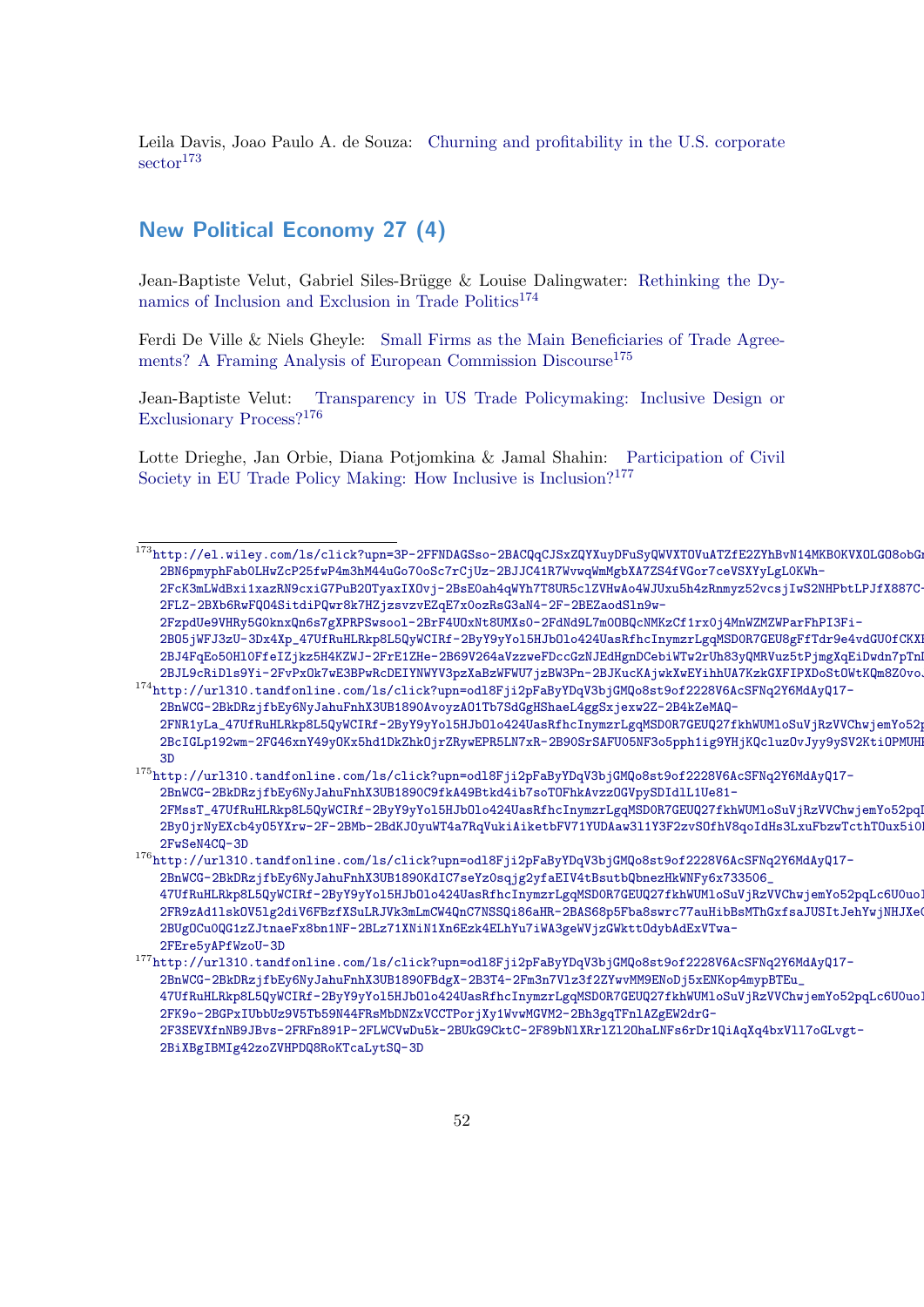Stéphane Paquin: [Trade Paradiplomacy and the Politics of International Economic Law:](http://url310.tandfonline.com/ls/click?upn=odl8Fji2pFaByYDqV3bjGMQo8st9of2228V6AcSFNq2Y6MdAyQ17-2BnWCG-2BkDRzjfbEy6NyJahuFnhX3UB1890JpU3ajORzvW7NDOa-2B4IhXJKK79oFHGVI0HMju0KqAU5hS7B_47UfRuHLRkp8L5QyWCIRf-2ByY9yYol5HJbOlo424UasRfhcInymzrLgqMSD0R7GEUQ27fkhWUMloSuVjRzVVChwjemYo52pqLc6U0uoIOTjXCgC3WiDKUPSL5XgbwI739hE-2Fu1C5qcZPzcKdLbOE579K-2BwJ6cbCLRkdPjIUeTLiFrrd11e42YbtVyN1IMTZhlxzZYbVgZBktuY1r4edxZIywAaJm3qEMIHrcDqIX7tjPd24Kdl5sHWCOSXAwpMllEoM1pCtYBa9aUSV1-2BwirM3I-2BuFULK8p-2FtsYCmU5vk1c8-3D) [The Inclusion of Quebec and the Exclusion of Wallonia in the CETA Negotiations](http://url310.tandfonline.com/ls/click?upn=odl8Fji2pFaByYDqV3bjGMQo8st9of2228V6AcSFNq2Y6MdAyQ17-2BnWCG-2BkDRzjfbEy6NyJahuFnhX3UB1890JpU3ajORzvW7NDOa-2B4IhXJKK79oFHGVI0HMju0KqAU5hS7B_47UfRuHLRkp8L5QyWCIRf-2ByY9yYol5HJbOlo424UasRfhcInymzrLgqMSD0R7GEUQ27fkhWUMloSuVjRzVVChwjemYo52pqLc6U0uoIOTjXCgC3WiDKUPSL5XgbwI739hE-2Fu1C5qcZPzcKdLbOE579K-2BwJ6cbCLRkdPjIUeTLiFrrd11e42YbtVyN1IMTZhlxzZYbVgZBktuY1r4edxZIywAaJm3qEMIHrcDqIX7tjPd24Kdl5sHWCOSXAwpMllEoM1pCtYBa9aUSV1-2BwirM3I-2BuFULK8p-2FtsYCmU5vk1c8-3D)<sup>[178](#page-52-0)</sup>

Manolis Kalaitzake: [Resilience in the City of London: the fate of UK financial services](http://url310.tandfonline.com/ls/click?upn=odl8Fji2pFaByYDqV3bjGMQo8st9of2228V6AcSFNq2Y6MdAyQ17-2BnWCG-2BkDRzjfbEy6NyJahuFnhX3UB1890FwiSbecKOwEIM9x2cvF2vaq14UHTkyqC7bYv49iiJqrPkyA_47UfRuHLRkp8L5QyWCIRf-2ByY9yYol5HJbOlo424UasRfhcInymzrLgqMSD0R7GEUQ27fkhWUMloSuVjRzVVChwjemYo52pqLc6U0uoIOTjXcf7rmw3Dx-2FrjuVrU1J9gQ-2FarRBXfSMHF-2BRqTF-2FbcQd6a6sM5k1fH5UftZQk0f6qhi1Sh2LKtT1hTfOEtGS2IndQtO0aJOFmPcaesY7YLS6ZQ9kogRsb2IaKIk0U5knZcrvQflxi9FHdvPJ-2FDMxk0hl8bWQ31LC695trpF6KDyBvMBIAJoqhQplyVI-2F1FAAUU-3D) [after Brexit](http://url310.tandfonline.com/ls/click?upn=odl8Fji2pFaByYDqV3bjGMQo8st9of2228V6AcSFNq2Y6MdAyQ17-2BnWCG-2BkDRzjfbEy6NyJahuFnhX3UB1890FwiSbecKOwEIM9x2cvF2vaq14UHTkyqC7bYv49iiJqrPkyA_47UfRuHLRkp8L5QyWCIRf-2ByY9yYol5HJbOlo424UasRfhcInymzrLgqMSD0R7GEUQ27fkhWUMloSuVjRzVVChwjemYo52pqLc6U0uoIOTjXcf7rmw3Dx-2FrjuVrU1J9gQ-2FarRBXfSMHF-2BRqTF-2FbcQd6a6sM5k1fH5UftZQk0f6qhi1Sh2LKtT1hTfOEtGS2IndQtO0aJOFmPcaesY7YLS6ZQ9kogRsb2IaKIk0U5knZcrvQflxi9FHdvPJ-2FDMxk0hl8bWQ31LC695trpF6KDyBvMBIAJoqhQplyVI-2F1FAAUU-3D) $^{179}$  $^{179}$  $^{179}$ 

Anna Boucher: ['What is exploitation and workplace abuse?' A classification schema](http://url310.tandfonline.com/ls/click?upn=odl8Fji2pFaByYDqV3bjGMQo8st9of2228V6AcSFNq2Y6MdAyQ17-2BnWCG-2BkDRzjfbEy6NyJahuFnhX3UB1890GONWhVvBa0YtgcfMppTrDnr4eXKFlsJEXLJ1cHF1hYDZ70S_47UfRuHLRkp8L5QyWCIRf-2ByY9yYol5HJbOlo424UasRfhcInymzrLgqMSD0R7GEUQ27fkhWUMloSuVjRzVVChwjemYo52pqLc6U0uoIOTjVcIo5NUiNS7ajzfnOCISOwodKpnKhGYI2eHVeBW8XobzkJlJpapNxsvhJf4r1imB5ukbq-2F0zoRP0hKwO-2BKEdx3PQqE2tMe5xw6h3eU73d9-2Fr5-2FI0-2BLykPbEqgLmnOo2yIzGTuSjb7hI1UEuivOlJ4y5b5AVascEfczHhVXuHWjrO43-2FKyrwg8QSzNrctkf3N4-3D) [to understand exploitative workplace behaviour towards migrant workers](http://url310.tandfonline.com/ls/click?upn=odl8Fji2pFaByYDqV3bjGMQo8st9of2228V6AcSFNq2Y6MdAyQ17-2BnWCG-2BkDRzjfbEy6NyJahuFnhX3UB1890GONWhVvBa0YtgcfMppTrDnr4eXKFlsJEXLJ1cHF1hYDZ70S_47UfRuHLRkp8L5QyWCIRf-2ByY9yYol5HJbOlo424UasRfhcInymzrLgqMSD0R7GEUQ27fkhWUMloSuVjRzVVChwjemYo52pqLc6U0uoIOTjVcIo5NUiNS7ajzfnOCISOwodKpnKhGYI2eHVeBW8XobzkJlJpapNxsvhJf4r1imB5ukbq-2F0zoRP0hKwO-2BKEdx3PQqE2tMe5xw6h3eU73d9-2Fr5-2FI0-2BLykPbEqgLmnOo2yIzGTuSjb7hI1UEuivOlJ4y5b5AVascEfczHhVXuHWjrO43-2FKyrwg8QSzNrctkf3N4-3D)<sup>[180](#page-52-2)</sup>

Leonardo Pataccini: [Europeanisation as a driver of dependent financialisation in East-](http://url310.tandfonline.com/ls/click?upn=odl8Fji2pFaByYDqV3bjGMQo8st9of2228V6AcSFNq2Y6MdAyQ17-2BnWCG-2BkDRzjfbEy6NyJahuFnhX3UB1890KhktGl1P9b3aA4TKwYqZBEmC2XNZNx8dctQPgZf73-2FxuJuG_47UfRuHLRkp8L5QyWCIRf-2ByY9yYol5HJbOlo424UasRfhcInymzrLgqMSD0R7GEUQ27fkhWUMloSuVjRzVVChwjemYo52pqLc6U0uoIOTjXdjVXTBVgYqija-2F4IPpRaU-2FrKzyLnFA86ENRlYmzHqAZbaKrOj1gQKo1Hsv76Ejgc77lu8QsCbwLy8qKfrzEqzr3LGTeG8E1I0YaCzjQ5ES0P3vZNJjQATlf-2BkDpTPIvykyhqXmO-2FcPvrAnsw6CXmEM88PWb16rSKjOFGOi3Gcj-2Fz5b7ksEWRwhVG0G60mgok-3D)[Central Europe: insights from the Baltic states](http://url310.tandfonline.com/ls/click?upn=odl8Fji2pFaByYDqV3bjGMQo8st9of2228V6AcSFNq2Y6MdAyQ17-2BnWCG-2BkDRzjfbEy6NyJahuFnhX3UB1890KhktGl1P9b3aA4TKwYqZBEmC2XNZNx8dctQPgZf73-2FxuJuG_47UfRuHLRkp8L5QyWCIRf-2ByY9yYol5HJbOlo424UasRfhcInymzrLgqMSD0R7GEUQ27fkhWUMloSuVjRzVVChwjemYo52pqLc6U0uoIOTjXdjVXTBVgYqija-2F4IPpRaU-2FrKzyLnFA86ENRlYmzHqAZbaKrOj1gQKo1Hsv76Ejgc77lu8QsCbwLy8qKfrzEqzr3LGTeG8E1I0YaCzjQ5ES0P3vZNJjQATlf-2BkDpTPIvykyhqXmO-2FcPvrAnsw6CXmEM88PWb16rSKjOFGOi3Gcj-2Fz5b7ksEWRwhVG0G60mgok-3D)<sup>[181](#page-52-3)</sup>

Dimitris Milonakis, Elina Drakaki, Manolis Manioudis & Sergios Tzotzes: [Phantom](http://url310.tandfonline.com/ls/click?upn=odl8Fji2pFaByYDqV3bjGMQo8st9of2228V6AcSFNq2Y6MdAyQ17-2BnWCG-2BkDRzjfbEy6NyJahuFnhX3UB1890I0-2FPzxqEnnAnHKOZ54xZp2tYqsBhQgmUO0HJSQQkktAlGel_47UfRuHLRkp8L5QyWCIRf-2ByY9yYol5HJbOlo424UasRfhcInymzrLgqMSD0R7GEUQ27fkhWUMloSuVjRzVVChwjemYo52pqLc6U0uoIOTjUREJD6d95TG0p7-2B23v250MtfM0sEEe-2FatyMpqlQKn8RG96Wa8p0DF03zXo9XyeppdaBWSbmEEiYXCD4qUjMIvLiztWaDHPME9sJaQuKLEWSazMrZ42t1HVk2iZDkcgdVO1Kycqp9vd8gm7WrdubMXetJlKIvtWGcZZiOWFj43858WyfvSfGgorGWNmFbTdP1M-3D) [investments, hegemony and the chameleon of dispossession: tourism development at](http://url310.tandfonline.com/ls/click?upn=odl8Fji2pFaByYDqV3bjGMQo8st9of2228V6AcSFNq2Y6MdAyQ17-2BnWCG-2BkDRzjfbEy6NyJahuFnhX3UB1890I0-2FPzxqEnnAnHKOZ54xZp2tYqsBhQgmUO0HJSQQkktAlGel_47UfRuHLRkp8L5QyWCIRf-2ByY9yYol5HJbOlo424UasRfhcInymzrLgqMSD0R7GEUQ27fkhWUMloSuVjRzVVChwjemYo52pqLc6U0uoIOTjUREJD6d95TG0p7-2B23v250MtfM0sEEe-2FatyMpqlQKn8RG96Wa8p0DF03zXo9XyeppdaBWSbmEEiYXCD4qUjMIvLiztWaDHPME9sJaQuKLEWSazMrZ42t1HVk2iZDkcgdVO1Kycqp9vd8gm7WrdubMXetJlKIvtWGcZZiOWFj43858WyfvSfGgorGWNmFbTdP1M-3D) [Cavo Sidero- Crete, Greece](http://url310.tandfonline.com/ls/click?upn=odl8Fji2pFaByYDqV3bjGMQo8st9of2228V6AcSFNq2Y6MdAyQ17-2BnWCG-2BkDRzjfbEy6NyJahuFnhX3UB1890I0-2FPzxqEnnAnHKOZ54xZp2tYqsBhQgmUO0HJSQQkktAlGel_47UfRuHLRkp8L5QyWCIRf-2ByY9yYol5HJbOlo424UasRfhcInymzrLgqMSD0R7GEUQ27fkhWUMloSuVjRzVVChwjemYo52pqLc6U0uoIOTjUREJD6d95TG0p7-2B23v250MtfM0sEEe-2FatyMpqlQKn8RG96Wa8p0DF03zXo9XyeppdaBWSbmEEiYXCD4qUjMIvLiztWaDHPME9sJaQuKLEWSazMrZ42t1HVk2iZDkcgdVO1Kycqp9vd8gm7WrdubMXetJlKIvtWGcZZiOWFj43858WyfvSfGgorGWNmFbTdP1M-3D)<sup>[182](#page-52-4)</sup>

Kathleen M. Annarelli: [Welfare generosity, credit access and household debt: clarifying](http://url310.tandfonline.com/ls/click?upn=odl8Fji2pFaByYDqV3bjGMQo8st9of2228V6AcSFNq2Y6MdAyQ17-2BnWCG-2BkDRzjfbEy6NyJahuFnhX3UB1890EVPHVaYC6wiWTy89UX9DEkOaiUPOYTC6ItWkwC2Q34olq7a_47UfRuHLRkp8L5QyWCIRf-2ByY9yYol5HJbOlo424UasRfhcInymzrLgqMSD0R7GEUQ27fkhWUMloSuVjRzVVChwjemYo52pqLc6U0uoIOTjX0trr6NqG1waOLFnKaruFHGNwOP7tdqp0NbrPqGfJElMKB5LOB8u4SFib3sY09tJSAnE3cXuHiztCl0G5SckNfVhSwK1sle7-2Fsicem69OEEukW7oqOzGtx7WC3rWkuWK4NIET9hM-2B5bdGjcB5CIvlIufYAf2NEPn4oVF2uGF7Ii5-2FvDuSVxiqt38eD3VtGlB0-3D) [relationships through a new welfare-debt typology](http://url310.tandfonline.com/ls/click?upn=odl8Fji2pFaByYDqV3bjGMQo8st9of2228V6AcSFNq2Y6MdAyQ17-2BnWCG-2BkDRzjfbEy6NyJahuFnhX3UB1890EVPHVaYC6wiWTy89UX9DEkOaiUPOYTC6ItWkwC2Q34olq7a_47UfRuHLRkp8L5QyWCIRf-2ByY9yYol5HJbOlo424UasRfhcInymzrLgqMSD0R7GEUQ27fkhWUMloSuVjRzVVChwjemYo52pqLc6U0uoIOTjX0trr6NqG1waOLFnKaruFHGNwOP7tdqp0NbrPqGfJElMKB5LOB8u4SFib3sY09tJSAnE3cXuHiztCl0G5SckNfVhSwK1sle7-2Fsicem69OEEukW7oqOzGtx7WC3rWkuWK4NIET9hM-2B5bdGjcB5CIvlIufYAf2NEPn4oVF2uGF7Ii5-2FvDuSVxiqt38eD3VtGlB0-3D)<sup>[183](#page-52-5)</sup>

<span id="page-52-0"></span><sup>178</sup>[http://url310.tandfonline.com/ls/click?upn=odl8Fji2pFaByYDqV3bjGMQo8st9of2228V6AcSFNq2Y](http://url310.tandfonline.com/ls/click?upn=odl8Fji2pFaByYDqV3bjGMQo8st9of2228V6AcSFNq2Y6MdAyQ17-2BnWCG-2BkDRzjfbEy6NyJahuFnhX3UB1890JpU3ajORzvW7NDOa-2B4IhXJKK79oFHGVI0HMju0KqAU5hS7B_47UfRuHLRkp8L5QyWCIRf-2ByY9yYol5HJbOlo424UasRfhcInymzrLgqMSD0R7GEUQ27fkhWUMloSuVjRzVVChwjemYo52pqLc6U0uoIOTjXCgC3WiDKUPSL5XgbwI739hE-2Fu1C5qcZPzcKdLbOE579K-2BwJ6cbCLRkdPjIUeTLiFrrd11e42YbtVyN1IMTZhlxzZYbVgZBktuY1r4edxZIywAaJm3qEMIHrcDqIX7tjPd24Kdl5sHWCOSXAwpMllEoM1pCtYBa9aUSV1-2BwirM3I-2BuFULK8p-2FtsYCmU5vk1c8-3D)6MdAyQ17- [2BnWCG-2BkDRzjfbEy6NyJahuFnhX3UB1890JpU3ajORzvW7NDOa-2B4IhXJKK79oFHGVI0HMju0KqAU5hS7B\\_](http://url310.tandfonline.com/ls/click?upn=odl8Fji2pFaByYDqV3bjGMQo8st9of2228V6AcSFNq2Y6MdAyQ17-2BnWCG-2BkDRzjfbEy6NyJahuFnhX3UB1890JpU3ajORzvW7NDOa-2B4IhXJKK79oFHGVI0HMju0KqAU5hS7B_47UfRuHLRkp8L5QyWCIRf-2ByY9yYol5HJbOlo424UasRfhcInymzrLgqMSD0R7GEUQ27fkhWUMloSuVjRzVVChwjemYo52pqLc6U0uoIOTjXCgC3WiDKUPSL5XgbwI739hE-2Fu1C5qcZPzcKdLbOE579K-2BwJ6cbCLRkdPjIUeTLiFrrd11e42YbtVyN1IMTZhlxzZYbVgZBktuY1r4edxZIywAaJm3qEMIHrcDqIX7tjPd24Kdl5sHWCOSXAwpMllEoM1pCtYBa9aUSV1-2BwirM3I-2BuFULK8p-2FtsYCmU5vk1c8-3D) 47UfRuHLRkp8L5QyWCIRf-2ByY9yYo15HJb01o424UasRfhcInymzrLgqMSD0R7GEUQ27fkhWUMloSuVjRzVVChwjemYo52pqLc6U0uo 2Fu1C5qcZPzcKdLb0E579K-2BwJ6cbCLRkdPjIUeTLiFrrd11e42YbtVyN1IMTZhlxzZYbVgZBktuY1r4edxZIywAaJm3qEMIHrcDqIX [2BwirM3I-2BuFULK8p-2FtsYCmU5vk1c8-3D](http://url310.tandfonline.com/ls/click?upn=odl8Fji2pFaByYDqV3bjGMQo8st9of2228V6AcSFNq2Y6MdAyQ17-2BnWCG-2BkDRzjfbEy6NyJahuFnhX3UB1890JpU3ajORzvW7NDOa-2B4IhXJKK79oFHGVI0HMju0KqAU5hS7B_47UfRuHLRkp8L5QyWCIRf-2ByY9yYol5HJbOlo424UasRfhcInymzrLgqMSD0R7GEUQ27fkhWUMloSuVjRzVVChwjemYo52pqLc6U0uoIOTjXCgC3WiDKUPSL5XgbwI739hE-2Fu1C5qcZPzcKdLbOE579K-2BwJ6cbCLRkdPjIUeTLiFrrd11e42YbtVyN1IMTZhlxzZYbVgZBktuY1r4edxZIywAaJm3qEMIHrcDqIX7tjPd24Kdl5sHWCOSXAwpMllEoM1pCtYBa9aUSV1-2BwirM3I-2BuFULK8p-2FtsYCmU5vk1c8-3D)

<span id="page-52-1"></span><sup>179</sup>[http://url310.tandfonline.com/ls/click?upn=odl8Fji2pFaByYDqV3bjGMQo8st9of2228V6AcSFNq2Y](http://url310.tandfonline.com/ls/click?upn=odl8Fji2pFaByYDqV3bjGMQo8st9of2228V6AcSFNq2Y6MdAyQ17-2BnWCG-2BkDRzjfbEy6NyJahuFnhX3UB1890FwiSbecKOwEIM9x2cvF2vaq14UHTkyqC7bYv49iiJqrPkyA_47UfRuHLRkp8L5QyWCIRf-2ByY9yYol5HJbOlo424UasRfhcInymzrLgqMSD0R7GEUQ27fkhWUMloSuVjRzVVChwjemYo52pqLc6U0uoIOTjXcf7rmw3Dx-2FrjuVrU1J9gQ-2FarRBXfSMHF-2BRqTF-2FbcQd6a6sM5k1fH5UftZQk0f6qhi1Sh2LKtT1hTfOEtGS2IndQtO0aJOFmPcaesY7YLS6ZQ9kogRsb2IaKIk0U5knZcrvQflxi9FHdvPJ-2FDMxk0hl8bWQ31LC695trpF6KDyBvMBIAJoqhQplyVI-2F1FAAUU-3D)6MdAyQ17- [2BnWCG-2BkDRzjfbEy6NyJahuFnhX3UB1890FwiSbecKOwEIM9x2cvF2vaq14UHTkyqC7bYv49iiJqrPkyA\\_](http://url310.tandfonline.com/ls/click?upn=odl8Fji2pFaByYDqV3bjGMQo8st9of2228V6AcSFNq2Y6MdAyQ17-2BnWCG-2BkDRzjfbEy6NyJahuFnhX3UB1890FwiSbecKOwEIM9x2cvF2vaq14UHTkyqC7bYv49iiJqrPkyA_47UfRuHLRkp8L5QyWCIRf-2ByY9yYol5HJbOlo424UasRfhcInymzrLgqMSD0R7GEUQ27fkhWUMloSuVjRzVVChwjemYo52pqLc6U0uoIOTjXcf7rmw3Dx-2FrjuVrU1J9gQ-2FarRBXfSMHF-2BRqTF-2FbcQd6a6sM5k1fH5UftZQk0f6qhi1Sh2LKtT1hTfOEtGS2IndQtO0aJOFmPcaesY7YLS6ZQ9kogRsb2IaKIk0U5knZcrvQflxi9FHdvPJ-2FDMxk0hl8bWQ31LC695trpF6KDyBvMBIAJoqhQplyVI-2F1FAAUU-3D) 47UfRuHLRkp8L5QyWCIRf-2ByY9yYo15HJb0lo424UasRfhcInymzrLgqMSD0R7GEUQ27fkhWUMloSuVjRzVVChwjemYo52pqLc6U0uo [2FrjuVrU1J9gQ-2FarRBXfSMHF-2BRqTF-2FbcQd6a6sM5k1fH5UftZQk0f6qhi1Sh2LKtT1hTfOEtGS2IndQt](http://url310.tandfonline.com/ls/click?upn=odl8Fji2pFaByYDqV3bjGMQo8st9of2228V6AcSFNq2Y6MdAyQ17-2BnWCG-2BkDRzjfbEy6NyJahuFnhX3UB1890FwiSbecKOwEIM9x2cvF2vaq14UHTkyqC7bYv49iiJqrPkyA_47UfRuHLRkp8L5QyWCIRf-2ByY9yYol5HJbOlo424UasRfhcInymzrLgqMSD0R7GEUQ27fkhWUMloSuVjRzVVChwjemYo52pqLc6U0uoIOTjXcf7rmw3Dx-2FrjuVrU1J9gQ-2FarRBXfSMHF-2BRqTF-2FbcQd6a6sM5k1fH5UftZQk0f6qhi1Sh2LKtT1hTfOEtGS2IndQtO0aJOFmPcaesY7YLS6ZQ9kogRsb2IaKIk0U5knZcrvQflxi9FHdvPJ-2FDMxk0hl8bWQ31LC695trpF6KDyBvMBIAJoqhQplyVI-2F1FAAUU-3D)O0aJOFmPcaesY7YLS6 [2FDMxk0hl8bWQ31LC695trpF6KDyBvMBIAJoqhQplyVI-2F1FAAUU-3D](http://url310.tandfonline.com/ls/click?upn=odl8Fji2pFaByYDqV3bjGMQo8st9of2228V6AcSFNq2Y6MdAyQ17-2BnWCG-2BkDRzjfbEy6NyJahuFnhX3UB1890FwiSbecKOwEIM9x2cvF2vaq14UHTkyqC7bYv49iiJqrPkyA_47UfRuHLRkp8L5QyWCIRf-2ByY9yYol5HJbOlo424UasRfhcInymzrLgqMSD0R7GEUQ27fkhWUMloSuVjRzVVChwjemYo52pqLc6U0uoIOTjXcf7rmw3Dx-2FrjuVrU1J9gQ-2FarRBXfSMHF-2BRqTF-2FbcQd6a6sM5k1fH5UftZQk0f6qhi1Sh2LKtT1hTfOEtGS2IndQtO0aJOFmPcaesY7YLS6ZQ9kogRsb2IaKIk0U5knZcrvQflxi9FHdvPJ-2FDMxk0hl8bWQ31LC695trpF6KDyBvMBIAJoqhQplyVI-2F1FAAUU-3D)

<span id="page-52-2"></span><sup>180</sup>[http://url310.tandfonline.com/ls/click?upn=odl8Fji2pFaByYDqV3bjGMQo8st9of2228V6AcSFNq2Y](http://url310.tandfonline.com/ls/click?upn=odl8Fji2pFaByYDqV3bjGMQo8st9of2228V6AcSFNq2Y6MdAyQ17-2BnWCG-2BkDRzjfbEy6NyJahuFnhX3UB1890GONWhVvBa0YtgcfMppTrDnr4eXKFlsJEXLJ1cHF1hYDZ70S_47UfRuHLRkp8L5QyWCIRf-2ByY9yYol5HJbOlo424UasRfhcInymzrLgqMSD0R7GEUQ27fkhWUMloSuVjRzVVChwjemYo52pqLc6U0uoIOTjVcIo5NUiNS7ajzfnOCISOwodKpnKhGYI2eHVeBW8XobzkJlJpapNxsvhJf4r1imB5ukbq-2F0zoRP0hKwO-2BKEdx3PQqE2tMe5xw6h3eU73d9-2Fr5-2FI0-2BLykPbEqgLmnOo2yIzGTuSjb7hI1UEuivOlJ4y5b5AVascEfczHhVXuHWjrO43-2FKyrwg8QSzNrctkf3N4-3D)6MdAyQ17- [2BnWCG-2BkDRzjfbEy6NyJahuFnhX3UB1890GONWhVvBa0YtgcfMppTrDnr4eXKFlsJEXLJ1cHF1hYDZ70S\\_](http://url310.tandfonline.com/ls/click?upn=odl8Fji2pFaByYDqV3bjGMQo8st9of2228V6AcSFNq2Y6MdAyQ17-2BnWCG-2BkDRzjfbEy6NyJahuFnhX3UB1890GONWhVvBa0YtgcfMppTrDnr4eXKFlsJEXLJ1cHF1hYDZ70S_47UfRuHLRkp8L5QyWCIRf-2ByY9yYol5HJbOlo424UasRfhcInymzrLgqMSD0R7GEUQ27fkhWUMloSuVjRzVVChwjemYo52pqLc6U0uoIOTjVcIo5NUiNS7ajzfnOCISOwodKpnKhGYI2eHVeBW8XobzkJlJpapNxsvhJf4r1imB5ukbq-2F0zoRP0hKwO-2BKEdx3PQqE2tMe5xw6h3eU73d9-2Fr5-2FI0-2BLykPbEqgLmnOo2yIzGTuSjb7hI1UEuivOlJ4y5b5AVascEfczHhVXuHWjrO43-2FKyrwg8QSzNrctkf3N4-3D) 47UfRuHLRkp8L5QyWCIRf-2ByY9yYo15HJb01o424UasRfhcInymzrLgqMSD0R7GEUQ27fkhWUMloSuVjRzVVChwjemYo52pqLc6U0uoj 2F0zoRP0hKw0-2BKEdx3PQqE2tMe5xw6h3eU73d9-2Fr5-2FI0-2BLykPbEqgLmn0o2yIzGTuSjb7hI1UEuiv01J4y5b5AVascEfczHh [2FKyrwg8QSzNrctkf3N4-3D](http://url310.tandfonline.com/ls/click?upn=odl8Fji2pFaByYDqV3bjGMQo8st9of2228V6AcSFNq2Y6MdAyQ17-2BnWCG-2BkDRzjfbEy6NyJahuFnhX3UB1890GONWhVvBa0YtgcfMppTrDnr4eXKFlsJEXLJ1cHF1hYDZ70S_47UfRuHLRkp8L5QyWCIRf-2ByY9yYol5HJbOlo424UasRfhcInymzrLgqMSD0R7GEUQ27fkhWUMloSuVjRzVVChwjemYo52pqLc6U0uoIOTjVcIo5NUiNS7ajzfnOCISOwodKpnKhGYI2eHVeBW8XobzkJlJpapNxsvhJf4r1imB5ukbq-2F0zoRP0hKwO-2BKEdx3PQqE2tMe5xw6h3eU73d9-2Fr5-2FI0-2BLykPbEqgLmnOo2yIzGTuSjb7hI1UEuivOlJ4y5b5AVascEfczHhVXuHWjrO43-2FKyrwg8QSzNrctkf3N4-3D)

<span id="page-52-3"></span><sup>181</sup>[http://url310.tandfonline.com/ls/click?upn=odl8Fji2pFaByYDqV3bjGMQo8st9of2228V6AcSFNq2Y](http://url310.tandfonline.com/ls/click?upn=odl8Fji2pFaByYDqV3bjGMQo8st9of2228V6AcSFNq2Y6MdAyQ17-2BnWCG-2BkDRzjfbEy6NyJahuFnhX3UB1890KhktGl1P9b3aA4TKwYqZBEmC2XNZNx8dctQPgZf73-2FxuJuG_47UfRuHLRkp8L5QyWCIRf-2ByY9yYol5HJbOlo424UasRfhcInymzrLgqMSD0R7GEUQ27fkhWUMloSuVjRzVVChwjemYo52pqLc6U0uoIOTjXdjVXTBVgYqija-2F4IPpRaU-2FrKzyLnFA86ENRlYmzHqAZbaKrOj1gQKo1Hsv76Ejgc77lu8QsCbwLy8qKfrzEqzr3LGTeG8E1I0YaCzjQ5ES0P3vZNJjQATlf-2BkDpTPIvykyhqXmO-2FcPvrAnsw6CXmEM88PWb16rSKjOFGOi3Gcj-2Fz5b7ksEWRwhVG0G60mgok-3D)6MdAyQ17- [2BnWCG-2BkDRzjfbEy6NyJahuFnhX3UB1890KhktGl1P9b3aA4TKwYqZBEmC2XNZNx8dctQPgZf73-](http://url310.tandfonline.com/ls/click?upn=odl8Fji2pFaByYDqV3bjGMQo8st9of2228V6AcSFNq2Y6MdAyQ17-2BnWCG-2BkDRzjfbEy6NyJahuFnhX3UB1890KhktGl1P9b3aA4TKwYqZBEmC2XNZNx8dctQPgZf73-2FxuJuG_47UfRuHLRkp8L5QyWCIRf-2ByY9yYol5HJbOlo424UasRfhcInymzrLgqMSD0R7GEUQ27fkhWUMloSuVjRzVVChwjemYo52pqLc6U0uoIOTjXdjVXTBVgYqija-2F4IPpRaU-2FrKzyLnFA86ENRlYmzHqAZbaKrOj1gQKo1Hsv76Ejgc77lu8QsCbwLy8qKfrzEqzr3LGTeG8E1I0YaCzjQ5ES0P3vZNJjQATlf-2BkDpTPIvykyhqXmO-2FcPvrAnsw6CXmEM88PWb16rSKjOFGOi3Gcj-2Fz5b7ksEWRwhVG0G60mgok-3D) 2FxuJuG\_47UfRuHLRkp8L5QyWCIRf-2ByY9yYo15HJbOlo424UasRfhcInymzrLgqMSDOR7GEUQ27fkhWUMloSuVjRzVVChwjemYo52pq [2F4IPpRaU-2FrKzyLnFA86ENRlYmzHqAZbaKrOj1gQKo1Hsv76Ejgc77lu8QsCbwLy8qKfrzEqzr3LGTeG8E1I](http://url310.tandfonline.com/ls/click?upn=odl8Fji2pFaByYDqV3bjGMQo8st9of2228V6AcSFNq2Y6MdAyQ17-2BnWCG-2BkDRzjfbEy6NyJahuFnhX3UB1890KhktGl1P9b3aA4TKwYqZBEmC2XNZNx8dctQPgZf73-2FxuJuG_47UfRuHLRkp8L5QyWCIRf-2ByY9yYol5HJbOlo424UasRfhcInymzrLgqMSD0R7GEUQ27fkhWUMloSuVjRzVVChwjemYo52pqLc6U0uoIOTjXdjVXTBVgYqija-2F4IPpRaU-2FrKzyLnFA86ENRlYmzHqAZbaKrOj1gQKo1Hsv76Ejgc77lu8QsCbwLy8qKfrzEqzr3LGTeG8E1I0YaCzjQ5ES0P3vZNJjQATlf-2BkDpTPIvykyhqXmO-2FcPvrAnsw6CXmEM88PWb16rSKjOFGOi3Gcj-2Fz5b7ksEWRwhVG0G60mgok-3D)0YaCzjQ5ES0P3vZNJjQATlf-[2BkDpTPIvykyhqXmO-2FcPvrAnsw6CXmEM88PWb16rSKjOFGOi3Gcj-2Fz5b7ksEWRwhVG0G60mgok-3D](http://url310.tandfonline.com/ls/click?upn=odl8Fji2pFaByYDqV3bjGMQo8st9of2228V6AcSFNq2Y6MdAyQ17-2BnWCG-2BkDRzjfbEy6NyJahuFnhX3UB1890KhktGl1P9b3aA4TKwYqZBEmC2XNZNx8dctQPgZf73-2FxuJuG_47UfRuHLRkp8L5QyWCIRf-2ByY9yYol5HJbOlo424UasRfhcInymzrLgqMSD0R7GEUQ27fkhWUMloSuVjRzVVChwjemYo52pqLc6U0uoIOTjXdjVXTBVgYqija-2F4IPpRaU-2FrKzyLnFA86ENRlYmzHqAZbaKrOj1gQKo1Hsv76Ejgc77lu8QsCbwLy8qKfrzEqzr3LGTeG8E1I0YaCzjQ5ES0P3vZNJjQATlf-2BkDpTPIvykyhqXmO-2FcPvrAnsw6CXmEM88PWb16rSKjOFGOi3Gcj-2Fz5b7ksEWRwhVG0G60mgok-3D)

<span id="page-52-4"></span><sup>182</sup>[http://url310.tandfonline.com/ls/click?upn=odl8Fji2pFaByYDqV3bjGMQo8st9of2228V6AcSFNq2Y](http://url310.tandfonline.com/ls/click?upn=odl8Fji2pFaByYDqV3bjGMQo8st9of2228V6AcSFNq2Y6MdAyQ17-2BnWCG-2BkDRzjfbEy6NyJahuFnhX3UB1890I0-2FPzxqEnnAnHKOZ54xZp2tYqsBhQgmUO0HJSQQkktAlGel_47UfRuHLRkp8L5QyWCIRf-2ByY9yYol5HJbOlo424UasRfhcInymzrLgqMSD0R7GEUQ27fkhWUMloSuVjRzVVChwjemYo52pqLc6U0uoIOTjUREJD6d95TG0p7-2B23v250MtfM0sEEe-2FatyMpqlQKn8RG96Wa8p0DF03zXo9XyeppdaBWSbmEEiYXCD4qUjMIvLiztWaDHPME9sJaQuKLEWSazMrZ42t1HVk2iZDkcgdVO1Kycqp9vd8gm7WrdubMXetJlKIvtWGcZZiOWFj43858WyfvSfGgorGWNmFbTdP1M-3D)6MdAyQ17-[2BnWCG-2BkDRzjfbEy6NyJahuFnhX3UB1890I0-2FPzxqEnnAnHKOZ54xZp2tYqsBhQgmUO0HJSQQkktAlGel\\_](http://url310.tandfonline.com/ls/click?upn=odl8Fji2pFaByYDqV3bjGMQo8st9of2228V6AcSFNq2Y6MdAyQ17-2BnWCG-2BkDRzjfbEy6NyJahuFnhX3UB1890I0-2FPzxqEnnAnHKOZ54xZp2tYqsBhQgmUO0HJSQQkktAlGel_47UfRuHLRkp8L5QyWCIRf-2ByY9yYol5HJbOlo424UasRfhcInymzrLgqMSD0R7GEUQ27fkhWUMloSuVjRzVVChwjemYo52pqLc6U0uoIOTjUREJD6d95TG0p7-2B23v250MtfM0sEEe-2FatyMpqlQKn8RG96Wa8p0DF03zXo9XyeppdaBWSbmEEiYXCD4qUjMIvLiztWaDHPME9sJaQuKLEWSazMrZ42t1HVk2iZDkcgdVO1Kycqp9vd8gm7WrdubMXetJlKIvtWGcZZiOWFj43858WyfvSfGgorGWNmFbTdP1M-3D) 47UfRuHLRkp8L5QyWCIRf-2ByY9yYo15HJb01o424UasRfhcInymzrLgqMSD0R7GEUQ27fkhWUMloSuVjRzVVChwjemYo52pqLc6U0uo 2B23v250MtfM0sEEe-2FatyMpq1QKn8RG96Wa8p0DF03zXo9XyeppdaBWSbmEEiYXCD4qUjMIvLiztWaDHPME9sJaQuKLEWSazMrZ42t [3D](http://url310.tandfonline.com/ls/click?upn=odl8Fji2pFaByYDqV3bjGMQo8st9of2228V6AcSFNq2Y6MdAyQ17-2BnWCG-2BkDRzjfbEy6NyJahuFnhX3UB1890I0-2FPzxqEnnAnHKOZ54xZp2tYqsBhQgmUO0HJSQQkktAlGel_47UfRuHLRkp8L5QyWCIRf-2ByY9yYol5HJbOlo424UasRfhcInymzrLgqMSD0R7GEUQ27fkhWUMloSuVjRzVVChwjemYo52pqLc6U0uoIOTjUREJD6d95TG0p7-2B23v250MtfM0sEEe-2FatyMpqlQKn8RG96Wa8p0DF03zXo9XyeppdaBWSbmEEiYXCD4qUjMIvLiztWaDHPME9sJaQuKLEWSazMrZ42t1HVk2iZDkcgdVO1Kycqp9vd8gm7WrdubMXetJlKIvtWGcZZiOWFj43858WyfvSfGgorGWNmFbTdP1M-3D)

<span id="page-52-5"></span><sup>183</sup>[http://url310.tandfonline.com/ls/click?upn=odl8Fji2pFaByYDqV3bjGMQo8st9of2228V6AcSFNq2Y](http://url310.tandfonline.com/ls/click?upn=odl8Fji2pFaByYDqV3bjGMQo8st9of2228V6AcSFNq2Y6MdAyQ17-2BnWCG-2BkDRzjfbEy6NyJahuFnhX3UB1890EVPHVaYC6wiWTy89UX9DEkOaiUPOYTC6ItWkwC2Q34olq7a_47UfRuHLRkp8L5QyWCIRf-2ByY9yYol5HJbOlo424UasRfhcInymzrLgqMSD0R7GEUQ27fkhWUMloSuVjRzVVChwjemYo52pqLc6U0uoIOTjX0trr6NqG1waOLFnKaruFHGNwOP7tdqp0NbrPqGfJElMKB5LOB8u4SFib3sY09tJSAnE3cXuHiztCl0G5SckNfVhSwK1sle7-2Fsicem69OEEukW7oqOzGtx7WC3rWkuWK4NIET9hM-2B5bdGjcB5CIvlIufYAf2NEPn4oVF2uGF7Ii5-2FvDuSVxiqt38eD3VtGlB0-3D)6MdAyQ17- [2BnWCG-2BkDRzjfbEy6NyJahuFnhX3UB1890EVPHVaYC6wiWTy89UX9DEkOaiUPOYTC6ItWkwC2Q34olq7a\\_](http://url310.tandfonline.com/ls/click?upn=odl8Fji2pFaByYDqV3bjGMQo8st9of2228V6AcSFNq2Y6MdAyQ17-2BnWCG-2BkDRzjfbEy6NyJahuFnhX3UB1890EVPHVaYC6wiWTy89UX9DEkOaiUPOYTC6ItWkwC2Q34olq7a_47UfRuHLRkp8L5QyWCIRf-2ByY9yYol5HJbOlo424UasRfhcInymzrLgqMSD0R7GEUQ27fkhWUMloSuVjRzVVChwjemYo52pqLc6U0uoIOTjX0trr6NqG1waOLFnKaruFHGNwOP7tdqp0NbrPqGfJElMKB5LOB8u4SFib3sY09tJSAnE3cXuHiztCl0G5SckNfVhSwK1sle7-2Fsicem69OEEukW7oqOzGtx7WC3rWkuWK4NIET9hM-2B5bdGjcB5CIvlIufYAf2NEPn4oVF2uGF7Ii5-2FvDuSVxiqt38eD3VtGlB0-3D) 47UfRuHLRkp8L5QyWCIRf-2ByY9yYo15HJb01o424UasRfhcInymzrLgqMSD0R7GEUQ27fkhWUMloSuVjRzVVChwjemYo52pqLc6U0uo [2Fsicem69OEEukW7oqOzGtx7WC3rWkuWK4NIET9hM-2B5bdGjcB5CIvlIufYAf2NEPn4oVF2uGF7Ii5-](http://url310.tandfonline.com/ls/click?upn=odl8Fji2pFaByYDqV3bjGMQo8st9of2228V6AcSFNq2Y6MdAyQ17-2BnWCG-2BkDRzjfbEy6NyJahuFnhX3UB1890EVPHVaYC6wiWTy89UX9DEkOaiUPOYTC6ItWkwC2Q34olq7a_47UfRuHLRkp8L5QyWCIRf-2ByY9yYol5HJbOlo424UasRfhcInymzrLgqMSD0R7GEUQ27fkhWUMloSuVjRzVVChwjemYo52pqLc6U0uoIOTjX0trr6NqG1waOLFnKaruFHGNwOP7tdqp0NbrPqGfJElMKB5LOB8u4SFib3sY09tJSAnE3cXuHiztCl0G5SckNfVhSwK1sle7-2Fsicem69OEEukW7oqOzGtx7WC3rWkuWK4NIET9hM-2B5bdGjcB5CIvlIufYAf2NEPn4oVF2uGF7Ii5-2FvDuSVxiqt38eD3VtGlB0-3D) [2FvDuSVxiqt38eD3VtGlB0-3D](http://url310.tandfonline.com/ls/click?upn=odl8Fji2pFaByYDqV3bjGMQo8st9of2228V6AcSFNq2Y6MdAyQ17-2BnWCG-2BkDRzjfbEy6NyJahuFnhX3UB1890EVPHVaYC6wiWTy89UX9DEkOaiUPOYTC6ItWkwC2Q34olq7a_47UfRuHLRkp8L5QyWCIRf-2ByY9yYol5HJbOlo424UasRfhcInymzrLgqMSD0R7GEUQ27fkhWUMloSuVjRzVVChwjemYo52pqLc6U0uoIOTjX0trr6NqG1waOLFnKaruFHGNwOP7tdqp0NbrPqGfJElMKB5LOB8u4SFib3sY09tJSAnE3cXuHiztCl0G5SckNfVhSwK1sle7-2Fsicem69OEEukW7oqOzGtx7WC3rWkuWK4NIET9hM-2B5bdGjcB5CIvlIufYAf2NEPn4oVF2uGF7Ii5-2FvDuSVxiqt38eD3VtGlB0-3D)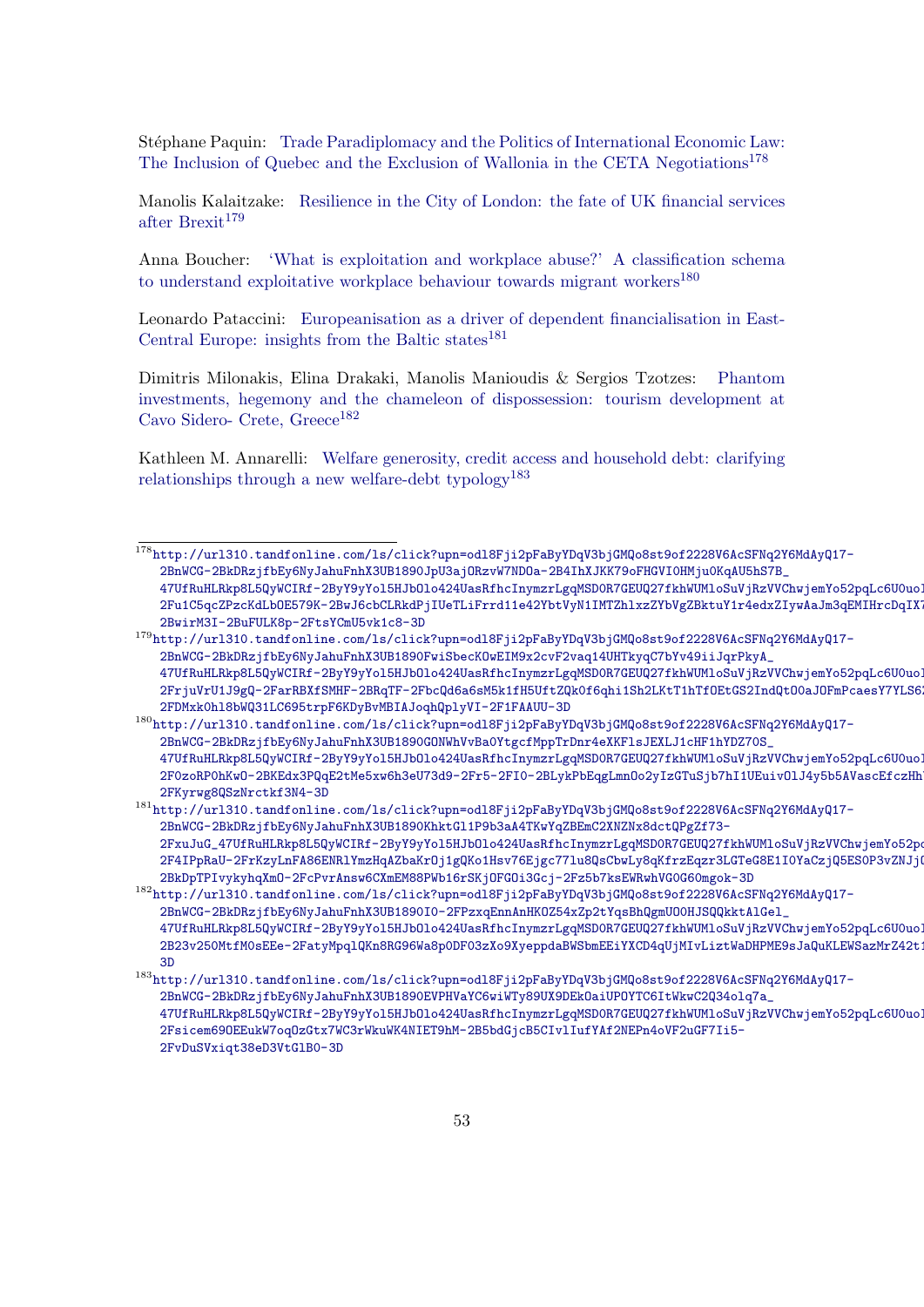Linda Weiss & Elizabeth Thurbon: [Explaining divergent National Responses to Covid-](http://url310.tandfonline.com/ls/click?upn=odl8Fji2pFaByYDqV3bjGMQo8st9of2228V6AcSFNq2Y6MdAyQ17-2BnWCG-2BkDRzjfbEy6NyJahuFnhX3UB1890H4ocle7JtP4tHx6uP-2FFBtFtuxvY0-2B-2BZ8OzRlYBhRnWnBbvo_47UfRuHLRkp8L5QyWCIRf-2ByY9yYol5HJbOlo424UasRfhcInymzrLgqMSD0R7GEUQ27fkhWUMloSuVjRzVVChwjemYo52pqLc6U0uoIOTjU93tcCy-2FateF8bY5PCm68yVfAI81Y6NaGSmHWAJPUgpJHGloBsmS7TvgjNbnOVaHT9L03BKIg2nWDhfyxbnBwnmo5baGDxVCIXEwo-2BESqwN4S6TmcDHked92m5-2FjpMnTOhXRt0NTM4iiwWBJTrxhrWbGSeNC-2B6gpd8iFj5HAsCnfrVxil-2F-2FfjFDvzE62s9ZRQ-3D)[19: An Enhanced State Capacity Framework](http://url310.tandfonline.com/ls/click?upn=odl8Fji2pFaByYDqV3bjGMQo8st9of2228V6AcSFNq2Y6MdAyQ17-2BnWCG-2BkDRzjfbEy6NyJahuFnhX3UB1890H4ocle7JtP4tHx6uP-2FFBtFtuxvY0-2B-2BZ8OzRlYBhRnWnBbvo_47UfRuHLRkp8L5QyWCIRf-2ByY9yYol5HJbOlo424UasRfhcInymzrLgqMSD0R7GEUQ27fkhWUMloSuVjRzVVChwjemYo52pqLc6U0uoIOTjU93tcCy-2FateF8bY5PCm68yVfAI81Y6NaGSmHWAJPUgpJHGloBsmS7TvgjNbnOVaHT9L03BKIg2nWDhfyxbnBwnmo5baGDxVCIXEwo-2BESqwN4S6TmcDHked92m5-2FjpMnTOhXRt0NTM4iiwWBJTrxhrWbGSeNC-2B6gpd8iFj5HAsCnfrVxil-2F-2FfjFDvzE62s9ZRQ-3D)<sup>[184](#page-53-1)</sup>

Stephen Farrall, Emily Gray, Alexander Nunn & Daniela Tepe-Belfrage: [Global pres](http://url310.tandfonline.com/ls/click?upn=odl8Fji2pFaByYDqV3bjGMQo8st9of2228V6AcSFNq2Y6MdAyQ17-2BnWCG-2BkDRzjfbEy6NyJahuFnhX3UB1890AmZmnE6jwvmpQzrnJleJ7pDeBBpKejnNvuzdonDbAcXU0dQ_47UfRuHLRkp8L5QyWCIRf-2ByY9yYol5HJbOlo424UasRfhcInymzrLgqMSD0R7GEUQ27fkhWUMloSuVjRzVVChwjemYo52pqLc6U0uoIOTjWb-2BTc4ofFGLByUGjBvY6Rkpmf-2BqxINIPeNXq-2Fu0KnfnHoCsqz-2BuN69DohXfUPG7swEwyZtV51uuK7jP9Mb6-2B-2FeKSuV-2FhgyjmS1thg9uEcXLN8VRUSGS6ngmbs1CPGYxrXdv3VQA87kizDwBSjtjwDvh6nrQ5lAUhX6JlAmZPK4iWz1kDX29DJqCDOqZVoQadU-3D)[sures, household social reproduction strategies and compound inequality](http://url310.tandfonline.com/ls/click?upn=odl8Fji2pFaByYDqV3bjGMQo8st9of2228V6AcSFNq2Y6MdAyQ17-2BnWCG-2BkDRzjfbEy6NyJahuFnhX3UB1890AmZmnE6jwvmpQzrnJleJ7pDeBBpKejnNvuzdonDbAcXU0dQ_47UfRuHLRkp8L5QyWCIRf-2ByY9yYol5HJbOlo424UasRfhcInymzrLgqMSD0R7GEUQ27fkhWUMloSuVjRzVVChwjemYo52pqLc6U0uoIOTjWb-2BTc4ofFGLByUGjBvY6Rkpmf-2BqxINIPeNXq-2Fu0KnfnHoCsqz-2BuN69DohXfUPG7swEwyZtV51uuK7jP9Mb6-2B-2FeKSuV-2FhgyjmS1thg9uEcXLN8VRUSGS6ngmbs1CPGYxrXdv3VQA87kizDwBSjtjwDvh6nrQ5lAUhX6JlAmZPK4iWz1kDX29DJqCDOqZVoQadU-3D)<sup>[185](#page-53-2)</sup>

### <span id="page-53-0"></span>Rethinking Marxism 34 (2)

Etienne Balibar & Translated by David Broder: [Reproductions](https://www.tandfonline.com/doi/full/10.1080/08935696.2022.2051389)<sup>[186](#page-53-3)</sup>

Fikret Adaman & Pat Devine: [Revisiting the Calculation Debate: A Call for a Multi](https://www.tandfonline.com/doi/full/10.1080/08935696.2022.2051374)[scale Approach](https://www.tandfonline.com/doi/full/10.1080/08935696.2022.2051374)<sup>[187](#page-53-4)</sup>

Aaron Benanav: [Socialist Investment, Dynamic Planning, and the Politics of Human](https://www.tandfonline.com/doi/full/10.1080/08935696.2022.2051375)  $Need<sup>188</sup>$  $Need<sup>188</sup>$  $Need<sup>188</sup>$  $Need<sup>188</sup>$ 

Hannah Archambault & Luke Pretz: [Racial Capitalism, Imperialism, and Negotiated](https://www.tandfonline.com/doi/full/10.1080/08935696.2022.2051376)  $Coordination<sup>189</sup>$  $Coordination<sup>189</sup>$  $Coordination<sup>189</sup>$  $Coordination<sup>189</sup>$ 

Theodore Burczak: [Economic Democracy, Democratic Planning, and Human Auton](https://www.tandfonline.com/doi/full/10.1080/08935696.2022.2051377)[omy: A Comment on Adaman and Devine](https://www.tandfonline.com/doi/full/10.1080/08935696.2022.2051377)<sup>[190](#page-53-7)</sup>

Fikret Adaman & Pat Devine: [Response to Hannah Archambault and Luke Pretz,](https://www.tandfonline.com/doi/full/10.1080/08935696.2022.2051378) [Aaron Benanav, and Ted Burczak](https://www.tandfonline.com/doi/full/10.1080/08935696.2022.2051378)<sup>[191](#page-53-8)</sup>

Roberto del Valle Alcal´a: [Utopia against Abstraction: Raymond Williams, Communi](https://www.tandfonline.com/doi/full/10.1080/08935696.2022.2051379)cation, and the Desire of the  $Common<sup>192</sup>$  $Common<sup>192</sup>$  $Common<sup>192</sup>$ 

<span id="page-53-1"></span><sup>184</sup>[http://url310.tandfonline.com/ls/click?upn=odl8Fji2pFaByYDqV3bjGMQo8st9of2228V6AcSFNq2Y](http://url310.tandfonline.com/ls/click?upn=odl8Fji2pFaByYDqV3bjGMQo8st9of2228V6AcSFNq2Y6MdAyQ17-2BnWCG-2BkDRzjfbEy6NyJahuFnhX3UB1890H4ocle7JtP4tHx6uP-2FFBtFtuxvY0-2B-2BZ8OzRlYBhRnWnBbvo_47UfRuHLRkp8L5QyWCIRf-2ByY9yYol5HJbOlo424UasRfhcInymzrLgqMSD0R7GEUQ27fkhWUMloSuVjRzVVChwjemYo52pqLc6U0uoIOTjU93tcCy-2FateF8bY5PCm68yVfAI81Y6NaGSmHWAJPUgpJHGloBsmS7TvgjNbnOVaHT9L03BKIg2nWDhfyxbnBwnmo5baGDxVCIXEwo-2BESqwN4S6TmcDHked92m5-2FjpMnTOhXRt0NTM4iiwWBJTrxhrWbGSeNC-2B6gpd8iFj5HAsCnfrVxil-2F-2FfjFDvzE62s9ZRQ-3D)6MdAyQ17- [2BnWCG-2BkDRzjfbEy6NyJahuFnhX3UB1890H4ocle7JtP4tHx6uP-2FFBtFtuxvY0-2B-](http://url310.tandfonline.com/ls/click?upn=odl8Fji2pFaByYDqV3bjGMQo8st9of2228V6AcSFNq2Y6MdAyQ17-2BnWCG-2BkDRzjfbEy6NyJahuFnhX3UB1890H4ocle7JtP4tHx6uP-2FFBtFtuxvY0-2B-2BZ8OzRlYBhRnWnBbvo_47UfRuHLRkp8L5QyWCIRf-2ByY9yYol5HJbOlo424UasRfhcInymzrLgqMSD0R7GEUQ27fkhWUMloSuVjRzVVChwjemYo52pqLc6U0uoIOTjU93tcCy-2FateF8bY5PCm68yVfAI81Y6NaGSmHWAJPUgpJHGloBsmS7TvgjNbnOVaHT9L03BKIg2nWDhfyxbnBwnmo5baGDxVCIXEwo-2BESqwN4S6TmcDHked92m5-2FjpMnTOhXRt0NTM4iiwWBJTrxhrWbGSeNC-2B6gpd8iFj5HAsCnfrVxil-2F-2FfjFDvzE62s9ZRQ-3D)2BZ80zRlYBhRnWnBbvo\_47UfRuHLRkp8L5QyWCIRf-2ByY9yYol5HJb0lo424UasRfhcInymzrLgqMSD0R7GEUQ27fkhWUMloSuVjRzV [2FateF8bY5PCm68yVfAI81Y6NaGSmHWAJPUgpJHGloBsmS7TvgjNbnOVaHT9L03BKIg2nWDhfyxbnBwnmo5baG](http://url310.tandfonline.com/ls/click?upn=odl8Fji2pFaByYDqV3bjGMQo8st9of2228V6AcSFNq2Y6MdAyQ17-2BnWCG-2BkDRzjfbEy6NyJahuFnhX3UB1890H4ocle7JtP4tHx6uP-2FFBtFtuxvY0-2B-2BZ8OzRlYBhRnWnBbvo_47UfRuHLRkp8L5QyWCIRf-2ByY9yYol5HJbOlo424UasRfhcInymzrLgqMSD0R7GEUQ27fkhWUMloSuVjRzVVChwjemYo52pqLc6U0uoIOTjU93tcCy-2FateF8bY5PCm68yVfAI81Y6NaGSmHWAJPUgpJHGloBsmS7TvgjNbnOVaHT9L03BKIg2nWDhfyxbnBwnmo5baGDxVCIXEwo-2BESqwN4S6TmcDHked92m5-2FjpMnTOhXRt0NTM4iiwWBJTrxhrWbGSeNC-2B6gpd8iFj5HAsCnfrVxil-2F-2FfjFDvzE62s9ZRQ-3D)DxVCIXEwo-[2BESqwN4S6TmcDHked92m5-2FjpMnTOhXRt0NTM4iiwWBJTrxhrWbGSeNC-2B6gpd8iFj5HAsCnfrVxil-2F-](http://url310.tandfonline.com/ls/click?upn=odl8Fji2pFaByYDqV3bjGMQo8st9of2228V6AcSFNq2Y6MdAyQ17-2BnWCG-2BkDRzjfbEy6NyJahuFnhX3UB1890H4ocle7JtP4tHx6uP-2FFBtFtuxvY0-2B-2BZ8OzRlYBhRnWnBbvo_47UfRuHLRkp8L5QyWCIRf-2ByY9yYol5HJbOlo424UasRfhcInymzrLgqMSD0R7GEUQ27fkhWUMloSuVjRzVVChwjemYo52pqLc6U0uoIOTjU93tcCy-2FateF8bY5PCm68yVfAI81Y6NaGSmHWAJPUgpJHGloBsmS7TvgjNbnOVaHT9L03BKIg2nWDhfyxbnBwnmo5baGDxVCIXEwo-2BESqwN4S6TmcDHked92m5-2FjpMnTOhXRt0NTM4iiwWBJTrxhrWbGSeNC-2B6gpd8iFj5HAsCnfrVxil-2F-2FfjFDvzE62s9ZRQ-3D)[2FfjFDvzE62s9ZRQ-3D](http://url310.tandfonline.com/ls/click?upn=odl8Fji2pFaByYDqV3bjGMQo8st9of2228V6AcSFNq2Y6MdAyQ17-2BnWCG-2BkDRzjfbEy6NyJahuFnhX3UB1890H4ocle7JtP4tHx6uP-2FFBtFtuxvY0-2B-2BZ8OzRlYBhRnWnBbvo_47UfRuHLRkp8L5QyWCIRf-2ByY9yYol5HJbOlo424UasRfhcInymzrLgqMSD0R7GEUQ27fkhWUMloSuVjRzVVChwjemYo52pqLc6U0uoIOTjU93tcCy-2FateF8bY5PCm68yVfAI81Y6NaGSmHWAJPUgpJHGloBsmS7TvgjNbnOVaHT9L03BKIg2nWDhfyxbnBwnmo5baGDxVCIXEwo-2BESqwN4S6TmcDHked92m5-2FjpMnTOhXRt0NTM4iiwWBJTrxhrWbGSeNC-2B6gpd8iFj5HAsCnfrVxil-2F-2FfjFDvzE62s9ZRQ-3D)

<span id="page-53-2"></span><sup>185</sup>[http://url310.tandfonline.com/ls/click?upn=odl8Fji2pFaByYDqV3bjGMQo8st9of2228V6AcSFNq2Y](http://url310.tandfonline.com/ls/click?upn=odl8Fji2pFaByYDqV3bjGMQo8st9of2228V6AcSFNq2Y6MdAyQ17-2BnWCG-2BkDRzjfbEy6NyJahuFnhX3UB1890AmZmnE6jwvmpQzrnJleJ7pDeBBpKejnNvuzdonDbAcXU0dQ_47UfRuHLRkp8L5QyWCIRf-2ByY9yYol5HJbOlo424UasRfhcInymzrLgqMSD0R7GEUQ27fkhWUMloSuVjRzVVChwjemYo52pqLc6U0uoIOTjWb-2BTc4ofFGLByUGjBvY6Rkpmf-2BqxINIPeNXq-2Fu0KnfnHoCsqz-2BuN69DohXfUPG7swEwyZtV51uuK7jP9Mb6-2B-2FeKSuV-2FhgyjmS1thg9uEcXLN8VRUSGS6ngmbs1CPGYxrXdv3VQA87kizDwBSjtjwDvh6nrQ5lAUhX6JlAmZPK4iWz1kDX29DJqCDOqZVoQadU-3D)6MdAyQ17- [2BnWCG-2BkDRzjfbEy6NyJahuFnhX3UB1890AmZmnE6jwvmpQzrnJleJ7pDeBBpKejnNvuzdonDbAcXU0dQ\\_](http://url310.tandfonline.com/ls/click?upn=odl8Fji2pFaByYDqV3bjGMQo8st9of2228V6AcSFNq2Y6MdAyQ17-2BnWCG-2BkDRzjfbEy6NyJahuFnhX3UB1890AmZmnE6jwvmpQzrnJleJ7pDeBBpKejnNvuzdonDbAcXU0dQ_47UfRuHLRkp8L5QyWCIRf-2ByY9yYol5HJbOlo424UasRfhcInymzrLgqMSD0R7GEUQ27fkhWUMloSuVjRzVVChwjemYo52pqLc6U0uoIOTjWb-2BTc4ofFGLByUGjBvY6Rkpmf-2BqxINIPeNXq-2Fu0KnfnHoCsqz-2BuN69DohXfUPG7swEwyZtV51uuK7jP9Mb6-2B-2FeKSuV-2FhgyjmS1thg9uEcXLN8VRUSGS6ngmbs1CPGYxrXdv3VQA87kizDwBSjtjwDvh6nrQ5lAUhX6JlAmZPK4iWz1kDX29DJqCDOqZVoQadU-3D) 47UfRuHLRkp8L5QyWCIRf-2ByY9yYo15HJb0lo424UasRfhcInymzrLgqMSD0R7GEUQ27fkhWUMloSuVjRzVVChwjemYo52pqLc6U0uo [2BTc4ofFGLByUGjBvY6Rkpmf-2BqxINIPeNXq-2Fu0KnfnHoCsqz-2BuN69DohXfUPG7swEwyZtV51uuK7jP9M](http://url310.tandfonline.com/ls/click?upn=odl8Fji2pFaByYDqV3bjGMQo8st9of2228V6AcSFNq2Y6MdAyQ17-2BnWCG-2BkDRzjfbEy6NyJahuFnhX3UB1890AmZmnE6jwvmpQzrnJleJ7pDeBBpKejnNvuzdonDbAcXU0dQ_47UfRuHLRkp8L5QyWCIRf-2ByY9yYol5HJbOlo424UasRfhcInymzrLgqMSD0R7GEUQ27fkhWUMloSuVjRzVVChwjemYo52pqLc6U0uoIOTjWb-2BTc4ofFGLByUGjBvY6Rkpmf-2BqxINIPeNXq-2Fu0KnfnHoCsqz-2BuN69DohXfUPG7swEwyZtV51uuK7jP9Mb6-2B-2FeKSuV-2FhgyjmS1thg9uEcXLN8VRUSGS6ngmbs1CPGYxrXdv3VQA87kizDwBSjtjwDvh6nrQ5lAUhX6JlAmZPK4iWz1kDX29DJqCDOqZVoQadU-3D)b6- [2B-2FeKSuV-2FhgyjmS1thg9uEcXLN8VRUSGS6ngmbs1CPGYxrXdv3VQA87kizDwBSjtjwDvh6nrQ5lAUhX6Jl](http://url310.tandfonline.com/ls/click?upn=odl8Fji2pFaByYDqV3bjGMQo8st9of2228V6AcSFNq2Y6MdAyQ17-2BnWCG-2BkDRzjfbEy6NyJahuFnhX3UB1890AmZmnE6jwvmpQzrnJleJ7pDeBBpKejnNvuzdonDbAcXU0dQ_47UfRuHLRkp8L5QyWCIRf-2ByY9yYol5HJbOlo424UasRfhcInymzrLgqMSD0R7GEUQ27fkhWUMloSuVjRzVVChwjemYo52pqLc6U0uoIOTjWb-2BTc4ofFGLByUGjBvY6Rkpmf-2BqxINIPeNXq-2Fu0KnfnHoCsqz-2BuN69DohXfUPG7swEwyZtV51uuK7jP9Mb6-2B-2FeKSuV-2FhgyjmS1thg9uEcXLN8VRUSGS6ngmbs1CPGYxrXdv3VQA87kizDwBSjtjwDvh6nrQ5lAUhX6JlAmZPK4iWz1kDX29DJqCDOqZVoQadU-3D)AmZPK4iWz1kDX29DJq [3D](http://url310.tandfonline.com/ls/click?upn=odl8Fji2pFaByYDqV3bjGMQo8st9of2228V6AcSFNq2Y6MdAyQ17-2BnWCG-2BkDRzjfbEy6NyJahuFnhX3UB1890AmZmnE6jwvmpQzrnJleJ7pDeBBpKejnNvuzdonDbAcXU0dQ_47UfRuHLRkp8L5QyWCIRf-2ByY9yYol5HJbOlo424UasRfhcInymzrLgqMSD0R7GEUQ27fkhWUMloSuVjRzVVChwjemYo52pqLc6U0uoIOTjWb-2BTc4ofFGLByUGjBvY6Rkpmf-2BqxINIPeNXq-2Fu0KnfnHoCsqz-2BuN69DohXfUPG7swEwyZtV51uuK7jP9Mb6-2B-2FeKSuV-2FhgyjmS1thg9uEcXLN8VRUSGS6ngmbs1CPGYxrXdv3VQA87kizDwBSjtjwDvh6nrQ5lAUhX6JlAmZPK4iWz1kDX29DJqCDOqZVoQadU-3D)

<span id="page-53-9"></span><span id="page-53-8"></span><span id="page-53-7"></span><span id="page-53-6"></span><span id="page-53-5"></span><span id="page-53-4"></span><span id="page-53-3"></span> $186$ <https://www.tandfonline.com/doi/full/10.1080/08935696.2022.2051389> <sup>187</sup><https://www.tandfonline.com/doi/full/10.1080/08935696.2022.2051374> <sup>188</sup><https://www.tandfonline.com/doi/full/10.1080/08935696.2022.2051375> <sup>189</sup><https://www.tandfonline.com/doi/full/10.1080/08935696.2022.2051376> <sup>190</sup><https://www.tandfonline.com/doi/full/10.1080/08935696.2022.2051377> <sup>191</sup><https://www.tandfonline.com/doi/full/10.1080/08935696.2022.2051378> <sup>192</sup><https://www.tandfonline.com/doi/full/10.1080/08935696.2022.2051379>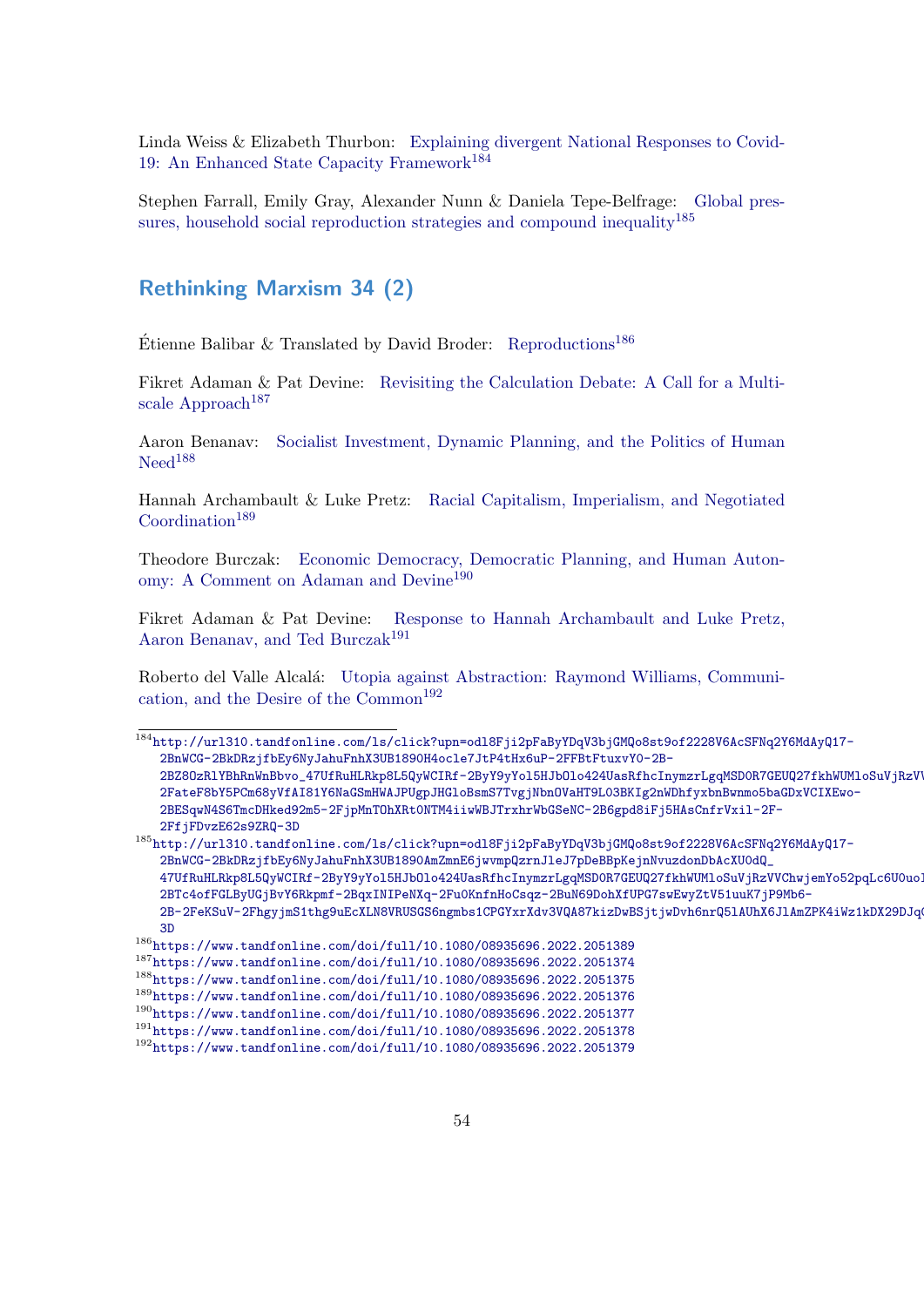Regletto Aldrich Imbong: [Police Power in the Philippines in the Time of the Pan](https://www.tandfonline.com/doi/full/10.1080/08935696.2022.2043721) $d$ emic $193$ 

Pem Davidson Buck: [Reflections on the Present Conjuncture](https://www.tandfonline.com/doi/full/10.1080/08935696.2021.2008766)<sup>[194](#page-54-2)</sup>

Boone W. Shear & Vincent Lyon-Callo: [The Punishment Monopoly: Tales of My](https://www.tandfonline.com/doi/full/10.1080/08935696.2022.2051369) [Ancestors, Dispossession, and the Building of the United States by Pem Davidson Buck](https://www.tandfonline.com/doi/full/10.1080/08935696.2022.2051369) [\(New York: Monthly Review Press, 2019\).](https://www.tandfonline.com/doi/full/10.1080/08935696.2022.2051369)<sup>[195](#page-54-3)</sup>

Jude Welburn: [Other Englands: Utopia, Capital, and Empire in an Age of Transition](https://www.tandfonline.com/doi/full/10.1080/08935696.2022.2051370) [by Sarah Hogan \(Stanford, Calif.: Stanford University Press, 2018\)](https://www.tandfonline.com/doi/full/10.1080/08935696.2022.2051370)<sup>[196](#page-54-4)</sup>

Aaron Schneider: [Mass Strikes and Social Movements in Brazil and India: Popular](https://www.tandfonline.com/doi/full/10.1080/08935696.2022.2051371) Mobilisation in the Long Depression by Jörg Nowak (Cham, Switz.: Palgrave Macmillan,  $(2019)^{197}$  $(2019)^{197}$  $(2019)^{197}$  $(2019)^{197}$  $(2019)^{197}$ 

Samuel J. R. Mercer: [A World beyond Work? Labour, Money and the Capitalist State](https://www.tandfonline.com/doi/full/10.1080/08935696.2022.2051372) [between Crisis and Utopia by Ana C. Dinerstein and Frederick H. Pitts \(Bingley, UK:](https://www.tandfonline.com/doi/full/10.1080/08935696.2022.2051372) Emerald,  $2021$ <sup>[198](#page-54-6)</sup>

Ana C. Dinerstein & Frederick Harry Pitts: [Labor, Humanism, and the Play of Medi](https://www.tandfonline.com/doi/full/10.1080/08935696.2022.2051373)[ation: A Rejoinder](https://www.tandfonline.com/doi/full/10.1080/08935696.2022.2051373)<sup>[199](#page-54-7)</sup>

### <span id="page-54-0"></span>Review of Keynesian Economics 10 (2)

Thomas Palley: [Theorizing Varieties of Capitalism: economics and the fallacy that](https://www.elgaronline.com/view/journals/roke/10/2/article-p129.xml) ['there is no alternative \(TINA\)'](https://www.elgaronline.com/view/journals/roke/10/2/article-p129.xml)[200](#page-54-8)

Mark Blyth and Herman Mark Schwartz: [In search of varieties of capitalism: hardy](https://www.elgaronline.com/view/journals/roke/10/2/article-p167.xml) [perennial or troublesome weed?](https://www.elgaronline.com/view/journals/roke/10/2/article-p167.xml)[201](#page-54-9)

Engelbert Stockhammer and Karsten Kohler: [Learning from distant cousins? Post-](https://www.elgaronline.com/view/journals/roke/10/2/article-p184.xml)[Keynesian Economics, Comparative Political Economy, and the Growth Models ap](https://www.elgaronline.com/view/journals/roke/10/2/article-p184.xml)[proach](https://www.elgaronline.com/view/journals/roke/10/2/article-p184.xml)[202](#page-54-10)

<span id="page-54-1"></span><sup>193</sup><https://www.tandfonline.com/doi/full/10.1080/08935696.2022.2043721>

<span id="page-54-2"></span><sup>194</sup><https://www.tandfonline.com/doi/full/10.1080/08935696.2021.2008766>

<span id="page-54-4"></span><span id="page-54-3"></span><sup>195</sup><https://www.tandfonline.com/doi/full/10.1080/08935696.2022.2051369> <sup>196</sup><https://www.tandfonline.com/doi/full/10.1080/08935696.2022.2051370>

<span id="page-54-5"></span><sup>197</sup><https://www.tandfonline.com/doi/full/10.1080/08935696.2022.2051371>

<span id="page-54-6"></span><sup>198</sup><https://www.tandfonline.com/doi/full/10.1080/08935696.2022.2051372>

<span id="page-54-7"></span><sup>199</sup><https://www.tandfonline.com/doi/full/10.1080/08935696.2022.2051373>

<span id="page-54-8"></span><sup>200</sup><https://www.elgaronline.com/view/journals/roke/10/2/article-p129.xml>

<span id="page-54-9"></span><sup>201</sup><https://www.elgaronline.com/view/journals/roke/10/2/article-p167.xml>

<span id="page-54-10"></span><sup>202</sup><https://www.elgaronline.com/view/journals/roke/10/2/article-p184.xml>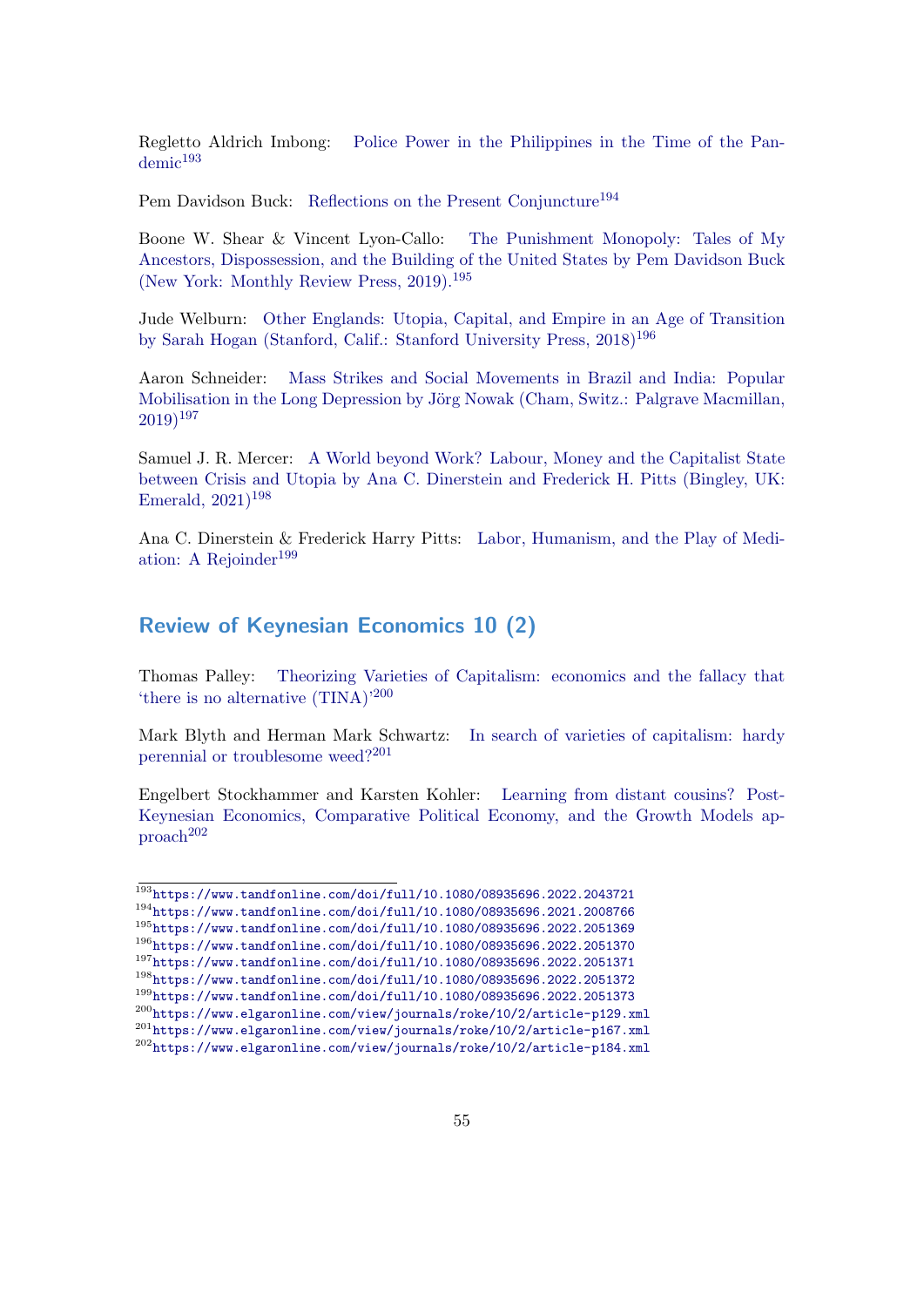Lucio Baccaro and Jonas Pontusson: [The politics of growth models](https://www.elgaronline.com/view/journals/roke/10/2/article-p204.xml)<sup>[203](#page-55-1)</sup>

David Soskice: [Rethinking Varieties of Capitalism and growth theory in the ICT era](https://www.elgaronline.com/view/journals/roke/10/2/article-p222.xml)<sup>[204](#page-55-2)</sup>

Esteban Pérez Caldentey and Matías Vernengo: [Varieties of peripheral capitalism: on](https://www.elgaronline.com/view/journals/roke/10/2/article-p242.xml) [the institutional foundations of economic backwardness](https://www.elgaronline.com/view/journals/roke/10/2/article-p242.xml)<sup>[205](#page-55-3)</sup>

Franz Prante, Eckhard Hein, and Alessandro Bramucci: [Varieties and interdependencies](https://www.elgaronline.com/view/journals/roke/10/2/article-p264.xml) [of demand and growth regimes in finance-dominated capitalism: a Post-Keynesian two](https://www.elgaronline.com/view/journals/roke/10/2/article-p264.xml)[country stock–flow consistent simulation approach](https://www.elgaronline.com/view/journals/roke/10/2/article-p264.xml)<sup>[206](#page-55-4)</sup>

### <span id="page-55-0"></span>Science and Society 86 (2)

Special Issue: (En)Visioning Socialism IV: Raising the Future in Our Imagination Before Raising It in Reality

Guest Editors: Al Campbell and David Laibman

### I. THE S& S Envisioning Socialism Project: Reflections from former Participants

David Laibman and Al Campbell: [\(En\)Visioning Socialism IV: Raising the Future in](https://guilfordjournals.com/doi/10.1521/siso.2022.86.2.137) [Our Imaginations Before Raising It in Reality](https://guilfordjournals.com/doi/10.1521/siso.2022.86.2.137)[207](#page-55-5)

Pat Devine: [Negotiated Coordination and Socialist Democracy](https://guilfordjournals.com/doi/10.1521/siso.2022.86.2.140)<sup>[208](#page-55-6)</sup>

Robin Hahnel: [A Participatory Economy: What Have We Learned?](https://guilfordjournals.com/doi/10.1521/siso.2022.86.2.145)[209](#page-55-7)

David M. Kotz: [The Importance of Envisioning Socialism Today](https://guilfordjournals.com/doi/10.1521/siso.2022.86.2.153)<sup>[210](#page-55-8)</sup>

#### II. Models and Structures

Enfu Cheng: [On the Three Stages in the Development of Socialism](https://guilfordjournals.com/doi/10.1521/siso.2022.86.2.159)<sup>[211](#page-55-9)</sup>

Al Campbell: [Moving Beyond Capitalism: Human Development and Protagonistic](https://guilfordjournals.com/doi/10.1521/siso.2022.86.2.182) [Planned Socialism](https://guilfordjournals.com/doi/10.1521/siso.2022.86.2.182)<sup>[212](#page-55-10)</sup>

<span id="page-55-5"></span><span id="page-55-4"></span><span id="page-55-3"></span><span id="page-55-2"></span><span id="page-55-1"></span> $^{203}\rm{https://www.elgaronline.com/view/journals/roke/10/2/article-p204.xml}$  $^{203}\rm{https://www.elgaronline.com/view/journals/roke/10/2/article-p204.xml}$  $^{203}\rm{https://www.elgaronline.com/view/journals/roke/10/2/article-p204.xml}$ <sup>204</sup><https://www.elgaronline.com/view/journals/roke/10/2/article-p222.xml> <sup>205</sup><https://www.elgaronline.com/view/journals/roke/10/2/article-p242.xml> <sup>206</sup><https://www.elgaronline.com/view/journals/roke/10/2/article-p264.xml> <sup>207</sup><https://guilfordjournals.com/doi/10.1521/siso.2022.86.2.137> <sup>208</sup><https://guilfordjournals.com/doi/10.1521/siso.2022.86.2.140> <sup>209</sup><https://guilfordjournals.com/doi/10.1521/siso.2022.86.2.145> <sup>210</sup><https://guilfordjournals.com/doi/10.1521/siso.2022.86.2.153> <sup>211</sup><https://guilfordjournals.com/doi/10.1521/siso.2022.86.2.159> <sup>212</sup><https://guilfordjournals.com/doi/10.1521/siso.2022.86.2.182>

<span id="page-55-10"></span><span id="page-55-9"></span><span id="page-55-8"></span><span id="page-55-7"></span><span id="page-55-6"></span>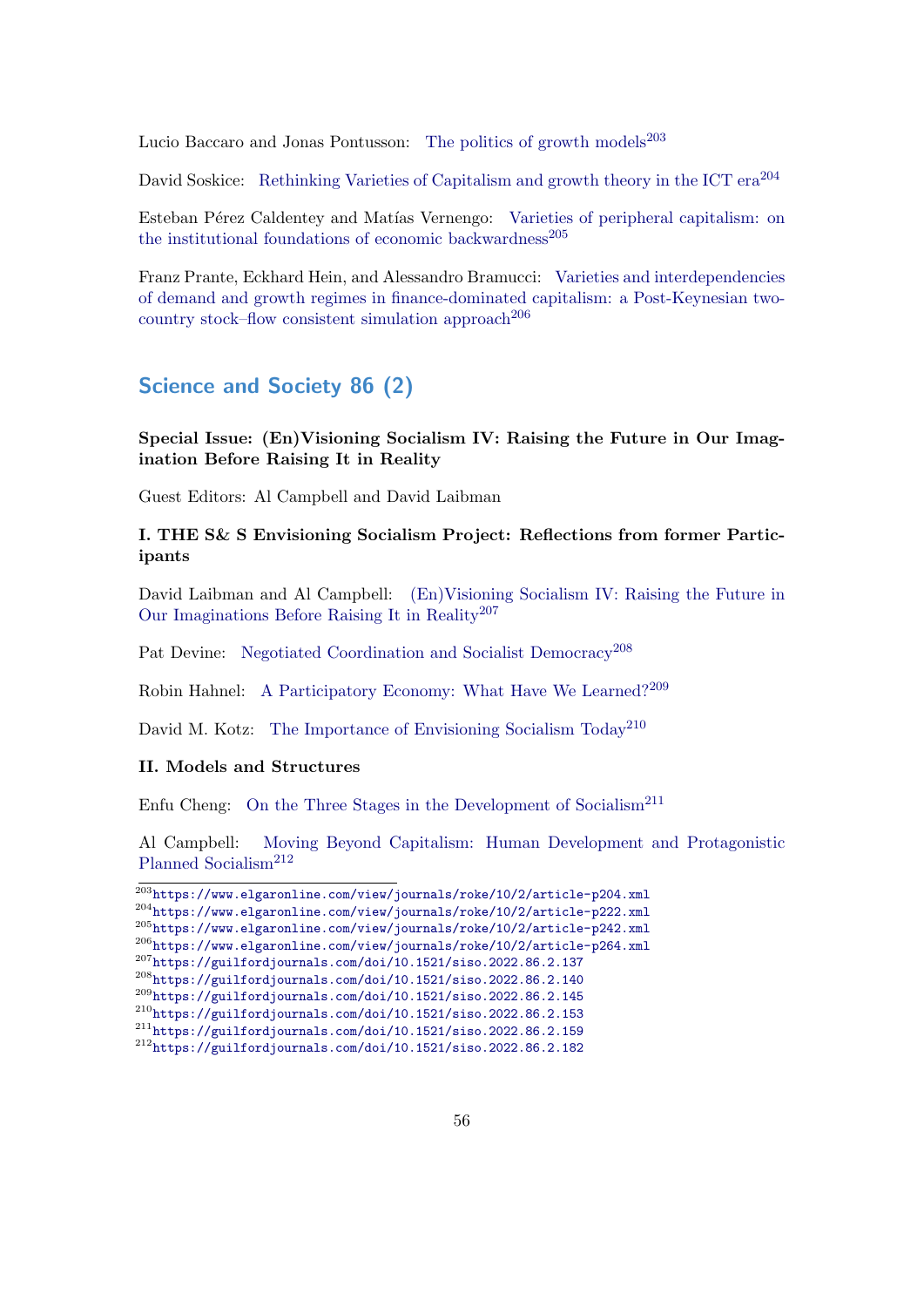Ingrid Hanon: [Work Emancipation and Human Creativity: The Wage-for-Life Alter](https://guilfordjournals.com/doi/epdf/10.1521/siso.2022.86.2.204)[native](https://guilfordjournals.com/doi/epdf/10.1521/siso.2022.86.2.204)<sup>[213](#page-56-2)</sup>

David Laibman: [Systemic Socialism: A Model of the Models](https://guilfordjournals.com/doi/10.1521/siso.2022.86.2.225)<sup>[214](#page-56-3)</sup>

#### III. Perspectives

Paddy Quick: [Household Production, Household Activity, and Human Development](https://guilfordjournals.com/doi/10.1521/siso.2022.86.2.248)<sup>[215](#page-56-4)</sup>

Guney Is ıkara andOzgur Narin: [The Potentials and Limits of Computing Technologies](https://guilfordjournals.com/doi/10.1521/siso.2022.86.2.269) [for Socialist Planning](https://guilfordjournals.com/doi/10.1521/siso.2022.86.2.269)[216](#page-56-5)

Planning for Entropy: [Democratic Economic Planning, Social Metabolism and the](https://guilfordjournals.com/doi/10.1521/siso.2022.86.2.291)  $Environment<sup>217</sup>$  $Environment<sup>217</sup>$  $Environment<sup>217</sup>$  $Environment<sup>217</sup>$ 

Howard Engelskirchen: [Value Is Sense-Less: Socialism, Kincentric Community, and the](https://guilfordjournals.com/doi/10.1521/siso.2022.86.2.314) [Gift of Philial Labor](https://guilfordjournals.com/doi/10.1521/siso.2022.86.2.314)<sup>[218](#page-56-7)</sup>

## <span id="page-56-0"></span>Books and Book Series

### <span id="page-56-1"></span>Digital, Class, Work: Before and During COVID-19

by John Michael Roberts — 2022, Edinburgh University Press

Orthodox Marxist approaches often suggest that exploitation is today embedded across society as a whole. For example, digital corporations exploit us when we use social media, or we are exploited by financial companies when we take on more debt through credit (so-called 'secondary exploitation'). Digital, Class, Work: Before and During COVID-19 rejects these orthodox approaches in favour of a different Marxist perspective. The book explores class relations in digital work both before and during COVID-19 by carefully distinguishing between different circuits of capital and different class relations of economic exploitation and economic oppression. The book focuses on class relations in distinctive forms of work: 'productive' exploited work, e.g. manufacturing; 'unproductive' commercial work, e.g. retail; creative work; gig work; and work in the state and public sector.

<span id="page-56-2"></span> $\frac{213}{\text{https://guilfordjournals.com/doi/epdf/10.1521/siso.2022.86.2.204}}$  $\frac{213}{\text{https://guilfordjournals.com/doi/epdf/10.1521/siso.2022.86.2.204}}$  $\frac{213}{\text{https://guilfordjournals.com/doi/epdf/10.1521/siso.2022.86.2.204}}$ 

<span id="page-56-3"></span><sup>214</sup><https://guilfordjournals.com/doi/10.1521/siso.2022.86.2.225>

<span id="page-56-4"></span><sup>215</sup><https://guilfordjournals.com/doi/10.1521/siso.2022.86.2.248>

<span id="page-56-6"></span><span id="page-56-5"></span><sup>216</sup><https://guilfordjournals.com/doi/10.1521/siso.2022.86.2.269> <sup>217</sup><https://guilfordjournals.com/doi/10.1521/siso.2022.86.2.291>

<span id="page-56-7"></span><sup>218</sup><https://guilfordjournals.com/doi/10.1521/siso.2022.86.2.314>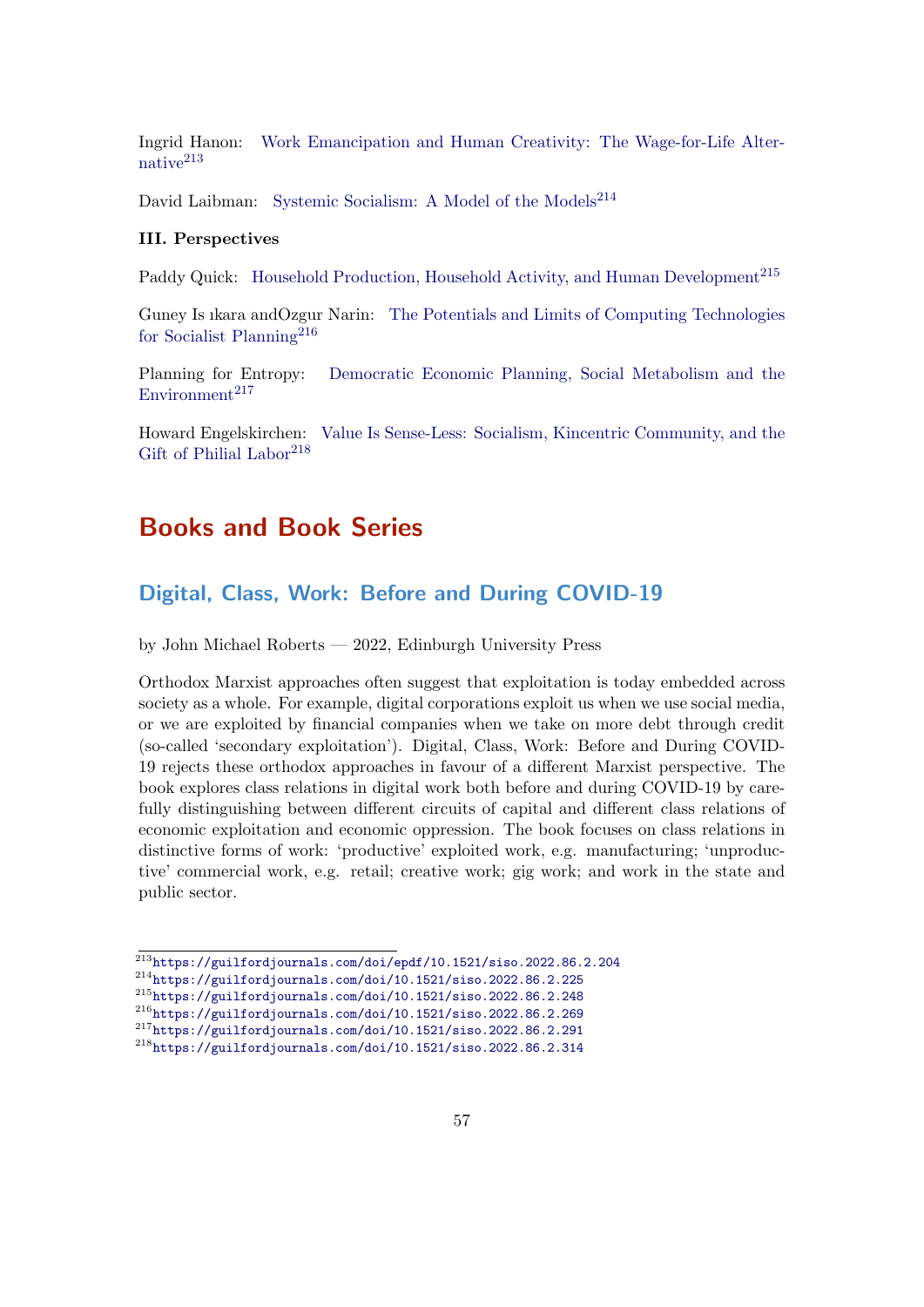The book also maps the class relations in these work processes to three types of digital labour: digital labour (or, what is commonly known as platform labour); digitisation of labour (the application of digital technology to everyday work practices); and digitised labour (when automation and smart machines replace 'real' workers in an organisation). Situating this analysis within the global realms of neoliberalism and financialisation, and drawing on numerous pieces of data, the book demonstrates how the use of digital technology in many workplaces has broadly promoted the interests of 'unproductive' global capital, particularly financial capital, both before and during COVD-19.

Please find a link to the book  $here^{219}$  $here^{219}$  $here^{219}$  $here^{219}$ .

### <span id="page-57-0"></span>A Monetary and Fiscal History of Latin America, 1960–2017

by Timothy J. Kehoe and Juan Pablo Nicolini — 2021, Minnesota University Press

The Monetary and Fiscal History of Latin America Project was launched in 2013 by the University of Chicago's Lars Peter Hansen in his former capacity as the Director of the Becker Friedman Institute and as part of its fiscal policy initiative. Upon the advice of Thomas Sargent, New York University, and former Distinguished Fellow of the BFI, and Fernando Alvarez, University of Chicago, the Institute provided funding and other support for this vibrant project initiated and led throughout by the University of Minnesota's Timothy Kehoe and the Minneapolis Federal Reserve Bank's Juan Pablo Nicolini. In supporting and hosting this project, the Institute envisioned an intensive research program to produce a comprehensive monetary and fiscal history of the ten largest countries of South America plus Mexico since 1960. Under Kehoe's and Nicolini's leadership, and with the extensive efforts of a large number of scholars with expertise on the macroeconomic experiences of Latin American countries, this project delivered with great success on its initial ambition. The authors of the chapters are country experts who participated in numerous meetings over six years to discuss and receive feedback on their findings that were framed in ways to facilitate comparisons and open the door to novel insights applicable more broadly. Along with the scholarship represented in this book, these economists worked with BFI to create a dynamic database for the eleven Latin American countries under review, which will inform and inspire scholarship for years to come.

<span id="page-57-1"></span>Please find a link to the book [here.](https://www.upress.umn.edu/book-division/books/a-monetary-and-fiscal-history-of-latin-america)<sup>[220](#page-57-3)</sup>

<span id="page-57-2"></span> $^{219}\rm{https://edinburghuniversitypress.com/book-digital-class-work.html}$  $^{219}\rm{https://edinburghuniversitypress.com/book-digital-class-work.html}$  $^{219}\rm{https://edinburghuniversitypress.com/book-digital-class-work.html}$ 

<span id="page-57-3"></span><sup>220</sup>[https://www.upress.umn.edu/book-division/books/a-monetary-and-fiscal-history-of](https://www.upress.umn.edu/book-division/books/a-monetary-and-fiscal-history-of-latin-america)[latin-america](https://www.upress.umn.edu/book-division/books/a-monetary-and-fiscal-history-of-latin-america)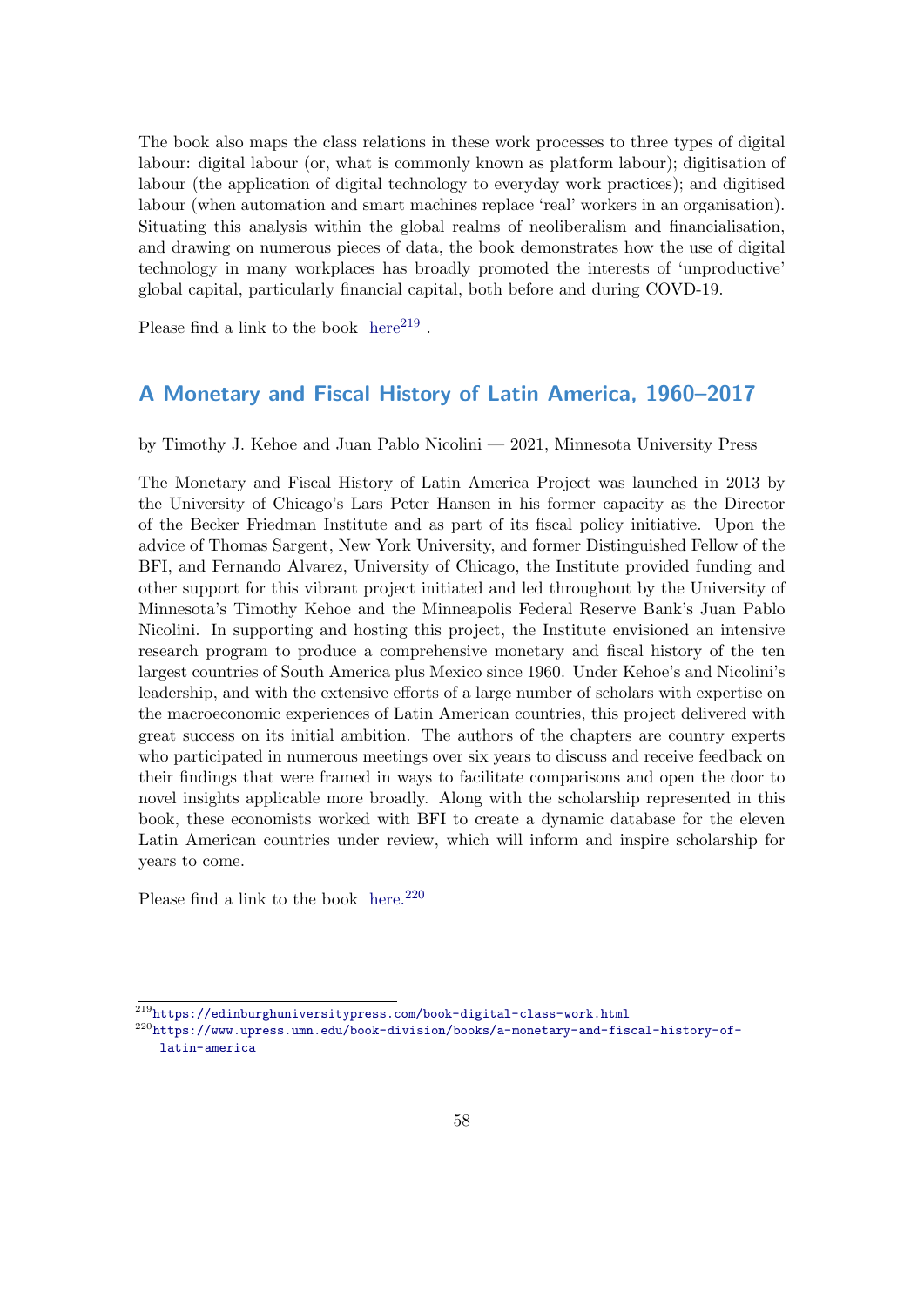### A Revolutionary for Our Time: The Walter Rodney Story

by Leo Zeilig — 2022, Haymarket Books

Walter Rodney was a scholar, working class militant, and revolutionary from Guyana. Strongly influenced by Marxist ideas, he remains central to radical Pan-Africanist thought for large numbers of activists' today. Rodney lived through the failed – though immensely hopeful – socialist experiments in the 1960s and 1970s, in Tanzania and elsewhere. The book critically considers Rodney's contribution to Marxist theory and history, his relationship to dependency theory and the contemporary significance of his work in the context of movements and politics today. The first full-length study of Rodney's life, this book is an essential introduction to Rodney's work.

Please find a link to the book [here.](https://www.haymarketbooks.org/books/1768-a-revolutionary-for-our-time) $221$ 

## <span id="page-58-0"></span>Abolitionist Socialist Feminism: Radicalizing the Next Revolution

Zillah Eisenstein — 2019, MR Press

The world is burning, flooding, and politically exploding, to the point where it's become abundantly clear that neoliberal feminism—the kind that aims to elect The First Woman President—will never be enough. In her vibrant, politically personal essay, Zillah Eisenstein asks us to consider what it would mean to thread "socialism" to feminism; then, what it would mean to thread "abolitionism" to socialist feminism. Finally, she asks all of us, especially white women, to consider what it would mean to risk everything to abolish white supremacy, to uproot the structural knot of sex, race, gender, and class growing from that imperial whiteness. If we are to create a revolution that is totally liberatory, we need to pool together in a new working class, building a radical movement made of movements.

Eisenstein's manifesto is built on almost half a century of her antiracist socialist feminist work, in its many iterations. But now, she writes with a new urgency and imaginativeness. Eisenstein asks us not to be limited by reforms, but to radicalize each other on differing fronts. Our task is to build bridges, to connect progressive candidates with environmental activists; striking teachers from West Virginia to Los Angeles with Black Lives Matter and the Black Youth Project 100; gun control advocates with incarcerated people involved in prison strikes; disabled people demonstrating in D.C. with transgender rights people reconfiguring the sexual binary; the #MeToo movement with Standing Rock Water Protectors... The genius force demanding that we abolish white supremacy can also create a new "we" for all of us—a humanity universally accepting of our com-

<span id="page-58-1"></span><sup>221</sup><https://www.haymarketbooks.org/books/1768-a-revolutionary-for-our-time>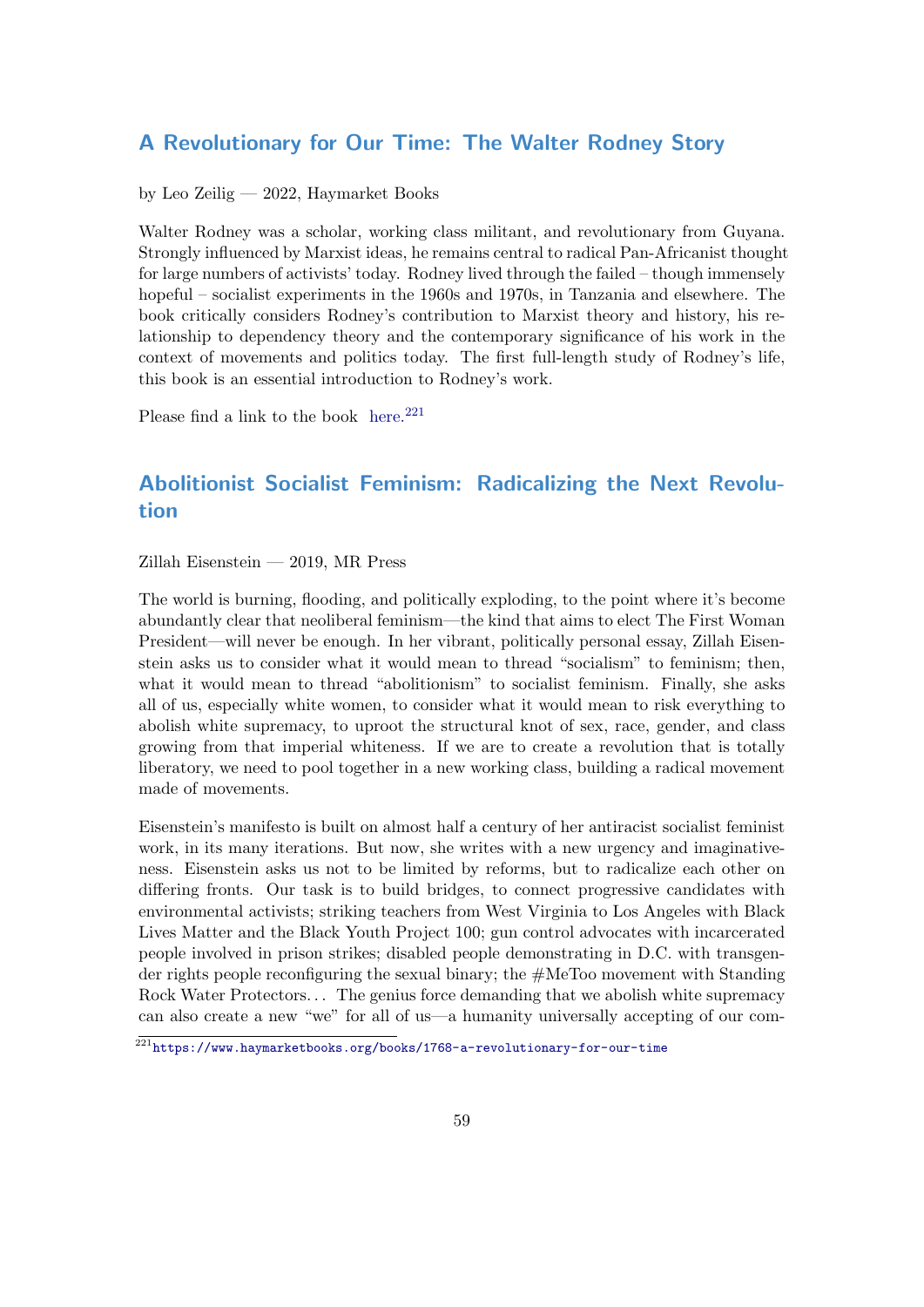plexities and differences. We are in uncharted waters, but that is exactly where we need to be.

Please find a link to the book [here.](https://monthlyreview.org/product/abolitionist_socialist_feminism/)<sup>[222](#page-59-2)</sup> A review of the book by Katilin Peters is available  $here^{223}$  $here^{223}$  $here^{223}$  $here^{223}$ .

### <span id="page-59-0"></span>Boom and Bust: A Global History of Financial Bubbles

by William Quinn and John D. Turner — 2021, Cambridge University Press

Why do stock and housing markets sometimes experience amazing booms followed by massive busts and why is this happening more and more frequently?

In order to answer these questions, William Quinn and John D. Turner take us on a riveting ride through the history of financial bubbles, visiting, among other places, Paris and London in 1720, Latin America in the 1820s, Melbourne in the 1880s, New York in the 1920s, Tokyo in the 1980s, Silicon Valley in the 1990s and Shanghai in the 2000s.

As they do so, they help us understand why bubbles happen, and why some have catastrophic economic, social and political consequences whilst others have actually benefited society. They reveal that bubbles start when investors and speculators react to new technology or political initiatives, showing that our ability to predict future bubbles will ultimately come down to being able to predict these sparks.

Please find a link to the book  $here^{224}$  $here^{224}$  $here^{224}$  $here^{224}$ .

### <span id="page-59-1"></span>Bread and Beauty: The Cultural Politics of José Carlos Mariátegui

by Juan E. De Castro —2020, Series: Historical Materialism Book Series, Vol. 217, Brill

Influenced by anarchism and especially by the anarcho-syndicalist Georges Sorel, the political praxis of Peruvian activist and scholar José Carlos Mariátegui (1894–1930) deviated from the policies mandated by the Comintern. Mariategui saw that new subjectivities would be required to bring about a revolution that would not recreate bourgeois or fascist structures. A new society, he argued, required a new culture. Thus, Mariategui not only founded the Peruvian Socialist Party, but also created Amauta, a magazine that brought together the writings of the political and cultural avant-gardes.

In the spirit of this approach, Bread and Beauty not only studies the political signifi

<span id="page-59-2"></span> $\frac{222}{https://monthlyreview.org/product/abolitionist_socialist_feminism/}$  $\frac{222}{https://monthlyreview.org/product/abolitionist_socialist_feminism/}$  $\frac{222}{https://monthlyreview.org/product/abolitionist_socialist_feminism/}$ 

<span id="page-59-3"></span><sup>223</sup>[https://marxandphilosophy.org.uk/reviews/20067\\_abolitionist-socialist-feminism-](https://marxandphilosophy.org.uk/reviews/20067_abolitionist-socialist-feminism-radicalizing-the-next-revolution-by-zillah-eisenstein-reviewed-by-kaitlin-peters/)

<span id="page-59-4"></span>[radicalizing-the-next-revolution-by-zillah-eisenstein-reviewed-by-kaitlin-peters/](https://marxandphilosophy.org.uk/reviews/20067_abolitionist-socialist-feminism-radicalizing-the-next-revolution-by-zillah-eisenstein-reviewed-by-kaitlin-peters/)  $^{224}$ [https://www.harvard.com/book/9781108431651\\_boom\\_and\\_bust/](https://www.harvard.com/book/9781108431651_boom_and_bust/)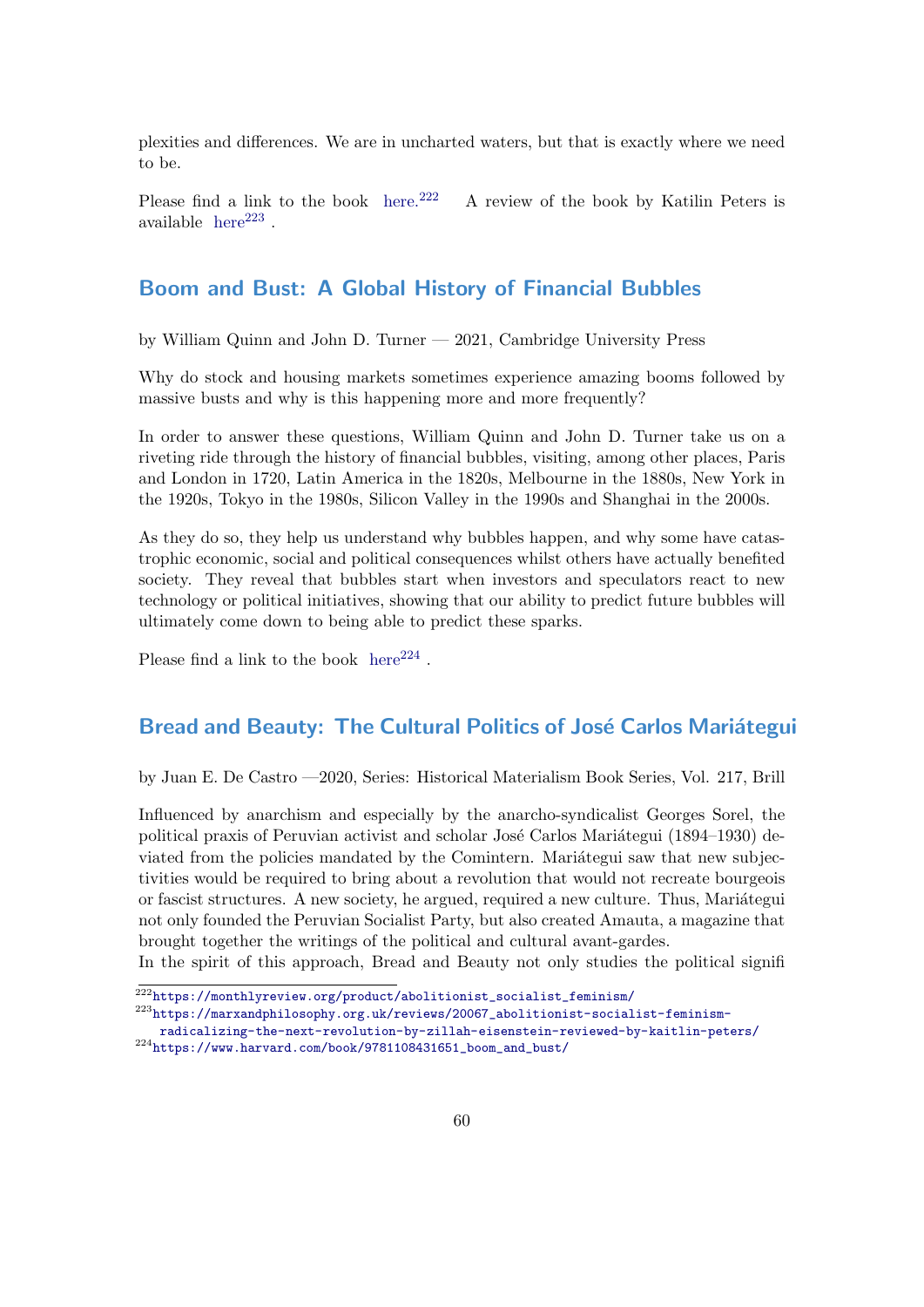cance of cultural habits and products; it also looks at the cultural underpinnings of the political proposals found in Mariategui's writings and actions.

Please find a link to the book [here](http://brill.com/view/title/36542?contents=toc-50344)<sup>[225](#page-60-2)</sup>. A review of the book by Till Hahn is available [here](https://marxandphilosophy.org.uk/reviews/20038_bread-and-beauty-the-cultural-politics-of-jose-carlos-mariategui-by-juan-e-de-castro-reviewed-by-till-hahn/) $^{226}$  $^{226}$  $^{226}$ .

### <span id="page-60-0"></span>Digital, Class, Work: Before and During COVID-19

By John Michael Roberts — 2022, Edinburgh University Press.

Orthodox Marxist approaches often suggest that exploitation is today embedded across society as a whole. For example, digital corporations exploit us when we use social media, or we are exploited by financial companies when we take on more debt through credit (so-called 'secondary exploitation').

Digital, Class, Work: Before and During COVID-19 rejects these orthodox approaches in favour of a different Marxist perspective. The book explores class relations in digital work both before and during COVID-19 by carefully distinguishing between different circuits of capital and different class relations of economic exploitation and economic oppression.

The book focuses on a number of class relations in distinctive forms of work: productive' exploited work, e.g. manufacturing; 'unproductive' commercial work, e.g. retail; creative work; gig work; and work in the state and public sector.

The book also maps the class relations in these work processes to three types of digital labour: digital labour (or, what is commonly known as platform labour); digitisation of labour (the application of digital technology to everyday work practices); and digitised labour (when automation and smart machines replace 'real' workers in an organisation).

Situating this analysis within the global realms of neoliberalism and financialisation, and drawing on numerous pieces of data, the book demonstrates how the use of digital technology in many workplaces has broadly promoted the interests of 'unproductive' global capital, particularly financial capital, both before and during COVD-19.

<span id="page-60-1"></span>Please find a link to the book  $here^{227}$  $here^{227}$  $here^{227}$  $here^{227}$ .

<span id="page-60-2"></span> $\frac{225}{225}$ <http://brill.com/view/title/36542?contents=toc-50344>

<span id="page-60-4"></span><span id="page-60-3"></span> $226$ [https://marxandphilosophy.org.uk/reviews/20038\\_bread-and-beauty-the-cultural](https://marxandphilosophy.org.uk/reviews/20038_bread-and-beauty-the-cultural-politics-of-jose-carlos-mariategui-by-juan-e-de-castro-reviewed-by-till-hahn/)[politics-of-jose-carlos-mariategui-by-juan-e-de-castro-reviewed-by-till-hahn/](https://marxandphilosophy.org.uk/reviews/20038_bread-and-beauty-the-cultural-politics-of-jose-carlos-mariategui-by-juan-e-de-castro-reviewed-by-till-hahn/) <sup>227</sup><https://edinburghuniversitypress.com/book-digital-class-work.html~>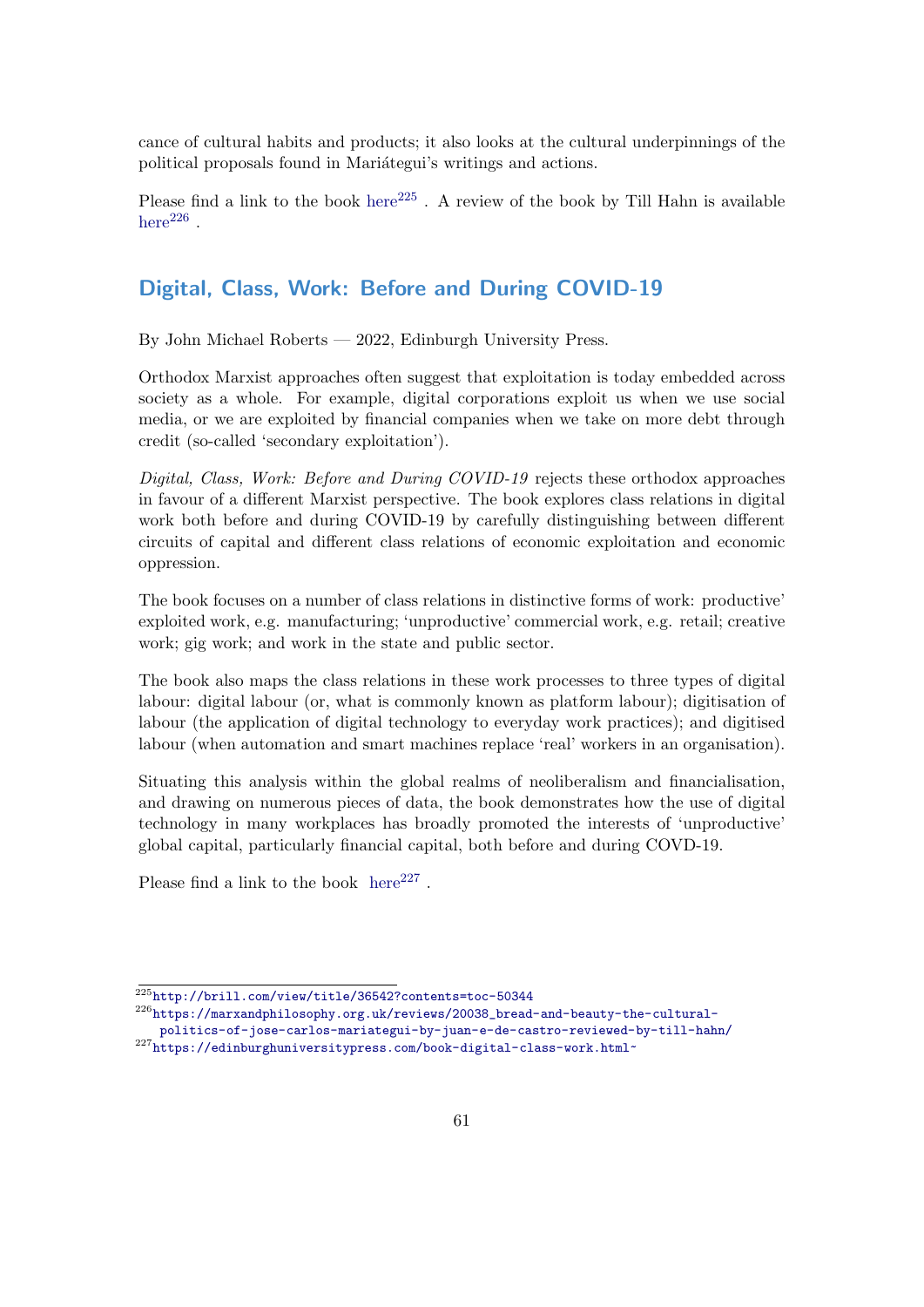### Economic Well-Being: An Introduction

by Deborah M. Figart and Ellen Mutari — 2022, NASW Press

An economy is about people and the purpose of an economy is their well-being. This economics textbook is written with this central insight at the core. Economic Well-Being: An Introduction introduces students to modern economics grounded in capabilities theory and empirical economic practice. This modern approach uses social provisioning (rather than scarcity) as a starting point for defining economic life. The text focuses on evolving economic institutions, complex economic behavior, and lively debates that accurately represent pluralist viewpoints. It highlights issues of sustainability, inclusion, and economic justice

While targeting students in social work and other human service careers, it is appropriate for traditional economics majors as well—with economic literacy shown as a useful tool for diverse careers.

Please find a link to the book [here.](https://naswpress.org/product/53668/)<sup>[228](#page-61-1)</sup>

## <span id="page-61-0"></span>How to Blow Up a Pipeline: Learning to Fight in a World on **Fire**

by Andreas Malm — 2021, Verso

Why resisting climate change means combatting the fossil fuel industry. The science on climate change has been clear for a very long time now. Yet despite decades of appeals, mass street protests, petition campaigns, and peaceful demonstrations, we are still facing a booming fossil fuel industry, rising seas, rising emission levels, and a rising temperature. With the stakes so high, why haven't we moved beyond peaceful protest?

In this lyrical manifesto, noted climate scholar (and saboteur of SUV tires and coal mines) Andreas Malm makes an impassioned call for the climate movement to escalate its tactics in the face of ecological collapse. We need, he argues, to force fossil fuel extraction to stop—with our actions, with our bodies, and by defusing and destroying its tools. We need, in short, to start blowing up some oil pipelines. Offering a counter-history of how mass popular change has occurred, from the democratic revolutions overthrowing dictators to the movement against apartheid and for women's suffrage, Malm argues that the strategic acceptance of property destruction and violence has been the only route for revolutionary change. In a braided narrative that moves from the forests of Germany and the streets of London to the deserts of Iraq, Malm offers us an incisive discussion of the politics and ethics of pacifism and violence, democracy and social change, strategy

<span id="page-61-1"></span><sup>228</sup><https://naswpress.org/product/53668/>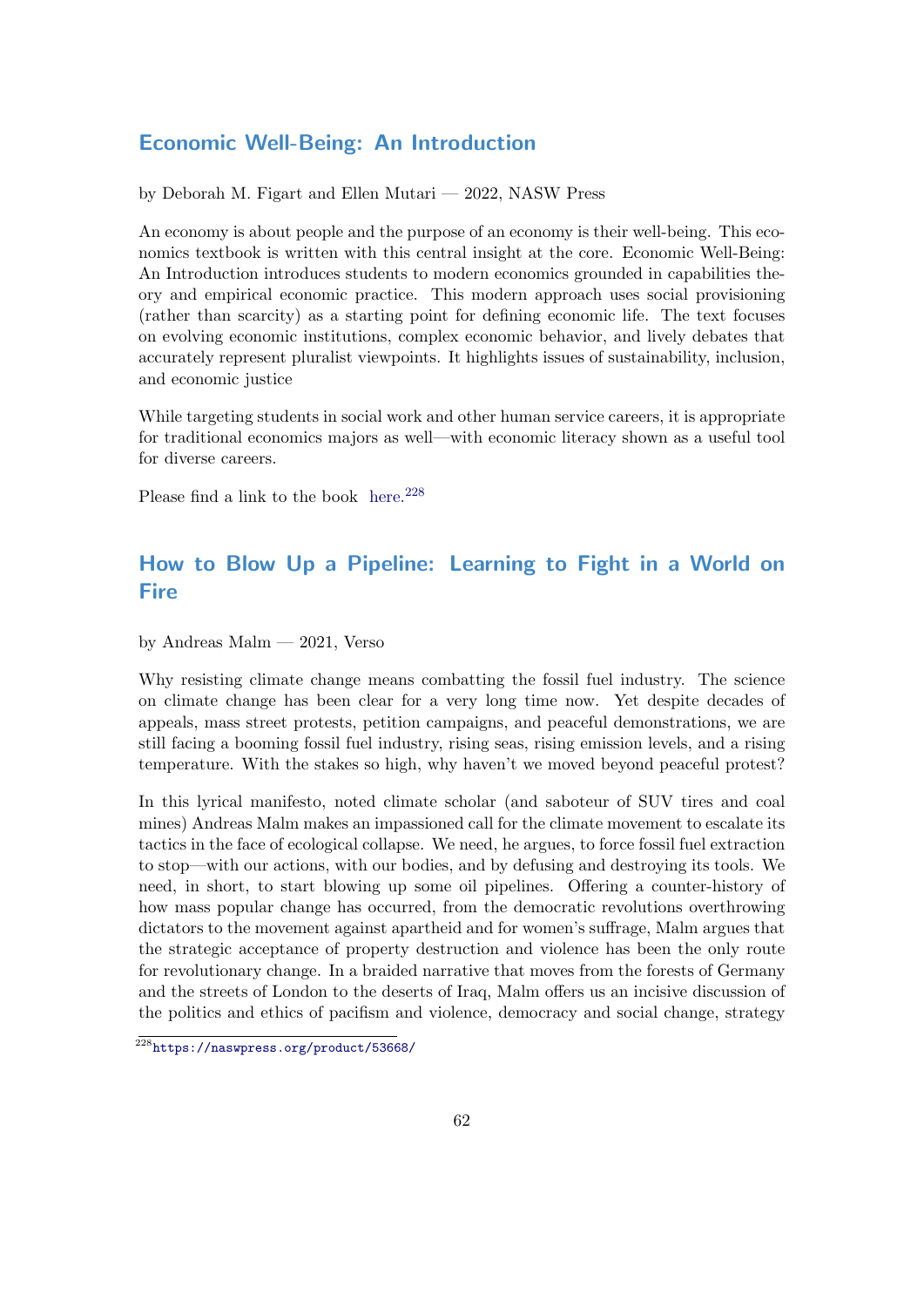and tactics, and a movement compelled by both the heart and the mind. Here is how we fight in a world on fire.

Please find a link to the book [here.](https://www.versobooks.com/books/3665-how-to-blow-up-a-pipeline)<sup>[229](#page-62-2)</sup>

### <span id="page-62-0"></span>Microeconomía heterodoxa: Modelos sraffianos y marxistas

By Gabriel Montes Rojas — 2022, Eudeba.

This book is intended to serve as a supplement to a microeconomics course based on a marginalist or neoclassical textbook. The central topic is the analysis of value and distribution in the so-called nucleus of an economy, based on the consideration of classical economists. The classic model of production prices is first presented in its Sraffian version –in particular, the effect of technical conditions on the models of simple reproduction and the rate of profit, the concept of surplus, and the distribution between capitalists and workers–. An economy with more than one technique, the concept of capital, the Cambridge Capital Controversy, and Wicksell's real and price effects are discussed below. Then Marxist models are studied and the basic concepts of labor value, surplus value and exploitation are defined –in particular, the Marxian fundamental theorem that shows that there is no profit without exploitation–. Within the Marxist framework, the correct way to make the connection between values and production prices is debated, which was called the problem of the transformation of values into prices. Finally, extensions to models of joint production (pure, fixed capital and differential rent for scarce primary factors), preferences and choice over goods, and dynamic models of inflation due to distributive conflict are considered.

Please find a link to the book  $here<sup>230</sup>$  $here<sup>230</sup>$  $here<sup>230</sup>$  $here<sup>230</sup>$ .

### <span id="page-62-1"></span>Sir Robert Geffrye and the Business of Slavery

by Steve Cushion — Hackney Stand Up To Racism and Caribbean Labour Solidarity

The debate over the statue of Sir Robert Geffrye (1613–1703) outside the Museum of the Home in Hackney has opened a window onto the slave trade and its role in the creation of modern Britain. As a successful London businessman and politician, Geffrye's life well illustrates the early development of capitalism in England and the relationship between the City of London and the origins of imperialism, particularly the importance of the whole business of slavery.

<span id="page-62-2"></span> $229$ <https://www.versobooks.com/books/3665-how-to-blow-up-a-pipeline>

<span id="page-62-3"></span><sup>230</sup>[https://www.eudeba.com.ar/ficha.aspx?codigo=9789502332406&titulo=Microeconom%c3%ada+](https://www.eudeba.com.ar/ficha.aspx?codigo=9789502332406&titulo=Microeconom%c3%ada+heterodoxa) [heterodoxa](https://www.eudeba.com.ar/ficha.aspx?codigo=9789502332406&titulo=Microeconom%c3%ada+heterodoxa)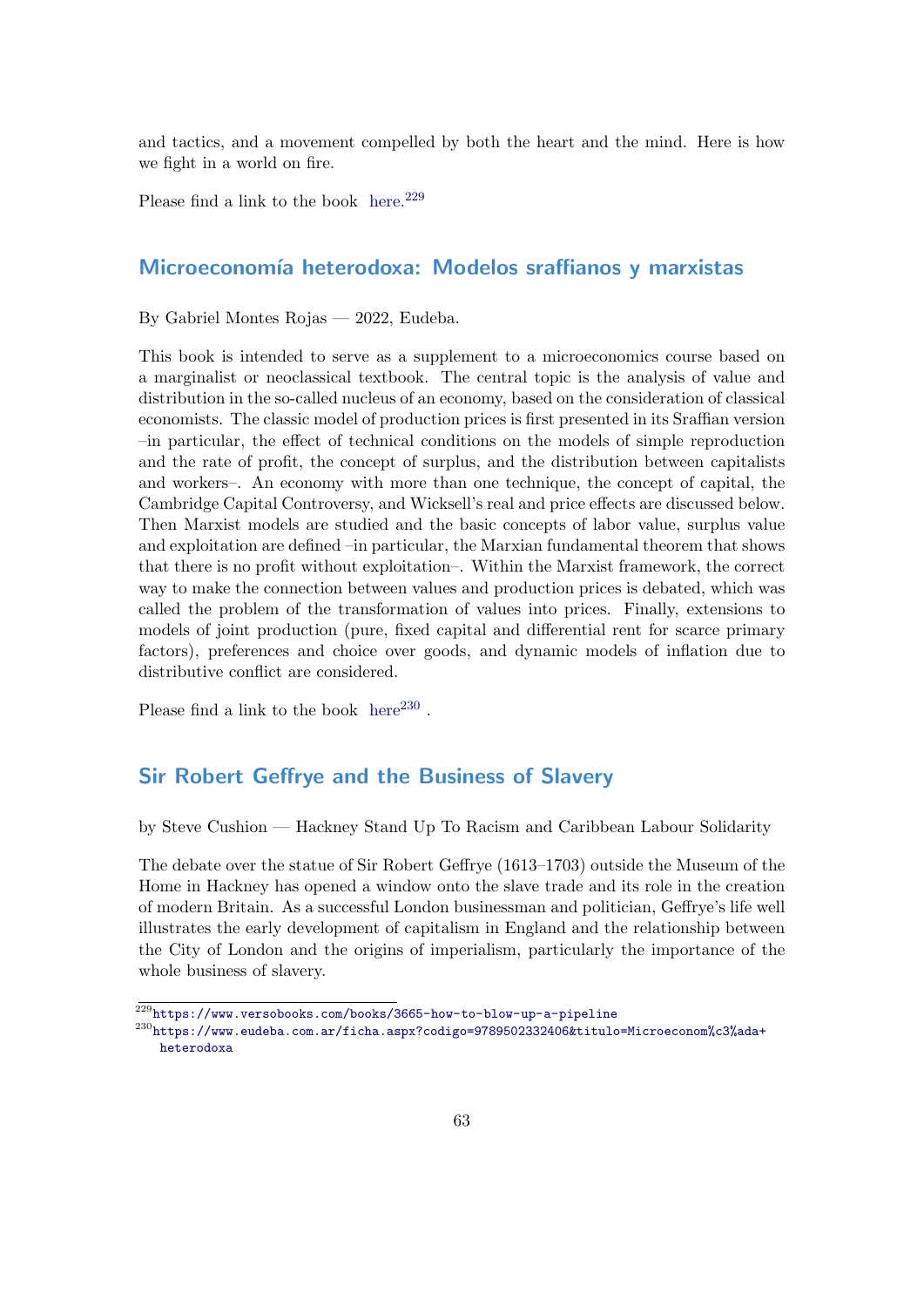Please find a link to the book [here.](http://cls-uk.org.uk/?p=1204) $231$ 

### <span id="page-63-0"></span>The Austrian Revolution

by Otto Bauer, edited by Walter Baier and Eric Canepa — 2021, Haymarket Books

This is the story of the decline and fall of an empire, a region devastated by war, and a world stage fundamentally transformed by the Russian Revolution. Bauer's magisterial work – available in English for the first time in full – charts the evolution of three simultaneous, overlapping revolutionary waves: a national revolution for self-determination, which brought down imperial Austro-Hungary; a bourgeois revolution for parliamentary republics and universal suffrage; and a social revolution for workers' control, factory councils, and industrial democracy.

The brief but crowning achievement of Red Vienna, alongside Bauer's unique theorization of an "integral socialism" – an attempted synthesis of revolutionary communism and social democracy  $-$  is a vital part of the left's intellectual and historical heritage. Today, as movements once again struggle with questions of reform or revolution, political strategy, and state power, this is a crucial resource. Bauer tells the story of the Austrian Revolution with all the immediacy of a central participant, and all the insight of a brilliant and original theorist.

Please find a link to the book [here.](https://www.haymarketbooks.org/books/1480-the-austrian-revolution) $232$ 

### <span id="page-63-1"></span>The Mismeasure of Progress: Economic Growth and Its Critics

by Stephen J. Macekura — 2020, Chicago University Press

Few ideas in the past century have had wider financial, political, and governmental impact than that of economic growth. The common belief that endless economic growth, as measured by Gross Domestic Product, is not only possible but actually essential for the flourishing of civilization remains a powerful policy goal and aspiration for many. In The Mismeasure of Progress, Stephen J. Macekura exposes a historical road not taken, illuminating the stories of the activists, intellectuals, and other leaders who long argued that GDP growth was not all it was cracked up to be.

Beginning with the rise of the growth paradigm in the 1940s and 1950s and continuing through the present day, The Mismeasure of Progress is the first book on the myriad thinkers who argued against growth and the conventional way progress had been mea-

<span id="page-63-2"></span> $231$ <http://cls-uk.org.uk/?p=1204>

<span id="page-63-3"></span><sup>232</sup><https://www.haymarketbooks.org/books/1480-the-austrian-revolution>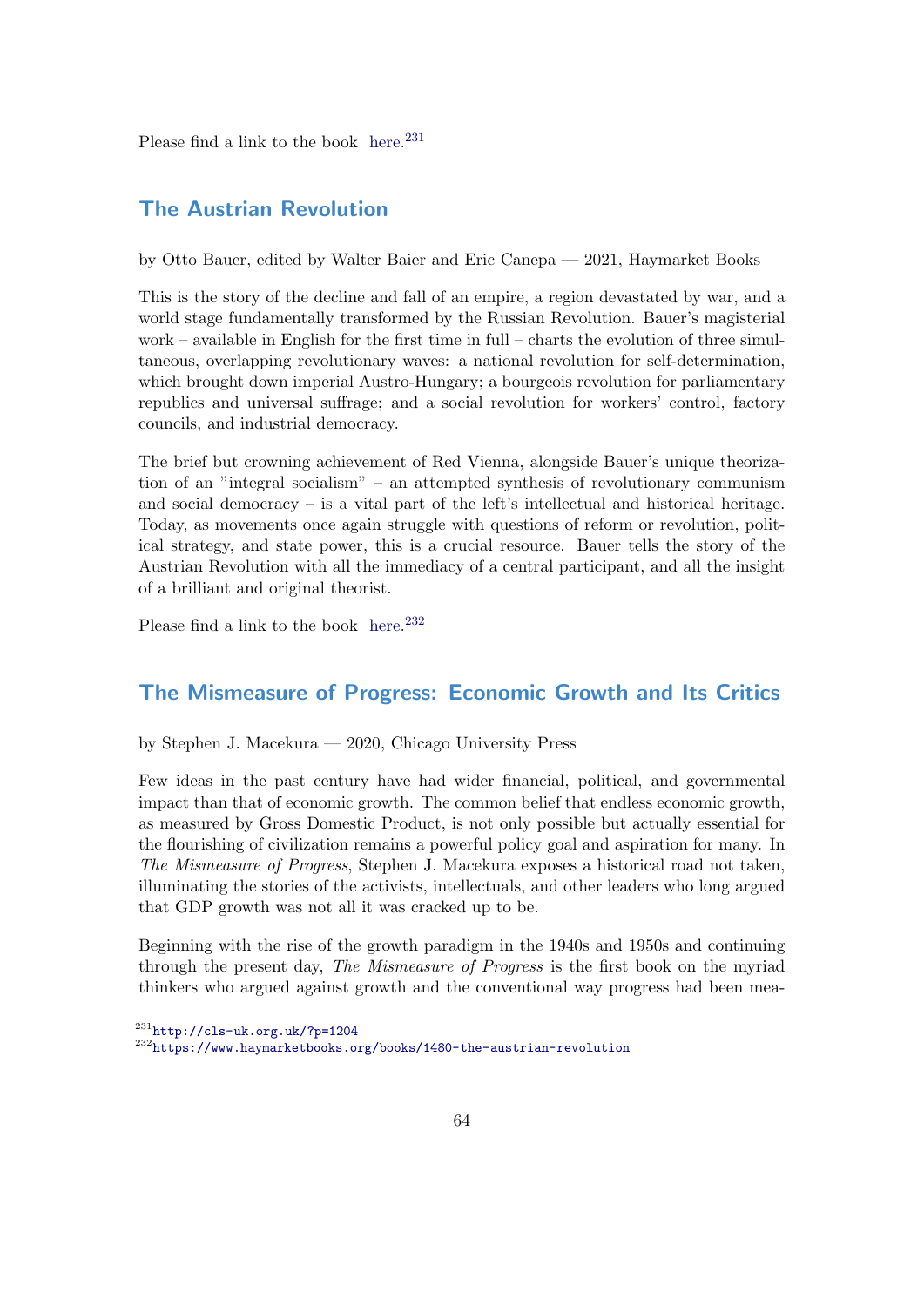sured and defined. For growth critics, questioning the meaning and measurement of growth was a necessary first step to creating a more just, equal, and sustainable world. These critics argued that focusing on growth alone would not resolve social, political, and environmental problems, and they put forth alternate methods for defining and measuring human progress.

In today's global political scene—marked by vast inequalities of power and wealth and made even more fraught by a global climate emergency—the ideas presented by these earlier critics of growth resonate more loudly than ever. Economic growth appealed to many political leaders because it allowed them to avoid addressing political tradeoffs and class conflict. It sustained the fiction that humans are somehow separate from nonhuman "nature," ignoring the intimate and dense connections between the two. In order to create a truly just and equitable society, Macekura argues, we need a clear understanding of our collective needs beyond growth and more holistic definitions of progress that transcend economic metrics like GDP.

Please find a link in the book [here.](https://press.uchicago.edu/ucp/books/book/chicago/M/bo60921587.html)<sup>[233](#page-64-2)</sup>

## <span id="page-64-0"></span>Heterodox Graduate Programs, Scholarships and Grants

## <span id="page-64-1"></span>New Master's in History of Economic Thought at University of Lyon

The [University of Lyon](https://seg.univ-lyon2.fr/)<sup>[234](#page-64-3)</sup> announces an upgraded [Master's degree in Theory and](https://seg.univ-lyon2.fr/formation/master-2-sciences-economiques-et-sociales-theories-et-histoire-de-l-economie-dans-la-societe) [History of Economics in Society](https://seg.univ-lyon2.fr/formation/master-2-sciences-economiques-et-sociales-theories-et-histoire-de-l-economie-dans-la-societe)<sup>[235](#page-64-4)</sup>. This is an M2 path of 1 year (full time) from which students can continue onto the PhD program to work on a thesis in history of economics, philosophy of economics, or socioeconomics.

The Theory and History of Economics in Society course aims to provide the tools for a critical and reflective analysis of the statements, methods, and results of economic theories based on historical, socio-economic, and pragmatic approaches. These three perspectives are focused either on the economic theory itself (its founding concepts, its methods, its economic policy proposals, its historical and political foundations), or on its objects and their transformations (institutions of market and non-market relations, labor institutions, and employment relationships, organizations of the capitalist economy and organizations of the social economy, financing and money), or finally on emerging societal debates (economic and social experiments and innovations, collaborative economy, etc.)

<span id="page-64-3"></span><sup>234</sup><https://seg.univ-lyon2.fr/>

<span id="page-64-2"></span> $\frac{233}{233}$ <https://press.uchicago.edu/ucp/books/book/chicago/M/bo60921587.html>

<span id="page-64-4"></span><sup>235</sup>[https://seg.univ-lyon2.fr/formation/master-2-sciences-economiques-et-sociales](https://seg.univ-lyon2.fr/formation/master-2-sciences-economiques-et-sociales-theories-et-histoire-de-l-economie-dans-la-societe)[theories-et-histoire-de-l-economie-dans-la-societe](https://seg.univ-lyon2.fr/formation/master-2-sciences-economiques-et-sociales-theories-et-histoire-de-l-economie-dans-la-societe)